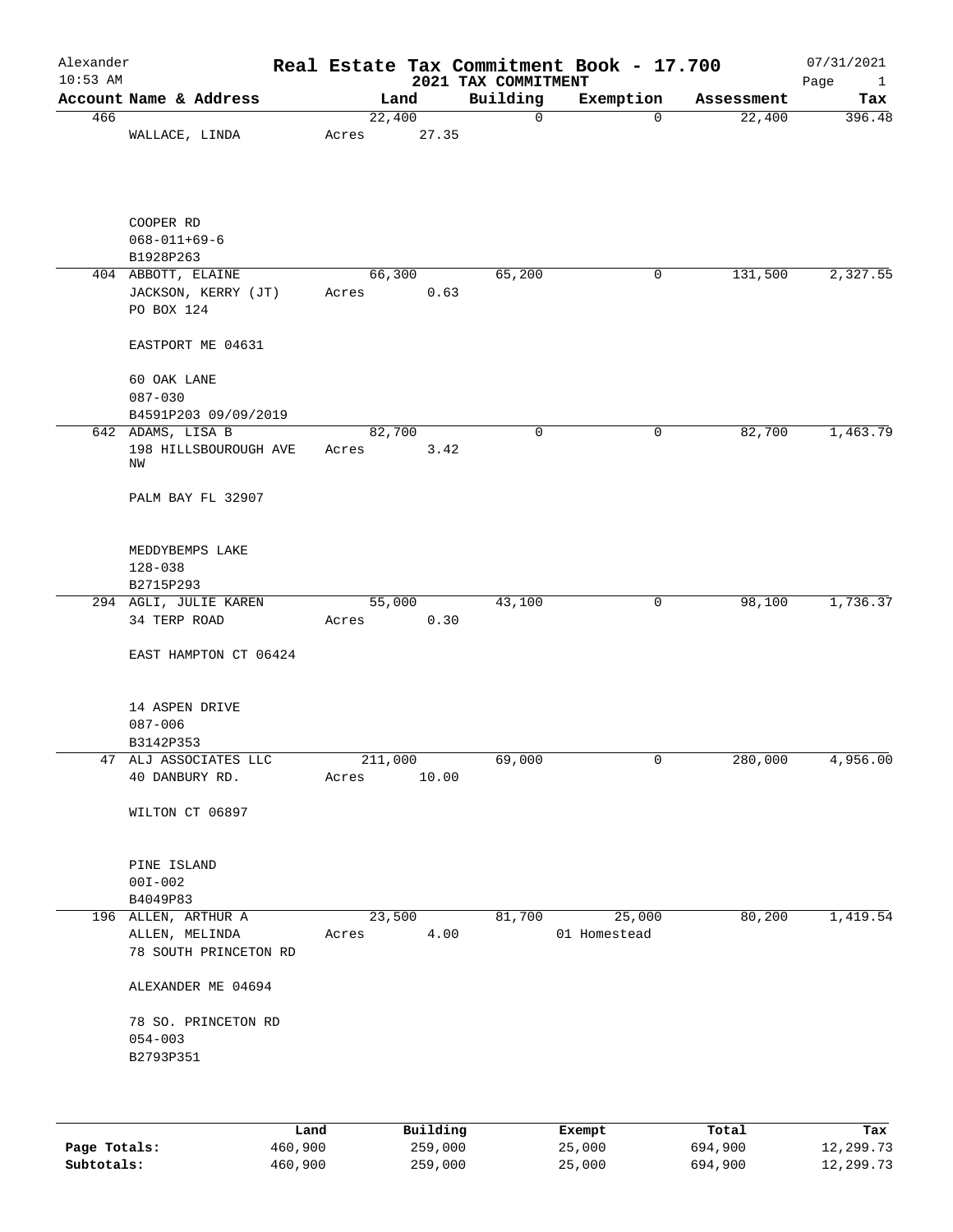| Alexander<br>$10:53$ AM |                                                               |        |                     | 2021 TAX COMMITMENT | Real Estate Tax Commitment Book - 17.700 |            | 07/31/2021<br>Page<br>2 |
|-------------------------|---------------------------------------------------------------|--------|---------------------|---------------------|------------------------------------------|------------|-------------------------|
|                         | Account Name & Address                                        |        | Land                | Building            | Exemption                                | Assessment | Tax                     |
|                         | 434 ALLEN, CHARLES D<br>ALLEN, TAMMY J<br>3315 BUCKBOARD LANE | Acres  | 60,600<br>0.23      | 60,100              | $\Omega$                                 | 120,700    | 2,136.39                |
|                         | KNOXVILLE TN 37920                                            |        |                     |                     |                                          |            |                         |
|                         | 34 COZY COVE LANE<br>$094 - 033$                              |        |                     |                     |                                          |            |                         |
|                         | B4553P206 05/15/2019                                          |        |                     |                     |                                          |            |                         |
|                         | 8 ALLEN, LOIS S                                               | 34,000 |                     | 0                   | 0                                        | 34,000     | 601.80                  |
|                         | 274 MOHAWK ROAD                                               | Acres  | 1.50                |                     |                                          |            |                         |
|                         | WEST ENFIELD ME 04493                                         |        |                     |                     |                                          |            |                         |
|                         | POCOMOONSHINE LK<br>$019 - 011$                               |        |                     |                     |                                          |            |                         |
|                         | B4491P106 08/06/2018 B999P101                                 |        |                     |                     |                                          |            |                         |
|                         | 393 ALLEN, RALPH                                              |        | $2\overline{5,200}$ | 67,800              | 25,000                                   | 68,000     | 1,203.60                |
|                         | ALLEN, DONALDA                                                | Acres  | 6.32                |                     | 01 Homestead                             |            |                         |
|                         | 183 FLAT ROAD                                                 |        |                     |                     |                                          |            |                         |
|                         | ALEXANDER ME 04694                                            |        |                     |                     |                                          |            |                         |
|                         | 183 FLAT RD                                                   |        |                     |                     |                                          |            |                         |
|                         | $083 - 003$                                                   |        |                     |                     |                                          |            |                         |
|                         | B2204P32<br>11 ANDREWS, PAUL A                                |        | 59,500              | 17,800              | $\mathsf{O}$                             | 77,300     | 1,368.21                |
|                         | 3 POWDERHORN ROAD                                             | Acres  | 0.30                |                     |                                          |            |                         |
|                         | PATTERSON NY 12563                                            |        |                     |                     |                                          |            |                         |
|                         |                                                               |        |                     |                     |                                          |            |                         |
|                         | 65 HICKORY LANE                                               |        |                     |                     |                                          |            |                         |
|                         | $087 - 017$<br>B4280P191                                      |        |                     |                     |                                          |            |                         |
|                         | 157 ANTHONY, DARRELL                                          | 20,500 |                     | 38,300              | 31,000                                   | 27,800     | 492.06                  |
|                         | 30 DAVIS RD                                                   | Acres  | 2.00                |                     | 01 Homestead                             |            |                         |
|                         |                                                               |        |                     |                     | 02 Veteran                               |            |                         |
|                         | ALEXANDER ME 04694                                            |        |                     |                     |                                          |            |                         |
|                         | 30 DAVIS RD                                                   |        |                     |                     |                                          |            |                         |
|                         | $065 - 009$                                                   |        |                     |                     |                                          |            |                         |
|                         | B3451P176<br>13 ARCHER, RAYMOND A                             | 81,400 |                     | 54,300              | 0                                        | 135,700    | 2,401.89                |
|                         | ARCHER, LINDA S<br>78 WESSNETTE DR                            | Acres  | 20.40               |                     |                                          |            |                         |
|                         | HAMPDEN ME 04444                                              |        |                     |                     |                                          |            |                         |
|                         | 39 HICKORY LANE                                               |        |                     |                     |                                          |            |                         |
|                         | $087 - 036 + 10 + 37$                                         |        |                     |                     |                                          |            |                         |
|                         | B1526P266                                                     |        |                     |                     |                                          |            |                         |
|                         |                                                               |        |                     |                     |                                          |            |                         |
|                         |                                                               |        |                     |                     |                                          |            |                         |
|                         |                                                               |        |                     |                     |                                          |            |                         |
|                         |                                                               |        |                     |                     |                                          |            |                         |

|              | Land    | Building | Exempt | Total     | Tax       |
|--------------|---------|----------|--------|-----------|-----------|
| Page Totals: | 281,200 | 238,300  | 56,000 | 463,500   | 8,203.95  |
| Subtotals:   | 742,100 | 497,300  | 81,000 | 1,158,400 | 20,503.68 |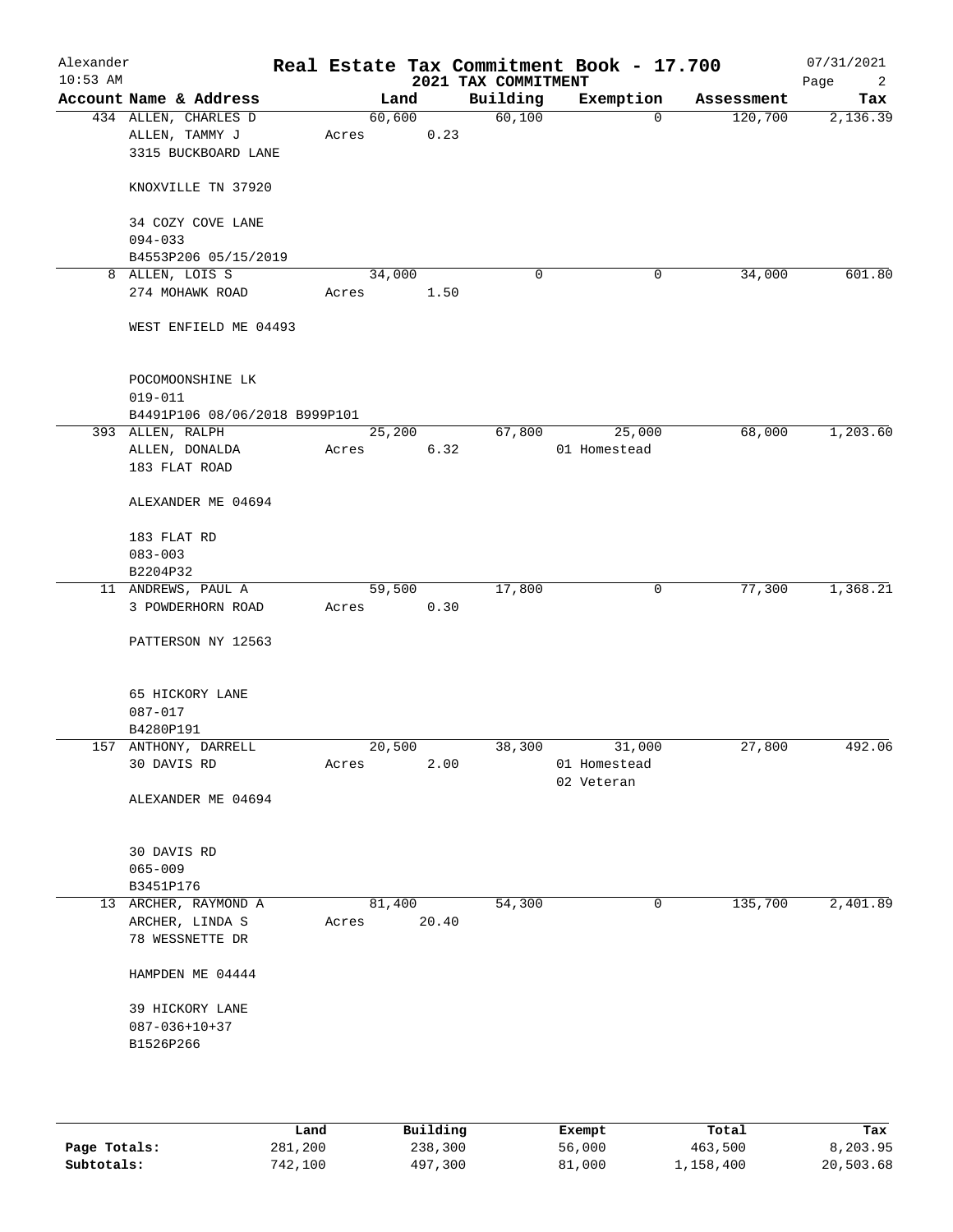| Alexander<br>$10:53$ AM |                                                                                        | Real Estate Tax Commitment Book - 17.700 | 2021 TAX COMMITMENT |                            |            | 07/31/2021<br>Page<br>3 |
|-------------------------|----------------------------------------------------------------------------------------|------------------------------------------|---------------------|----------------------------|------------|-------------------------|
|                         | Account Name & Address                                                                 | Land                                     | Building            | Exemption                  | Assessment | Tax                     |
|                         | 440 ARICOR LEASING INC<br>C/O ANTOLIN D BOIS<br>15204 BAYSIDE AVE<br>FLUSHING NY 11354 | 60,400<br>0.39<br>Acres                  | 49,900              | $\overline{0}$             | 110,300    | 1,952.31                |
|                         | 10 FLOOD DRIVE<br>$087 - 018$<br>B3539P289                                             |                                          |                     |                            |            |                         |
|                         | 72 ARNDT, CHAD W                                                                       | 28,383                                   | 0                   | 0                          | 28,383     | 502.38                  |
|                         | PO BOX 882                                                                             | 34.90<br>Acres                           |                     |                            |            |                         |
|                         | BAILEYVILLE ME 04694                                                                   |                                          |                     |                            |            |                         |
|                         | 152 BARROWS LAKE ROAD<br>$097 - 013$<br>B4500P52 09/04/2018 B3149P332 02/06/2006       |                                          |                     |                            |            |                         |
|                         | 15 AUSTIN, MATTHEW                                                                     | 80,200                                   | 68,400              | 25,000                     | 123,600    | 2,187.72                |
|                         | P. O. BOX 802                                                                          | Acres<br>4.40                            |                     | 01 Homestead               |            |                         |
|                         | CALAIS ME 04619                                                                        |                                          |                     |                            |            |                         |
|                         | 59 NODDIN ROAD<br>$087 - 023,024$<br>B3796P258                                         |                                          |                     |                            |            |                         |
|                         | 21 BAKER, BRUCE                                                                        | 40,350                                   | 128,500             | 31,000                     | 137,850    | 2,439.95                |
|                         | 842 COOPER RD.                                                                         | 73.31<br>Acres                           |                     | 02 Veteran<br>01 Homestead |            |                         |
|                         | ALEXANDER ME 04694                                                                     |                                          |                     |                            |            |                         |
|                         | 842 COOPER RD<br>$112 - 001$                                                           |                                          |                     |                            |            |                         |
|                         | B1532P198<br>118 BARNARD, PHILIP                                                       | 50,300                                   | 43,800              | 0                          | 94,100     | 1,665.57                |
|                         | 50 MONROE ST                                                                           | 46.00<br>Acres                           |                     |                            |            |                         |
|                         | CALAIS ME 04619                                                                        |                                          |                     |                            |            |                         |
|                         | 750 COOPER RD<br>$106 - 001$                                                           |                                          |                     |                            |            |                         |
|                         | B3642P174                                                                              |                                          |                     |                            |            |                         |
|                         | 341 BARTLETT, GERRY<br>BARTLETT, SHARON<br>846 MAIN ST, APT #2                         | 62,600<br>0.46<br>Acres                  | 7,000               | 0                          | 69,600     | 1,231.92                |
|                         | CALAIS ME 04619                                                                        |                                          |                     |                            |            |                         |
|                         | 74 SOUTH SHORE ROAD<br>$092 - 023$                                                     |                                          |                     |                            |            |                         |
|                         | B4144P256                                                                              |                                          |                     |                            |            |                         |

|              | úand      | Building | Exempt  | Total     | Tax       |
|--------------|-----------|----------|---------|-----------|-----------|
| Page Totals: | 322,233   | 297,600  | 56,000  | 563,833   | 9,979.85  |
| Subtotals:   | 1,064,333 | 794,900  | 137,000 | 1,722,233 | 30,483.53 |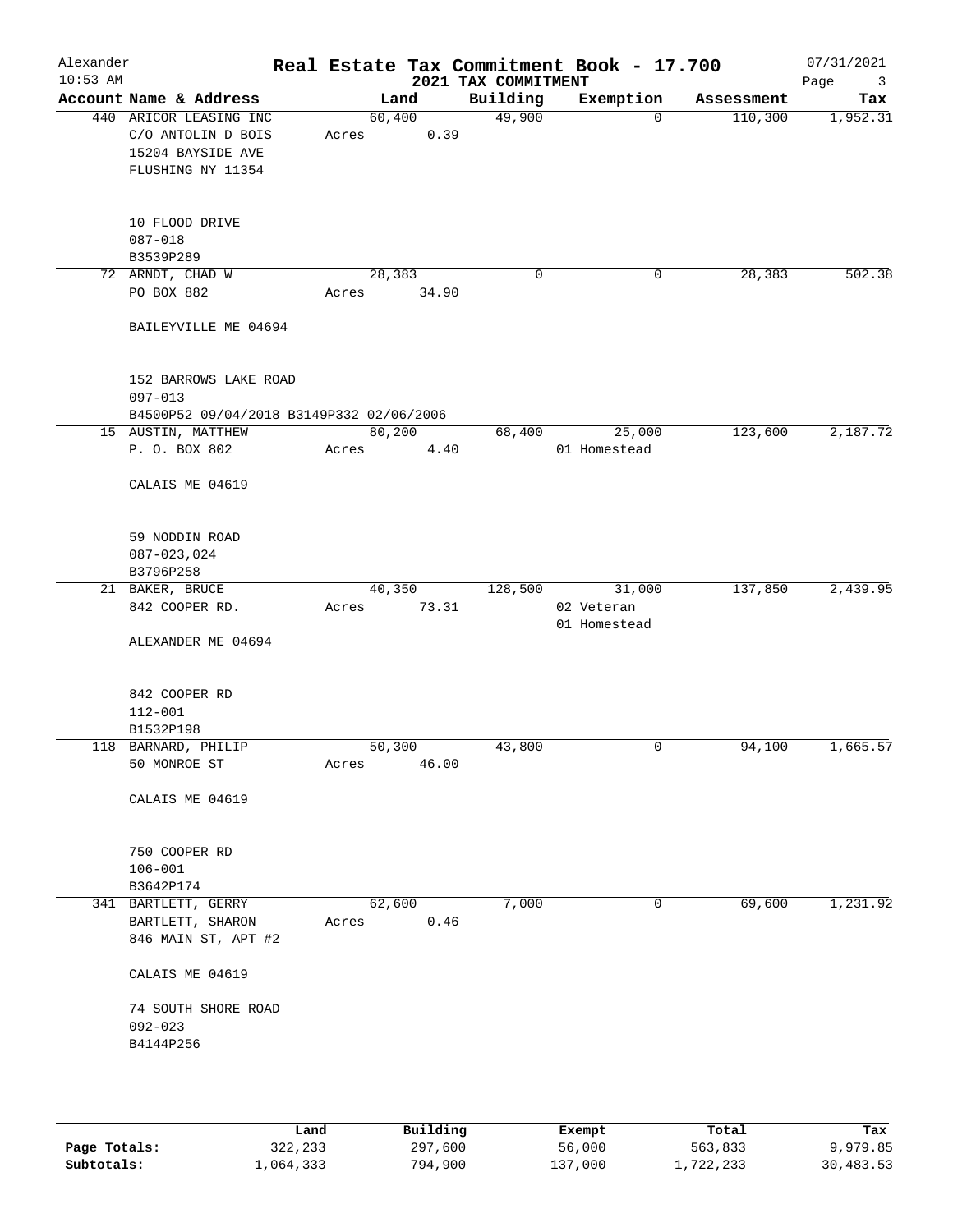| Alexander<br>$10:53$ AM |                                                                          |                 |      | 2021 TAX COMMITMENT | Real Estate Tax Commitment Book - 17.700 |            | 07/31/2021<br>Page<br>4 |
|-------------------------|--------------------------------------------------------------------------|-----------------|------|---------------------|------------------------------------------|------------|-------------------------|
|                         | Account Name & Address                                                   | Land            |      | Building            | Exemption                                | Assessment | Tax                     |
|                         | 129 BASSETT, TODD<br>440 COOPER RD                                       | 33,000<br>Acres | 1.00 | 76,300              | 25,000<br>01 Homestead                   | 84,300     | 1,492.11                |
|                         | ALEXANDER ME 04694                                                       |                 |      |                     |                                          |            |                         |
|                         | 440 COOPER RD<br>$094 - 008$<br>B2857P171                                |                 |      |                     |                                          |            |                         |
|                         | 351 BASSILAKIS, JANET, M.<br>277 CHIMNEY SWEEP HILL Acres<br><b>ROAD</b> | 95,700          | 1.63 | 102,500             | 0                                        | 198,200    | 3,508.14                |
|                         | GLASTONBURY CT 06033                                                     |                 |      |                     |                                          |            |                         |
|                         | 54 PINE TREE SHORES<br>$019 - 005$<br>B3863P52                           |                 |      |                     |                                          |            |                         |
|                         | 384 BEACH, DAVID S<br>DERESZEWSKI, DONNA M<br>P.O.BOX 646                | 63,400<br>Acres | 0.34 | 50,600              | 25,000<br>01 Homestead                   | 89,000     | 1,575.30                |
|                         | PRINCETON ME                                                             |                 |      |                     |                                          |            |                         |
|                         | 236 DAVIS ROAD<br>$086 - 026$                                            |                 |      |                     |                                          |            |                         |
|                         | 154 BEAUSOLEIL, PATRICK<br>PO BOX 75                                     | 18,200<br>Acres | 0.46 | 0                   | 0                                        | 18,200     | 322.14                  |
|                         | CALAIS ME 04619                                                          |                 |      |                     |                                          |            |                         |
|                         | 290 DAVIS RD<br>$092 - 001$<br>B4373P136                                 |                 |      |                     |                                          |            |                         |
|                         | 27 BEAUSOLEIL, PATRICK A                                                 | 57,600          |      | 17,000              | 0                                        | 74,600     | 1,320.42                |
|                         | P. O. BOX 75                                                             | Acres           | 0.46 |                     |                                          |            |                         |
|                         | CALAIS ME 04619                                                          |                 |      |                     |                                          |            |                         |
|                         | 292 DAVIS ROAD<br>$092 - 003$<br>B965P83                                 |                 |      |                     |                                          |            |                         |
|                         | 138 BELL, PAUL<br>BELL, BETTE<br>264 RAMSDELL RD                         | 63,400<br>Acres | 0.34 | 28,900              | $\mathbf 0$                              | 92,300     | 1,633.71                |
|                         | FARMINGTON ME 04938                                                      |                 |      |                     |                                          |            |                         |
|                         | 45 MAPLE DRIVE<br>$087 - 025$<br>B2539P37                                |                 |      |                     |                                          |            |                         |
|                         |                                                                          |                 |      |                     |                                          |            |                         |

|              | Land      | Building  | Exempt  | Total     | Tax       |
|--------------|-----------|-----------|---------|-----------|-----------|
| Page Totals: | 331,300   | 275,300   | 50,000  | 556,600   | 9,851.82  |
| Subtotals:   | 1,395,633 | .,070,200 | 187,000 | 2,278,833 | 40,335.35 |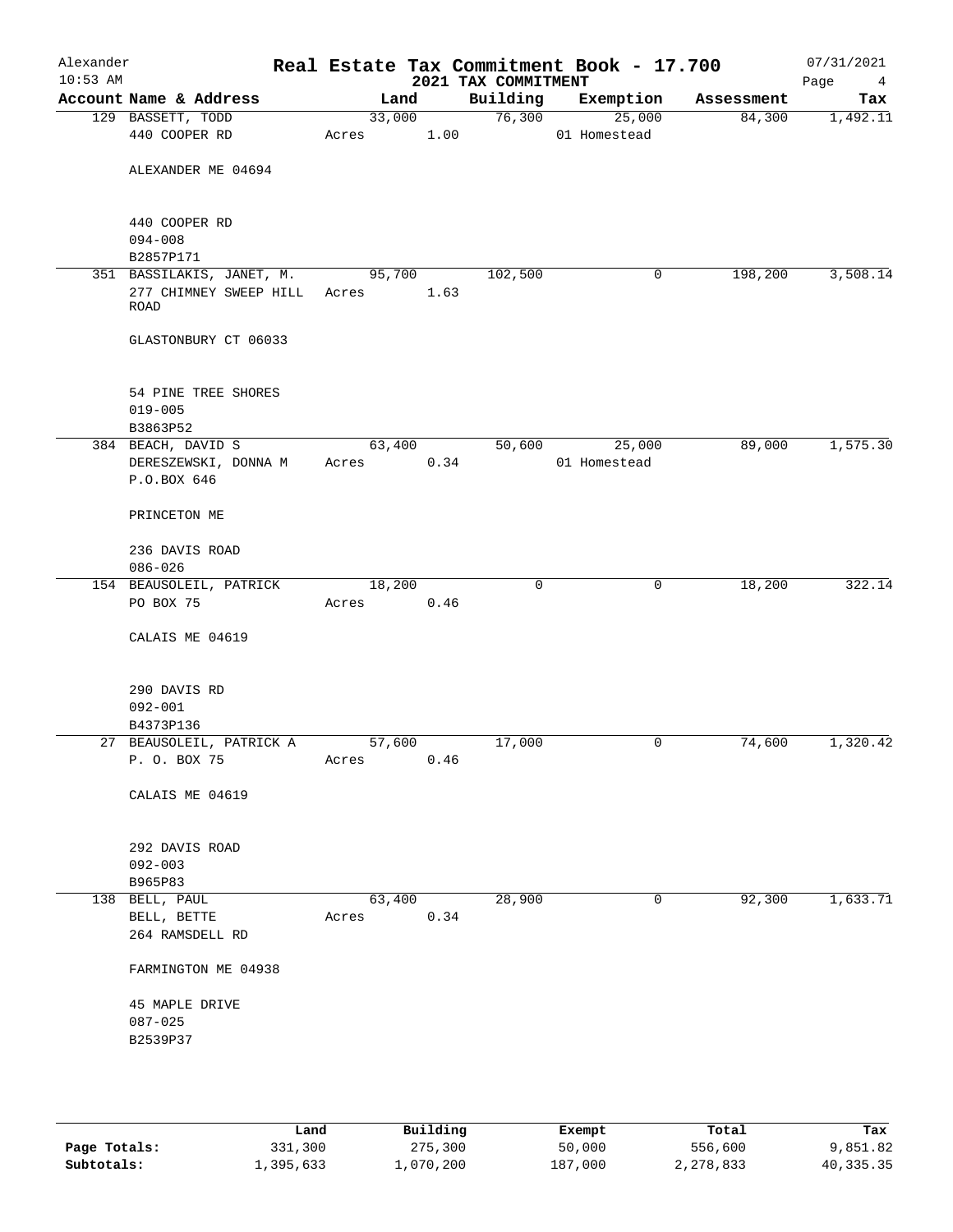| Alexander<br>$10:53$ AM |                                                                |       |                 |       | 2021 TAX COMMITMENT | Real Estate Tax Commitment Book - 17.700 |            | 07/31/2021<br>Page<br>$5^{\circ}$ |
|-------------------------|----------------------------------------------------------------|-------|-----------------|-------|---------------------|------------------------------------------|------------|-----------------------------------|
|                         | Account Name & Address                                         |       | Land            |       | Building            | Exemption                                | Assessment | Tax                               |
|                         | 140 BENNER, JESSE<br>15 SOUTH PRINCETON ROAD Acres 0.50        |       | 18,200          |       | 11,500              | 25,000<br>01 Homestead                   | 4,700      | 83.19                             |
|                         | ALEXANDER ME 04694                                             |       |                 |       |                     |                                          |            |                                   |
|                         | 15 SO. PRINCETON RD<br>$055 - 002$                             |       |                 |       |                     |                                          |            |                                   |
|                         | B4462P45 05/24/2018 B2190P299                                  |       |                 |       |                     |                                          |            |                                   |
|                         | 76 BENNETT, DIANE E.<br>LEVY, MARC A. (JT)<br>1207 AIRLINE RD. | Acres | 10,000<br>20.00 |       | $\mathbf 0$         | 0                                        | 10,000     | 177.00                            |
|                         | ALEXANDER ME 04694                                             |       |                 |       |                     |                                          |            |                                   |
|                         | OFF AIRLINE RD<br>$MS6 - 002$                                  |       |                 |       |                     |                                          |            |                                   |
|                         | B4682P44 04/30/2021 B3243P223                                  |       |                 |       |                     |                                          |            |                                   |
|                         | 77 BENNETT, DIANE E.                                           |       | 28,800          |       | 34,100              | 0                                        | 62,900     | 1,113.33                          |
|                         | LEVY, MARC A. (JT)<br>1207 AIRLINE RD.                         | Acres |                 | 40.00 |                     |                                          |            |                                   |
|                         | ALEXANDER ME 04694                                             |       |                 |       |                     |                                          |            |                                   |
|                         | OFF AIRLINE RD<br>$MS6-001$                                    |       |                 |       |                     |                                          |            |                                   |
|                         | B4782P44 04/30/2021                                            |       |                 |       |                     |                                          |            |                                   |
|                         | 551 BENOIT, EUGENE                                             |       | 19,000          |       | 33,200              | 25,000                                   | 27,200     | 481.44                            |
|                         | 241 Flat Rd                                                    | Acres |                 | 1.00  |                     | 01 Homestead                             |            |                                   |
|                         | ALEXANDER ME 04694                                             |       |                 |       |                     |                                          |            |                                   |
|                         | 241 FLAT RD                                                    |       |                 |       |                     |                                          |            |                                   |
|                         | $083 - 012$<br>B4295P315                                       |       |                 |       |                     |                                          |            |                                   |
|                         | 438 BERRY, GERARD                                              |       | 2,713           |       | 0                   | 0                                        | 2,713      | 48.02                             |
|                         | 1516 AIRLINE ROAD                                              | Acres |                 | 18.50 |                     |                                          |            |                                   |
|                         | ALEXANDER ME 04694                                             |       |                 |       |                     |                                          |            |                                   |
|                         | AIRLINE RD                                                     |       |                 |       |                     |                                          |            |                                   |
|                         | $067 - 002$<br>B4662P201 04/03/2020                            |       |                 |       |                     |                                          |            |                                   |
|                         | 19 BERRY, GERARD                                               |       | 4,153           |       | 0                   | 0                                        | 4,153      | 73.51                             |
|                         | 1516 AIRLINE ROAD                                              | Acres |                 | 27.50 |                     |                                          |            |                                   |
|                         | ALEXANDER ME 04694                                             |       |                 |       |                     |                                          |            |                                   |
|                         | AIRLINE RD                                                     |       |                 |       |                     |                                          |            |                                   |
|                         | $067 - 002 - 00A$<br>B4662P201 04/03/2020                      |       |                 |       |                     |                                          |            |                                   |
|                         |                                                                |       |                 |       |                     |                                          |            |                                   |

|              | Land      | Building  | Exempt  | Total     | Tax        |
|--------------|-----------|-----------|---------|-----------|------------|
| Page Totals: | 82,866    | 78,800    | 50,000  | 111,666   | 1,976.49   |
| Subtotals:   | 1,478,499 | l,149,000 | 237,000 | 2,390,499 | 42, 311.84 |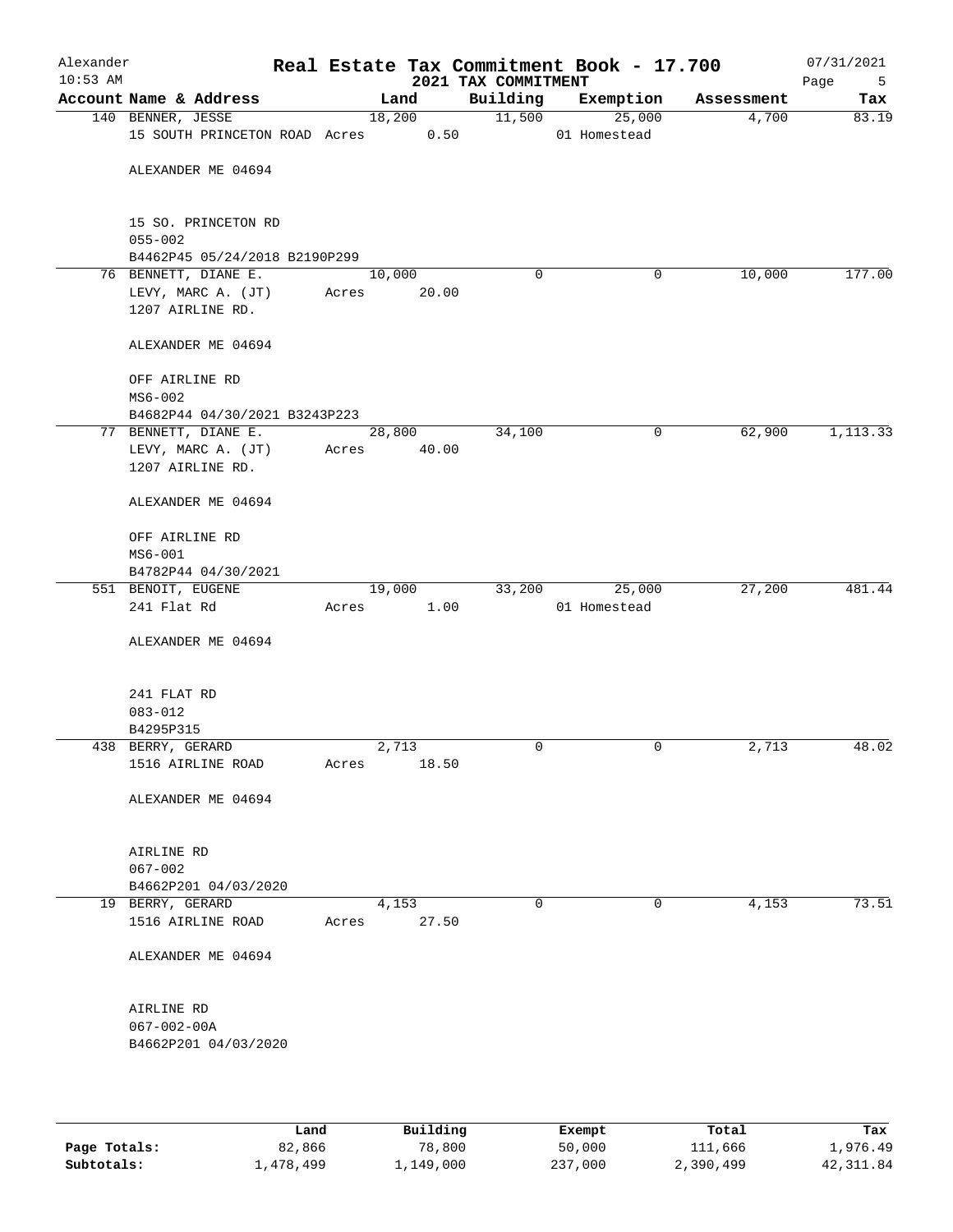| Alexander<br>$10:53$ AM |                                                    |      |       |          |       | Real Estate Tax Commitment Book - 17.700 |              |           |            | 07/31/2021       |
|-------------------------|----------------------------------------------------|------|-------|----------|-------|------------------------------------------|--------------|-----------|------------|------------------|
|                         | Account Name & Address                             |      |       | Land     |       | 2021 TAX COMMITMENT<br>Building          |              | Exemption | Assessment | Page<br>6<br>Tax |
|                         | 170 BERRY, TODD                                    |      |       | 37,400   |       | 13,300                                   |              | 25,000    | 25,700     | 454.89           |
|                         | PARKER, CLARISSA<br>188 ARM RD                     |      | Acres |          | 14.43 |                                          | 01 Homestead |           |            |                  |
|                         | ALEXANDER ME 04694                                 |      |       |          |       |                                          |              |           |            |                  |
|                         | ARM RD                                             |      |       |          |       |                                          |              |           |            |                  |
|                         | $087 - 039$                                        |      |       |          |       |                                          |              |           |            |                  |
|                         | B3959P319 04/25/2013<br>685 BERRY, TODD & PARKER,  |      |       | 19,000   |       | 0                                        |              | 0         | 19,000     | 336.30           |
|                         | CLARISSA (JT) &                                    |      |       |          |       |                                          |              |           |            |                  |
|                         | COLLINS, CLIFFORD &<br>BERRY, TRACY (JT)<br>1/2UDI |      | Acres |          | 1.59  |                                          |              |           |            |                  |
|                         | 188 ARM RD                                         |      |       |          |       |                                          |              |           |            |                  |
|                         | ALEXANDER ME 04694                                 |      |       |          |       |                                          |              |           |            |                  |
|                         | BARROWS LK<br>$097 - 015 - 014$                    |      |       |          |       |                                          |              |           |            |                  |
|                         | 33 BETZ, F LEE                                     |      |       | 89,600   |       | 63,100                                   |              | 0         | 152,700    | 2,702.79         |
|                         | BETZ, PATRICIA                                     |      | Acres |          | 0.73  |                                          |              |           |            |                  |
|                         | P.O.BOX 818                                        |      |       |          |       |                                          |              |           |            |                  |
|                         | BAILEYVILLE ME 04694                               |      |       |          |       |                                          |              |           |            |                  |
|                         | 36 PINE TREE SHORE                                 |      |       |          |       |                                          |              |           |            |                  |
|                         | $019 - 004 - 00B$                                  |      |       |          |       |                                          |              |           |            |                  |
|                         | B1811P60                                           |      |       |          |       |                                          |              |           |            |                  |
|                         | 214 BLAKE, CATHERINE                               |      |       | 53,700   |       | 19,400                                   |              | 0         | 73,100     | 1,293.87         |
|                         | BLAKE, CLAYTON<br>PO BOX 1382                      |      | Acres |          | 0.17  |                                          |              |           |            |                  |
|                         | CALAIS ME 04619                                    |      |       |          |       |                                          |              |           |            |                  |
|                         | 49 HICKORY LANE                                    |      |       |          |       |                                          |              |           |            |                  |
|                         | $087 - 013$                                        |      |       |          |       |                                          |              |           |            |                  |
|                         | B2212P96                                           |      |       |          |       |                                          |              |           |            |                  |
|                         | 149 BLAKE, CLAYTON                                 |      |       | 28,700   |       | 32,900                                   |              | 0         | 61,600     | 1,090.32         |
|                         | PO BOX 1382                                        |      | Acres |          | 9.91  |                                          |              |           |            |                  |
|                         | CALAIS ME 04619                                    |      |       |          |       |                                          |              |           |            |                  |
|                         | 790 COOPER RD                                      |      |       |          |       |                                          |              |           |            |                  |
|                         | $106 - 002$                                        |      |       |          |       |                                          |              |           |            |                  |
|                         | B4678P272 07/15/2020                               |      |       |          |       |                                          |              |           |            |                  |
|                         | 34 BLAKE, CLAYTON                                  |      |       | 5,500    |       | 0                                        |              | 0         | 5,500      | 97.35            |
|                         | BLAKE, CATHERINE<br>PO BOX 1382                    |      | Acres |          | 10.00 |                                          |              |           |            |                  |
|                         | CALAIS ME 04619                                    |      |       |          |       |                                          |              |           |            |                  |
|                         | ARM RD                                             |      |       |          |       |                                          |              |           |            |                  |
|                         | $077 - 012$                                        |      |       |          |       |                                          |              |           |            |                  |
|                         | B1801P339                                          |      |       |          |       |                                          |              |           |            |                  |
|                         |                                                    | Land |       | Building |       |                                          | Exempt       |           | Total      | Tax              |

|              | Land      | Building  | Exempt  | Total     | Tax       |
|--------------|-----------|-----------|---------|-----------|-----------|
| Page Totals: | 233,900   | 128,700   | 25,000  | 337,600   | 5,975.52  |
| Subtotals:   | 1,712,399 | 1,277,700 | 262,000 | 2,728,099 | 48,287.36 |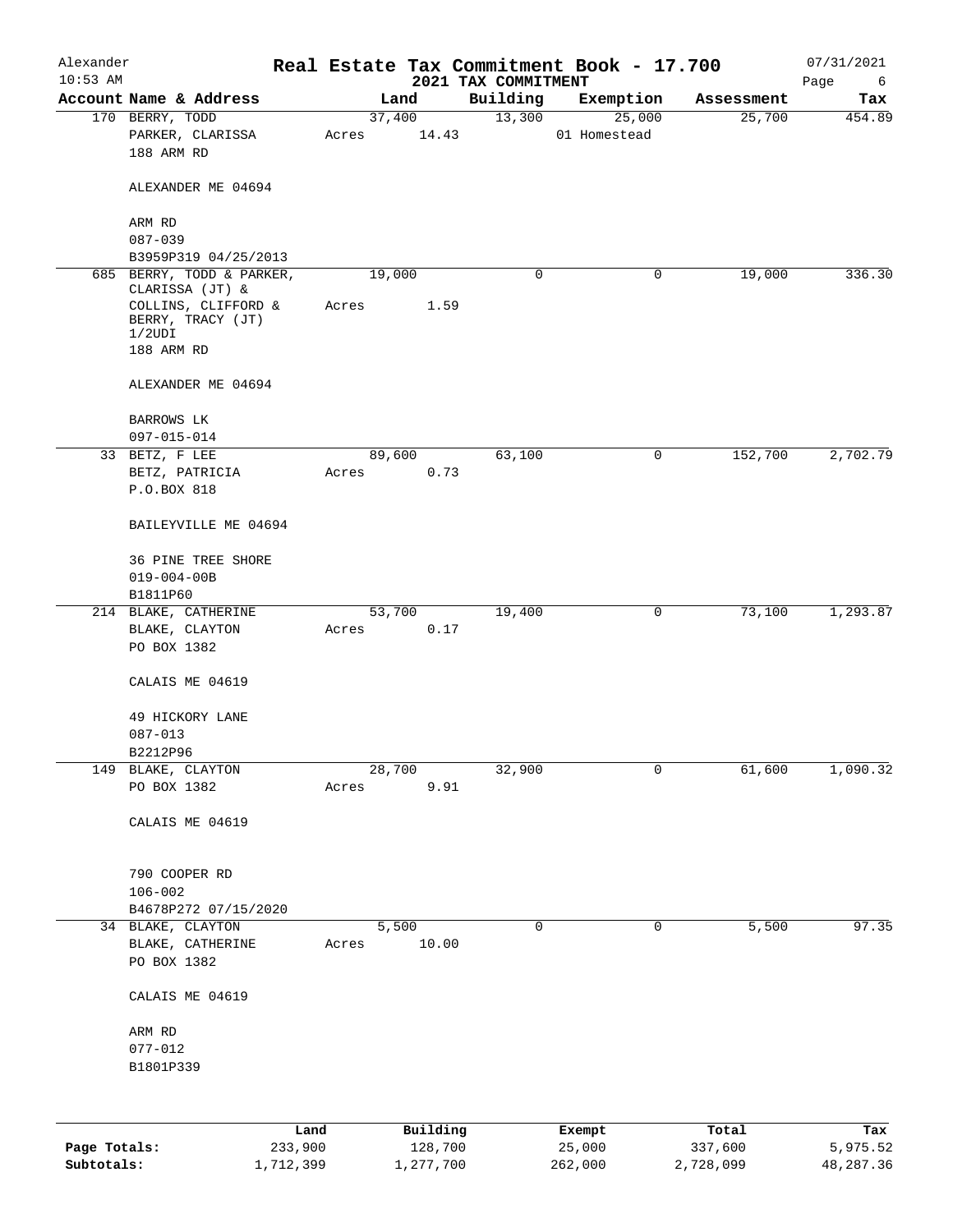| Alexander<br>$10:53$ AM |                        |         |        | 2021 TAX COMMITMENT | Real Estate Tax Commitment Book - 17.700 |            | 07/31/2021<br>Page<br>$\overline{7}$ |
|-------------------------|------------------------|---------|--------|---------------------|------------------------------------------|------------|--------------------------------------|
|                         | Account Name & Address |         | Land   | Building            | Exemption                                | Assessment | Tax                                  |
|                         | 35 BLAKE, CLAYTON      |         | 35,500 | 242,600             | 25,000                                   | 253,100    | 4,479.87                             |
|                         | BLAKE, CATHERINE       | Acres   | 19.00  |                     | 01 Homestead                             |            |                                      |
|                         | PO BOX 1382            |         |        |                     |                                          |            |                                      |
|                         |                        |         |        |                     |                                          |            |                                      |
|                         | CALAIS ME 04619        |         |        |                     |                                          |            |                                      |
|                         | COOPER RD              |         |        |                     |                                          |            |                                      |
|                         | $101 - 003$            |         |        |                     |                                          |            |                                      |
|                         | B1398P252              |         |        |                     |                                          |            |                                      |
|                         | 363 BLAKE, CLAYTON     |         | 24,800 | 1,000               | 0                                        | 25,800     | 456.66                               |
|                         | BLAKE, CATHERINE       | Acres   | 18.00  |                     |                                          |            |                                      |
|                         | PO BOX 1382            |         |        |                     |                                          |            |                                      |
|                         |                        |         |        |                     |                                          |            |                                      |
|                         | CALAIS ME 04619        |         |        |                     |                                          |            |                                      |
|                         | ARM RD                 |         |        |                     |                                          |            |                                      |
|                         | $077 - 011$            |         |        |                     |                                          |            |                                      |
|                         | B2909P350              |         |        |                     |                                          |            |                                      |
|                         | 364 BLAKE, CLAYTON     | 19,100  |        | $\mathbf 0$         | 0                                        | 19,100     | 338.07                               |
|                         | BLAKE, CATHERINE       | Acres   | 0.46   |                     |                                          |            |                                      |
|                         | PO BOX 1382            |         |        |                     |                                          |            |                                      |
|                         | CALAIS ME 04619        |         |        |                     |                                          |            |                                      |
|                         | PLEASANT LK            |         |        |                     |                                          |            |                                      |
|                         | $086 - 020$            |         |        |                     |                                          |            |                                      |
|                         | B2909P350              |         |        |                     |                                          |            |                                      |
|                         | 22 BOGDEN, PAUL        | 153,800 |        | $\mathbf 0$         | 0                                        | 153,800    | 2,722.26                             |
|                         | 8 CROSS CREEK DRIVE    | Acres   | 59.50  |                     |                                          |            |                                      |
|                         |                        |         |        |                     |                                          |            |                                      |
|                         | FLEMINGTON NJ 08822    |         |        |                     |                                          |            |                                      |
|                         | MEDDYBEMPS LK          |         |        |                     |                                          |            |                                      |
|                         | RIM-RS1 + 126-11       |         |        |                     |                                          |            |                                      |
|                         | B3755P288              |         |        |                     |                                          |            |                                      |
|                         | 36 BOGUCKI, DR MARY    | 117,800 |        | 102,200             | 0                                        | 220,000    | 3,894.00                             |
|                         | 17 8TH AVE             | Acres   | 6.44   |                     |                                          |            |                                      |
|                         | BRANFORD CT 06405      |         |        |                     |                                          |            |                                      |
|                         |                        |         |        |                     |                                          |            |                                      |
|                         | 74 PINE TREE SHORE     |         |        |                     |                                          |            |                                      |
|                         | $019 - 008 + 10$       |         |        |                     |                                          |            |                                      |
|                         | B2179P139              |         |        |                     |                                          |            |                                      |
|                         | 570 BOGUCKI, MARY S    | 75,300  |        | $\mathbf 0$         | 0                                        | 75,300     | 1,332.81                             |
|                         | 17 8TH AVE             | Acres   | 58.50  |                     |                                          |            |                                      |
|                         |                        |         |        |                     |                                          |            |                                      |
|                         | BRANFORD CT 06405      |         |        |                     |                                          |            |                                      |
|                         | 74 PINE TREE SHORE RD  |         |        |                     |                                          |            |                                      |
|                         | $019 - 012$            |         |        |                     |                                          |            |                                      |
|                         | B2812P185              |         |        |                     |                                          |            |                                      |
|                         |                        |         |        |                     |                                          |            |                                      |
|                         |                        |         |        |                     |                                          |            |                                      |
|                         |                        |         |        |                     |                                          |            |                                      |

|              | Land      | Building  | Exempt  | Total     | Tax       |
|--------------|-----------|-----------|---------|-----------|-----------|
| Page Totals: | 426,300   | 345,800   | 25,000  | 747,100   | 13,223.67 |
| Subtotals:   | 2,138,699 | 1,623,500 | 287,000 | 3,475,199 | 61,511.03 |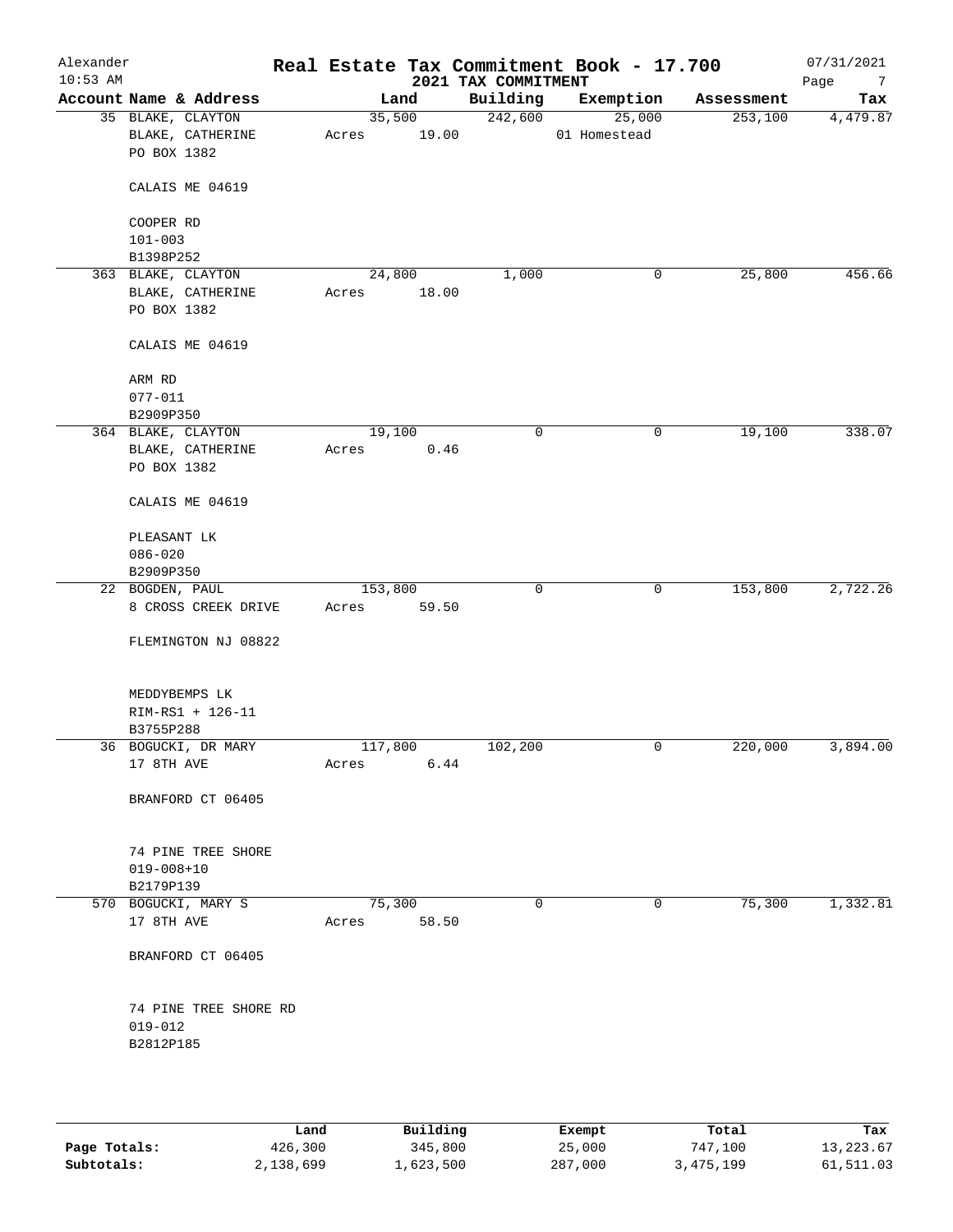| Alexander    |                                                               |         |                |                     | Real Estate Tax Commitment Book - 17.700 |                      | 07/31/2021  |
|--------------|---------------------------------------------------------------|---------|----------------|---------------------|------------------------------------------|----------------------|-------------|
| $10:53$ AM   |                                                               |         |                | 2021 TAX COMMITMENT |                                          |                      | Page<br>8   |
|              | Account Name & Address                                        |         | Land<br>57,000 | Building<br>15,100  | Exemption<br>$\mathbf 0$                 | Assessment<br>72,100 | Tax         |
|              | 287 BOHANNON, JENNIFER<br>27 MAPLE ST.                        | Acres   | 0.23           |                     |                                          |                      | 1,276.17    |
|              |                                                               |         |                |                     |                                          |                      |             |
|              | BAILEYVILLE ME 04694                                          |         |                |                     |                                          |                      |             |
|              |                                                               |         |                |                     |                                          |                      |             |
|              |                                                               |         |                |                     |                                          |                      |             |
|              | 62 SOUTH SHORE RD<br>$092 - 020$                              |         |                |                     |                                          |                      |             |
|              | B3450P210                                                     |         |                |                     |                                          |                      |             |
|              | 39 BOROWSKI, RONALD                                           |         | 9,800          | 0                   | 0                                        | 9,800                | 173.46      |
|              | PO BOX 244                                                    | Acres   | 1.50           |                     |                                          |                      |             |
|              |                                                               |         |                |                     |                                          |                      |             |
|              | MERCER ISLAND WA 98040                                        |         |                |                     |                                          |                      |             |
|              |                                                               |         |                |                     |                                          |                      |             |
|              | ARM RD                                                        |         |                |                     |                                          |                      |             |
|              | $087 - 041$                                                   |         |                |                     |                                          |                      |             |
|              | B864P231                                                      |         |                |                     |                                          |                      |             |
|              | 42 BOWERSETT,                                                 | 204,700 |                | 41,700              | 0                                        | 246,400              | 4,361.28    |
|              | JAMES; SUSAN; JOHN; JULIE<br>BOWERSETT,                       | Acres   | 1.50           |                     |                                          |                      |             |
|              | DAVID & JANE HOBERT                                           |         |                |                     |                                          |                      |             |
|              | 1255 VALLEY VISTA LANE                                        |         |                |                     |                                          |                      |             |
|              | FOREST VA 24551                                               |         |                |                     |                                          |                      |             |
|              |                                                               |         |                |                     |                                          |                      |             |
|              | OWL'S ISLAND                                                  |         |                |                     |                                          |                      |             |
|              | $00I - 004$                                                   |         |                |                     |                                          |                      |             |
|              | B1547P83<br>621 BRADY, GEORGE T                               | 89,000  |                | 300,000             | 25,000                                   | 364,000              | 6,442.80    |
|              | 5 PENSTOCK WAY, #303                                          | Acres   | 2.49           |                     | 01 Homestead                             |                      |             |
|              |                                                               |         |                |                     |                                          |                      |             |
|              | NEWMARKET NH 03857                                            |         |                |                     |                                          |                      |             |
|              |                                                               |         |                |                     |                                          |                      |             |
|              | 135 MEDDYBEMPS SHORE RD                                       |         |                |                     |                                          |                      |             |
|              | $128 - 007$                                                   |         |                |                     |                                          |                      |             |
|              | B4583P190 08/16/2019 B4583P188 08/16/2019                     |         |                |                     |                                          |                      |             |
|              | 28 BRAGG, DANNY &                                             | 26,700  |                | 17,235              | 0                                        | 43,935               | 777.65      |
|              | BRAGG, BARBARA (JT)                                           | Acres   | 0.57           |                     |                                          |                      |             |
|              | 135 CHEMO POND ROAD                                           |         |                |                     |                                          |                      |             |
|              | EDDINGTON ME 04428                                            |         |                |                     |                                          |                      |             |
|              |                                                               |         |                |                     |                                          |                      |             |
|              | 115 BARROWS LAKE ROAD                                         |         |                |                     |                                          |                      |             |
|              | $097 - 008$                                                   |         |                |                     |                                          |                      |             |
|              | B4520P301 12/08/2018 B3219P203<br>695 BREAKNECK MT SNO RIDERS |         | 4,800          | $\mathbf 0$         | $\mathbf 0$                              | 4,800                |             |
|              | <b>INC</b>                                                    |         |                |                     |                                          |                      | 84.96       |
|              | P.O.BOX 1384                                                  | Acres   | 1.40           |                     |                                          |                      |             |
|              |                                                               |         |                |                     |                                          |                      |             |
|              | CALAIS ME 04619                                               |         |                |                     |                                          |                      |             |
|              |                                                               |         |                |                     |                                          |                      |             |
|              | 524 COOPER RD                                                 |         |                |                     |                                          |                      |             |
|              | $098 - 033$                                                   |         |                |                     |                                          |                      |             |
|              | B3388P64                                                      |         |                |                     |                                          |                      |             |
|              |                                                               |         |                |                     |                                          |                      |             |
|              |                                                               |         |                |                     |                                          |                      |             |
|              | Land                                                          |         | Building       |                     | Exempt                                   | Total                | Tax         |
| Page Totals: | 392,000                                                       |         | 374,035        |                     | 25,000                                   | 741,035              | 13, 116. 32 |

**Subtotals:** 2,530,699 1,997,535 312,000 4,216,234 74,627.35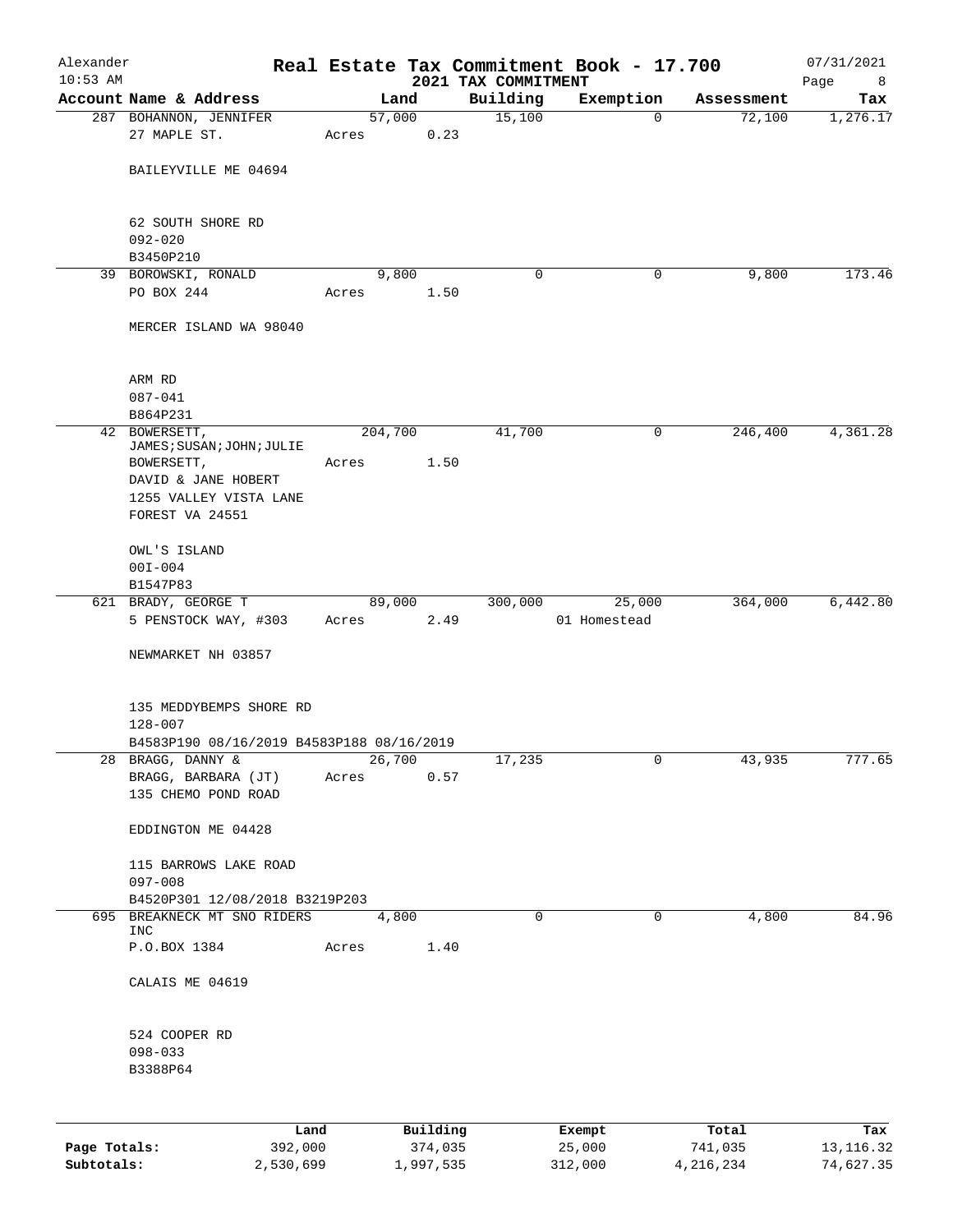| Alexander                  |                                                              |        |                      |                                 | Real Estate Tax Commitment Book - 17.700 |                      | 07/31/2021            |
|----------------------------|--------------------------------------------------------------|--------|----------------------|---------------------------------|------------------------------------------|----------------------|-----------------------|
| $10:53$ AM                 | Account Name & Address                                       |        | Land                 | 2021 TAX COMMITMENT<br>Building | Exemption                                | Assessment           | Page<br>9<br>Tax      |
|                            | 44 BREAKNECK MT. SNORIDERS                                   | 22,000 |                      | 63,900                          | 0                                        | 85,900               | 1,520.43              |
|                            | INC<br>P.O.BOX 1384                                          | Acres  | 3.00                 |                                 |                                          |                      |                       |
|                            | CALAIS ME 04619                                              |        |                      |                                 |                                          |                      |                       |
|                            | 524 COOPER RD                                                |        |                      |                                 |                                          |                      |                       |
|                            | $098 - 022$                                                  |        |                      |                                 |                                          |                      |                       |
| 715                        | B1701P213<br>BREWER, MARION V                                | 44,600 |                      | 0                               | 0                                        | 44,600               | 789.42                |
|                            | 303 EAST DRURY AVE                                           | Acres  | 70.60                |                                 |                                          |                      |                       |
|                            | KISSIMMEE FL 34744                                           |        |                      |                                 |                                          |                      |                       |
|                            | SPEARIN ROAD                                                 |        |                      |                                 |                                          |                      |                       |
|                            | $082 - 01A + 3$                                              |        |                      |                                 |                                          |                      |                       |
|                            | B2859P293                                                    |        |                      |                                 |                                          |                      |                       |
| 692                        | BREWER, MICHAEL                                              | 25,170 |                      | 133,200                         | 25,000                                   | 133,370              | 2,360.65              |
|                            | BREWER, DEVON<br>722 COOPER ROAD                             | Acres  | 18.00                |                                 | 01 Homestead                             |                      |                       |
|                            | ALEXANDER ME 04694                                           |        |                      |                                 |                                          |                      |                       |
|                            | 722 COOPER RD                                                |        |                      |                                 |                                          |                      |                       |
|                            | $106 - 006$                                                  |        |                      |                                 |                                          |                      |                       |
|                            | B4489P43 08/17/2018<br>45 BRISTOL, WILLIAM ET ALS            | 56,600 |                      | 59,600                          | 0                                        | 116,200              | 2,056.74              |
|                            | BRISTOL, KELLY,<br>A., ESPOSITO, TERA, B., JOH<br>NSON, GINA | Acres  | 0.46                 |                                 |                                          |                      |                       |
|                            | 423 BLACKSTONE VILLAGE                                       |        |                      |                                 |                                          |                      |                       |
|                            | MERIDEN CT 06450 8870                                        |        |                      |                                 |                                          |                      |                       |
|                            | 29 DWELLEYS LAKE ROAD<br>$098 - 005$                         |        |                      |                                 |                                          |                      |                       |
|                            | B4291P99                                                     |        |                      |                                 |                                          |                      |                       |
|                            | 664 BROMLEY, JOHN<br>102 ROBB HILL RD                        | Acres  | 7,100<br>4.50        | $\Omega$                        | $\mathbf 0$                              | 7,100                | 125.67                |
|                            | ALEXANDER ME 04694                                           |        |                      |                                 |                                          |                      |                       |
|                            |                                                              |        |                      |                                 |                                          |                      |                       |
|                            | 108 ROBB HILL RD                                             |        |                      |                                 |                                          |                      |                       |
|                            | $053 - 006$                                                  |        |                      |                                 |                                          |                      |                       |
|                            | B4215P166<br>662 BROMLEY, JOHN W                             | 18,600 |                      | 68,500                          | 25,000                                   | 62,100               | 1,099.17              |
|                            | 102 ROBB HILL RD                                             | Acres  | 6.50                 |                                 | 01 Homestead                             |                      |                       |
|                            | ALEXANDER ME 04694                                           |        |                      |                                 |                                          |                      |                       |
|                            | ROBB HILL RD                                                 |        |                      |                                 |                                          |                      |                       |
|                            | $053 - 005$<br>B4134P58                                      |        |                      |                                 |                                          |                      |                       |
|                            | Land                                                         |        | Building             |                                 | Exempt                                   | Total                | Tax                   |
| Page Totals:<br>Subtotals: | 174,070<br>2,704,769                                         |        | 325,200<br>2,322,735 |                                 | 50,000<br>362,000                        | 449,270<br>4,665,504 | 7,952.08<br>82,579.43 |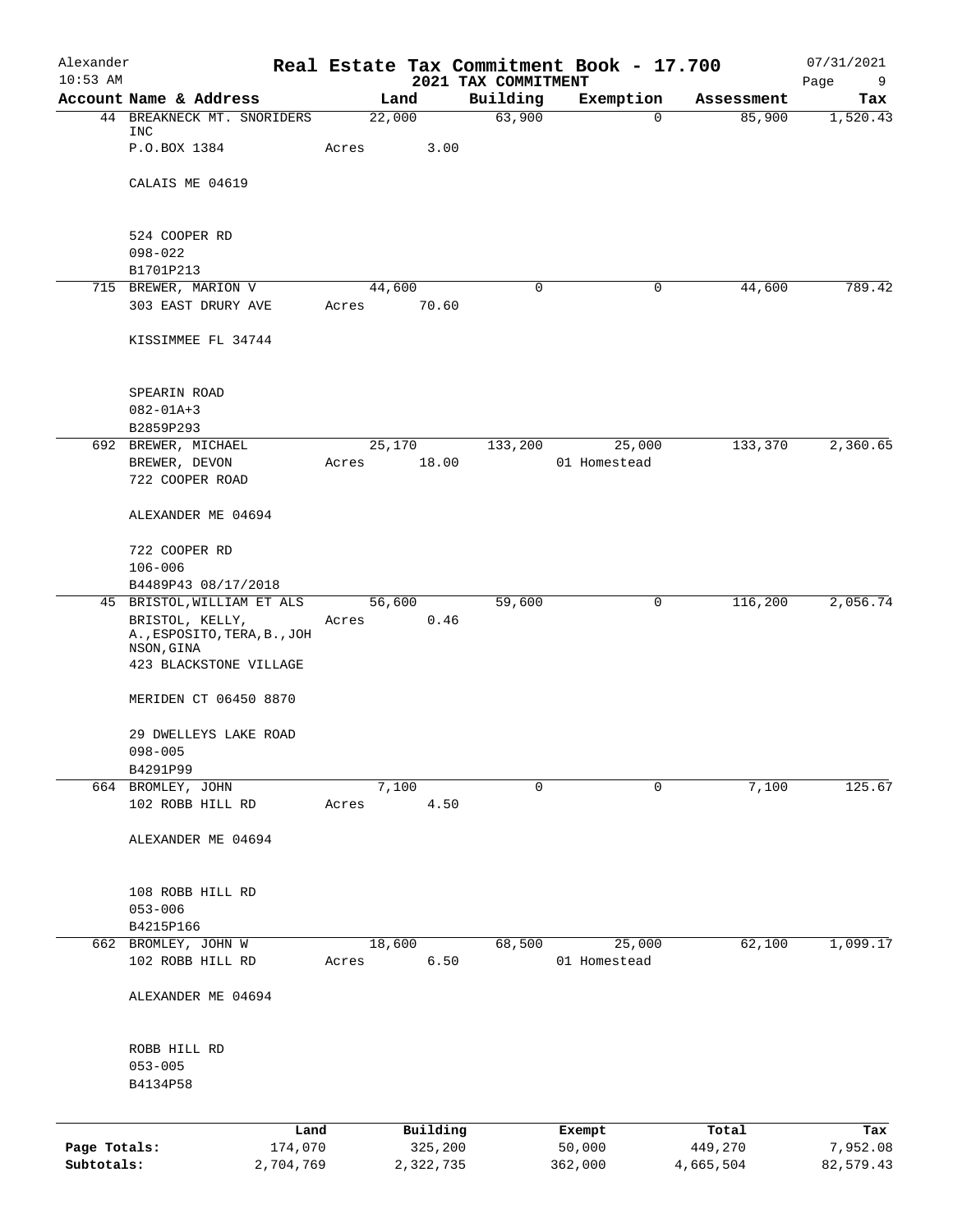| Alexander<br>$10:53$ AM                              |                                                                                              |       |        |      | 2021 TAX COMMITMENT | Real Estate Tax Commitment Book - 17.700 |            | 07/31/2021<br>Page<br>10 |
|------------------------------------------------------|----------------------------------------------------------------------------------------------|-------|--------|------|---------------------|------------------------------------------|------------|--------------------------|
|                                                      | Account Name & Address                                                                       |       | Land   |      | Building            | Exemption                                | Assessment | Tax                      |
|                                                      | 46 BROOKMEYER, JOHN D JR<br>BROOKMEYER, CAROLYN S<br>2825 Terra Ceia Bay<br>Blvd., Unit 1905 | Acres | 88,800 | 1.75 | 68,400              | $\mathbf 0$                              | 157,200    | 2,782.44                 |
|                                                      | Palmetto FL 34221                                                                            |       |        |      |                     |                                          |            |                          |
|                                                      | 102 PINE TREE SHORE<br>$006 - 003 + 004$                                                     |       |        |      |                     |                                          |            |                          |
|                                                      | B1125P13                                                                                     |       |        |      |                     |                                          |            |                          |
|                                                      | 48 BROWN, DAVID<br>BROWN, DONNA<br>P.O. BOX 1005                                             | Acres | 61,700 | 0.52 | 2,000               | 0                                        | 63,700     | 1,127.49                 |
|                                                      | BAILEYVILLE ME 04694                                                                         |       |        |      |                     |                                          |            |                          |
|                                                      | 272 DAVIS ROAD<br>$086 - 032 - 00A$                                                          |       |        |      |                     |                                          |            |                          |
|                                                      | B4800P302 06/15/2021 B1713P93                                                                |       |        |      |                     |                                          |            |                          |
|                                                      | 578 BROWN, DEAN<br>BROWN, MICHELLE<br>621 COOPER RD                                          | Acres | 8,300  | 6.00 | $\mathbf 0$         | 0                                        | 8,300      | 146.91                   |
|                                                      | ALEXANDER ME 04694                                                                           |       |        |      |                     |                                          |            |                          |
|                                                      | 621 COOPER RD<br>$101 - 012$                                                                 |       |        |      |                     |                                          |            |                          |
|                                                      | B2243P287                                                                                    |       |        |      |                     |                                          |            |                          |
|                                                      | 49 BROWN, DEAN N                                                                             |       | 23,000 |      | 78,400              | 25,000                                   | 76,400     | 1,352.28                 |
|                                                      | BROWN, MICHELLE<br>621 COOPER RD<br>ALEXANDER ME 04694                                       | Acres |        | 3.69 |                     | 01 Homestead                             |            |                          |
|                                                      | 621 COOPER RD<br>$101 - 005$                                                                 |       |        |      |                     |                                          |            |                          |
|                                                      | B1398P276                                                                                    |       |        |      |                     |                                          |            |                          |
|                                                      | 87 BROWN, JOAN M L<br>BROWN, KEVIN P<br>6 ROBERT STREET                                      | Acres | 71,300 | 1.43 | 91,500              | 0                                        | 162,800    | 2,881.56                 |
|                                                      | WINSLOW ME 04901                                                                             |       |        |      |                     |                                          |            |                          |
|                                                      | 100 SOUTH SHORE ROAD<br>093-006 & 007-00B<br>B4639P131 02/25/2020                            |       |        |      |                     |                                          |            |                          |
|                                                      | 224 BROWN, WALTER &                                                                          |       | 50,800 |      | 5,300               | 0                                        | 56,100     | 992.97                   |
|                                                      | BROWN, JENNIFER (JT)<br>35 ARTHUR DAMON ROAD                                                 | Acres |        | 0.08 |                     |                                          |            |                          |
|                                                      | CHARLOTTE ME 04666                                                                           |       |        |      |                     |                                          |            |                          |
| 6 FLOOD DRIVE<br>$087 - 020$<br>B4370P145 06/14/2017 |                                                                                              |       |        |      |                     |                                          |            |                          |

|              | Land      | Building  | Exempt  | Total     | Tax       |
|--------------|-----------|-----------|---------|-----------|-----------|
| Page Totals: | 303,900   | 245,600   | 25,000  | 524,500   | 9,283.65  |
| Subtotals:   | 3,008,669 | 2,568,335 | 387,000 | 5,190,004 | 91,863.08 |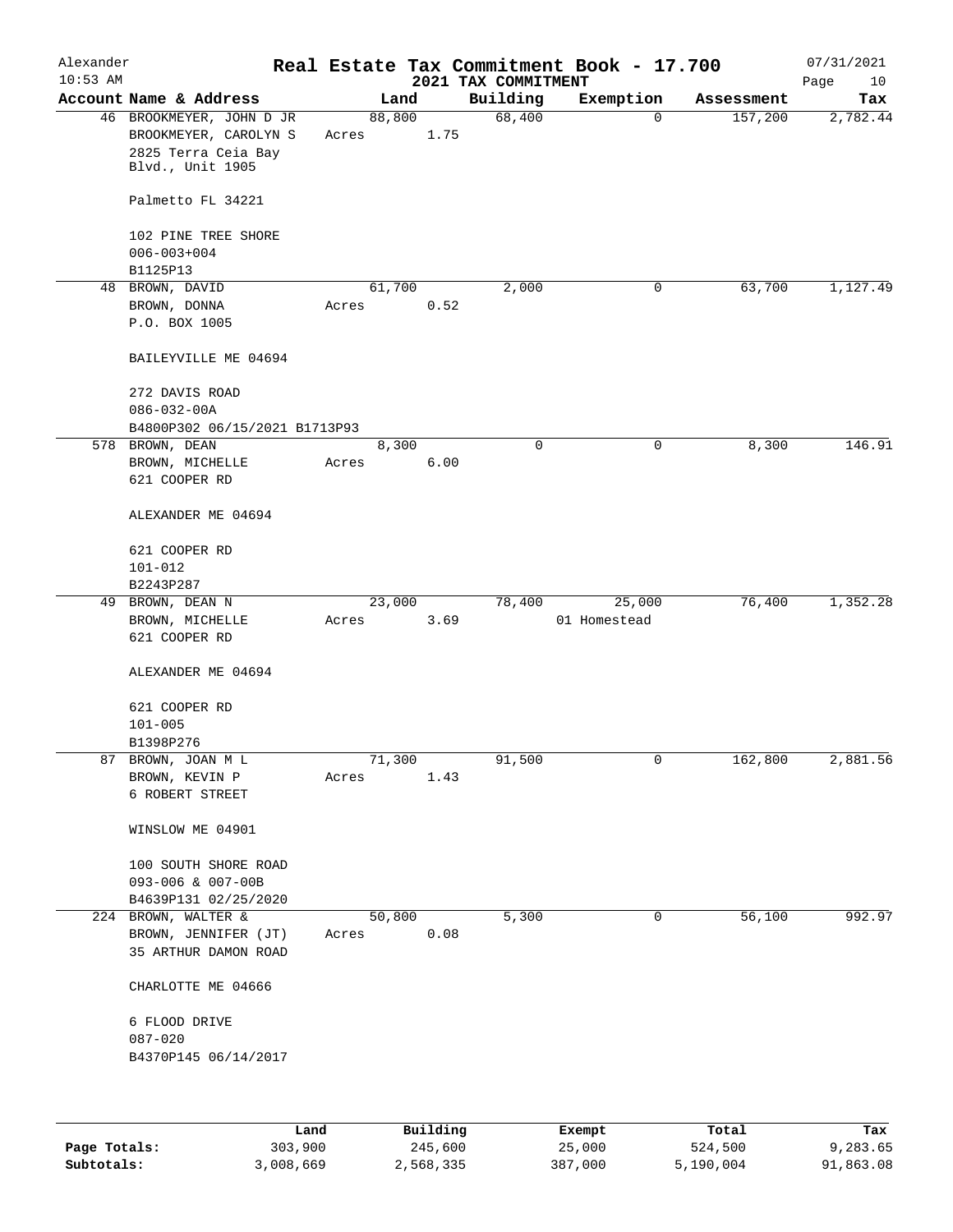| Alexander<br>$10:53$ AM |                                                                        |             |        |      | 2021 TAX COMMITMENT | Real Estate Tax Commitment Book - 17.700 |            | 07/31/2021<br>Page<br>11 |
|-------------------------|------------------------------------------------------------------------|-------------|--------|------|---------------------|------------------------------------------|------------|--------------------------|
|                         | Account Name & Address                                                 |             | Land   |      | Building            | Exemption                                | Assessment | Tax                      |
|                         | 58 BULL, ANGELA MARIE<br>LIVERMORE, CRAIG<br>WAYLAND<br>44 MAPLE DRIVE | Acres       | 64,400 | 0.44 | 82,300              | 25,000<br>01 Homestead                   | 121,700    | 2,154.09                 |
|                         | ALEXANDER ME 04694                                                     |             |        |      |                     |                                          |            |                          |
|                         | 44 MAPLE DRIVE<br>$087 - 028$                                          |             |        |      |                     |                                          |            |                          |
|                         | B4278P33                                                               |             |        |      |                     |                                          |            |                          |
|                         | 18 BURGESS, BELINDA<br>BURGESS, EDWARD J<br>182 COOPER RD              | Acres       | 35,800 | 9.00 | 38,400              | 25,000<br>01 Homestead                   | 49,200     | 870.84                   |
|                         | ALEXANDER ME 04694                                                     |             |        |      |                     |                                          |            |                          |
|                         | 182 COOPER RD<br>$080 - 013 - 00A$                                     |             |        |      |                     |                                          |            |                          |
|                         | B2645P276<br>56 CAMPBELL, KATHY                                        |             | 59,600 |      | 54,800              | 25,000                                   | 89,400     | 1,582.38                 |
|                         | P.O. BOX 832                                                           | Acres       |        | 0.31 |                     | 01 Homestead                             |            |                          |
|                         | BAILEYVILLE ME 04694                                                   |             |        |      |                     |                                          |            |                          |
|                         | 8 FLOOD DRIVE<br>$087 - 019$                                           |             |        |      |                     |                                          |            |                          |
|                         | B1404P78                                                               |             |        |      |                     |                                          |            |                          |
|                         | 533 CANUEL, DIANE<br>CANUEL, ALBERT MARCOUX<br>157 MEDDYBEMPS SHORES   | Acres       | 83,200 | 1.04 | 56,900              | 25,000<br>01 Homestead                   | 115,100    | 2,037.27                 |
|                         | ALEXANDER ME 04694                                                     |             |        |      |                     |                                          |            |                          |
|                         | 157 MEDDYBEMPS SHORE RD<br>$128 - 004$<br>B4063P7                      |             |        |      |                     |                                          |            |                          |
|                         | 443 CARICOFE, DANIELLE S                                               |             | 61,100 |      | 62,000              | 0                                        | 123,100    | 2,178.87                 |
|                         | 6 PLEASANT ST.                                                         | Acres       |        | 0.46 |                     |                                          |            |                          |
|                         | LUBEC ME 04652                                                         |             |        |      |                     |                                          |            |                          |
|                         | 21 DWELLEYS LAKE ROAD<br>$098 - 003$<br>B4231P51                       |             |        |      |                     |                                          |            |                          |
|                         | 236 CARLOW, FOSTER JR                                                  |             | 46,300 |      | 13,400              | 25,000                                   | 34,700     | 614.19                   |
|                         | 1708 AIRLINE RD                                                        | Acres 36.00 |        |      |                     | 01 Homestead                             |            |                          |
|                         | ALEXANDER ME 04694                                                     |             |        |      |                     |                                          |            |                          |
|                         | 1708 AIRLINE RD<br>$065 - 004$<br>B1744P173                            |             |        |      |                     |                                          |            |                          |
|                         |                                                                        |             |        |      |                     |                                          |            |                          |

|              | Land      | Building  | Exempt  | Total     | Tax        |
|--------------|-----------|-----------|---------|-----------|------------|
| Page Totals: | 350,400   | 307,800   | 125,000 | 533,200   | 9,437.64   |
| Subtotals:   | 3,359,069 | 2,876,135 | 512,000 | 5,723,204 | 101,300.72 |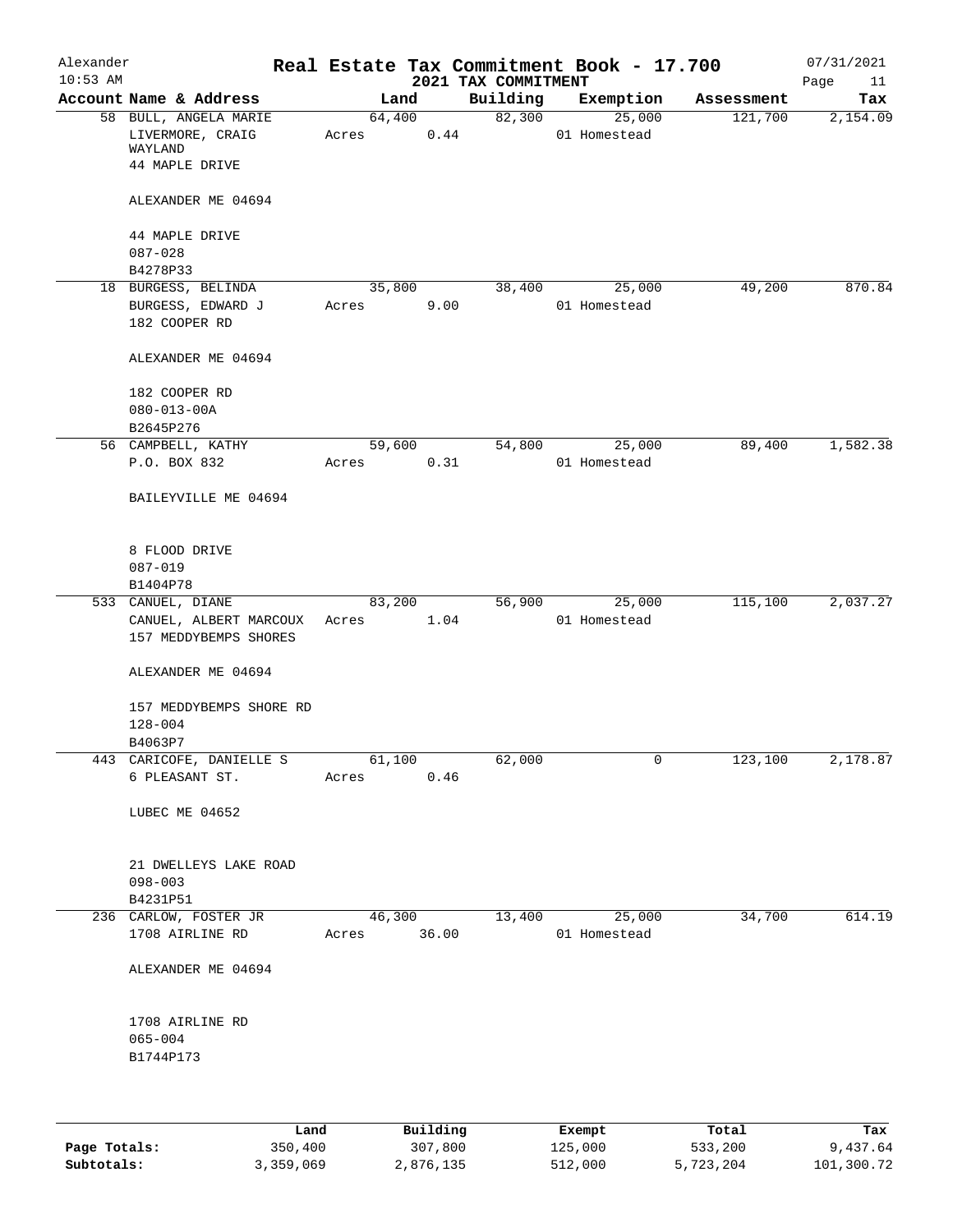| Alexander<br>$10:53$ AM |                                   |        |        | 2021 TAX COMMITMENT | Real Estate Tax Commitment Book - 17.700 |            | 07/31/2021<br>Page<br>12 |
|-------------------------|-----------------------------------|--------|--------|---------------------|------------------------------------------|------------|--------------------------|
|                         | Account Name & Address            |        | Land   | Building            | Exemption                                | Assessment | Tax                      |
|                         | 237 CARLOW, FOSTER JR             | 39,800 |        | 0                   | $\Omega$                                 | 39,800     | 704.46                   |
|                         | 1708 AIRLINE RD                   | Acres  | 52.00  |                     |                                          |            |                          |
|                         |                                   |        |        |                     |                                          |            |                          |
|                         | ALEXANDER ME 04694                |        |        |                     |                                          |            |                          |
|                         |                                   |        |        |                     |                                          |            |                          |
|                         | AIRLINE RD                        |        |        |                     |                                          |            |                          |
|                         | $066 - 009$                       |        |        |                     |                                          |            |                          |
|                         | B1744P173                         |        |        |                     |                                          |            |                          |
|                         | 59 CARLOW, FOSTER M JR            | 49,500 |        | 0                   | 0                                        | 49,500     | 876.15                   |
|                         | 1708 AIRLINE RD                   | Acres  | 35.00  |                     |                                          |            |                          |
|                         |                                   |        |        |                     |                                          |            |                          |
|                         | ALEXANDER ME 04694                |        |        |                     |                                          |            |                          |
|                         |                                   |        |        |                     |                                          |            |                          |
|                         |                                   |        |        |                     |                                          |            |                          |
|                         | ARM RD<br>$085 - 001$             |        |        |                     |                                          |            |                          |
|                         | B1495P341                         |        |        |                     |                                          |            |                          |
|                         | 60 CARLOW, FOSTER M JR            |        | 9,000  | 0                   | 0                                        | 9,000      | 159.30                   |
|                         | 1708 AIRLINE RD                   | Acres  | 10.00  |                     |                                          |            |                          |
|                         |                                   |        |        |                     |                                          |            |                          |
|                         | ALEXANDER ME 04694                |        |        |                     |                                          |            |                          |
|                         |                                   |        |        |                     |                                          |            |                          |
|                         |                                   |        |        |                     |                                          |            |                          |
|                         | ARM RD                            |        |        |                     |                                          |            |                          |
|                         | $076 - 005$<br>B2037P201          |        |        |                     |                                          |            |                          |
|                         | 184 CARTER, MICHELLE              |        | 25,100 | 28,100              | 0                                        | 53,200     | 941.64                   |
|                         | PO BOX 200                        | Acres  | 5.09   |                     |                                          |            |                          |
|                         |                                   |        |        |                     |                                          |            |                          |
|                         | PRINCETON ME 04668                |        |        |                     |                                          |            |                          |
|                         |                                   |        |        |                     |                                          |            |                          |
|                         |                                   |        |        |                     |                                          |            |                          |
|                         | 1751 AIRLINE RD                   |        |        |                     |                                          |            |                          |
|                         | $065 - 001 - 00A$                 |        |        |                     |                                          |            |                          |
|                         | B3796P257<br>66 CARTER, RAYMOND   | 57,700 |        | 36,500              | 0                                        | 94,200     | 1,667.34                 |
|                         | CARTER, SUE                       | Acres  | 0.22   |                     |                                          |            |                          |
|                         | 219 SHATTUCK RD                   |        |        |                     |                                          |            |                          |
|                         |                                   |        |        |                     |                                          |            |                          |
|                         | CALAIS ME 04619                   |        |        |                     |                                          |            |                          |
|                         |                                   |        |        |                     |                                          |            |                          |
|                         | 53 NODDIN ROAD                    |        |        |                     |                                          |            |                          |
|                         | $087 - 022$                       |        |        |                     |                                          |            |                          |
|                         | B4224P186                         |        |        |                     |                                          |            |                          |
|                         | 68 CARTER, WINTHROP               | 44,900 |        | 43,600              | 25,000<br>01 Homestead                   | 63,500     | 1,123.95                 |
|                         | CARTER, ELIZABETH<br>P.O. BOX 558 | Acres  | 37.20  |                     |                                          |            |                          |
|                         |                                   |        |        |                     |                                          |            |                          |
|                         | BAILEYVILLE ME 04694              |        |        |                     |                                          |            |                          |
|                         |                                   |        |        |                     |                                          |            |                          |
|                         | 1586 AIRLINE RD                   |        |        |                     |                                          |            |                          |
|                         | $067 - 003$                       |        |        |                     |                                          |            |                          |
|                         | B1041P121                         |        |        |                     |                                          |            |                          |
|                         |                                   |        |        |                     |                                          |            |                          |
|                         |                                   |        |        |                     |                                          |            |                          |
|                         |                                   |        |        |                     |                                          |            |                          |

|              | Land      | Building  | Exempt  | Total     | Tax        |
|--------------|-----------|-----------|---------|-----------|------------|
| Page Totals: | 226,000   | 108,200   | 25,000  | 309,200   | 5,472.84   |
| Subtotals:   | 3,585,069 | 2,984,335 | 537,000 | 6,032,404 | 106,773.56 |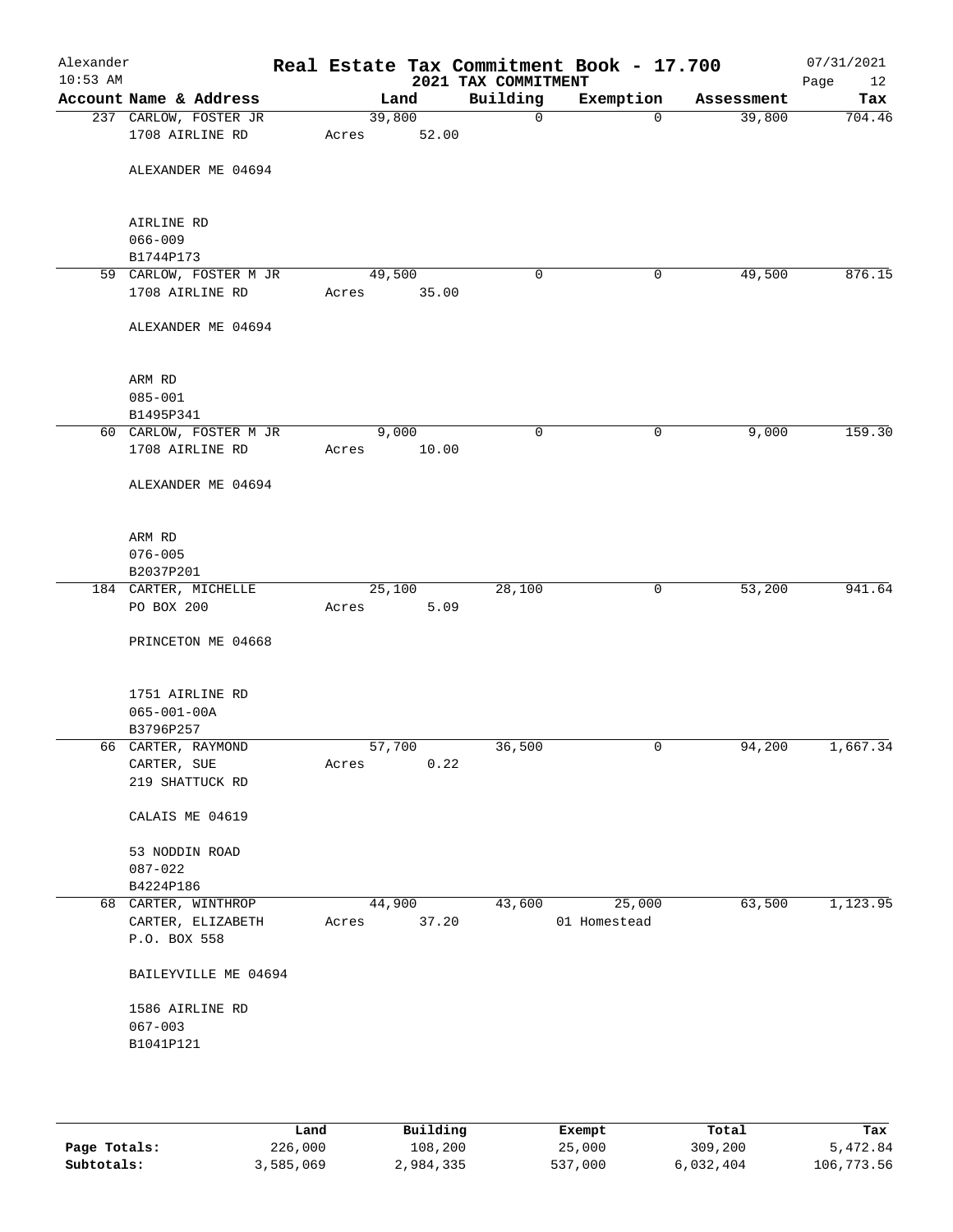| Alexander<br>$10:53$ AM |                                                                   | Real Estate Tax Commitment Book - 17.700 | 2021 TAX COMMITMENT |                                                |            | 07/31/2021<br>Page<br>13 |
|-------------------------|-------------------------------------------------------------------|------------------------------------------|---------------------|------------------------------------------------|------------|--------------------------|
|                         | Account Name & Address                                            | Land                                     |                     | Building Exemption                             | Assessment | Tax                      |
|                         | 409 CEIJAS, PEDRO J<br>CEIJAS, BONNIE L<br>203 SOUTH PRINCETON RD | 32,000<br>Acres                          | 4.00                | 94,200<br>31,000<br>02 Veteran<br>01 Homestead | 95,200     | 1,685.04                 |
|                         | ALEXANDER ME 04694                                                |                                          |                     |                                                |            |                          |
|                         | 203 SO. PRINCETON RD<br>$046 - 003$                               |                                          |                     |                                                |            |                          |
|                         | B2265P292                                                         |                                          |                     |                                                |            |                          |
|                         | 69 CHAPMAN, RALPH W                                               | 15,000                                   | $\mathbf 0$         | 0                                              | 15,000     | 265.50                   |
|                         | P.O.BOX 462                                                       | 5.00<br>Acres                            |                     |                                                |            |                          |
|                         | FREEPORT ME 04032 0462                                            |                                          |                     |                                                |            |                          |
|                         | ARM RD                                                            |                                          |                     |                                                |            |                          |
|                         | $092 - 027 - 00A$<br>B1792P112                                    |                                          |                     |                                                |            |                          |
|                         | 514 CHAPPELL, CHERYL                                              | 84,400                                   | 81,300              | 25,000                                         | 140,700    | 2,490.39                 |
|                         | 165 MEDDYBEMPS SHORE RD Acres 1.36                                |                                          |                     | 01 Homestead                                   |            |                          |
|                         | ALEXANDER ME 04694                                                |                                          |                     |                                                |            |                          |
|                         | 165 MEDDYBEMPS SHORE RD                                           |                                          |                     |                                                |            |                          |
|                         | $128 - 001$                                                       |                                          |                     |                                                |            |                          |
|                         | B3812P46                                                          |                                          |                     |                                                |            |                          |
|                         | 90 CHIAPPA, DONNA E                                               | 70,500                                   | 59,300              | 0                                              | 129,800    | 2,297.46                 |
|                         | 1030 CLARENCE AVE                                                 | Acres 1.15                               |                     |                                                |            |                          |
|                         | BRONX NY 10465                                                    |                                          |                     |                                                |            |                          |
|                         | 40 OAK LANE                                                       |                                          |                     |                                                |            |                          |
|                         | 094-037                                                           |                                          |                     |                                                |            |                          |
|                         | B3233P160                                                         |                                          |                     |                                                |            |                          |
|                         | 373 CHRISTMAS, SUSAN                                              | 94,900                                   | 0                   | 0                                              | 94,900     | 1,679.73                 |
|                         | 411 ROBINSON RD                                                   | 160.00<br>Acres                          |                     |                                                |            |                          |
|                         | BOXBORO MA 01719                                                  |                                          |                     |                                                |            |                          |
|                         | 104 POKEY RD                                                      |                                          |                     |                                                |            |                          |
|                         | $028 - 001$                                                       |                                          |                     |                                                |            |                          |
|                         | B4342P14                                                          |                                          |                     |                                                |            |                          |
|                         | 229 CHRISTY, DANIEL                                               | 71,200                                   | 12,400              | 0                                              | 83,600     | 1,479.72                 |
|                         | CHRISTY, SUSAN<br>450 PASEO ROBLES                                | Acres                                    | 1.40                |                                                |            |                          |
|                         | LAMPASAS TX 76550                                                 |                                          |                     |                                                |            |                          |
|                         | 108 SOUTH SHORE ROAD                                              |                                          |                     |                                                |            |                          |
|                         | $093 - 007 + 7A$<br>B3695P100                                     |                                          |                     |                                                |            |                          |
|                         |                                                                   |                                          |                     |                                                |            |                          |
|                         |                                                                   |                                          |                     |                                                |            |                          |
|                         |                                                                   |                                          |                     |                                                |            |                          |

|              | úand      | Building    | Exempt  | Total     | Tax        |
|--------------|-----------|-------------|---------|-----------|------------|
| Page Totals: | 368,000   | 247,200     | 56,000  | 559,200   | 9,897.84   |
| Subtotals:   | 3,953,069 | 3, 231, 535 | 593,000 | 6,591,604 | 116,671.40 |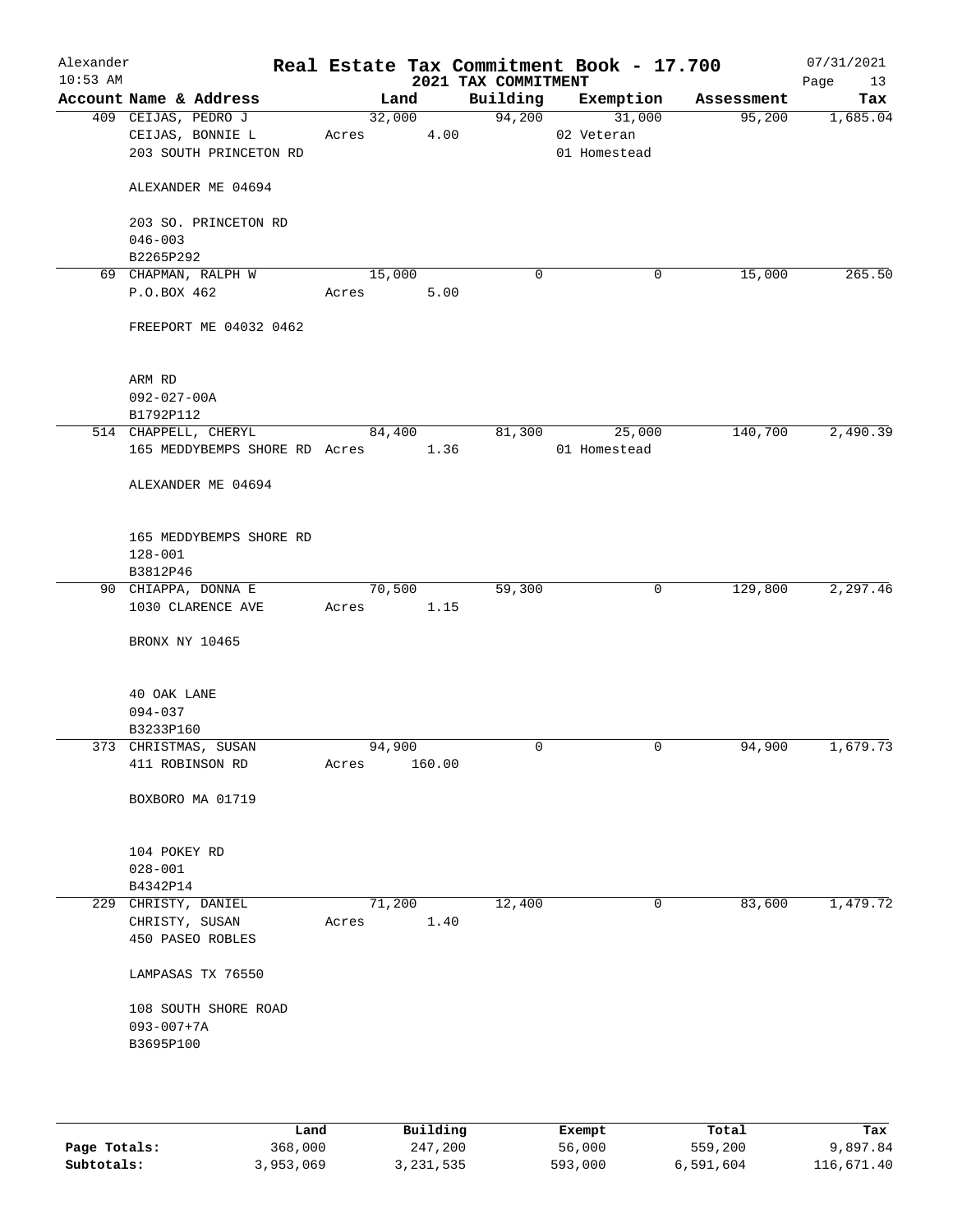| Alexander<br>$10:53$ AM |                               |       |          | 2021 TAX COMMITMENT | Real Estate Tax Commitment Book - 17.700 |            | 07/31/2021<br>Page<br>14 |
|-------------------------|-------------------------------|-------|----------|---------------------|------------------------------------------|------------|--------------------------|
|                         | Account Name & Address        |       | Land     | Building            | Exemption                                | Assessment | Tax                      |
|                         | 55 CHRISTY, SUSAN             |       | 71,800   | 63,400              | 0                                        | 135,200    | 2,393.04                 |
|                         | 450 PASEO ROBLES              | Acres | 1.59     |                     |                                          |            |                          |
|                         | LAMPASAS TX 76550             |       |          |                     |                                          |            |                          |
|                         | 110 SOUTH SHORE ROAD          |       |          |                     |                                          |            |                          |
|                         | $093 - 008$                   |       |          |                     |                                          |            |                          |
|                         | B1505P169                     |       |          |                     |                                          |            |                          |
|                         | 73 CISLAK, EDWARD             |       | 36,300   | 95,900              | 31,000                                   | 101,200    | 1,791.24                 |
|                         | CISLAK, MARILYN               | Acres | 20.00    |                     | 02 Veteran                               |            |                          |
|                         | 55 SOUTH PRINCETON RD         |       |          |                     | 01 Homestead                             |            |                          |
|                         | ALEXANDER ME 04694            |       |          |                     |                                          |            |                          |
|                         | 55 SO. PRINCETON RD           |       |          |                     |                                          |            |                          |
|                         | $055 - 004$                   |       |          |                     |                                          |            |                          |
|                         | B1156P110                     |       |          | $\mathbf 0$         |                                          |            |                          |
|                         | 525 CLARK, ARNOLD             | Acres | 13,185   |                     | 0                                        | 13,185     | 233.37                   |
|                         | 48 KING STREET                |       | 93.00    |                     |                                          |            |                          |
|                         | CALAIS ME 04619               |       |          |                     |                                          |            |                          |
|                         | AIRLINE RD                    |       |          |                     |                                          |            |                          |
|                         | $052 - 001 + 61 - 2$          |       |          |                     |                                          |            |                          |
|                         | B1444P261                     |       |          |                     |                                          |            |                          |
|                         | 362 CLARK, ARNOLD A           |       | 28,616   | $\mathbf 0$         | 0                                        | 28,616     | 506.50                   |
|                         | CLARK, DEREK M                | Acres | 180.00   |                     |                                          |            |                          |
|                         | 48 KING STREET                |       |          |                     |                                          |            |                          |
|                         | CALAIS ME 04619               |       |          |                     |                                          |            |                          |
|                         | AIRLINE RD                    |       |          |                     |                                          |            |                          |
|                         | $062 - 001$                   |       |          |                     |                                          |            |                          |
|                         | B4275P10                      |       |          |                     |                                          |            |                          |
|                         | 427 CLARK, MICHAEL            |       | 60,500   | 11,100              | 0                                        | 71,600     | 1,267.32                 |
|                         | CLARK, LINDA<br>54 GERMAIN ST | Acres | 0.40     |                     |                                          |            |                          |
|                         |                               |       |          |                     |                                          |            |                          |
|                         | CALAIS ME 04619               |       |          |                     |                                          |            |                          |
|                         | 258 DAVIS ROAD                |       |          |                     |                                          |            |                          |
|                         | $086 - 031$                   |       |          |                     |                                          |            |                          |
|                         | B2523P187                     |       |          |                     |                                          |            |                          |
|                         | 74 CLARK, PHILLIP, HEIRS      |       | 13,185   | $\mathbf 0$         | 0                                        | 13,185     | 233.37                   |
|                         | ΟF<br>C/O LISA HINMAN         | Acres | 93.00    |                     |                                          |            |                          |
|                         | 61 WERNER RD                  |       |          |                     |                                          |            |                          |
|                         | CLIFTON PARK NY 12065         |       |          |                     |                                          |            |                          |
|                         |                               |       |          |                     |                                          |            |                          |
|                         | AIRLINE RD                    |       |          |                     |                                          |            |                          |
|                         | $052 - 001 + 61 - 2$          |       |          |                     |                                          |            |                          |
|                         | B1444P261                     |       |          |                     |                                          |            |                          |
|                         |                               |       |          |                     |                                          |            |                          |
|                         |                               | Land  | Building |                     | Exempt                                   | Total      | Tax                      |

| Page Totals: | 223,586   | 170,400   | 31,000  | 362,986   | 6,424.84   |
|--------------|-----------|-----------|---------|-----------|------------|
| Subtotals:   | 4,176,655 | 3,401,935 | 624,000 | 6,954,590 | 123,096.24 |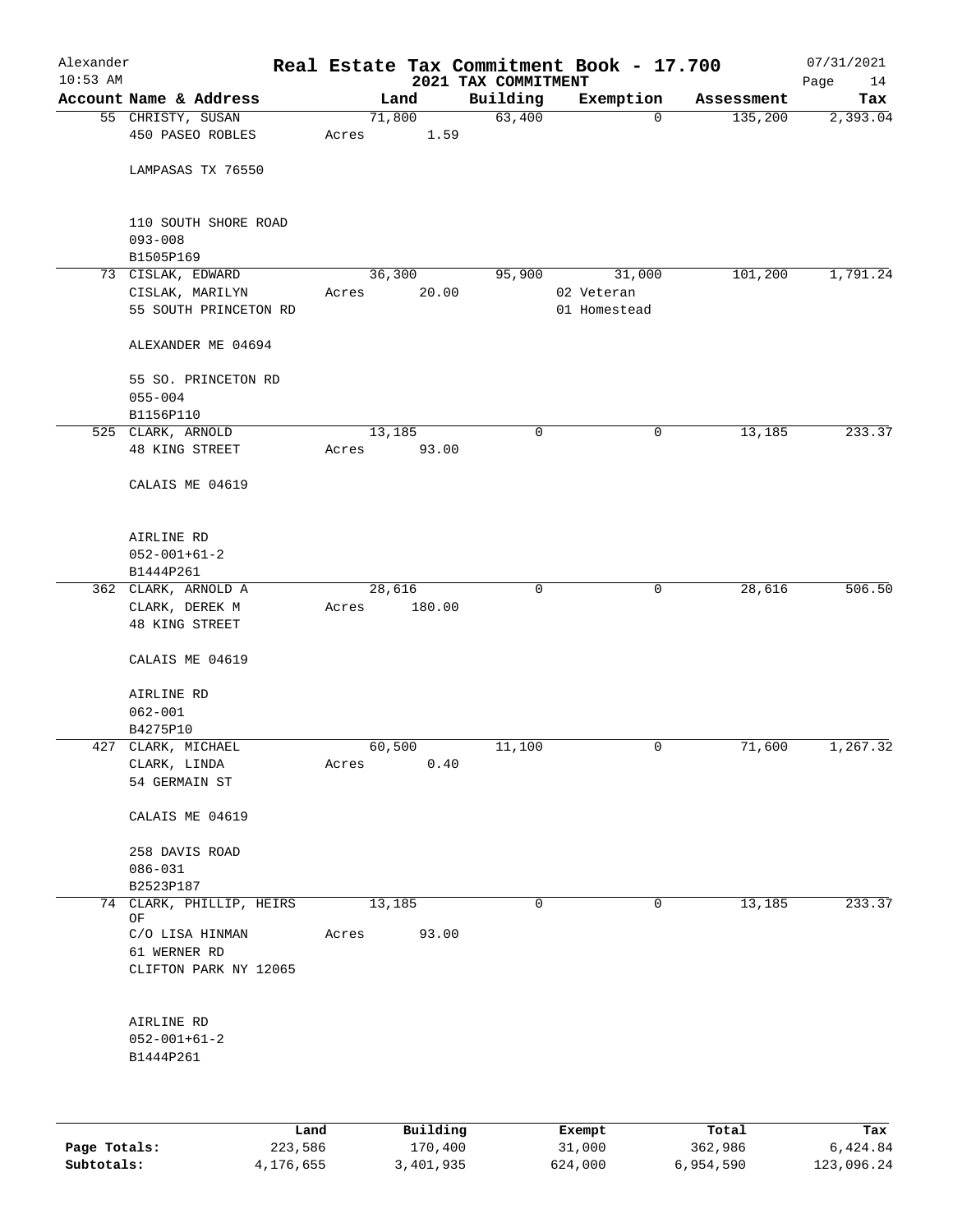| Alexander<br>$10:53$ AM |                                                   |       |                 | 2021 TAX COMMITMENT | Real Estate Tax Commitment Book - 17.700 |            | 07/31/2021<br>Page<br>15 |
|-------------------------|---------------------------------------------------|-------|-----------------|---------------------|------------------------------------------|------------|--------------------------|
|                         | Account Name & Address                            |       | Land            | Building            | Exemption                                | Assessment | Tax                      |
|                         | 75 CLARK, PHILLIP, HEIRS<br>ΟF<br>C/O LISA HINMAN | Acres | 33,175<br>47.50 | 2,000               | $\mathbf{0}$                             | 35,175     | 622.60                   |
|                         | 61 WERNER RD<br>CLIFTON PARK NY 12065             |       |                 |                     |                                          |            |                          |
|                         | 997 AIRLINE RD<br>$061 - 001$                     |       |                 |                     |                                          |            |                          |
|                         | B2413P161                                         |       |                 |                     |                                          |            |                          |
|                         | 460 CLARK, STEVE<br>82 DAVIS RD                   | Acres | 19,000<br>1.00  | 48,900              | 25,000<br>01 Homestead                   | 42,900     | 759.33                   |
|                         | ALEXANDER ME 04694                                |       |                 |                     |                                          |            |                          |
|                         | 82 DAVIS RD<br>$077 - 013$                        |       |                 |                     |                                          |            |                          |
|                         | B3029P195                                         |       |                 |                     |                                          |            |                          |
|                         | 151 CLARK, ARNOLD A & ARNOLD<br>S &               |       | 49,560          | 0                   | 0                                        | 49,560     | 877.21                   |
|                         | DEREK M, CLARK<br>DEREK M                         | Acres | 148.00          |                     |                                          |            |                          |
|                         | 48 KING ST<br>CALAIS ME 04619                     |       |                 |                     |                                          |            |                          |
|                         | AIRLINE RD<br>$051 - 001$                         |       |                 |                     |                                          |            |                          |
|                         | 29 COBB, TERRY A                                  |       | 50,600          | $\mathsf{O}$        | 0                                        | 50,600     | 895.62                   |
|                         | COBB, RONDA L<br>764 SOUTH PRINCETON RD           | Acres | 125.00          |                     |                                          |            |                          |
|                         | PRINCETON ME 04668                                |       |                 |                     |                                          |            |                          |
|                         | ROBB HILL ROAD<br>$025 - 001$<br>B2243P210        |       |                 |                     |                                          |            |                          |
|                         | 483 COCHRAN, NANCY                                |       | 19,400          |                     |                                          | 19,400     | 343.38                   |
|                         | 15 RICH LN                                        | Acres | 10.80           |                     |                                          |            |                          |
|                         | HOLLIS CENTER ME 04042                            |       |                 |                     |                                          |            |                          |
|                         | COOPER RD                                         |       |                 |                     |                                          |            |                          |
|                         | $098 - 020$                                       |       |                 |                     |                                          |            |                          |
|                         | B3313P65<br>690 COLE, SCOTT                       |       | 9,000           | $\mathbf 0$         | $\mathbf 0$                              | 9,000      | 159.30                   |
|                         | COLE, SHARON                                      | Acres | 1.00            |                     |                                          |            |                          |
|                         | 6430 WC 476                                       |       |                 |                     |                                          |            |                          |
|                         | BUSHNELL FL 33513 8600                            |       |                 |                     |                                          |            |                          |
|                         | BERRY ROAD                                        |       |                 |                     |                                          |            |                          |
|                         | $083 - 016$                                       |       |                 |                     |                                          |            |                          |
|                         | B3170P240                                         |       |                 |                     |                                          |            |                          |
|                         |                                                   |       |                 |                     |                                          |            |                          |

|              | Land      | Building  | Exempt  | Total     | Tax        |
|--------------|-----------|-----------|---------|-----------|------------|
| Page Totals: | 180,735   | 50,900    | 25,000  | 206,635   | 3,657.44   |
| Subtotals:   | 4,357,390 | 3,452,835 | 649,000 | 7,161,225 | 126,753.68 |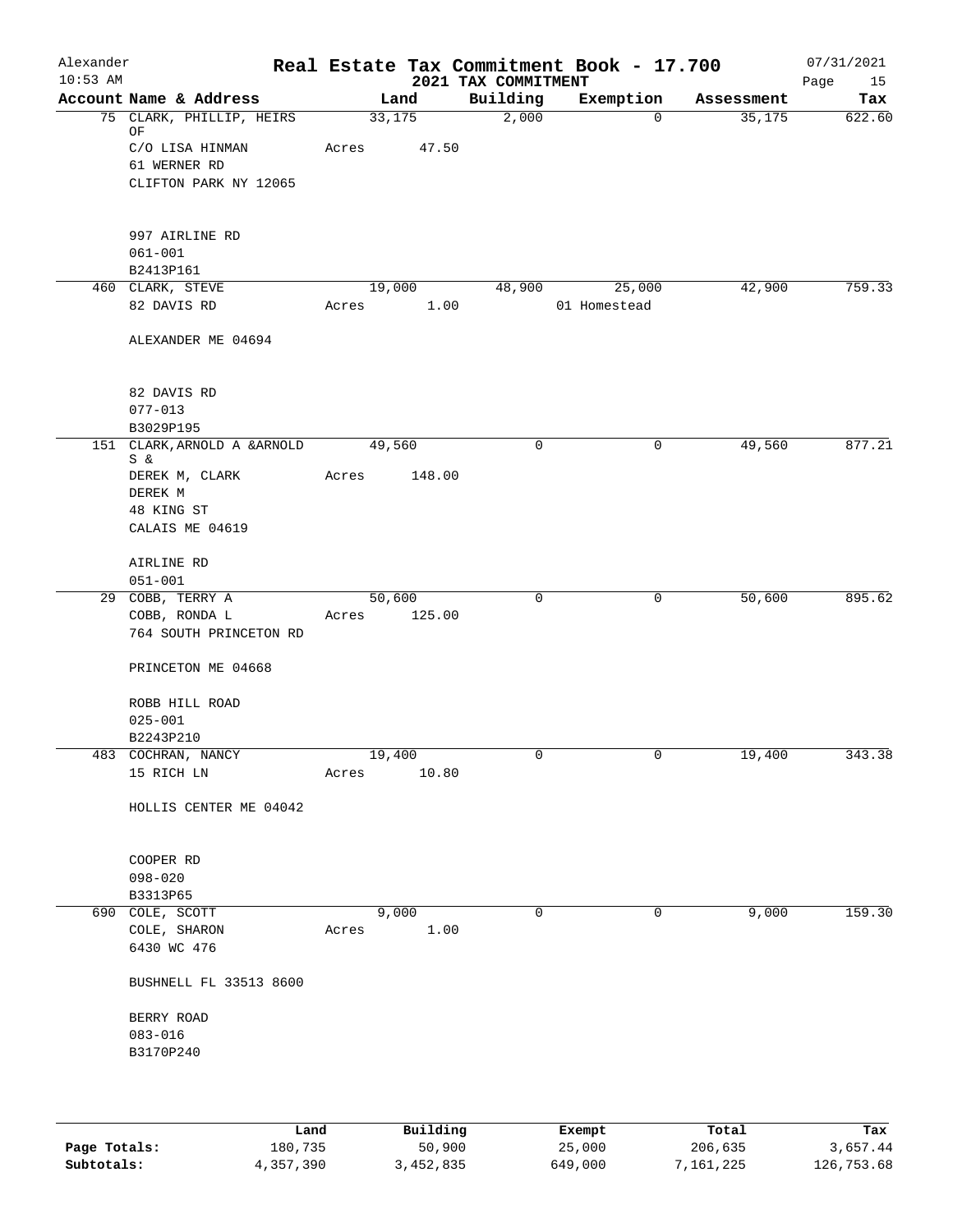| Alexander<br>$10:53$ AM |                                                         |       |                 | 2021 TAX COMMITMENT | Real Estate Tax Commitment Book - 17.700 |            | 07/31/2021<br>Page<br>16 |
|-------------------------|---------------------------------------------------------|-------|-----------------|---------------------|------------------------------------------|------------|--------------------------|
|                         | Account Name & Address                                  |       | Land            | Building            | Exemption                                | Assessment | Tax                      |
|                         | 260 COLSON, KENNETH J<br>COLSON, MARTY C<br>35 BERRY RD | Acres | 35,500<br>30.00 | $\mathbf 0$         | $\mathbf{0}$                             | 35,500     | 628.35                   |
|                         | Alexander ME 04694                                      |       |                 |                     |                                          |            |                          |
|                         | BERRY RD                                                |       |                 |                     |                                          |            |                          |
|                         | $083 - 004 + B$                                         |       |                 |                     |                                          |            |                          |
|                         | B4406P049                                               |       |                 |                     |                                          |            |                          |
|                         | 251 COLSON, KENNETH J JR                                |       | 26,500          | 43,400              | 31,000                                   | 38,900     | 688.53                   |
|                         | COLSON, MARTY C<br>35 BERRY RD                          | Acres | 7.00            |                     | 02 Veteran                               |            |                          |
|                         |                                                         |       |                 |                     | 01 Homestead                             |            |                          |
|                         | ALEXANDER ME 04694                                      |       |                 |                     |                                          |            |                          |
|                         | 35 BERRY RD                                             |       |                 |                     |                                          |            |                          |
|                         | $083 - 007$                                             |       |                 |                     |                                          |            |                          |
|                         | B1992P190                                               |       |                 |                     |                                          |            |                          |
|                         | 667 COLSON, KENNETH J JR                                |       | 19,000          | 5,500               | 0                                        | 24,500     | 433.65                   |
|                         | COLSON, MARTY C                                         | Acres | 1.00            |                     |                                          |            |                          |
|                         | 35 BERRY RD                                             |       |                 |                     |                                          |            |                          |
|                         | ALEXANDER ME 04694                                      |       |                 |                     |                                          |            |                          |
|                         | 20 BERRY RD                                             |       |                 |                     |                                          |            |                          |
|                         | $083 - 015$                                             |       |                 |                     |                                          |            |                          |
|                         | B3104P353                                               |       |                 |                     |                                          |            |                          |
|                         | 701 COLSON, KENNETH, J. JR.                             |       | 17,300          | 0                   | $\mathbf 0$                              | 17,300     | 306.21                   |
|                         | COLSON, MARTY, C<br>35 BERRY RD                         | Acres | 28.00           |                     |                                          |            |                          |
|                         | ALEXANDER ME 04694                                      |       |                 |                     |                                          |            |                          |
|                         | BERRY RD                                                |       |                 |                     |                                          |            |                          |
|                         | $083 - 018$                                             |       |                 |                     |                                          |            |                          |
|                         | B3942P318                                               |       |                 |                     |                                          |            |                          |
|                         | 634 COMEAU, WESLEY                                      |       | 46,200          | 83,700              | 0                                        | 129,900    | 2,299.23                 |
|                         | 81 CHASE BROOK DRIVE                                    | Acres | 2.60            |                     |                                          |            |                          |
|                         | ALEXANDER ME 04694                                      |       |                 |                     |                                          |            |                          |
|                         |                                                         |       |                 |                     |                                          |            |                          |
|                         | 81 CHASE BROOK DRIVE<br>$128 - 029$                     |       |                 |                     |                                          |            |                          |
|                         | B4578P57 07/31/2019                                     |       |                 |                     |                                          |            |                          |
|                         | 80 COOPER, GERALD                                       |       | 66,600          | 70,300              | 25,000                                   | 111,900    | 1,980.63                 |
|                         | COOPER, SHARON                                          | Acres | 1.03            |                     | 01 Homestead                             |            |                          |
|                         | 63 DWELLEYS LAKE RD                                     |       |                 |                     |                                          |            |                          |
|                         | ALEXANDER ME 04694                                      |       |                 |                     |                                          |            |                          |
|                         |                                                         |       |                 |                     |                                          |            |                          |
|                         | 63 DWELLEYS LAKE ROAD<br>$098 - 012$                    |       |                 |                     |                                          |            |                          |
|                         | B966P3                                                  |       |                 |                     |                                          |            |                          |
|                         |                                                         |       |                 |                     |                                          |            |                          |
|                         |                                                         |       |                 |                     |                                          |            |                          |
|                         |                                                         |       |                 |                     |                                          |            |                          |

|              | Land      | Building  | Exempt  | Total     | Tax        |
|--------------|-----------|-----------|---------|-----------|------------|
| Page Totals: | 211,100   | 202,900   | 56,000  | 358,000   | 6,336.60   |
| Subtotals:   | 4,568,490 | 3,655,735 | 705,000 | 7,519,225 | 133,090.28 |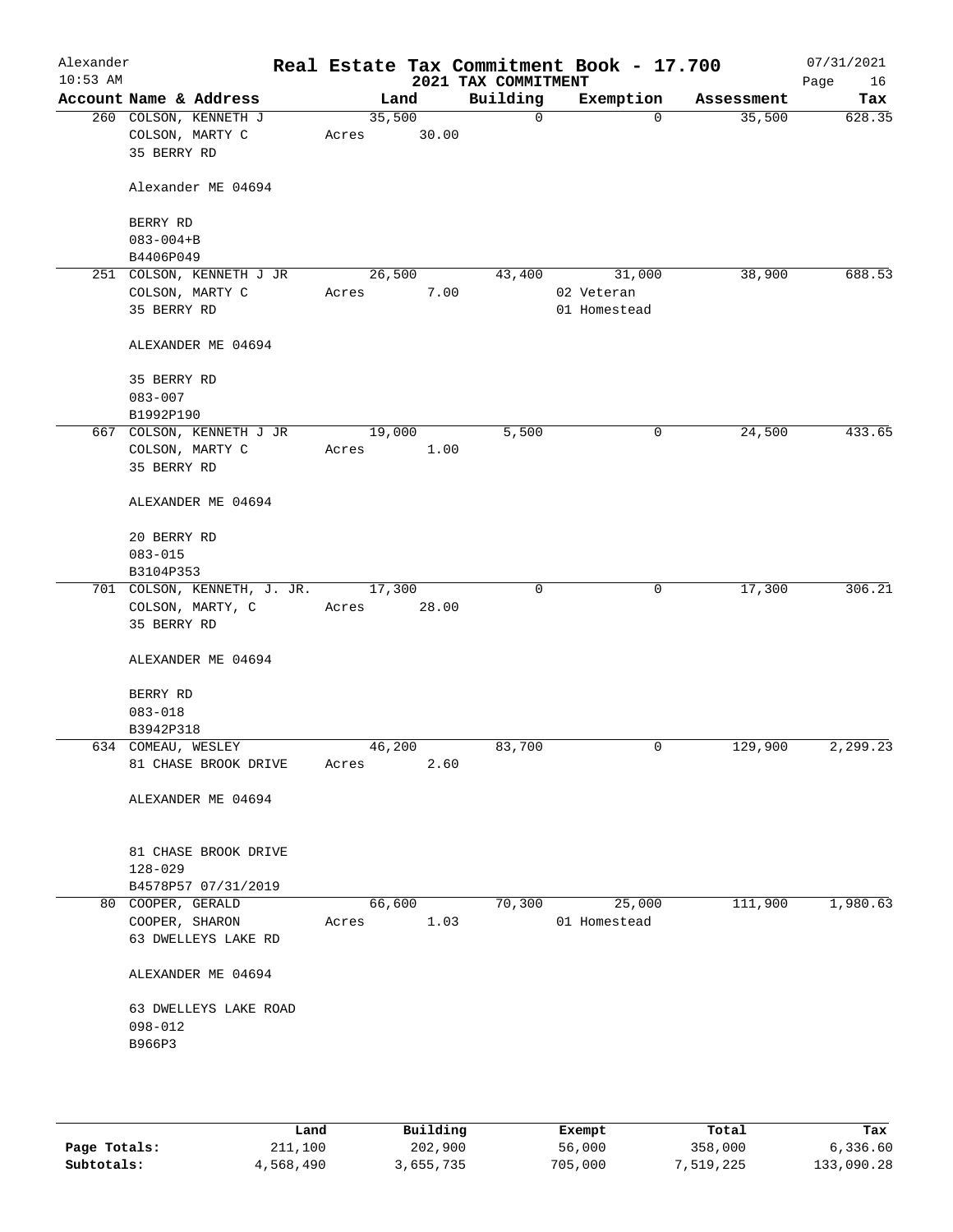| Alexander<br>$10:53$ AM |                                                            |      |       |        |          | 2021 TAX COMMITMENT | Real Estate Tax Commitment Book - 17.700 |            | 07/31/2021<br>Page<br>17 |
|-------------------------|------------------------------------------------------------|------|-------|--------|----------|---------------------|------------------------------------------|------------|--------------------------|
|                         | Account Name & Address                                     |      |       | Land   |          | Building            | Exemption                                | Assessment | Tax                      |
|                         | 410 COOPER, GERALD<br>COOPER, SHARON<br>63 DWELLEY LAKE RD |      | Acres | 300    | 0.22     | 0                   | $\mathbf 0$                              | 300        | 5.31                     |
|                         | ALEXANDER ME 04694                                         |      |       |        |          |                     |                                          |            |                          |
|                         | 142 COOPER RD                                              |      |       |        |          |                     |                                          |            |                          |
|                         | $080 - 010$<br>B2417P324                                   |      |       |        |          |                     |                                          |            |                          |
|                         | 79 COOPER, GERALD C                                        |      |       | 12,500 |          | 1,500               | 0                                        | 14,000     | 247.80                   |
|                         | COOPER, SHARON L                                           |      | Acres |        | 1.00     |                     |                                          |            |                          |
|                         | 63 DWELLEYS LAKE RD                                        |      |       |        |          |                     |                                          |            |                          |
|                         | ALEXANDER ME 04694                                         |      |       |        |          |                     |                                          |            |                          |
|                         | COOPER RD                                                  |      |       |        |          |                     |                                          |            |                          |
|                         | $080 - 011$                                                |      |       |        |          |                     |                                          |            |                          |
|                         | B1064P238                                                  |      |       |        |          |                     |                                          |            |                          |
|                         | 708 COOPER, GERALD, C. &<br>SHARON, L.                     |      |       | 4,400  |          | 0                   | 0                                        | 4,400      | 77.88                    |
|                         | 63 DWELLEY RD.                                             |      | Acres |        | 2.90     |                     |                                          |            |                          |
|                         | ALEXANDER ME 04694                                         |      |       |        |          |                     |                                          |            |                          |
|                         | 080-007 B<br>B3953P144 05/07/2013                          |      |       |        |          |                     |                                          |            |                          |
|                         | 143 COOPER, SHARON ET AL                                   |      |       | 51,400 |          | 10,200              | $\mathsf{O}$                             | 61,600     | 1,090.32                 |
|                         | 63 DWELLEY LAKE RD                                         |      | Acres |        | 0.14     |                     |                                          |            |                          |
|                         | ALEXANDER ME 04694                                         |      |       |        |          |                     |                                          |            |                          |
|                         | 31 DWELLEYS LAKE ROAD                                      |      |       |        |          |                     |                                          |            |                          |
|                         | $098 - 006$                                                |      |       |        |          |                     |                                          |            |                          |
|                         | B2922P343                                                  |      |       |        |          |                     |                                          |            |                          |
|                         | 354 CORMIER, PATRICK<br>89 ARM RD                          |      | Acres | 12,300 | 1.20     | 38,100              | 25,000<br>01 Homestead                   | 25,400     | 449.58                   |
|                         | ALEXANDER ME 04694                                         |      |       |        |          |                     |                                          |            |                          |
|                         |                                                            |      |       |        |          |                     |                                          |            |                          |
|                         | 89 ARM RD                                                  |      |       |        |          |                     |                                          |            |                          |
|                         | $087 - 042$                                                |      |       |        |          |                     |                                          |            |                          |
|                         | B3488P16<br>286 CORNING, CARL                              |      |       |        |          | $\mathbf 0$         | $\mathbf 0$                              | 12,800     | 226.56                   |
|                         |                                                            |      |       | 12,800 |          |                     |                                          |            |                          |
|                         | CORNING, AIMEE<br>545 MORTON AVENUE                        |      | Acres |        | 3.50     |                     |                                          |            |                          |
|                         | ASHEBORO NC 27205                                          |      |       |        |          |                     |                                          |            |                          |
|                         | ARM RD                                                     |      |       |        |          |                     |                                          |            |                          |
|                         | $086 - 008$                                                |      |       |        |          |                     |                                          |            |                          |
|                         | B2460P72                                                   |      |       |        |          |                     |                                          |            |                          |
|                         |                                                            |      |       |        |          |                     |                                          |            |                          |
|                         |                                                            | Land |       |        | Building |                     | Exempt                                   | Total      | Tax                      |

|              | Land      | Building  | Exempt  | Total     | Tax        |
|--------------|-----------|-----------|---------|-----------|------------|
| Page Totals: | 93,700    | 49,800    | 25,000  | 118,500   | 2,097.45   |
| Subtotals:   | 4,662,190 | 3,705,535 | 730,000 | 7,637,725 | 135,187.73 |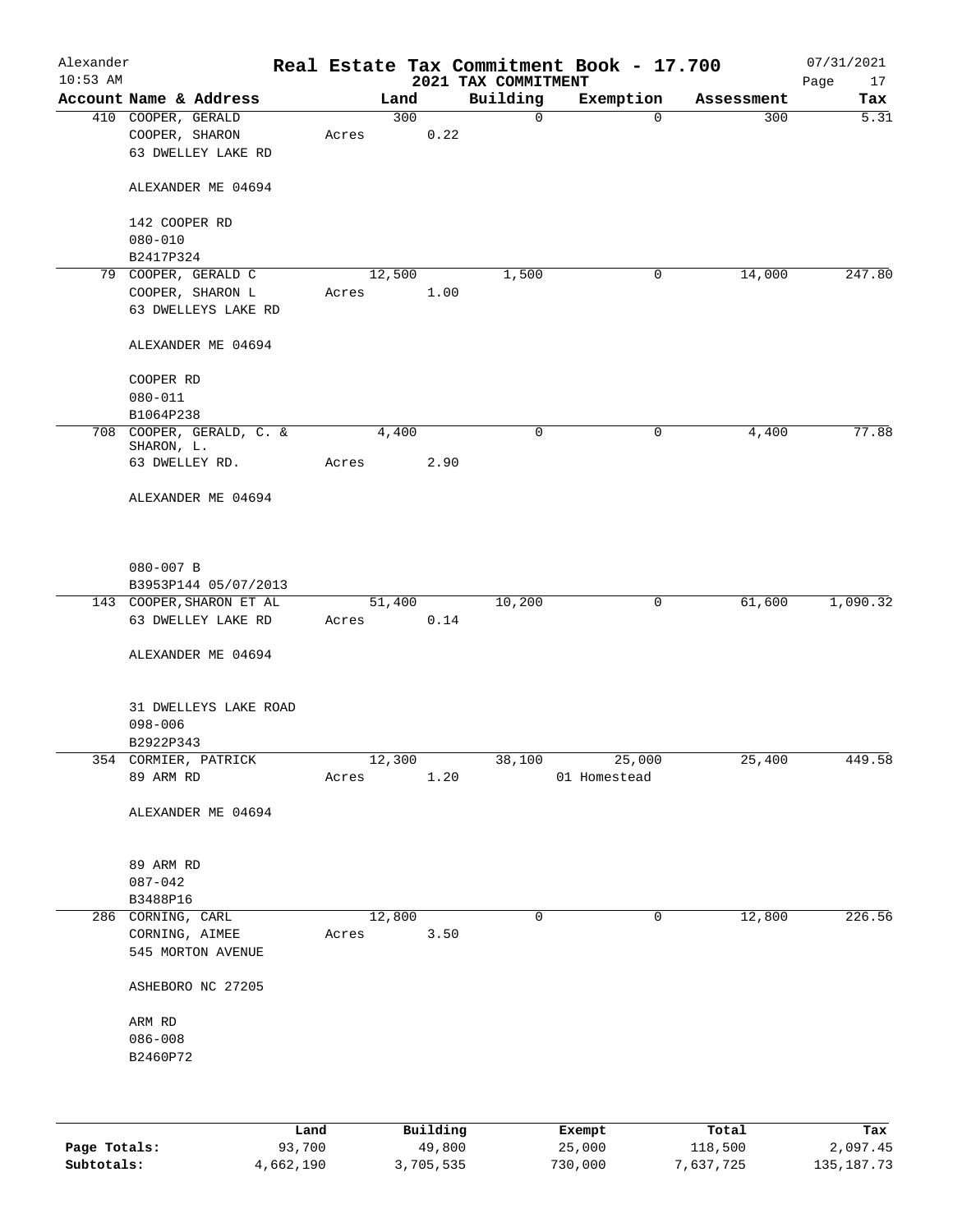| Alexander<br>$10:53$ AM |                                                       |       |        |       | 2021 TAX COMMITMENT | Real Estate Tax Commitment Book - 17.700 |            | 07/31/2021<br>Page<br>18 |
|-------------------------|-------------------------------------------------------|-------|--------|-------|---------------------|------------------------------------------|------------|--------------------------|
|                         | Account Name & Address                                |       | Land   |       | Building            | Exemption                                | Assessment | Tax                      |
|                         | 461 COTE, GREG<br>COTE, DENISE, JT<br>1314 HOULTON RD | Acres | 68,300 | 0.83  | 65,700              | 25,000<br>01 Homestead                   | 109,000    | 1,929.30                 |
|                         | BAILEYVILLE ME 04694                                  |       |        |       |                     |                                          |            |                          |
|                         | 38 BIRCH LANE<br>$094 - 029$                          |       |        |       |                     |                                          |            |                          |
|                         | B4660P008 05/18/2020 B4216P4 10/14/2014               |       |        |       |                     |                                          |            |                          |
|                         | 112 CRAWFORD, BRETT C                                 |       | 41,300 |       | 215,700             | 25,000                                   | 232,000    | 4,106.40                 |
|                         | CRAWFORD KRISTY L<br>700 COOPER ROAD                  | Acres |        | 30.00 |                     | 01 Homestead                             |            |                          |
|                         | ALEXANDER ME 04694                                    |       |        |       |                     |                                          |            |                          |
|                         | 700 COOPER RD<br>$106 - 004$                          |       |        |       |                     |                                          |            |                          |
|                         | B4209P40<br>478 CRAWFORD, PAUL                        |       | 21,300 |       | $\mathbf 0$         | 0                                        | 21,300     | 377.01                   |
|                         | CRAWFORD, SUZANNE<br>10 E. Villard St                 | Acres |        | 25.00 |                     |                                          |            |                          |
|                         | Bozeman MT 59715                                      |       |        |       |                     |                                          |            |                          |
|                         | AIRLINE RD<br>$059 - 001$                             |       |        |       |                     |                                          |            |                          |
|                         | B3817P156                                             |       |        |       |                     |                                          |            |                          |
|                         | 639 CROMAN, JASON E<br>PIKE, ERICA                    |       | 52,700 |       | 205,200             | 25,000                                   | 232,900    | 4,122.33                 |
|                         | 143 CHASE BROOK DRIVE                                 | Acres |        | 6.70  |                     | 01 Homestead                             |            |                          |
|                         | ALEXANDER ME 04694                                    |       |        |       |                     |                                          |            |                          |
|                         | 143 CHASE BROOK DRIVE<br>$128 - 035$                  |       |        |       |                     |                                          |            |                          |
|                         | B3007P322                                             |       |        |       |                     |                                          |            |                          |
|                         | 86 CROSSMAN, NINA<br>1406 ARLINE RD                   | Acres | 25,900 | 7.20  | 118,900             | 31,000                                   | 113,800    | 2,014.26                 |
|                         |                                                       |       |        |       |                     | 02 Veteran                               |            |                          |
|                         | ALEXANDER ME 04694                                    |       |        |       |                     | 01 Homestead                             |            |                          |
|                         | 1406 AIRLINE RD<br>$068 - 007$                        |       |        |       |                     |                                          |            |                          |
|                         | B1440P180                                             |       |        |       |                     |                                          |            |                          |
|                         | 539 CROWE, FREDERICK<br>CROWE, TINA<br>PO BOX 727     | Acres | 29,300 | 26.00 | $\mathbf 0$         | $\mathbf 0$                              | 29,300     | 518.61                   |
|                         | PRINCETON ME 04668                                    |       |        |       |                     |                                          |            |                          |
|                         | MCARTHUR RD<br>$058 - 005 - 00A$<br>B3942P317         |       |        |       |                     |                                          |            |                          |
|                         |                                                       |       |        |       |                     |                                          |            |                          |
|                         |                                                       |       |        |       |                     |                                          |            |                          |

|              | Land      | Building  | Exempt  | Total     | Tax         |
|--------------|-----------|-----------|---------|-----------|-------------|
| Page Totals: | 238,800   | 605,500   | 106,000 | 738,300   | 13,067.91   |
| Subtotals:   | 4,900,990 | 4,311,035 | 836,000 | 8,376,025 | 148, 255.64 |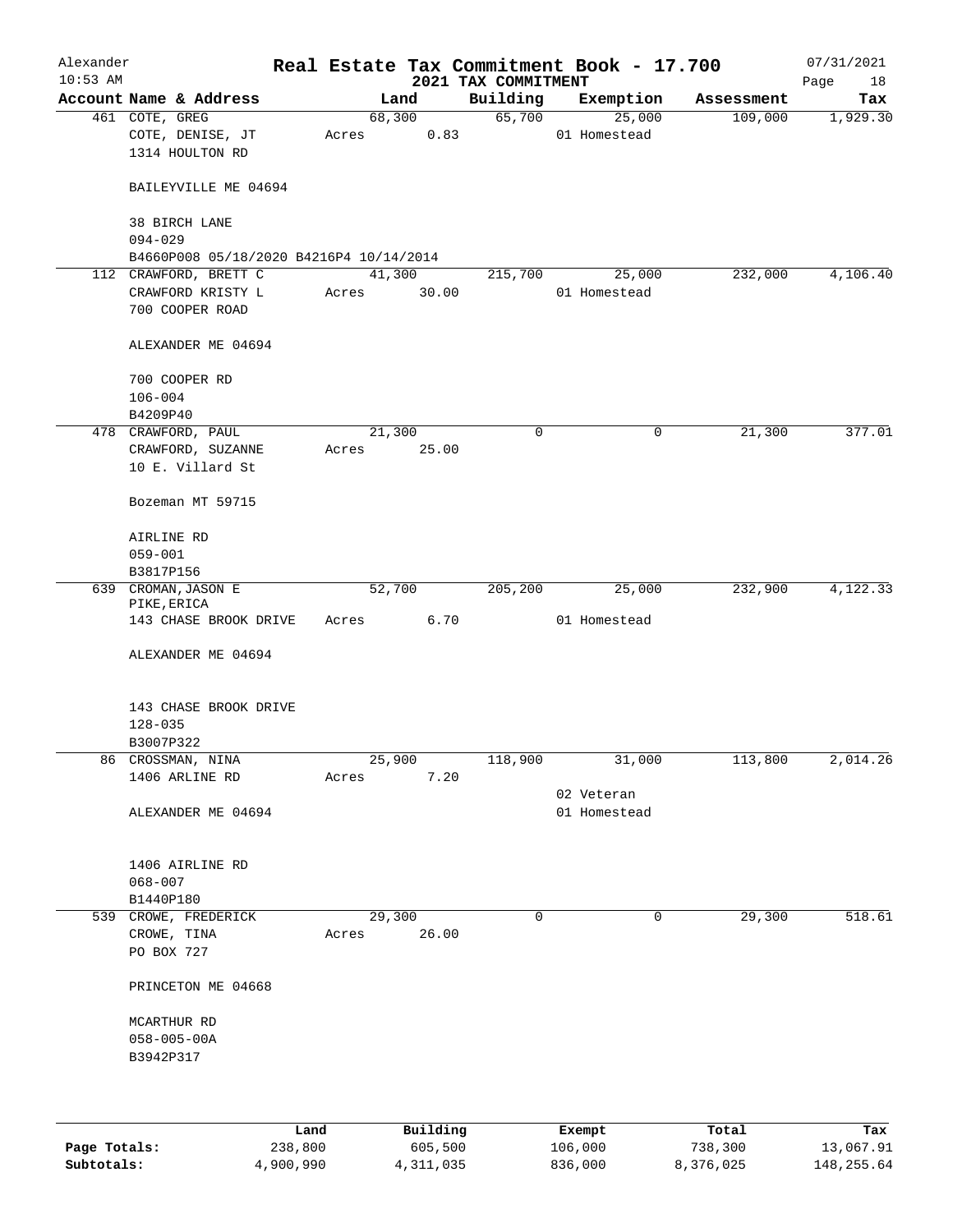| Alexander<br>$10:53$ AM |                                                |        |        | 2021 TAX COMMITMENT | Real Estate Tax Commitment Book - 17.700 |            | 07/31/2021<br>Page<br>19 |
|-------------------------|------------------------------------------------|--------|--------|---------------------|------------------------------------------|------------|--------------------------|
|                         | Account Name & Address                         |        | Land   | Building            | Exemption                                | Assessment | Tax                      |
|                         | 256 CROWE, TINA                                | 46,900 |        | $\mathsf{O}$        | $\mathbf 0$                              | 46,900     | 830.13                   |
|                         | PO BOX 727                                     | Acres  | 64.00  |                     |                                          |            |                          |
|                         | PRINCETON ME 04668                             |        |        |                     |                                          |            |                          |
|                         |                                                |        |        |                     |                                          |            |                          |
|                         | AIRLINE RD                                     |        |        |                     |                                          |            |                          |
|                         | $060 - 001$                                    |        |        |                     |                                          |            |                          |
|                         | B3807P310                                      |        |        |                     |                                          |            |                          |
|                         | 371 CROWLEY, KIMBERLY W &                      | 80,400 |        | 45,700              | 0                                        | 126,100    | 2,231.97                 |
|                         | CROWLEY, WILLIAM J (JT) Acres<br>2 RAFFI DRIVE |        | 4.46   |                     |                                          |            |                          |
|                         | PLAINVILLE CT 06062                            |        |        |                     |                                          |            |                          |
|                         | 16 BIRCH LANE                                  |        |        |                     |                                          |            |                          |
|                         | $094 - 020 + 21$                               |        |        |                     |                                          |            |                          |
|                         | B4520P155 12/12/2018 B1439P191                 |        |        |                     |                                          |            |                          |
|                         | 716 CULLINANE, SCOTT C                         | 41,300 |        | $\mathbf 0$         | 0                                        | 41,300     | 731.01                   |
|                         | 14 SPRINGDALE ROAD                             | Acres  | 30.00  |                     |                                          |            |                          |
|                         | LEXINGTON MA 02173                             |        |        |                     |                                          |            |                          |
|                         | 177 SPEARIN ROAD                               |        |        |                     |                                          |            |                          |
|                         | $082 - 002$                                    |        |        |                     |                                          |            |                          |
|                         | B4544P32 09/22/2017                            |        |        |                     |                                          |            |                          |
|                         | 283 CURTIS, ALAN                               |        | 60,000 | 86,100              | $\mathbf 0$                              | 146,100    | 2,585.97                 |
|                         | 451 BELEYA RD                                  | Acres  | 0.56   |                     |                                          |            |                          |
|                         | EDMUNDS ME 04628                               |        |        |                     |                                          |            |                          |
|                         | 18 BIRCH LANE                                  |        |        |                     |                                          |            |                          |
|                         | $094 - 022$                                    |        |        |                     |                                          |            |                          |
|                         | B4225P85                                       |        |        |                     |                                          |            |                          |
|                         | 442 CURTIS, WARREN                             | 19,700 |        | 18,200              | 0                                        | 37,900     | 670.83                   |
|                         | CURTIS, TAMMY<br>112 RIVER ROAD                | Acres  | 1.48   |                     |                                          |            |                          |
|                         |                                                |        |        |                     |                                          |            |                          |
|                         | WEARE NH 03281                                 |        |        |                     |                                          |            |                          |
|                         | 34 BERRY RD                                    |        |        |                     |                                          |            |                          |
|                         | $083 - 004 - 00F$                              |        |        |                     |                                          |            |                          |
|                         | B4684P154 07/30/2020 B2880P108                 |        |        |                     |                                          |            |                          |
|                         | 592 CUSHING, MICHAEL                           | 18,900 |        | $\mathbf 0$         | $\mathbf 0$                              | 18,900     | 334.53                   |
|                         | CUSHING, ELIZABETH                             | Acres  | 0.31   |                     |                                          |            |                          |
|                         | 29 UPPER CROSS ROAD                            |        |        |                     |                                          |            |                          |
|                         | PEMBROKE ME 04666                              |        |        |                     |                                          |            |                          |
|                         | BARROWS LK                                     |        |        |                     |                                          |            |                          |
|                         | $097 - 009$                                    |        |        |                     |                                          |            |                          |
|                         | B4667P172                                      |        |        |                     |                                          |            |                          |
|                         |                                                |        |        |                     |                                          |            |                          |
|                         |                                                |        |        |                     |                                          |            |                          |

|              | Land      | Building  | Exempt  | Total     | Tax        |
|--------------|-----------|-----------|---------|-----------|------------|
| Page Totals: | 267,200   | 150,000   |         | 417,200   | 7.384.44   |
| Subtotals:   | 5,168,190 | 4,461,035 | 836,000 | 8,793,225 | 155,640.08 |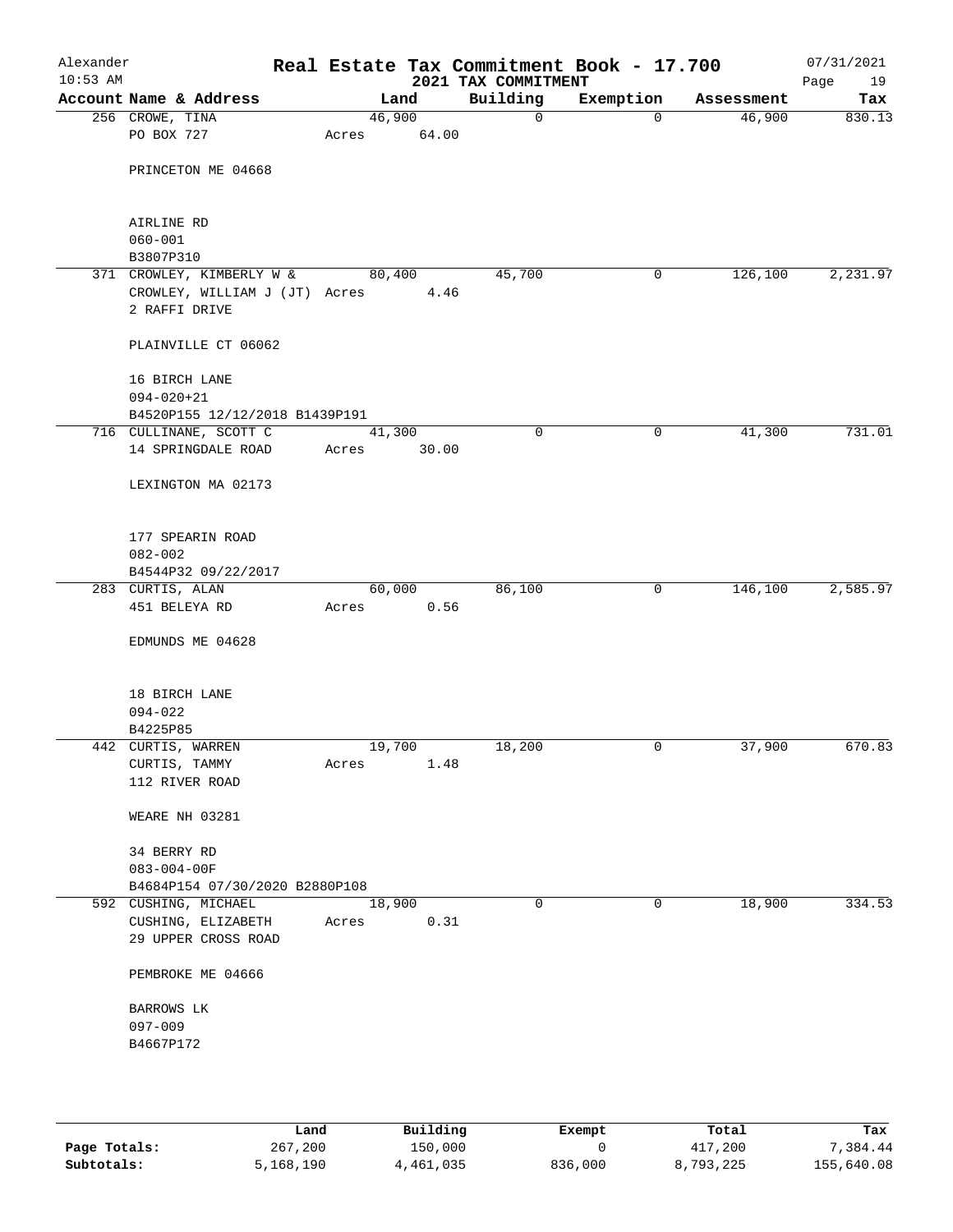| Alexander<br>$10:53$ AM                                                                                                                        |                                 |                                                                                  |        |        |        | Real Estate Tax Commitment Book - 17.700<br>2021 TAX COMMITMENT |                |            | 07/31/2021<br>20<br>Page |
|------------------------------------------------------------------------------------------------------------------------------------------------|---------------------------------|----------------------------------------------------------------------------------|--------|--------|--------|-----------------------------------------------------------------|----------------|------------|--------------------------|
| Account Name & Address                                                                                                                         |                                 |                                                                                  |        | Land   |        | Building                                                        | Exemption      | Assessment | Tax                      |
|                                                                                                                                                |                                 | 182 CUSHING, MICHAEL<br>CUSHING, ELIZABETH                                       | Acres  | 20,100 | 0.52   | $\mathbf 0$                                                     | $\mathbf 0$    | 20,100     | 355.77                   |
|                                                                                                                                                |                                 | 29 UPPER CROSS ROAD                                                              |        |        |        |                                                                 |                |            |                          |
|                                                                                                                                                |                                 | PEMBROKE ME 04666                                                                |        |        |        |                                                                 |                |            |                          |
|                                                                                                                                                | BARROWS LK<br>$097 - 010$       |                                                                                  |        |        |        |                                                                 |                |            |                          |
|                                                                                                                                                |                                 | B4667P172 06/11/2020                                                             |        |        |        |                                                                 |                |            |                          |
|                                                                                                                                                |                                 | 677 CUSHING, MICHAEL L &<br>CUSHING, ELIZABETH (JT) Acres<br>29 UPPER CROSS ROAD |        | 29,500 | 1.75   | 60,000                                                          | 0              | 89,500     | 1,584.15                 |
|                                                                                                                                                |                                 | PEMBROKE ME 04666                                                                |        |        |        |                                                                 |                |            |                          |
|                                                                                                                                                | $097 - 015 - 004$               | 284 BARROWS LAKE ROAD                                                            |        |        |        |                                                                 |                |            |                          |
|                                                                                                                                                | B3563P313                       |                                                                                  |        |        |        |                                                                 |                |            |                          |
| 678 CUSHING, MICHAEL L &<br>19,200<br>$\mathbf 0$<br>CUSHING, ELIZABETH A<br>1.58<br>Acres<br>(JT)<br>29 UPPER CROSS ROAD<br>PEMBROKE ME 04666 | 0                               | 19,200                                                                           | 339.84 |        |        |                                                                 |                |            |                          |
|                                                                                                                                                |                                 |                                                                                  |        |        |        |                                                                 |                |            |                          |
|                                                                                                                                                |                                 |                                                                                  |        |        |        |                                                                 |                |            |                          |
|                                                                                                                                                | BARROWS LK                      |                                                                                  |        |        |        |                                                                 |                |            |                          |
|                                                                                                                                                | 097-015-005                     |                                                                                  |        |        |        |                                                                 |                |            |                          |
|                                                                                                                                                | B4152P299                       | 216 DABROWSKI, TADEUSZ                                                           |        | 80,300 |        | $\mathbf 0$                                                     | 0              | 80,300     | 1,421.31                 |
|                                                                                                                                                | 490 MOUNTAIN RD                 |                                                                                  | Acres  |        | 166.38 |                                                                 |                |            |                          |
|                                                                                                                                                |                                 | LEBANON NJ 08833 5034                                                            |        |        |        |                                                                 |                |            |                          |
|                                                                                                                                                | ROBB HILL RD                    |                                                                                  |        |        |        |                                                                 |                |            |                          |
|                                                                                                                                                | $035 - 001$                     |                                                                                  |        |        |        |                                                                 |                |            |                          |
|                                                                                                                                                | B3798P116                       |                                                                                  |        |        |        |                                                                 |                |            |                          |
|                                                                                                                                                | 88 DALEY, DANNY<br>10 FOWLER ST |                                                                                  | Acres  | 12,000 | 1.00   | 10,600                                                          | $\overline{0}$ | 22,600     | 400.02                   |
|                                                                                                                                                | CALAIS ME 04619                 |                                                                                  |        |        |        |                                                                 |                |            |                          |
|                                                                                                                                                | 154 FLAT RD<br>$083 - 011$      |                                                                                  |        |        |        |                                                                 |                |            |                          |
|                                                                                                                                                | 557 DALEY, DANNY H              |                                                                                  |        | 3,200  |        | 0                                                               | 0              | 3,200      | 56.64                    |
|                                                                                                                                                | 10 FOWLER ST                    |                                                                                  | Acres  |        | 2.13   |                                                                 |                |            |                          |
|                                                                                                                                                | CALAIS ME 04619                 |                                                                                  |        |        |        |                                                                 |                |            |                          |
|                                                                                                                                                | FLAT RD                         |                                                                                  |        |        |        |                                                                 |                |            |                          |
|                                                                                                                                                | $083 - 004 - 00D$<br>B2062P245  |                                                                                  |        |        |        |                                                                 |                |            |                          |
|                                                                                                                                                |                                 |                                                                                  |        |        |        |                                                                 |                |            |                          |

|              | Land      | Building  | Exempt  | Total     | Tax        |
|--------------|-----------|-----------|---------|-----------|------------|
| Page Totals: | 164,300   | 70,600    |         | 234,900   | 4, 157, 73 |
| Subtotals:   | 5,332,490 | 4,531,635 | 836,000 | 9,028,125 | 159,797.81 |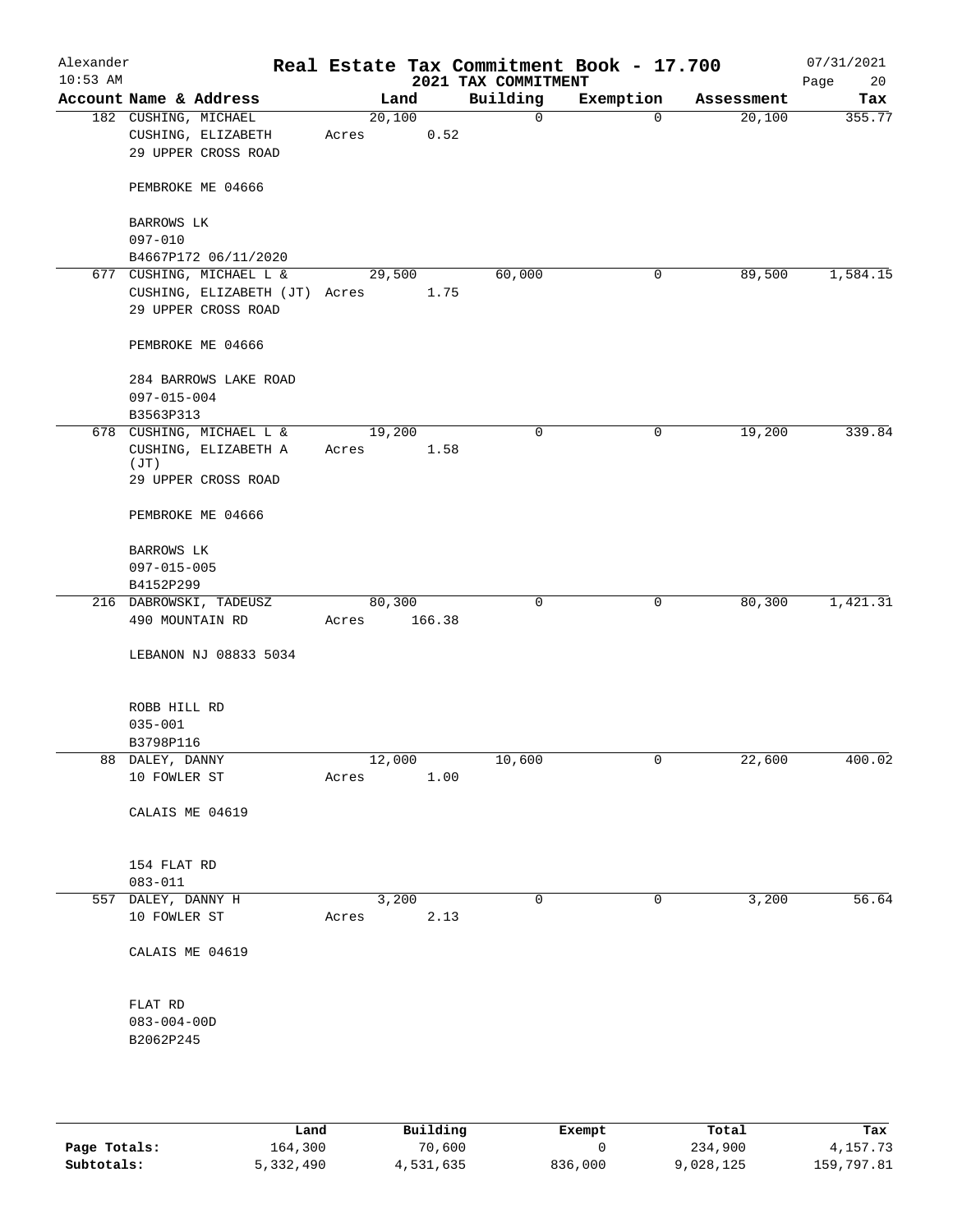| Alexander<br>$10:53$ AM |                                                                                  |       |                 | 2021 TAX COMMITMENT | Real Estate Tax Commitment Book - 17.700 |            | 07/31/2021<br>Page<br>21 |
|-------------------------|----------------------------------------------------------------------------------|-------|-----------------|---------------------|------------------------------------------|------------|--------------------------|
|                         | Account Name & Address                                                           |       | Land            | Building            | Exemption                                | Assessment | Tax                      |
|                         | 89 DALEY, ELWIN<br>GENIE,<br>GENIE, DANNY, TIMMY<br>HARMON, TAMMY<br>164 FLAT RD | Acres | 19,000<br>1.00  | 54,300              | 25,000<br>01 Homestead                   | 48,300     | 854.91                   |
|                         | ALEXANDER ME 04694<br>164 FLAT RD<br>$083 - 010$                                 |       |                 |                     |                                          |            |                          |
|                         | B3383P277                                                                        |       |                 |                     |                                          |            |                          |
|                         | 480 DAVENPORT, CAROL A.                                                          |       | 20,500          | 88,700              | 25,000                                   | 84,200     | 1,490.34                 |
|                         | 42 POKEY RD                                                                      | Acres | 2.00            |                     | 01 Homestead                             |            |                          |
|                         | ALEXANDER ME 04694                                                               |       |                 |                     |                                          |            |                          |
|                         | 42 POKEY RD<br>$036 - 003$                                                       |       |                 |                     |                                          |            |                          |
|                         | B4770P20 03/25/2021                                                              |       |                 |                     |                                          |            |                          |
|                         | 215 DAVIS, CHARLES S &                                                           |       | 58,800          | 23,800              | 0                                        | 82,600     | 1,462.02                 |
|                         | DAVIS, NICOLE L JT<br>107 JACK HALL RD                                           | Acres | 0.23            |                     |                                          |            |                          |
|                         | NEW GLOUCESTER ME 04260                                                          |       |                 |                     |                                          |            |                          |
|                         | 53 HICKORY LANE<br>$087 - 014$                                                   |       |                 |                     |                                          |            |                          |
|                         | B4692P110 08/17/2020                                                             |       |                 |                     |                                          |            |                          |
|                         | 20 DAVIS, DAVID<br>58 SOUTH SHORE RD                                             | Acres | 1,400<br>3.50   | 0                   | 0                                        | 1,400      | 24.78                    |
|                         | ALEXANDER ME 04694                                                               |       |                 |                     |                                          |            |                          |
|                         | SO. PRINCETON RD<br>$036 - 006$                                                  |       |                 |                     |                                          |            |                          |
|                         | B1040P177                                                                        |       |                 |                     |                                          |            |                          |
|                         | 101 DAVIS, DAVID<br>58 SOUTH SHORE RD                                            | Acres | 64,300<br>57.94 | 0                   | 0                                        | 64,300     | 1,138.11                 |
|                         | ALEXANDER ME 04694                                                               |       |                 |                     |                                          |            |                          |
|                         | SO. PRINCETON RD<br>$045 - 001$                                                  |       |                 |                     |                                          |            |                          |
|                         | B3056P329                                                                        |       |                 |                     |                                          |            |                          |
|                         | 102 DAVIS, DAVID                                                                 |       | 70,100          | 126,900             | 25,000                                   | 172,000    | 3,044.40                 |
|                         | 58 SOUTH SHORE RD                                                                | Acres | 1.92            |                     | 01 Homestead                             |            |                          |
|                         | ALEXANDER ME 04694                                                               |       |                 |                     |                                          |            |                          |
|                         | 58 SOUTH SHORE ROAD<br>$092 - 019$<br>B1690P43                                   |       |                 |                     |                                          |            |                          |
|                         |                                                                                  |       |                 |                     |                                          |            |                          |
|                         |                                                                                  |       |                 |                     |                                          |            |                          |

|              | Land      | Building  | Exempt  | Total     | Tax        |
|--------------|-----------|-----------|---------|-----------|------------|
| Page Totals: | 234,100   | 293,700   | 75,000  | 452,800   | 8,014.56   |
| Subtotals:   | 5,566,590 | 4,825,335 | 911,000 | 9,480,925 | 167,812.37 |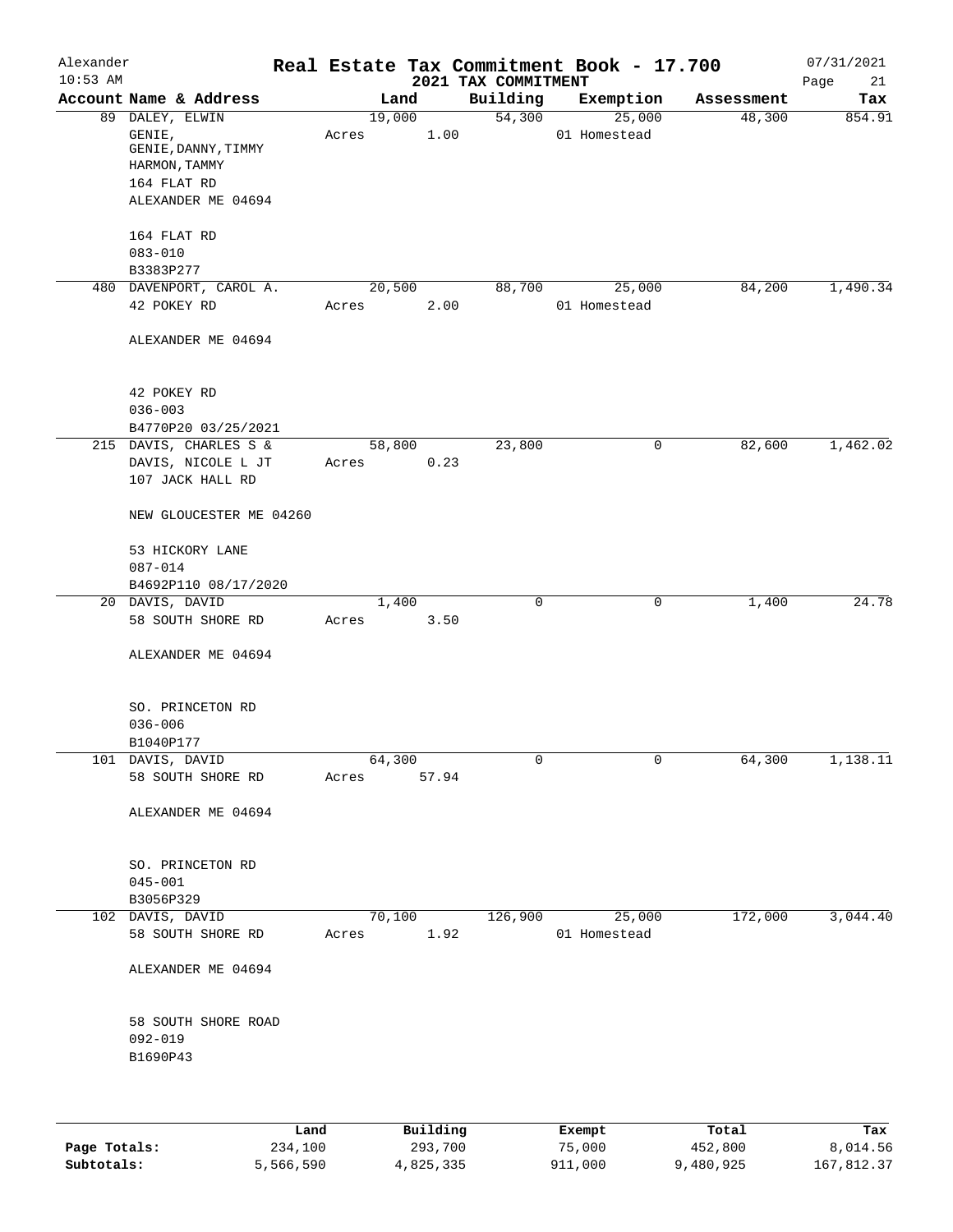| Alexander<br>$10:53$ AM |                        |       |         | 2021 TAX COMMITMENT | Real Estate Tax Commitment Book - 17.700 |            | 07/31/2021<br>Page<br>22 |
|-------------------------|------------------------|-------|---------|---------------------|------------------------------------------|------------|--------------------------|
|                         | Account Name & Address |       | Land    | Building            | Exemption                                | Assessment | Tax                      |
|                         | 91 DAVIS, DAVID E      |       | 57,800  | $\mathbf 0$         | $\mathbf{0}$                             | 57,800     | 1,023.06                 |
|                         | CASEY, MARY C          | Acres | 100.00  |                     |                                          |            |                          |
|                         | 58 SOUTH SHORE RD      |       |         |                     |                                          |            |                          |
|                         |                        |       |         |                     |                                          |            |                          |
|                         |                        |       |         |                     |                                          |            |                          |
|                         | ALEXANDER ME 04694     |       |         |                     |                                          |            |                          |
|                         |                        |       |         |                     |                                          |            |                          |
|                         | ARM RD                 |       |         |                     |                                          |            |                          |
|                         | $091 - 001$            |       |         |                     |                                          |            |                          |
|                         | B2244P72               |       |         |                     |                                          |            |                          |
|                         | 93 DAVIS, JAMES        |       | 24,300  | 0                   | 0                                        | 24,300     | 430.11                   |
|                         | 371 DAVIS RD           | Acres | 23.00   |                     |                                          |            |                          |
|                         |                        |       |         |                     |                                          |            |                          |
|                         | ALEXANDER ME 04694     |       |         |                     |                                          |            |                          |
|                         |                        |       |         |                     |                                          |            |                          |
|                         |                        |       |         |                     |                                          |            |                          |
|                         | PLEASANT LK            |       |         |                     |                                          |            |                          |
|                         | $092 - 030$            |       |         |                     |                                          |            |                          |
|                         | B2740P50               |       |         |                     |                                          |            |                          |
|                         | 94 DAVIS, JAMES        |       | 17,300  | 166,300             | 0                                        | 183,600    | 3,249.72                 |
|                         | 371 DAVIS RD           | Acres | 8.00    |                     |                                          |            |                          |
|                         |                        |       |         |                     |                                          |            |                          |
|                         |                        |       |         |                     |                                          |            |                          |
|                         | ALEXANDER ME 04694     |       |         |                     |                                          |            |                          |
|                         |                        |       |         |                     |                                          |            |                          |
|                         |                        |       |         |                     |                                          |            |                          |
|                         | 1372 AIRLINE RD        |       |         |                     |                                          |            |                          |
|                         | $069 - 005$            |       |         |                     |                                          |            |                          |
|                         | B2756P74               |       |         |                     |                                          |            |                          |
|                         | 95 DAVIS, JAMES        |       | 37,800  | $\mathbf 0$         | 0                                        | 37,800     | 669.06                   |
|                         | 371 DAVIS RD           | Acres | 43.00   |                     |                                          |            |                          |
|                         |                        |       |         |                     |                                          |            |                          |
|                         | ALEXANDER ME 04694     |       |         |                     |                                          |            |                          |
|                         |                        |       |         |                     |                                          |            |                          |
|                         |                        |       |         |                     |                                          |            |                          |
|                         | ARM RD                 |       |         |                     |                                          |            |                          |
|                         | $086 - 001$            |       |         |                     |                                          |            |                          |
|                         | B2740P50               |       |         |                     |                                          |            |                          |
|                         | 103 DAVIS, JAMES       |       | 26,800  | $\mathbf 0$         | 0                                        | 26,800     | 474.36                   |
|                         | 371 DAVIS RD           |       | 28.00   |                     |                                          |            |                          |
|                         |                        | Acres |         |                     |                                          |            |                          |
|                         |                        |       |         |                     |                                          |            |                          |
|                         | ALEXANDER ME 04694     |       |         |                     |                                          |            |                          |
|                         |                        |       |         |                     |                                          |            |                          |
|                         |                        |       |         |                     |                                          |            |                          |
|                         | AIRLINE RD             |       |         |                     |                                          |            |                          |
|                         | $058 - 010 + 69 - 1$   |       |         |                     |                                          |            |                          |
|                         | B1370P68               |       |         |                     |                                          |            |                          |
|                         | 99 DAVIS, JAMES        |       | 501,300 | 286,800             | 25,000                                   | 763,100    | 13,506.87                |
|                         | 371 DAVIS RD           | Acres | 18.50   |                     | 01 Homestead                             |            |                          |
|                         |                        |       |         |                     |                                          |            |                          |
|                         | ALEXANDER ME 04694     |       |         |                     |                                          |            |                          |
|                         |                        |       |         |                     |                                          |            |                          |
|                         |                        |       |         |                     |                                          |            |                          |
|                         | 371 DAVIS ROAD         |       |         |                     |                                          |            |                          |
|                         | $092 - 026$            |       |         |                     |                                          |            |                          |
|                         | B2369P294              |       |         |                     |                                          |            |                          |
|                         |                        |       |         |                     |                                          |            |                          |
|                         |                        |       |         |                     |                                          |            |                          |
|                         |                        |       |         |                     |                                          |            |                          |
|                         |                        |       |         |                     |                                          |            |                          |

|              | Land      | Building    | Exempt  | Total      | Tax        |
|--------------|-----------|-------------|---------|------------|------------|
| Page Totals: | 665,300   | 453,100     | 25,000  | 1,093,400  | 19,353.18  |
| Subtotals:   | 6,231,890 | 5, 278, 435 | 936,000 | 10,574,325 | 187,165.55 |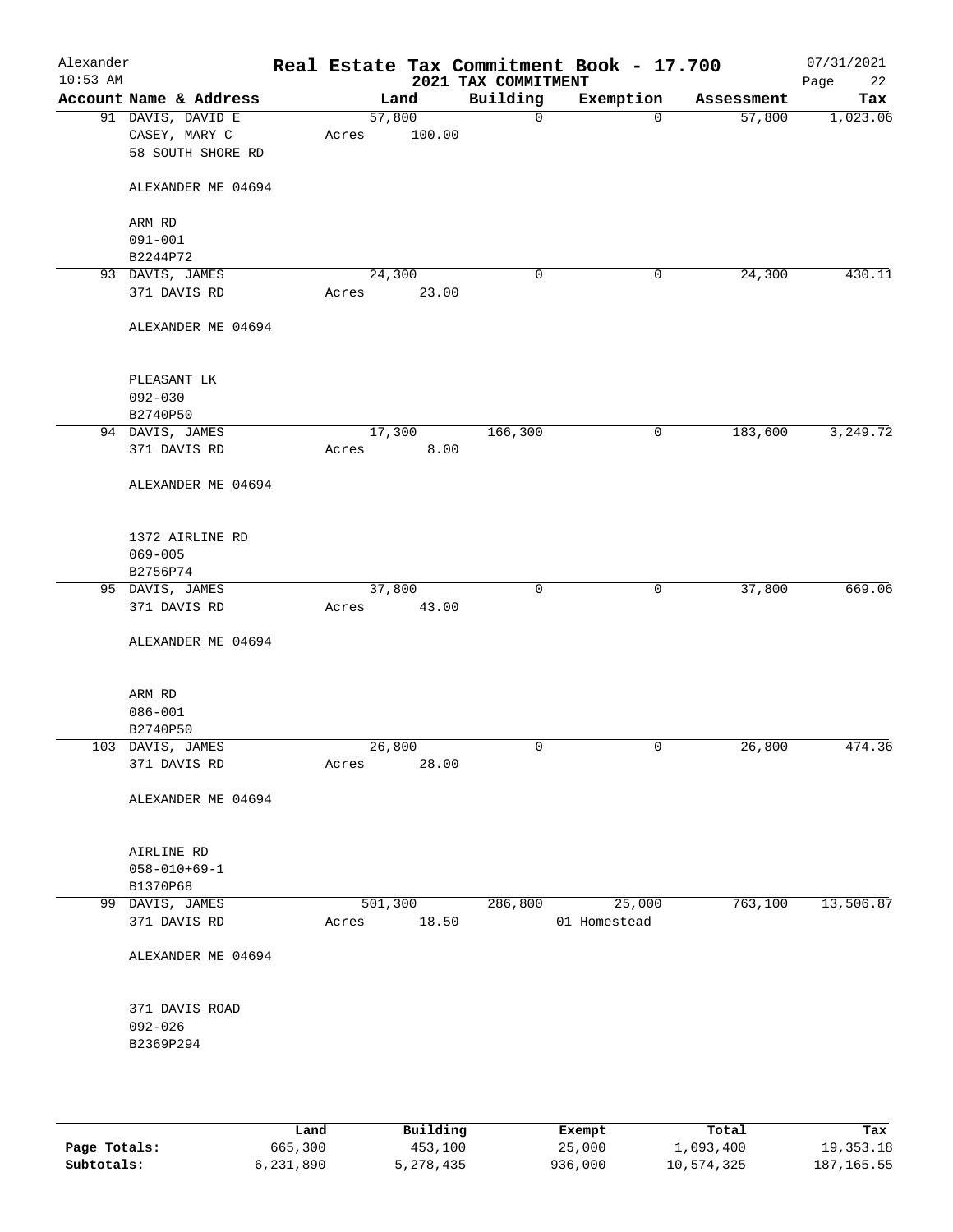| Alexander<br>$10:53$ AM |                                       |                 |        | 2021 TAX COMMITMENT | Real Estate Tax Commitment Book - 17.700 |            | 07/31/2021<br>Page<br>23 |
|-------------------------|---------------------------------------|-----------------|--------|---------------------|------------------------------------------|------------|--------------------------|
|                         | Account Name & Address                |                 | Land   | Building            | Exemption                                | Assessment | Tax                      |
|                         | 100 DAVIS, JAMES                      | 13,800          |        | 0                   | $\mathbf 0$                              | 13,800     | 244.26                   |
|                         | 371 DAVIS RD                          | Acres           | 9.00   |                     |                                          |            |                          |
|                         | ALEXANDER ME 04694                    |                 |        |                     |                                          |            |                          |
|                         | ARM RD                                |                 |        |                     |                                          |            |                          |
|                         | $092 - 027$                           |                 |        |                     |                                          |            |                          |
|                         | B2740P50                              |                 |        |                     |                                          |            |                          |
|                         | 582 DAVIS, JAMES E                    | 41,800          |        | 0                   | 0                                        | 41,800     | 739.86                   |
|                         | 371 DAVIS RD                          | Acres           | 60.00  |                     |                                          |            |                          |
|                         | ALEXANDER ME 04694                    |                 |        |                     |                                          |            |                          |
|                         | SKI SLOPE                             |                 |        |                     |                                          |            |                          |
|                         | $092 - 028 + 097 - 018$               |                 |        |                     |                                          |            |                          |
|                         | B2369P299                             |                 |        |                     |                                          |            |                          |
|                         | 310 DAVIS, JAMES E                    | 36,000          |        | 0                   | 0                                        | 36,000     | 637.20                   |
|                         | 371 DAVIS RD                          | Acres           | 14.92  |                     |                                          |            |                          |
|                         | ALEXANDER ME 04694                    |                 |        |                     |                                          |            |                          |
|                         | BARROWS LK                            |                 |        |                     |                                          |            |                          |
|                         | $091 - 003 + 92 - 29$                 |                 |        |                     |                                          |            |                          |
|                         | B1331P64                              |                 |        |                     |                                          |            |                          |
|                         | 97 DAVIS, NORMAN E                    | 155,200         |        | $\mathbf 0$         | 0                                        | 155,200    | 2,747.04                 |
|                         | 802 BREAKNECK ROAD                    | Acres           | 302.62 |                     |                                          |            |                          |
|                         | ALEXANDER ME 04694                    |                 |        |                     |                                          |            |                          |
|                         | 802 BREAKNECK MT                      |                 |        |                     |                                          |            |                          |
|                         | 097-001 & 97-19                       |                 |        |                     |                                          |            |                          |
|                         | B3816P161                             |                 |        |                     |                                          |            |                          |
|                         | 300 DAY, ANTHONY M<br>2056 AIRLINE RD | 23,500<br>Acres | 4.00   | 81,500              | 25,000<br>01 Homestead                   | 80,000     | 1,416.00                 |
|                         |                                       |                 |        |                     |                                          |            |                          |
|                         | ALEXANDER ME 04694                    |                 |        |                     |                                          |            |                          |
|                         | 2056 AIRLINE RD                       |                 |        |                     |                                          |            |                          |
|                         | $075 - 006$                           |                 |        |                     |                                          |            |                          |
|                         | B4170P210                             |                 |        |                     |                                          |            |                          |
|                         | 108 DEAN, KEVIN J                     | 93,900          |        | 198,150             | 25,000                                   | 267,050    | 4,726.79                 |
|                         | P.O.BOX 903                           | Acres           | 3.46   |                     | 01 Homestead                             |            |                          |
|                         | BAILEYVILLE ME 04694                  |                 |        |                     |                                          |            |                          |
|                         | 114 SOUTH SHORE ROAD                  |                 |        |                     |                                          |            |                          |
|                         | $093 - 009 + 9A$                      |                 |        |                     |                                          |            |                          |
|                         | B3322P276                             |                 |        |                     |                                          |            |                          |
|                         |                                       |                 |        |                     |                                          |            |                          |
|                         |                                       |                 |        |                     |                                          |            |                          |
|                         |                                       |                 |        |                     |                                          |            |                          |

|              | Land      | Building  | Exempt  | Total      | Tax        |
|--------------|-----------|-----------|---------|------------|------------|
| Page Totals: | 364,200   | 279,650   | 50,000  | 593,850    | 10,511.15  |
| Subtotals:   | 6,596,090 | 5,558,085 | 986,000 | 11,168,175 | 197,676.70 |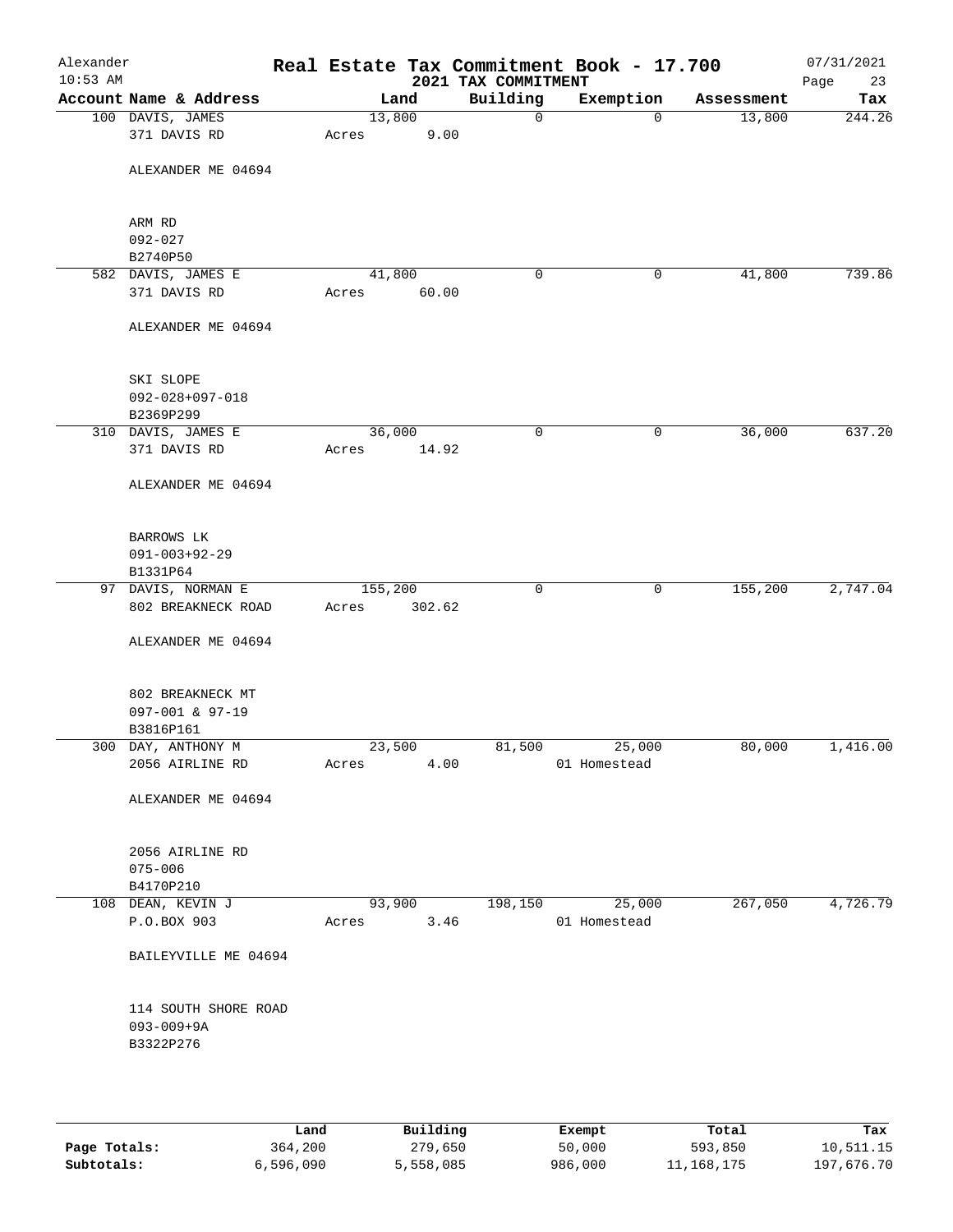| Alexander<br>$10:53$ AM |                                        |     |       |        |       | 2021 TAX COMMITMENT | Real Estate Tax Commitment Book - 17.700 |                       | 07/31/2021<br>Page<br>24 |
|-------------------------|----------------------------------------|-----|-------|--------|-------|---------------------|------------------------------------------|-----------------------|--------------------------|
|                         | Account Name & Address                 |     |       | Land   |       | Building            | Exemption                                | Assessment            | Tax                      |
|                         | 193 DEAN, KEVIN J                      |     |       | 9,000  |       | $\mathbf 0$         |                                          | 9,000<br>$\mathbf 0$  | 159.30                   |
|                         | PO BOX 903                             |     | Acres |        | 7.00  |                     |                                          |                       |                          |
|                         | BAILEYVILLE ME 04694                   |     |       |        |       |                     |                                          |                       |                          |
|                         | BREAKNECK ROAD<br>$097 - 01A$          |     |       |        |       |                     |                                          |                       |                          |
|                         | 181 DEAN, KOREEN                       |     |       | 35,100 |       | 98,300              | 25,000                                   | 108,400               | 1,918.68                 |
|                         | DEAN, WEIBLEY & KAREN<br>REGAN UDI     |     | Acres |        | 20.10 |                     | 01 Homestead                             |                       |                          |
|                         | 35 CEDAR LANE                          |     |       |        |       |                     |                                          |                       |                          |
|                         | ALEXANDER ME 04694                     |     |       |        |       |                     |                                          |                       |                          |
|                         | 35 CEDAR LN                            |     |       |        |       |                     |                                          |                       |                          |
|                         | $056 - 004$                            |     |       |        |       |                     |                                          |                       |                          |
|                         | B4768P191 03/14/2021                   |     |       |        |       |                     |                                          |                       |                          |
|                         | 109 DEAN, KOREEN                       |     |       | 64,100 |       | 41,800              |                                          | 105,900<br>0          | 1,874.43                 |
|                         | DEAN, WEIBLEY II<br>35 CEDAR LANE      | UDI | Acres |        | 0.76  |                     |                                          |                       |                          |
|                         | ALEXANDER ME 04694                     |     |       |        |       |                     |                                          |                       |                          |
|                         | 236 BERRY ROAD                         |     |       |        |       |                     |                                          |                       |                          |
|                         | $126 - 007 + 7A + 8$                   |     |       |        |       |                     |                                          |                       |                          |
|                         | B4768P189 03/14/2021                   |     |       |        |       |                     |                                          |                       |                          |
|                         | 572 DEAN, WEIBLEY                      |     |       | 26,500 |       | 55,100              | 25,000                                   | 56,600                | 1,001.82                 |
|                         | 260 SPEARIN ROAD                       |     | Acres |        | 7.00  |                     | 01 Homestead                             |                       |                          |
|                         | ALEXANDER ME 04694                     |     |       |        |       |                     |                                          |                       |                          |
|                         | 260 SPEARIN RD                         |     |       |        |       |                     |                                          |                       |                          |
|                         | $083 - 004$                            |     |       |        |       |                     |                                          |                       |                          |
|                         | B3099P41 01/09/2006                    |     |       |        |       |                     |                                          |                       |                          |
|                         | 566 DEARBORN, CONNNIE                  |     |       | 19,000 |       | 22,600              | 25,000                                   | 16,600                | 293.82                   |
|                         | DEARBORN, FREDERICK<br>2110 AIRLINE RD |     | Acres |        | 1.00  |                     | 01 Homestead                             |                       |                          |
|                         | ALEXANDER ME 04694                     |     |       |        |       |                     |                                          |                       |                          |
|                         | 2110 AIRLINE RD                        |     |       |        |       |                     |                                          |                       |                          |
|                         | $00G - 005$                            |     |       |        |       |                     |                                          |                       |                          |
|                         | B4224P81                               |     |       |        |       |                     |                                          |                       |                          |
|                         | 669 DEARBORN, CONNNIE                  |     |       | 10,500 |       | $\Omega$            |                                          | $\mathbf 0$<br>10,500 | 185.85                   |
|                         | DEARBORN, FREDERICK                    |     | Acres |        | 2.00  |                     |                                          |                       |                          |
|                         | 2110 AIRLINE RD                        |     |       |        |       |                     |                                          |                       |                          |
|                         | ALEXANDER ME 04694                     |     |       |        |       |                     |                                          |                       |                          |
|                         | 2110 AIRLINE RD                        |     |       |        |       |                     |                                          |                       |                          |
|                         | $00G - 006$                            |     |       |        |       |                     |                                          |                       |                          |
|                         | B4224P81                               |     |       |        |       |                     |                                          |                       |                          |
|                         |                                        |     |       |        |       |                     |                                          |                       |                          |
|                         |                                        |     |       |        |       |                     |                                          |                       |                          |
|                         |                                        |     |       |        |       |                     |                                          |                       |                          |

|              | Land      | Building  | Exempt    | Total      | Tax        |
|--------------|-----------|-----------|-----------|------------|------------|
| Page Totals: | 164,200   | 217,800   | 75,000    | 307,000    | 5,433.90   |
| Subtotals:   | 6,760,290 | 5,775,885 | 1,061,000 | 11,475,175 | 203,110.60 |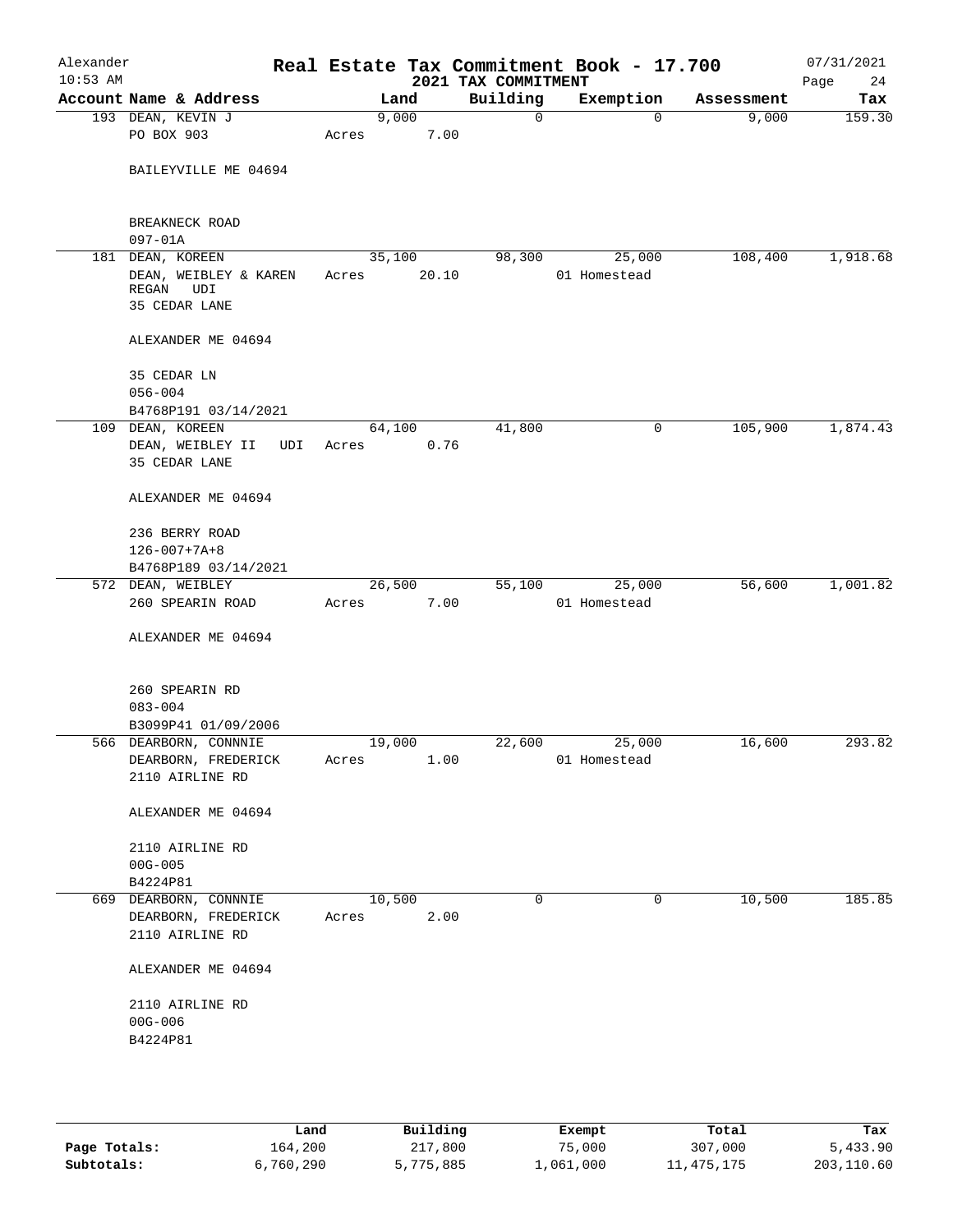| Alexander<br>$10:53$ AM |                                                                                    |        |                | 2021 TAX COMMITMENT | Real Estate Tax Commitment Book - 17.700 |            | 07/31/2021<br>Page<br>25 |
|-------------------------|------------------------------------------------------------------------------------|--------|----------------|---------------------|------------------------------------------|------------|--------------------------|
|                         | Account Name & Address                                                             |        | Land           | Building            | Exemption                                | Assessment | Tax                      |
|                         | 703 DELAWARE, SUZANNE J &<br>DELAWARE, DANIEL J (JT) Acres 10.00<br>640 RIVER ROAD |        | 28,800         | 116,600             | $\mathbf 0$                              | 145,400    | 2,573.58                 |
|                         | CALAIS ME 04619                                                                    |        |                |                     |                                          |            |                          |
|                         | 806 COOPER ROAD<br>$112 - 006$                                                     |        |                |                     |                                          |            |                          |
|                         | B4694P280 08/31/2020                                                               |        |                |                     |                                          |            |                          |
|                         | 649 DEMO SALVAGE INC                                                               |        | 17,300         | 26,900              | 0                                        | 44,200     | 782.34                   |
|                         | C/O CANAM INC                                                                      | Acres  | 9.00           |                     |                                          |            |                          |
|                         | P. O. BOX 1262<br>CALAIS ME 04619                                                  |        |                |                     |                                          |            |                          |
|                         | 2036 AIRLINE RD<br>$075 - 007$                                                     |        |                |                     |                                          |            |                          |
|                         | B2973P79                                                                           |        |                |                     |                                          |            |                          |
|                         | 697 DESCOTEAUX, PAUL<br>DESCOTEAUX, ROMONA<br>872 NE 596 AVE                       | Acres  | 15,300<br>3.20 | 7,500               | 0                                        | 22,800     | 403.56                   |
|                         | OLD TOWN FL 32680                                                                  |        |                |                     |                                          |            |                          |
|                         | 1138 AIRLINE RD<br>$060 - 007$                                                     |        |                |                     |                                          |            |                          |
|                         | B3463P133                                                                          |        |                |                     |                                          |            |                          |
|                         | 113 DEVINE, KATHERINE L                                                            |        | 18,800         | 45,200              | 25,000                                   | 39,000     | 690.30                   |
|                         | 170 FLAT RD                                                                        | Acres  | 0.86           |                     | 01 Homestead                             |            |                          |
|                         | ALEXANDER ME 04694                                                                 |        |                |                     |                                          |            |                          |
|                         | 170 FLAT RD                                                                        |        |                |                     |                                          |            |                          |
|                         | $083 - 009$                                                                        |        |                |                     |                                          |            |                          |
|                         | B1528P187<br>228 DEVISEES OF JOHN S                                                | 59,900 |                | 90,500              | 0                                        | 150,400    | 2,662.08                 |
|                         | HORNBROOK                                                                          |        |                |                     |                                          |            |                          |
|                         | %JAMES HORNBROOK<br>43 MAIN TRAIL                                                  | Acres  | 0.34           |                     |                                          |            |                          |
|                         | HAMPDEN ME 04444-1515                                                              |        |                |                     |                                          |            |                          |
|                         | 338 DAVIS RD. PLEASANT                                                             |        |                |                     |                                          |            |                          |
|                         | $092 - 013$                                                                        |        |                |                     |                                          |            |                          |
|                         | B3212P147                                                                          |        |                |                     |                                          |            |                          |
|                         | 114 DICENZO, MICHAEL<br>11 IRONWOOD DR                                             | Acres  | 71,500<br>1.50 | 108,800             | 25,000<br>01 Homestead                   | 155,300    | 2,748.81                 |
|                         | ALEXANDER ME 04694                                                                 |        |                |                     |                                          |            |                          |
|                         | 11 IRONWOOD DRIVE                                                                  |        |                |                     |                                          |            |                          |
|                         | $086 - 016$<br>B3541P271                                                           |        |                |                     |                                          |            |                          |
|                         |                                                                                    |        |                |                     |                                          |            |                          |
|                         |                                                                                    |        |                |                     |                                          |            |                          |

|              | Land      | Building  | Exempt    | Total      | Tax        |
|--------------|-----------|-----------|-----------|------------|------------|
| Page Totals: | 211,600   | 395,500   | 50,000    | 557,100    | 9,860.67   |
| Subtotals:   | 6,971,890 | 6,171,385 | 1,111,000 | 12,032,275 | 212,971.27 |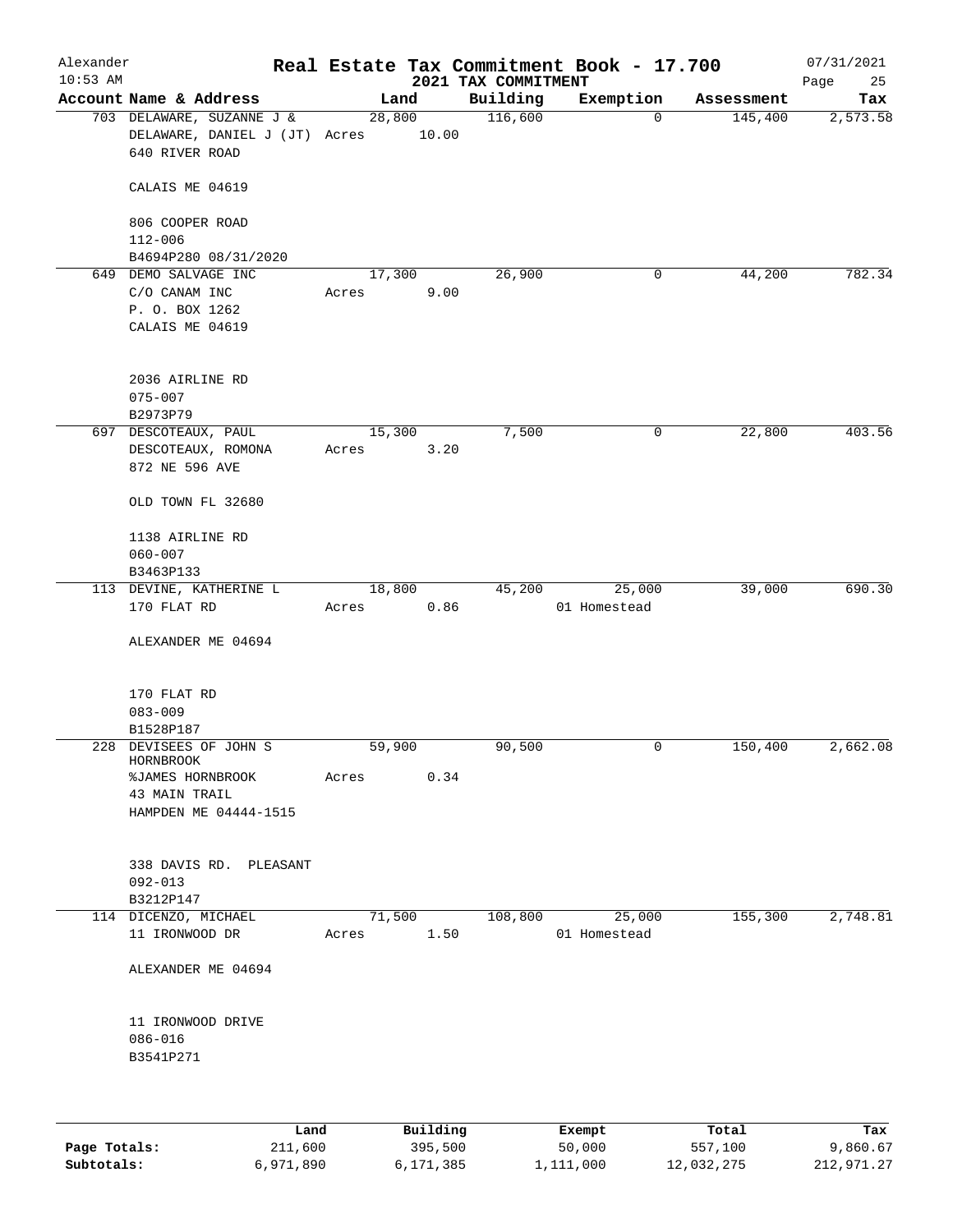| Alexander<br>$10:53$ AM |                                               |        |           |                                 | Real Estate Tax Commitment Book - 17.700 |            | 07/31/2021        |
|-------------------------|-----------------------------------------------|--------|-----------|---------------------------------|------------------------------------------|------------|-------------------|
|                         | Account Name & Address                        |        | Land      | 2021 TAX COMMITMENT<br>Building | Exemption                                | Assessment | 26<br>Page<br>Tax |
|                         | 230 DIGNAM, BARBRA L                          | 40,400 |           | $\mathbf 0$                     | 0                                        | 40,400     | 715.08            |
|                         | TRUSTEE<br>PETRAGLIA, DAWN M                  | Acres  | 48.25     |                                 |                                          |            |                   |
|                         | TRUSTEE<br>JUDY HOWE IRREVOCABLE<br>TRUST     |        |           |                                 |                                          |            |                   |
|                         | 4 ST. FRANCIS BLVD                            |        |           |                                 |                                          |            |                   |
|                         | MIDDLE ISLAND NY 11953                        |        |           |                                 |                                          |            |                   |
|                         | AIRLINE RD<br>$056 - 002$                     |        |           |                                 |                                          |            |                   |
|                         | B4365P228                                     |        |           |                                 |                                          |            |                   |
|                         | 202 DINEEN, VINCENT                           | 29,500 |           | 0                               | 0                                        | 29,500     | 522.15            |
|                         | DINEEN, PATRICK                               | Acres  | 26.49     |                                 |                                          |            |                   |
|                         | 618 MAIN ST                                   |        |           |                                 |                                          |            |                   |
|                         | MEDDYBEMPS ME 04657                           |        |           |                                 |                                          |            |                   |
|                         | AIRLINE RD                                    |        |           |                                 |                                          |            |                   |
|                         | $056 - 003$                                   |        |           |                                 |                                          |            |                   |
|                         | B3669P221<br>626 DOLAN, MICHAEL J             | 92,800 |           | 117,900                         | 0                                        | 210,700    | 3,729.39          |
|                         | PO BOX 1001                                   | Acres  | 3.46      |                                 |                                          |            |                   |
|                         | BAILEYVILLE ME 04694                          |        |           |                                 |                                          |            |                   |
|                         | 125 MEDDYBEMPS SHORE RD                       |        |           |                                 |                                          |            |                   |
|                         | $128 - 008$                                   |        |           |                                 |                                          |            |                   |
|                         | B4453P244 04/13/2018                          |        |           |                                 |                                          |            |                   |
|                         | 313 DOLIBER, WILLARD III                      |        | 21,500    | 67,600                          | 25,000                                   | 64,100     | 1,134.57          |
|                         | 823 COOPER ROAD                               | Acres  | 2.68      |                                 | 01 Homestead                             |            |                   |
|                         | ALEXANDER ME 04694                            |        |           |                                 |                                          |            |                   |
|                         | 823 COOPER RD                                 |        |           |                                 |                                          |            |                   |
|                         | $111 - 004$                                   |        |           |                                 |                                          |            |                   |
|                         | B4413P265 11/06/2017                          |        |           |                                 |                                          |            |                   |
|                         | 120 DONAHUE FAMILY TRUST<br>DONAHUE, ANNE B   | 64,600 | 0.46      | 119,400                         | 25,000<br>01 Homestead                   | 159,000    | 2,814.30          |
|                         | TRUSTEE                                       | Acres  |           |                                 |                                          |            |                   |
|                         | 58 HICKORY LANE                               |        |           |                                 |                                          |            |                   |
|                         | ALEXANDER ME 04694                            |        |           |                                 |                                          |            |                   |
|                         | 58 HICKORY LANE                               |        |           |                                 |                                          |            |                   |
|                         | $087 - 015$                                   |        |           |                                 |                                          |            |                   |
| 331                     | B4535P99 02/26/2019<br>DOWNEAST SALMON        | 71,000 |           | 0                               | 0                                        | 71,000     | 1,256.70          |
|                         | FEDERATION                                    |        |           |                                 |                                          |            |                   |
|                         | PO BOX 201                                    | Acres  | 160.00    |                                 |                                          |            |                   |
|                         | COLUMBIA FALLS ME 04623                       |        |           |                                 |                                          |            |                   |
|                         | SO. PRINCETON RD                              |        |           |                                 |                                          |            |                   |
|                         | $003 - 001$<br>B4668P207 06/16/2020 B3662P235 |        |           |                                 |                                          |            |                   |
|                         | Land                                          |        | Building  |                                 | Exempt                                   | Total      | Tax               |
| Page Totals:            | 319,800                                       |        | 304,900   |                                 | 50,000                                   | 574,700    | 10,172.19         |
| Subtotals:              | 7,291,690                                     |        | 6,476,285 |                                 | 1,161,000                                | 12,606,975 | 223, 143. 46      |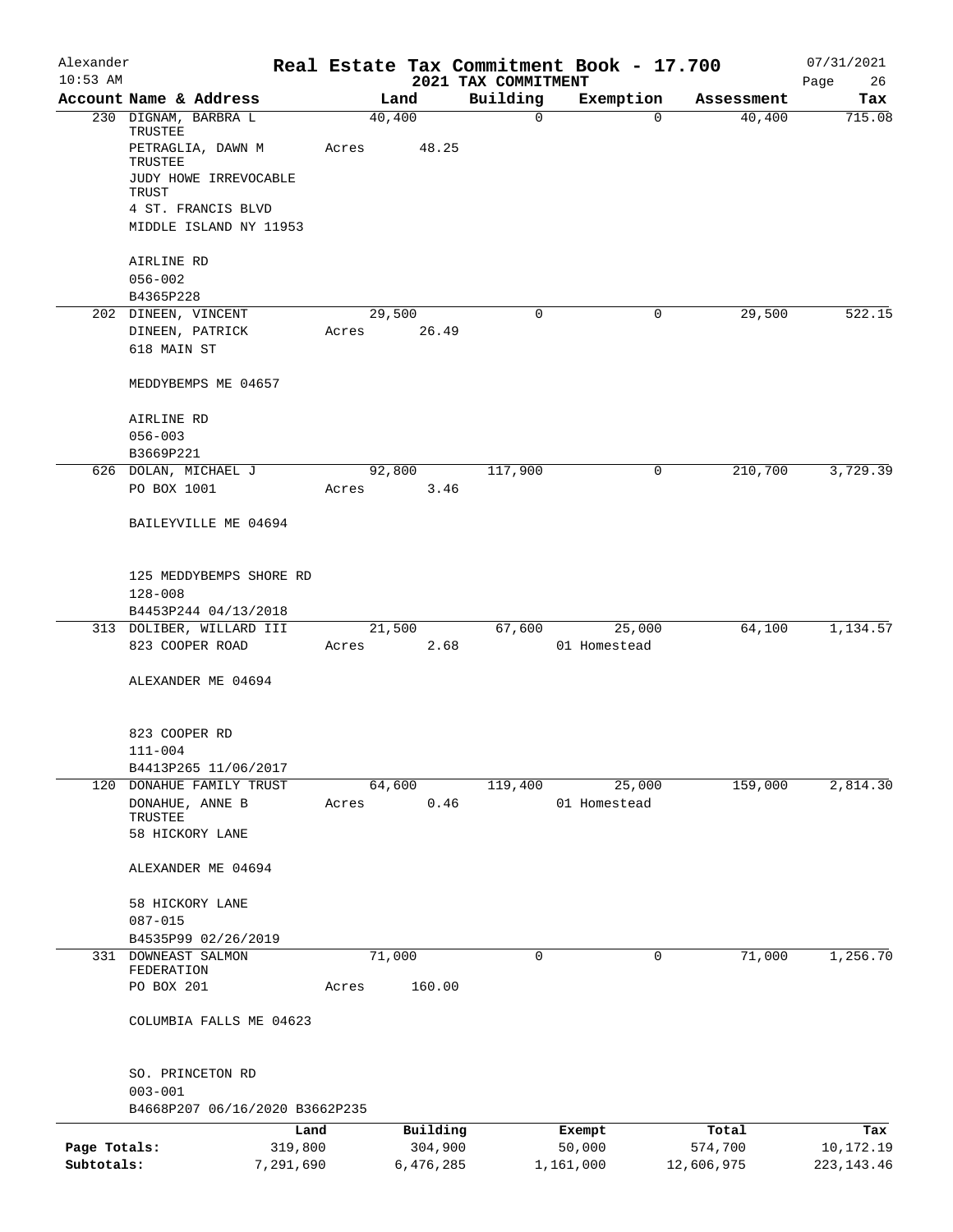| Alexander<br>$10:53$ AM |                                                   | Real Estate Tax Commitment Book - 17.700 | 2021 TAX COMMITMENT |              |            | 07/31/2021<br>Page<br>27 |
|-------------------------|---------------------------------------------------|------------------------------------------|---------------------|--------------|------------|--------------------------|
|                         | Account Name & Address                            | Land                                     | Building            | Exemption    | Assessment | Tax                      |
|                         | 550 DOYLE, LARRY C<br>423 W. CORINTH ROAD         | 9,000<br>1.00<br>Acres                   | $\mathbf 0$         | $\mathbf 0$  | 9,000      | 159.30                   |
|                         | CORINTH ME 04427                                  |                                          |                     |              |            |                          |
|                         | 9 MCARTHUR RD                                     |                                          |                     |              |            |                          |
|                         | $069 - 003 - 00A$<br>B3113P169                    |                                          |                     |              |            |                          |
|                         | 125 DUDLEY, JOHN H                                | 26,500                                   | 108,600             | 25,000       | 110, 100   | 1,948.77                 |
|                         | DUDLEY, MARIE                                     | 7.00<br>Acres                            |                     | 01 Homestead |            |                          |
|                         | 216 POKEY RD                                      |                                          |                     |              |            |                          |
|                         | ALEXANDER ME 04694                                |                                          |                     |              |            |                          |
|                         | 216 POKEY RD                                      |                                          |                     |              |            |                          |
|                         | $018 - 008$                                       |                                          |                     |              |            |                          |
|                         | 126 DUDLEY, JOHN H TRUSTEE                        | 16,938                                   | 0                   | 0            | 16,938     | 299.80                   |
|                         | 216 POKEY RD                                      | 57.00<br>Acres                           |                     |              |            |                          |
|                         | ALEXANDER ME 04694                                |                                          |                     |              |            |                          |
|                         | POKEY RD                                          |                                          |                     |              |            |                          |
|                         | $5019 - 001$                                      |                                          |                     |              |            |                          |
|                         | 124 DUDLEY, JOHN H TRUSTEE<br>JOHN M DUDLEY TRUST | 103,720<br>32.00<br>Acres                | 40,200              | $\mathsf{O}$ | 143,920    | 2,547.38                 |
|                         | 216 POKEY RD                                      |                                          |                     |              |            |                          |
|                         | ALEXANDER ME 04694                                |                                          |                     |              |            |                          |
|                         | 19 FISH HOUSE LANE                                |                                          |                     |              |            |                          |
|                         | $018 - 002 + 2A + 3$                              |                                          |                     |              |            |                          |
|                         | B2630P220                                         |                                          |                     |              |            |                          |
|                         | 585 DUDLEY, JOHN H TRUSTEE<br>216 POKEY RD        | 13,840<br>159.00<br>Acres                | 0                   | 0            | 13,840     | 244.97                   |
|                         |                                                   |                                          |                     |              |            |                          |
|                         | ALEXANDER ME 04694                                |                                          |                     |              |            |                          |
|                         | POCOMOONSHINE LK                                  |                                          |                     |              |            |                          |
|                         | $005 - 001 + 3$                                   |                                          |                     |              |            |                          |
|                         | B4644P076 03/17/2020 B3099P298                    |                                          |                     |              |            |                          |
|                         | 386 DWELLEY, DANE                                 | 5,000                                    | 0                   | 0            | 5,000      | 88.50                    |
|                         | 921 MAIN STREET                                   | 0.50<br>Acres                            |                     |              |            |                          |
|                         | OLD TOWN ME 04468                                 |                                          |                     |              |            |                          |
|                         | WILLOW LANE                                       |                                          |                     |              |            |                          |
|                         | 094-019                                           |                                          |                     |              |            |                          |
|                         | B4505P312 08/30/2018                              |                                          |                     |              |            |                          |
|                         |                                                   |                                          |                     |              |            |                          |
|                         |                                                   |                                          |                     |              |            |                          |
|                         |                                                   |                                          |                     |              |            |                          |

|              | Land     | Building  | Exempt    | Total      | Tax          |
|--------------|----------|-----------|-----------|------------|--------------|
| Page Totals: | 174,998  | 148,800   | 25,000    | 298,798    | 5,288.72     |
| Subtotals:   | .466.688 | 6,625,085 | 1,186,000 | 12,905,773 | 228, 432. 18 |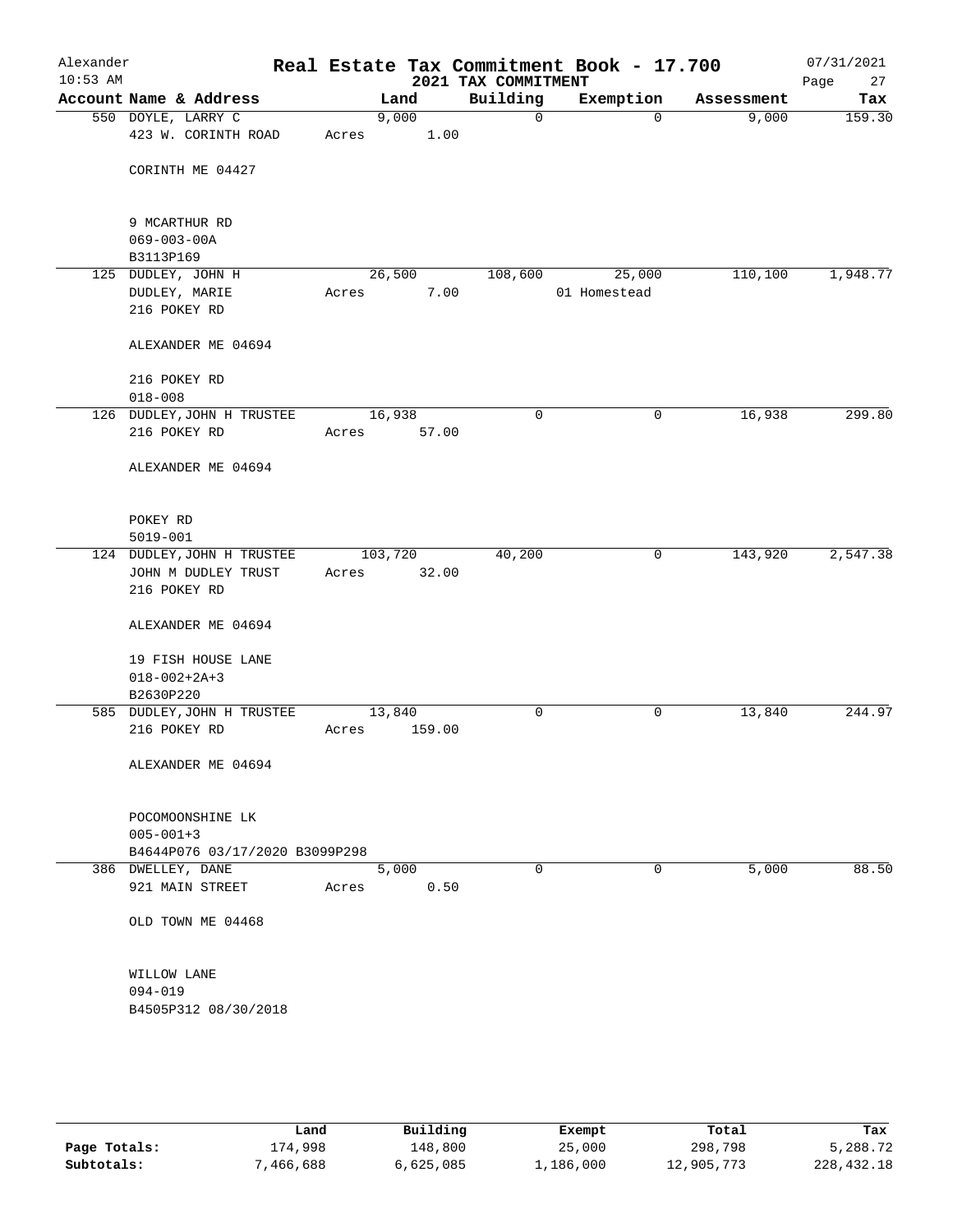| Alexander<br>$10:53$ AM |                                                  |         |               | 2021 TAX COMMITMENT | Real Estate Tax Commitment Book - 17.700 |            | 07/31/2021<br>Page<br>28 |
|-------------------------|--------------------------------------------------|---------|---------------|---------------------|------------------------------------------|------------|--------------------------|
|                         | Account Name & Address                           |         | Land          | Building            | Exemption                                | Assessment | Tax                      |
|                         | 38 DWELLEY, DANE<br>921 MAIN STREET              | Acres   | 2,000<br>0.12 | 2,200               | $\mathbf 0$                              | 4,200      | 74.34                    |
|                         | OLD TOWN ME 04468                                |         |               |                     |                                          |            |                          |
|                         | 14 WILLOW LANE                                   |         |               |                     |                                          |            |                          |
|                         | $094 - 018$<br>B3749P225                         |         |               |                     |                                          |            |                          |
|                         | 131 DWELLEY, DANE M                              | 52,600  |               | 32,100              | 0                                        | 84,700     | 1,499.19                 |
|                         | 921 MAIN ST                                      | Acres   | 0.06          |                     |                                          |            |                          |
|                         | OLD TOWN ME 04468                                |         |               |                     |                                          |            |                          |
|                         | 12 WILLOW LANE<br>094-017                        |         |               |                     |                                          |            |                          |
|                         | B1969P285                                        |         |               |                     |                                          |            |                          |
|                         | 24 DWELLEY, JEREMY P                             | 18,800  |               | 0                   | 0                                        | 18,800     | 332.76                   |
|                         | DWELLEY, ANDREW T<br>565 COOPER RD               | Acres   | 20.00         |                     |                                          |            |                          |
|                         | ALEXANDER ME 04694                               |         |               |                     |                                          |            |                          |
|                         | BREAKNECK RD                                     |         |               |                     |                                          |            |                          |
|                         | $097 - 002$                                      |         |               |                     |                                          |            |                          |
|                         | B4728P212 11/23/2020<br>128 DWELLEY, LLEWELLYN P | 146,200 |               | 99,000              | 31,000                                   | 214,200    | 3,791.34                 |
|                         | 3 DWELLEYS LAKE RD                               | Acres   | 58.30         |                     | 01 Homestead<br>02 Veteran               |            |                          |
|                         | ALEXANDER ME 04694                               |         |               |                     |                                          |            |                          |
|                         | 3 DWELLEYS LAKE ROAD                             |         |               |                     |                                          |            |                          |
|                         | $098 - 001$                                      |         |               |                     |                                          |            |                          |
|                         | B4145P94<br>610 DWELLEY, LLEWELLYN P             | 18,800  |               | 0                   | 0                                        | 18,800     | 332.76                   |
|                         | 3 DWELLEY'S LAKE RD                              | Acres   | 10.00         |                     |                                          |            |                          |
|                         | ALEXANDER ME 04694                               |         |               |                     |                                          |            |                          |
|                         | COOPER RD                                        |         |               |                     |                                          |            |                          |
|                         | $098 - 016 - 00A$<br>B4145P94                    |         |               |                     |                                          |            |                          |
|                         | 130 DWELLEY, LLOYD T                             | 27,600  |               | 97,000              | 31,000                                   | 93,600     | 1,656.72                 |
|                         | DWELLEY, MARILYN (JT)<br>543 COOPER RD           | Acres   | 8.50          |                     | 02 Veteran<br>01 Homestead               |            |                          |
|                         | ALEXANDER ME 04694                               |         |               |                     |                                          |            |                          |
|                         | 543 COOPER RD                                    |         |               |                     |                                          |            |                          |
|                         | $098 - 017$                                      |         |               |                     |                                          |            |                          |
|                         | B2364P283                                        |         |               |                     |                                          |            |                          |
|                         |                                                  |         |               |                     |                                          |            |                          |
|                         |                                                  |         |               |                     |                                          |            |                          |

|              | Land      | Building  | Exempt    | Total      | Tax         |
|--------------|-----------|-----------|-----------|------------|-------------|
| Page Totals: | 266,000   | 230,300   | 62,000    | 434,300    | 7.687.11    |
| Subtotals:   | 7,732,688 | 6,855,385 | 1,248,000 | 13,340,073 | 236, 119.29 |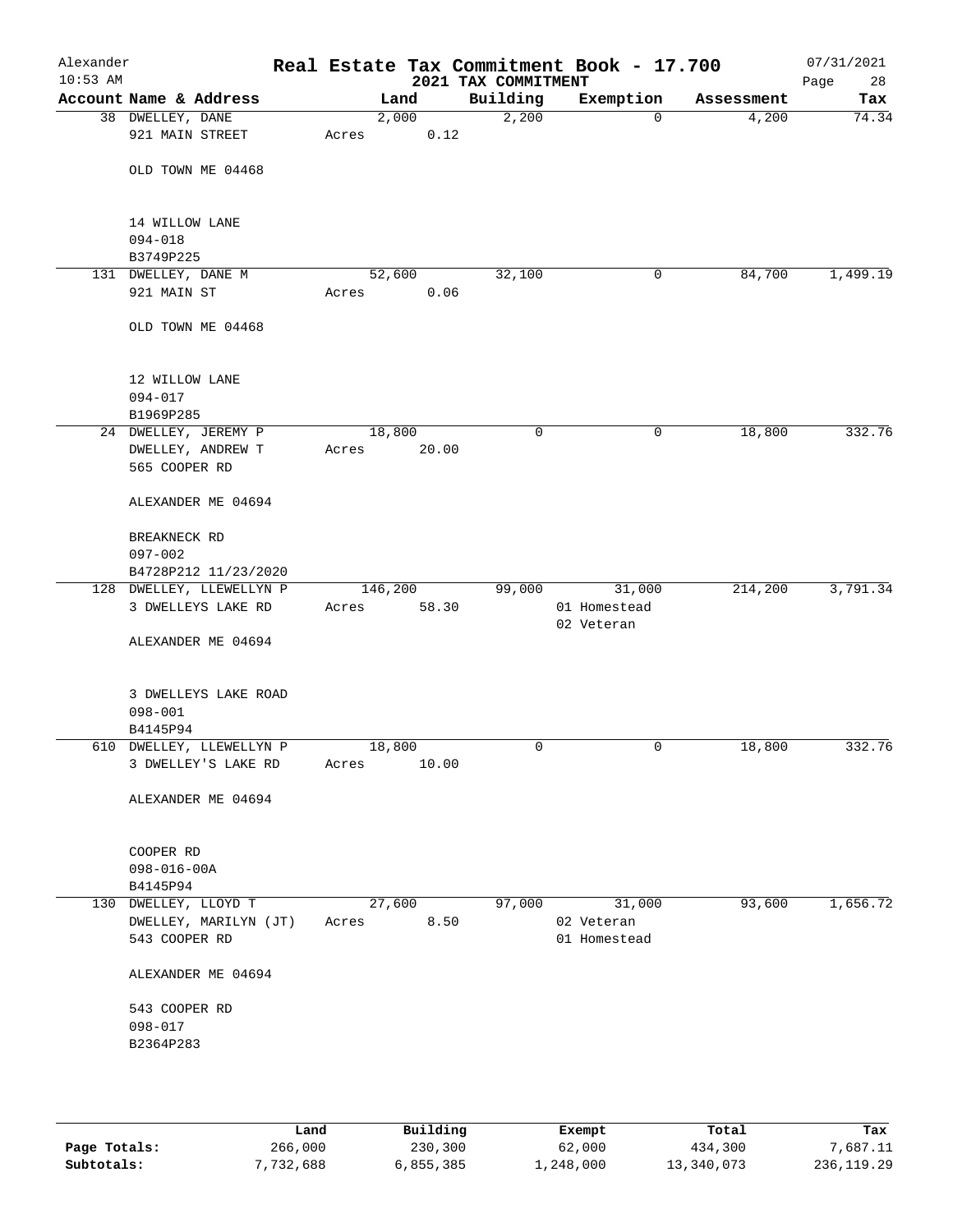| Alexander<br>$10:53$ AM |                                                                | Real Estate Tax Commitment Book - 17.700 | 2021 TAX COMMITMENT |             |            | 07/31/2021<br>Page<br>29 |
|-------------------------|----------------------------------------------------------------|------------------------------------------|---------------------|-------------|------------|--------------------------|
|                         | Account Name & Address                                         | Land                                     | Building            | Exemption   | Assessment | Tax                      |
|                         | 243 DYER, EUGENE E<br>DYER, JUDITH A<br>296 SOUTH PRINCETON RD | 31,900<br>14.26<br>Acres                 | 27,200              | $\mathbf 0$ | 59,100     | 1,046.07                 |
|                         | ALEXANDER ME 04694                                             |                                          |                     |             |            |                          |
|                         | 296 SO. PRINCETON RD<br>$037 - 001$                            |                                          |                     |             |            |                          |
|                         | B4269P256                                                      |                                          |                     |             |            |                          |
|                         | 321 DYER, EUGENE E                                             | 20,300                                   | 0                   | 0           | 20,300     | 359.31                   |
|                         | DYER, JUDITH A<br>296 SOUTH PRINCETON RD                       | 12.00<br>Acres                           |                     |             |            |                          |
|                         | ALEXANDER ME 04694                                             |                                          |                     |             |            |                          |
|                         | SO. PRINCETON RD<br>$037 - 001 - 00B$<br>B4269P256             |                                          |                     |             |            |                          |
|                         | 200 EARLE, DALE JAMES                                          | 19,000                                   | 16,200              | 0           | 35,200     | 623.04                   |
|                         | 1718 AIRLINE ROAD                                              | 1.00<br>Acres                            |                     |             |            |                          |
|                         | ALEXANDER ME 04694                                             |                                          |                     |             |            |                          |
|                         | 1718 AIRLINE RD<br>$065 - 003$                                 |                                          |                     |             |            |                          |
|                         | B4618P103 10/10/2019 B1583P39 04/07/2018                       |                                          |                     |             |            |                          |
|                         | 133 EASTERN MAINE ELECTRIC<br>COOP INC<br>P.O. BOX 425         | 344,810                                  | 0                   | 0           | 344,810    | 6, 103.14                |
|                         | CALAIS ME 04619                                                |                                          |                     |             |            |                          |
|                         | ALEXANDER<br>E.M.E.C.                                          |                                          |                     |             |            |                          |
|                         | 419 EFRON, ALEXANDER                                           | 28,000                                   | 43,000              | 0           | 71,000     | 1,256.70                 |
|                         | EFRON, ERIN<br>P.O. BOX 322                                    | 4.00<br>Acres                            |                     |             |            |                          |
|                         | BROOKLIN ME 04614                                              |                                          |                     |             |            |                          |
|                         | 369 BARROWS LAKE ROAD<br>097-015-009A                          |                                          |                     |             |            |                          |
|                         | B4492P74 08/24/2018 B3167P194                                  |                                          |                     |             |            |                          |
|                         | 569 ELDRIDGE, CLYDE<br>ELDRIDGE, ETHEL<br>482 NORTH STREET     | 46,000<br>10.00<br>Acres                 | $\Omega$            | 0           | 46,000     | 814.20                   |
|                         | CALAIS ME 04619                                                |                                          |                     |             |            |                          |
|                         | 58 PINE TREE SHORE RD<br>$019 - 012 - 00A$                     |                                          |                     |             |            |                          |
|                         | B3721P254                                                      |                                          |                     |             |            |                          |

|              | Land      | Building  | Exempt    | Total      | Tax          |
|--------------|-----------|-----------|-----------|------------|--------------|
| Page Totals: | 490,010   | 86,400    |           | 576,410    | 10,202.46    |
| Subtotals:   | 8,222,698 | 6,941,785 | 1,248,000 | 13,916,483 | 246, 321, 75 |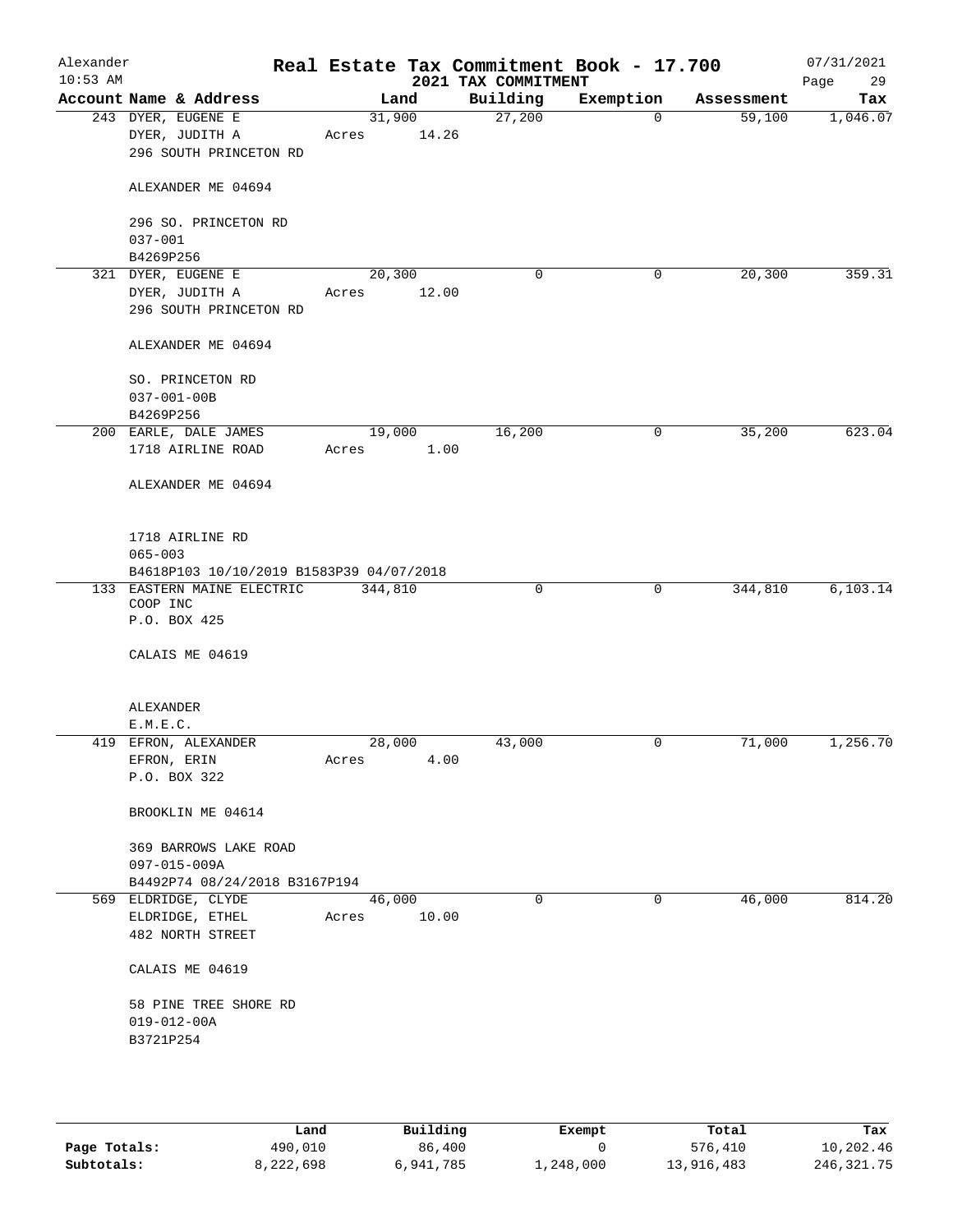| Alexander  |                                       |        |       |                     | Real Estate Tax Commitment Book - 17.700 |            | 07/31/2021 |
|------------|---------------------------------------|--------|-------|---------------------|------------------------------------------|------------|------------|
| $10:53$ AM |                                       |        |       | 2021 TAX COMMITMENT |                                          |            | Page<br>30 |
|            | Account Name & Address                |        | Land  | Building            | Exemption                                | Assessment | Tax        |
|            | 4 ELDRIDGE, CLYDE W                   | 88,800 |       | 168,800             | 0                                        | 257,600    | 4,559.52   |
|            | ELDRIDGE, ETHEL S                     | Acres  | 0.69  |                     |                                          |            |            |
|            | 482 NORTH ST                          |        |       |                     |                                          |            |            |
|            | CALAIS ME 04619                       |        |       |                     |                                          |            |            |
|            | POCOMOONSHINE LK                      |        |       |                     |                                          |            |            |
|            | $019 - 006$                           |        |       |                     |                                          |            |            |
|            | B2404P173                             |        |       |                     |                                          |            |            |
|            | 289 EMERY, ROBIN                      | 45,800 |       | 56,500              | 0                                        | 102,300    | 1,810.71   |
|            | 94 FRONT STREET                       | Acres  | 0.11  |                     |                                          |            |            |
|            | OLD TOWN ME 04468                     |        |       |                     |                                          |            |            |
|            | 36 COZY COVE LANE                     |        |       |                     |                                          |            |            |
|            | $094 - 035$                           |        |       |                     |                                          |            |            |
|            | B4762P207 03/03/2021                  |        |       |                     |                                          |            |            |
|            | 144 FANTASIA, LOUIS<br>DEVISEES OF    | 51,800 |       | 8,000               | 0                                        | 59,800     | 1,058.46   |
|            | c/o WANDA GINESE                      | Acres  | 60.00 |                     |                                          |            |            |
|            | 370 MASSASOIT ROAD                    |        |       |                     |                                          |            |            |
|            | WORCESTER MA 01604                    |        |       |                     |                                          |            |            |
|            |                                       |        |       |                     |                                          |            |            |
|            | 87 SPEARIN RD                         |        |       |                     |                                          |            |            |
|            | $081 - 004$                           |        |       |                     |                                          |            |            |
|            | B2337P98<br>255 FARRELL, SEAN P.      | 19,000 |       | 42,800              | 6,000                                    | 55,800     | 987.66     |
|            | FARRELL, NICOLE C. (JT) Acres         |        | 0.58  |                     | 02 Veteran                               |            |            |
|            | 580 COOPER RD                         |        |       |                     |                                          |            |            |
|            | ALEXANDER ME 04694                    |        |       |                     |                                          |            |            |
|            | 580 COOPER RD                         |        |       |                     |                                          |            |            |
|            | $098 - 019 + 30$                      |        |       |                     |                                          |            |            |
|            | 575 FECK, DEBORAH & RALPH<br>TRUSTEES | 90,200 |       | 188,600             | 0                                        | 278,800    | 4,934.76   |
|            | DEBORAH C FECK                        | Acres  | 2.79  |                     |                                          |            |            |
|            | REVOCABLE TRUST<br>9/1/2015           |        |       |                     |                                          |            |            |
|            | RALPH W FECK REVOCABLE                |        |       |                     |                                          |            |            |
|            | TRUST 9/1/2015                        |        |       |                     |                                          |            |            |
|            | PO BOX 705                            |        |       |                     |                                          |            |            |
|            | BAILEYVILLE ME 04694                  |        |       |                     |                                          |            |            |
|            | 94 CHASE BROOK DRIVE                  |        |       |                     |                                          |            |            |
|            | $128 - 018$                           |        |       |                     |                                          |            |            |
|            | B4207P186                             |        |       |                     |                                          |            |            |
|            |                                       |        |       |                     |                                          |            |            |

|              | úand      | Building   | Exempt    | Total      | Tax        |
|--------------|-----------|------------|-----------|------------|------------|
| Page Totals: | 295,600   | 464,700    | 6,000     | 754,300    | 13,351.11  |
| Subtotals:   | 8,518,298 | , 406, 485 | ⊥,254,000 | 14,670,783 | 259,672.86 |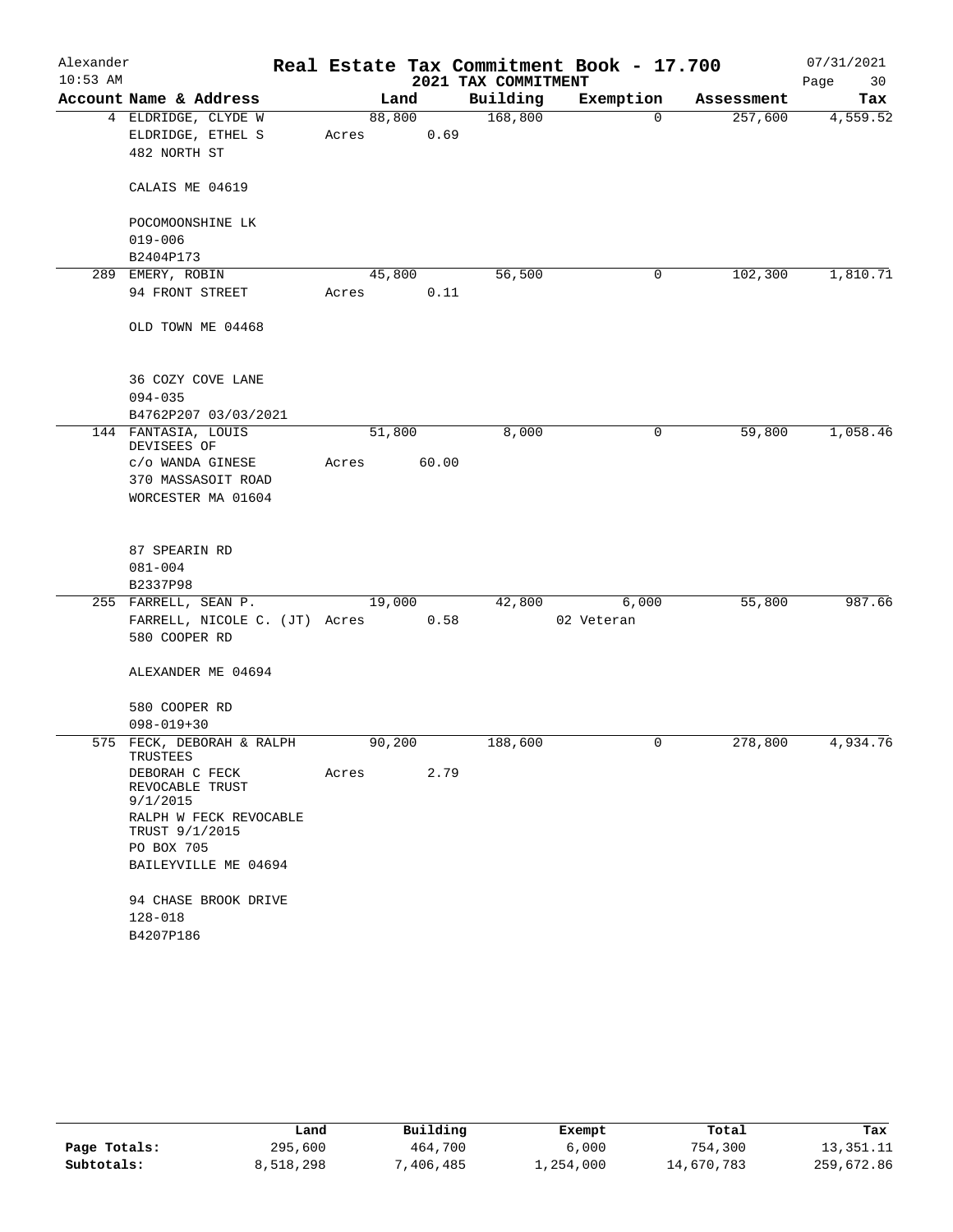| Alexander  |                                                        |        |       |                     | Real Estate Tax Commitment Book - 17.700 |            | 07/31/2021 |
|------------|--------------------------------------------------------|--------|-------|---------------------|------------------------------------------|------------|------------|
| $10:53$ AM |                                                        |        |       | 2021 TAX COMMITMENT |                                          |            | Page<br>31 |
|            | Account Name & Address                                 |        | Land  | Building            | Exemption                                | Assessment | Tax        |
|            | 583 FECK, DEBORAH C & RALPH<br>W TRUSTEES              | 83,400 |       | 126,000             | $\Omega$                                 | 209,400    | 3,706.38   |
|            | DEBORAH C FECK<br>REVOCABLE TRUST<br>9/1/2015          | Acres  | 1.97  |                     |                                          |            |            |
|            | RALPH W FECK REVOCABLE<br>TRUST 9/1/2015<br>PO BOX 705 |        |       |                     |                                          |            |            |
|            | BAILEYVILLE ME 04694                                   |        |       |                     |                                          |            |            |
|            | 94 CHASE BROOK DRIVE                                   |        |       |                     |                                          |            |            |
|            | $128 - 019$                                            |        |       |                     |                                          |            |            |
|            | B4207P186                                              |        |       |                     |                                          |            |            |
|            | 625 FECK, RALPH & DEBORAH<br>TRUSTEES                  | 87,200 |       | 155,100             | 0                                        | 242,300    | 4,288.71   |
|            | DEBORAH C FECK<br>REVOCABLE TRUST<br>9/1/2015          | Acres  | 2.05  |                     |                                          |            |            |
|            | RALPH W FECK REVOCABLE<br>TRUST 9/1/2015               |        |       |                     |                                          |            |            |
|            | PO BOX 705                                             |        |       |                     |                                          |            |            |
|            | BAILEYVILLE ME 04694                                   |        |       |                     |                                          |            |            |
|            | 94 CHASE BROOK DRIVE                                   |        |       |                     |                                          |            |            |
|            | $128 - 017$                                            |        |       |                     |                                          |            |            |
|            | B4207P186                                              |        |       |                     |                                          |            |            |
|            | 146 FECTEAU, ELEANOR                                   | 36,300 |       | 39,900              | 25,000                                   | 51,200     | 906.24     |
|            | 1605 ARLINE RD                                         | Acres  | 20.00 |                     | 01 Homestead                             |            |            |
|            | ALEXANDER ME 04694                                     |        |       |                     |                                          |            |            |
|            | 1605 AIRLINE RD                                        |        |       |                     |                                          |            |            |
|            | $055 - 010$                                            |        |       |                     |                                          |            |            |
|            | B905P13                                                |        |       |                     |                                          |            |            |
|            | 5 FEENEY, PATRICK, S                                   | 25,500 |       | 0                   | 0                                        | 25,500     | 451.35     |
|            | REDIMARKER, RICKY L                                    | Acres  | 8.00  |                     |                                          |            |            |
|            | 113 NUMBER NINE RD                                     |        |       |                     |                                          |            |            |
|            | CUTLER ME 04626                                        |        |       |                     |                                          |            |            |
|            | SO. PRINCETON RD                                       |        |       |                     |                                          |            |            |
|            | $055 - 003$                                            |        |       |                     |                                          |            |            |
|            | B3845P270                                              |        |       |                     |                                          |            |            |
|            | 405 FELL, JASON T &                                    | 95,100 |       | 161,200             | 25,000                                   | 231,300    | 4,094.01   |
|            | FELL, LINDA (JT)                                       | Acres  | 1.01  |                     | 01 Homestead                             |            |            |
|            | PO BOX 131                                             |        |       |                     |                                          |            |            |
|            | BAILEYVILLE ME 04694                                   |        |       |                     |                                          |            |            |
|            | 146 PINE TREE SHORE<br>$006 - 008$                     |        |       |                     |                                          |            |            |
|            | B4522P227 12/18/2018 B2365P216                         |        |       |                     |                                          |            |            |
|            |                                                        |        |       |                     |                                          |            |            |
|            |                                                        |        |       |                     |                                          |            |            |

|              | Land      | Building  | Exempt    | Total      | Tax         |
|--------------|-----------|-----------|-----------|------------|-------------|
| Page Totals: | 327,500   | 482,200   | 50,000    | 759,700    | 13,446.69   |
| Subtotals:   | 8,845,798 | 7,888,685 | 1,304,000 | 15,430,483 | 273, 119.55 |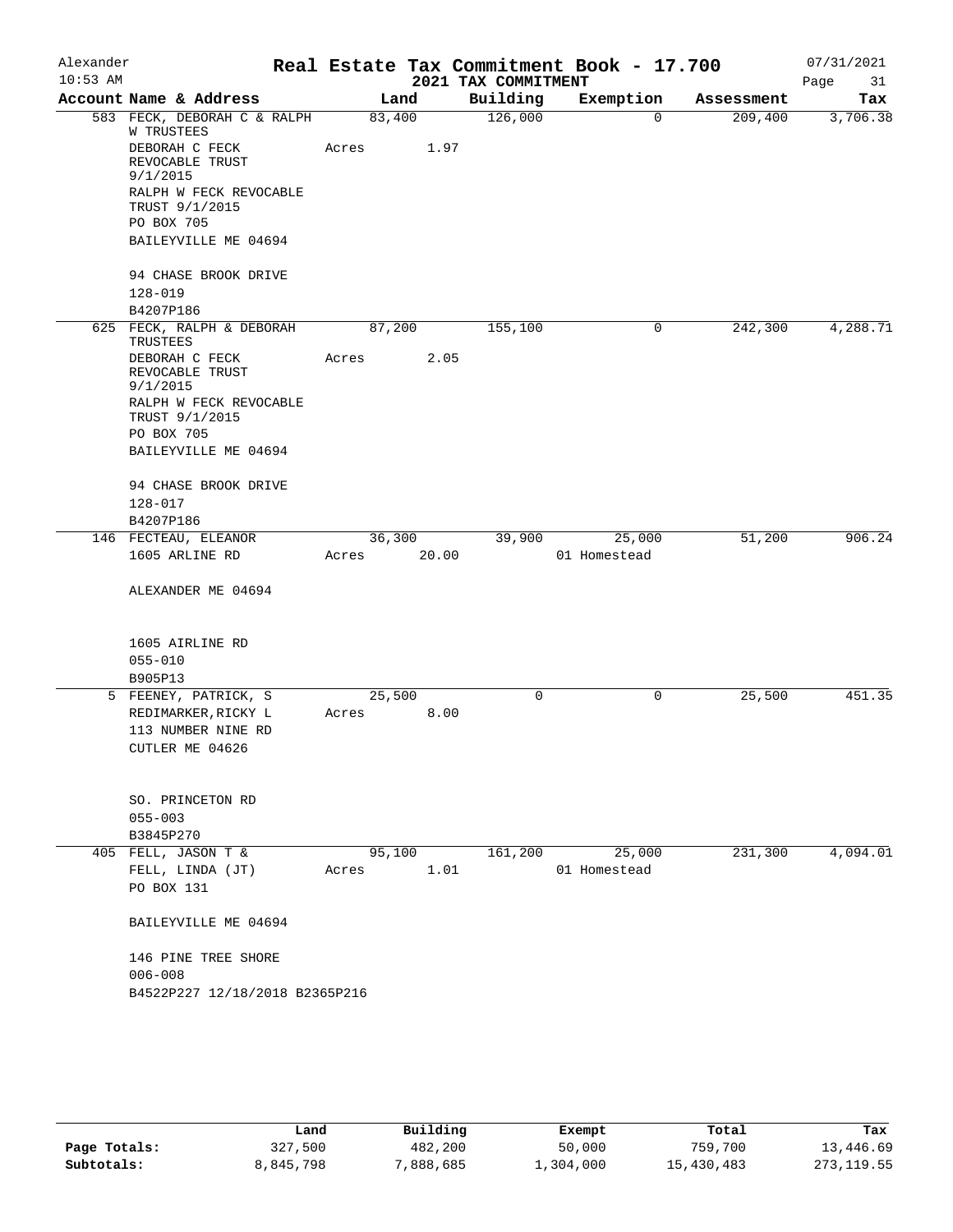| Alexander<br>$10:53$ AM |                                | Real Estate Tax Commitment Book - 17.700 | 2021 TAX COMMITMENT |              |            | 07/31/2021<br>32<br>Page |
|-------------------------|--------------------------------|------------------------------------------|---------------------|--------------|------------|--------------------------|
|                         | Account Name & Address         | Land                                     | Building            | Exemption    | Assessment | Tax                      |
|                         | 122 FLOOD, RICHARD             | 21,100                                   | 55,700              | 31,000       | 45,800     | 810.66                   |
|                         | FLOOD, MARY                    | 2.41<br>Acres                            |                     | 01 Homestead |            |                          |
|                         | 609 COOPER ROAD                |                                          |                     | 02 Veteran   |            |                          |
|                         | ALEXANDER ME 04694             |                                          |                     |              |            |                          |
|                         | 609 COOPER RD                  |                                          |                     |              |            |                          |
|                         | $101 - 004 + 4A$               |                                          |                     |              |            |                          |
|                         | B3524P271                      |                                          |                     |              |            |                          |
|                         | 706 FLOOD, ROBERT              | 20,960                                   | 0                   | 0            | 20,960     | 370.99                   |
|                         | 231 STAPLES RD.                | 55.00<br>Acres                           |                     |              |            |                          |
|                         | BAILEVILLE ME 04694            |                                          |                     |              |            |                          |
|                         | 106-001A, 005,001              |                                          |                     |              |            |                          |
|                         | 152 FLOOD, RONALD              | 52,900                                   | $\mathsf{O}$        | 0            | 52,900     | 936.33                   |
|                         | FLOOD, ANN MARIE               | 80.00<br>Acres                           |                     |              |            |                          |
|                         | 223 COOPER HIGHWAY             |                                          |                     |              |            |                          |
|                         | COOPER ME 04657                |                                          |                     |              |            |                          |
|                         | AIRLINE RD                     |                                          |                     |              |            |                          |
|                         | $070 - 002$                    |                                          |                     |              |            |                          |
|                         | B1839P322                      |                                          |                     |              |            |                          |
|                         | 153 FOLEY, JOHN                | 57,100                                   | 62,000              | 31,000       | 88,100     | 1,559.37                 |
|                         | FOLEY, PATRICIA                | 64.71<br>Acres                           |                     | 01 Homestead |            |                          |
|                         | 2020 ARLINE RD                 |                                          |                     | 02 Veteran   |            |                          |
|                         | ALEXANDER ME 04694             |                                          |                     |              |            |                          |
|                         | 2020 AIRLINE RD                |                                          |                     |              |            |                          |
|                         | $075 - 003 + 8$                |                                          |                     |              |            |                          |
|                         | B782P131                       |                                          |                     |              |            |                          |
|                         | 218 FOWLER, JASON F.           | 54,300                                   | 26,300              | 0            | 80,600     | 1,426.62                 |
|                         | FOWLER, KRISTEN E. (JT) Acres  | 0.23                                     |                     |              |            |                          |
|                         | 63 RIDGEWOOD DRIVE             |                                          |                     |              |            |                          |
|                         | BAILEYVILLE ME 04694           |                                          |                     |              |            |                          |
|                         | 56 OAK LANE                    |                                          |                     |              |            |                          |
|                         | 087-031                        |                                          |                     |              |            |                          |
|                         | B4551P211 05/02/2019 B4105P310 |                                          |                     |              |            |                          |
|                         | 211 FOX, NICHOLAS G            | 67,100                                   | 81,600              | 0            | 148,700    | 2,631.99                 |
|                         | FOX, NANCY M                   | 0.71<br>Acres                            |                     |              |            |                          |
|                         | PO BOX 6294                    |                                          |                     |              |            |                          |
|                         | CHINA VILLAGE ME 04926         |                                          |                     |              |            |                          |
|                         | 10 IRONWOOD DRIVE              |                                          |                     |              |            |                          |
|                         | $086 - 015$                    |                                          |                     |              |            |                          |
|                         | B3382P91                       |                                          |                     |              |            |                          |
|                         |                                |                                          |                     |              |            |                          |
|                         |                                |                                          |                     |              |            |                          |
|                         |                                |                                          |                     |              |            |                          |

|              | Land      | Building  | Exempt    | Total      | Tax        |
|--------------|-----------|-----------|-----------|------------|------------|
| Page Totals: | 273,460   | 225,600   | 62,000    | 437,060    | 7,735.96   |
| Subtotals:   | 9,119,258 | 8,114,285 | 1,366,000 | 15,867,543 | 280,855.51 |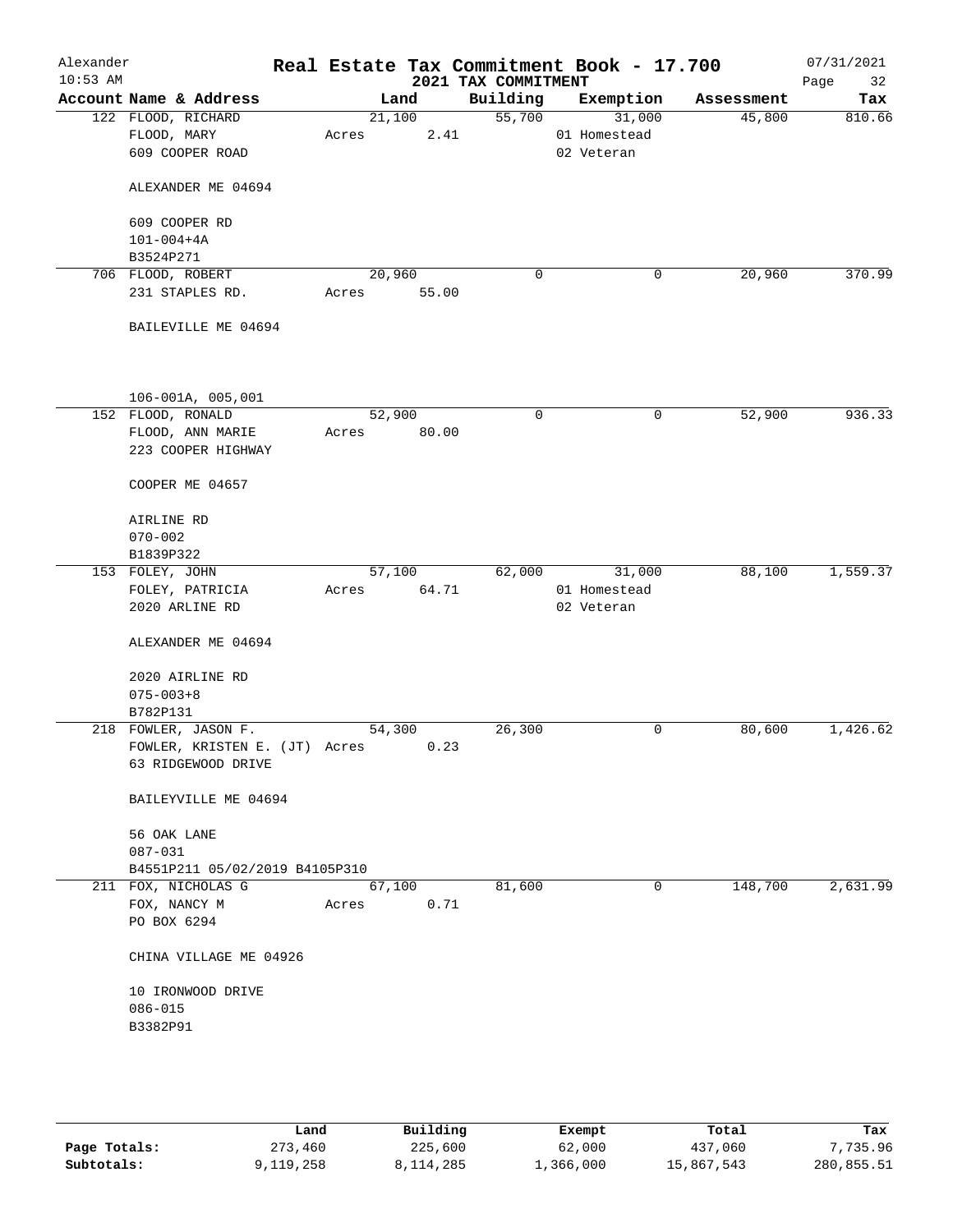| Alexander<br>$10:53$ AM |                                                                       | Real Estate Tax Commitment Book - 17.700 | 2021 TAX COMMITMENT |              |            | 07/31/2021<br>Page<br>33 |
|-------------------------|-----------------------------------------------------------------------|------------------------------------------|---------------------|--------------|------------|--------------------------|
|                         | Account Name & Address                                                | Land                                     | Building            | Exemption    | Assessment | Tax                      |
|                         | 201 FRAGALE, ANTHONY P<br>FRAGALE, JOYCE H<br><b>40 CENTER STREET</b> | 58,500<br>0.85<br>Acres                  | 36,200              | $\mathbf 0$  | 94,700     | 1,676.19                 |
|                         | MACHIAS ME 04654                                                      |                                          |                     |              |            |                          |
|                         | 54 OAK LANE<br>$087 - 032$                                            |                                          |                     |              |            |                          |
|                         | B2292P308                                                             |                                          |                     |              |            |                          |
|                         | 150 FROIO, JOHN                                                       | 21,700                                   | 700                 | 0            | 22,400     | 396.48                   |
|                         | 27 MAIN ST.                                                           | 2.80<br>Acres                            |                     |              |            |                          |
|                         | BAILEYVILLE ME 04694                                                  |                                          |                     |              |            |                          |
|                         | 190 DAVIS RD                                                          |                                          |                     |              |            |                          |
|                         | $086 - 014$                                                           |                                          |                     |              |            |                          |
|                         | B4110P17                                                              |                                          |                     |              |            |                          |
|                         | 467 FROST, AUDREY J                                                   | 29,100                                   | 60,000              | 25,000       | 64,100     | 1,134.57                 |
|                         | 1288 AIRLINE RD                                                       | Acres<br>10.50                           |                     | 01 Homestead |            |                          |
|                         | ALEXANDER ME 04694                                                    |                                          |                     |              |            |                          |
|                         | 1288 AIRLINE RD                                                       |                                          |                     |              |            |                          |
|                         | $069 - 009$                                                           |                                          |                     |              |            |                          |
|                         | B3394P233                                                             |                                          |                     |              |            |                          |
|                         | 158 FROST, AUSTIN L                                                   | 33,300                                   | 32,300              | $\mathsf{O}$ | 65,600     | 1,161.12                 |
|                         | 200 HACKETT MILLS RD                                                  | 17.00<br>Acres                           |                     |              |            |                          |
|                         | POLAND ME 04274 6538                                                  |                                          |                     |              |            |                          |
|                         | 1588 AIRLINE RD                                                       |                                          |                     |              |            |                          |
|                         | $067 - 004$                                                           |                                          |                     |              |            |                          |
|                         | B1234P1                                                               |                                          |                     |              |            |                          |
|                         | 161 FROST, DAVID                                                      | 33,800                                   | $\mathbf 0$         | 0            | 33,800     | 598.26                   |
|                         | 1437 AIRLINE RD                                                       | 50.00<br>Acres                           |                     |              |            |                          |
|                         | ALEXANDER ME 04694                                                    |                                          |                     |              |            |                          |
|                         | 1437 AIRLINE RD                                                       |                                          |                     |              |            |                          |
|                         | $057 - 002$                                                           |                                          |                     |              |            |                          |
|                         | B2998P239                                                             |                                          |                     |              |            |                          |
|                         | 162 FROST, DAVID                                                      | 20,700                                   | 14,200              | 25,000       | 9,900      | 175.23                   |
|                         | 1437 AIRLINE RD                                                       | 7.60<br>Acres                            |                     | 01 Homestead |            |                          |
|                         | ALEXANDER ME 04694                                                    |                                          |                     |              |            |                          |
|                         | 1437 AIRLINE RD                                                       |                                          |                     |              |            |                          |
|                         | $068 - 002$                                                           |                                          |                     |              |            |                          |
|                         | B2998P239                                                             |                                          |                     |              |            |                          |
|                         |                                                                       |                                          |                     |              |            |                          |
|                         |                                                                       |                                          |                     |              |            |                          |

|              | Land      | Building  | Exempt    | Total      | Tax        |
|--------------|-----------|-----------|-----------|------------|------------|
| Page Totals: | 197,100   | 143,400   | 50,000    | 290,500    | 5, 141, 85 |
| Subtotals:   | 9,316,358 | 8,257,685 | 1,416,000 | 16,158,043 | 285,997.36 |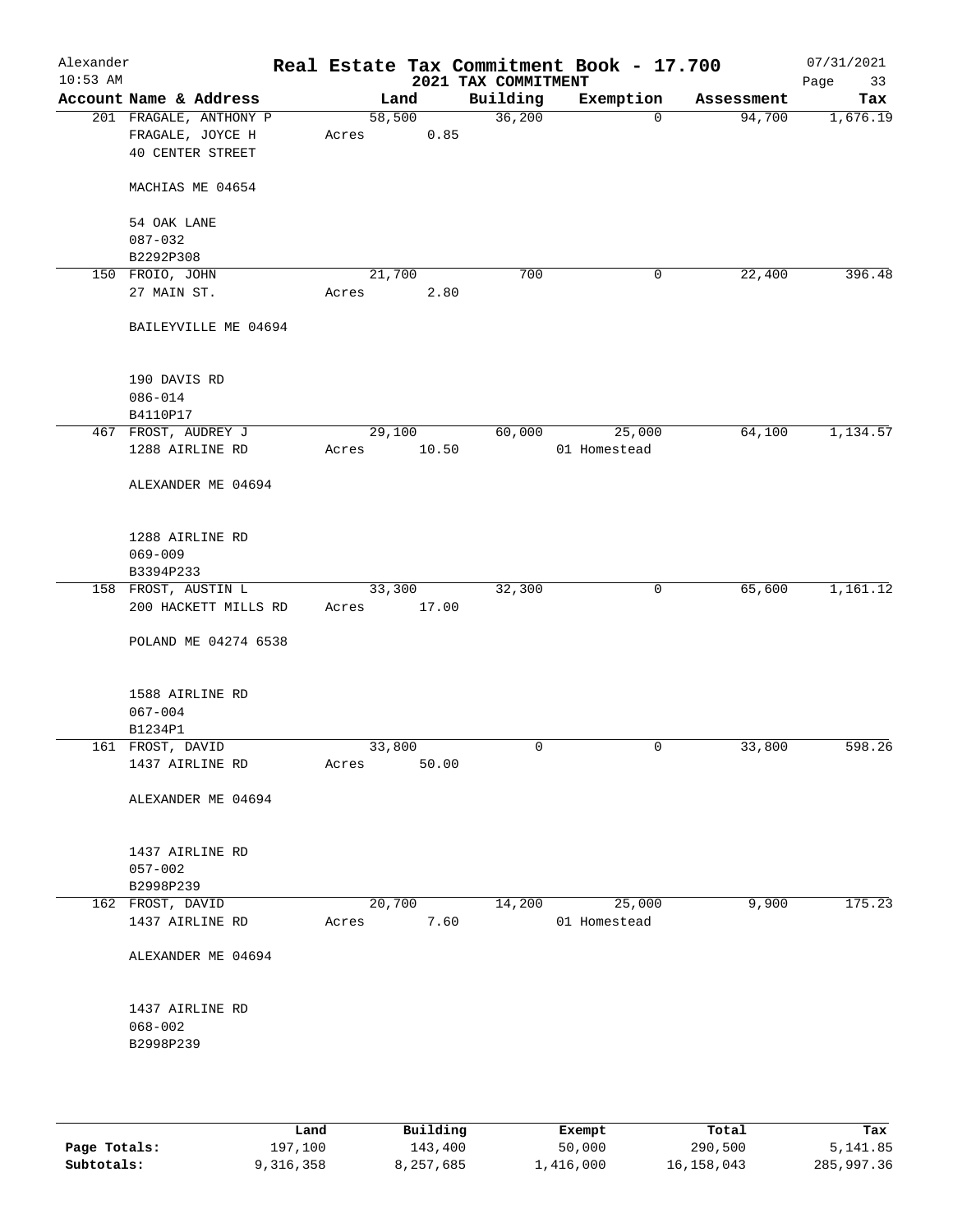| Alexander<br>$10:53$ AM |                                      |       |        |        |                                 | Real Estate Tax Commitment Book - 17.700 |            | 07/31/2021        |
|-------------------------|--------------------------------------|-------|--------|--------|---------------------------------|------------------------------------------|------------|-------------------|
|                         | Account Name & Address               |       | Land   |        | 2021 TAX COMMITMENT<br>Building | Exemption                                | Assessment | Page<br>34<br>Tax |
|                         | 160 FROST, DICK                      |       | 23,000 |        | 8,500                           | 25,000                                   | 6,500      | 115.05            |
|                         | 268 ARM RD                           | Acres |        | 5.00   |                                 | 01 Homestead                             |            |                   |
|                         | ALEXANDER ME 04694                   |       |        |        |                                 |                                          |            |                   |
|                         | 268 ARM RD                           |       |        |        |                                 |                                          |            |                   |
|                         | $086 - 009$                          |       |        |        |                                 |                                          |            |                   |
|                         | B1411P10                             |       |        |        |                                 |                                          |            |                   |
|                         | 464 FROST, JANET                     |       | 18,000 |        | 38,800                          | 25,000                                   | 31,800     | 562.86            |
|                         | 59 POKEY RD                          | Acres |        | 0.51   |                                 | 01 Homestead                             |            |                   |
|                         | ALEXANDER ME 04694                   |       |        |        |                                 |                                          |            |                   |
|                         |                                      |       |        |        |                                 |                                          |            |                   |
|                         | 59 POKEY RD                          |       |        |        |                                 |                                          |            |                   |
|                         | $037 - 005$<br>B3559P206             |       |        |        |                                 |                                          |            |                   |
|                         | 165 FROST, MARC                      |       | 94,300 |        | 45,500                          | 0                                        | 139,800    | 2,474.46          |
|                         | 107 FLAT RD                          | Acres |        | 160.00 |                                 |                                          |            |                   |
|                         |                                      |       |        |        |                                 |                                          |            |                   |
|                         | ALEXANDER ME 04694                   |       |        |        |                                 |                                          |            |                   |
|                         | 107 FLAT RD                          |       |        |        |                                 |                                          |            |                   |
|                         | $071 - 001$                          |       |        |        |                                 |                                          |            |                   |
|                         | B3484P171                            |       |        |        |                                 |                                          |            |                   |
|                         | 37 FUSS, RICHARD                     |       | 88,200 |        | 38,000                          | $\mathsf{O}$                             | 126,200    | 2,233.74          |
|                         | FUSS, KIMBERLY<br>28 APPLEJACK ROAD  | Acres |        | 0.66   |                                 |                                          |            |                   |
|                         | CHATSWORTH NJ 08919                  |       |        |        |                                 |                                          |            |                   |
|                         | 62 PINE TREE SHORE                   |       |        |        |                                 |                                          |            |                   |
|                         | $019 - 007$                          |       |        |        |                                 |                                          |            |                   |
|                         | B3555P263                            |       |        |        |                                 |                                          |            |                   |
|                         | 63 GAGNER, TIMOTHY A                 |       | 23,400 |        | 91,400                          | 25,000                                   | 89,800     | 1,589.46          |
|                         | 187 ARM ROAD                         | Acres |        | 3.90   |                                 | 01 Homestead                             |            |                   |
|                         | ALEXANDER ME 04694                   |       |        |        |                                 |                                          |            |                   |
|                         | 187 ARM RD                           |       |        |        |                                 |                                          |            |                   |
|                         | $078 - 005$                          |       |        |        |                                 |                                          |            |                   |
|                         | B3082P264                            |       |        |        |                                 |                                          |            |                   |
|                         | 658 GARDINER, RONALD<br>P.O.BOX 1242 | Acres | 8,300  | 0.57   | $\mathbf 0$                     | $\mathbf 0$                              | 8,300      | 146.91            |
|                         | CALAIS ME 04619                      |       |        |        |                                 |                                          |            |                   |
|                         | 202 ARM RD                           |       |        |        |                                 |                                          |            |                   |
|                         | $087 - 046$                          |       |        |        |                                 |                                          |            |                   |
|                         | B2927P275                            |       |        |        |                                 |                                          |            |                   |
|                         |                                      |       |        |        |                                 |                                          |            |                   |
|                         |                                      |       |        |        |                                 |                                          |            |                   |
|                         |                                      |       |        |        |                                 |                                          |            |                   |
|                         |                                      |       |        |        |                                 |                                          |            |                   |

|              | Land      | Building  | Exempt    | Total      | Tax         |
|--------------|-----------|-----------|-----------|------------|-------------|
| Page Totals: | 255,200   | 222,200   | 75,000    | 402,400    | 7.122.48    |
| Subtotals:   | 9,571,558 | 8,479,885 | 1,491,000 | 16,560,443 | 293, 119.84 |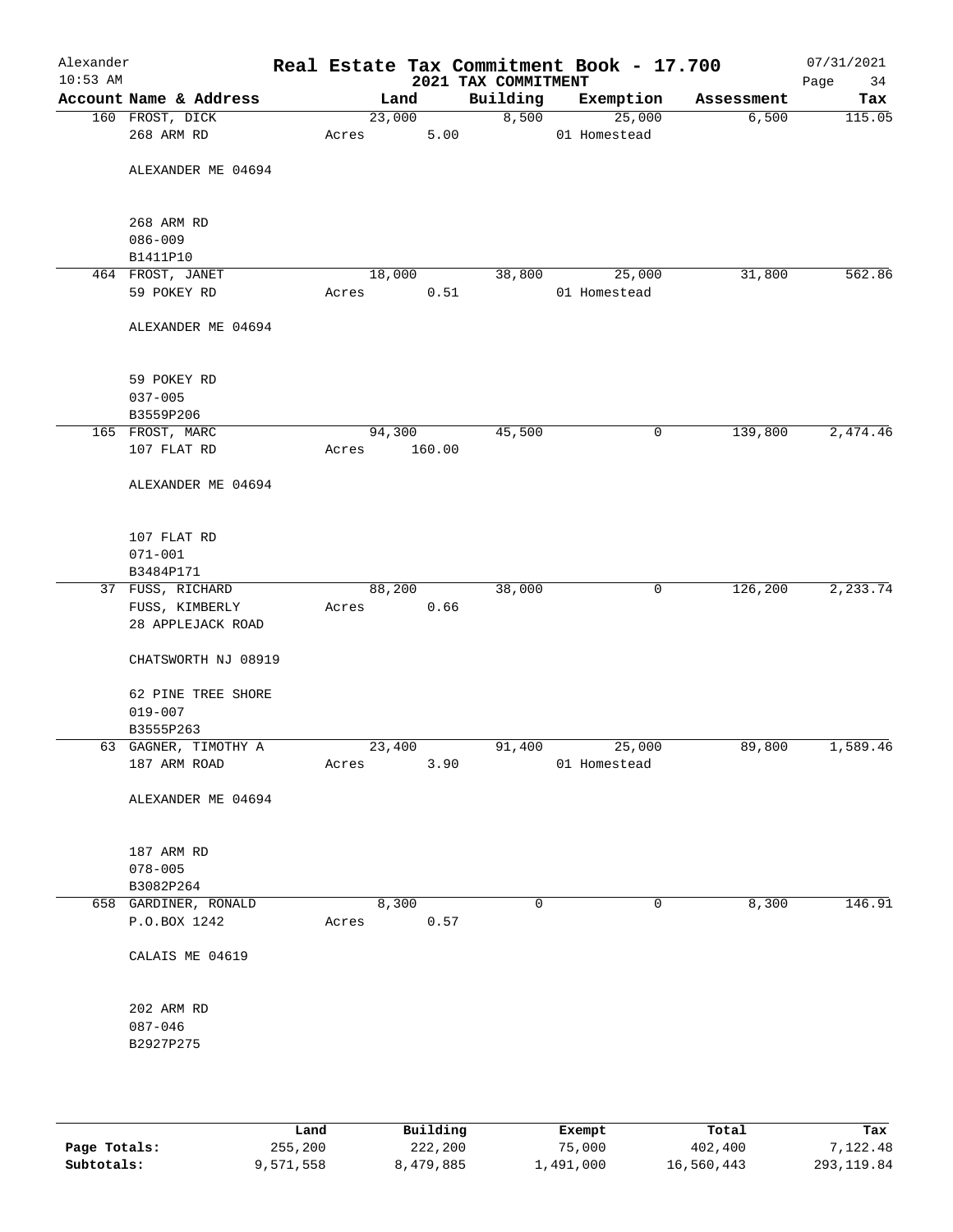| Alexander<br>$10:53$ AM |                                    |       |        | 2021 TAX COMMITMENT | Real Estate Tax Commitment Book - 17.700 |            | 07/31/2021<br>Page<br>35 |
|-------------------------|------------------------------------|-------|--------|---------------------|------------------------------------------|------------|--------------------------|
|                         | Account Name & Address             |       | Land   | Building            | Exemption                                | Assessment | Tax                      |
|                         | 175 GARDINER, RONALD J             |       | 65,800 | 76,300              | 25,000                                   | 117,100    | 2,072.67                 |
|                         | P.O.BOX 1242                       | Acres | 0.58   |                     | 01 Homestead                             |            |                          |
|                         | CALAIS ME 04619                    |       |        |                     |                                          |            |                          |
|                         | 202 ARM ROAD                       |       |        |                     |                                          |            |                          |
|                         | $087 - 001$                        |       |        |                     |                                          |            |                          |
|                         | B2837P225                          |       |        |                     |                                          |            |                          |
|                         | 137 GARNER, FERN                   |       | 6,500  | 0                   | 0                                        | 6,500      | 115.05                   |
|                         | 110 COOPER RD                      | Acres | 3.00   |                     |                                          |            |                          |
|                         | ALEXANDER ME 04694                 |       |        |                     |                                          |            |                          |
|                         | $120 - 001$                        |       |        |                     |                                          |            |                          |
|                         | B1103P38                           |       |        |                     |                                          |            |                          |
|                         | 135 GARNER, FERN V                 |       | 24,000 | 36,800              | 0                                        | 60,800     | 1,076.16                 |
|                         | WRIGHT, REBECCA A<br>110 COOPER RD | Acres | 0.33   |                     |                                          |            |                          |
|                         | ALEXANDER ME 04694                 |       |        |                     |                                          |            |                          |
|                         | 110 COOPER RD<br>$080 - 007$       |       |        |                     |                                          |            |                          |
|                         | B2492P223                          |       |        |                     |                                          |            |                          |
|                         | 136 GARNER, FERN V &               |       | 54,300 | 34,000              | 0                                        | 88,300     | 1,562.91                 |
|                         | WRIGHT, REBECCA A (JT)             | Acres | 0.23   |                     |                                          |            |                          |
|                         | 110 COOPER STREET                  |       |        |                     |                                          |            |                          |
|                         | ALEXANDER ME 04694                 |       |        |                     |                                          |            |                          |
|                         | 35 DWELLEYS LAKE ROAD              |       |        |                     |                                          |            |                          |
|                         | $098 - 007$                        |       |        |                     |                                          |            |                          |
|                         | B4508P283 10/19/2018 B4326P210     |       |        |                     |                                          |            |                          |
|                         | 210 GEEL, SCOTT                    |       | 68,800 | 4,000               | 0                                        | 72,800     | 1,288.56                 |
|                         | $\mathtt{GELL}$ , $\mathtt{DONNA}$ | Acres | 1.78   |                     |                                          |            |                          |
|                         | 105 PALMER STREET                  |       |        |                     |                                          |            |                          |
|                         | CALAIS ME 04619                    |       |        |                     |                                          |            |                          |
|                         | DWELLEYS LAKE ROAD                 |       |        |                     |                                          |            |                          |
|                         | $098 - 014$                        |       |        |                     |                                          |            |                          |
|                         | B3793P193                          |       |        |                     |                                          |            |                          |
|                         | 494 GEEL, SCOTT D                  |       | 61,400 | 3,700               | 0                                        | 65,100     | 1,152.27                 |
|                         | 105 PALMER STREET                  | Acres | 0.49   |                     |                                          |            |                          |
|                         | CALAIS ME 04619                    |       |        |                     |                                          |            |                          |
|                         | 73 DWELLEYS LAKE ROAD              |       |        |                     |                                          |            |                          |
|                         | $098 - 013$                        |       |        |                     |                                          |            |                          |
|                         | B4478P7 07/07/2018 B1400P156       |       |        |                     |                                          |            |                          |
|                         |                                    |       |        |                     |                                          |            |                          |
|                         |                                    |       |        |                     |                                          |            |                          |

|              | Land      | Building  | Exempt    | Total      | Tax        |
|--------------|-----------|-----------|-----------|------------|------------|
| Page Totals: | 280,800   | 154,800   | 25,000    | 410,600    | 7,267.62   |
| Subtotals:   | 9,852,358 | 8,634,685 | 1,516,000 | 16,971,043 | 300,387.46 |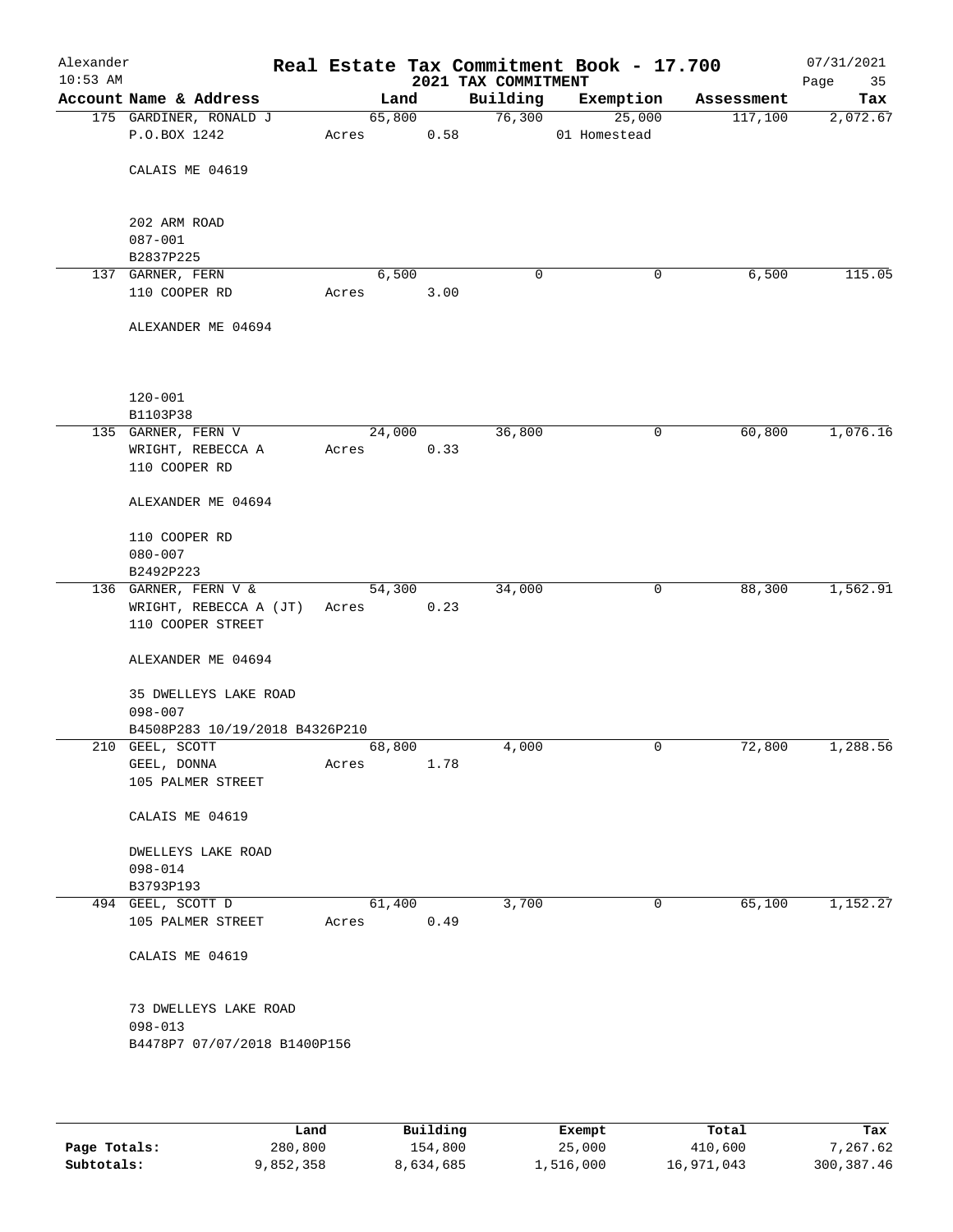| Alexander    |                                                |                         |                 |                     |                                 | Real Estate Tax Commitment Book - 17.700 |                       | 07/31/2021             |
|--------------|------------------------------------------------|-------------------------|-----------------|---------------------|---------------------------------|------------------------------------------|-----------------------|------------------------|
| $10:53$ AM   | Account Name & Address                         |                         |                 | Land                | 2021 TAX COMMITMENT<br>Building | Exemption                                | Assessment            | Page<br>36<br>Tax      |
|              | 177 GELLING, BRADLEY J.,<br>ZUREK, ANDREW D. & |                         | 82,600          |                     | 40,200                          | $\mathbf 0$                              | 122,800               | 2,173.56               |
|              | PETER L.<br>406 SUMNER ST APT 3                |                         | Acres           | 0.73                |                                 |                                          |                       |                        |
|              | EAST BOSTON MA 02128                           |                         |                 |                     |                                 |                                          |                       |                        |
|              | 82 PINE TREE SHORE<br>$019 - 009$<br>B2525P177 |                         |                 |                     |                                 |                                          |                       |                        |
|              | 178 GIBSON, JAMES R JR                         |                         | 47,100          |                     | 121,100                         | 25,000                                   | 143,200               | 2,534.64               |
|              | PO BOX 643                                     |                         | Acres           | 2.06                |                                 | 01 Homestead                             |                       |                        |
|              | CALAIS ME 04619                                |                         |                 |                     |                                 |                                          |                       |                        |
|              | 436 COOPER RD<br>$094 - 007$                   |                         |                 |                     |                                 |                                          |                       |                        |
|              | B4225P278                                      |                         |                 |                     |                                 |                                          |                       |                        |
|              | 413 GILES, BRIAN                               |                         | 40,800          |                     | 43,300                          | 25,000                                   | 59,100                | 1,046.07               |
|              | GILES SUSAN<br>1442 AIRLINE ROAD               |                         | Acres           | 38.00               |                                 | 01 Homestead                             |                       |                        |
|              | ALEXANDER ME 04694                             |                         |                 |                     |                                 |                                          |                       |                        |
|              | 1442 AIRLINE RD                                |                         |                 |                     |                                 |                                          |                       |                        |
|              | $068 - 005$                                    |                         |                 |                     |                                 |                                          |                       |                        |
|              | B4314P283<br>115 GILLESPIE, WILLIAM E          |                         |                 | 19,300              | 34,700                          | 25,000                                   | 29,000                | 513.30                 |
|              | 28 BERRY ROAD                                  |                         | Acres           | 1.23                |                                 | 01 Homestead                             |                       |                        |
|              | ALEXANDER ME 04694                             |                         |                 |                     |                                 |                                          |                       |                        |
|              | 28 BERRY RD<br>$083 - 008$                     |                         |                 |                     |                                 |                                          |                       |                        |
|              | B4622P273 12/19/2019                           |                         |                 |                     |                                 |                                          |                       |                        |
|              | 172 GILLEY, KEVIN S<br>P.O.BOX 107             |                         | 64,600<br>Acres | 0.46                | 61,000                          | 25,000<br>01 Homestead                   | 100,600               | 1,780.62               |
|              | BAILEYVILLE ME 04694                           |                         |                 |                     |                                 |                                          |                       |                        |
|              | 232 DAVIS ROAD                                 |                         |                 |                     |                                 |                                          |                       |                        |
|              | $086 - 024$<br>B2824P228                       |                         |                 |                     |                                 |                                          |                       |                        |
|              | 173 GILLEY, KEVIN S                            |                         | 56,600          |                     | 12,100                          | 0                                        | 68,700                | 1,215.99               |
|              | P.O.BOX 107                                    |                         | Acres           | $0.46\,$            |                                 |                                          |                       |                        |
|              | BAILEYVILLE ME 04694                           |                         |                 |                     |                                 |                                          |                       |                        |
|              | 234 DAVIS ROAD<br>$086 - 025$<br>B2824P228     |                         |                 |                     |                                 |                                          |                       |                        |
|              |                                                |                         |                 |                     |                                 |                                          |                       |                        |
| Page Totals: |                                                | Land                    |                 | Building<br>312,400 |                                 | Exempt<br>100,000                        | Total                 | Tax                    |
| Subtotals:   |                                                | 311,000<br>10, 163, 358 |                 | 8,947,085           |                                 | 1,616,000                                | 523,400<br>17,494,443 | 9,264.18<br>309,651.64 |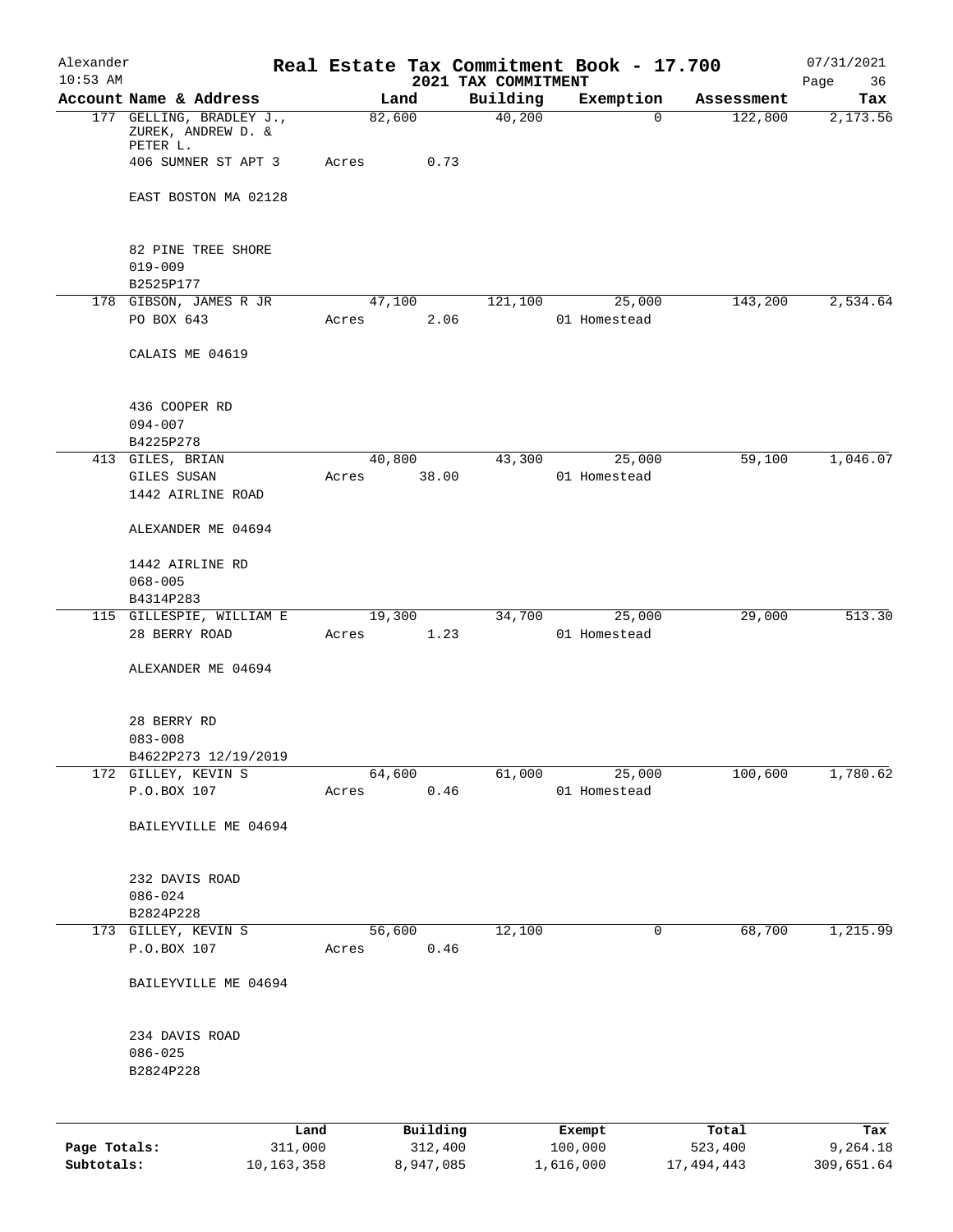| Alexander<br>$10:53$ AM |                                                             |       |                  | 2021 TAX COMMITMENT | Real Estate Tax Commitment Book - 17.700 |            | 07/31/2021<br>Page<br>37 |
|-------------------------|-------------------------------------------------------------|-------|------------------|---------------------|------------------------------------------|------------|--------------------------|
|                         | Account Name & Address                                      |       | Land             | Building            | Exemption                                | Assessment | Tax                      |
|                         | 250 GOODINE, DAVID W<br>GOODINE, KATHY M<br>1587 AIRLINE RD | Acres | 60,100<br>58.33  | 102,000             | 25,000<br>01 Homestead                   | 137,100    | 2,426.67                 |
|                         | ALEXANDER ME 04694                                          |       |                  |                     |                                          |            |                          |
|                         | 1587 AIRLINE RD<br>$056 - 001$                              |       |                  |                     |                                          |            |                          |
|                         | B2126P17                                                    |       |                  |                     |                                          |            |                          |
|                         | 361 GOODINE, DAVID W                                        |       | 58,200           | 15,300              | 0                                        | 73,500     | 1,300.95                 |
|                         | GOODINE, KATHY M<br>1587 AIRLINE RD                         | Acres | 0.17             |                     |                                          |            |                          |
|                         | ALEXANDER ME 04694                                          |       |                  |                     |                                          |            |                          |
|                         | 326 DAVIS ROAD                                              |       |                  |                     |                                          |            |                          |
|                         | $092 - 010$                                                 |       |                  |                     |                                          |            |                          |
|                         | B1932P199                                                   |       |                  |                     |                                          |            |                          |
|                         | 509 GOODINE, DAVID W                                        |       | 19,000           | 6,000               | $\mathsf{O}$                             | 25,000     | 442.50                   |
|                         | GOODINE, KATHY M                                            | Acres | 1.00             |                     |                                          |            |                          |
|                         | 1587 ARLINE RD                                              |       |                  |                     |                                          |            |                          |
|                         | ALEXANDER ME 04694                                          |       |                  |                     |                                          |            |                          |
|                         | 1577 AIRLINE RD                                             |       |                  |                     |                                          |            |                          |
|                         | $056 - 006$                                                 |       |                  |                     |                                          |            |                          |
|                         | B2386P62                                                    |       |                  |                     |                                          |            |                          |
|                         | 180 GRANT, VICKI                                            |       | 37,000           | 50,000              | 31,000                                   | 56,000     | 991.20                   |
|                         | GRANT, GEORGE M                                             | Acres | 3.00             |                     | 01 Homestead                             |            |                          |
|                         | 183 DAVIS RD                                                |       |                  |                     | 02 Veteran                               |            |                          |
|                         | ALEXANDER ME 04694                                          |       |                  |                     |                                          |            |                          |
|                         | 183 DAVIS RD                                                |       |                  |                     |                                          |            |                          |
|                         | $086 - 010$                                                 |       |                  |                     |                                          |            |                          |
|                         | B1011P114                                                   |       |                  |                     |                                          |            |                          |
|                         | 187 GREEN, CHERYL                                           |       | 61,500           | 17,600              | 0                                        | 79,100     | 1,400.07                 |
|                         | C/O RYAN VOLPE<br>7 MILL RD                                 | Acres | 0.14             |                     |                                          |            |                          |
|                         | LATHAM NY 12110                                             |       |                  |                     |                                          |            |                          |
|                         |                                                             |       |                  |                     |                                          |            |                          |
|                         | POCOMOONSHINE LK                                            |       |                  |                     |                                          |            |                          |
|                         | $018 - 004$                                                 |       |                  |                     |                                          |            |                          |
|                         | B2832P56                                                    |       |                  | $\mathbf 0$         | 0                                        | 184,000    | 3,256.80                 |
|                         | 188 GREEN, JANE<br>7 MILL RD                                | Acres | 184,000<br>37.00 |                     |                                          |            |                          |
|                         | LATHAM NY 12110                                             |       |                  |                     |                                          |            |                          |
|                         | POCOMOONSHINE LK                                            |       |                  |                     |                                          |            |                          |
|                         | $018 - 005$                                                 |       |                  |                     |                                          |            |                          |
|                         | B2832P59                                                    |       |                  |                     |                                          |            |                          |
|                         |                                                             |       |                  |                     |                                          |            |                          |
|                         |                                                             |       |                  |                     |                                          |            |                          |
|                         |                                                             |       |                  |                     |                                          |            |                          |

|              | Land       | Building  | Exempt    | Total      | Tax        |
|--------------|------------|-----------|-----------|------------|------------|
| Page Totals: | 419,800    | 190,900   | 56,000    | 554,700    | 9,818.19   |
| Subtotals:   | 10,583,158 | 9,137,985 | 1,672,000 | 18,049,143 | 319,469.83 |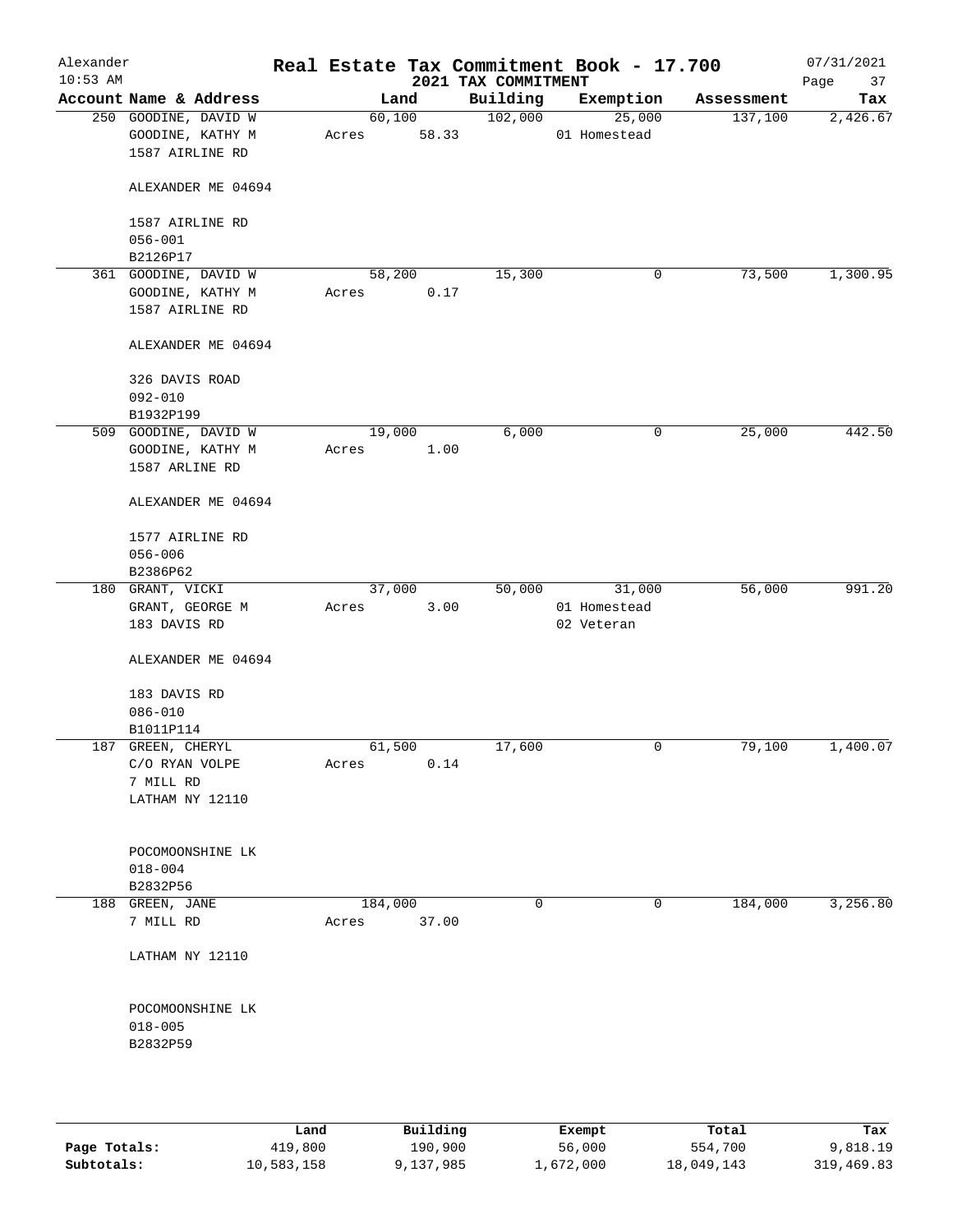| Alexander<br>$10:53$ AM |                                             |       |        |        | 2021 TAX COMMITMENT | Real Estate Tax Commitment Book - 17.700 |            | 07/31/2021<br>Page<br>38 |
|-------------------------|---------------------------------------------|-------|--------|--------|---------------------|------------------------------------------|------------|--------------------------|
|                         | Account Name & Address                      |       | Land   |        | Building            | Exemption                                | Assessment | Tax                      |
|                         | 204 GREEN, JANE                             |       | 9,000  |        | $\mathsf{O}$        | $\Omega$                                 | 9,000      | 159.30                   |
|                         | 7 MILL RD                                   | Acres |        | 0.50   |                     |                                          |            |                          |
|                         | LATHAM NY 12110                             |       |        |        |                     |                                          |            |                          |
|                         | POKEY RD                                    |       |        |        |                     |                                          |            |                          |
|                         | $018 - 007$                                 |       |        |        |                     |                                          |            |                          |
|                         | B4128P7                                     |       |        |        |                     |                                          |            |                          |
|                         | 186 GREENE, CLIFTON T &                     |       | 58,800 |        | 8,400               | 0                                        | 67,200     | 1,189.44                 |
|                         | GREENE, JODIE L (JT)                        |       | Acres  | 0.23   |                     |                                          |            |                          |
|                         | 438 SOUTH ST                                |       |        |        |                     |                                          |            |                          |
|                         | CALAIS ME 04619                             |       |        |        |                     |                                          |            |                          |
|                         | 78 SOUTH SHORE ROAD                         |       |        |        |                     |                                          |            |                          |
|                         | $092 - 024$                                 |       |        |        |                     |                                          |            |                          |
|                         | B4468P311 06/05/2018 B4312P281              |       |        |        |                     |                                          |            |                          |
|                         | 591 GREENE, CLIFTON T &                     |       | 9,500  |        | $\mathbf 0$         | $\mathbf 0$                              | 9,500      | 168.15                   |
|                         | GREENE, JODIE L (JT)                        | Acres |        | 1.00   |                     |                                          |            |                          |
|                         | 438 SOUTH STREET                            |       |        |        |                     |                                          |            |                          |
|                         | CALAIS ME 04619                             |       |        |        |                     |                                          |            |                          |
|                         | 78 SOUTH SHORE ROAD                         |       |        |        |                     |                                          |            |                          |
|                         | $092 - 024 - 001$                           |       |        |        |                     |                                          |            |                          |
|                         | B4468P311 06/05/2018 B2428P37               |       |        |        |                     |                                          |            |                          |
|                         | 191 GREENLAW, ALLEN                         |       |        | 33,000 | 40,500              | 25,000                                   | 48,500     | 858.45                   |
|                         | P.O.BOX 732                                 | Acres |        | 1.00   |                     | 01 Homestead                             |            |                          |
|                         | CALAIS ME 04619                             |       |        |        |                     |                                          |            |                          |
|                         | 41 COZY COVE LN                             |       |        |        |                     |                                          |            |                          |
|                         | $094 - 036$                                 |       |        |        |                     |                                          |            |                          |
|                         | B1219P57                                    |       |        |        |                     |                                          |            |                          |
|                         | 674 GREENLAW, WADE                          |       | 18,700 |        | 529                 | 0                                        | 19,229     | 340.35                   |
|                         | GREENLAW, LISA, T.                          | Acres |        | 1.95   |                     |                                          |            |                          |
|                         | 284 HANNAH RD                               |       |        |        |                     |                                          |            |                          |
|                         | DUFFERIN NB E3L 3S3                         |       |        |        |                     |                                          |            |                          |
|                         | BARROWS LK                                  |       |        |        |                     |                                          |            |                          |
|                         | 097-015-001                                 |       |        |        |                     |                                          |            |                          |
|                         | B3917P70                                    |       |        |        |                     |                                          |            |                          |
|                         | 682 HAMILTON, DARRIN, W. &<br>ERIN M. WALSH |       | 28,400 |        | 48,000              | 0                                        | 76,400     | 1,352.28                 |
|                         | C/O LARRY HAMILTON                          | Acres |        | 2.14   |                     |                                          |            |                          |
|                         | 221 LEIGHTON POINT RD                       |       |        |        |                     |                                          |            |                          |
|                         | PEMBROKE ME 04666                           |       |        |        |                     |                                          |            |                          |
|                         | 413 BARROWS LAKE ROAD                       |       |        |        |                     |                                          |            |                          |
|                         | 097-015-011                                 |       |        |        |                     |                                          |            |                          |
|                         | B3687P196                                   |       |        |        |                     |                                          |            |                          |
|                         |                                             |       |        |        |                     |                                          |            |                          |
|                         |                                             |       |        |        |                     |                                          |            |                          |
|                         |                                             |       |        |        |                     |                                          |            |                          |

|              | Land       | Building  | Exempt    | Total      | Tax        |
|--------------|------------|-----------|-----------|------------|------------|
| Page Totals: | 157,400    | 97,429    | 25,000    | 229,829    | 4,067.97   |
| Subtotals:   | 10,740,558 | 9,235,414 | 1,697,000 | 18,278,972 | 323,537.80 |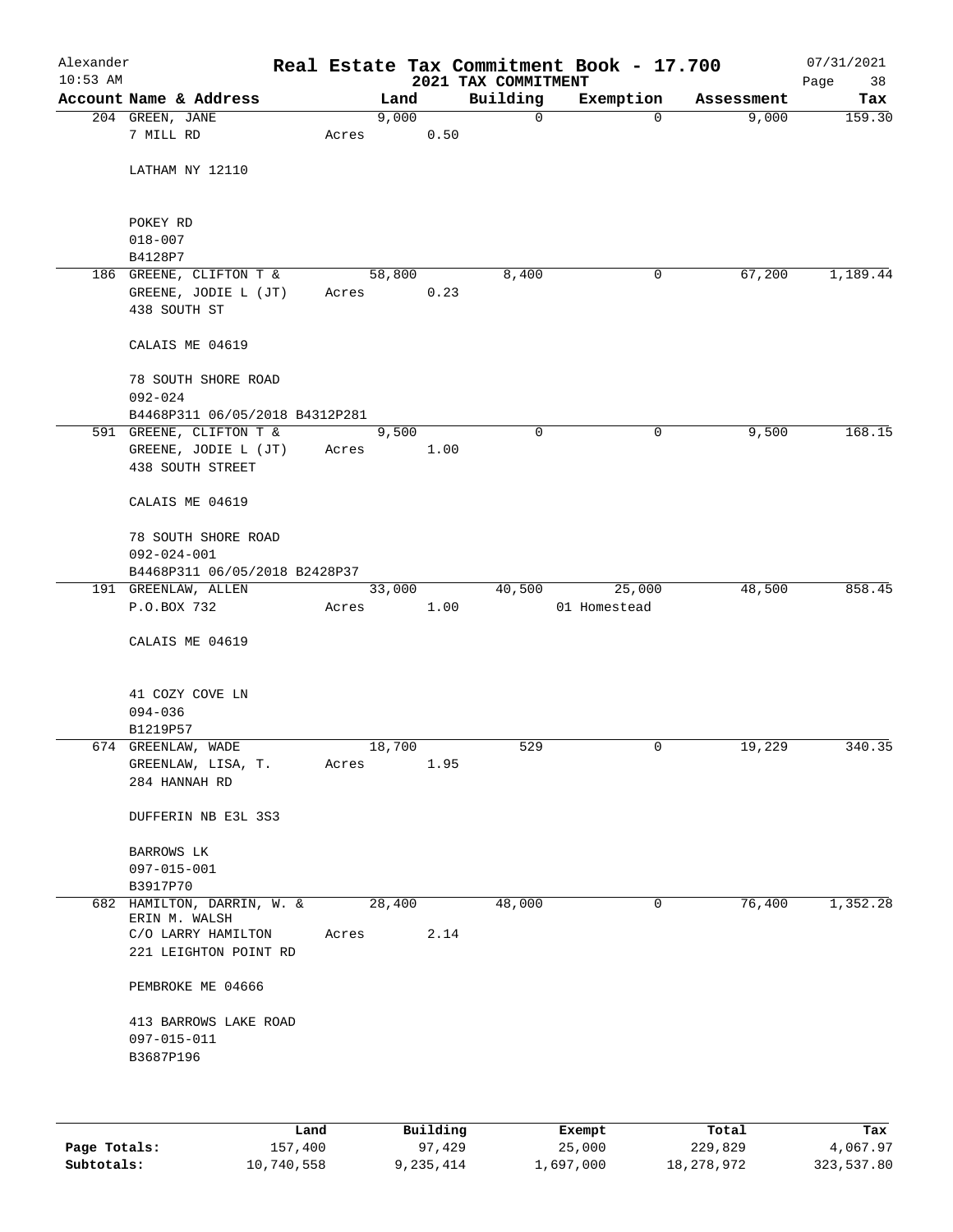| Alexander<br>$10:53$ AM |                                               |        |                 | 2021 TAX COMMITMENT | Real Estate Tax Commitment Book - 17.700 |            | 07/31/2021<br>39<br>Page |
|-------------------------|-----------------------------------------------|--------|-----------------|---------------------|------------------------------------------|------------|--------------------------|
|                         | Account Name & Address                        |        | Land            | Building            | Exemption                                | Assessment | Tax                      |
|                         | 163 HAMMOND, MICHAEL EDWARD<br>240 Davis Road | Acres  | 64,200<br>0.42  | 81,900              | 25,000<br>01 Homestead                   | 121,100    | 2,143.47                 |
|                         | Alexander ME 04694                            |        |                 |                     |                                          |            |                          |
|                         | 240 DAVIS ROAD<br>$086 - 028$                 |        |                 |                     |                                          |            |                          |
|                         | B4551P92 05/02/2019                           |        |                 |                     |                                          |            |                          |
|                         | 562 HANSON, EDWARD III                        | 19,000 |                 | 21,900              | 0                                        | 40,900     | 723.93                   |
|                         | 120 CHASE BROOK DR                            | Acres  | 1.00            |                     |                                          |            |                          |
|                         | ALEXANDER ME 04694                            |        |                 |                     |                                          |            |                          |
|                         | 43 POKEY RD                                   |        |                 |                     |                                          |            |                          |
|                         | $007 - 009$                                   |        |                 |                     |                                          |            |                          |
|                         | B4373P135                                     |        |                 |                     |                                          |            |                          |
|                         | 441 HANSON, EDWARD III                        |        | 34,200          | 50,800              | $\mathsf{O}$                             | 85,000     | 1,504.50                 |
|                         | 120 CHASE BROOK DR                            | Acres  | 26.49           |                     |                                          |            |                          |
|                         | ALEXANDER ME 04694                            |        |                 |                     |                                          |            |                          |
|                         | FLAT RD                                       |        |                 |                     |                                          |            |                          |
|                         | $083 - 004 + A + B$                           |        |                 |                     |                                          |            |                          |
|                         | B4170P74                                      |        |                 |                     |                                          |            |                          |
|                         | 538 HANSON, JOSEPH<br>HANSON, ANGELA N (JT)   | Acres  | 40,300<br>28.00 |                     | 141,700 31,000<br>01 Homestead           | 151,000    | 2,672.70                 |
|                         | P.O.BOX 904                                   |        |                 |                     | 02 Veteran                               |            |                          |
|                         | BAILEYVILLE ME 04694                          |        |                 |                     |                                          |            |                          |
|                         | 766 SO. PRINCETON RD                          |        |                 |                     |                                          |            |                          |
|                         | $009 - 001$                                   |        |                 |                     |                                          |            |                          |
|                         | B3788P296<br>203 HANSON, JOSEPH               | 30,000 |                 | $\mathbf 0$         | 0                                        | 30,000     | 531.00                   |
|                         | P.O. BOX 904                                  | Acres  | 38.00           |                     |                                          |            |                          |
|                         |                                               |        |                 |                     |                                          |            |                          |
|                         | BAILEYVILLE ME 04694                          |        |                 |                     |                                          |            |                          |
|                         | 766 SO. PRINCETON RD                          |        |                 |                     |                                          |            |                          |
|                         | $009 - 002$                                   |        |                 |                     |                                          |            |                          |
|                         | B1910P53                                      |        |                 |                     |                                          |            |                          |
|                         | 541 HANSON, EDWARD III                        | 19,000 |                 | 1,100               | 0                                        | 20,100     | 355.77                   |
|                         | 120 CHASE BROOK DR                            | Acres  | 1.00            |                     |                                          |            |                          |
|                         | ALEXANDER ME 04694                            |        |                 |                     |                                          |            |                          |
|                         | 235 FLAT ROAD                                 |        |                 |                     |                                          |            |                          |
|                         | $083 - 013$                                   |        |                 |                     |                                          |            |                          |
|                         | B4406P48 10/02/2017                           |        |                 |                     |                                          |            |                          |
|                         |                                               |        |                 |                     |                                          |            |                          |

|              | Land       | Building  | Exempt    | Total      | Tax          |
|--------------|------------|-----------|-----------|------------|--------------|
| Page Totals: | 206,700    | 297,400   | 56,000    | 448,100    | 7,931.37     |
| Subtotals:   | 10,947,258 | 9,532,814 | 1,753,000 | 18,727,072 | 331, 469. 17 |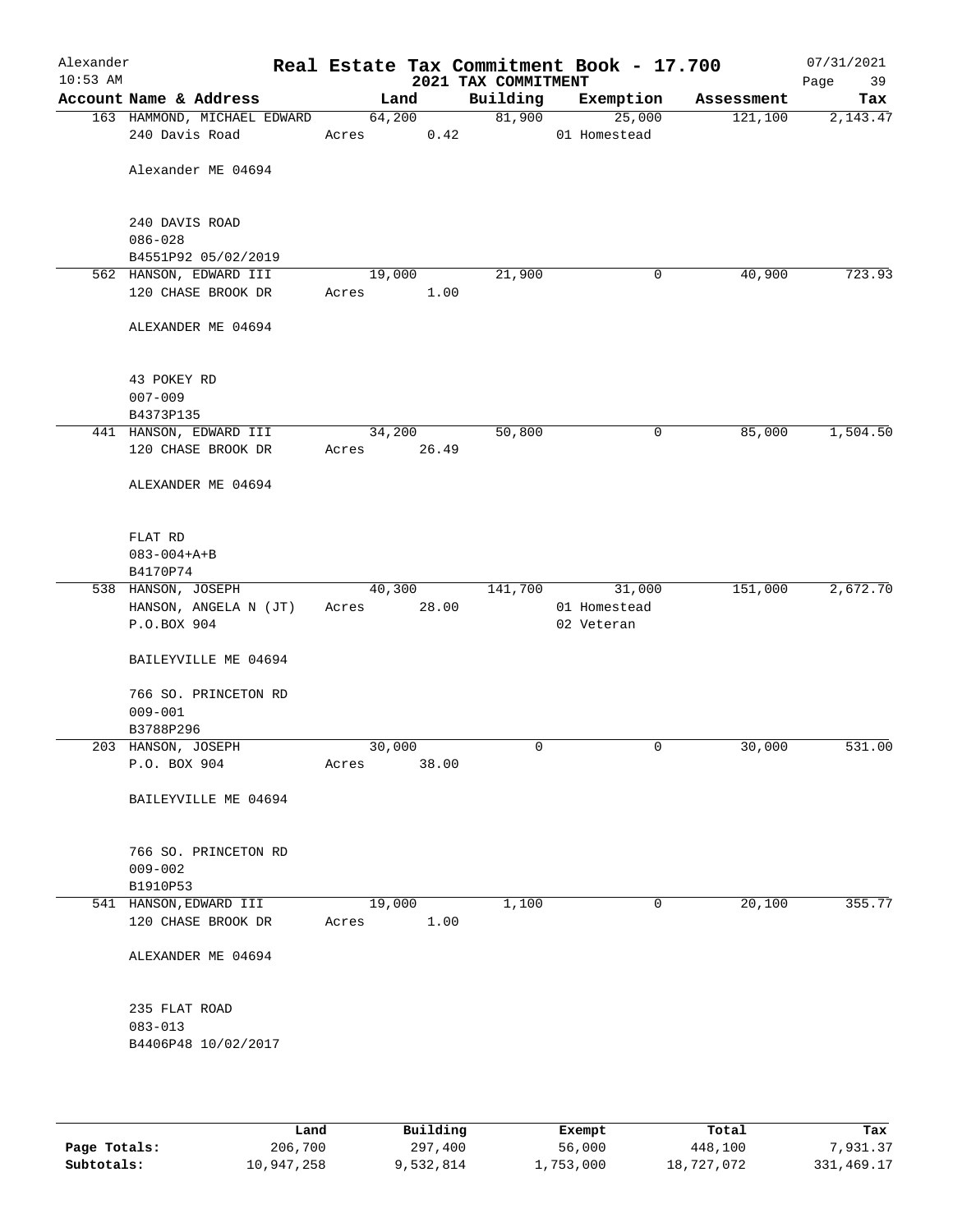| Alexander<br>$10:53$ AM |                                                                | Real Estate Tax Commitment Book - 17.700 | 2021 TAX COMMITMENT |                        |            | 07/31/2021<br>Page<br>40 |
|-------------------------|----------------------------------------------------------------|------------------------------------------|---------------------|------------------------|------------|--------------------------|
|                         | Account Name & Address                                         | Land                                     | Building            | Exemption              | Assessment | Tax                      |
|                         | 630 HANSON, EDWARD III<br>HANSON, ANDREA<br>120 CHASE BROOK DR | 88,800<br>1.94<br>Acres                  | 142,200             | 25,000<br>01 Homestead | 206,000    | 3,646.20                 |
|                         | ALEXANDER ME 04694                                             |                                          |                     |                        |            |                          |
|                         | 120 CHASE BROOK DRIVE<br>$128 - 022$                           |                                          |                     |                        |            |                          |
|                         | 121 HARDY, DARREN                                              | 63,200                                   | 14,500              | 0                      | 77,700     | 1,375.29                 |
|                         | HARDY, TRACY                                                   | 0.67<br>Acres                            |                     |                        |            |                          |
|                         | 8 CASSIE LANE                                                  |                                          |                     |                        |            |                          |
|                         | MERRIMACK NH 03054                                             |                                          |                     |                        |            |                          |
|                         | 274 DAVIS ROAD                                                 |                                          |                     |                        |            |                          |
|                         | $086 - 033$                                                    |                                          |                     |                        |            |                          |
|                         | B2963P196                                                      |                                          |                     |                        |            |                          |
|                         | 116 HARRISON, VANESSA                                          | 28,800                                   | 5,000               | 0                      | 33,800     | 598.26                   |
|                         | 3213 WILLIAMS RD.                                              | 10.00<br>Acres                           |                     |                        |            |                          |
|                         | MATTHEWS NC 28105                                              |                                          |                     |                        |            |                          |
|                         | 1132 AIRLINE RD                                                |                                          |                     |                        |            |                          |
|                         | $060 - 003$<br>B2078P65                                        |                                          |                     |                        |            |                          |
|                         | 532 HATT, GARY A                                               | 34,800                                   | 34,000              | 25,000                 | 43,800     | 775.26                   |
|                         | HATT, MARY A                                                   | 18.00<br>Acres                           |                     | 01 Homestead           |            |                          |
|                         | 262 SOUTH PRINCETON RD                                         |                                          |                     |                        |            |                          |
|                         | ALEXANDER ME 04694                                             |                                          |                     |                        |            |                          |
|                         | 262 SO PRINCETON RD                                            |                                          |                     |                        |            |                          |
|                         | $037 - 001 - 00A$                                              |                                          |                     |                        |            |                          |
|                         | B1945P78                                                       |                                          |                     |                        |            |                          |
|                         | 561 HATT, SHELLY                                               | 19,000                                   | 0                   | 0                      | 19,000     | 336.30                   |
|                         | 215 JOHNSON ROAD                                               | Acres<br>1.00                            |                     |                        |            |                          |
|                         | PERRY ME 04667                                                 |                                          |                     |                        |            |                          |
|                         | 246 SO PRINCETON RD                                            |                                          |                     |                        |            |                          |
|                         | $037 - 008$                                                    |                                          |                     |                        |            |                          |
|                         | B2082P66                                                       |                                          |                     |                        |            |                          |
|                         | 408 HAYMAN, DUSTIN M.                                          | 20,400                                   | 1,000               | $\mathbf 0$            | 21,400     | 378.78                   |
|                         | NEDDEAU, LYDIA L.                                              | 8.50<br>Acres                            |                     |                        |            |                          |
|                         | 802 HOULTON RD                                                 |                                          |                     |                        |            |                          |
|                         | BAILEYVILLE ME 04694                                           |                                          |                     |                        |            |                          |
|                         | 116 DAVIS RD                                                   |                                          |                     |                        |            |                          |
|                         | $077 - 009$                                                    |                                          |                     |                        |            |                          |
|                         | B4771P185 03/12/2021                                           |                                          |                     |                        |            |                          |
|                         |                                                                |                                          |                     |                        |            |                          |

|              | Land       | Building  | Exempt    | Total        | Tax        |
|--------------|------------|-----------|-----------|--------------|------------|
| Page Totals: | 255,000    | 196,700   | 50,000    | 401,700      | 7,110.09   |
| Subtotals:   | 11,202,258 | 9,729,514 | ⊥,803,000 | 19, 128, 772 | 338,579.26 |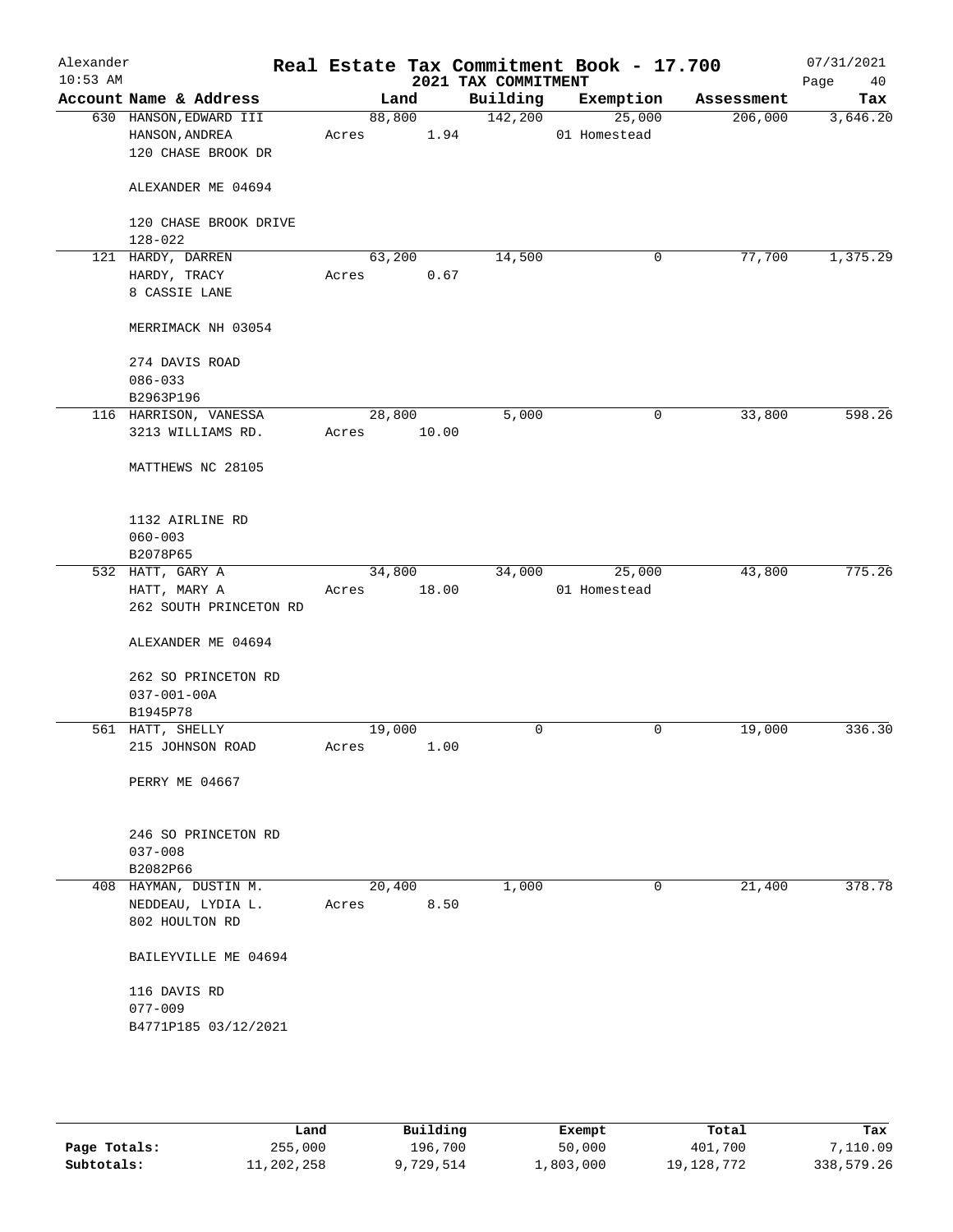| Alexander<br>$10:53$ AM |                                                                                     |                 |       | 2021 TAX COMMITMENT | Real Estate Tax Commitment Book - 17.700 |            | 07/31/2021<br>Page<br>41 |
|-------------------------|-------------------------------------------------------------------------------------|-----------------|-------|---------------------|------------------------------------------|------------|--------------------------|
|                         | Account Name & Address                                                              |                 | Land  | Building            | Exemption                                | Assessment | Tax                      |
|                         | 206 HAZELWOOD, FRANCIS<br>HAZELWOOD,<br>LAURYL WILLIAMS<br>73 EVERGREEN LN          | 31,100<br>Acres | 0.69  | 65,900              | $\mathbf 0$                              | 97,000     | 1,716.90                 |
|                         | WINDHAM ME 04062<br>141 BARROWS LAKE ROAD<br>$097 - 012$                            |                 |       |                     |                                          |            |                          |
|                         | B1601P113                                                                           |                 |       |                     |                                          |            |                          |
|                         | 207 HEALD, JEANINE M                                                                | 68,900          |       | 174,900             | 25,000                                   | 218,800    | 3,872.76                 |
|                         | 250 DAVIS ROAD                                                                      | Acres           | 0.69  |                     | 01 Homestead                             |            |                          |
|                         | ALEXANDER ME 04694                                                                  |                 |       |                     |                                          |            |                          |
|                         | 250 DAVIS ROAD<br>$086 - 030$                                                       |                 |       |                     |                                          |            |                          |
|                         | B4636P121 01/31/2020<br>67 HEALD, JEANINE M                                         | 63,500          |       | 31,700              | 0                                        | 95,200     | 1,685.04                 |
|                         | FLORES, JASMINE R<br>250 DAVIS ROAD                                                 | Acres           | 0.70  |                     |                                          |            |                          |
|                         | ALEXANDER ME 04694                                                                  |                 |       |                     |                                          |            |                          |
|                         | 246 DAVIS RD<br>$086 - 029$                                                         |                 |       |                     |                                          |            |                          |
|                         | B4636P118 01/31/2020                                                                |                 |       |                     |                                          |            |                          |
|                         | 247 HEBERT-DEFELICE, JUNE                                                           | 26,900          |       | 110,000             | 0                                        | 136,900    | 2,423.13                 |
|                         | 75 CHAPEL STREET                                                                    | Acres           | 7.50  |                     |                                          |            |                          |
|                         | SHIRLEY MA 01464                                                                    |                 |       |                     |                                          |            |                          |
|                         | 815 COOPER RD<br>$111 - 003$                                                        |                 |       |                     |                                          |            |                          |
|                         | B4447P0235                                                                          |                 |       |                     |                                          |            |                          |
|                         | 156 HELMSTADTER, JOHN                                                               | 89,600          |       | 125,900             | 31,000                                   | 184,500    | 3,265.65                 |
|                         | HELMSTADTER, PAMELA<br>26 PINE TREE SHORES                                          | Acres           | 0.73  |                     | 02 Veteran<br>01 Homestead               |            |                          |
|                         |                                                                                     |                 |       |                     |                                          |            |                          |
|                         | ALEXANDER ME 04694                                                                  |                 |       |                     |                                          |            |                          |
|                         | 26 PINE TREE SHORE                                                                  |                 |       |                     |                                          |            |                          |
|                         | $019 - 004 - 00C$<br>B2685P335                                                      |                 |       |                     |                                          |            |                          |
|                         | 281 HENRY, ERIC COURTNEY &<br>HENRY, WILLIAM<br>ALEXANDER (TC)<br>1688 HENRY STREET | 47,700<br>Acres | 11.70 | 0                   | 0                                        | 47,700     | 844.29                   |
|                         | HALIFAX NS B3H 3K3                                                                  |                 |       |                     |                                          |            |                          |
|                         | PINE TREE SHORE<br>$019 - 013$                                                      |                 |       |                     |                                          |            |                          |
|                         | B4478P204 07/02/2018 B3386P187                                                      |                 |       |                     |                                          |            |                          |
|                         |                                                                                     |                 |       |                     |                                          |            |                          |
|                         |                                                                                     |                 |       |                     |                                          |            |                          |

|              | Land       | Building   | Exempt    | Total      | Tax        |
|--------------|------------|------------|-----------|------------|------------|
| Page Totals: | 327,700    | 508,400    | 56,000    | 780,100    | 13,807.77  |
| Subtotals:   | 11,529,958 | 10,237,914 | 1,859,000 | 19,908,872 | 352,387.03 |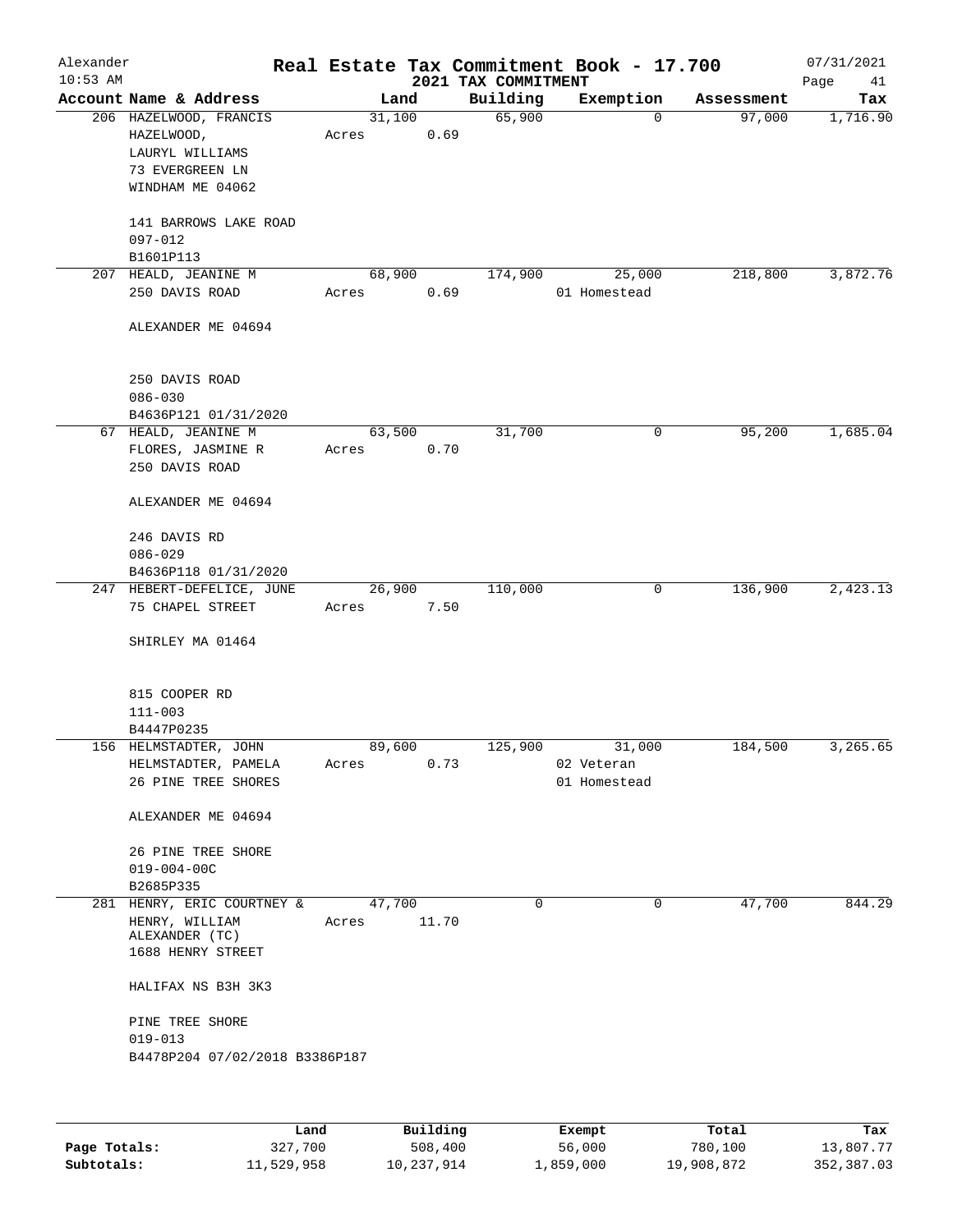| Alexander<br>$10:53$ AM |                                                                 |        |       | 2021 TAX COMMITMENT | Real Estate Tax Commitment Book - 17.700 |            | 07/31/2021<br>Page<br>42 |
|-------------------------|-----------------------------------------------------------------|--------|-------|---------------------|------------------------------------------|------------|--------------------------|
|                         | Account Name & Address                                          |        | Land  | Building            | Exemption                                | Assessment | Tax                      |
|                         | 197 HENRY, HEATHER                                              | 97,800 |       | 200,700             | $\mathbf 0$                              | 298,500    | 5,283.45                 |
|                         | 385 COUNTY RD                                                   | Acres  | 1.55  |                     |                                          |            |                          |
|                         | LUBEC ME 04652 3503                                             |        |       |                     |                                          |            |                          |
|                         | 24 PINE TREE SHORE<br>$019 - 004 - 00D$<br>B4195P259 11/01/2015 |        |       |                     |                                          |            |                          |
|                         | 208 HERRICK, KAREN                                              | 14,800 |       | 30,400              | 0                                        | 45,200     | 800.04                   |
|                         | 65 CALAIS AVENUE                                                | Acres  | 10.00 |                     |                                          |            |                          |
|                         | CALAIS ME 04619                                                 |        |       |                     |                                          |            |                          |
|                         | 176 ROBB HILL RD<br>$053 - 002$<br>B1572P82                     |        |       |                     |                                          |            |                          |
|                         | 548 HICKS, CHRISTOPHER R                                        | 76,000 |       | 0                   | 0                                        | 76,000     | 1,345.20                 |
|                         | PO BOX 758                                                      | Acres  | 1.75  |                     |                                          |            |                          |
|                         | BAILEYVILLE ME 04694                                            |        |       |                     |                                          |            |                          |
|                         | 161 MEDDYBEMPS SHORES<br>$128 - 003$                            |        |       |                     |                                          |            |                          |
|                         | B4548P36 04/18/2019                                             |        |       | $\mathbf 0$         |                                          |            |                          |
|                         | 343 HILL, EARL<br>HILL, PATSY                                   | 16,000 | 2.00  |                     | 0                                        | 16,000     | 283.20                   |
|                         | 32 BIRCH LANE                                                   | Acres  |       |                     |                                          |            |                          |
|                         | ALEXANDER ME 04694                                              |        |       |                     |                                          |            |                          |
|                         | 375 COOPER RD                                                   |        |       |                     |                                          |            |                          |
|                         | $094 - 039$                                                     |        |       |                     |                                          |            |                          |
|                         | B3738P215<br>213 HILL, EARL JR                                  | 74,400 |       | 159,600             | 31,000                                   | 203,000    | 3,593.10                 |
|                         | HILL, PATSY                                                     | Acres  | 2.46  |                     | 02 Veteran                               |            |                          |
|                         | 32 BIRCH LN                                                     |        |       |                     | 01 Homestead                             |            |                          |
|                         | ALEXANDER ME 04694                                              |        |       |                     |                                          |            |                          |
|                         | 32 BIRCH LANE<br>$094 - 027 + 28$<br>B1519P134                  |        |       |                     |                                          |            |                          |
|                         | 365 HILL, EARL, C.                                              | 67,700 |       | 16,900              | 0                                        | 84,600     | 1,497.42                 |
|                         | HILL, PATSY<br>32 BIRCH LN                                      | Acres  | 1.39  |                     |                                          |            |                          |
|                         | ALEXANDER ME 04694                                              |        |       |                     |                                          |            |                          |
|                         | 22 BIRCH LANE                                                   |        |       |                     |                                          |            |                          |
|                         | $094 - 024 + 25$                                                |        |       |                     |                                          |            |                          |
|                         | B3846P218                                                       |        |       |                     |                                          |            |                          |
|                         |                                                                 |        |       |                     |                                          |            |                          |
|                         |                                                                 |        |       |                     |                                          |            |                          |

|              | Land       | Building   | Exempt    | Total      | Tax        |
|--------------|------------|------------|-----------|------------|------------|
| Page Totals: | 346,700    | 407,600    | 31,000    | 723,300    | 12,802.41  |
| Subtotals:   | 11,876,658 | 10,645,514 | 1,890,000 | 20,632,172 | 365,189.44 |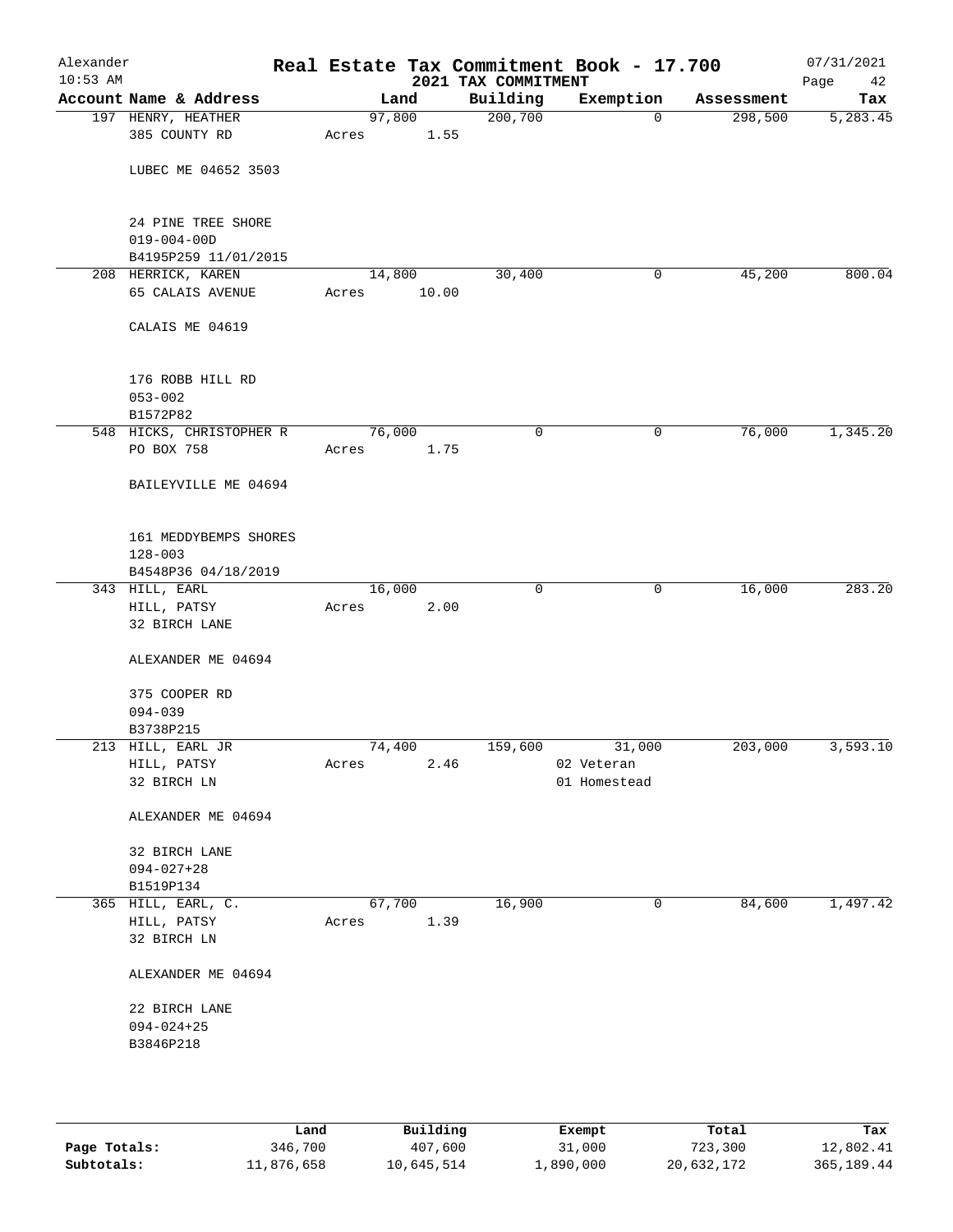| Alexander<br>$10:53$ AM |                                                     |       |                 | 2021 TAX COMMITMENT | Real Estate Tax Commitment Book - 17.700 |            | 07/31/2021<br>Page<br>43 |
|-------------------------|-----------------------------------------------------|-------|-----------------|---------------------|------------------------------------------|------------|--------------------------|
|                         | Account Name & Address                              |       | Land            | Building            | Exemption                                | Assessment | Tax                      |
|                         | 171 HILL, LARRY<br>HILL, EMOGENE<br>1627 AIRLINE RD | Acres | 54,900<br>58.99 | 206,600             | 25,000<br>01 Homestead                   | 236,500    | 4,186.05                 |
|                         | ALEXANDER ME 04694                                  |       |                 |                     |                                          |            |                          |
|                         | 1627 AIRLINE RD<br>$055 - 009$                      |       |                 |                     |                                          |            |                          |
|                         | B2221P103                                           |       |                 |                     |                                          |            |                          |
|                         | 212 HILL, RONALD                                    |       | 20,500          | 56,800              | 0                                        | 77,300     | 1,368.21                 |
|                         | HILL, SHIRLEY                                       | Acres | 2.00            |                     |                                          |            |                          |
|                         | 131 DAVIS RD                                        |       |                 |                     |                                          |            |                          |
|                         | ALEXANDER ME 04694                                  |       |                 |                     |                                          |            |                          |
|                         | 131 DAVIS RD                                        |       |                 |                     |                                          |            |                          |
|                         | $077 - 003$                                         |       |                 |                     |                                          |            |                          |
|                         | B4419P187                                           |       |                 |                     |                                          |            |                          |
|                         | 643 HILL, RONALD                                    |       | 36,300          | 54,400              | 25,000                                   | 65,700     | 1,162.89                 |
|                         | HILL, SHIRLEY<br>131 DAVIS RD                       | Acres | 10.00           |                     | 01 Homestead                             |            |                          |
|                         | ALEXANDER ME 04694                                  |       |                 |                     |                                          |            |                          |
|                         | 93 DAVIS RD                                         |       |                 |                     |                                          |            |                          |
|                         | $077 - 014$                                         |       |                 |                     |                                          |            |                          |
|                         | B2677P257                                           |       |                 |                     |                                          |            | 348.69                   |
|                         | 679 HILL, RONALD W                                  |       | 19,700          | $\mathbf 0$         | 0                                        | 19,700     |                          |
|                         | HILL, SHIRLEY J<br>131 DAVIS RD                     | Acres | 1.87            |                     |                                          |            |                          |
|                         | ALEXANDER ME 04694                                  |       |                 |                     |                                          |            |                          |
|                         | BARROWS LK                                          |       |                 |                     |                                          |            |                          |
|                         | 097-015-006                                         |       |                 |                     |                                          |            |                          |
|                         | B4243P87                                            |       |                 |                     |                                          |            |                          |
|                         | 217 HILL, RUSSELL                                   |       | 15,800          | $\mathbf 0$         | 0                                        | 15,800     | 279.66                   |
|                         | HILL, DEBRA<br>449 SOUTH ST                         | Acres | 6.00            |                     |                                          |            |                          |
|                         | CALAIS ME 04619                                     |       |                 |                     |                                          |            |                          |
|                         | DAVIS RD                                            |       |                 |                     |                                          |            |                          |
|                         | $077 - 003 - 00A$                                   |       |                 |                     |                                          |            |                          |
|                         | 221 HILL-MORRISON, BEVERLY<br>J                     |       | 61,700          | 62,900              | 0                                        | 124,600    | 2,205.42                 |
|                         | HILL-MORRISON,<br>MORRISON, DAVID                   | Acres | 0.17            |                     |                                          |            |                          |
|                         | 5 MAPLE ST<br>BAILEYVILLE ME 04694                  |       |                 |                     |                                          |            |                          |
|                         | 47 HICKORY LANE                                     |       |                 |                     |                                          |            |                          |
|                         | $087 - 012$                                         |       |                 |                     |                                          |            |                          |
|                         | B3354P275                                           |       |                 |                     |                                          |            |                          |
|                         |                                                     |       |                 |                     |                                          |            |                          |
|                         |                                                     |       |                 |                     |                                          |            |                          |
|                         |                                                     |       |                 |                     |                                          |            |                          |

|              | Land       | Building   | Exempt    | Total      | Tax        |
|--------------|------------|------------|-----------|------------|------------|
| Page Totals: | 208,900    | 380,700    | 50,000    | 539,600    | 9,550.92   |
| Subtotals:   | 12,085,558 | 11,026,214 | ⊥,940,000 | 21,171,772 | 374,740.36 |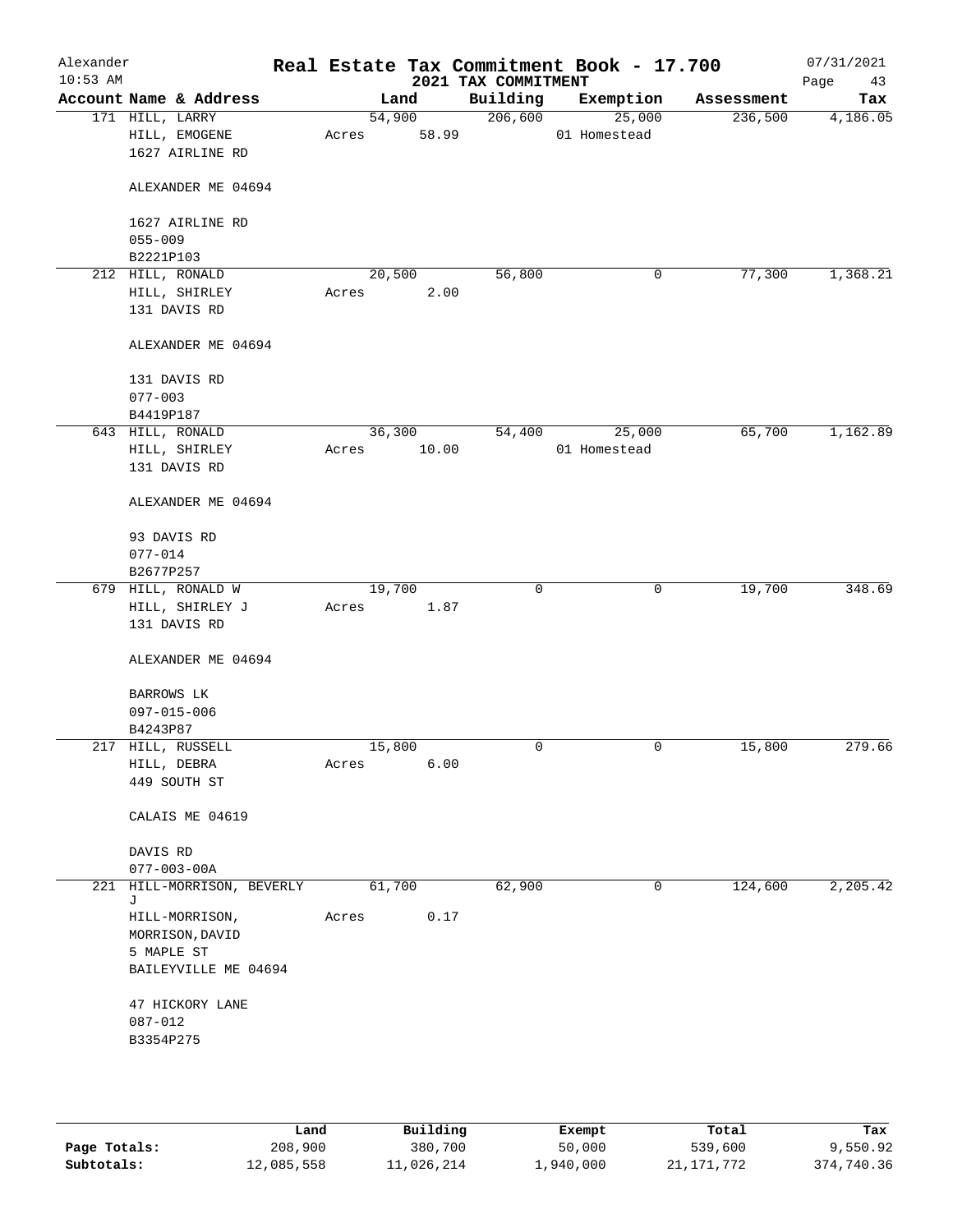| Alexander<br>$10:53$ AM |                                                                |       |                 | 2021 TAX COMMITMENT | Real Estate Tax Commitment Book - 17.700 |            | 07/31/2021<br>Page<br>44 |
|-------------------------|----------------------------------------------------------------|-------|-----------------|---------------------|------------------------------------------|------------|--------------------------|
|                         | Account Name & Address                                         |       | Land            | Building            | Exemption                                | Assessment | Tax                      |
|                         | 457 HOLLINGDALE, MICHAEL<br>HOLLINGDALE, SANDRA<br>63 ELM PARK | Acres | 58,700<br>0.22  | 28,400              | 0                                        | 87,100     | 1,541.67                 |
|                         | ST STEPHEN NB E3L 2W8                                          |       |                 |                     |                                          |            |                          |
|                         | 94 SOUTH SHORE ROAD<br>$093 - 004$                             |       |                 |                     |                                          |            |                          |
|                         | B4286P72                                                       |       |                 |                     |                                          |            |                          |
|                         | 219 HOLMES, TERRY<br>1205 AYERS JCT RD                         |       | 0               | 11,400              | 11,400<br>01 Homestead                   | 0          | 0.00                     |
|                         | CHARLOTTE ME 04666                                             |       |                 |                     |                                          |            |                          |
|                         | 372 ARM RD                                                     |       |                 |                     |                                          |            |                          |
|                         | $086 - 001$                                                    |       |                 |                     |                                          |            |                          |
|                         | 227 HOLST, BRETT<br>1278 AIRLINE RD                            | Acres | 19,900<br>1.60  | 29,100              | 25,000<br>01 Homestead                   | 24,000     | 424.80                   |
|                         | ALEXANDER ME 04694                                             |       |                 |                     |                                          |            |                          |
|                         | 1278 AIRLINE RD<br>$069 - 010$                                 |       |                 |                     |                                          |            |                          |
|                         | B3223P167                                                      |       |                 |                     |                                          |            |                          |
|                         | 225 HOLST, DALE                                                |       | 34,800          | 59,500              | 25,000                                   | 69,300     | 1,226.61                 |
|                         | 86 SPEARIN RD<br>ALEXANDER ME 04694                            | Acres | 14.00           |                     | 01 Homestead                             |            |                          |
|                         | 86 SPEARIN RD                                                  |       |                 |                     |                                          |            |                          |
|                         | $081 - 003$                                                    |       |                 |                     |                                          |            |                          |
|                         | B2034P308                                                      |       |                 |                     |                                          |            |                          |
|                         | 226 HOLST, DALE<br>86 SPEARIN RD                               | Acres | 39,300<br>46.00 | $\mathsf{O}$        | 0                                        | 39,300     | 695.61                   |
|                         | ALEXANDER ME 04694                                             |       |                 |                     |                                          |            |                          |
|                         | 86 SPEARIN RD<br>$069 - 018$                                   |       |                 |                     |                                          |            |                          |
|                         | B2034P308                                                      |       |                 |                     |                                          |            |                          |
|                         | 593 HOLST, DAVE                                                |       | 27,300          | $\mathbf 0$         | 0                                        | 27,300     | 483.21                   |
|                         | 76 SPEARIN RD                                                  | Acres | 22.00           |                     |                                          |            |                          |
|                         | ALEXANDER ME 04694                                             |       |                 |                     |                                          |            |                          |
|                         | 76 SPEARIN RD                                                  |       |                 |                     |                                          |            |                          |
|                         | $069 - 019$                                                    |       |                 |                     |                                          |            |                          |
|                         | B2435P119                                                      |       |                 |                     |                                          |            |                          |
|                         |                                                                |       |                 |                     |                                          |            |                          |

|              | Land       | Building   | Exempt    | Total        | Tax          |
|--------------|------------|------------|-----------|--------------|--------------|
| Page Totals: | 180,000    | 128,400    | 61,400    | 247,000      | 4,371.90     |
| Subtotals:   | 12,265,558 | 11,154,614 | 2,001,400 | 21, 418, 772 | 379, 112, 26 |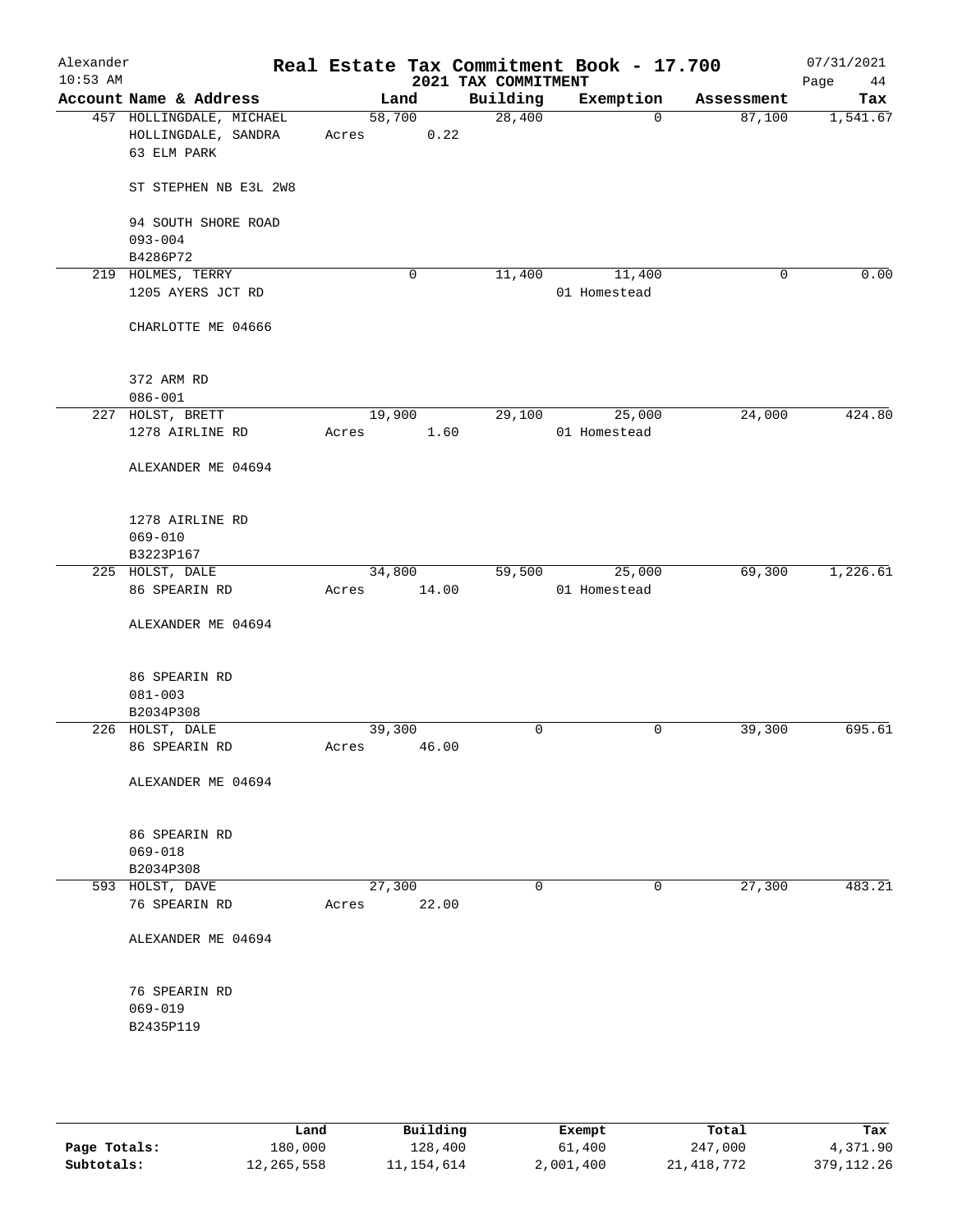| Alexander<br>$10:53$ AM |                                      |        |       | 2021 TAX COMMITMENT | Real Estate Tax Commitment Book - 17.700 |            | 07/31/2021<br>Page<br>45 |
|-------------------------|--------------------------------------|--------|-------|---------------------|------------------------------------------|------------|--------------------------|
|                         | Account Name & Address               |        | Land  | Building            | Exemption                                | Assessment | Tax                      |
|                         | 594 HOLST, DAVE                      | 19,000 |       | 26,200              | 25,000                                   | 20,200     | 357.54                   |
|                         | 76 SPEARIN RD                        | Acres  | 1.00  |                     | 01 Homestead                             |            |                          |
|                         | ALEXANDER ME 04694                   |        |       |                     |                                          |            |                          |
|                         | 76 SPEARIN RD                        |        |       |                     |                                          |            |                          |
|                         | $081 - 005$                          |        |       |                     |                                          |            |                          |
|                         | B4419P151                            |        |       |                     |                                          |            |                          |
|                         | 222 HOLST, GREGORY                   | 24,800 |       | 54,700              | 31,000                                   | 48,500     | 858.45                   |
|                         | HOLST, BEVERLY                       | Acres  | 4.86  |                     | 01 Homestead                             |            |                          |
|                         | 16 CEDAR LN                          |        |       |                     | 02 Veteran                               |            |                          |
|                         | ALEXANDER ME 04694                   |        |       |                     |                                          |            |                          |
|                         | 16 CEDAR LN                          |        |       |                     |                                          |            |                          |
|                         | $056 - 005$                          |        |       |                     |                                          |            |                          |
|                         | B979P300                             |        |       |                     |                                          |            |                          |
|                         | 223 HOLST, ROGER                     | 35,900 |       | 112,000             | 31,000                                   | 116,900    | 2,069.13                 |
|                         | HOLST, FRANCES                       | Acres  | 19.50 |                     | 01 Homestead                             |            |                          |
|                         | 70 COOPER ROAD                       |        |       |                     | 02 Veteran                               |            |                          |
|                         | ALEXANDER ME 04694                   |        |       |                     |                                          |            |                          |
|                         | 70 COOPER RD                         |        |       |                     |                                          |            |                          |
|                         | $069 - 015 + 17$                     |        |       |                     |                                          |            |                          |
|                         | B1156P109                            |        |       |                     |                                          |            |                          |
|                         | 82 HOOD, PAUL                        | 33,300 |       | 80,000              | 25,000                                   | 88,300     | 1,562.91                 |
|                         | HOOD, KAREN                          | Acres  | 17.88 |                     | 01 Homestead                             |            |                          |
|                         | 68 POKEY RD.                         |        |       |                     |                                          |            |                          |
|                         | ALEXANDER ME 04694                   |        |       |                     |                                          |            |                          |
|                         | 68 POKEY RD                          |        |       |                     |                                          |            |                          |
|                         | $036 - 001$                          |        |       |                     |                                          |            |                          |
|                         | B4074P245                            |        |       |                     |                                          |            |                          |
|                         | 624 HOWARD, TRAVIS, B.               | 85,600 |       | 172,500             | 25,000                                   | 233,100    | 4,125.87                 |
|                         | HOWARD, MELANIE, D.                  | Acres  | 1.65  |                     | 01 Homestead                             |            |                          |
|                         | P.O.BOX 82                           |        |       |                     |                                          |            |                          |
|                         | BAILYVILLE ME 04694                  |        |       |                     |                                          |            |                          |
|                         | 144 CHASE BROOK DRIVE<br>$128 - 027$ |        |       |                     |                                          |            |                          |
|                         | B3855P194                            |        |       |                     |                                          |            |                          |
|                         | 25 HOWELL, EDMUND                    | 25,900 |       | 36,200              | 25,000                                   | 37,100     | 656.67                   |
|                         | HOWELL, JUDITH                       | Acres  | 6.20  |                     |                                          |            |                          |
|                         | 565 COOPER RD                        |        |       |                     | 01 Homestead                             |            |                          |
|                         |                                      |        |       |                     |                                          |            |                          |
|                         | ALEXANDER ME 04694                   |        |       |                     |                                          |            |                          |
|                         | 565 COOPER RD                        |        |       |                     |                                          |            |                          |
|                         | $098 - 018$                          |        |       |                     |                                          |            |                          |
|                         | B3804P36                             |        |       |                     |                                          |            |                          |
|                         |                                      |        |       |                     |                                          |            |                          |
|                         |                                      |        |       |                     |                                          |            |                          |
|                         |                                      |        |       |                     |                                          |            |                          |

|              | Land       | Building   | Exempt    | Total      | Tax        |
|--------------|------------|------------|-----------|------------|------------|
| Page Totals: | 224,500    | 481,600    | 162,000   | 544,100    | 9,630.57   |
| Subtotals:   | 12,490,058 | 11,636,214 | 2,163,400 | 21,962,872 | 388,742.83 |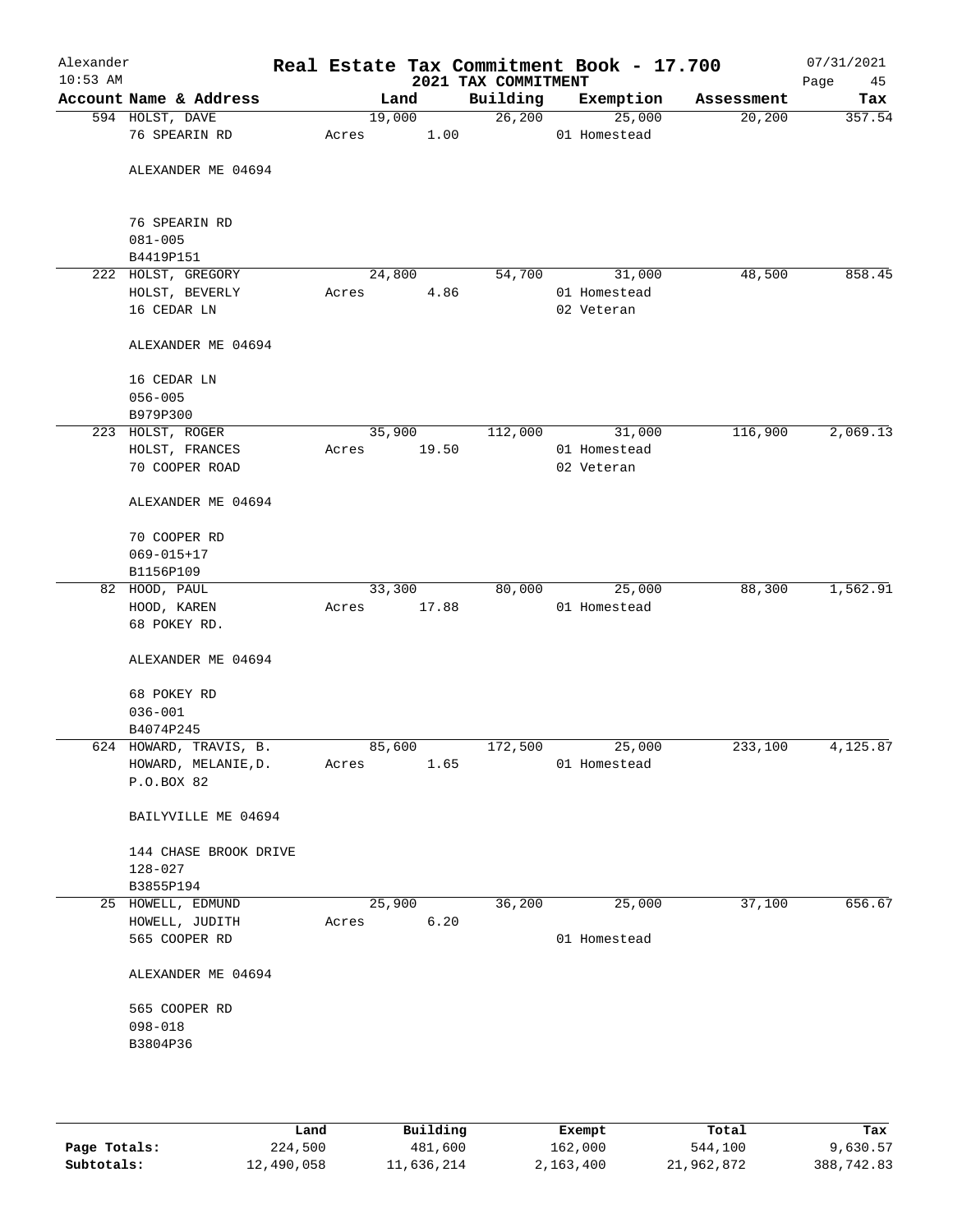| Alexander<br>$10:53$ AM |                                                                  |             |        |      | 2021 TAX COMMITMENT | Real Estate Tax Commitment Book - 17.700 |            | 07/31/2021        |
|-------------------------|------------------------------------------------------------------|-------------|--------|------|---------------------|------------------------------------------|------------|-------------------|
|                         | Account Name & Address                                           |             | Land   |      | Building            | Exemption                                | Assessment | Page<br>46<br>Tax |
|                         | 606 HOWLAND, GARY JR                                             |             | 19,800 |      | 71,600              | 25,000                                   | 66,400     | 1,175.28          |
|                         | 989 AIRLINE RD                                                   | Acres       | 1.50   |      |                     | 01 Homestead                             |            |                   |
|                         | ALEXANDER ME 04694                                               |             |        |      |                     |                                          |            |                   |
|                         | 989 AIRLINE RD<br>$061 - 005$<br>B2535P205                       |             |        |      |                     |                                          |            |                   |
|                         | 145 HOWLAND, LOYD KEVIN                                          |             | 19,000 |      | 24,300              | 0                                        | 43,300     | 766.41            |
|                         | 298 ARM RD                                                       | Acres       |        | 1.00 |                     |                                          |            |                   |
|                         | ALEXANDER ME 04694                                               |             |        |      |                     |                                          |            |                   |
|                         | 298 ARM RD<br>$086 - 007$<br>B4312 P190                          |             |        |      |                     |                                          |            |                   |
|                         | 714 HUNDLEY, JOSHUA SCOTT 41,500                                 |             |        |      | 172,700             | 0                                        | 214,200    | 3,791.34          |
|                         | 22 PINE TREE SHORE ROAD Acres 0.75                               |             |        |      |                     |                                          |            |                   |
|                         | ALEXANDER ME 04694                                               |             |        |      |                     |                                          |            |                   |
|                         | 22 PINE TREE SHORES<br>$019 - 04D - 001$<br>B4701P070 08/31/2020 |             |        |      |                     |                                          |            |                   |
|                         | 233 HUNNEWELL, MICHAEL                                           |             | 32,400 |      | 11,200              | 25,000                                   | 18,600     | 329.22            |
|                         | HUNNEWELL, ADAM<br>1774 AIRLINE RD                               | Acres 14.90 |        |      |                     | 01 Homestead                             |            |                   |
|                         | ALEXANDER ME 04694                                               |             |        |      |                     |                                          |            |                   |
|                         | 1774 AIRLINE RD<br>$065 - 006$                                   |             |        |      |                     |                                          |            |                   |
|                         | B4073P203<br>242 HUNNEWELL, MILTON                               |             | 8,200  |      | 0                   | 0                                        | 8,200      | 145.14            |
|                         | HUNNEWELL, PAULINE<br>113 RIVER RD                               | Acres       |        | 0.46 |                     |                                          |            |                   |
|                         | CALAIS ME 04619                                                  |             |        |      |                     |                                          |            |                   |
|                         | AIRLINE RD                                                       |             |        |      |                     |                                          |            |                   |
|                         | $069 - 008$<br>B884P238                                          |             |        |      |                     |                                          |            |                   |
|                         | 246 HYMAN, MICHAEL & REBECCA                                     |             | 63,000 |      | 21,400              | $\mathbf 0$                              | 84,400     | 1,493.88          |
|                         | TRUSTEES<br>2060 HARVARD STREET                                  | Acres       |        | 7.50 |                     |                                          |            |                   |
|                         | MIDDLEBURG FL 32068                                              |             |        |      |                     |                                          |            |                   |
|                         | MEDDYBEMPS LK                                                    |             |        |      |                     |                                          |            |                   |
|                         | 117-003<br>B2399P272                                             |             |        |      |                     |                                          |            |                   |
|                         |                                                                  |             |        |      |                     |                                          |            |                   |
|                         |                                                                  |             |        |      |                     |                                          |            |                   |

|              | Land       | Building   | Exempt    | Total      | Tax        |
|--------------|------------|------------|-----------|------------|------------|
| Page Totals: | 183,900    | 301,200    | 50,000    | 435,100    | 7,701.27   |
| Subtotals:   | 12,673,958 | 11,937,414 | 2,213,400 | 22,397,972 | 396,444.10 |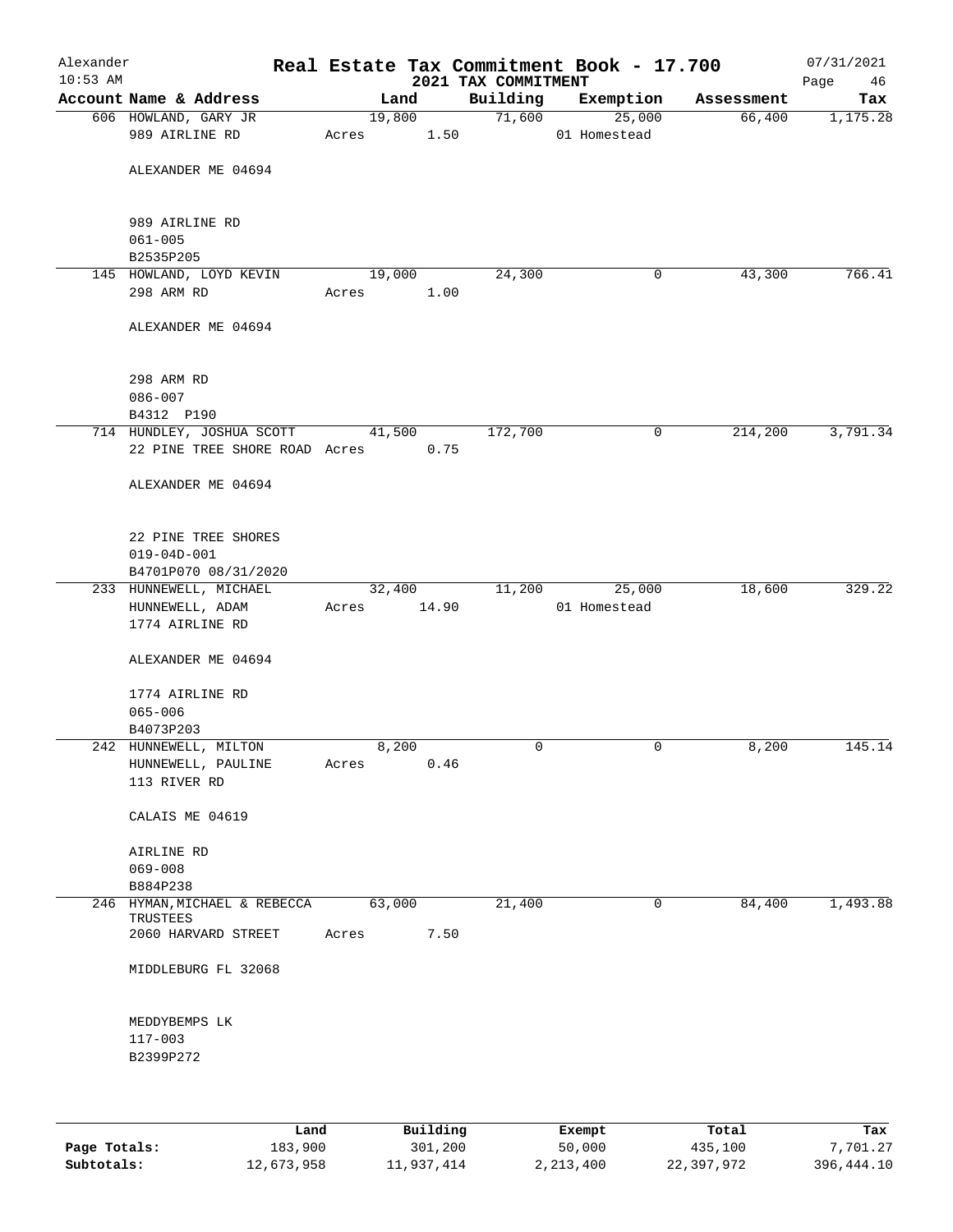| Alexander<br>$10:53$ AM |                                          |       |         |                     |                                 | Real Estate Tax Commitment Book - 17.700 |                  | 07/31/2021        |
|-------------------------|------------------------------------------|-------|---------|---------------------|---------------------------------|------------------------------------------|------------------|-------------------|
|                         | Account Name & Address                   |       | Land    |                     | 2021 TAX COMMITMENT<br>Building | Exemption                                | Assessment       | Page<br>47<br>Tax |
|                         | 401 INTERIANO, ERICK ELVITH              |       | 24,400  |                     | 0                               | 0                                        | 24,400           | 431.88            |
|                         | 125 STERLING AVENUE                      | Acres |         | 4.60                |                                 |                                          |                  |                   |
|                         | PROVIDENCE RI 02909                      |       |         |                     |                                 |                                          |                  |                   |
|                         | MCARTHUR RD                              |       |         |                     |                                 |                                          |                  |                   |
|                         | $058 - 008$<br>B4663P183 05/27/2020      |       |         |                     |                                 |                                          |                  |                   |
|                         | 481 INTONDI, MICHAEL                     |       | 83,200  |                     | 91,700                          | 0                                        | 174,900          | 3,095.73          |
|                         | INTONDI, BARBARA<br>130 PINE TREE SHORE  | Acres |         | 0.91                |                                 |                                          |                  |                   |
|                         | ALEXANDER ME 04694                       |       |         |                     |                                 |                                          |                  |                   |
|                         | 130 PINE TREE SHORE<br>$006 - 006 - 00A$ |       |         |                     |                                 |                                          |                  |                   |
|                         | B3703P128                                |       |         |                     |                                 |                                          |                  |                   |
|                         | 174 INTONDI, MICHAEL                     |       | 41,700  |                     | 0                               | 0                                        | 41,700           | 738.09            |
|                         | INTONDI, BARBARA<br>130 PINE TREE SHORE  | Acres |         | 5.70                |                                 |                                          |                  |                   |
|                         | ALEXANDER ME 04694                       |       |         |                     |                                 |                                          |                  |                   |
|                         | 130 PINE TREE SHORE                      |       |         |                     |                                 |                                          |                  |                   |
|                         | $006 - 017$<br>B3703P128                 |       |         |                     |                                 |                                          |                  |                   |
|                         | 62 JACKSON-TAYLOR, LYNDA,<br>MARIE       |       | 52,600  |                     | 66,800                          | 0                                        | 119,400          | 2,113.38          |
|                         | SEAVEY, CHRISTINA,<br>ISABEL             | Acres |         | 0.06                |                                 |                                          |                  |                   |
|                         | 20131 SW78TH ST                          |       |         |                     |                                 |                                          |                  |                   |
|                         | DUNNELLON FL 34431                       |       |         |                     |                                 |                                          |                  |                   |
|                         | 50 MAPLE DRIVE                           |       |         |                     |                                 |                                          |                  |                   |
|                         | $087 - 027$                              |       |         |                     |                                 |                                          |                  |                   |
| 629                     | B3324P112<br>JAMES, CHAD                 |       | 86,400  |                     | 122,200                         | 25,000                                   | 183,600          | 3,249.72          |
|                         | HILL, COURTNEY                           | Acres |         | 1.84                |                                 | 01 Homestead                             |                  |                   |
|                         | 110 CHASE BROOK DR                       |       |         |                     |                                 |                                          |                  |                   |
|                         | ALEXANDER ME 04694                       |       |         |                     |                                 |                                          |                  |                   |
|                         | 110 CHASE BROOK DRIVE                    |       |         |                     |                                 |                                          |                  |                   |
|                         | 128-020                                  |       |         |                     |                                 |                                          |                  |                   |
|                         | B2789P136<br>249 JAMES, EVAN M.          |       | 162,800 |                     | 22,300                          | 0                                        | 185,100          | 3,276.27          |
|                         | JAMES, ROSS E.                           | Acres |         | 3.10                |                                 |                                          |                  |                   |
|                         | 14 UNIVERSITY PLACE                      |       |         |                     |                                 |                                          |                  |                   |
|                         | ORONO ME 04473                           |       |         |                     |                                 |                                          |                  |                   |
|                         | MEDDYBEMPS LK                            |       |         |                     |                                 |                                          |                  |                   |
|                         | $117 - 002$                              |       |         |                     |                                 |                                          |                  |                   |
|                         | B4601P106 01/17/2019                     |       |         |                     |                                 |                                          |                  |                   |
|                         |                                          |       |         |                     |                                 |                                          |                  |                   |
| Page Totals:            | Land<br>451,100                          |       |         | Building<br>303,000 |                                 | Exempt<br>25,000                         | Total<br>729,100 | Tax<br>12,905.07  |

**Subtotals:** 13,125,058 12,240,414 2,238,400 23,127,072 409,349.17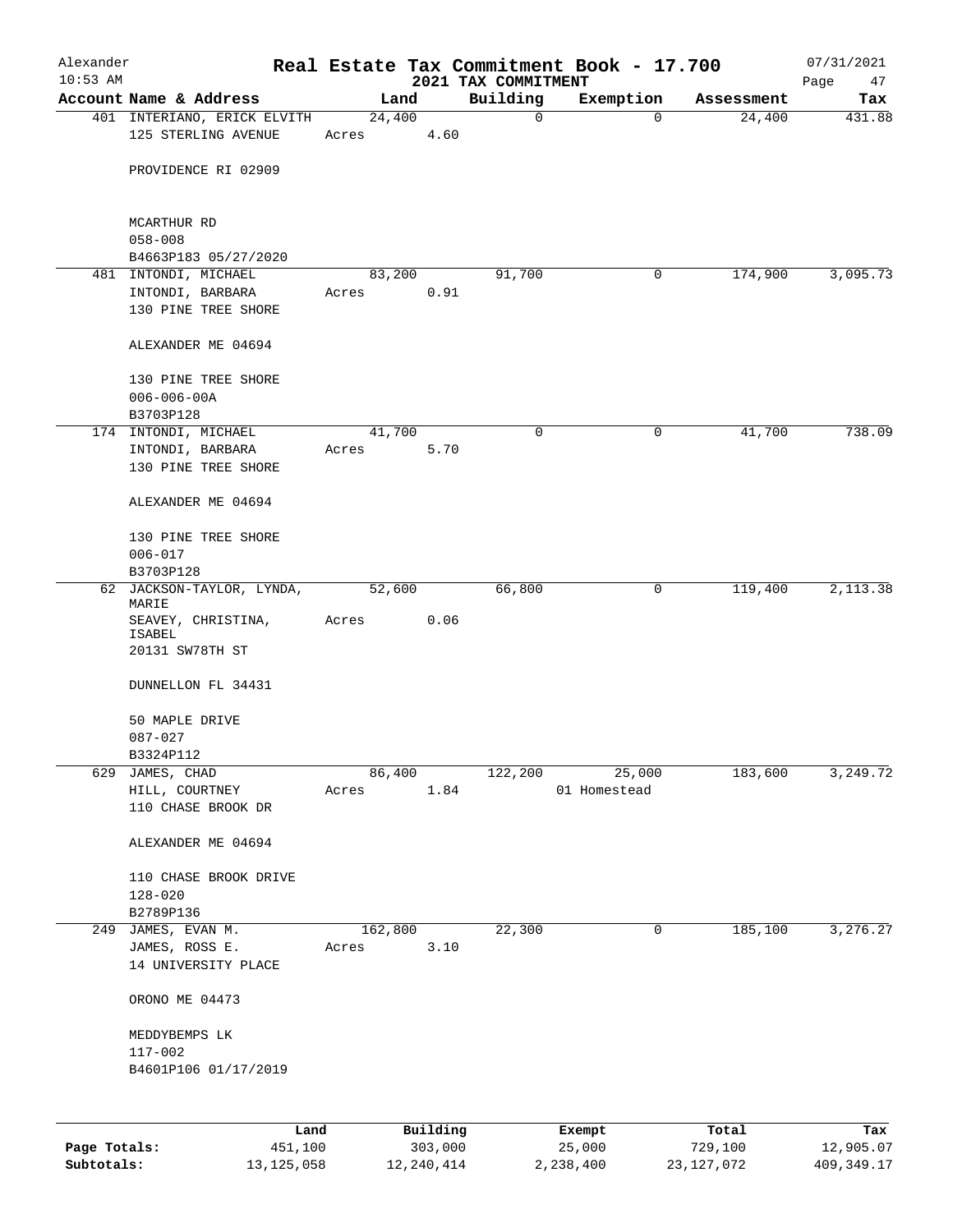| Alexander                  |                                              |         |                 |                                 | Real Estate Tax Commitment Book - 17.700 |                         | 07/31/2021              |
|----------------------------|----------------------------------------------|---------|-----------------|---------------------------------|------------------------------------------|-------------------------|-------------------------|
| $10:53$ AM                 | Account Name & Address                       |         | Land            | 2021 TAX COMMITMENT<br>Building | Exemption                                | Assessment              | Page<br>48<br>Tax       |
|                            | 248 JAMES, CALVIN F +<br>CLARK, KAREN A      |         | 10,900          | $\mathbf 0$                     | $\mathbf 0$                              | 10,900                  | 192.93                  |
|                            | MURRAY, GLORIA &<br>SMITH, BONNIE S          | Acres   | 9.50            |                                 |                                          |                         |                         |
|                            | 1383 AYERS JUNCTION RD<br>CHARLOTTE ME 04666 |         |                 |                                 |                                          |                         |                         |
|                            | SO. PRINCETON RD<br>$055 - 007$              |         |                 |                                 |                                          |                         |                         |
|                            | B2454P275                                    |         |                 |                                 |                                          |                         |                         |
|                            | 84 JOHNSON, GEOFFERY, W.<br>309 FLAT RD      | Acres   | 35,500<br>38.50 | 27,200                          | 0                                        | 62,700                  | 1,109.79                |
|                            | ALEXANDER ME 04694                           |         |                 |                                 |                                          |                         |                         |
|                            | FLAT RD                                      |         |                 |                                 |                                          |                         |                         |
|                            | $083-6+6A & 125-1$<br>B3889P170              |         |                 |                                 |                                          |                         |                         |
|                            | 85 JOHNSON, GEOFFREY, W.                     |         | 32,800          | $\mathbf 0$                     | $\mathbf 0$                              | 32,800                  | 580.56                  |
|                            | 309 FLAT RD.                                 | Acres   | 33.00           |                                 |                                          |                         |                         |
|                            | ALEXANDER ME 04694                           |         |                 |                                 |                                          |                         |                         |
|                            | FLAT RD                                      |         |                 |                                 |                                          |                         |                         |
|                            | $125 - 001$<br>B3889P170                     |         |                 |                                 |                                          |                         |                         |
|                            | 98 JOHNSON, PAULA                            |         | 65,300          | 150,400                         | 25,000                                   | 190,700                 | 3, 375.39               |
|                            | 206 DAVIS RD                                 | Acres   | 0.53            |                                 | 01 Homestead                             |                         |                         |
|                            | ALEXANDER ME 04694                           |         |                 |                                 |                                          |                         |                         |
|                            | 206 DAVIS ROAD                               |         |                 |                                 |                                          |                         |                         |
|                            | $086 - 021$                                  |         |                 |                                 |                                          |                         |                         |
| 515                        | B3186P243<br>JOMAR REALTY TRUST              |         | 103,000         | 125,000                         | 0                                        | 228,000                 | 4,035.60                |
|                            | C/O ROBERT LAWLIS                            | Acres   | 7.02            |                                 |                                          |                         |                         |
|                            | 55 KINCAID ROAD                              |         |                 |                                 |                                          |                         |                         |
|                            | HAMPDEN ME 04401                             |         |                 |                                 |                                          |                         |                         |
|                            | 20 CHASE BROOK DRIVE                         |         |                 |                                 |                                          |                         |                         |
|                            | $128 - 009$                                  |         |                 |                                 |                                          |                         |                         |
| 209                        | B1872P78<br>JONES, ALEXIS A                  |         | 67,500          | 7,900                           | 0                                        | 75,400                  | 1,334.58                |
|                            | LITTLEFIELD, RACHEL T                        | Acres   | 2.00            |                                 |                                          |                         |                         |
|                            | C/O MATTHEW LITTLEFIELD                      |         |                 |                                 |                                          |                         |                         |
|                            | 803 E WALDO RD<br>WALDO ME 04915 3525        |         |                 |                                 |                                          |                         |                         |
|                            | POCOMOONSHINE LK                             |         |                 |                                 |                                          |                         |                         |
|                            | $005 - 002$                                  |         |                 |                                 |                                          |                         |                         |
|                            | B2652P209                                    |         |                 |                                 |                                          |                         |                         |
|                            |                                              | Land    | Building        |                                 | Exempt                                   | Total                   | Tax                     |
| Page Totals:<br>Subtotals: | 13,440,058                                   | 315,000 | 310,500         |                                 | 25,000                                   | 600,500<br>23, 727, 572 | 10,628.85<br>419,978.02 |
|                            |                                              |         | 12,550,914      |                                 | 2, 263, 400                              |                         |                         |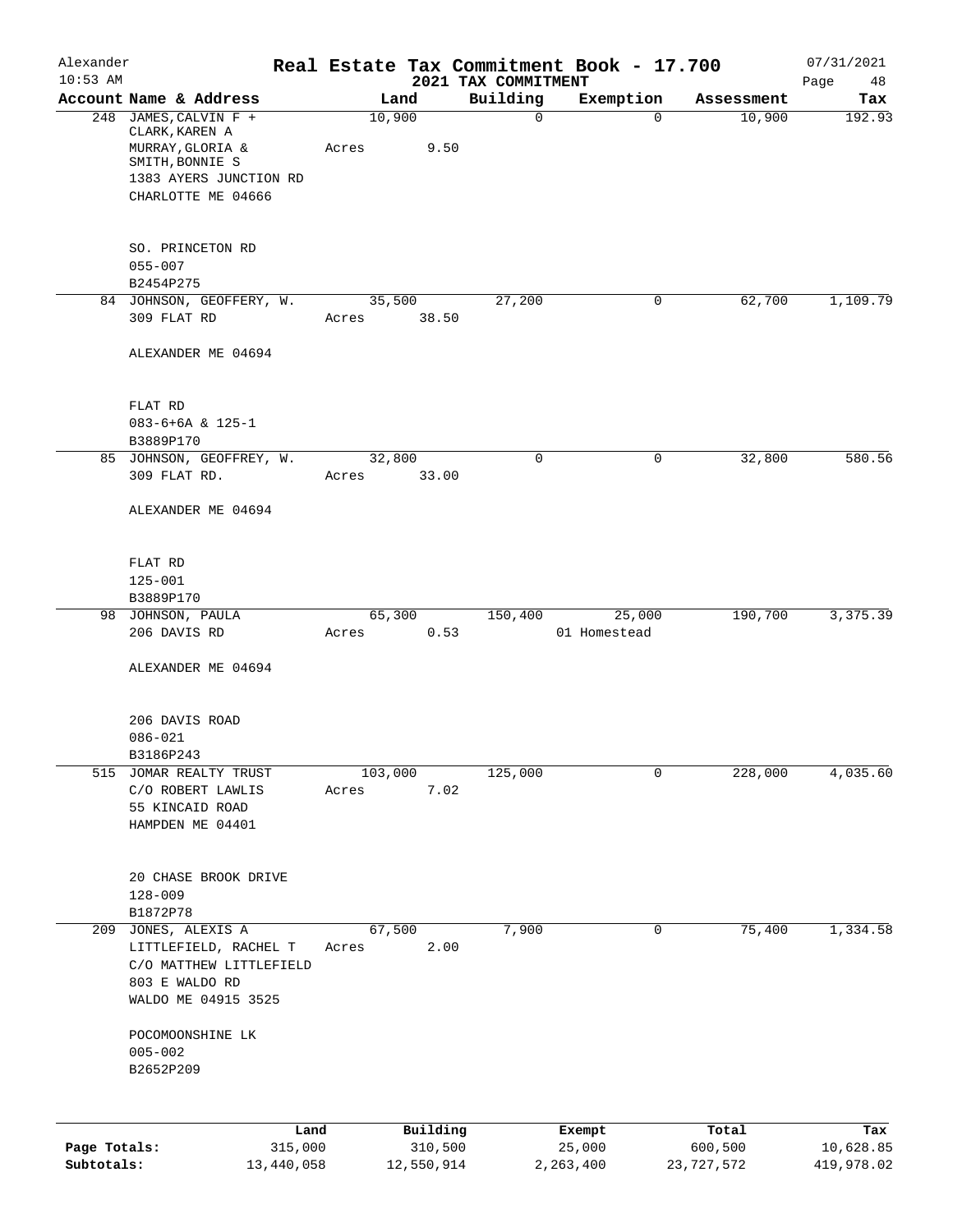| Alexander<br>$10:53$ AM |                                          |       |        | 2021 TAX COMMITMENT | Real Estate Tax Commitment Book - 17.700 |            | 07/31/2021<br>Page<br>49 |
|-------------------------|------------------------------------------|-------|--------|---------------------|------------------------------------------|------------|--------------------------|
|                         | Account Name & Address                   |       | Land   | Building            | Exemption                                | Assessment | Tax                      |
|                         | 451 JT GROUP LLC                         |       | 58,000 | 56,800              | $\mathbf 0$                              | 114,800    | 2,031.96                 |
|                         | 105 NORTHWOOD DRIVE                      | Acres | 0.80   |                     |                                          |            |                          |
|                         | PORTLAND ME 04103                        |       |        |                     |                                          |            |                          |
|                         |                                          |       |        |                     |                                          |            |                          |
|                         | 302 DAVIS ROAD<br>$092 - 004 + 5$        |       |        |                     |                                          |            |                          |
|                         | B4517P64 11/21/2018 B4331P136 01/10/2017 |       |        |                     |                                          |            |                          |
|                         | 64 JUNDT, TIMOTHY W                      |       | 28,500 | 73,900              | 25,000                                   | 77,400     | 1,369.98                 |
|                         | JUNDT, CARLA A<br>50 DAVIS RD            | Acres | 5.00   |                     | 01 Homestead                             |            |                          |
|                         |                                          |       |        |                     |                                          |            |                          |
|                         | ALEXANDER ME 04694                       |       |        |                     |                                          |            |                          |
|                         | 50 DAVIS RD                              |       |        |                     |                                          |            |                          |
|                         | $065 - 010$                              |       |        |                     |                                          |            |                          |
|                         | B1984P303                                |       |        |                     |                                          |            |                          |
|                         | 657 KARPOVAGE, DAVID                     |       | 15,500 | 61,900              | 0                                        | 77,400     | 1,369.98                 |
|                         | 219 BEAVERDAM RD                         | Acres | 1.00   |                     |                                          |            |                          |
|                         | WARREN GROVE NJ 08005                    |       |        |                     |                                          |            |                          |
|                         | 44 BERRY RD                              |       |        |                     |                                          |            |                          |
|                         | $083 - 014$                              |       |        |                     |                                          |            |                          |
|                         | B2893P220                                |       |        |                     |                                          |            |                          |
|                         | 691 KARPOVAGE, DAVID                     |       | 1,500  |                     | $\mathbf 0$<br>0                         | 1,500      | 26.55                    |
|                         | 219 BEAVER DAM ROAD                      | Acres | 1.00   |                     |                                          |            |                          |
|                         | WARREN GROVE NJ 08005                    |       |        |                     |                                          |            |                          |
|                         | BERRY ROAD                               |       |        |                     |                                          |            |                          |
|                         | $083 - 017$                              |       |        |                     |                                          |            |                          |
|                         | B3170P238                                |       |        |                     |                                          |            |                          |
|                         | 253 KAVANAUGH, BRENT                     |       | 36,500 | 149,300             | 0                                        | 185,800    | 3,288.66                 |
|                         | 112 PAYNE RD                             | Acres | 2.75   |                     |                                          |            |                          |
|                         | SCARBOROUGH ME 04074                     |       |        |                     |                                          |            |                          |
|                         | 98 CRAWFORD ROAD                         |       |        |                     |                                          |            |                          |
|                         | $091 - 004$                              |       |        |                     |                                          |            |                          |
|                         | B1456P58                                 |       |        |                     |                                          |            |                          |
|                         | 254 KAVANAUGH, VERNARD                   |       | 29,900 | 53,100              | 0                                        | 83,000     | 1,469.10                 |
|                         | KAVANAUGH, CAROL                         | Acres | 0.46   |                     |                                          |            |                          |
|                         | 27 DEDHAM ST                             |       |        |                     |                                          |            |                          |
|                         | PORTLAND ME 04103                        |       |        |                     |                                          |            |                          |
|                         | 131 BARROWS LAKE ROAD                    |       |        |                     |                                          |            |                          |
|                         | 097-011                                  |       |        |                     |                                          |            |                          |
|                         | B1086P149                                |       |        |                     |                                          |            |                          |
|                         |                                          |       |        |                     |                                          |            |                          |
|                         |                                          |       |        |                     |                                          |            |                          |

|              | Land       | Building   | Exempt    | Total      | Tax        |
|--------------|------------|------------|-----------|------------|------------|
| Page Totals: | 169,900    | 395,000    | 25,000    | 539,900    | 9,556.23   |
| Subtotals:   | 13,609,958 | 12,945,914 | 2,288,400 | 24,267,472 | 429,534.25 |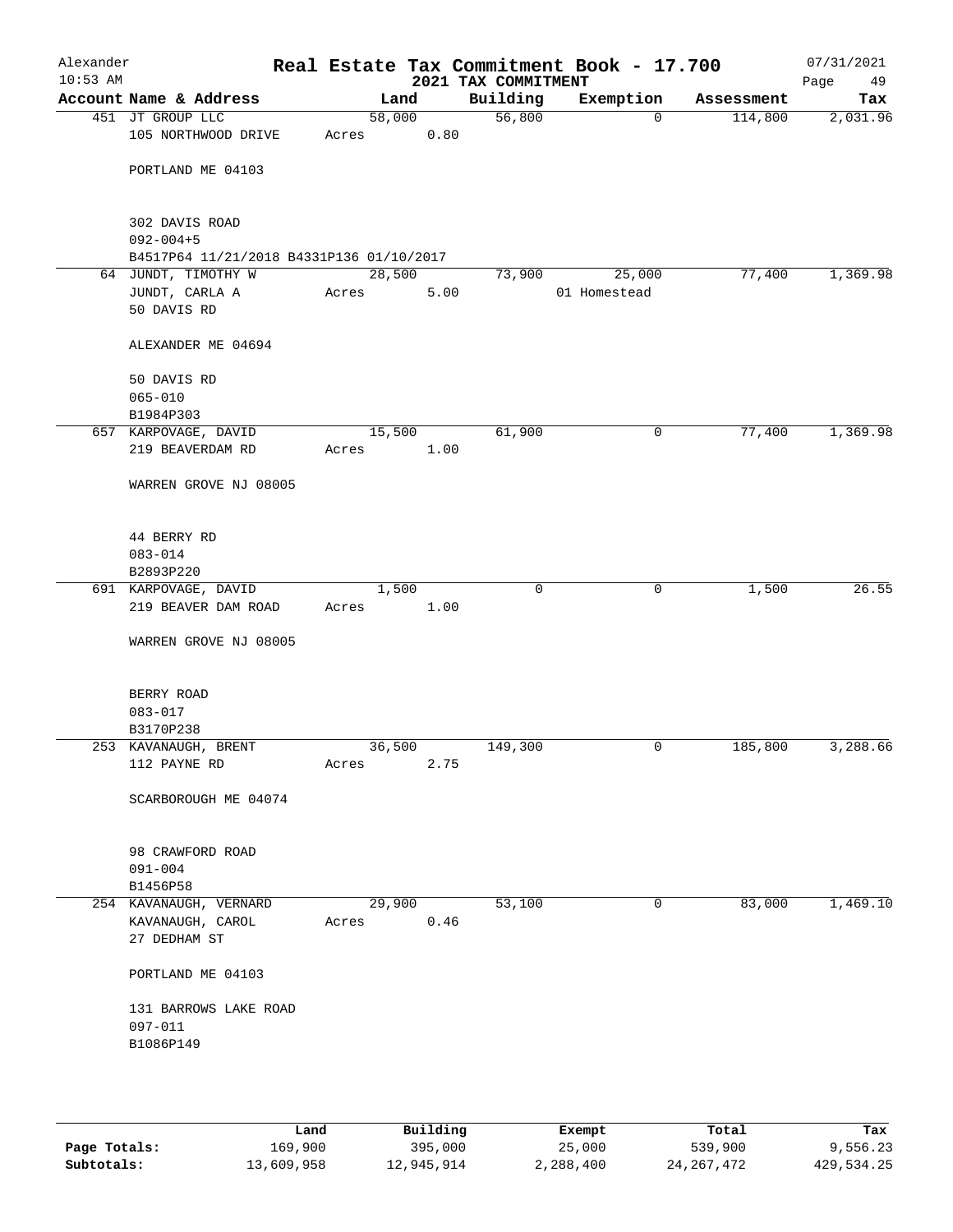| Alexander<br>$10:53$ AM |                        |       |         |      | 2021 TAX COMMITMENT | Real Estate Tax Commitment Book - 17.700 |            | 07/31/2021<br>Page<br>50 |
|-------------------------|------------------------|-------|---------|------|---------------------|------------------------------------------|------------|--------------------------|
|                         | Account Name & Address |       | Land    |      | Building            | Exemption                                | Assessment | Tax                      |
|                         | 258 KETNER, DONN       |       | 111,600 |      | 105, 100            | $\overline{0}$                           | 216,700    | 3,835.59                 |
|                         | CATTS, CATTS, DANA     | Acres |         | 4.81 |                     |                                          |            |                          |
|                         | 3920 SW 97TH ST        |       |         |      |                     |                                          |            |                          |
|                         | SEATTLE WA 98136       |       |         |      |                     |                                          |            |                          |
|                         | 92 PINE TREE SHORE     |       |         |      |                     |                                          |            |                          |
|                         | $006 - 001 + 2$        |       |         |      |                     |                                          |            |                          |
|                         | B2614P75               |       |         |      |                     |                                          |            |                          |
|                         | 275 KINNEY, JOSHUA     |       | 19,000  |      | 16,800              | 0                                        | 35,800     | 633.66                   |
|                         | 5 TOMMY LONG ROAD      | Acres |         | 1.00 |                     |                                          |            |                          |
|                         | ALEXANDER ME 04694     |       |         |      |                     |                                          |            |                          |
|                         | 5 TOMMY LONG RD        |       |         |      |                     |                                          |            |                          |
|                         | $080 - 013$            |       |         |      |                     |                                          |            |                          |
|                         | B4778P13 04/19/2021    |       |         |      |                     |                                          |            |                          |
|                         | 259 KINNEY, JOSHUA     |       | 2,100   |      | 1,600               | 0                                        | 3,700      | 65.49                    |
|                         | 5 TOMMY LONG ROAD      | Acres |         | 1.43 |                     |                                          |            |                          |
|                         |                        |       |         |      |                     |                                          |            |                          |
|                         | ALEXANDER ME 04694     |       |         |      |                     |                                          |            |                          |
|                         | 15 TOMMY LONG RD       |       |         |      |                     |                                          |            |                          |
|                         | $080 - 013 - 00B$      |       |         |      |                     |                                          |            |                          |
|                         | B4778P13 04/19/2021    |       |         |      |                     |                                          |            |                          |
|                         | 552 KINNEY, JOSHUA     |       | 1,800   |      | $\mathbf 0$         | $\mathbf 0$                              | 1,800      | 31.86                    |
|                         | 5 TOMMY LONG ROAD      | Acres |         | 1.20 |                     |                                          |            |                          |
|                         |                        |       |         |      |                     |                                          |            |                          |
|                         | ALEXANDER ME 04694     |       |         |      |                     |                                          |            |                          |
|                         | TOMMY LONG RD          |       |         |      |                     |                                          |            |                          |
|                         | $080 - 013 - 00E$      |       |         |      |                     |                                          |            |                          |
|                         | B4778P15 04/19/2021    |       |         |      |                     |                                          |            |                          |
|                         | 276 KINNEY, RUSSELL    |       | 52,900  |      | 1,500               | 0                                        | 54,400     | 962.88                   |
|                         | KINNEY, JENNIE         | Acres |         | 0.09 |                     |                                          |            |                          |
|                         | 359 HOULTON RD         |       |         |      |                     |                                          |            |                          |
|                         | BAILEYVILLE ME 04694   |       |         |      |                     |                                          |            |                          |
|                         | 8 WILLOW LANE          |       |         |      |                     |                                          |            |                          |
|                         | $094 - 014$            |       |         |      |                     |                                          |            |                          |
|                         | B2508P283              |       |         |      |                     |                                          |            |                          |
|                         | 447 KIRBY, JOSEPH JR   |       | 7,500   |      | 1,800               | 0                                        | 9,300      | 164.61                   |
|                         | KIRBY, KRISTI          | Acres |         | 1.00 |                     |                                          |            |                          |
|                         | 550 MAIN ST            |       |         |      |                     |                                          |            |                          |
|                         | HUDSON MA 01749        |       |         |      |                     |                                          |            |                          |
|                         | 42 GREEN HILL RD       |       |         |      |                     |                                          |            |                          |
|                         | $112 - 004$            |       |         |      |                     |                                          |            |                          |
|                         | B3640P46               |       |         |      |                     |                                          |            |                          |
|                         |                        |       |         |      |                     |                                          |            |                          |
|                         |                        |       |         |      |                     |                                          |            |                          |
|                         |                        |       |         |      |                     |                                          |            |                          |
|                         |                        |       |         |      |                     |                                          |            |                          |

|              | Land       | Building   | Exempt    | Total      | Tax          |
|--------------|------------|------------|-----------|------------|--------------|
| Page Totals: | 194,900    | 126,800    |           | 321,700    | 5,694.09     |
| Subtotals:   | 13,804,858 | 13,072,714 | 2,288,400 | 24,589,172 | 435, 228, 34 |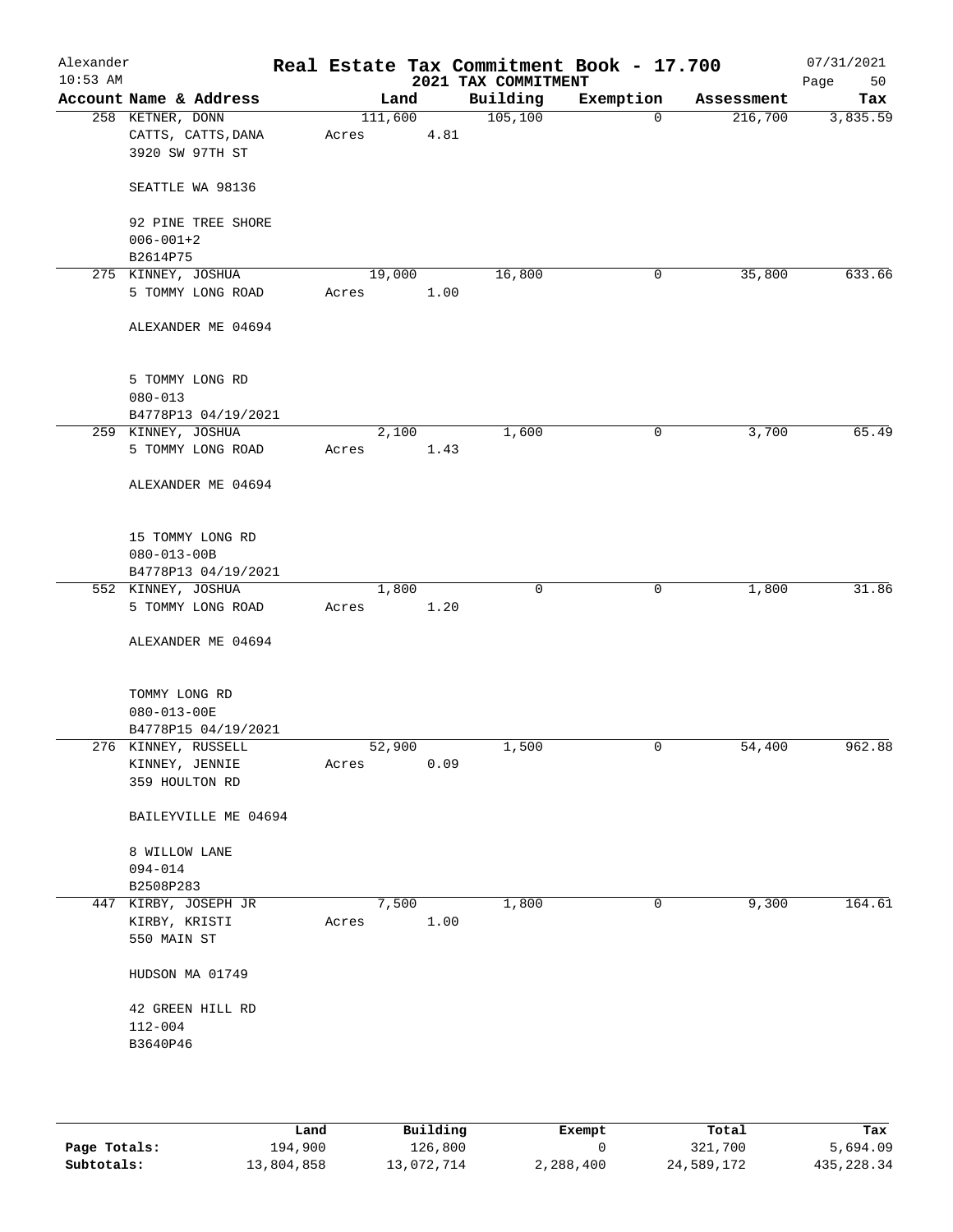| Alexander<br>$10:53$ AM |                           |        |       |      | 2021 TAX COMMITMENT | Real Estate Tax Commitment Book - 17.700 |            | 07/31/2021<br>Page<br>51 |
|-------------------------|---------------------------|--------|-------|------|---------------------|------------------------------------------|------------|--------------------------|
|                         | Account Name & Address    |        | Land  |      | Building            | Exemption                                | Assessment | Tax                      |
|                         | 262 KIRBY, KEVIN          |        | 7,500 |      | $\mathsf{O}$        | $\mathbf 0$                              | 7,500      | 132.75                   |
|                         | KIRBY, DONNA              | Acres  |       | 1.00 |                     |                                          |            |                          |
|                         | 31 BELMONT AVENUE         |        |       |      |                     |                                          |            |                          |
|                         |                           |        |       |      |                     |                                          |            |                          |
|                         | CLINTON MA 01510          |        |       |      |                     |                                          |            |                          |
|                         |                           |        |       |      |                     |                                          |            |                          |
|                         | COOPER RD                 |        |       |      |                     |                                          |            |                          |
|                         | $112 - 005$               |        |       |      |                     |                                          |            |                          |
|                         | B2020P38                  |        |       |      |                     |                                          |            |                          |
|                         | 261 KIRBY, KEVIN M        | 18,500 |       |      | 40,800              | 0                                        | 59,300     | 1,049.61                 |
|                         | 31 BELMONT AVENUE         | Acres  |       | 0.67 |                     |                                          |            |                          |
|                         | CLINTON MA 01510          |        |       |      |                     |                                          |            |                          |
|                         |                           |        |       |      |                     |                                          |            |                          |
|                         | COOPER RD                 |        |       |      |                     |                                          |            |                          |
|                         | $112 - 003$               |        |       |      |                     |                                          |            |                          |
|                         | B2967P199                 |        |       |      |                     |                                          |            |                          |
|                         | 390 KIRSCH, HANS          | 24,400 |       |      | 36,500              | 25,000                                   | 35,900     | 635.43                   |
|                         | KIRSCH, GRAZYNA           | Acres  |       | 4.60 |                     | 01 Homestead                             |            |                          |
|                         | 152 COOPER RD             |        |       |      |                     |                                          |            |                          |
|                         | ALEXANDER ME 04694        |        |       |      |                     |                                          |            |                          |
|                         | 152 COOPER RD             |        |       |      |                     |                                          |            |                          |
|                         | $080 - 012$               |        |       |      |                     |                                          |            |                          |
|                         | B3452P224                 |        |       |      |                     |                                          |            |                          |
|                         | 263 KNEELAND, EMMA A (LT) | 22,500 |       |      | 60,000              | $\mathsf{O}$                             | 82,500     | 1,460.25                 |
|                         | TURNER, MICHAEL J         | Acres  |       | 3.30 |                     |                                          |            |                          |
|                         | 388 COOPER ROAD           |        |       |      |                     |                                          |            |                          |
|                         | ALEXANDER ME 04694        |        |       |      |                     |                                          |            |                          |
|                         | 388 COOPER RD             |        |       |      |                     |                                          |            |                          |
|                         | $094 - 003$               |        |       |      |                     |                                          |            |                          |
|                         | B4617P270 12/05/2019      |        |       |      |                     |                                          |            |                          |
|                         | 264 KNEELAND, PHILIP R    | 26,300 |       |      | $\mathbf 0$         | 0                                        | 26,300     | 465.51                   |
|                         | 32540 HAWKS LAKE LANE     | Acres  | 20.00 |      |                     |                                          |            |                          |
|                         |                           |        |       |      |                     |                                          |            |                          |
|                         | SORRENTO FL 32776         |        |       |      |                     |                                          |            |                          |
|                         | SO. PRINCETON RD          |        |       |      |                     |                                          |            |                          |
|                         | $009 - 005$               |        |       |      |                     |                                          |            |                          |
|                         | B2182P255                 |        |       |      |                     |                                          |            |                          |
|                         | 547 KNEIZYS, STEVEN       | 19,500 |       |      | 48,900              | 0                                        | 68,400     | 1,210.68                 |
|                         | 2 MUIRFIELD LANE          | Acres  |       | 2.98 |                     |                                          |            |                          |
|                         |                           |        |       |      |                     |                                          |            |                          |
|                         | LEBANON NJ 08833          |        |       |      |                     |                                          |            |                          |
|                         | 73 COOPER RD              |        |       |      |                     |                                          |            |                          |
|                         | $068 - 011 - 00B$         |        |       |      |                     |                                          |            |                          |
|                         | B3931P300                 |        |       |      |                     |                                          |            |                          |
|                         |                           |        |       |      |                     |                                          |            |                          |
|                         |                           |        |       |      |                     |                                          |            |                          |
|                         |                           |        |       |      |                     |                                          |            |                          |
|                         |                           |        |       |      |                     |                                          |            |                          |

|              | Land       | Building   | Exempt    | Total      | Tax        |
|--------------|------------|------------|-----------|------------|------------|
| Page Totals: | 118,700    | 186,200    | 25,000    | 279,900    | 4,954.23   |
| Subtotals:   | 13,923,558 | 13,258,914 | 2,313,400 | 24,869,072 | 440,182.57 |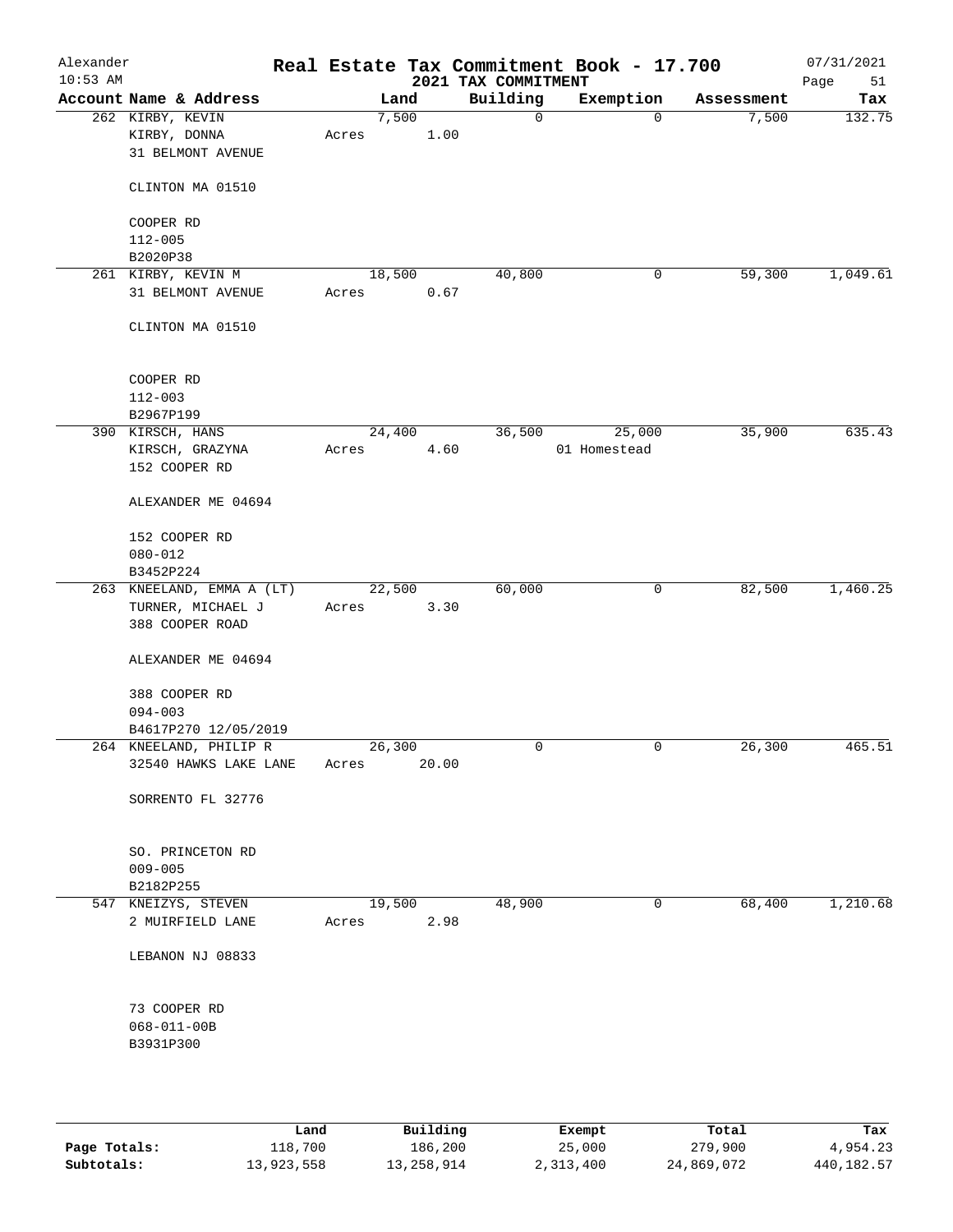| Alexander<br>$10:53$ AM |                                                                     |       |                  | 2021 TAX COMMITMENT | Real Estate Tax Commitment Book - 17.700 |            | 07/31/2021<br>Page<br>52 |
|-------------------------|---------------------------------------------------------------------|-------|------------------|---------------------|------------------------------------------|------------|--------------------------|
|                         | Account Name & Address                                              |       | Land             | Building            | Exemption                                | Assessment | Tax                      |
|                         | 329 KNOWLES, III MERLE H &<br>KNOWLES, CHERRY P (JT)<br>28 ARM ROAD | Acres | 64,900<br>102.00 | 40,300              | $\mathbf 0$                              | 105,200    | 1,862.04                 |
|                         | ALEXANDER ME 04694                                                  |       |                  |                     |                                          |            |                          |
|                         | 179 COOPER RD<br>$079 - 002$                                        |       |                  |                     |                                          |            |                          |
|                         | B4460P108 05/17/2018 B1569P63                                       |       |                  |                     |                                          |            |                          |
|                         | 506 KNOWLES, JOHN E                                                 |       | 73,500           | $\mathbf 0$         | 0                                        | 73,500     | 1,300.95                 |
|                         | 234 COOPER RD                                                       | Acres | 5.69             |                     |                                          |            |                          |
|                         | ALEXANDER ME 04694                                                  |       |                  |                     |                                          |            |                          |
|                         | 28 ARM ROAD<br>$094 - 030 + 38 + 30 - 00A$<br>B4623P109 12/05/2019  |       |                  |                     |                                          |            |                          |
|                         | 504 KNOWLES, JOHN E                                                 |       | 6,400            | 0                   | 0                                        | 6,400      | 113.28                   |
|                         | 234 COOPER RD                                                       | Acres | 10.00            |                     |                                          |            |                          |
|                         | ALEXANDER ME 04694                                                  |       |                  |                     |                                          |            |                          |
|                         | COOPER RD                                                           |       |                  |                     |                                          |            |                          |
|                         | $080 - 003$                                                         |       |                  |                     |                                          |            |                          |
|                         | B1918P108                                                           |       |                  |                     |                                          |            |                          |
|                         | 507 KNOWLES, JOHN E SR<br>234 COOPER RD                             | Acres | 72,500<br>101.00 | 25,600              | 25,000<br>01 Homestead                   | 73,100     | 1,293.87                 |
|                         | ALEXANDER ME 04694                                                  |       |                  |                     |                                          |            |                          |
|                         | 234 COOPER RD                                                       |       |                  |                     |                                          |            |                          |
|                         | 88E-1, 1A, 1B                                                       |       |                  |                     |                                          |            |                          |
|                         | B1918P108                                                           |       |                  |                     |                                          |            |                          |
|                         | 508 KNOWLES, JOHN E, Sr.                                            |       | 68,900           | $\mathbf 0$         | 0                                        | 68,900     | 1,219.53                 |
|                         | 234 COOPER RD.                                                      | Acres | 119.00           |                     |                                          |            |                          |
|                         | ALEXANDER ME 04694                                                  |       |                  |                     |                                          |            |                          |
|                         | SO. PRINCETON RD<br>$054 - 005$                                     |       |                  |                     |                                          |            |                          |
|                         | B1868P71 08/25/1993                                                 |       |                  |                     |                                          |            | 7.08                     |
|                         | 244 KNOWLES, MERLE<br>KNOWLES, RUTH<br>102 TOMMY LONG RD            | Acres | 400<br>0.50      | $\mathbf 0$         | 0                                        | 400        |                          |
|                         | ALEXANDER ME 04694                                                  |       |                  |                     |                                          |            |                          |
|                         |                                                                     |       |                  |                     |                                          |            |                          |
|                         | 1698 AIRLINE RD                                                     |       |                  |                     |                                          |            |                          |
|                         | $066 - 001$                                                         |       |                  |                     |                                          |            |                          |
|                         | B2888P146                                                           |       |                  |                     |                                          |            |                          |
|                         |                                                                     |       |                  |                     |                                          |            |                          |
|                         |                                                                     |       |                  |                     |                                          |            |                          |

|              | Land       | Building     | Exempt    | Total      | Tax        |
|--------------|------------|--------------|-----------|------------|------------|
| Page Totals: | 286,600    | 65,900       | 25,000    | 327,500    | 5,796.75   |
| Subtotals:   | 14,210,158 | 13, 324, 814 | 2,338,400 | 25,196,572 | 445,979.32 |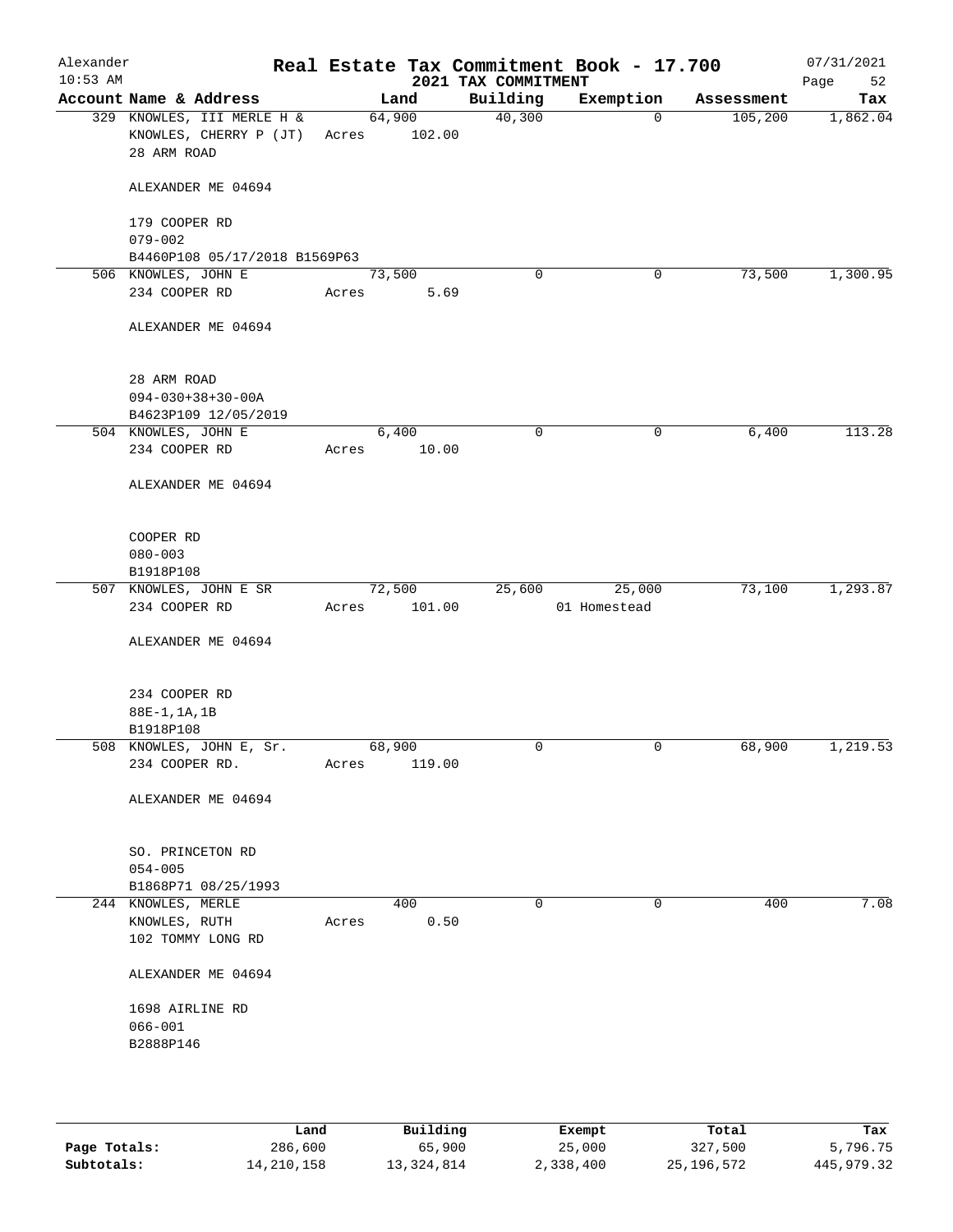| Building<br>Account Name & Address<br>Land<br>Exemption<br>Assessment<br>274 KNOWLES, MERLE H<br>5,400<br>$\mathbf 0$<br>5,400<br>$\mathbf 0$<br>5.27<br>KNOWLES, RUTH<br>Acres<br>102 TOMMY LONG RD<br>ALEXANDER ME 04694<br>COOPER RD<br>$080 - 013 - 00D$<br>B2255P288<br>33,200<br>238 KNOWLES, MERLE H III<br>33,200<br>0<br>0<br>28 ARM RD<br>Acres<br>72.00<br>ALEXANDER ME 04694<br>ARM RD<br>$078 - 001$<br>B4398P061<br>24,400<br>0<br>24,400<br>498 KNOWLES, MERLE H JR<br>0<br>102 TOMMY LONG RD<br>17.50<br>Acres<br>ALEXANDER ME 04694<br>COOPER RD<br>$077 - 001$<br>B1868P67<br>4,500<br>$\mathbf 0$<br>$\mathbf 0$<br>4,500<br>499 KNOWLES, MERLE H JR<br>6.00<br>102 TOMMY LONG RD<br>Acres<br>ALEXANDER ME 04694<br>AIRLINE RD<br>$066 - 004$<br>B1868P67<br>32,000<br>0<br>0<br>32,000<br>500 KNOWLES, MERLE H JR<br>17.63<br>102 TOMMY LONG RD<br>Acres<br>ALEXANDER ME 04694<br>AIRLINE RD<br>$066 - 005$<br>B1868P67<br>25,400<br>0<br>25,400<br>501 KNOWLES, MERLE H JR<br>0<br>KNOWLES, RUTH<br>25.00<br>Acres<br>102 TOMMY LONG RD<br>ALEXANDER ME 04694<br>$089 - 002$<br>B4775P284 04/12/2021 | Alexander<br>$10:53$ AM |  | 2021 TAX COMMITMENT | Real Estate Tax Commitment Book - 17.700 | 07/31/2021<br>Page<br>53 |
|---------------------------------------------------------------------------------------------------------------------------------------------------------------------------------------------------------------------------------------------------------------------------------------------------------------------------------------------------------------------------------------------------------------------------------------------------------------------------------------------------------------------------------------------------------------------------------------------------------------------------------------------------------------------------------------------------------------------------------------------------------------------------------------------------------------------------------------------------------------------------------------------------------------------------------------------------------------------------------------------------------------------------------------------------------------------------------------------------------------------------|-------------------------|--|---------------------|------------------------------------------|--------------------------|
|                                                                                                                                                                                                                                                                                                                                                                                                                                                                                                                                                                                                                                                                                                                                                                                                                                                                                                                                                                                                                                                                                                                           |                         |  |                     |                                          | Tax                      |
|                                                                                                                                                                                                                                                                                                                                                                                                                                                                                                                                                                                                                                                                                                                                                                                                                                                                                                                                                                                                                                                                                                                           |                         |  |                     |                                          | 95.58                    |
|                                                                                                                                                                                                                                                                                                                                                                                                                                                                                                                                                                                                                                                                                                                                                                                                                                                                                                                                                                                                                                                                                                                           |                         |  |                     |                                          |                          |
|                                                                                                                                                                                                                                                                                                                                                                                                                                                                                                                                                                                                                                                                                                                                                                                                                                                                                                                                                                                                                                                                                                                           |                         |  |                     |                                          |                          |
|                                                                                                                                                                                                                                                                                                                                                                                                                                                                                                                                                                                                                                                                                                                                                                                                                                                                                                                                                                                                                                                                                                                           |                         |  |                     |                                          |                          |
|                                                                                                                                                                                                                                                                                                                                                                                                                                                                                                                                                                                                                                                                                                                                                                                                                                                                                                                                                                                                                                                                                                                           |                         |  |                     |                                          |                          |
|                                                                                                                                                                                                                                                                                                                                                                                                                                                                                                                                                                                                                                                                                                                                                                                                                                                                                                                                                                                                                                                                                                                           |                         |  |                     |                                          |                          |
|                                                                                                                                                                                                                                                                                                                                                                                                                                                                                                                                                                                                                                                                                                                                                                                                                                                                                                                                                                                                                                                                                                                           |                         |  |                     |                                          |                          |
|                                                                                                                                                                                                                                                                                                                                                                                                                                                                                                                                                                                                                                                                                                                                                                                                                                                                                                                                                                                                                                                                                                                           |                         |  |                     |                                          | 587.64                   |
|                                                                                                                                                                                                                                                                                                                                                                                                                                                                                                                                                                                                                                                                                                                                                                                                                                                                                                                                                                                                                                                                                                                           |                         |  |                     |                                          |                          |
|                                                                                                                                                                                                                                                                                                                                                                                                                                                                                                                                                                                                                                                                                                                                                                                                                                                                                                                                                                                                                                                                                                                           |                         |  |                     |                                          |                          |
|                                                                                                                                                                                                                                                                                                                                                                                                                                                                                                                                                                                                                                                                                                                                                                                                                                                                                                                                                                                                                                                                                                                           |                         |  |                     |                                          |                          |
|                                                                                                                                                                                                                                                                                                                                                                                                                                                                                                                                                                                                                                                                                                                                                                                                                                                                                                                                                                                                                                                                                                                           |                         |  |                     |                                          |                          |
|                                                                                                                                                                                                                                                                                                                                                                                                                                                                                                                                                                                                                                                                                                                                                                                                                                                                                                                                                                                                                                                                                                                           |                         |  |                     |                                          |                          |
|                                                                                                                                                                                                                                                                                                                                                                                                                                                                                                                                                                                                                                                                                                                                                                                                                                                                                                                                                                                                                                                                                                                           |                         |  |                     |                                          | 431.88                   |
|                                                                                                                                                                                                                                                                                                                                                                                                                                                                                                                                                                                                                                                                                                                                                                                                                                                                                                                                                                                                                                                                                                                           |                         |  |                     |                                          |                          |
|                                                                                                                                                                                                                                                                                                                                                                                                                                                                                                                                                                                                                                                                                                                                                                                                                                                                                                                                                                                                                                                                                                                           |                         |  |                     |                                          |                          |
|                                                                                                                                                                                                                                                                                                                                                                                                                                                                                                                                                                                                                                                                                                                                                                                                                                                                                                                                                                                                                                                                                                                           |                         |  |                     |                                          |                          |
|                                                                                                                                                                                                                                                                                                                                                                                                                                                                                                                                                                                                                                                                                                                                                                                                                                                                                                                                                                                                                                                                                                                           |                         |  |                     |                                          |                          |
|                                                                                                                                                                                                                                                                                                                                                                                                                                                                                                                                                                                                                                                                                                                                                                                                                                                                                                                                                                                                                                                                                                                           |                         |  |                     |                                          |                          |
|                                                                                                                                                                                                                                                                                                                                                                                                                                                                                                                                                                                                                                                                                                                                                                                                                                                                                                                                                                                                                                                                                                                           |                         |  |                     |                                          | 79.65                    |
|                                                                                                                                                                                                                                                                                                                                                                                                                                                                                                                                                                                                                                                                                                                                                                                                                                                                                                                                                                                                                                                                                                                           |                         |  |                     |                                          |                          |
|                                                                                                                                                                                                                                                                                                                                                                                                                                                                                                                                                                                                                                                                                                                                                                                                                                                                                                                                                                                                                                                                                                                           |                         |  |                     |                                          |                          |
|                                                                                                                                                                                                                                                                                                                                                                                                                                                                                                                                                                                                                                                                                                                                                                                                                                                                                                                                                                                                                                                                                                                           |                         |  |                     |                                          |                          |
|                                                                                                                                                                                                                                                                                                                                                                                                                                                                                                                                                                                                                                                                                                                                                                                                                                                                                                                                                                                                                                                                                                                           |                         |  |                     |                                          |                          |
|                                                                                                                                                                                                                                                                                                                                                                                                                                                                                                                                                                                                                                                                                                                                                                                                                                                                                                                                                                                                                                                                                                                           |                         |  |                     |                                          |                          |
|                                                                                                                                                                                                                                                                                                                                                                                                                                                                                                                                                                                                                                                                                                                                                                                                                                                                                                                                                                                                                                                                                                                           |                         |  |                     |                                          | 566.40                   |
|                                                                                                                                                                                                                                                                                                                                                                                                                                                                                                                                                                                                                                                                                                                                                                                                                                                                                                                                                                                                                                                                                                                           |                         |  |                     |                                          |                          |
|                                                                                                                                                                                                                                                                                                                                                                                                                                                                                                                                                                                                                                                                                                                                                                                                                                                                                                                                                                                                                                                                                                                           |                         |  |                     |                                          |                          |
|                                                                                                                                                                                                                                                                                                                                                                                                                                                                                                                                                                                                                                                                                                                                                                                                                                                                                                                                                                                                                                                                                                                           |                         |  |                     |                                          |                          |
|                                                                                                                                                                                                                                                                                                                                                                                                                                                                                                                                                                                                                                                                                                                                                                                                                                                                                                                                                                                                                                                                                                                           |                         |  |                     |                                          |                          |
|                                                                                                                                                                                                                                                                                                                                                                                                                                                                                                                                                                                                                                                                                                                                                                                                                                                                                                                                                                                                                                                                                                                           |                         |  |                     |                                          |                          |
|                                                                                                                                                                                                                                                                                                                                                                                                                                                                                                                                                                                                                                                                                                                                                                                                                                                                                                                                                                                                                                                                                                                           |                         |  |                     |                                          | 449.58                   |
|                                                                                                                                                                                                                                                                                                                                                                                                                                                                                                                                                                                                                                                                                                                                                                                                                                                                                                                                                                                                                                                                                                                           |                         |  |                     |                                          |                          |
|                                                                                                                                                                                                                                                                                                                                                                                                                                                                                                                                                                                                                                                                                                                                                                                                                                                                                                                                                                                                                                                                                                                           |                         |  |                     |                                          |                          |
|                                                                                                                                                                                                                                                                                                                                                                                                                                                                                                                                                                                                                                                                                                                                                                                                                                                                                                                                                                                                                                                                                                                           |                         |  |                     |                                          |                          |
|                                                                                                                                                                                                                                                                                                                                                                                                                                                                                                                                                                                                                                                                                                                                                                                                                                                                                                                                                                                                                                                                                                                           |                         |  |                     |                                          |                          |
|                                                                                                                                                                                                                                                                                                                                                                                                                                                                                                                                                                                                                                                                                                                                                                                                                                                                                                                                                                                                                                                                                                                           |                         |  |                     |                                          |                          |

|              | Land       | Building   | Exempt    | Total        | Tax        |
|--------------|------------|------------|-----------|--------------|------------|
| Page Totals: | 124,900    |            |           | 124,900      | 2,210.73   |
| Subtotals:   | 14,335,058 | 13,324,814 | 2,338,400 | 25, 321, 472 | 448,190.05 |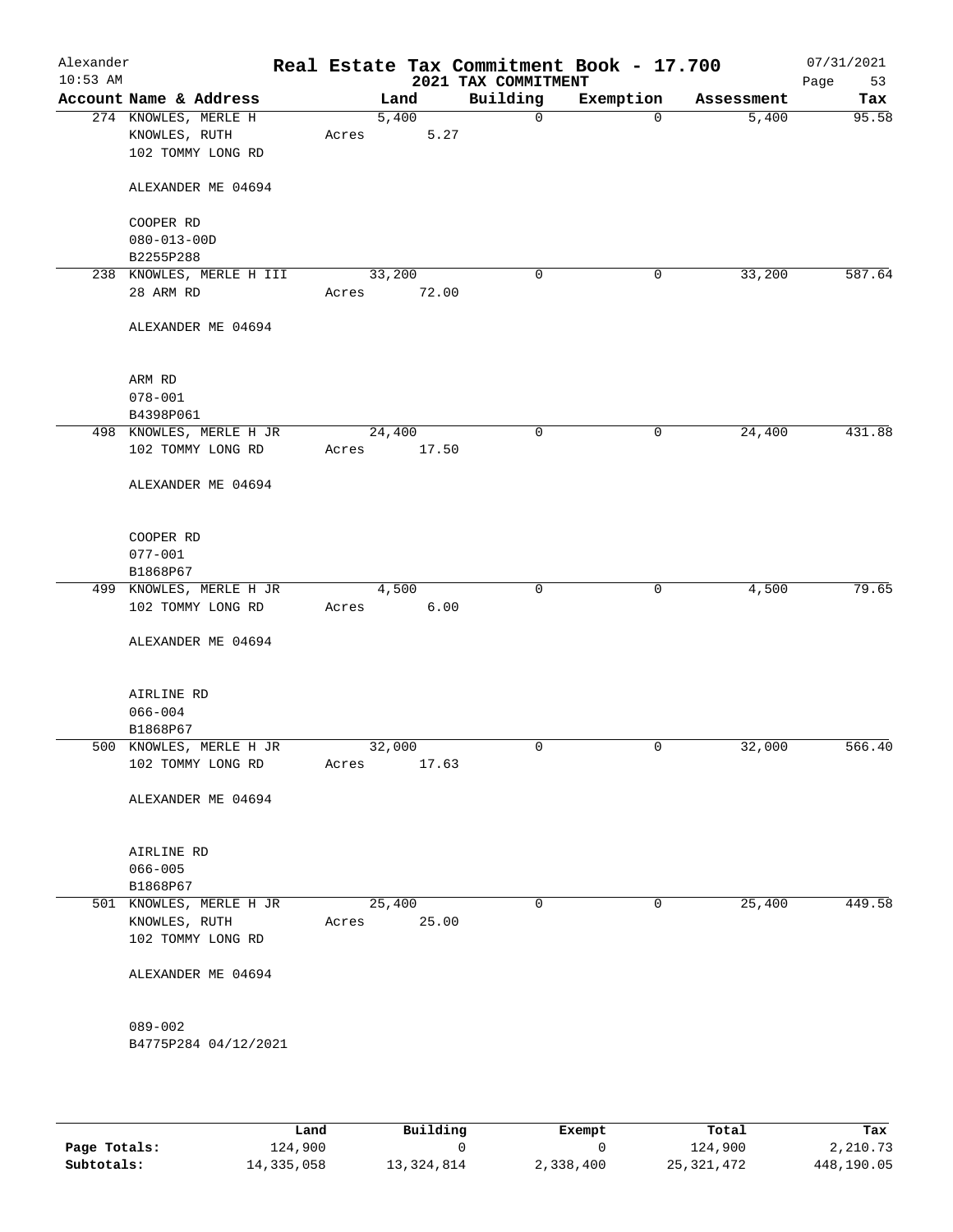| Alexander<br>$10:53$ AM |                                                                      |       |                 | 2021 TAX COMMITMENT | Real Estate Tax Commitment Book - 17.700 |            | 07/31/2021<br>Page<br>54 |
|-------------------------|----------------------------------------------------------------------|-------|-----------------|---------------------|------------------------------------------|------------|--------------------------|
|                         | Account Name & Address                                               |       | Land            | Building            | Exemption                                | Assessment | Tax                      |
|                         | 502 KNOWLES, MERLE H JR<br>KNOWLES, RUTH<br>102 TOMMY LONG RD        | Acres | 37,500<br>25.00 | 16,000              | $\mathbf 0$                              | 53,500     | 946.95                   |
|                         | ALEXANDER ME 04694                                                   |       |                 |                     |                                          |            |                          |
|                         | ARM RD<br>$087 - 035$                                                |       |                 |                     |                                          |            |                          |
|                         | B4500P0168                                                           |       |                 |                     |                                          |            |                          |
|                         | 370 KNOWLES, MERLE H JR<br>KNOWLES, MERLE H III<br>102 TOMMY LONG RD | Acres | 8,300<br>10.00  | 4,700               | 0                                        | 13,000     | 230.10                   |
|                         | ALEXANDER ME 04694                                                   |       |                 |                     |                                          |            |                          |
|                         | 51 ARM RD<br>$078 - 003$<br>B2023P61                                 |       |                 |                     |                                          |            |                          |
|                         | 330 KNOWLES, MERLE JR<br>KNOWLES, RUTH<br>102 TOMMY LONG ROAD        | Acres | 2,800<br>20.00  | 0                   | 0                                        | 2,800      | 49.56                    |
|                         | ALEXANDER ME 04694                                                   |       |                 |                     |                                          |            |                          |
|                         | $096 - 002$<br>B1966P57                                              |       |                 |                     |                                          |            |                          |
|                         | 503 KNOWLES, MERLE JR                                                |       | 32,600          | $\mathbf 0$         | $\mathsf{O}$                             | 32,600     | 577.02                   |
|                         | KNOWLES, RUTH<br>102 TOMMY LONG ROAD                                 | Acres | 22.50           |                     |                                          |            |                          |
|                         | ALEXANDER ME 04694                                                   |       |                 |                     |                                          |            |                          |
|                         | OLD COUNTY RD<br>$077 - 006$                                         |       |                 |                     |                                          |            |                          |
|                         | B3544P126                                                            |       |                 |                     |                                          |            |                          |
|                         | 505 KNOWLES, MERLE JR<br>102 TOMMY LONG ROAD                         | Acres | 600<br>0.75     | 0                   | 0                                        | 600        | 10.62                    |
|                         | ALEXANDER ME 04694                                                   |       |                 |                     |                                          |            |                          |
|                         | ARM RD<br>$087 - 044$                                                |       |                 |                     |                                          |            |                          |
|                         | B764P282                                                             |       |                 |                     |                                          |            |                          |
| 497                     | KNOWLES, MERLE JR                                                    |       | 600             | 0                   | 0                                        | 600        | 10.62                    |
|                         | KNOWLES, RUTH<br>102 TOMMY LONG ROAD                                 | Acres | 0.78            |                     |                                          |            |                          |
|                         | ALEXANDER ME 04694                                                   |       |                 |                     |                                          |            |                          |
|                         | AIRLINE RD                                                           |       |                 |                     |                                          |            |                          |
|                         | $066 - 002$                                                          |       |                 |                     |                                          |            |                          |
|                         | B1383P8                                                              |       |                 |                     |                                          |            |                          |
|                         |                                                                      |       |                 |                     |                                          |            |                          |
|                         |                                                                      |       |                 |                     |                                          |            |                          |

|              | Land         | Building   | Exempt    | Total        | Tax        |
|--------------|--------------|------------|-----------|--------------|------------|
| Page Totals: | 82,400       | 20,700     |           | 103,100      | 1,824.87   |
| Subtotals:   | 14, 417, 458 | 13,345,514 | 2,338,400 | 25, 424, 572 | 450,014.92 |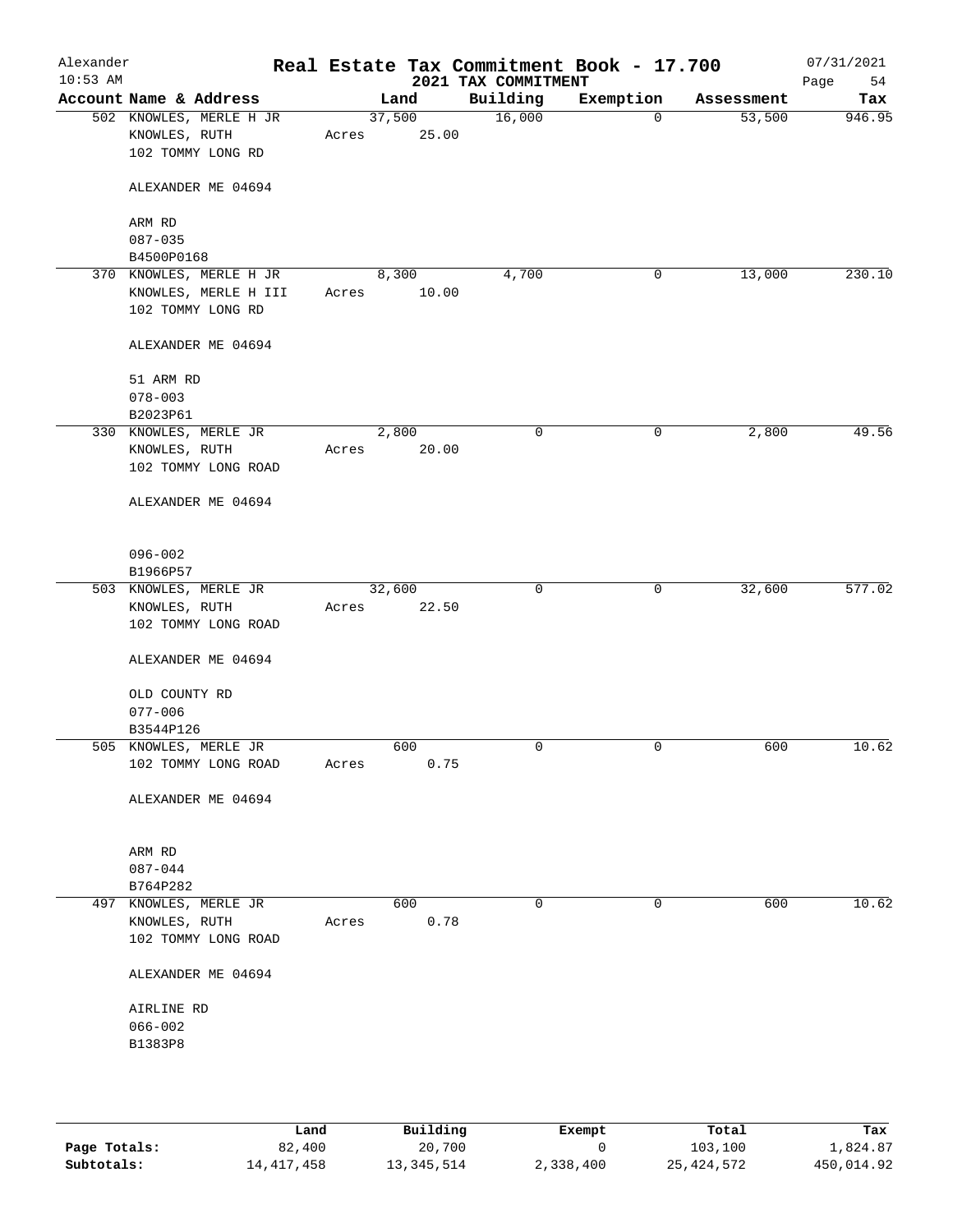| Alexander<br>$10:53$ AM |                                                               |                 |        | 2021 TAX COMMITMENT | Real Estate Tax Commitment Book - 17.700 |            | 07/31/2021<br>Page<br>55 |
|-------------------------|---------------------------------------------------------------|-----------------|--------|---------------------|------------------------------------------|------------|--------------------------|
|                         | Account Name & Address                                        | Land            |        | Building            | Exemption                                | Assessment | Tax                      |
|                         | 265 KNOWLES, MERLE JR<br>KNOWLES, RUTH<br>102 TOMMY LONG ROAD | 14,000<br>Acres | 35.00  | $\mathbf 0$         | 0                                        | 14,000     | 247.80                   |
|                         | ALEXANDER ME 04694                                            |                 |        |                     |                                          |            |                          |
|                         | $096 - 001$                                                   |                 |        |                     |                                          |            |                          |
|                         | B1266P125                                                     |                 |        |                     |                                          |            |                          |
|                         | 267 KNOWLES, MERLE JR<br>KNOWLES, RUTH                        | 99,600<br>Acres | 135.00 | 87,000              | 31,000<br>02 Veteran                     | 155,600    | 2,754.12                 |
|                         | 102 TOMMY LONG ROAD                                           |                 |        |                     | 01 Homestead                             |            |                          |
|                         | ALEXANDER ME 04694                                            |                 |        |                     |                                          |            |                          |
|                         | 102 TOMMY LONG RD                                             |                 |        |                     |                                          |            |                          |
|                         | $089 - 001$<br>B1266P125                                      |                 |        |                     |                                          |            |                          |
|                         | 268 KNOWLES, MERLE JR                                         |                 | 400    | $\mathbf 0$         | 0                                        | 400        | 7.08                     |
|                         | KNOWLES, RUTH                                                 | Acres           | 0.50   |                     |                                          |            |                          |
|                         | 102 TOMMY LONG ROAD                                           |                 |        |                     |                                          |            |                          |
|                         | ALEXANDER ME 04694                                            |                 |        |                     |                                          |            |                          |
|                         | AIRLINE RD                                                    |                 |        |                     |                                          |            |                          |
|                         | $066 - 003$                                                   |                 |        |                     |                                          |            |                          |
|                         | B4775P281 04/12/2021                                          |                 |        |                     |                                          |            |                          |
|                         | 269 KNOWLES, MERLE JR<br>KNOWLES, MERLE III                   | 16,000<br>Acres | 40.00  | $\mathbf 0$         | 0                                        | 16,000     | 283.20                   |
|                         | 102 TOMMY LONG ROAD                                           |                 |        |                     |                                          |            |                          |
|                         | ALEXANDER ME 04694                                            |                 |        |                     |                                          |            |                          |
|                         | ARM RD                                                        |                 |        |                     |                                          |            |                          |
|                         | $079 - 003$                                                   |                 |        |                     |                                          |            |                          |
|                         | B1868P73                                                      |                 |        |                     |                                          |            |                          |
|                         | 270 KNOWLES, MERLE JR                                         | 60,800          |        | 114,300             | 25,000                                   | 150,100    | 2,656.77                 |
|                         | KNOWLES, MERLE III<br>102 TOMMY LONG ROAD                     | Acres           | 60.00  |                     | 01 Homestead                             |            |                          |
|                         | ALEXANDER ME 04694                                            |                 |        |                     |                                          |            |                          |
|                         | ARM RD                                                        |                 |        |                     |                                          |            |                          |
|                         | $88W - 001 + 2$                                               |                 |        |                     |                                          |            |                          |
|                         | B1868P73                                                      |                 |        |                     |                                          |            |                          |
|                         | 271 KNOWLES, MERLE JR                                         | 32,400          |        | 400                 | 0                                        | 32,800     | 580.56                   |
|                         | 102 TOMMY LONG ROAD                                           | Acres           | 105.00 |                     |                                          |            |                          |
|                         | ALEXANDER ME 04694                                            |                 |        |                     |                                          |            |                          |
|                         | TOMMY LONG RD                                                 |                 |        |                     |                                          |            |                          |
|                         | 096-001A+B                                                    |                 |        |                     |                                          |            |                          |
|                         | B878P149                                                      |                 |        |                     |                                          |            |                          |
|                         |                                                               |                 |        |                     |                                          |            |                          |
|                         |                                                               |                 |        |                     |                                          |            |                          |

|              | Land       | Building   | Exempt    | Total      | Tax        |
|--------------|------------|------------|-----------|------------|------------|
| Page Totals: | 223,200    | 201,700    | 56,000    | 368,900    | 6.529.53   |
| Subtotals:   | 14,640,658 | 13,547,214 | 2,394,400 | 25,793,472 | 456,544.45 |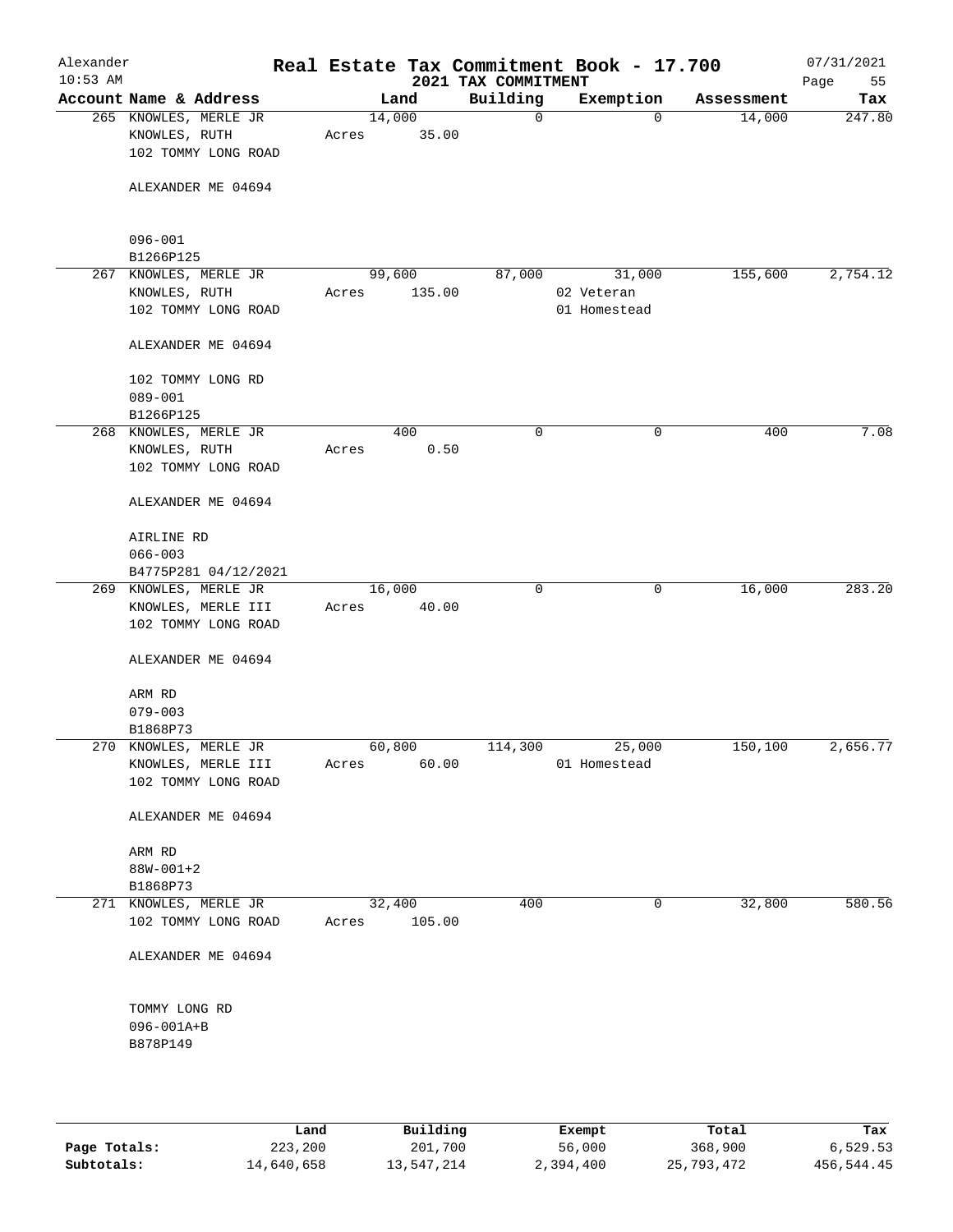| Alexander<br>$10:53$ AM |                                |        |        | 2021 TAX COMMITMENT | Real Estate Tax Commitment Book - 17.700 |            | 07/31/2021<br>Page<br>56 |
|-------------------------|--------------------------------|--------|--------|---------------------|------------------------------------------|------------|--------------------------|
|                         | Account Name & Address         |        | Land   | Building            | Exemption                                | Assessment | Tax                      |
|                         | 220 KNOWLES, MERLE JR          | 23,500 |        | $\mathbf 0$         | $\mathbf 0$                              | 23,500     | 415.95                   |
|                         | KNOWLES, RUTH                  | Acres  | 4.00   |                     |                                          |            |                          |
|                         | 102 TOMMY LONG ROAD            |        |        |                     |                                          |            |                          |
|                         | ALEXANDER ME 04694             |        |        |                     |                                          |            |                          |
|                         | 62 TOMMY LONG RD               |        |        |                     |                                          |            |                          |
|                         | $081 - 002$                    |        |        |                     |                                          |            |                          |
|                         | B4387P240                      |        |        |                     |                                          |            |                          |
|                         | 134 KNOWLES, MERLE JR          | 56,900 |        | 0                   | 0                                        | 56,900     | 1,007.13                 |
|                         | KNOWLES, MERLE III             | Acres  | 0.69   |                     |                                          |            |                          |
|                         | 102 TOMMY LONG ROAD            |        |        |                     |                                          |            |                          |
|                         | ALEXANDER ME 04694             |        |        |                     |                                          |            |                          |
|                         | PLEASANT LK                    |        |        |                     |                                          |            |                          |
|                         | $087 - 034$                    |        |        |                     |                                          |            |                          |
|                         | B2430P320                      |        |        |                     |                                          |            |                          |
|                         | 117 KNOWLES, MERLE JR          | 63,500 |        | 0                   | 0                                        | 63,500     | 1,123.95                 |
|                         | KNOWLES, RUTH                  | Acres  | 173.70 |                     |                                          |            |                          |
|                         | 102 TOMMY LONG ROAD            |        |        |                     |                                          |            |                          |
|                         | ALEXANDER ME 04694             |        |        |                     |                                          |            |                          |
|                         | COOPER RD                      |        |        |                     |                                          |            |                          |
|                         | $094 - 002 + 95 - 2$           |        |        |                     |                                          |            |                          |
|                         | B2352P215                      |        |        |                     |                                          |            |                          |
|                         | 705 KNOWLES, MERLE JR          | 25,500 |        | $\mathbf 0$         | $\mathbf 0$                              | 25,500     | 451.35                   |
|                         | KNOWLES, RUTH                  | Acres  | 17.00  |                     |                                          |            |                          |
|                         | 102 TOMMY LONG ROAD            |        |        |                     |                                          |            |                          |
|                         | ALEXANDER ME 04694             |        |        |                     |                                          |            |                          |
|                         | AIRLINE RD.                    |        |        |                     |                                          |            |                          |
|                         | $054 - 6$                      |        |        |                     |                                          |            |                          |
|                         | B3888P31 09/28/2012            |        |        |                     |                                          |            |                          |
|                         | 588 KNOWLES, STEVEN            | 10,000 |        | 7,500               | 0                                        | 17,500     | 309.75                   |
|                         | P. O. BOX 61                   |        |        |                     |                                          |            |                          |
|                         | BAILEYVILLE ME 04694           |        |        |                     |                                          |            |                          |
|                         |                                |        |        |                     |                                          |            |                          |
|                         | 353 COOPER RD                  |        |        |                     |                                          |            |                          |
|                         | 88W-003+004+3A-ON              |        |        |                     |                                          |            |                          |
|                         | 553 KNOWLES, STEVEN J          | 12,800 |        | $\Omega$            | $\mathbf 0$                              | 12,800     | 226.56                   |
|                         | PO BOX 61                      | Acres  | 3.50   |                     |                                          |            |                          |
|                         |                                |        |        |                     |                                          |            |                          |
|                         | BAILEYVILLE ME 04694           |        |        |                     |                                          |            |                          |
|                         | 37 TOMMY LONG RD               |        |        |                     |                                          |            |                          |
|                         | 080-013-00F                    |        |        |                     |                                          |            |                          |
|                         | B4496P293 08/20/2018 B2730P139 |        |        |                     |                                          |            |                          |
|                         |                                |        |        |                     |                                          |            |                          |
|                         |                                |        |        |                     |                                          |            |                          |
|                         |                                |        |        |                     |                                          |            |                          |

|              | Land       | Building   | Exempt    | Total      | Tax        |
|--------------|------------|------------|-----------|------------|------------|
| Page Totals: | 192,200    | 7,500      |           | 199,700    | 3,534.69   |
| Subtotals:   | 14,832,858 | 13,554,714 | 2,394,400 | 25,993,172 | 460,079.14 |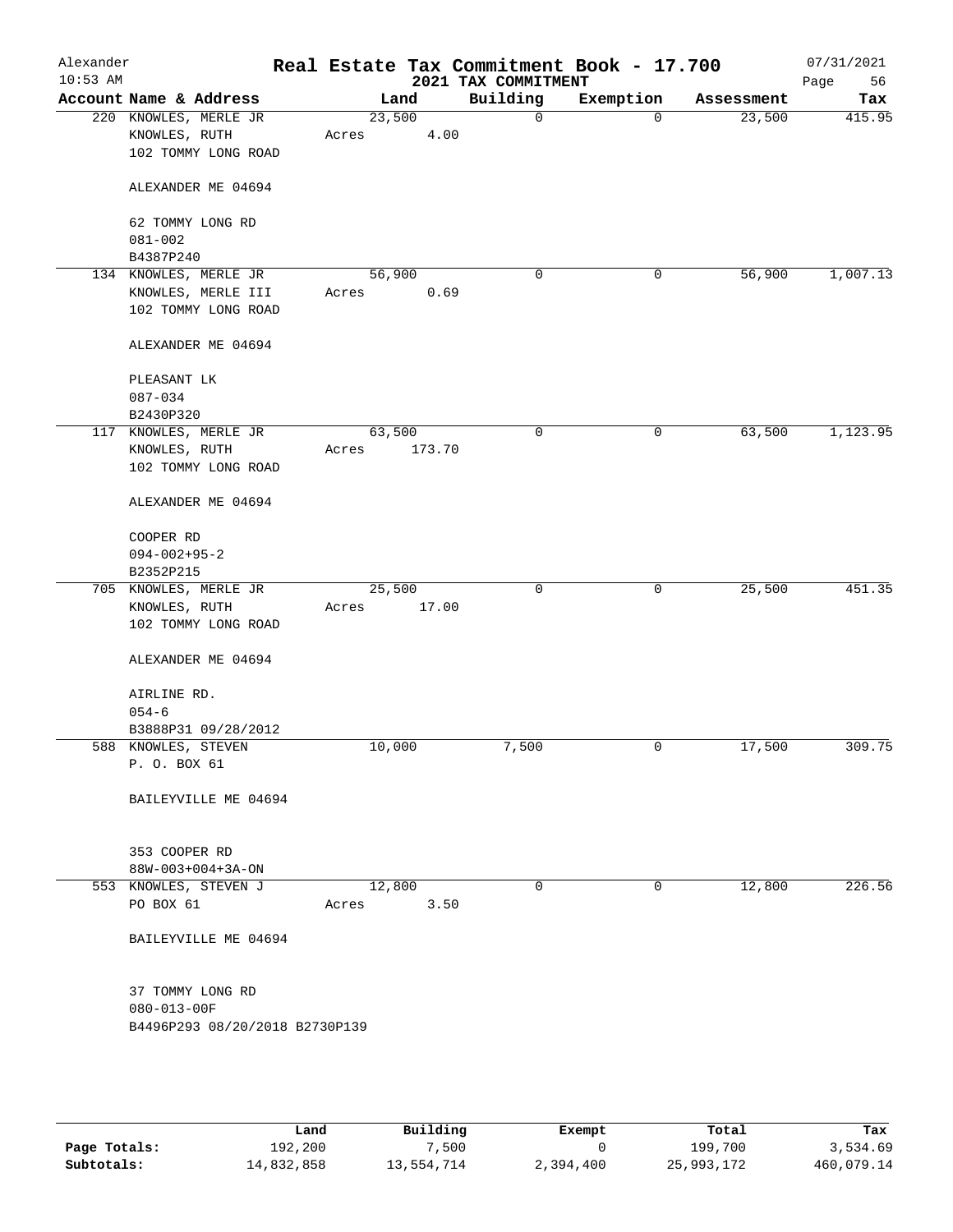| Alexander<br>$10:53$ AM |                                                                 |                 |        | 2021 TAX COMMITMENT | Real Estate Tax Commitment Book - 17.700 |            | 07/31/2021<br>Page<br>57 |
|-------------------------|-----------------------------------------------------------------|-----------------|--------|---------------------|------------------------------------------|------------|--------------------------|
|                         | Account Name & Address                                          | Land            |        | Building            | Exemption                                | Assessment | Tax                      |
|                         | 537 KNOWLES, STEVEN J<br>105 MAIN STREET                        | 52,900<br>Acres | 100.00 | $\mathbf 0$         | $\mathbf 0$                              | 52,900     | 936.33                   |
|                         | ALEXANDER ME 04694                                              |                 |        |                     |                                          |            |                          |
|                         | COOPER RD<br>88W-003+004+3A<br>B4500P166                        |                 |        |                     |                                          |            |                          |
|                         | 392 KNOWLES, STEVEN J                                           | 55,300          |        | 140,100             | 0                                        | 195,400    | 3,458.58                 |
|                         | P. O. BOX 61                                                    | Acres           | 60.00  |                     |                                          |            |                          |
|                         | BAILEYVILLE ME 04694                                            |                 |        |                     |                                          |            |                          |
|                         | 69 TOMMY LONG RD<br>$088 - 002$<br>B4676P292 06/25/2020 B914P53 |                 |        |                     |                                          |            |                          |
|                         | 272 KNOWLES, STEVEN J                                           | 19,500          |        | $\mathbf 0$         | 0                                        | 19,500     | 345.15                   |
|                         | PO BOX 61                                                       | Acres           | 11.00  |                     |                                          |            |                          |
|                         | BAILEYVILLE ME 04694                                            |                 |        |                     |                                          |            |                          |
|                         | ARM RD<br>$076 - 004$<br>B4466P29 06/07/2018                    |                 |        |                     |                                          |            |                          |
|                         | 266 KNOWLES, STEVEN J                                           | 3,800           |        | $\mathbf 0$         | $\mathbf 0$                              | 3,800      | 67.26                    |
|                         | PO BOX 61                                                       | Acres           | 2.50   |                     |                                          |            |                          |
|                         | BAILEYVILLE ME 04694                                            |                 |        |                     |                                          |            |                          |
|                         | ARM RD<br>$085 - 002$                                           |                 |        |                     |                                          |            |                          |
|                         | B4466P28 06/07/2018                                             |                 |        |                     |                                          |            |                          |
|                         | 239 KNOWLES, STEVEN J                                           | 10,700          |        | 0                   | 0                                        | 10,700     | 189.39                   |
|                         | P. O. BOX 61                                                    | Acres           | 10.00  |                     |                                          |            |                          |
|                         | BAILEYVILLE ME 04694                                            |                 |        |                     |                                          |            |                          |
|                         | FLAT RD<br>$060 - 004$                                          |                 |        |                     |                                          |            |                          |
|                         | B2098P248                                                       |                 |        |                     |                                          |            |                          |
|                         | 273 KORASADOWICZ, ANDRZEJ<br>2109 AIRLINE RD                    | 34,300<br>Acres | 19.69  | 38,500              | 25,000<br>01 Homestead                   | 47,800     | 846.06                   |
|                         | ALEXANDER ME 04694                                              |                 |        |                     |                                          |            |                          |
|                         | 2109 AIRLINE RD<br>$00G - 003$<br>B2200P63                      |                 |        |                     |                                          |            |                          |
|                         |                                                                 |                 |        |                     |                                          |            |                          |

|              | Land       | Building   | Exempt    | Total        | Tax          |
|--------------|------------|------------|-----------|--------------|--------------|
| Page Totals: | 176,500    | 178,600    | 25,000    | 330,100      | 5,842.77     |
| Subtotals:   | 15,009,358 | 13,733,314 | 2,419,400 | 26, 323, 272 | 465, 921, 91 |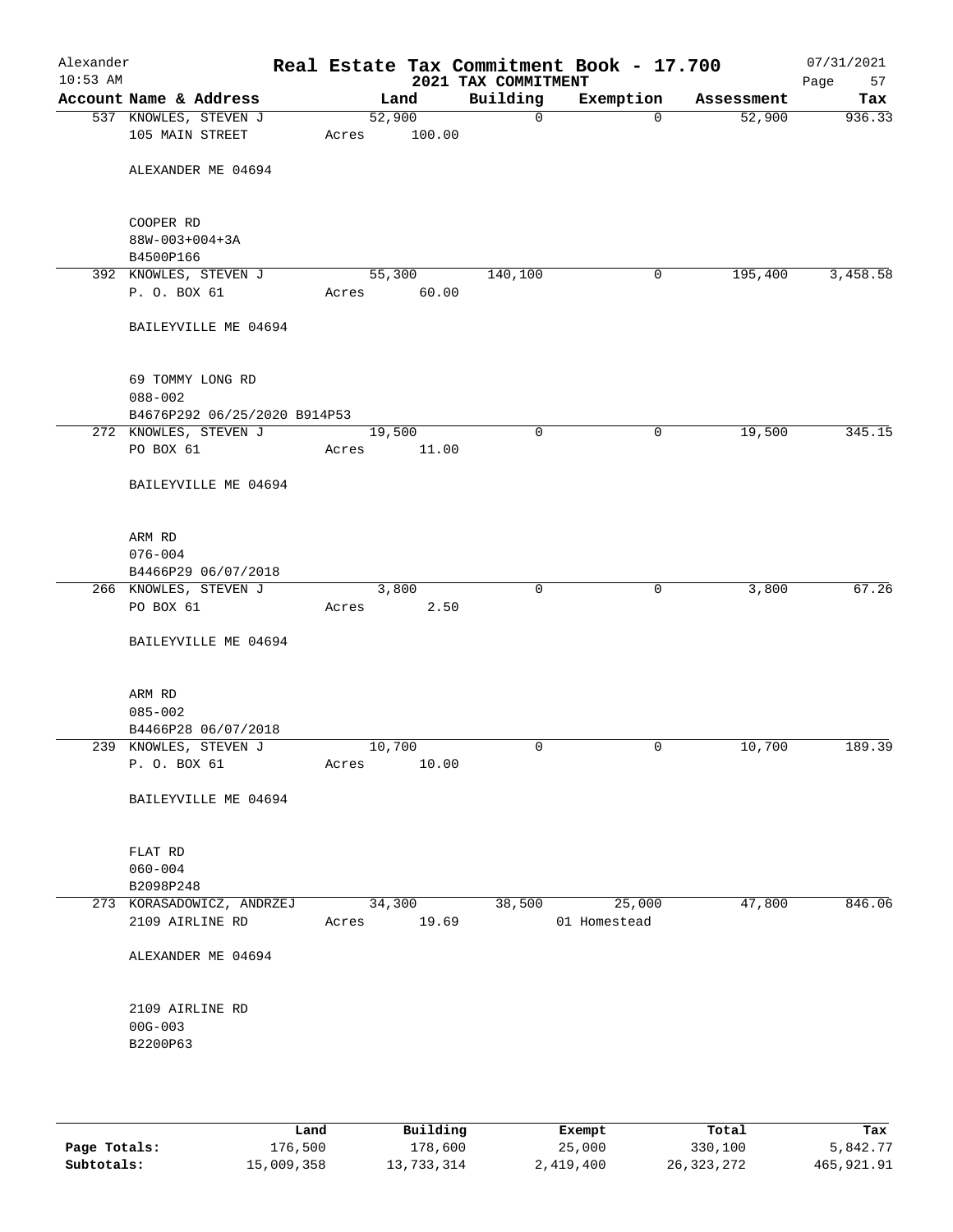| Alexander<br>$10:53$ AM |                                                                                                                    |                 |        | 2021 TAX COMMITMENT | Real Estate Tax Commitment Book - 17.700 |            | 07/31/2021<br>Page<br>58 |
|-------------------------|--------------------------------------------------------------------------------------------------------------------|-----------------|--------|---------------------|------------------------------------------|------------|--------------------------|
|                         | Account Name & Address                                                                                             | Land            |        | Building            | Exemption                                | Assessment | Tax                      |
|                         | 61 KRASNECKY, DANIEL R<br>C/O CATHERINE JONES<br>19 GREEN HARLOW RD<br>MOOSEUP CT 06354                            | 17,000<br>Acres | 1.00   | 1,000               | $\overline{0}$                           | 18,000     | 318.60                   |
|                         | 100 COOPER RD<br>$080 - 005$<br>B2766P79                                                                           |                 |        |                     |                                          |            |                          |
|                         | 1000 LAKEVILLE SHORES INC<br>PO BOX 96                                                                             | 41,084<br>Acres | 133.50 | 0                   | 0                                        | 41,084     | 727.19                   |
|                         | WINN ME 04495                                                                                                      |                 |        |                     |                                          |            |                          |
|                         | 097-015 & 15A<br>B4551P12 05/01/2019                                                                               |                 |        |                     |                                          |            |                          |
|                         | 277 LANDRY, MARY JEAN<br>37 TOMMY LONG RD                                                                          | 16,800<br>Acres | 0.75   | 43,800              | 25,000<br>01 Homestead                   | 35,600     | 630.12                   |
|                         | ALEXANDER ME 04694                                                                                                 |                 |        |                     |                                          |            |                          |
|                         | 37 TOMMY LONG RD<br>$080 - 013 - C$<br>B1835P119                                                                   |                 |        |                     |                                          |            |                          |
|                         | 278 LANIGAN, DEXTER                                                                                                | 9,000           |        | 0                   | 0                                        | 9,000      | 159.30                   |
|                         | LANIGAN, JOANN<br>25 MARIAN CIRCLE<br>CHALFONT PA 18914                                                            | Acres           | 1.00   |                     |                                          |            |                          |
|                         | SPEARIN RD<br>$083 - 005$                                                                                          |                 |        |                     |                                          |            |                          |
|                         | B1049P204<br>349 LAVALLEE, PATRICIA L &                                                                            | 27,600          |        | 113,800             | 25,000                                   | 116,400    | 2,060.28                 |
|                         | LAVALLEE, DENNIS A (JT) Acres<br>140 DAVIS ROAD                                                                    |                 | 8.50   |                     | 01 Homestead                             |            |                          |
|                         | ALEXANDER ME 04694                                                                                                 |                 |        |                     |                                          |            |                          |
|                         | 140 DAVIS RD                                                                                                       |                 |        |                     |                                          |            |                          |
|                         | $077 - 010$                                                                                                        |                 |        |                     |                                          |            |                          |
|                         | B4457P102 05/03/2018 B3025P309                                                                                     |                 |        |                     |                                          |            |                          |
|                         | 279 LAVELLE, MICHAEL TODD 88,100<br>LAVELLE, TIMOTHY<br>180 SUNNY VALLEY RD #15<br>MICHAEL<br>NEW MILFORD CT 06776 | Acres 1.52      |        | 41,100              | $\mathbf 0$                              | 129,200    | 2,286.84                 |
|                         | 112 PINE TREE SHORE<br>$006 - 005$<br>B3604P221                                                                    |                 |        |                     |                                          |            |                          |
|                         |                                                                                                                    |                 |        |                     |                                          |            |                          |

|              | Land       | Building   | Exempt    | Total      | Tax        |
|--------------|------------|------------|-----------|------------|------------|
| Page Totals: | 199,584    | 199,700    | 50,000    | 349,284    | 6,182.33   |
| Subtotals:   | 15,208,942 | 13,933,014 | 2,469,400 | 26,672,556 | 472,104.24 |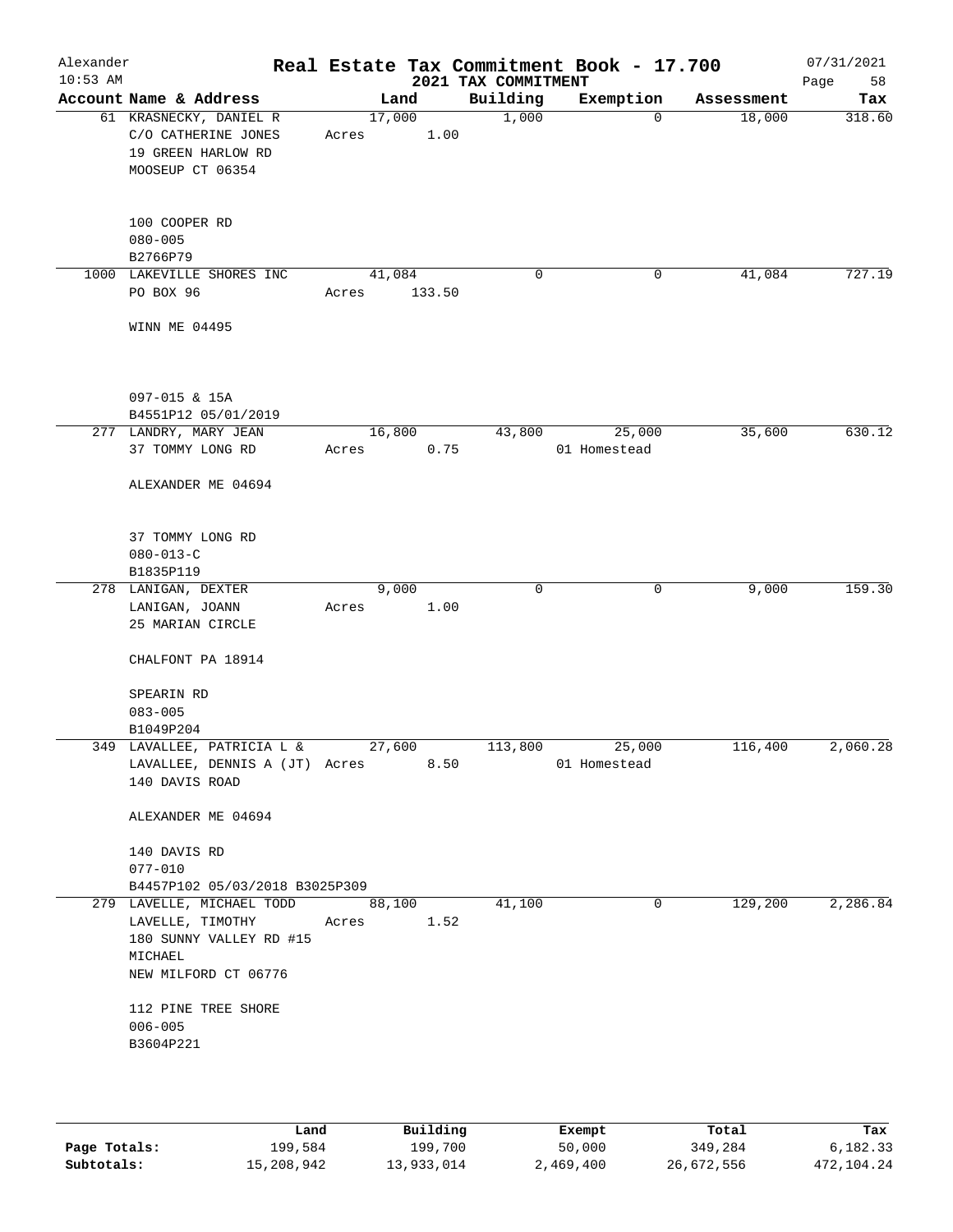| Alexander<br>$10:53$ AM |                                                               |       |                | 2021 TAX COMMITMENT | Real Estate Tax Commitment Book - 17.700 |            | 07/31/2021<br>Page<br>59 |
|-------------------------|---------------------------------------------------------------|-------|----------------|---------------------|------------------------------------------|------------|--------------------------|
|                         | Account Name & Address                                        |       | Land           | Building            | Exemption                                | Assessment | Tax                      |
|                         | 296 LAWLESS, BEVERLY<br>LAWLESS, NATASHA<br>155 FLAT RD       | Acres | 22,400<br>0.49 | 75,600              | 25,000<br>01 Homestead                   | 73,000     | 1,292.10                 |
|                         | ALEXANDER ME 04694                                            |       |                |                     |                                          |            |                          |
|                         | 155 FLAT RD<br>$083 - 001$                                    |       |                |                     |                                          |            |                          |
|                         | B4083P18                                                      |       |                |                     |                                          |            |                          |
|                         | 123 LAWLESS, NATASHA L<br>155 FLAT ROAD                       | Acres | 19,300<br>1.20 | 4,800               | 0                                        | 24,100     | 426.57                   |
|                         | ALEXANDER ME 04694                                            |       |                |                     |                                          |            |                          |
|                         | 175 FLAT RD<br>$083 - 002$                                    |       |                |                     |                                          |            |                          |
|                         | B4584P201 08/22/2019<br>423 LAWLESS, STEPHEN                  |       | 22,800         | 86,200              | 25,000                                   | 84,000     | 1,486.80                 |
|                         | LAWLESS, DARLENE                                              | Acres | 3.50           |                     | 01 Homestead                             |            |                          |
|                         | 1208 AIRLINE ROAD                                             |       |                |                     |                                          |            |                          |
|                         | ALEXANDER ME 04694                                            |       |                |                     |                                          |            |                          |
|                         | 1208 AIRLINE RD<br>$070 - 005$                                |       |                |                     |                                          |            |                          |
|                         | B3787P228<br>280 LAWLESS, VANCE                               |       | 19,400         | 59,300              | 25,000                                   | 53,700     | 950.49                   |
|                         | 169 FLAT RD                                                   | Acres | 1.26           |                     | 01 Homestead                             |            |                          |
|                         | ALEXANDER ME 04694                                            |       |                |                     |                                          |            |                          |
|                         | 169 FLAT RD                                                   |       |                |                     |                                          |            |                          |
|                         | $083 - 001 - 00B$<br>B4625P173 01/06/2020 B4590P42 09/05/2019 |       |                |                     |                                          |            |                          |
|                         | 646 LAWLIS, ROBERT                                            |       | 798            | 0                   | 0                                        | 798        | 14.12                    |
|                         | 55 KINCAID RD                                                 | Acres | 1.68           |                     |                                          |            |                          |
|                         | HAMPDEN ME 04444                                              |       |                |                     |                                          |            |                          |
|                         | MEDDYBEMPS SHORES<br>128-042                                  |       |                |                     |                                          |            |                          |
|                         | B2814P323                                                     |       |                |                     |                                          |            |                          |
|                         | 647 LAWLIS, ROBERT                                            |       | 24,700         | 0                   | 0                                        | 24,700     | 437.19                   |
|                         | 55 KINCAID RD                                                 | Acres | 12.73          |                     |                                          |            |                          |
|                         | HAMPDEN ME 04444                                              |       |                |                     |                                          |            |                          |
|                         | MEDDYBEMPS SHORES<br>$128 - 041$                              |       |                |                     |                                          |            |                          |
|                         | B2814P323                                                     |       |                |                     |                                          |            |                          |
|                         |                                                               |       |                |                     |                                          |            |                          |

|              | Land       | Building   | Exempt    | Total      | Tax        |
|--------------|------------|------------|-----------|------------|------------|
| Page Totals: | 109,398    | 225,900    | 75,000    | 260,298    | 4,607.27   |
| Subtotals:   | 15,318,340 | 14,158,914 | 2,544,400 | 26,932,854 | 476,711.51 |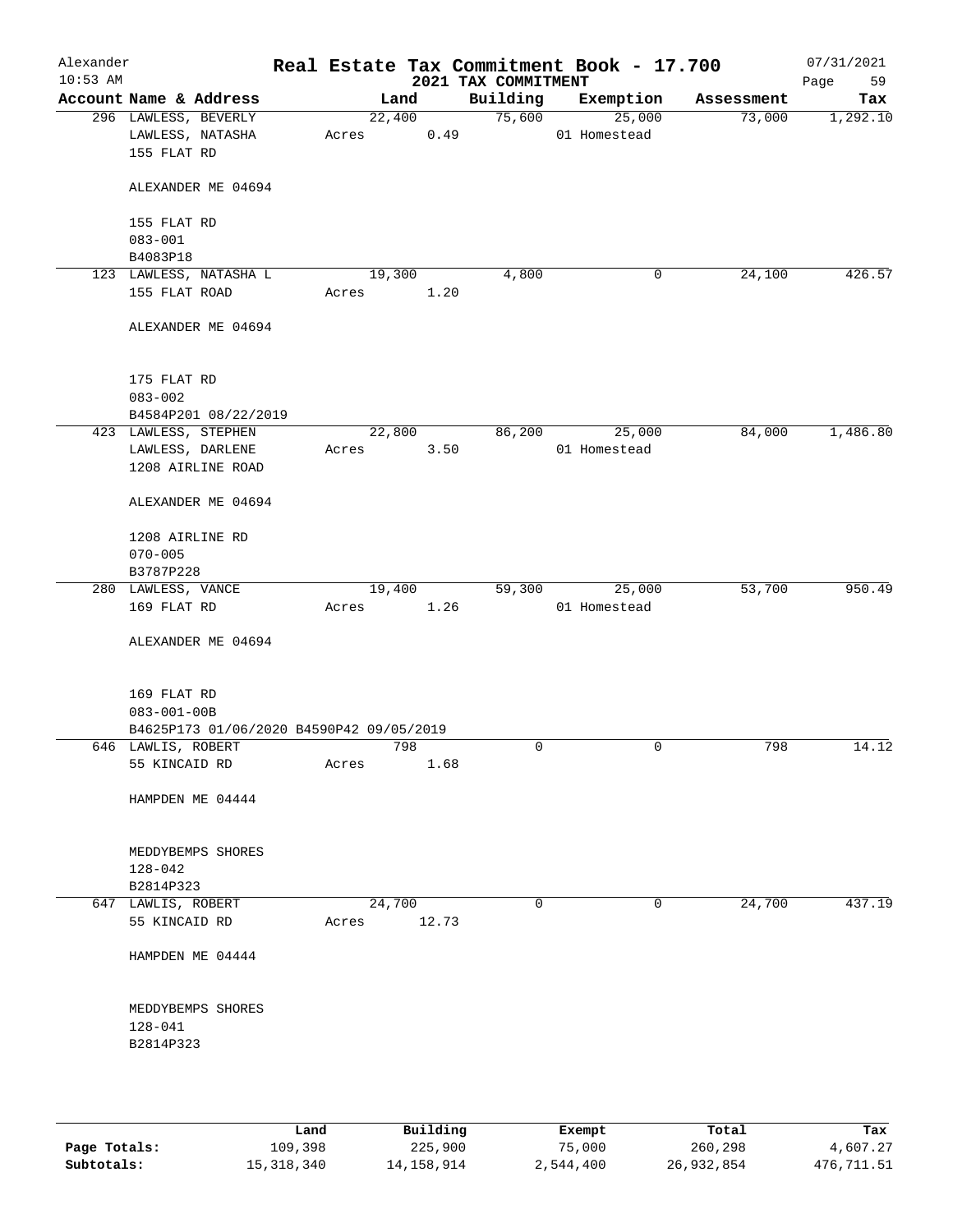| Alexander                  |                                            |                       |       |            |          | Real Estate Tax Commitment Book - 17.700 |                |                       | 07/31/2021             |
|----------------------------|--------------------------------------------|-----------------------|-------|------------|----------|------------------------------------------|----------------|-----------------------|------------------------|
| $10:53$ AM                 | Account Name & Address                     |                       |       | Land       |          | 2021 TAX COMMITMENT<br>Building          | Exemption      | Assessment            | Page<br>60<br>Tax      |
|                            | 636 LAWLIS, ROBERT                         |                       |       | 39,300     |          | $\mathbf 0$                              | $\mathbf 0$    | 39,300                | 695.61                 |
|                            | 55 KINCAID RD                              |                       | Acres |            | 4.15     |                                          |                |                       |                        |
|                            | HAMPDEN ME 04444                           |                       |       |            |          |                                          |                |                       |                        |
|                            | MEDDYBEMPS SHORES                          |                       |       |            |          |                                          |                |                       |                        |
|                            | $128 - 032$<br>B2814P323                   |                       |       |            |          |                                          |                |                       |                        |
|                            | 676 LEBLANC, AARON                         |                       |       | 20,300     |          | 0                                        | 0              | 20,300                | 359.31                 |
|                            | 280 NORTH STREET                           |                       | Acres |            | 2.14     |                                          |                |                       |                        |
|                            | CALAIS ME 04619                            |                       |       |            |          |                                          |                |                       |                        |
|                            | 276 BARROWS LAKE ROAD<br>$097 - 015 - 003$ |                       |       |            |          |                                          |                |                       |                        |
|                            | B4294P313                                  |                       |       |            |          |                                          |                |                       |                        |
|                            | 70 LEE, DAVID                              |                       |       | 13,200     |          | $\mathbf 0$                              | $\mathsf{O}$   | 13,200                | 233.64                 |
|                            | LEE, BRENDA                                |                       | Acres |            | 3.80     |                                          |                |                       |                        |
|                            | 1743 CATHANCE RD                           |                       |       |            |          |                                          |                |                       |                        |
|                            | CATHANCE TOWNSHIP ME<br>04657              |                       |       |            |          |                                          |                |                       |                        |
|                            | COOPER RD                                  |                       |       |            |          |                                          |                |                       |                        |
|                            | M80 L9                                     |                       |       |            |          |                                          |                |                       |                        |
|                            | B3871P296                                  |                       |       |            |          |                                          |                |                       |                        |
|                            | 394 LEE, DAVID                             |                       |       | 7,800      |          | 31,700                                   | 0              | 39,500                | 699.15                 |
|                            | LEE, BRENDA<br>1743 CATHANCE RD            |                       | Acres |            | 0.20     |                                          |                |                       |                        |
|                            | CATHANCE TOWNSHIP ME<br>04657              |                       |       |            |          |                                          |                |                       |                        |
|                            | 116 COOPER RD                              |                       |       |            |          |                                          |                |                       |                        |
|                            | $080 - 008$                                |                       |       |            |          |                                          |                |                       |                        |
|                            | B3406P272                                  |                       |       |            |          |                                          |                |                       |                        |
| 635                        | LEEMAN, KIEVE                              |                       |       | 39,600     |          | 0                                        | $\mathsf{O}$   | 39,600                | 700.92                 |
|                            | 2 MAIN STREET                              |                       | Acres |            | 4.28     |                                          |                |                       |                        |
|                            | STE 18-402<br>BIDDEFORD ME 04005           |                       |       |            |          |                                          |                |                       |                        |
|                            |                                            |                       |       |            |          |                                          |                |                       |                        |
|                            | MEDDYBEMPS SHORES                          |                       |       |            |          |                                          |                |                       |                        |
|                            | $128 - 031$                                |                       |       |            |          |                                          |                |                       |                        |
|                            | B4801P01 06/25/2021                        |                       |       |            |          |                                          |                |                       |                        |
|                            | 282 LEIGHTON, INA<br>C/O HOWARD LEIGHTON   |                       | Acres | 15,500     | 1.00     | 0                                        | $\mathsf{O}$   | 15,500                | 274.35                 |
|                            | 10 CHERYL ROSE LANE                        |                       |       |            |          |                                          |                |                       |                        |
|                            | S ATTLEBORO MA 02703                       |                       |       |            |          |                                          |                |                       |                        |
|                            |                                            |                       |       |            |          |                                          |                |                       |                        |
|                            | 1624 AIRLINE RD                            |                       |       |            |          |                                          |                |                       |                        |
|                            | $066 - 007$<br>B1333P132                   |                       |       |            |          |                                          |                |                       |                        |
|                            |                                            |                       |       |            |          |                                          |                |                       |                        |
|                            |                                            | Land                  |       |            | Building |                                          | Exempt         | Total                 | Tax                    |
| Page Totals:<br>Subtotals: |                                            | 135,700<br>15,454,040 |       | 14,190,614 | 31,700   |                                          | 0<br>2,544,400 | 167,400<br>27,100,254 | 2,962.98<br>479,674.49 |
|                            |                                            |                       |       |            |          |                                          |                |                       |                        |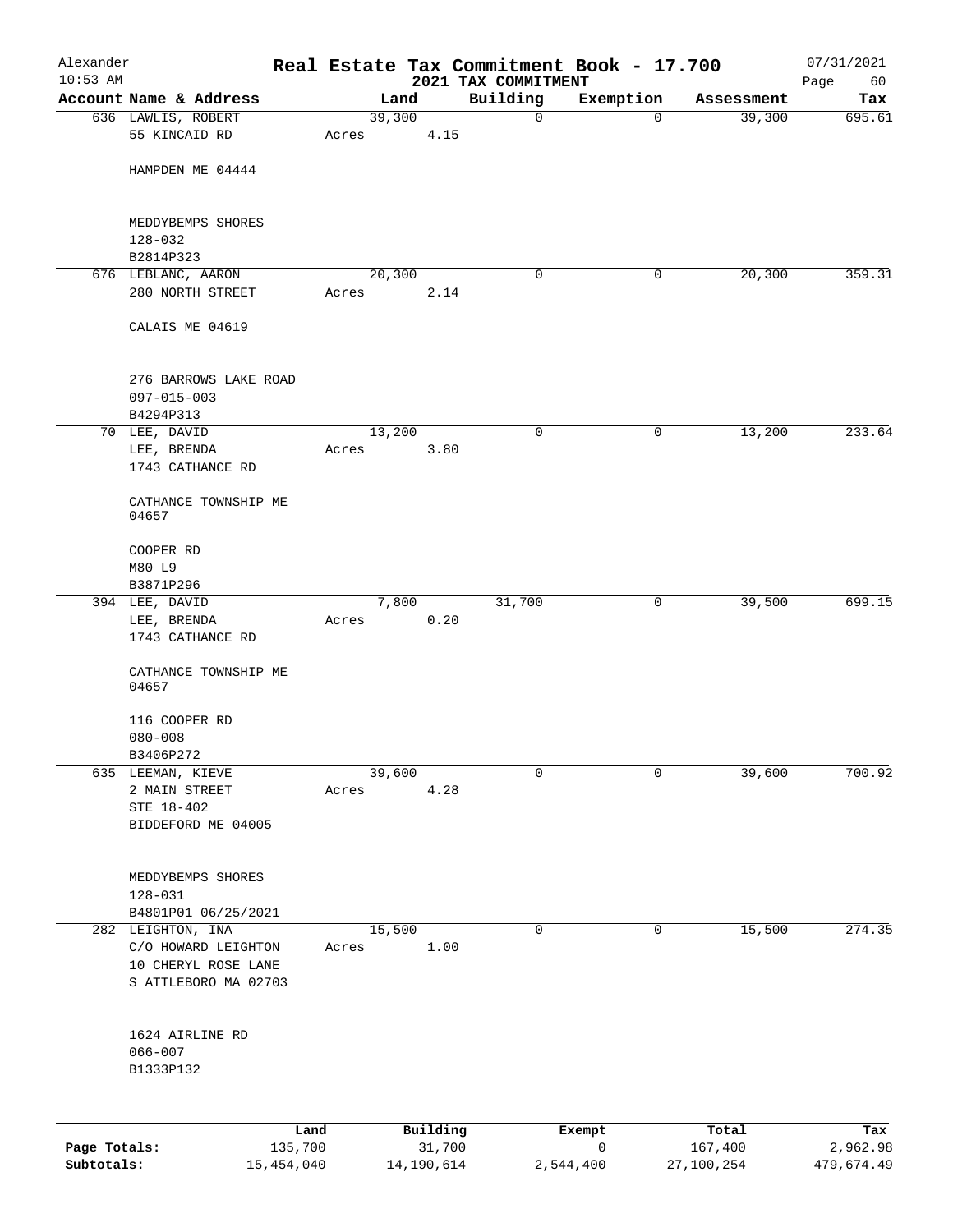| Alexander<br>$10:53$ AM |                                                             | Real Estate Tax Commitment Book - 17.700 | 2021 TAX COMMITMENT |              |            | 07/31/2021<br>Page<br>61 |
|-------------------------|-------------------------------------------------------------|------------------------------------------|---------------------|--------------|------------|--------------------------|
|                         | Account Name & Address                                      | Land                                     | Building            | Exemption    | Assessment | Tax                      |
|                         | 198 LEMPKE, RICHARD A<br>LEMPKE, DARLENE A<br>114 COLD HILL | 36,800<br>41.00<br>Acres                 | 0                   | $\mathbf 0$  | 36,800     | 651.36                   |
|                         | GRANBY MA 01033                                             |                                          |                     |              |            |                          |
|                         | SO. PRINCETON RD<br>$009 - 006$                             |                                          |                     |              |            |                          |
|                         | B2147P315<br>397 LINDSEY, CHAD A. &                         | 33,000                                   | 0                   | 0            | 33,000     | 584.10                   |
|                         | <b>BETHANY</b>                                              |                                          |                     |              |            |                          |
|                         | 2081 AIRLINE RD.                                            | 33.43<br>Acres                           |                     |              |            |                          |
|                         | ALEXANDER ME 04694                                          |                                          |                     |              |            |                          |
|                         | AIRLINE RD                                                  |                                          |                     |              |            |                          |
|                         | $075 - 001$<br>B4103P273                                    |                                          |                     |              |            |                          |
|                         | 571 LINDSEY, CHAD, A.                                       | 19,500                                   | 106,600             | 25,000       | 101,100    | 1,789.47                 |
|                         | LINDSEY, BETHANY, J.                                        | 1.31<br>Acres                            |                     | 01 Homestead |            |                          |
|                         | 2081 AIRLINE ROAD                                           |                                          |                     |              |            |                          |
|                         | ALEXANDER ME 04694                                          |                                          |                     |              |            |                          |
|                         | 2081 AIRLINE RD                                             |                                          |                     |              |            |                          |
|                         | $075 - 010$                                                 |                                          |                     |              |            |                          |
|                         | B3878P188                                                   |                                          |                     |              |            |                          |
|                         | 399 LINDSEY, DANA T &                                       | 20,500                                   | 307,400             | 0            | 327,900    | 5,803.83                 |
|                         | LINDSEY, LYNNE D<br>2057 AIRLINE ROAD                       | 2.00<br>Acres                            |                     |              |            |                          |
|                         | ALEXANDER ME 04694                                          |                                          |                     |              |            |                          |
|                         | AIRLINE RD<br>$075 - 002$                                   |                                          |                     |              |            |                          |
|                         | 96 LOMBARDO, MICHAEL                                        | 59,800                                   | 213,400             | 25,000       | 248,200    | 4,393.14                 |
|                         | 458 COOPER RD                                               | 13.80<br>Acres                           |                     | 01 Homestead |            |                          |
|                         | ALEXANDER ME 04694                                          |                                          |                     |              |            |                          |
|                         | 458 COOPER RD                                               |                                          |                     |              |            |                          |
|                         | $094 - 001 + 95 - 1$<br>B4276P70                            |                                          |                     |              |            |                          |
|                         | 110 LONDON, MARK                                            | 62,000                                   | 119,000             | 0            | 181,000    | 3,203.70                 |
|                         | MARTIN, JANET                                               | 0.20<br>Acres                            |                     |              |            |                          |
|                         | 110 MAPLEHURST DR                                           |                                          |                     |              |            |                          |
|                         | MONCTON NB E1G 1R9                                          |                                          |                     |              |            |                          |
|                         | 80 SOUTH SHORE ROAD                                         |                                          |                     |              |            |                          |
|                         | $092 - 025$                                                 |                                          |                     |              |            |                          |
|                         | B3651P95                                                    |                                          |                     |              |            |                          |
|                         |                                                             |                                          |                     |              |            |                          |
|                         |                                                             |                                          |                     |              |            |                          |

|              | Land       | Building   | Exempt    | Total      | Tax        |
|--------------|------------|------------|-----------|------------|------------|
| Page Totals: | 231,600    | 746,400    | 50,000    | 928,000    | 16,425.60  |
| Subtotals:   | 15,685,640 | 14,937,014 | 2,594,400 | 28,028,254 | 496,100.09 |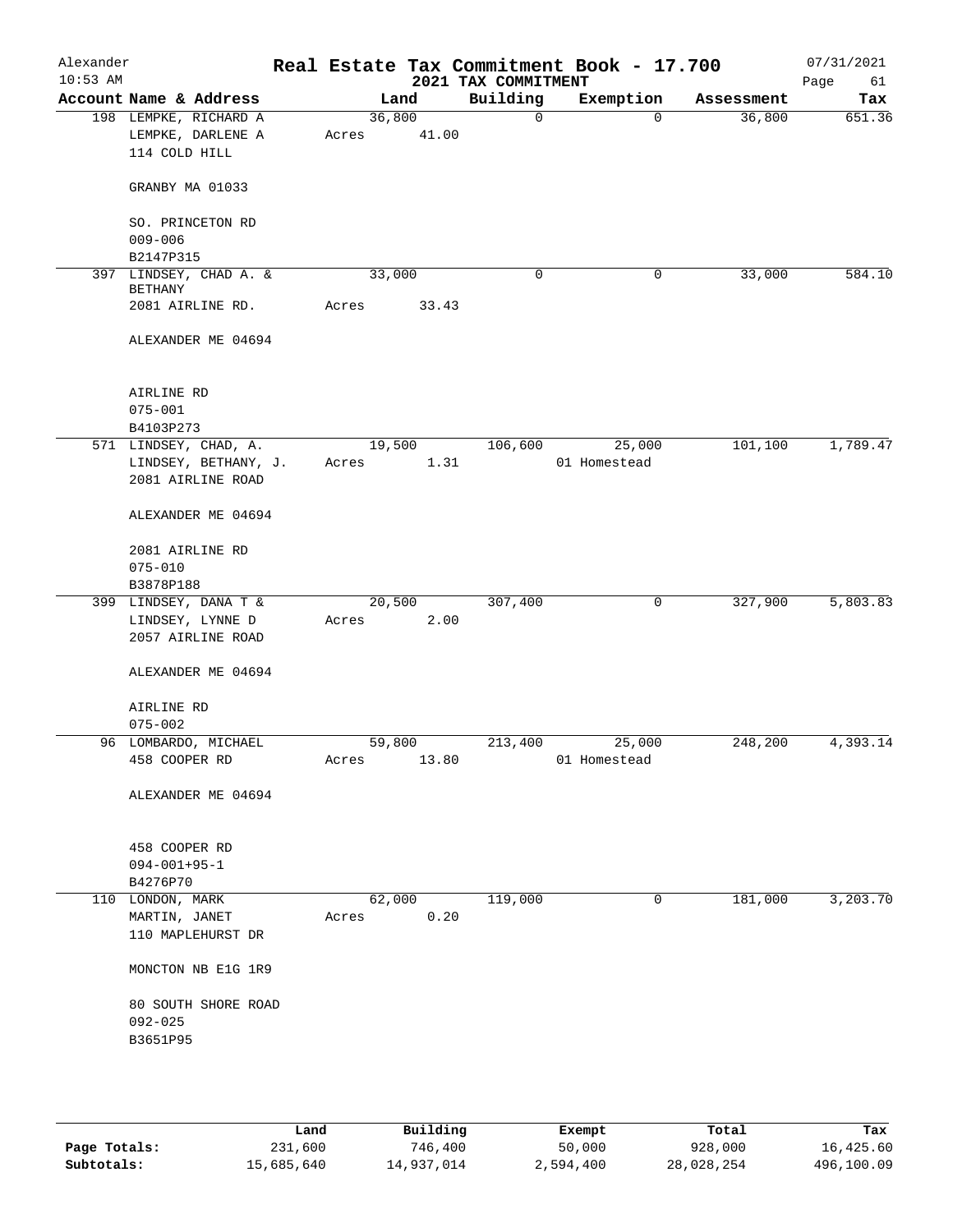| Alexander<br>$10:53$ AM |                                                        |       |                | 2021 TAX COMMITMENT | Real Estate Tax Commitment Book - 17.700 |            | 07/31/2021<br>Page<br>62 |
|-------------------------|--------------------------------------------------------|-------|----------------|---------------------|------------------------------------------|------------|--------------------------|
|                         | Account Name & Address                                 |       | Land           | Building            | Exemption                                | Assessment | Tax                      |
|                         | 141 LONDON, MARK<br>MARTIN, JANET<br>110 MAPLEHURST DR | Acres | 54,200<br>0.42 | $\mathbf 0$         | $\Omega$                                 | 54,200     | 959.34                   |
|                         | MONCTON NB E1G 1R9                                     |       |                |                     |                                          |            |                          |
|                         | 80 PLEASANT LK<br>$093 - 001 + 1A$                     |       |                |                     |                                          |            |                          |
|                         | B3651P95                                               |       |                |                     |                                          |            |                          |
|                         | 587 LONDON, MARK                                       |       | 9,000          | 0                   | 0                                        | 9,000      | 159.30                   |
|                         | LONDON, JANET MARTIN<br>110 MAPLEHURST DR              | Acres | 1.00           |                     |                                          |            |                          |
|                         | MONCTON NB E1G 1R9                                     |       |                |                     |                                          |            |                          |
|                         | 80 PLEASANT LAKE                                       |       |                |                     |                                          |            |                          |
|                         | $092 - 033$                                            |       |                |                     |                                          |            |                          |
|                         | B3651P95                                               |       |                |                     |                                          |            |                          |
|                         | 288 LOOK, GARY                                         |       | 30,500         | 6,200               | $\mathsf{O}$                             | 36,700     | 649.59                   |
|                         | 916 CUTLER RD                                          | Acres | 12.35          |                     |                                          |            |                          |
|                         | MACHIASPORT ME 04655                                   |       |                |                     |                                          |            |                          |
|                         | 1990 AIRLINE RD                                        |       |                |                     |                                          |            |                          |
|                         | $075 - 009$                                            |       |                |                     |                                          |            |                          |
|                         | B2813P269                                              |       |                |                     |                                          |            |                          |
|                         | 292 LORD, CHERYL D                                     |       | 66,800         | 110,000             | 25,000                                   | 151,800    | 2,686.86                 |
|                         | 415 COOPER RD                                          | Acres | 0.86           |                     | 01 Homestead                             |            |                          |
|                         | ALEXANDER ME 04694                                     |       |                |                     |                                          |            |                          |
|                         | 415 COOPER ROAD                                        |       |                |                     |                                          |            |                          |
|                         | $094 - 013$                                            |       |                |                     |                                          |            |                          |
|                         | B3070P90                                               |       |                |                     |                                          |            |                          |
|                         | 245 LORD, EUGENE J                                     |       | 25,000         | 37,500              | 31,000                                   | 31,500     | 557.55                   |
|                         | 221 SOUTH PRINCETON RD                                 | Acres | 5.00           |                     | 01 Homestead<br>02 Veteran               |            |                          |
|                         | ALEXANDER ME 04694                                     |       |                |                     |                                          |            |                          |
|                         | 221 SO. PRINCETON RD                                   |       |                |                     |                                          |            |                          |
|                         | $037 - 007$                                            |       |                |                     |                                          |            |                          |
|                         | B3542P258                                              |       |                |                     |                                          |            |                          |
|                         | 9 LORD, LARRY J                                        |       | 23,500         | 85,600              | 0                                        | 109,100    | 1,931.07                 |
|                         | 204 STONE RD                                           | Acres | 4.00           |                     |                                          |            |                          |
|                         | MEDDYBEMPS ME 04657                                    |       |                |                     |                                          |            |                          |
|                         | 1402 AIRLINE RD                                        |       |                |                     |                                          |            |                          |
|                         | $068 - 008$                                            |       |                |                     |                                          |            |                          |
|                         | B4311P37                                               |       |                |                     |                                          |            |                          |
|                         |                                                        |       |                |                     |                                          |            |                          |
|                         |                                                        |       |                |                     |                                          |            |                          |
|                         |                                                        |       |                |                     |                                          |            |                          |

|              | Land       | Building   | Exempt    | Total      | Tax        |
|--------------|------------|------------|-----------|------------|------------|
| Page Totals: | 209,000    | 239,300    | 56,000    | 392,300    | 6,943.71   |
| Subtotals:   | 15,894,640 | 15,176,314 | 2,650,400 | 28,420,554 | 503,043.80 |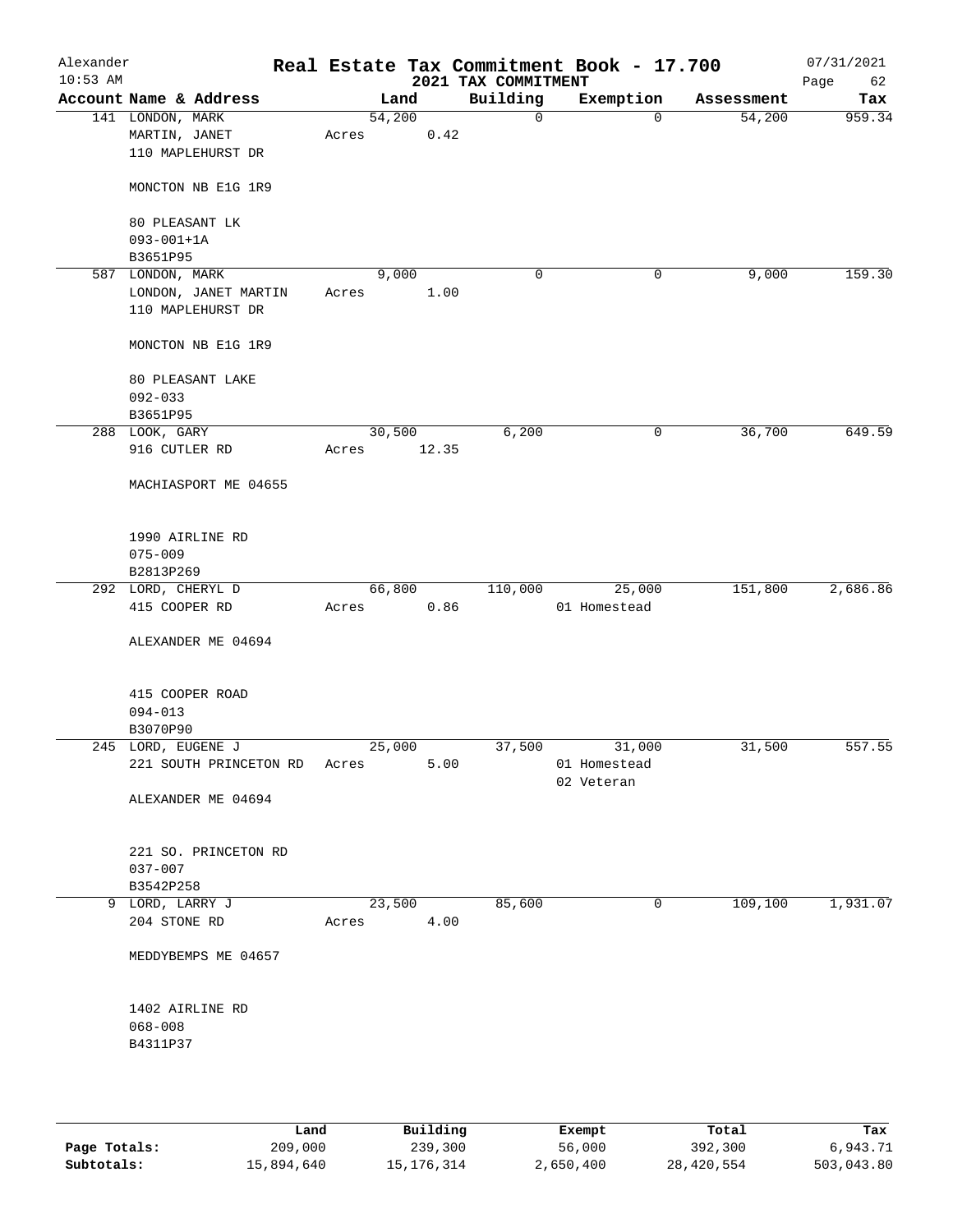| Alexander<br>$10:53$ AM |                                                |        |        | 2021 TAX COMMITMENT | Real Estate Tax Commitment Book - 17.700 |            | 07/31/2021<br>Page<br>63 |
|-------------------------|------------------------------------------------|--------|--------|---------------------|------------------------------------------|------------|--------------------------|
|                         | Account Name & Address                         |        | Land   | Building            | Exemption                                | Assessment | Tax                      |
|                         | 420 LORD, LAWRENCE & SONS<br>INC               | 28,800 |        | 0                   | $\Omega$                                 | 28,800     | 509.76                   |
|                         | 1260 AIRLINE ROAD                              | Acres  | 40.00  |                     |                                          |            |                          |
|                         | ALEXANDER ME 04694                             |        |        |                     |                                          |            |                          |
|                         | FRED BROWN LANE                                |        |        |                     |                                          |            |                          |
|                         | $070 - 003$                                    |        |        |                     |                                          |            |                          |
|                         | B4551P51 04/09/2019<br>510 LORD, LAWRENCE &    | 14,500 |        | 0                   | 0                                        | 14,500     | 256.65                   |
|                         | TERRELL TRUSTEES                               |        |        |                     |                                          |            |                          |
|                         | HILDA J LORD FAMILY                            | Acres  | 4.66   |                     |                                          |            |                          |
|                         | TRUST 8/1/2014<br>LIVING TRUST                 |        |        |                     |                                          |            |                          |
|                         | 1260 AIRLINE RD                                |        |        |                     |                                          |            |                          |
|                         | ALEXANDER ME 04694                             |        |        |                     |                                          |            |                          |
|                         | AIRLINE RD                                     |        |        |                     |                                          |            |                          |
|                         | $065 - 002$                                    |        |        |                     |                                          |            |                          |
|                         | B4194P237                                      |        |        |                     |                                          |            |                          |
|                         | 512 LORD, LAWRENCE &<br>TERRELL TRUSTEES       | 10,500 |        | 0                   | 0                                        | 10,500     | 185.85                   |
|                         | HILDA J LORD FAMILY<br>TRUST 8/1/2014<br>TRUST | Acres  | 10.00  |                     |                                          |            |                          |
|                         | 1260 AIRLINE RD                                |        |        |                     |                                          |            |                          |
|                         | ALEXANDER ME 04694                             |        |        |                     |                                          |            |                          |
|                         | 10 MCARTHUR RD                                 |        |        |                     |                                          |            |                          |
|                         | $058 - 007$                                    |        |        |                     |                                          |            |                          |
|                         | B4194P235                                      |        |        |                     |                                          |            |                          |
|                         | 526 LORD, LAWRENCE &<br>TERRELL TRUSTEES       | 43,300 |        | 77,700              | 25,000                                   | 96,000     | 1,699.20                 |
|                         | HILDA J LORD FAMILY<br>TRUST 8/1/2014          | Acres  | 35.00  |                     | 01 Homestead                             |            |                          |
|                         | 1260 AIRLINE RD                                |        |        |                     |                                          |            |                          |
|                         | ALEXANDER ME 04694                             |        |        |                     |                                          |            |                          |
|                         | 1254 AIRLINE RD                                |        |        |                     |                                          |            |                          |
|                         | $070 - 001$                                    |        |        |                     |                                          |            |                          |
|                         | B4194P231                                      |        |        |                     | $\mathbf 0$                              |            |                          |
|                         | 127 LORD, LAWRENCE &<br>TERRELL TRUSTEES       | 96,600 |        | 32,100              |                                          | 128,700    | 2,277.99                 |
|                         | HILDA J LORD FAMILY<br>TRUST 8/1/2014          | Acres  | 108.00 |                     |                                          |            |                          |
|                         | 1260 AIRLINE RD                                |        |        |                     |                                          |            |                          |
|                         | ALEXANDER ME 04694                             |        |        |                     |                                          |            |                          |
|                         | AIRLINE RD                                     |        |        |                     |                                          |            |                          |
|                         | $069 - 004 + 59 - 3 + 58 - 6$                  |        |        |                     |                                          |            |                          |
|                         | B4194P229                                      |        |        |                     |                                          |            |                          |
|                         |                                                |        |        |                     |                                          |            |                          |
|                         |                                                |        |        |                     |                                          |            |                          |

|              | Land       | Building   | Exempt    | Total      | Tax        |
|--------------|------------|------------|-----------|------------|------------|
| Page Totals: | 193,700    | 109,800    | 25,000    | 278,500    | 4,929.45   |
| Subtotals:   | 16,088,340 | 15,286,114 | 2,675,400 | 28,699,054 | 507,973.25 |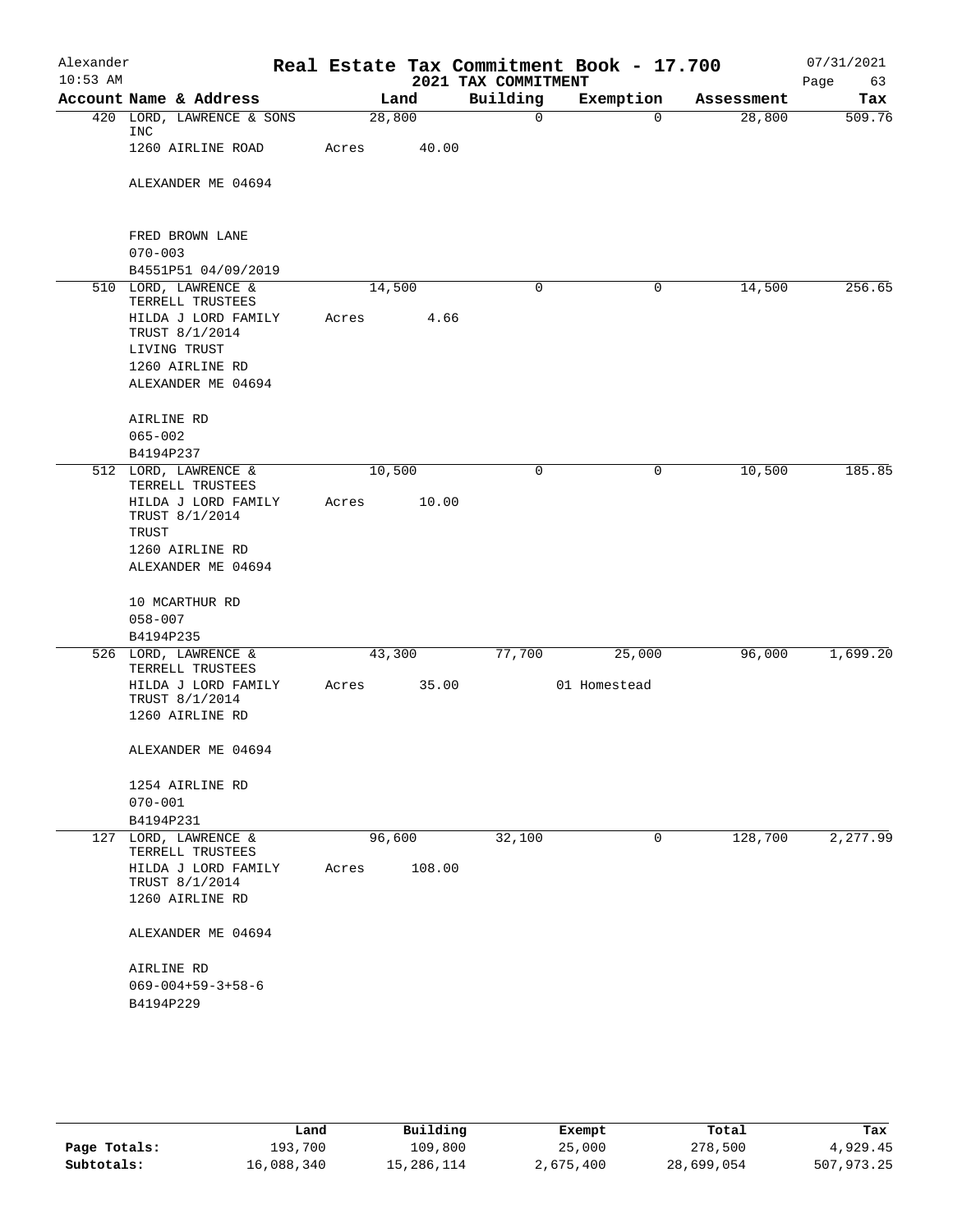| Alexander    |                                                          |            |       |                |                                 | Real Estate Tax Commitment Book - 17.700 |            | 07/31/2021        |
|--------------|----------------------------------------------------------|------------|-------|----------------|---------------------------------|------------------------------------------|------------|-------------------|
| $10:53$ AM   | Account Name & Address                                   |            |       | Land           | 2021 TAX COMMITMENT<br>Building | Exemption                                | Assessment | Page<br>64<br>Tax |
|              | 104 LORD, LAWRENCE LIVING                                |            |       | 14,473         | $\mathsf{O}$                    | $\Omega$                                 | 14,473     | 256.17            |
|              | TRUST<br>1260 AIRLINE ROAD                               |            | Acres | 80.00          |                                 |                                          |            |                   |
|              | ALEXANDER ME 04694                                       |            |       |                |                                 |                                          |            |                   |
|              | ARM RD                                                   |            |       |                |                                 |                                          |            |                   |
|              | $084 - 001$                                              |            |       |                |                                 |                                          |            |                   |
|              | B3014P75                                                 |            |       |                |                                 |                                          |            |                   |
|              | 105 LORD, LAWRENCE LIVING<br>TRUST                       |            |       | 29,685         | $\mathbf 0$                     | $\mathbf 0$                              | 29,685     | 525.42            |
|              | 1260 AIRLINE ROAD                                        |            | Acres | 116.00         |                                 |                                          |            |                   |
|              | ALEXANDER ME 04694                                       |            |       |                |                                 |                                          |            |                   |
|              | ARM RD                                                   |            |       |                |                                 |                                          |            |                   |
|              | $090 - 001$                                              |            |       |                |                                 |                                          |            |                   |
|              | B3014P75                                                 |            |       |                |                                 |                                          | 27,000     | 477.90            |
|              | 291 LORD, LAWRENCE & LARRY &<br>TERRY<br>1260 AIRLINE RD |            | Acres | 27,000<br>2.00 | $\Omega$                        | $\mathbf 0$                              |            |                   |
|              | ALEXANDER ME 04694                                       |            |       |                |                                 |                                          |            |                   |
|              |                                                          |            |       |                |                                 |                                          |            |                   |
|              | AIRLINE RD                                               |            |       |                |                                 |                                          |            |                   |
|              | $069 - 002$                                              |            |       |                |                                 |                                          |            |                   |
|              | B1718P48<br>595 LORD, LAWRENCE & SONS                    |            |       | 9,000          | $\mathbf 0$                     | $\mathbf 0$                              | 9,000      | 159.30            |
|              | 1260 AIRLINE RD                                          |            | Acres | 1.00           |                                 |                                          |            |                   |
|              | ALEXANDER ME 04694                                       |            |       |                |                                 |                                          |            |                   |
|              | AIRLINE RD                                               |            |       |                |                                 |                                          |            |                   |
|              | $069 - 020$                                              |            |       |                |                                 |                                          |            |                   |
|              | B2691P164                                                |            |       | 9,500          |                                 |                                          | 9,500      |                   |
|              | 527 LORD, LAWRENCE S & SONS<br><b>INC</b>                |            |       |                | $\mathbf 0$                     | $\mathbf 0$                              |            | 168.15            |
|              | 1260 AIRLINE RD                                          |            | Acres | 1.36           |                                 |                                          |            |                   |
|              | ALEXANDER ME 04694                                       |            |       |                |                                 |                                          |            |                   |
|              | AIRLINE RD                                               |            |       |                |                                 |                                          |            |                   |
|              | $069 - 011$                                              |            |       |                |                                 |                                          |            |                   |
|              | B2691P162                                                |            |       |                |                                 |                                          |            |                   |
|              | 528 LORD, LAWRENCE S & SONS<br><b>INC</b>                |            |       | 20,500         | 81,700                          | 0                                        | 102,200    | 1,808.94          |
|              | 1260 AIRLINE RD                                          |            | Acres | 2.00           |                                 |                                          |            |                   |
|              | ALEXANDER ME 04694                                       |            |       |                |                                 |                                          |            |                   |
|              | 1260 AIRLINE RD<br>$070 - 006$                           |            |       |                |                                 |                                          |            |                   |
|              |                                                          | Land       |       | Building       |                                 | Exempt                                   | Total      | Tax               |
| Page Totals: |                                                          | 110,158    |       | 81,700         |                                 | $\mathsf{O}$                             | 191,858    | 3,395.88          |
| Subtotals:   |                                                          | 16,198,498 |       | 15, 367, 814   |                                 | 2,675,400                                | 28,890,912 | 511,369.13        |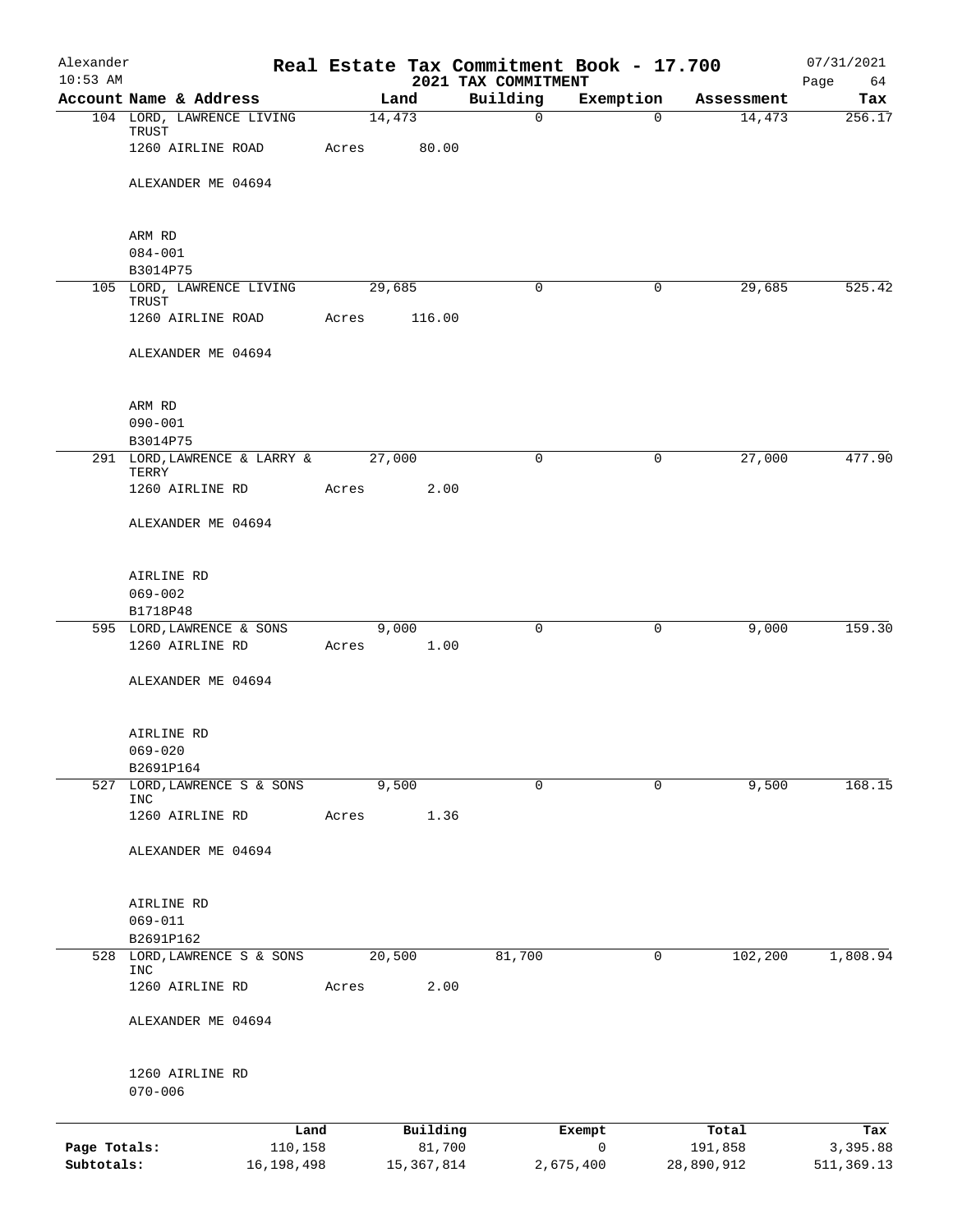| Alexander<br>$10:53$ AM |                                   |       |        | 2021 TAX COMMITMENT | Real Estate Tax Commitment Book - 17.700 |            | 07/31/2021<br>Page<br>65 |
|-------------------------|-----------------------------------|-------|--------|---------------------|------------------------------------------|------------|--------------------------|
|                         | Account Name & Address            |       | Land   | Building            | Exemption                                | Assessment | Tax                      |
|                         | 293 LOVE, WILLIAM D               |       | 31,300 | 0                   | $\mathbf 0$                              | 31,300     | 554.01                   |
|                         | LOVE, MONA I                      | Acres | 45.00  |                     |                                          |            |                          |
|                         | P.O.BOX 370                       |       |        |                     |                                          |            |                          |
|                         |                                   |       |        |                     |                                          |            |                          |
|                         | PERRY ME 04667                    |       |        |                     |                                          |            |                          |
|                         |                                   |       |        |                     |                                          |            |                          |
|                         | ROBB HILL RD                      |       |        |                     |                                          |            |                          |
|                         | $053 - 001$                       |       |        |                     |                                          |            |                          |
|                         | B2472P140                         |       |        |                     |                                          |            |                          |
|                         | 586 LOZIER, NATHAN A              |       | 7,800  | 0                   | 0                                        | 7,800      | 138.06                   |
|                         | LOZIER, RYAN E                    | Acres | 5.38   |                     |                                          |            |                          |
|                         | 11 APPLE TREE LANE                |       |        |                     |                                          |            |                          |
|                         |                                   |       |        |                     |                                          |            |                          |
|                         | BAILEYVILLE ME 04694              |       |        |                     |                                          |            |                          |
|                         |                                   |       |        |                     |                                          |            |                          |
|                         | 802 BREAKNECK RD                  |       |        |                     |                                          |            |                          |
|                         | $097 - 023$                       |       |        |                     |                                          |            |                          |
|                         | B4628P139 01/15/2020              |       |        |                     |                                          |            |                          |
|                         | 312 LUKE, DANA A                  |       | 71,700 | 45,600              | 0                                        | 117,300    | 2,076.21                 |
|                         | LUKE, JULIET B, JT                | Acres | 2.22   |                     |                                          |            |                          |
|                         | 22 HIGHLAND STREET                |       |        |                     |                                          |            |                          |
|                         |                                   |       |        |                     |                                          |            |                          |
|                         | WESTBROOK ME 04092                |       |        |                     |                                          |            |                          |
|                         |                                   |       |        |                     |                                          |            |                          |
|                         | 98 SOUTH SHORE ROAD               |       |        |                     |                                          |            |                          |
|                         | $093 - 005 + 5A$                  |       | 21,300 | 47,500              | 25,000                                   | 43,800     | 775.26                   |
|                         | 295 LYFORD, RONALD<br>56 DAVIS RD | Acres | 2.50   |                     | 01 Homestead                             |            |                          |
|                         |                                   |       |        |                     |                                          |            |                          |
|                         | ALEXANDER ME 04694                |       |        |                     |                                          |            |                          |
|                         |                                   |       |        |                     |                                          |            |                          |
|                         |                                   |       |        |                     |                                          |            |                          |
|                         | 56 DAVIS RD                       |       |        |                     |                                          |            |                          |
|                         | $077 - 004$                       |       |        |                     |                                          |            |                          |
|                         | B1029P103                         |       |        |                     |                                          |            |                          |
|                         | 302 MAGOON, MICHAEL               |       | 9,000  | 0                   | 0                                        | 9,000      | 159.30                   |
|                         | MAGOON, PAM                       | Acres | 1.00   |                     |                                          |            |                          |
|                         | 338 ARM ROAD                      |       |        |                     |                                          |            |                          |
|                         |                                   |       |        |                     |                                          |            |                          |
|                         | ALEXANDER ME 04694                |       |        |                     |                                          |            |                          |
|                         |                                   |       |        |                     |                                          |            |                          |
|                         | 330 ARM RD                        |       |        |                     |                                          |            |                          |
|                         | $086 - 002$                       |       |        |                     |                                          |            |                          |
|                         | B2367P196                         |       |        |                     |                                          |            |                          |
|                         | 303 MAGOON, MICHAEL               |       | 19,000 | 65,000              | 25,000                                   | 59,000     | 1,044.30                 |
|                         | 338 ARM ROAD                      | Acres | 1.00   |                     | 01 Homestead                             |            |                          |
|                         |                                   |       |        |                     |                                          |            |                          |
|                         | ALEXANDER ME 04694                |       |        |                     |                                          |            |                          |
|                         |                                   |       |        |                     |                                          |            |                          |
|                         |                                   |       |        |                     |                                          |            |                          |
|                         | 338 ARM RD                        |       |        |                     |                                          |            |                          |
|                         | $086 - 004$                       |       |        |                     |                                          |            |                          |
|                         | B2046P168                         |       |        |                     |                                          |            |                          |
|                         |                                   |       |        |                     |                                          |            |                          |
|                         |                                   |       |        |                     |                                          |            |                          |
|                         |                                   |       |        |                     |                                          |            |                          |

|              | Land       | Building   | Exempt    | Total        | Tax          |
|--------------|------------|------------|-----------|--------------|--------------|
| Page Totals: | 160,100    | 158,100    | 50,000    | 268,200      | 4,747.14     |
| Subtotals:   | 16,358,598 | 15,525,914 | 2,725,400 | 29, 159, 112 | 516, 116. 27 |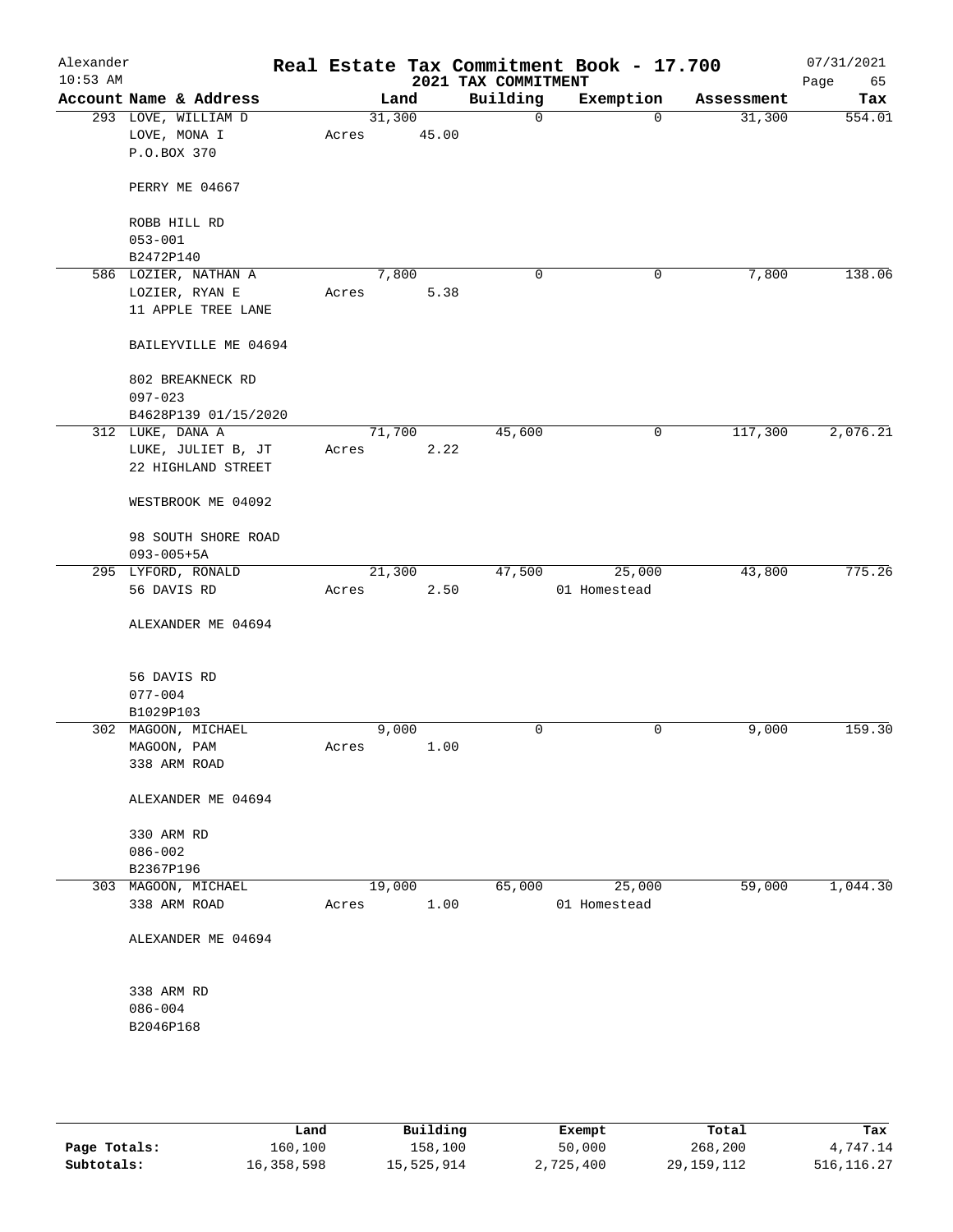| Alexander<br>$10:53$ AM |                                                       |       |        |       | 2021 TAX COMMITMENT | Real Estate Tax Commitment Book - 17.700 |            | 07/31/2021<br>Page<br>66 |
|-------------------------|-------------------------------------------------------|-------|--------|-------|---------------------|------------------------------------------|------------|--------------------------|
|                         | Account Name & Address                                |       | Land   |       | Building            | Exemption                                | Assessment | Tax                      |
|                         | 304 MAGOON, MICHAEL R<br>MAGOON, MARK<br>338 ARM RD   | Acres | 9,000  | 1.00  | $\mathbf 0$         | $\mathbf 0$                              | 9,000      | 159.30                   |
|                         | ALEXANDER ME 04694                                    |       |        |       |                     |                                          |            |                          |
|                         | 330 ARM RD                                            |       |        |       |                     |                                          |            |                          |
|                         | $086 - 005$<br>B1034P27                               |       |        |       |                     |                                          |            |                          |
|                         | 675 MAHAR, MELISSA                                    |       | 23,900 |       | 0                   | 0                                        | 23,900     | 423.03                   |
|                         | ROBINSON, JEFFREY A                                   | Acres |        | 2.21  |                     |                                          |            |                          |
|                         | 112 LITTLE FALLS RD                                   |       |        |       |                     |                                          |            |                          |
|                         | PEMBROKE ME 04666                                     |       |        |       |                     |                                          |            |                          |
|                         | BARROWS LK                                            |       |        |       |                     |                                          |            |                          |
|                         | 097-015-002                                           |       |        |       |                     |                                          |            |                          |
|                         | B3823P125                                             |       |        |       |                     |                                          |            |                          |
|                         | 307 MAKINAJIAN, JOSEPH<br>1 SHINNECOCK AVENUE         | Acres | 89,400 | 0.94  | 32,500              | 0                                        | 121,900    | 2,157.63                 |
|                         | MASSAPEGUA NY 11758                                   |       |        |       |                     |                                          |            |                          |
|                         | 160 PINE TREE SHORE<br>$006 - 010$<br>B4267P314       |       |        |       |                     |                                          |            |                          |
|                         | 309 MANZA, CHRISTOPHER J                              |       | 67,200 |       | 18,500              | 25,000                                   | 60,700     | 1,074.39                 |
|                         | 224 BERRY ROAD                                        | Acres |        | 0.11  |                     | 01 Homestead                             |            |                          |
|                         | ALEXANDER ME 04694                                    |       |        |       |                     |                                          |            |                          |
|                         | 224 BERRY ROAD<br>$126 - 001$                         |       |        |       |                     |                                          |            |                          |
|                         | B4224P83                                              |       |        |       | 0                   | 0                                        | 1,000      | 17.70                    |
|                         | 147 MANZA, JOSEPH S<br>MANZA, JANE L<br>446 COOPER RD | Acres | 1,000  | 1.00  |                     |                                          |            |                          |
|                         | ALEXANDER ME 04694                                    |       |        |       |                     |                                          |            |                          |
|                         | COOPER RD                                             |       |        |       |                     |                                          |            |                          |
|                         | $094 - 009$                                           |       |        |       |                     |                                          |            |                          |
|                         | B4224P85                                              |       |        |       |                     |                                          |            |                          |
|                         | 711 MANZA, JOSEPH S                                   |       | 56,200 |       | 193,300             | 25,000                                   | 224,500    | 3,973.65                 |
|                         | MANZA, JANE L<br>446 COOPER RD                        | Acres |        | 10.20 |                     | 01 Homestead                             |            |                          |
|                         | ALEXANDER ME 04694                                    |       |        |       |                     |                                          |            |                          |
|                         | 446 COOPER ROAD<br>$094 - 01A$                        |       |        |       |                     |                                          |            |                          |
|                         |                                                       |       |        |       |                     |                                          |            |                          |

|              | Land       | Building   | Exempt    | Total      | Tax        |
|--------------|------------|------------|-----------|------------|------------|
| Page Totals: | 246,700    | 244,300    | 50,000    | 441,000    | 7,805.70   |
| Subtotals:   | 16,605,298 | 15,770,214 | 2,775,400 | 29,600,112 | 523,921.97 |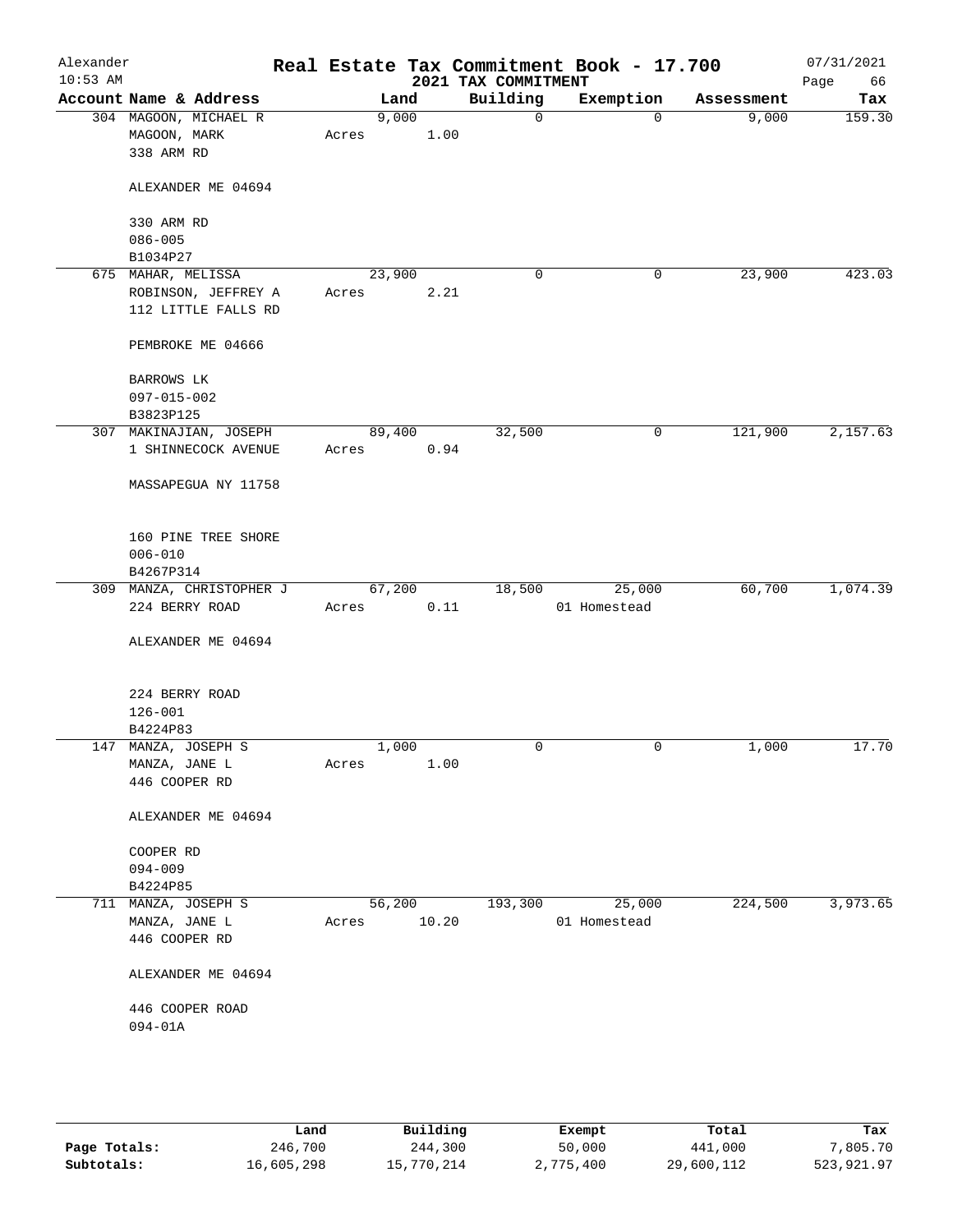| Alexander<br>$10:53$ AM                                                                         |                                                                |                 |        | 2021 TAX COMMITMENT | Real Estate Tax Commitment Book - 17.700 |            | 07/31/2021<br>Page<br>67 |
|-------------------------------------------------------------------------------------------------|----------------------------------------------------------------|-----------------|--------|---------------------|------------------------------------------|------------|--------------------------|
|                                                                                                 | Account Name & Address                                         |                 | Land   | Building            | Exemption                                | Assessment | Tax                      |
|                                                                                                 | 622 MARSANSKIS, DAVID C<br>MARSANSKIS, SARAH R<br>530 NORTH ST | 82,300<br>Acres | 1.71   | 2,200               | $\mathbf 0$                              | 84,500     | 1,495.65                 |
|                                                                                                 | CALAIS ME 04619                                                |                 |        |                     |                                          |            |                          |
|                                                                                                 | 141 MEDDYBEMPS SHORE<br>$128 - 006$<br>B2674P51                |                 |        |                     |                                          |            |                          |
|                                                                                                 | 311 MARSHALL, DENNIS                                           | 61,100          |        | 26,700              | 0                                        | 87,800     | 1,554.06                 |
|                                                                                                 | MARSHALL, JEANINE<br>89 BOARDMAN STREET                        | Acres           | 0.46   |                     |                                          |            |                          |
|                                                                                                 | CALAIS ME 04619                                                |                 |        |                     |                                          |            |                          |
|                                                                                                 | 66 SOUTH SHORE ROAD<br>$092 - 021$                             |                 |        |                     |                                          |            |                          |
|                                                                                                 | B1236P246                                                      |                 |        |                     |                                          |            |                          |
| 55,300<br>26 MARSHALL, DENNIS, H.<br>MARSHALL, JEANNINE, A.<br>0.53<br>Acres<br>89 BOARDMAN ST. | $\mathbf 0$                                                    | 0               | 55,300 | 978.81              |                                          |            |                          |
|                                                                                                 | CALAIS ME 04619                                                |                 |        |                     |                                          |            |                          |
|                                                                                                 | SOUTH SHORE ROAD<br>$092 - 022$                                |                 |        |                     |                                          |            |                          |
|                                                                                                 | B3867P271                                                      |                 |        |                     |                                          |            |                          |
|                                                                                                 | 584 MARTELL O'NEIL, ROBIN<br>2248 HONEY HILL CIRCLE            | 80,400<br>Acres | 2.84   | $\mathbf 0$         | 0                                        | 80,400     | 1,423.08                 |
|                                                                                                 | RIDGELAND SC 29936                                             |                 |        |                     |                                          |            |                          |
|                                                                                                 | CHASE BROOK DRIVE<br>$128 - 036$                               |                 |        |                     |                                          |            |                          |
|                                                                                                 | B4135P169                                                      |                 |        |                     |                                          |            |                          |
|                                                                                                 | 637 MARTELL, LEONARD JR                                        | 44,000          |        | $\mathbf 0$         | 0                                        | 44,000     | 778.80                   |
|                                                                                                 | 130 DEACON WILLEY ROAD                                         | Acres           | 9.05   |                     |                                          |            |                          |
|                                                                                                 | CAMPTON NH 03223                                               |                 |        |                     |                                          |            |                          |
|                                                                                                 | CHASE BROOK DRIVE<br>128-033 & 034                             |                 |        |                     |                                          |            |                          |
|                                                                                                 | B4570P142 07/11/2019                                           |                 |        |                     |                                          |            |                          |
|                                                                                                 | 617 MARTELL, LEONARD TRUSTEE<br>200 CHASE BROOK ROAD           | 80,000<br>Acres | 1.13   | 82,200              | 25,000<br>01 Homestead                   | 137,200    | 2,428.44                 |
|                                                                                                 | ALEXANDER ME 04694                                             |                 |        |                     |                                          |            |                          |
|                                                                                                 | 200 CHASE BROOK DRIVE<br>128-037<br>B3590P236                  |                 |        |                     |                                          |            |                          |
|                                                                                                 |                                                                |                 |        |                     |                                          |            |                          |

|              | Land       | Building   | Exempt    | Total      | Tax        |
|--------------|------------|------------|-----------|------------|------------|
| Page Totals: | 403,100    | 111,100    | 25,000    | 489,200    | 8,658.84   |
| Subtotals:   | 17,008,398 | 15,881,314 | 2,800,400 | 30,089,312 | 532,580.81 |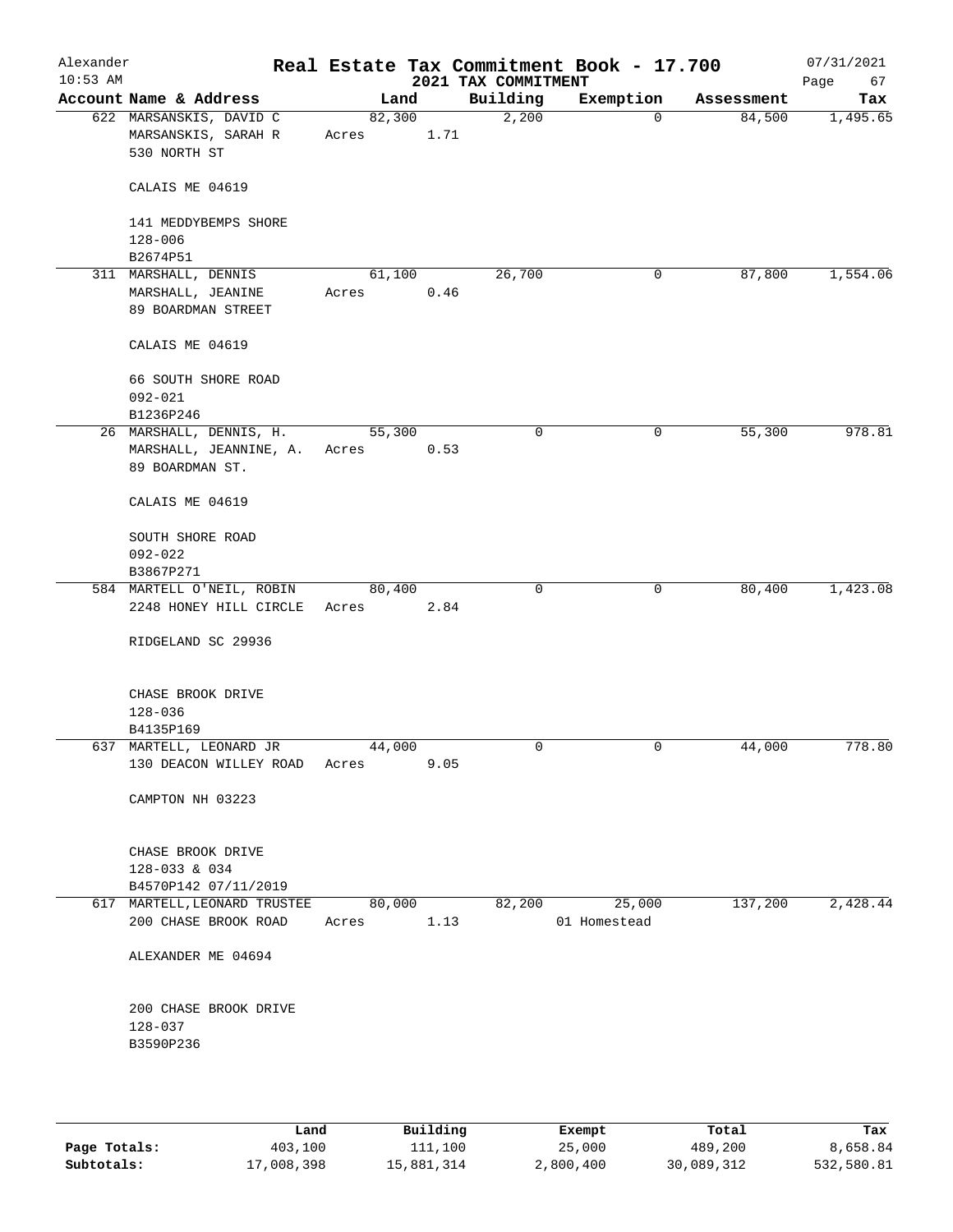| Alexander<br>$10:53$ AM |                                                       |        |                | 2021 TAX COMMITMENT | Real Estate Tax Commitment Book - 17.700 |            | 07/31/2021<br>Page<br>68 |
|-------------------------|-------------------------------------------------------|--------|----------------|---------------------|------------------------------------------|------------|--------------------------|
|                         | Account Name & Address                                | Land   |                | Building            | Exemption                                | Assessment | Tax                      |
|                         | 549 MAXWELL, FRANKLIN H<br>48 CHASE BROOK DR          | Acres  | 83,400<br>1.11 |                     | 58,600<br>25,000<br>01 Homestead         | 117,000    | 2,070.90                 |
|                         | ALEXANDER ME 04694                                    |        |                |                     |                                          |            |                          |
|                         | 48 CHASE BROOK DRIVE<br>$128 - 011$                   |        |                |                     |                                          |            |                          |
|                         | B2384P329                                             |        |                |                     |                                          |            |                          |
|                         | 314 MAXWELL, JAMES                                    | 62,400 |                | 60,400              | 0                                        | 122,800    | 2,173.56                 |
|                         | MAXWELL, LORNA<br>147 KING STREET                     | Acres  | 0.69           |                     |                                          |            |                          |
|                         | ST STEPHENS NB E3L 2C7                                |        |                |                     |                                          |            |                          |
|                         | 25 DWELLEYS LAKE ROAD<br>$098 - 004 + 4A$<br>B1167P24 |        |                |                     |                                          |            |                          |
|                         | 704 MAXWELL, JAMES                                    | 56,000 |                | 15,000              | 0                                        | 71,000     | 1,256.70                 |
|                         | MAXWELL, LORNA                                        | Acres  | 0.60           |                     |                                          |            |                          |
|                         | 147 KING STREET                                       |        |                |                     |                                          |            |                          |
|                         | ST STEPHENS NB E3L 2C7                                |        |                |                     |                                          |            |                          |
|                         | 23 DWELLEYS LAKE ROAD<br>$98 - 15A$                   |        |                |                     |                                          |            |                          |
|                         | 357 MAXWELL, WENDY M                                  | 22,500 |                | 37,000              | 0                                        | 59,500     | 1,053.15                 |
|                         | 828 MAIN ST.                                          | Acres  | 3.30           |                     |                                          |            |                          |
|                         | CALAIS ME 04619                                       |        |                |                     |                                          |            |                          |
|                         | 4 DAVIS RD<br>$065 - 007$<br>B2933P245                |        |                |                     |                                          |            |                          |
|                         | 316 MCARTHUR, BARBARA                                 | 28,000 |                | 33,100              | 31,000                                   | 30,100     | 532.77                   |
|                         | 589 COOPER RD                                         | Acres  | 9.00           |                     | 02 Veteran                               |            |                          |
|                         |                                                       |        |                |                     | 01 Homestead                             |            |                          |
|                         | ALEXANDER ME 04694                                    |        |                |                     |                                          |            |                          |
|                         | 589 COOPER RD                                         |        |                |                     |                                          |            |                          |
|                         | $101 - 002$                                           |        |                |                     |                                          |            |                          |
|                         | 315 MCARTHUR, BENJAMIN                                | 23,500 |                | 49,100              | 25,000                                   | 47,600     | 842.52                   |
|                         | MCARTHUR, LINDA                                       | Acres  | 4.00           |                     | 01 Homestead                             |            |                          |
|                         | 95 MCARTHUR RD                                        |        |                |                     |                                          |            |                          |
|                         | ALEXANDER ME 04694                                    |        |                |                     |                                          |            |                          |
|                         | 95 MCARTHUR RD                                        |        |                |                     |                                          |            |                          |
|                         | $058 - 004$<br>B1031P136                              |        |                |                     |                                          |            |                          |
|                         |                                                       |        |                |                     |                                          |            |                          |

|              | Land       | Building   | Exempt    | Total      | Tax        |
|--------------|------------|------------|-----------|------------|------------|
| Page Totals: | 275,800    | 253,200    | 81,000    | 448,000    | 7,929.60   |
| Subtotals:   | 17,284,198 | 16,134,514 | 2,881,400 | 30,537,312 | 540,510.41 |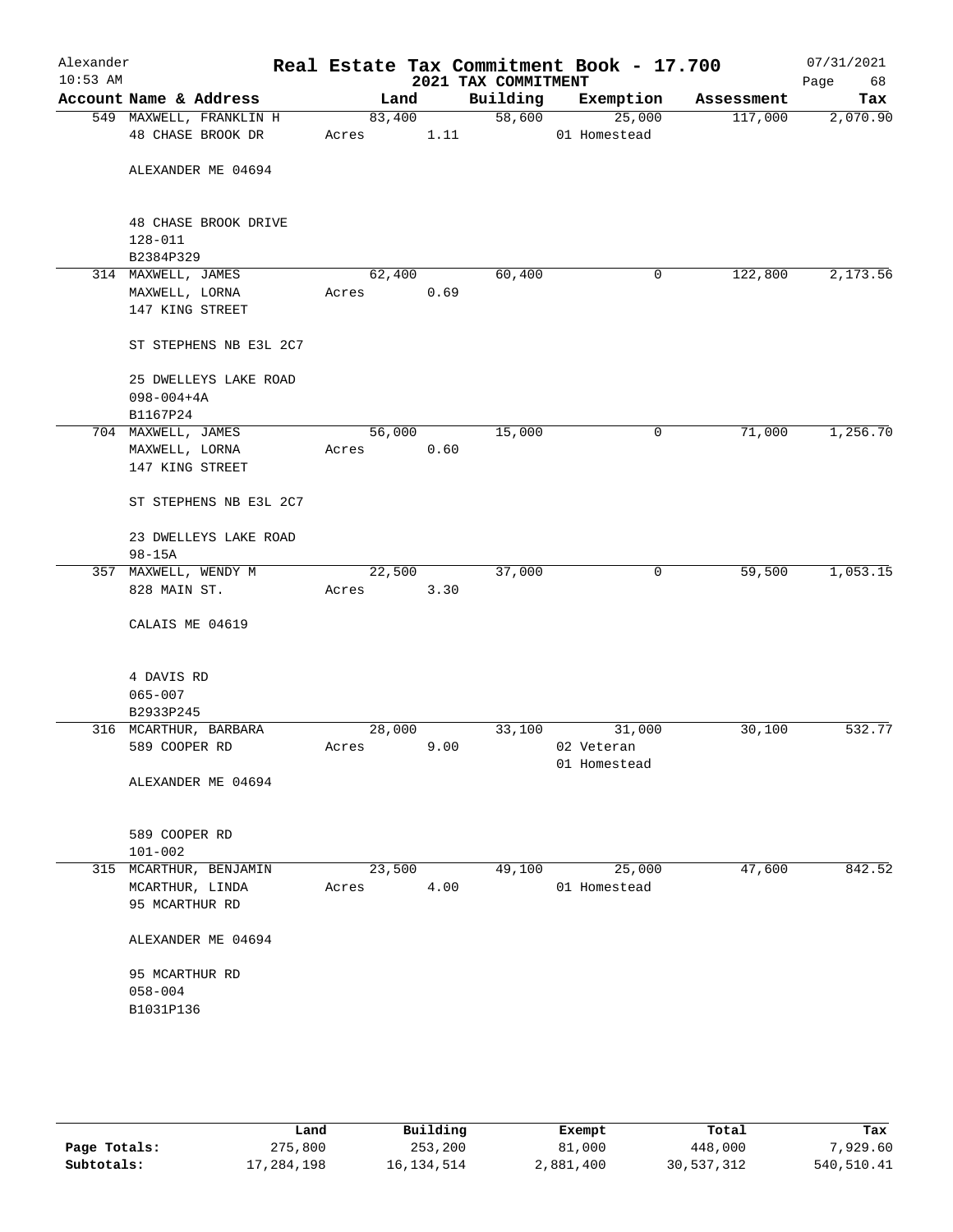| Alexander<br>$10:53$ AM |                                                                   |       |                  | 2021 TAX COMMITMENT | Real Estate Tax Commitment Book - 17.700 |            | 07/31/2021<br>Page<br>69 |
|-------------------------|-------------------------------------------------------------------|-------|------------------|---------------------|------------------------------------------|------------|--------------------------|
|                         | Account Name & Address                                            |       | Land             | Building            | Exemption                                | Assessment | Tax                      |
|                         | 298 MCARTHUR, CONSTANCE<br>MCARTHUR, BENJAMIN M<br>95 MCARTHUR RD | Acres | 11,400<br>2.63   | $\mathbf 0$         | 0                                        | 11,400     | 201.78                   |
|                         | ALEXANDER ME 04694                                                |       |                  |                     |                                          |            |                          |
|                         | 95 MCARTHUR RD                                                    |       |                  |                     |                                          |            |                          |
|                         | $058 - 002$<br>B2265P226                                          |       |                  |                     |                                          |            |                          |
|                         | 16 MCARTHUR, PHILIP                                               |       | 14,400           | 22,100              | 25,000                                   | 11,500     | 203.55                   |
|                         | 593 COOPER RD                                                     | Acres | 0.86             |                     | 01 Homestead                             |            |                          |
|                         | ALEXANDER ME 04694                                                |       |                  |                     |                                          |            |                          |
|                         | 593 COOPER RD                                                     |       |                  |                     |                                          |            |                          |
|                         | $101 - 011$                                                       |       |                  |                     |                                          |            |                          |
|                         | B4169P63                                                          |       |                  |                     |                                          |            |                          |
|                         | 366 MCARTHUR, ROBERT                                              |       | 12,500           | 2,400               | 0                                        | 14,900     | 263.73                   |
|                         | 25 MCARTHUR ROAD                                                  | Acres | 1.00             |                     |                                          |            |                          |
|                         | ALEXANDER ME 04694                                                |       |                  |                     |                                          |            |                          |
|                         | 25 MCARTHUR RD                                                    |       |                  |                     |                                          |            |                          |
|                         | $069 - 003$                                                       |       |                  |                     |                                          |            |                          |
|                         | B2109P337                                                         |       |                  |                     |                                          | 56,800     |                          |
|                         | 319 MCCLAIN, HAROLD<br>P.O.BOX 751                                | Acres | 56,800<br>100.00 | $\mathbf 0$         | 0                                        |            | 1,005.36                 |
|                         | LIVINGSTON MANOR NY<br>12758 0751                                 |       |                  |                     |                                          |            |                          |
|                         | SO. PRINCETON RD                                                  |       |                  |                     |                                          |            |                          |
|                         | $045 - 002$                                                       |       |                  |                     |                                          |            |                          |
|                         | B753P17                                                           |       |                  |                     |                                          |            |                          |
|                         | 323 MCCURDY, LEE F                                                |       | 18,300           | 0                   | 0                                        | 18,300     | 323.91                   |
|                         | 30 GOODWIN ACRES                                                  | Acres | 0.24             |                     |                                          |            |                          |
|                         | DAYTON ME 04005                                                   |       |                  |                     |                                          |            |                          |
|                         | PLEASANT LK                                                       |       |                  |                     |                                          |            |                          |
|                         | $086 - 022$                                                       |       |                  |                     |                                          |            |                          |
|                         | B4054P51                                                          |       |                  |                     |                                          |            |                          |
|                         | 324 MCCURDY, LEE F                                                |       | 15,500           | 18,700              | 0                                        | 34,200     | 605.34                   |
|                         | 30 GOODWIN ACRES                                                  | Acres | 12.80            |                     |                                          |            |                          |
|                         | DAYTON ME 04005                                                   |       |                  |                     |                                          |            |                          |
|                         | 197 DAVIS RD                                                      |       |                  |                     |                                          |            |                          |
|                         | $086 - 012$                                                       |       |                  |                     |                                          |            |                          |
|                         | B4054P51                                                          |       |                  |                     |                                          |            |                          |
|                         |                                                                   |       |                  |                     |                                          |            |                          |
|                         |                                                                   | Land  | Building         |                     | Exempt                                   | Total      | Tax                      |

|              | Land         | Building   | Exempt    | Total      | Tax        |
|--------------|--------------|------------|-----------|------------|------------|
| Page Totals: | 128,900      | 43,200     | 25,000    | 147,100    | 2,603.67   |
| Subtotals:   | 17, 413, 098 | 16,177,714 | 2,906,400 | 30,684,412 | 543,114.08 |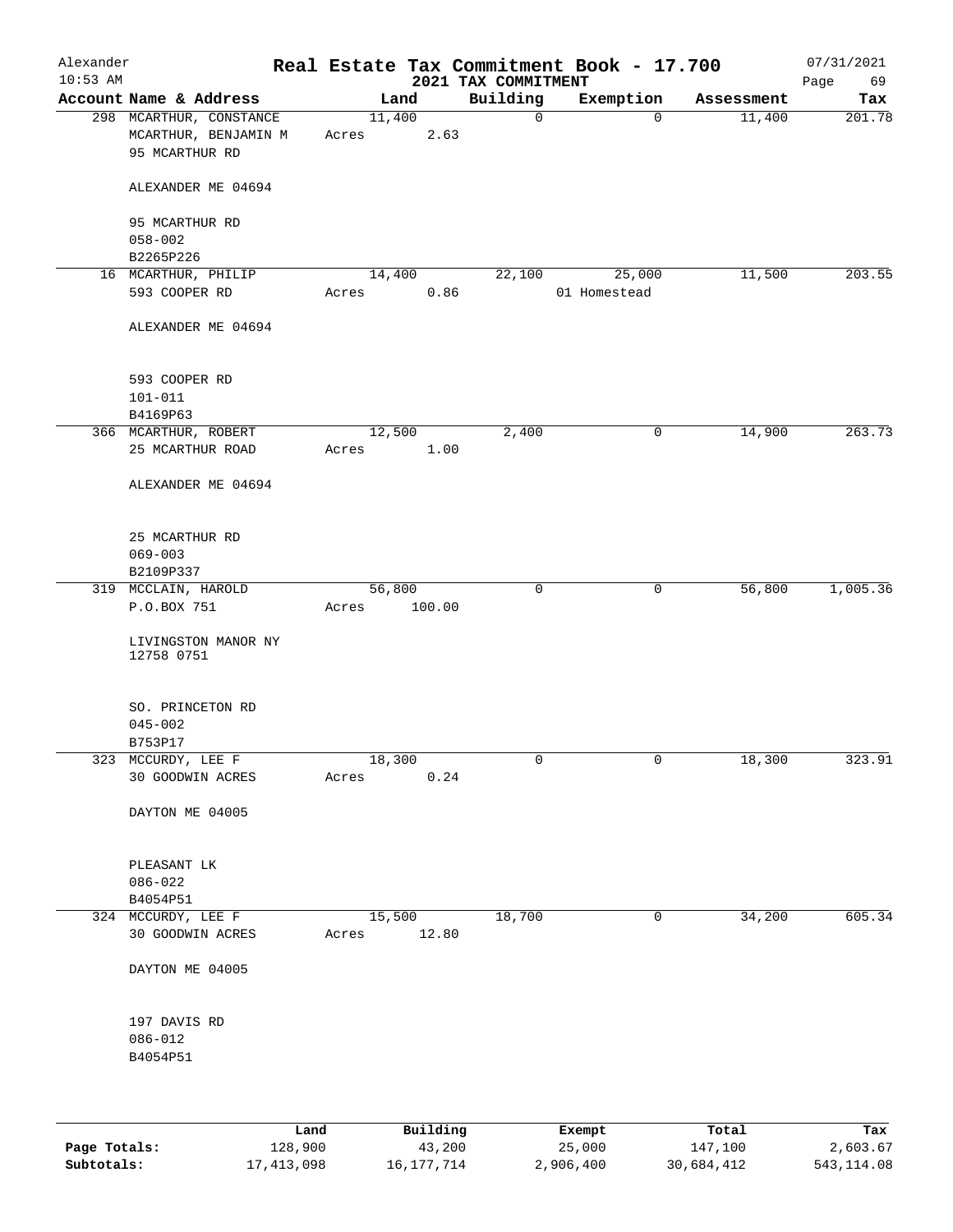| Alexander<br>$10:53$ AM |                                              |       |            | 2021 TAX COMMITMENT | Real Estate Tax Commitment Book - 17.700 |              | 07/31/2021<br>Page<br>70 |
|-------------------------|----------------------------------------------|-------|------------|---------------------|------------------------------------------|--------------|--------------------------|
|                         | Account Name & Address                       |       | Land       | Building            | Exemption                                | Assessment   | Tax                      |
|                         | 325 MCDONOUGH, KELLY                         |       | 38,500     |                     | 53,600<br>25,000                         | 67,100       | 1,187.67                 |
|                         | MCDONOUGH, BRENDA                            | Acres | 24.50      |                     | 01 Homestead                             |              |                          |
|                         | 669 COOPER RD                                |       |            |                     |                                          |              |                          |
|                         |                                              |       |            |                     |                                          |              |                          |
|                         | ALEXANDER ME 04694                           |       |            |                     |                                          |              |                          |
|                         |                                              |       |            |                     |                                          |              |                          |
|                         | 669 COOPER RD                                |       |            |                     |                                          |              |                          |
|                         | $101 - 008$                                  |       |            |                     |                                          |              |                          |
|                         | B1811P12                                     |       |            |                     |                                          |              |                          |
|                         | 139 MCDONOUGH, KELLY                         |       | 3,000      | 0                   | 0                                        | 3,000        | 53.10                    |
|                         | 669 COOPER RD                                | Acres | 6.06       |                     |                                          |              |                          |
|                         |                                              |       |            |                     |                                          |              |                          |
|                         | ALEXANDER ME 04694                           |       |            |                     |                                          |              |                          |
|                         |                                              |       |            |                     |                                          |              |                          |
|                         |                                              |       |            |                     |                                          |              |                          |
|                         | 641 COOPER RD                                |       |            |                     |                                          |              |                          |
|                         | $101 - 007$                                  |       |            |                     |                                          |              |                          |
|                         |                                              |       |            |                     |                                          |              |                          |
|                         | B3199P256<br>318 MCDONOUGH, KELLY L          |       |            | 36,800              | 0                                        | 58,100       | 1,028.37                 |
|                         |                                              |       | 21,300     |                     |                                          |              |                          |
|                         | 669 COOPER RD                                | Acres | 2.50       |                     |                                          |              |                          |
|                         |                                              |       |            |                     |                                          |              |                          |
|                         | ALEXANDER ME 04694                           |       |            |                     |                                          |              |                          |
|                         |                                              |       |            |                     |                                          |              |                          |
|                         |                                              |       |            |                     |                                          |              |                          |
|                         | 317 DAVIS RD                                 |       |            |                     |                                          |              |                          |
|                         | $092 - 015 - 00A$                            |       |            |                     |                                          |              |                          |
|                         | B4232P130 B4232P130                          |       |            |                     |                                          |              |                          |
|                         | 611 MCGINLEY, STEPHEN                        |       | 84,900     | 134,400             | 25,000                                   | 194,300      | 3,439.11                 |
|                         | MCGINLEY, JUDY                               | Acres | 1.48       |                     | 01 Homestead                             |              |                          |
|                         | 76 CHASE BROOK DR                            |       |            |                     |                                          |              |                          |
|                         |                                              |       |            |                     |                                          |              |                          |
|                         | ALEXANDER ME 04694                           |       |            |                     |                                          |              |                          |
|                         |                                              |       |            |                     |                                          |              |                          |
|                         | 76 CHASE BROOK DRIVE                         |       |            |                     |                                          |              |                          |
|                         | 128-014                                      |       |            |                     |                                          |              |                          |
|                         | B2604P7                                      |       |            |                     |                                          |              |                          |
|                         | 342 MCGOULDRICK, CHAD EVAN                   |       | 58,300     | 73,100              | 0                                        | 131,400      | 2,325.78                 |
|                         | MCGOULDRICK, CAROL ANN                       | Acres | 0.33       |                     |                                          |              |                          |
|                         | 85 BARING RD                                 |       |            |                     |                                          |              |                          |
|                         |                                              |       |            |                     |                                          |              |                          |
|                         | BARING ME 04694                              |       |            |                     |                                          |              |                          |
|                         |                                              |       |            |                     |                                          |              |                          |
|                         | 49 NODDIN ROAD                               |       |            |                     |                                          |              |                          |
|                         | $087 - 021$                                  |       |            |                     |                                          |              |                          |
|                         | B3613P77                                     |       |            |                     |                                          |              |                          |
| 332                     | MCLAUGHLIN, BLAINE GALEN                     |       | 19,800     | 1,000               | 0                                        | 20,800       | 368.16                   |
|                         | JR & KIPP                                    |       |            |                     |                                          |              |                          |
|                         | $\texttt{MCLAUGHLIN}$ , ANGIE $\texttt{M}$ & | Acres | 1.50       |                     |                                          |              |                          |
|                         | ASHLEY L                                     |       |            |                     |                                          |              |                          |
|                         | C/O ANGIE KIPP                               |       |            |                     |                                          |              |                          |
|                         | 4271 123RD TRAIL N                           |       |            |                     |                                          |              |                          |
|                         | ROYAL PALM BEACH FL                          |       |            |                     |                                          |              |                          |
|                         | 33411                                        |       |            |                     |                                          |              |                          |
|                         |                                              |       |            |                     |                                          |              |                          |
|                         | 191 DAVIS RD                                 |       |            |                     |                                          |              |                          |
|                         | $086 - 011$                                  |       |            |                     |                                          |              |                          |
|                         | B3621P12                                     |       |            |                     |                                          |              |                          |
|                         |                                              |       |            |                     |                                          |              |                          |
|                         |                                              | Land  | Building   |                     | Exempt                                   | Total        | Tax                      |
| Page Totals:            | 225,800                                      |       | 298,900    |                     | 50,000                                   | 474,700      | 8,402.19                 |
| Subtotals:              | 17,638,898                                   |       | 16,476,614 |                     | 2,956,400                                | 31, 159, 112 | 551,516.27               |
|                         |                                              |       |            |                     |                                          |              |                          |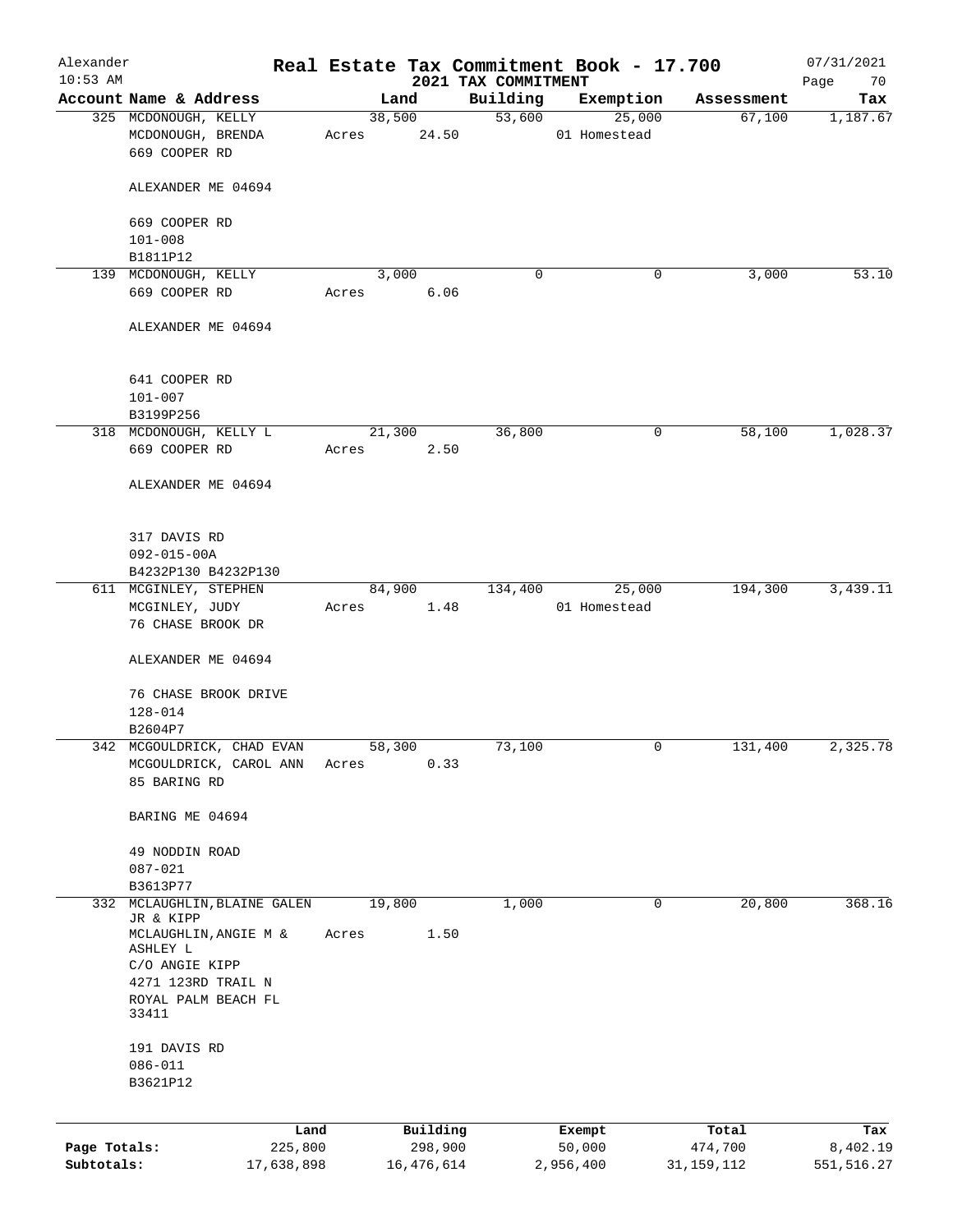| Alexander    |                                          |       |                |                     | Real Estate Tax Commitment Book - 17.700 |                       | 07/31/2021      |
|--------------|------------------------------------------|-------|----------------|---------------------|------------------------------------------|-----------------------|-----------------|
| $10:53$ AM   | Account Name & Address                   |       |                | 2021 TAX COMMITMENT |                                          |                       | Page<br>71      |
|              | 380 MCLAUGHLIN, CHARLES B &              |       | Land<br>93,400 | Building<br>19,900  | Exemption<br>$\mathbf 0$                 | Assessment<br>113,300 | Tax<br>2,005.41 |
|              | LOUISE M, TRUSTEE                        |       |                |                     |                                          |                       |                 |
|              | 17 LANDVIEW DR                           | Acres | 0.92           |                     |                                          |                       |                 |
|              |                                          |       |                |                     |                                          |                       |                 |
|              | DIX HILLS NY 11746 5845                  |       |                |                     |                                          |                       |                 |
|              |                                          |       |                |                     |                                          |                       |                 |
|              | 269 POKEY ROAD                           |       |                |                     |                                          |                       |                 |
|              | $019 - 003$                              |       |                |                     |                                          |                       |                 |
| 340          | B3060P286<br>MCLEAN, MARY (AS            |       | 54,300         | 28,800              | 0                                        | 83,100                | 1,470.87        |
|              | TRUSTEE OF THE MONAGHAN                  |       |                |                     |                                          |                       |                 |
|              | FAMILY                                   |       |                |                     |                                          |                       |                 |
|              | TRUST DATED 04/05/2012                   | Acres | 0.23           |                     |                                          |                       |                 |
|              | 15 CLEVELAND ST                          |       |                |                     |                                          |                       |                 |
|              | CALAIS ME 04619                          |       |                |                     |                                          |                       |                 |
|              | 13 PLEASANT LK                           |       |                |                     |                                          |                       |                 |
|              | $094 - 032$                              |       |                |                     |                                          |                       |                 |
|              | B3835P69                                 |       |                |                     |                                          |                       |                 |
|              | 333 MCLELLAN, ALLAN                      |       | 25,100         | 111,300             | 25,000                                   | 111,400               | 1,971.78        |
|              | MCLELLAN, BARBARA                        | Acres | 3.78           |                     | 01 Homestead                             |                       |                 |
|              | 189 PINE TREE SHORES                     |       |                |                     |                                          |                       |                 |
|              | ALEXANDER ME 04694                       |       |                |                     |                                          |                       |                 |
|              | 189 PINE TREE SHORE                      |       |                |                     |                                          |                       |                 |
|              | $007 - 003$                              |       |                |                     |                                          |                       |                 |
|              | B1761P296                                |       |                |                     |                                          |                       |                 |
|              | 43 MCLELLAN, DUANE D                     |       | 15,000         | 1,500               | 0                                        | 16,500                | 292.05          |
|              | GREEN, LAURIE                            | Acres | 0.10           |                     |                                          |                       |                 |
|              | 39 FRONT ST                              |       |                |                     |                                          |                       |                 |
|              | BARING PLT ME 04694                      |       |                |                     |                                          |                       |                 |
|              |                                          |       |                |                     |                                          |                       |                 |
|              | 200 PINE TREE SHORE                      |       |                |                     |                                          |                       |                 |
|              | $006 - 015$                              |       |                |                     |                                          |                       |                 |
|              | B4353P242                                |       |                |                     |                                          |                       |                 |
|              | 31 MCPHAIL, BRENDA FROST<br><b>BERRY</b> |       | 23,000         | 10,200              | 25,000                                   | 8,200                 | 145.14          |
|              | 158 ARM RD                               | Acres | 5.00           |                     | 01 Homestead                             |                       |                 |
|              |                                          |       |                |                     |                                          |                       |                 |
|              | ALEXANDER ME 04694                       |       |                |                     |                                          |                       |                 |
|              |                                          |       |                |                     |                                          |                       |                 |
|              | 158 ARM RD                               |       |                |                     |                                          |                       |                 |
|              | $087 - 038$                              |       |                |                     |                                          |                       |                 |
|              | B1001P7                                  |       |                |                     |                                          |                       |                 |
|              | 32 MCPHAIL, BRENDA FROST<br>BERRY        |       | 35,800         | 0                   | 0                                        | 35,800                | 633.66          |
|              | 158 ARM RD                               | Acres | 55.00          |                     |                                          |                       |                 |
|              |                                          |       |                |                     |                                          |                       |                 |
|              | ALEXANDER ME 04694                       |       |                |                     |                                          |                       |                 |
|              |                                          |       |                |                     |                                          |                       |                 |
|              | $101 - 001$                              |       |                |                     |                                          |                       |                 |
|              | B1626P216                                |       |                |                     |                                          |                       |                 |
|              | Land                                     |       | Building       |                     | Exempt                                   | Total                 | Tax             |
| Page Totals: | 246,600                                  |       | 171,700        |                     | 50,000                                   | 368,300               | 6,518.91        |
| Subtotals:   | 17,885,498                               |       | 16,648,314     |                     | 3,006,400                                | 31,527,412            | 558,035.18      |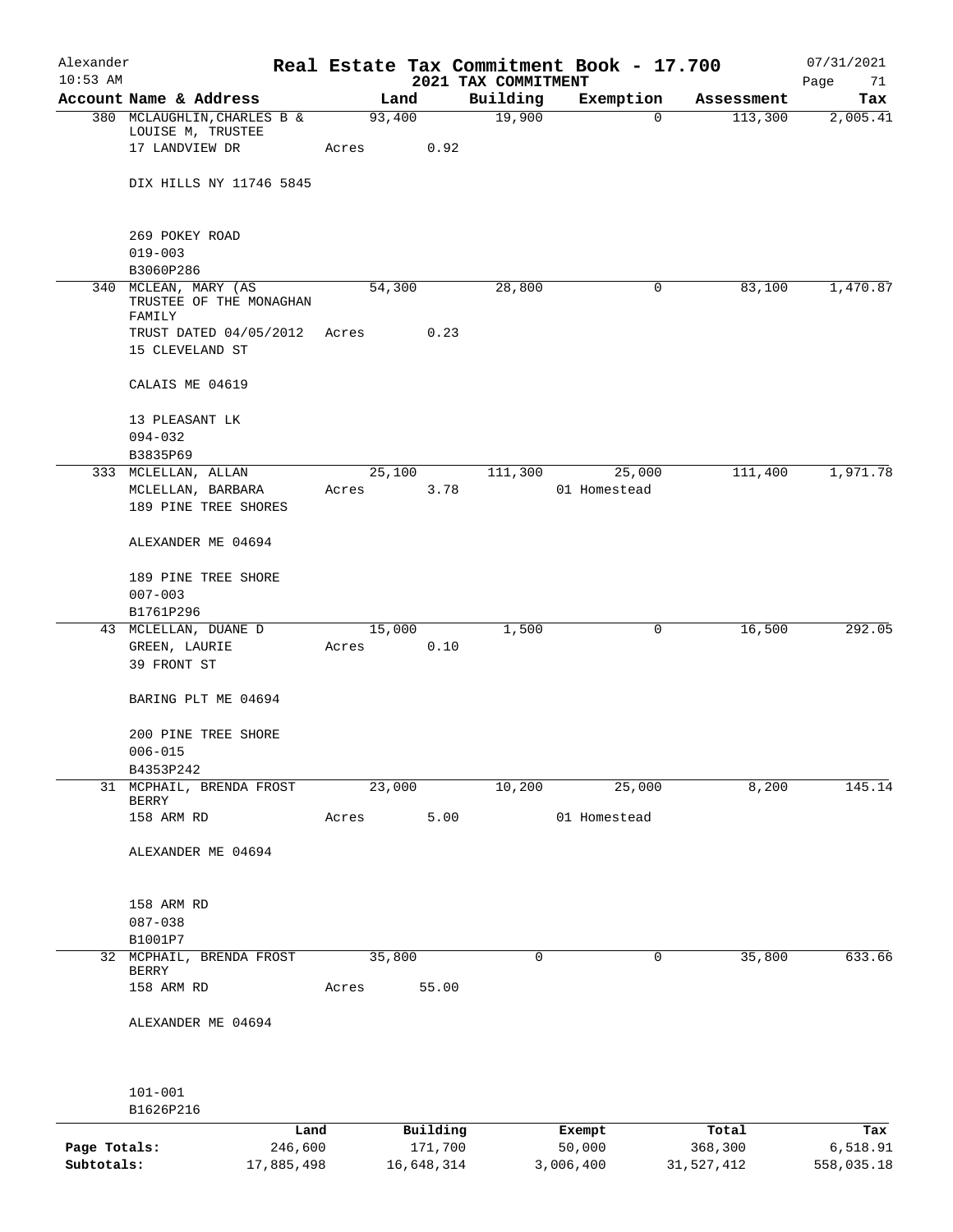| Alexander<br>$10:53$ AM |                                           |         |            |                                 | Real Estate Tax Commitment Book - 17.700 |            | 07/31/2021        |
|-------------------------|-------------------------------------------|---------|------------|---------------------------------|------------------------------------------|------------|-------------------|
|                         | Account Name & Address                    |         | Land       | 2021 TAX COMMITMENT<br>Building | Exemption                                | Assessment | Page<br>72<br>Tax |
|                         | 166 MCPHAIL, BRENDA FROST                 |         | 61,800     | $\mathbf 0$                     | $\Omega$                                 | 61,800     | 1,093.86          |
|                         | BERRY<br>158 ARM RD                       | Acres   | 120.00     |                                 |                                          |            |                   |
|                         | ALEXANDER ME 04694                        |         |            |                                 |                                          |            |                   |
|                         |                                           |         |            |                                 |                                          |            |                   |
|                         | $011 - 001$                               |         |            |                                 |                                          |            |                   |
|                         | 167 MCPHAIL, BRENDA FROST<br><b>BERRY</b> |         | 17,300     | 0                               | 0                                        | 17,300     | 306.21            |
|                         | 158 ARM RD                                | Acres   | 160.00     |                                 |                                          |            |                   |
|                         | ALEXANDER ME 04694                        |         |            |                                 |                                          |            |                   |
|                         | MUD LK                                    |         |            |                                 |                                          |            |                   |
|                         | $015 - 001$<br>B1626P213                  |         |            |                                 |                                          |            |                   |
|                         | 168 MCPHAIL, BRENDA FROST                 |         | 49,100     | 11,000                          | 0                                        | 60,100     | 1,063.77          |
|                         | <b>BERRY</b><br>158 ARM RD                | Acres   | 58.25      |                                 |                                          |            |                   |
|                         | ALEXANDER ME 04694                        |         |            |                                 |                                          |            |                   |
|                         | 1516 AIRLINE RD                           |         |            |                                 |                                          |            |                   |
|                         | $067 - 001$<br>B1626P216                  |         |            |                                 |                                          |            |                   |
|                         | 169 MCPHAIL, BRENDA FROST                 |         | 29,800     | 0                               | 0                                        | 29,800     | 527.46            |
|                         | BERRY<br>158 ARM RD                       | Acres   | 27.00      |                                 |                                          |            |                   |
|                         | ALEXANDER ME 04694                        |         |            |                                 |                                          |            |                   |
|                         | AIRLINE RD                                |         |            |                                 |                                          |            |                   |
|                         | $068 - 004$<br>335 MCVICAR, PHILLIP       |         | 30,300     | 92,500                          | 25,000                                   | 97,800     | 1,731.06          |
|                         | 22 SOUTH PRINCETON RD                     | Acres   | 10.00      |                                 | 01 Homestead                             |            |                   |
|                         | ALEXANDER ME 04694                        |         |            |                                 |                                          |            |                   |
|                         | 22 SO. PRINCETON RD                       |         |            |                                 |                                          |            |                   |
|                         | $054 - 001$<br>B829P122                   |         |            |                                 |                                          |            |                   |
| 336                     | MEDDYBEMPS MAINE<br>HOLDINGS LLC          | 162,000 |            | 0                               | 0                                        | 162,000    | 2,867.40          |
|                         | HIRAM ADELMAN                             | Acres   | 3.00       |                                 |                                          |            |                   |
|                         | PO BOX 1361<br>BOZEMAN MT 59771           |         |            |                                 |                                          |            |                   |
|                         | EMMA'S ISLAND                             |         |            |                                 |                                          |            |                   |
|                         | $00I - 002$<br>B3807P177                  |         |            |                                 |                                          |            |                   |
|                         | Land                                      |         | Building   |                                 | Exempt                                   | Total      | Tax               |
| Page Totals:            | 350,300                                   |         | 103,500    |                                 | 25,000                                   | 428,800    | 7,589.76          |
| Subtotals:              | 18, 235, 798                              |         | 16,751,814 |                                 | 3,031,400                                | 31,956,212 | 565,624.94        |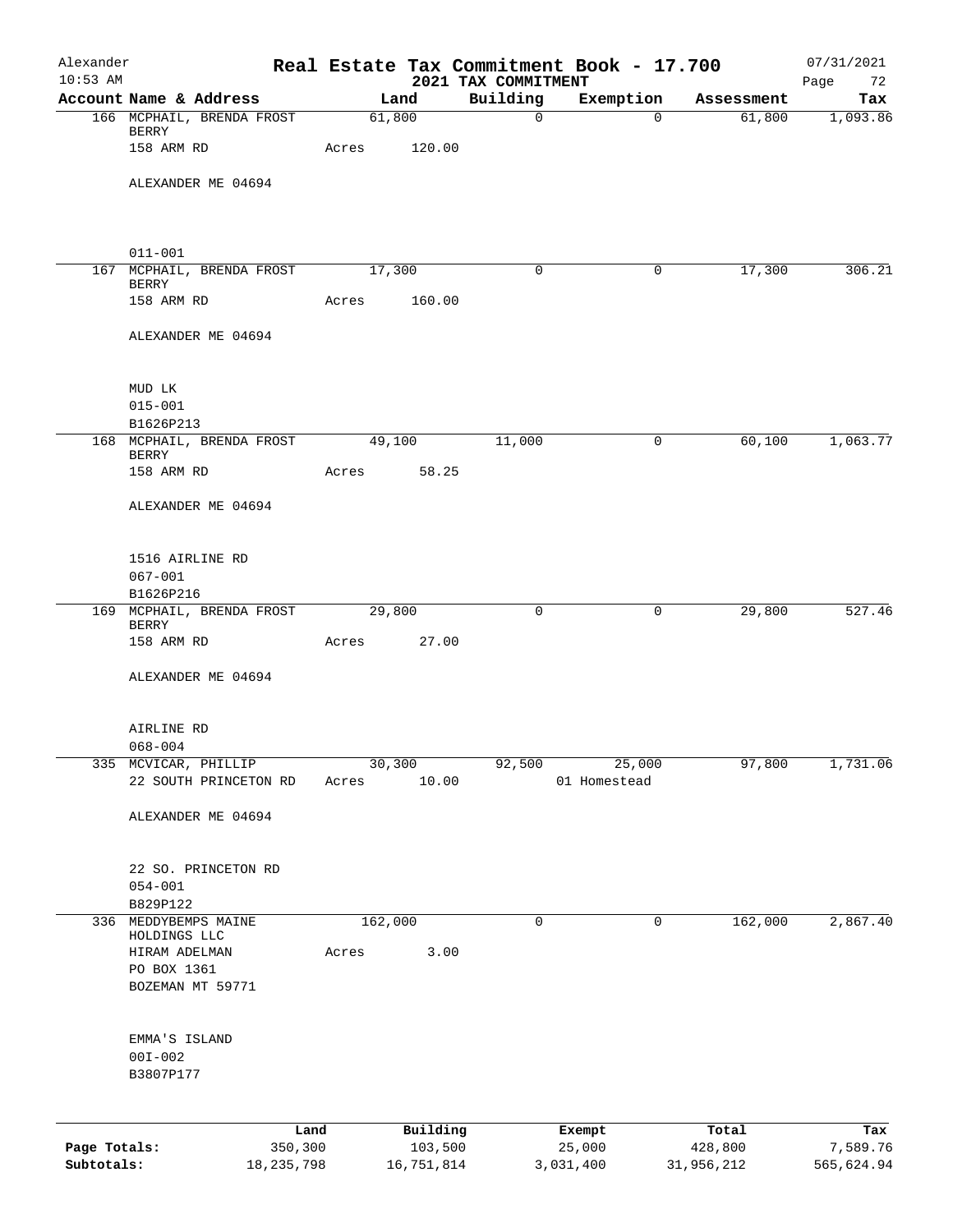| Alexander<br>$10:53$ AM |                                          |                |       |        |                     | 2021 TAX COMMITMENT | Real Estate Tax Commitment Book - 17.700 |                  | 07/31/2021        |
|-------------------------|------------------------------------------|----------------|-------|--------|---------------------|---------------------|------------------------------------------|------------------|-------------------|
|                         | Account Name & Address                   |                |       | Land   |                     | Building            | Exemption                                | Assessment       | Page<br>73<br>Tax |
|                         | 3 MEDDYBEMPS MAINE<br>HOLDINGS, LLC      |                |       | 4,165  |                     | $\mathbf 0$         | 0                                        | 4,165            | 73.72             |
|                         | HIRAM ADELMAN<br>PO BOX 1361             |                | Acres |        | 29.90               |                     |                                          |                  |                   |
|                         | BOZEMAN MT 59771                         |                |       |        |                     |                     |                                          |                  |                   |
|                         | MEDDYBEMPS LK                            |                |       |        |                     |                     |                                          |                  |                   |
|                         | $117 - 004$                              |                |       |        |                     |                     |                                          |                  |                   |
| 640                     | B3807P177<br>MEDDYBEMPS SHORES           |                |       |        |                     | $\mathbf 0$         | $\mathbf 0$                              | 13,700           | 242.49            |
|                         | HOMEOWNERS ASS                           |                |       | 13,700 |                     |                     |                                          |                  |                   |
|                         | C/O SUSAN RICHARD<br>84 CHASE BROOK DR   |                | Acres |        | 297.00              |                     |                                          |                  |                   |
|                         | ALEXANDER ME 04694                       |                |       |        |                     |                     |                                          |                  |                   |
|                         | MEDDYBEMPS SHORES                        |                |       |        |                     |                     |                                          |                  |                   |
|                         | $128 - 00A + 00B$<br>B3074P99            |                |       |        |                     |                     |                                          |                  |                   |
|                         | 644 MEDDYBEMPS SHORES<br>HOMEOWNERS ASS  |                |       | 3,400  |                     | 0                   | 0                                        | 3,400            | 60.18             |
|                         | C/O SUSAN RICHARD                        |                | Acres |        | 3.78                |                     |                                          |                  |                   |
|                         | 84 CHASE BROOK DR<br>ALEXANDER ME 04694  |                |       |        |                     |                     |                                          |                  |                   |
|                         | MEDDYBEMPS SHORES                        |                |       |        |                     |                     |                                          |                  |                   |
|                         | $128 - 00C$                              |                |       |        |                     |                     |                                          |                  |                   |
|                         | B3074P99                                 |                |       |        |                     |                     |                                          |                  |                   |
|                         | 337 MERCIER, KATHERINE<br>MCLELLAN       |                |       | 21,300 |                     | 117,700             | 25,000                                   | 114,000          | 2,017.80          |
|                         | 66 DAVIS RD                              |                | Acres |        | 2.50                |                     | 01 Homestead                             |                  |                   |
|                         | ALEXANDER ME 04694                       |                |       |        |                     |                     |                                          |                  |                   |
|                         | 66 DAVIS RD                              |                |       |        |                     |                     |                                          |                  |                   |
|                         | $077 - 007$<br>B1543P85                  |                |       |        |                     |                     |                                          |                  |                   |
|                         | 540 MERSEREAU, JOSEPH                    |                |       | 10,900 |                     | $\mathbf 0$         | 0                                        | 10,900           | 192.93            |
|                         | 55 BOARDMAN ST                           | LOT 8 Acres    |       |        | 2.27                |                     |                                          |                  |                   |
|                         | CALAIS ME 04619                          |                |       |        |                     |                     |                                          |                  |                   |
|                         | 172 FLAT RD                              |                |       |        |                     |                     |                                          |                  |                   |
|                         | $083 - 004 - 00C$<br>B3471P309           |                |       |        |                     |                     |                                          |                  |                   |
|                         | 543 MILLER, CARLTON                      |                |       | 30,400 |                     | 33,000              | 0                                        | 63,400           | 1,122.18          |
|                         | MILLER, MADELYN<br>1708 PERSIMMON CIRCLE |                | Acres |        | 0.57                |                     |                                          |                  |                   |
|                         | EDGEWATER FL 32132 2807                  |                |       |        |                     |                     |                                          |                  |                   |
|                         | 22 BLUEBERRY LANE<br>$091 - 005$         |                |       |        |                     |                     |                                          |                  |                   |
|                         | B2643P250                                |                |       |        |                     |                     |                                          |                  |                   |
| Page Totals:            |                                          | Land<br>83,865 |       |        | Building<br>150,700 |                     | Exempt<br>25,000                         | Total<br>209,565 | Tax<br>3,709.30   |
| Subtotals:              |                                          | 18, 319, 663   |       |        | 16,902,514          |                     | 3,056,400                                | 32, 165, 777     | 569, 334.24       |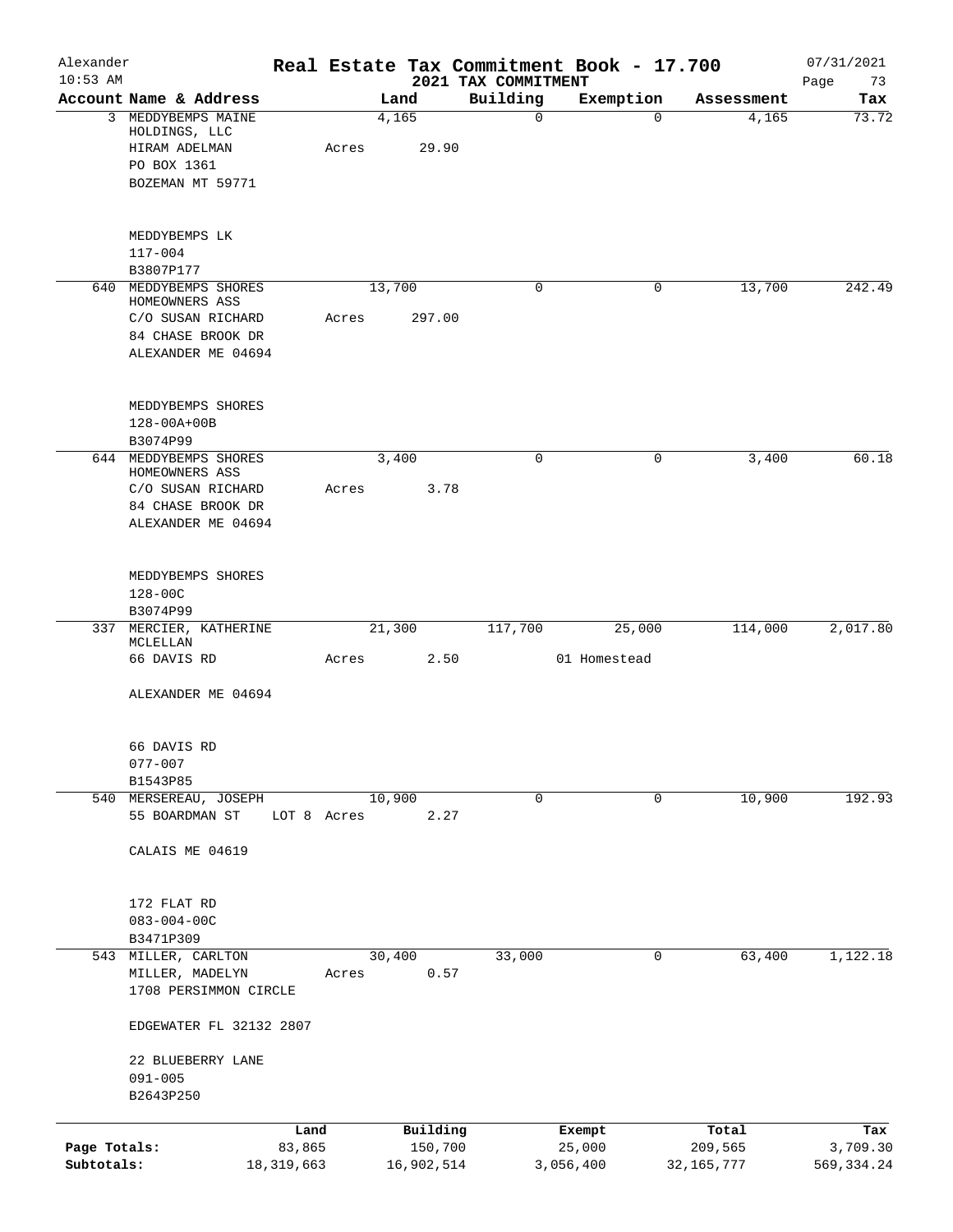| Alexander  |                                          |      |       |        |          | Real Estate Tax Commitment Book - 17.700 |                        |             |            | 07/31/2021 |
|------------|------------------------------------------|------|-------|--------|----------|------------------------------------------|------------------------|-------------|------------|------------|
| $10:53$ AM |                                          |      |       |        |          | 2021 TAX COMMITMENT                      |                        |             |            | Page<br>74 |
|            | Account Name & Address                   |      |       | Land   |          | Building                                 |                        | Exemption   | Assessment | Tax        |
|            | 159 MINGO, TRAVIS<br>PO BOX 2662         |      | Acres | 66,700 | 0.67     | 68,800                                   |                        | $\mathbf 0$ | 135,500    | 2,398.35   |
|            |                                          |      |       |        |          |                                          |                        |             |            |            |
|            | SITKA AK 99835                           |      |       |        |          |                                          |                        |             |            |            |
|            |                                          |      |       |        |          |                                          |                        |             |            |            |
|            |                                          |      |       |        |          |                                          |                        |             |            |            |
|            | 45 DWELLEYS LAKE ROAD                    |      |       |        |          |                                          |                        |             |            |            |
|            | $098 - 008 + 8A$                         |      |       |        |          |                                          |                        |             |            |            |
|            | B4248P147                                |      |       |        |          |                                          |                        |             |            |            |
|            | 620 MITCHELL, DAVID J                    |      |       | 74,500 |          | 0                                        |                        | 0           | 74,500     | 1,318.65   |
|            | MITCHELL, TAMMY L                        |      | Acres |        | 1.38     |                                          |                        |             |            |            |
|            | 747 MAIN STREET                          |      |       |        |          |                                          |                        |             |            |            |
|            | CALAIS ME 04619                          |      |       |        |          |                                          |                        |             |            |            |
|            |                                          |      |       |        |          |                                          |                        |             |            |            |
|            | 163 MEDDYBEMPS SHORE                     |      |       |        |          |                                          |                        |             |            |            |
|            | $128 - 002$                              |      |       |        |          |                                          |                        |             |            |            |
|            | B4650P156 04/10/2020 B2661P183           |      |       |        |          |                                          |                        |             |            |            |
|            | 693 MMP REALITY TRUST                    |      |       | 9,800  |          | 0                                        |                        | 0           | 9,800      | 173.46     |
|            | MARIO & MARIA                            |      | Acres |        | 1.50     |                                          |                        |             |            |            |
|            | PASCUCCIO (TRUSTEES)                     |      |       |        |          |                                          |                        |             |            |            |
|            | 690 MAIN STREET                          |      |       |        |          |                                          |                        |             |            |            |
|            | WOBURN MA 01801                          |      |       |        |          |                                          |                        |             |            |            |
|            |                                          |      |       |        |          |                                          |                        |             |            |            |
|            | ARM RD                                   |      |       |        |          |                                          |                        |             |            |            |
|            | $086 - 006$                              |      |       |        |          |                                          |                        |             |            |            |
|            | B3302P234                                |      |       |        |          |                                          |                        |             |            |            |
|            | 632 MONK, SCOTT D                        |      |       | 90,200 |          | 210,800                                  |                        | 25,000      | 276,000    | 4,885.20   |
|            | MONK, LESLIE L                           |      | Acres |        | 2.31     |                                          | 01 Homestead           |             |            |            |
|            | 142 CHASE BROOK DR                       |      |       |        |          |                                          |                        |             |            |            |
|            |                                          |      |       |        |          |                                          |                        |             |            |            |
|            | ALEXANDER ME 04694                       |      |       |        |          |                                          |                        |             |            |            |
|            |                                          |      |       |        |          |                                          |                        |             |            |            |
|            | 142 CHASE BROOK DRIVE                    |      |       |        |          |                                          |                        |             |            |            |
|            | $128 - 026$                              |      |       |        |          |                                          |                        |             |            |            |
|            | B4151P220                                |      |       | 89,200 |          |                                          |                        |             | 245,600    |            |
|            | 416 MOORE, RUBY &<br>CROPLEY, LEE A (JT) |      | Acres |        | 2.54     | 181,400                                  | 25,000<br>01 Homestead |             |            | 4,347.12   |
|            | 40 CHASE BROOK DRIVE                     |      |       |        |          |                                          |                        |             |            |            |
|            |                                          |      |       |        |          |                                          |                        |             |            |            |
|            | ALEXANDER ME 04694                       |      |       |        |          |                                          |                        |             |            |            |
|            |                                          |      |       |        |          |                                          |                        |             |            |            |
|            | 40 CHASE BROOK DRIVE                     |      |       |        |          |                                          |                        |             |            |            |
|            | $128 - 010$                              |      |       |        |          |                                          |                        |             |            |            |
|            | B4564P169 06/21/2019                     |      |       |        |          |                                          |                        |             |            |            |
|            | 555 MORAN, DANIEL                        |      |       | 12,800 |          | 0                                        |                        | 0           | 12,800     | 226.56     |
|            | 1 CLINTON AVE                            |      |       | Acres  | 3.50     |                                          |                        |             |            |            |
|            |                                          |      |       |        |          |                                          |                        |             |            |            |
|            | CLINTON MA 01510                         |      |       |        |          |                                          |                        |             |            |            |
|            |                                          |      |       |        |          |                                          |                        |             |            |            |
|            | COOPER RD                                |      |       |        |          |                                          |                        |             |            |            |
|            | $098 - 027$                              |      |       |        |          |                                          |                        |             |            |            |
|            | B3444P82                                 |      |       |        |          |                                          |                        |             |            |            |
|            |                                          |      |       |        |          |                                          |                        |             |            |            |
|            |                                          |      |       |        |          |                                          |                        |             |            |            |
|            |                                          |      |       |        |          |                                          |                        |             |            |            |
|            |                                          | Land |       |        | Building |                                          | Exempt                 |             | Total      | Tax        |

|              | Land       | Building   | Exempt    | Total      | Tax        |
|--------------|------------|------------|-----------|------------|------------|
| Page Totals: | 343,200    | 461,000    | 50,000    | 754,200    | 13,349.34  |
| Subtotals:   | 18,662,863 | 17,363,514 | 3,106,400 | 32,919,977 | 582,683.58 |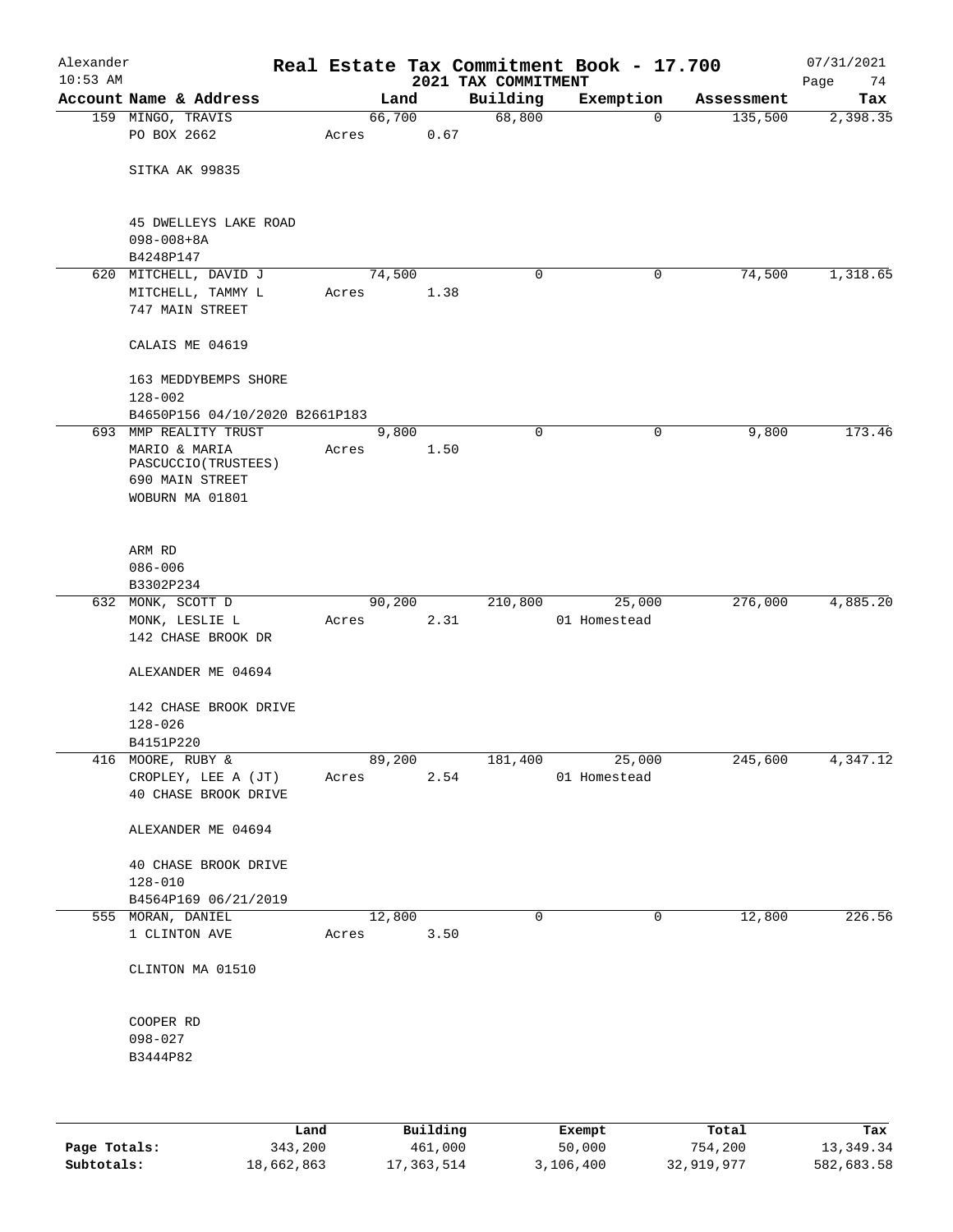| Alexander<br>$10:53$ AM |                                           |       |        |      | Real Estate Tax Commitment Book - 17.700<br>2021 TAX COMMITMENT |              |            | 07/31/2021<br>Page<br>75 |
|-------------------------|-------------------------------------------|-------|--------|------|-----------------------------------------------------------------|--------------|------------|--------------------------|
|                         | Account Name & Address                    |       | Land   |      | Building                                                        | Exemption    | Assessment | Tax                      |
|                         | 696 MORAN, DANIEL                         |       | 19,800 |      | 0                                                               | 0            | 19,800     | 350.46                   |
|                         | 1 CLINTON AVE                             | Acres | 11.40  |      |                                                                 |              |            |                          |
|                         | CLINTON MA 01510                          |       |        |      |                                                                 |              |            |                          |
|                         | COOPER RD                                 |       |        |      |                                                                 |              |            |                          |
|                         | $098 - 032$                               |       |        |      |                                                                 |              |            |                          |
|                         | B3444P82                                  |       |        |      |                                                                 |              |            |                          |
|                         | 661 MORAN, DANIEL J<br>1 CLINTON AVE      |       | 20,900 |      | 39,400                                                          | 0            | 60,300     | 1,067.31                 |
|                         |                                           | Acres |        | 2.29 |                                                                 |              |            |                          |
|                         | CLINTON MA 01510                          |       |        |      |                                                                 |              |            |                          |
|                         | 572 COOPER RD                             |       |        |      |                                                                 |              |            |                          |
|                         | $098 - 029$                               |       |        |      |                                                                 |              |            |                          |
|                         | B3240P182                                 |       |        |      |                                                                 |              |            |                          |
|                         | 132 MORRISON, BEVERLY<br>PRUE, KRISTA     | Acres | 61,100 | 0.46 | 18,100                                                          | $\mathsf{O}$ | 79,200     | 1,401.84                 |
|                         | PO BOX 444                                |       |        |      |                                                                 |              |            |                          |
|                         | BAILEYVILLE ME 04694                      |       |        |      |                                                                 |              |            |                          |
|                         | 306 DAVIS ROAD                            |       |        |      |                                                                 |              |            |                          |
|                         | $092 - 006$<br>B4410P96                   |       |        |      |                                                                 |              |            |                          |
|                         | 344 MORRISON, GERALD S                    |       | 10,500 |      | $\mathbf 0$                                                     | 0            | 10,500     | 185.85                   |
|                         | 58 GLEASON COVE ROAD                      | Acres |        | 2.00 |                                                                 |              |            |                          |
|                         | PERRY ME 04667                            |       |        |      |                                                                 |              |            |                          |
|                         | POKEY RD                                  |       |        |      |                                                                 |              |            |                          |
|                         | $036 - 002$                               |       |        |      |                                                                 |              |            |                          |
|                         | B4581P277 02/12/2019 B4581P273 02/12/2019 |       |        |      |                                                                 |              |            |                          |
|                         | 345 MORSE, DAVID                          |       | 53,700 |      | 27,000                                                          | 0            | 80,700     | 1,428.39                 |
|                         | MORSE, JOANNE<br>PO BOX 1056              | Acres |        | 0.37 |                                                                 |              |            |                          |
|                         |                                           |       |        |      |                                                                 |              |            |                          |
|                         | SHIRLEY MA 01464                          |       |        |      |                                                                 |              |            |                          |
|                         | 198 ARM ROAD                              |       |        |      |                                                                 |              |            |                          |
|                         | $087 - 002$                               |       |        |      |                                                                 |              |            |                          |
|                         | B4190P305                                 |       |        |      |                                                                 |              |            |                          |
|                         | 698 MORSE, DAVID                          |       | 23,200 |      | 160,500                                                         | 0            | 183,700    | 3,251.49                 |
|                         | MORSE, JOANNE                             | Acres |        | 3.79 |                                                                 |              |            |                          |
|                         | PO BOX 1056                               |       |        |      |                                                                 |              |            |                          |
|                         | SHIRLEY MA 01464                          |       |        |      |                                                                 |              |            |                          |
|                         | SPEARIN RD                                |       |        |      |                                                                 |              |            |                          |
|                         | $082 - 004$                               |       |        |      |                                                                 |              |            |                          |
|                         | B3462P3                                   |       |        |      |                                                                 |              |            |                          |
|                         |                                           |       |        |      |                                                                 |              |            |                          |
|                         |                                           |       |        |      |                                                                 |              |            |                          |

|              | Land       | Building   | Exempt    | Total        | Tax        |
|--------------|------------|------------|-----------|--------------|------------|
| Page Totals: | 189,200    | 245,000    |           | 434,200      | 7.685.34   |
| Subtotals:   | 18,852,063 | 17,608,514 | 3,106,400 | 33, 354, 177 | 590,368.92 |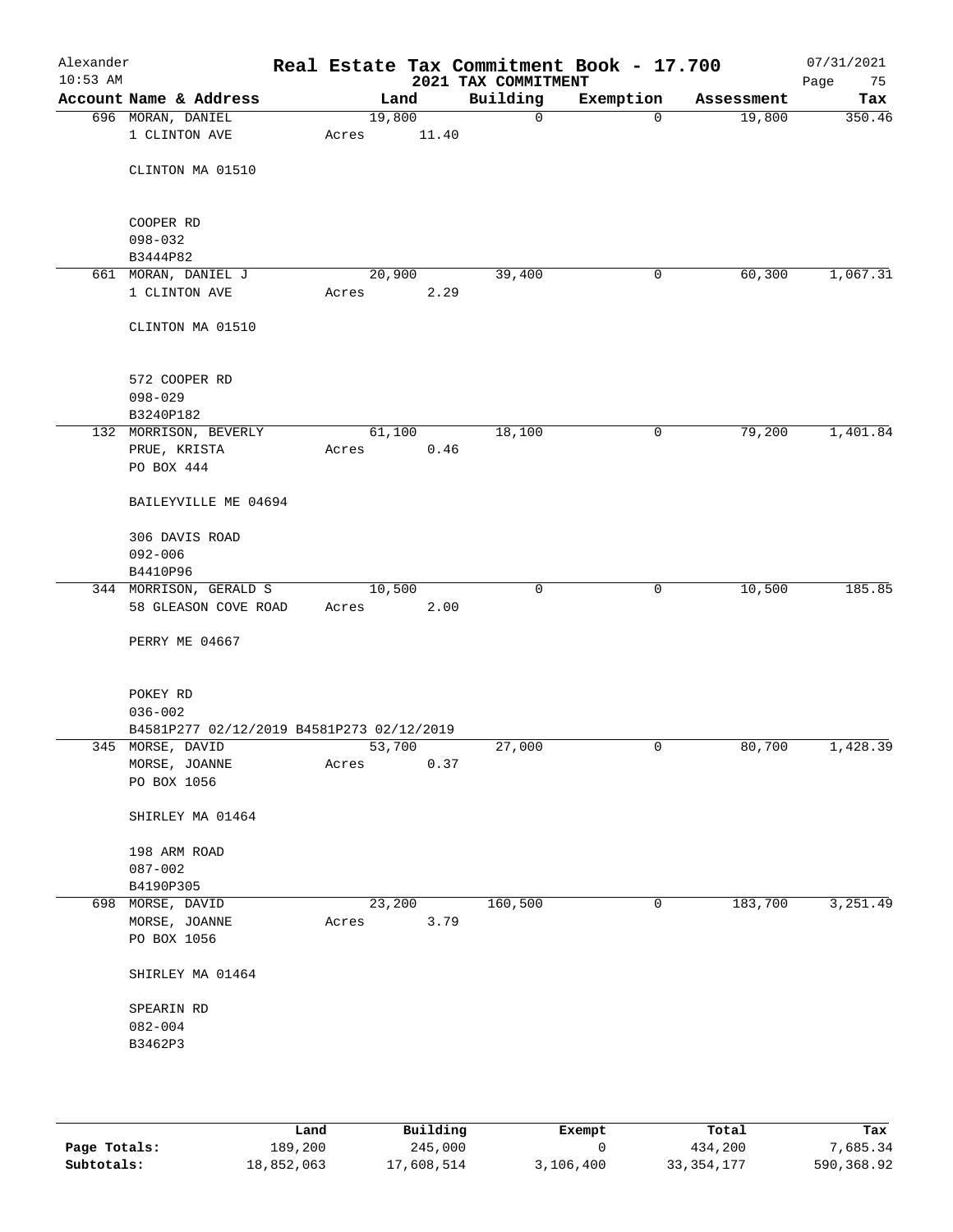| Alexander<br>$10:53$ AM |                                                                                                        |      |       |        |          | 2021 TAX COMMITMENT | Real Estate Tax Commitment Book - 17.700 |            | 07/31/2021<br>76<br>Page |
|-------------------------|--------------------------------------------------------------------------------------------------------|------|-------|--------|----------|---------------------|------------------------------------------|------------|--------------------------|
|                         | Account Name & Address                                                                                 |      |       | Land   |          | Building            | Exemption                                | Assessment | Tax                      |
|                         | 347 MORSE, DAVID D<br>MORSE, JOANNE<br>PO BOX 1056                                                     |      | Acres | 28,800 | 32.00    | $\mathbf 0$         | 0                                        | 28,800     | 509.76                   |
|                         | SHIRLEY MA 01646                                                                                       |      |       |        |          |                     |                                          |            |                          |
|                         | SPEARIN RD                                                                                             |      |       |        |          |                     |                                          |            |                          |
|                         | $125 - 003$                                                                                            |      |       |        |          |                     |                                          |            |                          |
|                         | B4150P120<br>710 MORSE, JOHANNA L                                                                      |      |       | 23,000 |          | 109,000             | 25,000                                   | 107,000    | 1,893.90                 |
|                         | MORSE, SCOTT K                                                                                         |      | Acres |        | 3.66     |                     | 01 Homestead                             |            |                          |
|                         | 187 SPEARIN ROAD                                                                                       |      |       |        |          |                     |                                          |            |                          |
|                         | ALEXANDER ME 04694                                                                                     |      |       |        |          |                     |                                          |            |                          |
|                         | 187 SPEARIN ROAD                                                                                       |      |       |        |          |                     |                                          |            |                          |
|                         | $082 - 04A$                                                                                            |      |       |        |          |                     |                                          |            |                          |
|                         | B4150P122                                                                                              |      |       |        |          |                     |                                          |            |                          |
|                         | 694 MORSE, STEPHEN                                                                                     |      |       | 22,000 |          | 27,700              | 0                                        | 49,700     | 879.69                   |
|                         | 105 ELECTRIC AVE                                                                                       |      | Acres |        | 3.00     |                     |                                          |            |                          |
|                         | lUNENBURG MA 01462                                                                                     |      |       |        |          |                     |                                          |            |                          |
|                         | 39 CRAWFORD ROAD<br>092-034 & 035                                                                      |      |       |        |          |                     |                                          |            |                          |
|                         | B3888P203                                                                                              |      |       |        |          |                     |                                          |            |                          |
|                         | 346 MORSE, STEPHEN<br>NICHOLS, BRENDA, L.<br>C/O SCOTT MORSE<br>206 SPEARIN ROAD<br>ALEXANDER ME 04694 |      | Acres | 36,900 | 17.55    | 67,600              | 0                                        | 104,500    | 1,849.65                 |
|                         | 187 SPEARIN RD                                                                                         |      |       |        |          |                     |                                          |            |                          |
|                         | $082 - 005$                                                                                            |      |       |        |          |                     |                                          |            |                          |
|                         | B3894P249                                                                                              |      |       |        |          |                     |                                          |            |                          |
|                         | 348 MUISE, NORMAN                                                                                      |      |       | 8,300  |          | 0                   | 0                                        | 8,300      | 146.91                   |
|                         | MUISE, MARY LOU<br>152 CHANCE HARBOR RD                                                                |      | Acres |        | 0.50     |                     |                                          |            |                          |
|                         | CHANCE HARBOR NB E5J<br>1Z1                                                                            |      |       |        |          |                     |                                          |            |                          |
|                         | 25 CRAWFORD ROAD<br>$092 - 032$                                                                        |      |       |        |          |                     |                                          |            |                          |
|                         | B1734P289                                                                                              |      |       |        |          |                     |                                          |            |                          |
|                         | 590 MULHOLLAND, KENNETH                                                                                |      |       | 19,000 |          | 68,100              | 0                                        | 87,100     | 1,541.67                 |
|                         | 106 COOPER RD                                                                                          |      | Acres |        | 1.00     |                     |                                          |            |                          |
|                         | ALEXANDER ME 04694                                                                                     |      |       |        |          |                     |                                          |            |                          |
|                         | 131 COOPER RD                                                                                          |      |       |        |          |                     |                                          |            |                          |
|                         | $080 - 014$                                                                                            |      |       |        |          |                     |                                          |            |                          |
|                         | B4691P157 08/19/2020                                                                                   |      |       |        |          |                     |                                          |            |                          |
|                         |                                                                                                        |      |       |        |          |                     |                                          |            |                          |
|                         |                                                                                                        | Land |       |        | Building |                     | <b>Ryomnt</b>                            | $T0+21$    | Tav                      |

|              | Land       | Building   | Exempt    | Total      | Tax        |
|--------------|------------|------------|-----------|------------|------------|
| Page Totals: | 138,000    | 272,400    | 25,000    | 385,400    | 6,821.58   |
| Subtotals:   | 18,990,063 | 17,880,914 | 3,131,400 | 33,739,577 | 597,190.50 |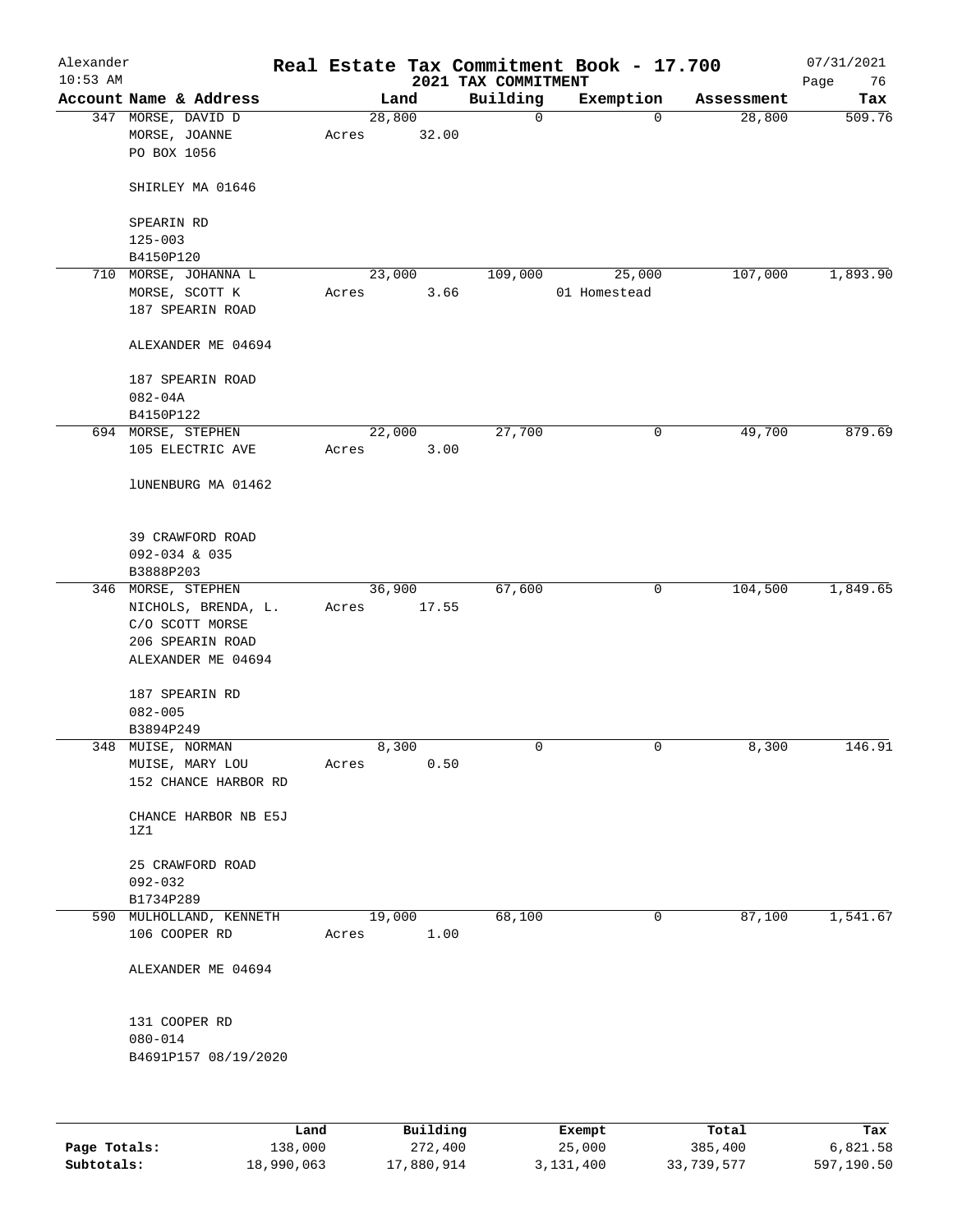| Alexander  |                                                   |        |        |                     | Real Estate Tax Commitment Book - 17.700 |            | 07/31/2021 |
|------------|---------------------------------------------------|--------|--------|---------------------|------------------------------------------|------------|------------|
| $10:53$ AM |                                                   |        |        | 2021 TAX COMMITMENT |                                          |            | Page<br>77 |
|            | Account Name & Address                            | Land   |        | Building            | Exemption                                | Assessment | Tax        |
|            | 235 MULHOLLAND, KENNETH                           |        | 18,300 | 35,200              | 25,000                                   | 28,500     | 504.45     |
|            | MULHOLLAND, SUZETTE                               | Acres  | 0.50   |                     | 01 Homestead                             |            |            |
|            | 106 COOPER RD                                     |        |        |                     |                                          |            |            |
|            | ALEXANDER ME 04694                                |        |        |                     |                                          |            |            |
|            | 106 COOPER RD                                     |        |        |                     |                                          |            |            |
|            | $080 - 006$                                       |        |        |                     |                                          |            |            |
|            | B2502P214                                         |        |        |                     |                                          |            |            |
|            | 659 MULHOLLAND, KENNETH                           | 2,700  |        | 0                   | 0                                        | 2,700      | 47.79      |
|            | MULHOLLAND, SUZETTE                               | Acres  | 0.18   |                     |                                          |            |            |
|            | 106 COOPER RD                                     |        |        |                     |                                          |            |            |
|            | ALEXANDER ME 04694                                |        |        |                     |                                          |            |            |
|            |                                                   |        |        |                     |                                          |            |            |
|            | COOPER RD<br>$080 - 015$                          |        |        |                     |                                          |            |            |
|            | B2951P30                                          |        |        |                     |                                          |            |            |
|            | 12 MURRAY, BLAINE H                               | 88,000 |        | 163,400             | 25,000                                   | 226,400    | 4,007.28   |
|            | MURRAY, LINDA L                                   | Acres  | 2.24   |                     | 01 Homestead                             |            |            |
|            | 136 CHASE BROOK DRIVE                             |        |        |                     |                                          |            |            |
|            |                                                   |        |        |                     |                                          |            |            |
|            | ALEXANDER ME 04694                                |        |        |                     |                                          |            |            |
|            | 136 CHASE BROOK DRIVE                             |        |        |                     |                                          |            |            |
|            | $128 - 025$                                       |        |        |                     |                                          |            |            |
|            | B2919P312                                         |        |        |                     |                                          |            |            |
|            | 350 MURRAY, CORNELIUS &<br><b>JEANNE TRUSTEES</b> | 82,200 |        | 0                   | $\mathbf 0$                              | 82,200     | 1,454.94   |
|            | MURRAY REVOCABLE TRUST<br>2/27/2014               | Acres  | 0.86   |                     |                                          |            |            |
|            | 6572 YARMOUTH RUN                                 |        |        |                     |                                          |            |            |
|            | WILLIAMSBURG VA 23188                             |        |        |                     |                                          |            |            |
|            | POCOMOONSHINE LK                                  |        |        |                     |                                          |            |            |
|            | $006 - 014$                                       |        |        |                     |                                          |            |            |
|            | B4166P82                                          |        |        |                     |                                          |            |            |
|            | 403 MURRAY, JEANNE R. &<br>CORNELIS W. TRUSTEES   | 83,400 |        | 62,600              | 0                                        | 146,000    | 2,584.20   |
|            | MURRAY REVOCABLE TRUST                            | Acres  | 0.69   |                     |                                          |            |            |
|            | 2/27/2014                                         |        |        |                     |                                          |            |            |
|            | 6572 YARMOUTH RUN                                 |        |        |                     |                                          |            |            |
|            | WILLIAMSBURG VA 23188                             |        |        |                     |                                          |            |            |
|            | 176 PINE TREE SHORE                               |        |        |                     |                                          |            |            |
|            | $006 - 012$                                       |        |        |                     |                                          |            |            |
|            | B4166P84                                          |        |        |                     |                                          |            |            |

|              | Land       | Building   | Exempt    | Total        | Tax        |
|--------------|------------|------------|-----------|--------------|------------|
| Page Totals: | 274,600    | 261,200    | 50,000    | 485,800      | 8,598.66   |
| Subtotals:   | 19,264,663 | 18,142,114 | 3,181,400 | 34, 225, 377 | 605,789.16 |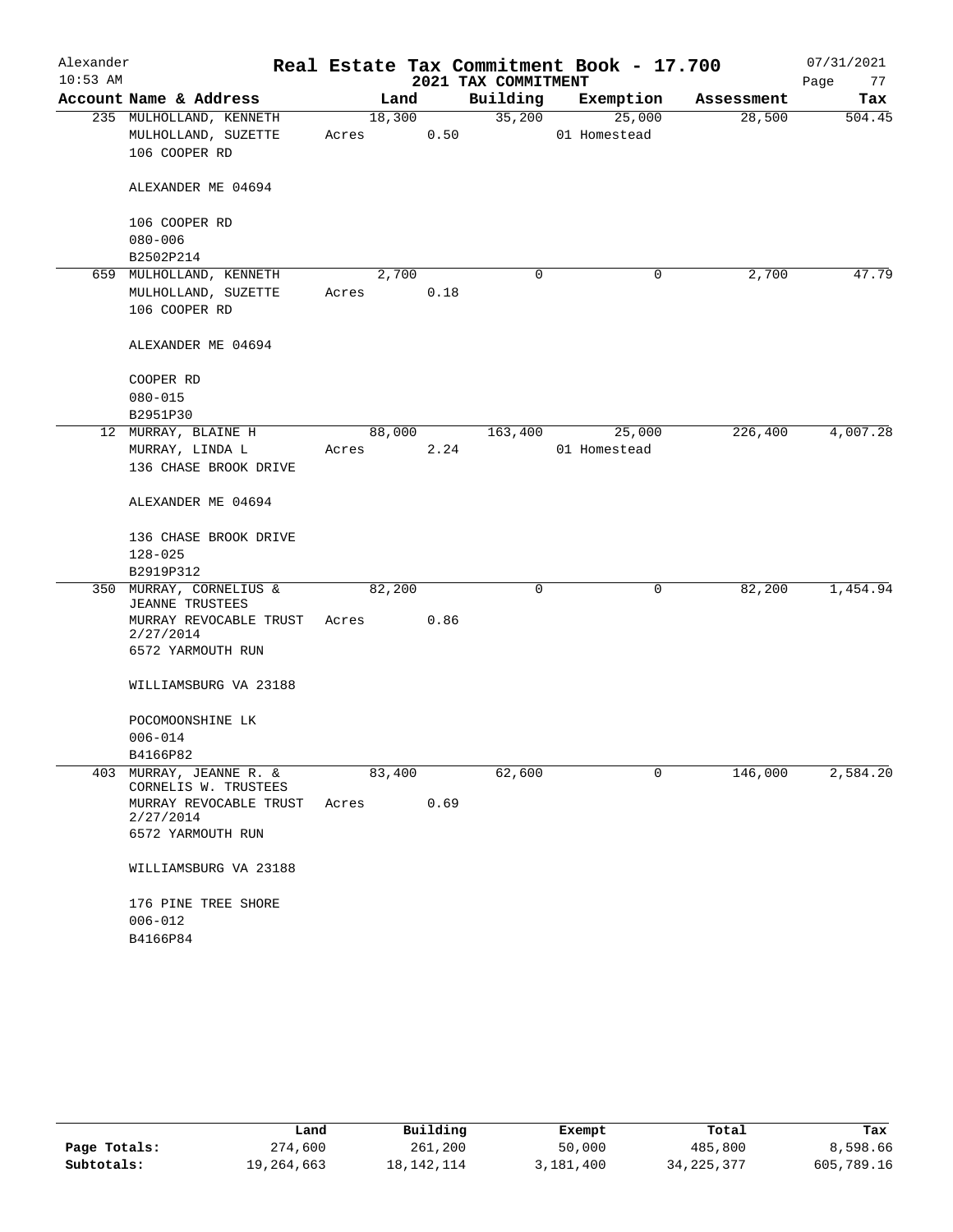| Alexander    |                                                                |       |                |                                 | Real Estate Tax Commitment Book - 17.700 |            | 07/31/2021        |
|--------------|----------------------------------------------------------------|-------|----------------|---------------------------------|------------------------------------------|------------|-------------------|
| $10:53$ AM   | Account Name & Address                                         |       | Land           | 2021 TAX COMMITMENT<br>Building | Exemption                                | Assessment | Page<br>78<br>Tax |
|              | 493 MURRAY, CORNELIUS &                                        |       | 84,200         | 40,200                          | $\mathbf 0$                              | 124,400    | 2,201.88          |
|              | <b>JEANNIE TRUSTEES</b><br>MURRAY REVOCABLE TRUST<br>2/27/2014 | Acres | 0.77           |                                 |                                          |            |                   |
|              | 6572 YARMOUTH RUN                                              |       |                |                                 |                                          |            |                   |
|              | WILLIAMSBURG VA 23188                                          |       |                |                                 |                                          |            |                   |
|              | 166 PINE TREE SHORES<br>$006 - 011$                            |       |                |                                 |                                          |            |                   |
|              | B4166P81                                                       |       |                |                                 |                                          |            |                   |
|              | 618 NADOLSKI, ANDREW<br>NADOLSKI, LINDSAY JT<br>37 SWAMP ROAD  | Acres | 83,600<br>1.16 | 54,800                          | 0                                        | 138,400    | 2,449.68          |
|              | WHATELY MA 01093                                               |       |                |                                 |                                          |            |                   |
|              | 70 CHASE BROOK DRIVE<br>$128 - 013$                            |       |                |                                 |                                          |            |                   |
|              | 388 NAPOLEONI FABIO J &                                        |       | 25,100         | 87,700                          | 0                                        | 112,800    | 1,996.56          |
|              | NICOLE C<br>2701 GRETAGREEN CT                                 | Acres | 5.10           |                                 |                                          |            |                   |
|              | ORLANDO FL 32835 6159                                          |       |                |                                 |                                          |            |                   |
|              | 199 ARM RD                                                     |       |                |                                 |                                          |            |                   |
|              | $078 - 004$                                                    |       |                |                                 |                                          |            |                   |
|              | B2812P47<br>596 NASON, ROBERT S                                |       | 10,400         | 0                               | 0                                        | 10,400     | 184.08            |
|              | JONES, LINDA J                                                 | Acres | 1.11           |                                 |                                          |            |                   |
|              | 9865 LACIENEGA ST.                                             |       |                |                                 |                                          |            |                   |
|              | LAS VEGAS NV 89183                                             |       |                |                                 |                                          |            |                   |
|              | MEDDYBEMPS LK                                                  |       |                |                                 |                                          |            |                   |
|              | $126 - 005 + 5A$                                               |       |                |                                 |                                          |            |                   |
|              | B2668P227                                                      |       |                |                                 |                                          |            |                   |
| 496          | NASON, ROBERT S LINDA J<br>JONES                               |       | 69,700         | 60,450                          | 0                                        | 130,150    | 2,303.66          |
|              | 9865 LACIENEGA ST.                                             | Acres | 0.11           |                                 |                                          |            |                   |
|              | LAS VEGAS NV 89183                                             |       |                |                                 |                                          |            |                   |
|              | 230 BERRY ROAD                                                 |       |                |                                 |                                          |            |                   |
|              | $126 - 006$                                                    |       |                |                                 |                                          |            |                   |
|              | B2007P279                                                      |       |                |                                 |                                          |            |                   |
|              | 536 NEWELL, EUGENE<br>18475 INWOOD AVE                         | Acres | 3,800<br>3.55  | 0                               | 0                                        | 3,800      | 67.26             |
|              | PORT CHARLOTTE FL 33948                                        |       |                |                                 |                                          |            |                   |
|              | COOPER RD                                                      |       |                |                                 |                                          |            |                   |
|              | $068 - 013$                                                    |       |                |                                 |                                          |            |                   |
|              | B1928P263                                                      |       |                |                                 |                                          |            |                   |
|              |                                                                | Land  | Building       |                                 | Exempt                                   | Total      | Tax               |
| Page Totals: | 276,800                                                        |       | 243,150        |                                 | 0                                        | 519,950    | 9,203.12          |
| Subtotals:   | 19,541,463                                                     |       | 18,385,264     |                                 | 3,181,400                                | 34,745,327 | 614,992.28        |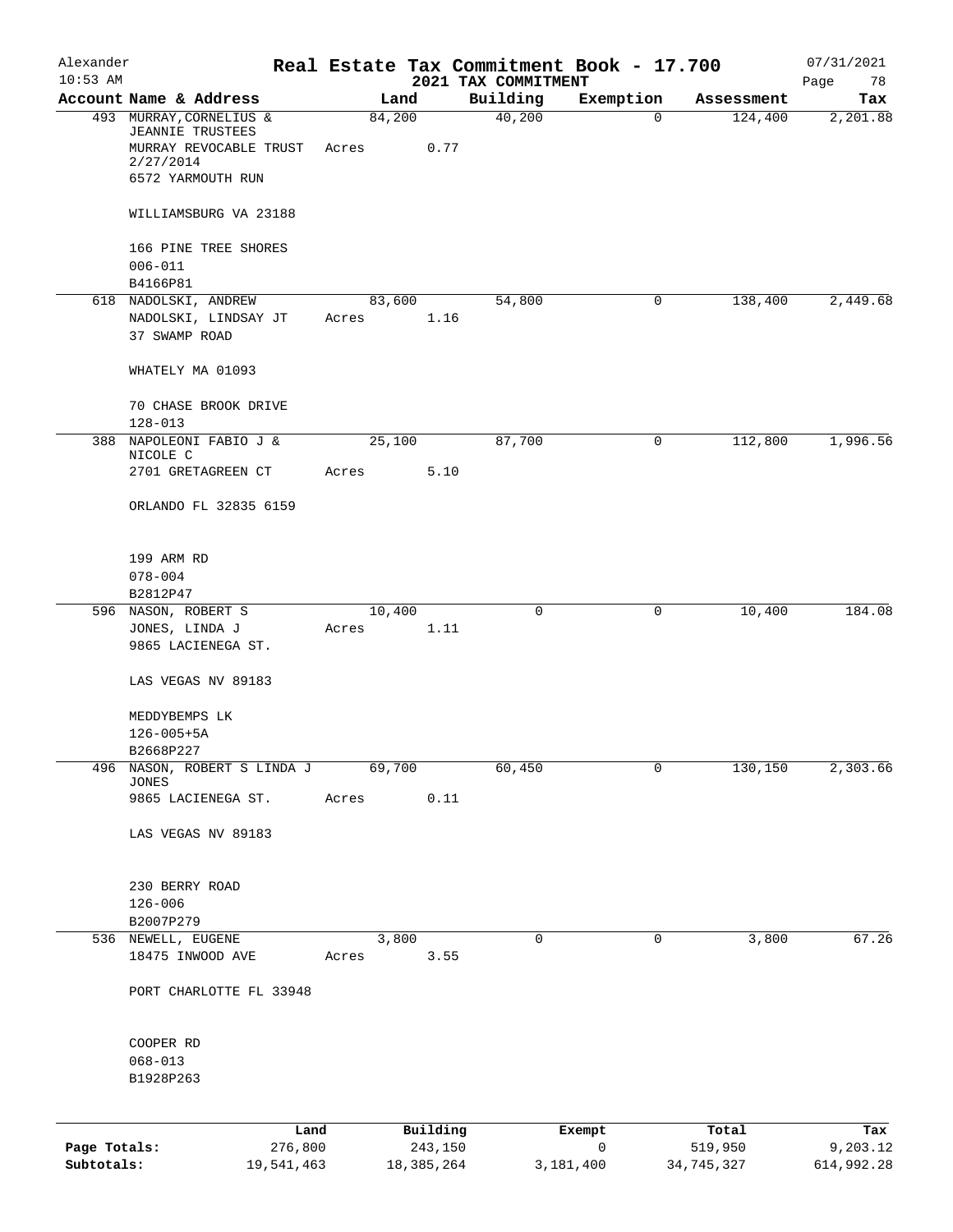| Alexander<br>$10:53$ AM |                                                     |       |                | 2021 TAX COMMITMENT | Real Estate Tax Commitment Book - 17.700 |            | 07/31/2021<br>Page<br>79 |
|-------------------------|-----------------------------------------------------|-------|----------------|---------------------|------------------------------------------|------------|--------------------------|
|                         | Account Name & Address                              |       | Land           | Building            | Exemption                                | Assessment | Tax                      |
|                         | 353 NEWELL, EUGENE<br>18475 INWOOD AVE              | Acres | 22,700<br>3.44 | 89,000              | $\mathbf 0$                              | 111,700    | 1,977.09                 |
|                         | PORT CHARLOTTE FL 33948                             |       |                |                     |                                          |            |                          |
|                         | 87 COOPER RD<br>1068-012                            |       |                |                     |                                          |            |                          |
|                         | B1841P64                                            |       |                |                     |                                          |            |                          |
|                         | 375 NEWMAN, DONALD                                  |       | 51,300         | 251,600             | 25,000                                   | 277,900    | 4,918.83                 |
|                         | 107 COOPER RD                                       | Acres | 50.00          |                     | 01 Homestead                             |            |                          |
|                         | ALEXANDER ME 04694                                  |       |                |                     |                                          |            |                          |
|                         | 107 COOPER RD                                       |       |                |                     |                                          |            |                          |
|                         | $080 - 001$                                         |       |                |                     |                                          |            |                          |
|                         | B2110P187                                           |       |                |                     |                                          |            |                          |
|                         | 374 NEWMAN, DONALD L                                |       | 41,000         | 0                   | 0                                        | 41,000     | 725.70                   |
|                         | 107 COOPER ROAD                                     | Acres | 68.00          |                     |                                          |            |                          |
|                         | ALEXANDER ME 04694                                  |       |                |                     |                                          |            |                          |
|                         | COOPER RD                                           |       |                |                     |                                          |            |                          |
|                         | $079 - 001$                                         |       |                |                     |                                          |            |                          |
|                         | B2110P187<br>257 NEWMAN, ROGER N                    |       | 42,300         | 57,500              | 0                                        | 99,800     | 1,766.46                 |
|                         | NEWMAN, MARY BETH                                   | Acres | 6.29           |                     |                                          |            |                          |
|                         | 94 VARNEY MILL RD                                   |       |                |                     |                                          |            |                          |
|                         | WINDHAM ME 04062                                    |       |                |                     |                                          |            |                          |
|                         | 24 BLUEBERRY LANE                                   |       |                |                     |                                          |            |                          |
|                         | $091 - 006$                                         |       |                |                     |                                          |            |                          |
|                         | B3809P79                                            |       |                |                     |                                          |            |                          |
|                         | 2 NEWMAN, ZACHARI J                                 |       | 22,300         | 104,200             | 25,000                                   | 101,500    | 1,796.55                 |
|                         | 414 COOPER ROAD                                     | Acres | 3.20           |                     | 01 Homestead                             |            |                          |
|                         | ALEXANDER ME 04694                                  |       |                |                     |                                          |            |                          |
|                         | 414 COOPER RD                                       |       |                |                     |                                          |            |                          |
|                         | $094 - 005$                                         |       |                |                     |                                          |            |                          |
|                         | B4366P102 06/20/2017 B3839P215 B3750P124 06/14/2011 |       |                |                     |                                          |            |                          |
|                         | 495 NILES, BRANDON M                                |       | 83,400         | 2,300               | 0                                        | 85,700     | 1,516.89                 |
|                         | 1728 AIRLINE RD                                     | Acres | 7.47           |                     |                                          |            |                          |
|                         | ALEXANDER ME 04694                                  |       |                |                     |                                          |            |                          |
|                         | 330 DAVIS ROAD                                      |       |                |                     |                                          |            |                          |
|                         | $092 - 012 - 16$                                    |       |                |                     |                                          |            |                          |
|                         | B4475P291 07/02/2018 B3621P92                       |       |                |                     |                                          |            |                          |
|                         |                                                     |       |                |                     |                                          |            |                          |

|              | Land       | Building   | Exempt    | Total      | Tax        |
|--------------|------------|------------|-----------|------------|------------|
| Page Totals: | 263,000    | 504,600    | 50,000    | 717,600    | 12,701.52  |
| Subtotals:   | 19,804,463 | 18,889,864 | 3,231,400 | 35,462,927 | 627,693.80 |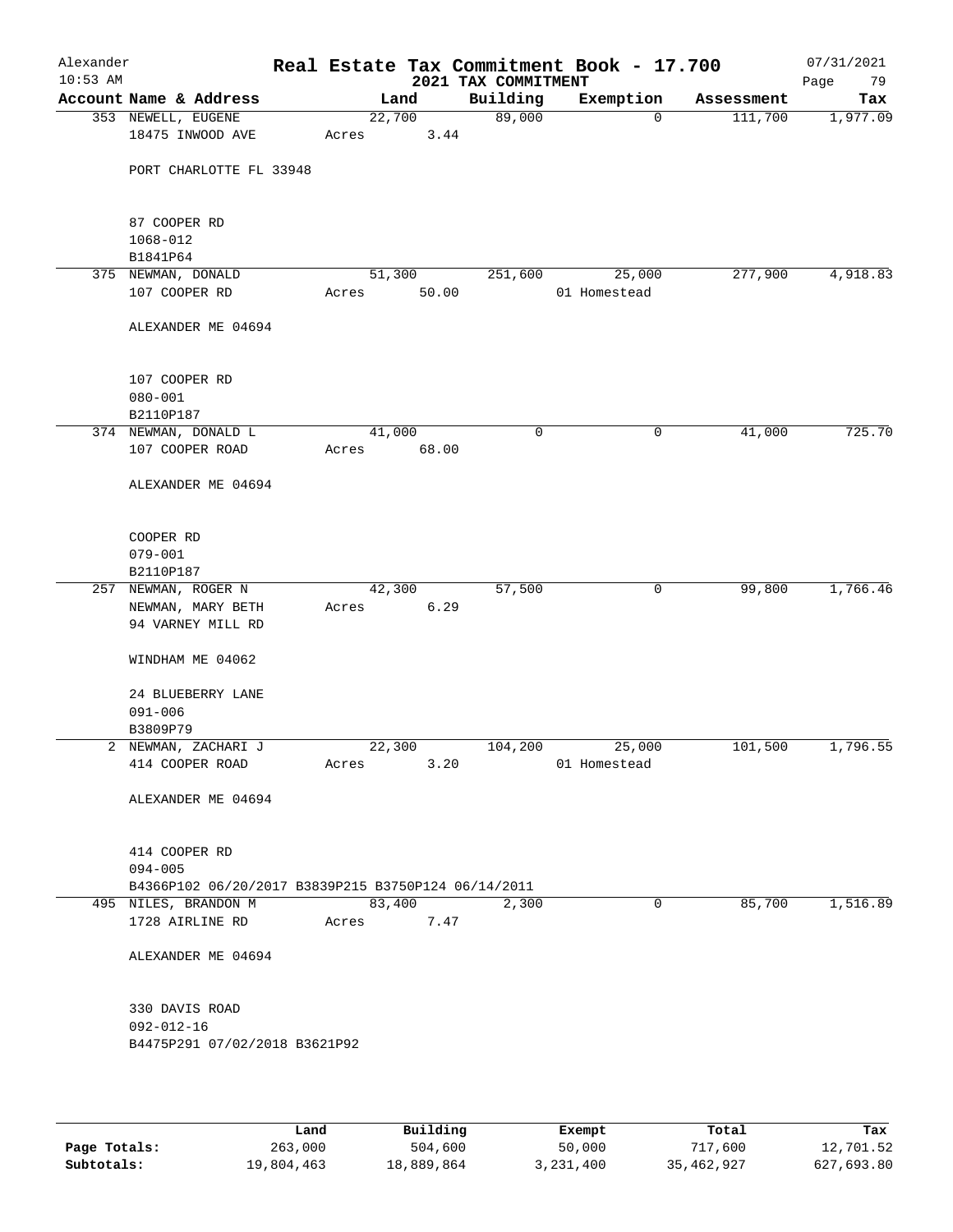| Alexander<br>$10:53$ AM |                             |        |             | 2021 TAX COMMITMENT | Real Estate Tax Commitment Book - 17.700 |             | 07/31/2021<br>80<br>Page |
|-------------------------|-----------------------------|--------|-------------|---------------------|------------------------------------------|-------------|--------------------------|
|                         | Account Name & Address      | Land   |             | Building            | Exemption                                | Assessment  | Tax                      |
|                         | 355 NILES, DANA             | 55,100 |             | 75,300              | 25,000                                   | 105,400     | 1,865.58                 |
|                         | NILES, BETTY                | Acres  | 118.00      |                     | 01 Homestead                             |             |                          |
|                         | 1/2 UDI LAND W/KEITH        |        |             |                     |                                          |             |                          |
|                         | PROUT                       |        |             |                     |                                          |             |                          |
|                         | 131 SOUTH PRINCETON<br>ROAD |        |             |                     |                                          |             |                          |
|                         | ALEXANDER ME 04694          |        |             |                     |                                          |             |                          |
|                         |                             |        |             |                     |                                          |             |                          |
|                         | 131 SO. PRINCETON RD        |        |             |                     |                                          |             |                          |
|                         | $046 - 006$                 |        |             |                     |                                          |             |                          |
|                         | 656 NILES, DANA JR          |        | $\mathbf 0$ | 4,400               | 4,400                                    | $\mathbf 0$ | 0.00                     |
|                         | 121 SOUTH PRINCETON RD      |        |             |                     | 01 Homestead                             |             |                          |
|                         |                             |        |             |                     |                                          |             |                          |
|                         | ALEXANDER ME 04694          |        |             |                     |                                          |             |                          |
|                         |                             |        |             |                     |                                          |             |                          |
|                         |                             |        |             |                     |                                          |             |                          |
|                         | trailer only                |        |             |                     |                                          |             |                          |
|                         | $046 - 004$                 |        |             |                     |                                          |             |                          |
|                         | 356 NILES, FRED(HEIRS)      | 41,800 |             | 22,800              | 25,000                                   | 39,600      | 700.92                   |
|                         | C/O FRANK WILLIAMS          | Acres  | 41.00       |                     | 01 Homestead                             |             |                          |
|                         | 311 ARM RD                  |        |             |                     |                                          |             |                          |
|                         | ALEXANDER ME 04694          |        |             |                     |                                          |             |                          |
|                         |                             |        |             |                     |                                          |             |                          |
|                         | 311 ARM RD                  |        |             |                     |                                          |             |                          |
|                         | $077 - 002$                 |        |             |                     |                                          |             |                          |
|                         | 358 NILES, MICHAEL          | 19,000 |             | 62,500              | 25,000                                   | 56,500      | 1,000.05                 |
|                         | NILES, MARY                 | Acres  | 1.00        |                     | 01 Homestead                             |             |                          |
|                         | 1728 AIRLINE RD             |        |             |                     |                                          |             |                          |
|                         |                             |        |             |                     |                                          |             |                          |
|                         | ALEXANDER ME 04694          |        |             |                     |                                          |             |                          |
|                         |                             |        |             |                     |                                          |             |                          |
|                         | 1728 AIRLINE RD             |        |             |                     |                                          |             |                          |
|                         | $065 - 003 - 00A$           |        |             |                     |                                          |             |                          |
|                         | B1776P322                   |        |             |                     |                                          |             |                          |
|                         | 119 NILES, TANIKA           | 19,000 |             | 37,000              | 25,000                                   | 31,000      | 548.70                   |
|                         | 22 DAVIS RD                 | Acres  | 1.00        |                     | 01 Homestead                             |             |                          |
|                         |                             |        |             |                     |                                          |             |                          |
|                         | ALEXANDER ME 04694          |        |             |                     |                                          |             |                          |
|                         |                             |        |             |                     |                                          |             |                          |
|                         | 22 DAVIS RD                 |        |             |                     |                                          |             |                          |
|                         | $065 - 006 - 00A$           |        |             |                     |                                          |             |                          |
|                         | B3629P201                   |        |             |                     |                                          |             |                          |
|                         | 192 NIXON, ANNE             | 66,200 |             | 26,300              | $\mathbf 0$                              | 92,500      | 1,637.25                 |
|                         | 29 BROOKS RD                | Acres  | 0.09        |                     |                                          |             |                          |
|                         |                             |        |             |                     |                                          |             |                          |
|                         | ROBBINSTON ME 04671         |        |             |                     |                                          |             |                          |
|                         |                             |        |             |                     |                                          |             |                          |
|                         |                             |        |             |                     |                                          |             |                          |
|                         | 226 BERRY ROAD              |        |             |                     |                                          |             |                          |
|                         | $126 - 003$                 |        |             |                     |                                          |             |                          |
|                         | B3679P133                   |        |             |                     |                                          |             |                          |
|                         |                             |        |             |                     |                                          |             |                          |
|                         |                             |        |             |                     |                                          |             |                          |
|                         |                             |        |             |                     |                                          |             |                          |

|              | Land       | Building   | Exempt    | Total      | Tax        |
|--------------|------------|------------|-----------|------------|------------|
| Page Totals: | 201,100    | 228,300    | 104,400   | 325,000    | 5,752.50   |
| Subtotals:   | 20,005,563 | 19,118,164 | 3,335,800 | 35,787,927 | 633,446.30 |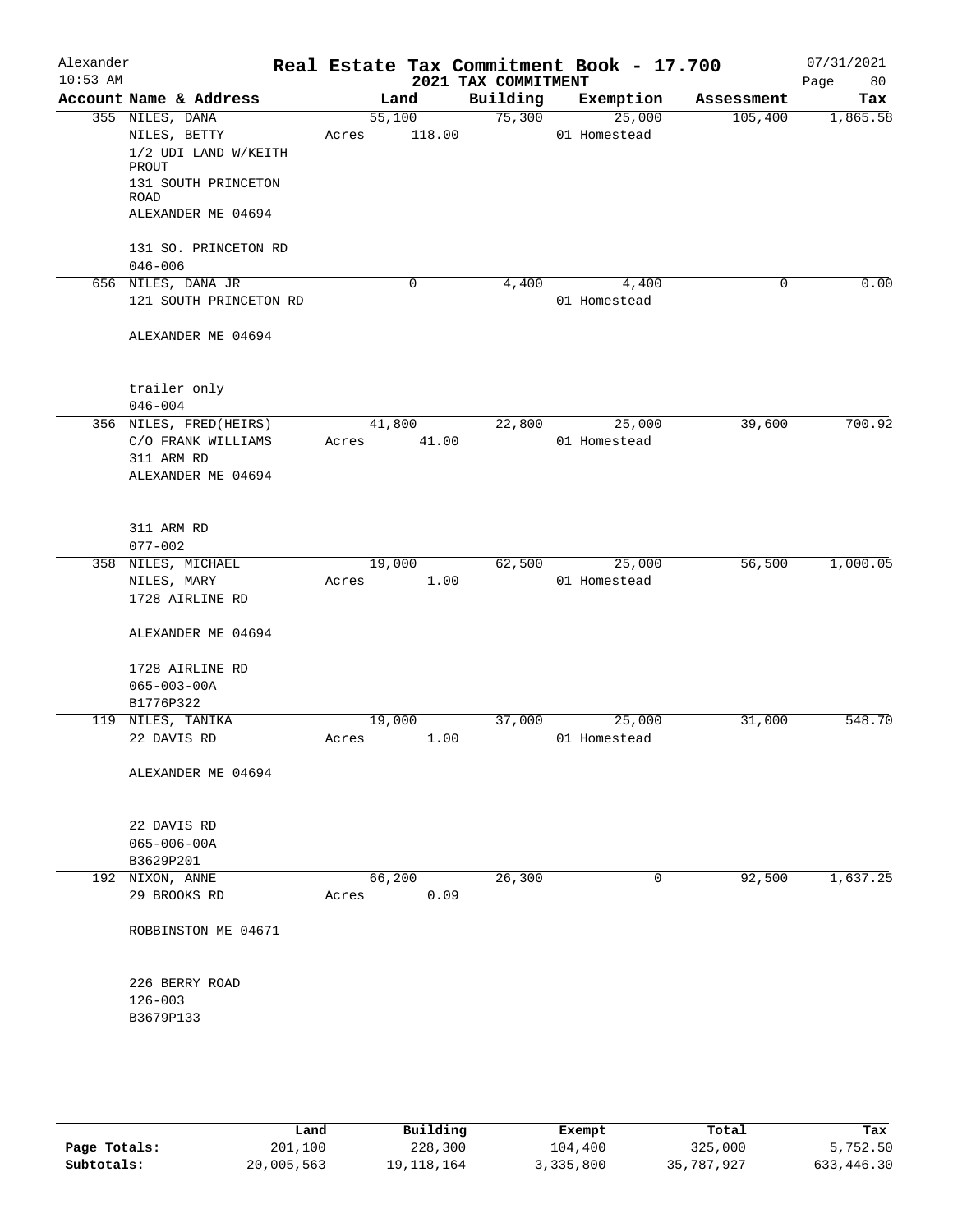| Alexander<br>$10:53$ AM |                                                  |       |        | 2021 TAX COMMITMENT | Real Estate Tax Commitment Book - 17.700 |            | 07/31/2021<br>Page<br>81 |
|-------------------------|--------------------------------------------------|-------|--------|---------------------|------------------------------------------|------------|--------------------------|
|                         | Account Name & Address                           |       | Land   | Building            | Exemption                                | Assessment | Tax                      |
|                         | 432 NIXON, ANNE                                  |       | 65,400 | 18,900              | $\mathbf 0$                              | 84,300     | 1,492.11                 |
|                         | 29 BROOKS RD                                     | Acres | 0.14   |                     |                                          |            |                          |
|                         | ROBBINSTON ME 04671                              |       |        |                     |                                          |            |                          |
|                         | 228 BERRY ROAD                                   |       |        |                     |                                          |            |                          |
|                         | $126 - 004$<br>B3679P133                         |       |        |                     |                                          |            |                          |
|                         | 359 NOYES, HUBERT JR                             |       | 19,000 | 58,800              | 25,000                                   | 52,800     | 934.56                   |
|                         | P.O. BOX 356                                     | Acres | 1.00   |                     | 01 Homestead                             |            |                          |
|                         | BAILEYVILLE ME 04694                             |       |        |                     |                                          |            |                          |
|                         | 709 SO. PRINCETON RD<br>$009 - 007$<br>B2797P252 |       |        |                     |                                          |            |                          |
|                         | 360 OAKES, CARL                                  |       | 43,300 | 139,700             | 25,000                                   | 158,000    | 2,796.60                 |
|                         | OAKES, RHONDA                                    | Acres | 21.00  |                     | 01 Homestead                             |            |                          |
|                         | 1328 AIRLINE RD                                  |       |        |                     |                                          |            |                          |
|                         | ALEXANDER ME 04694                               |       |        |                     |                                          |            |                          |
|                         | 1328 AIRLINE RD                                  |       |        |                     |                                          |            |                          |
|                         | $069 - 007$<br>B1132P4                           |       |        |                     |                                          |            |                          |
|                         | 190 OLSSON, JASON                                |       | 57,000 | 48,800              | 0                                        | 105,800    | 1,872.66                 |
|                         | c/o JESSICA OLSSON                               | Acres | 0.05   |                     |                                          |            |                          |
|                         | 7 PRICE STREET                                   |       |        |                     |                                          |            |                          |
|                         | CALAIS ME 04619                                  |       |        |                     |                                          |            |                          |
|                         |                                                  |       |        |                     |                                          |            |                          |
|                         | 10 WILLOW LANE                                   |       |        |                     |                                          |            |                          |
|                         | $094 - 015$                                      |       |        |                     |                                          |            |                          |
|                         | B2987P201                                        |       |        |                     |                                          |            |                          |
|                         | 631 ORRELL, PATRICK M                            |       | 87,000 | 88,400              | 0                                        | 175,400    | 3,104.58                 |
|                         | ORRELL, LINDA L                                  | Acres | 2.00   |                     |                                          |            |                          |
|                         | 13 BIRCHWOOD RD                                  |       |        |                     |                                          |            |                          |
|                         | PRINCETON MA 01541 1513                          |       |        |                     |                                          |            |                          |
|                         | 132 CHASE BROOK DRIVE                            |       |        |                     |                                          |            |                          |
|                         | $128 - 024$                                      |       |        |                     |                                          |            |                          |
|                         | B2799P47                                         |       |        |                     |                                          |            |                          |
|                         | 240 OTTENS, JAY                                  |       | 15,800 | $\mathbf 0$         | 0                                        | 15,800     | 279.66                   |
|                         | 54 FAIRVIEW AVENUE                               | Acres | 16.00  |                     |                                          |            |                          |
|                         | PARK RIDGE NJ 07656                              |       |        |                     |                                          |            |                          |
|                         | SO. PRINCETON RD                                 |       |        |                     |                                          |            |                          |
|                         | $046 - 001$                                      |       |        |                     |                                          |            |                          |
|                         | B2839P157                                        |       |        |                     |                                          |            |                          |
|                         |                                                  |       |        |                     |                                          |            |                          |
|                         |                                                  |       |        |                     |                                          |            |                          |

|              | Land         | Building   | Exempt    | Total      | Tax          |
|--------------|--------------|------------|-----------|------------|--------------|
| Page Totals: | 287,500      | 354,600    | 50,000    | 592,100    | 10,480.17    |
| Subtotals:   | 20, 293, 063 | 19,472,764 | 3,385,800 | 36,380,027 | 643, 926, 47 |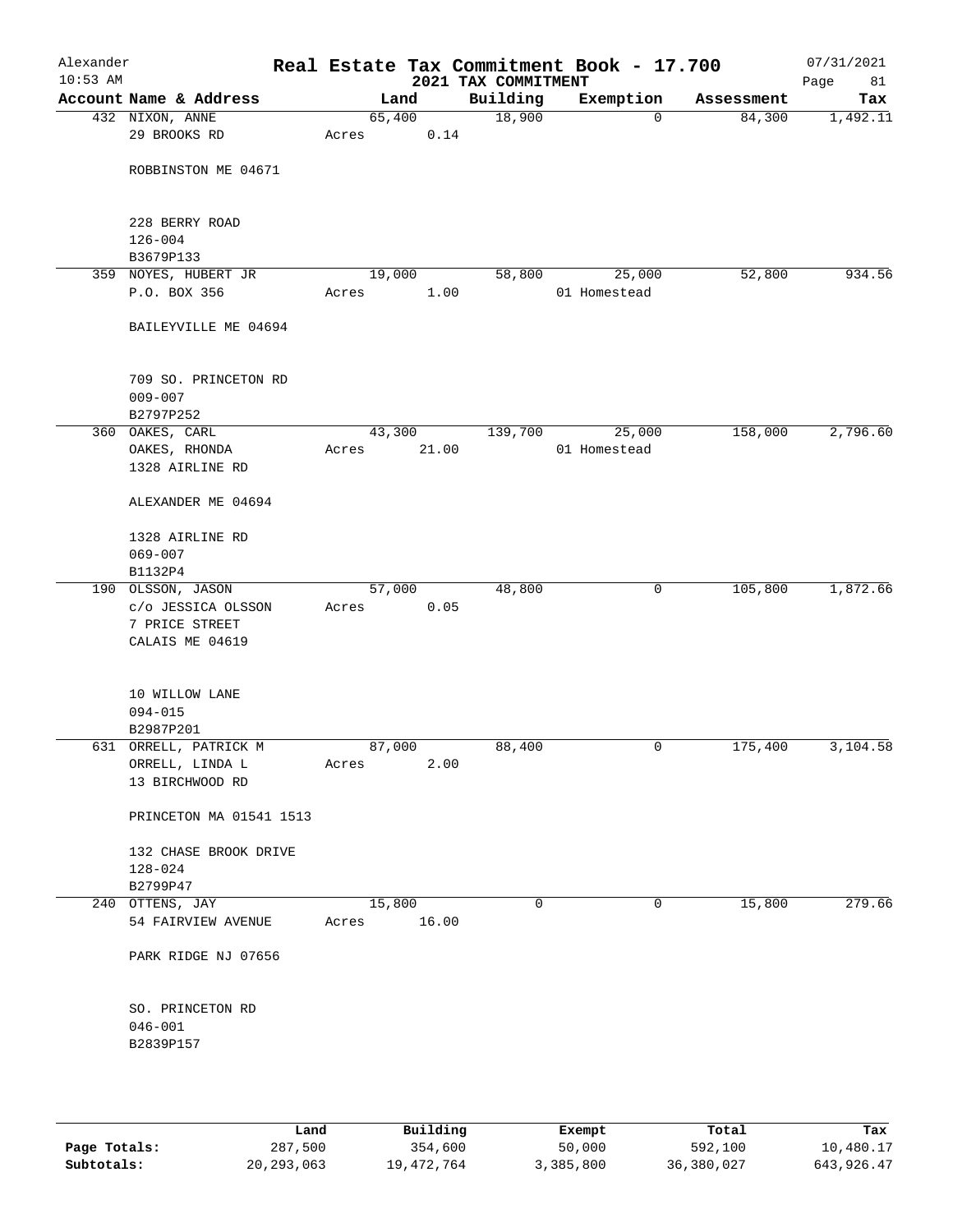| 2021 TAX COMMITMENT<br>Account Name & Address<br>Building<br>Exemption<br>Land<br>Assessment<br>Tax<br>241 OTTENS, JAY<br>38,800<br>32,600<br>71,400<br>1,263.78<br>$\mathbf 0$<br>54 FAIRVIEW AVENUE<br>36.00<br>Acres<br>PARK RIDGE NJ 07656<br>295 SO. PRINCETON RD<br>$037 - 002$<br>B2839P157<br>183,500<br>275,900<br>4,883.43<br>176 OWEN, GREG<br>92,400<br>0<br>OWEN, WILLOW<br>0.87<br>Acres<br>3 FISH HOUSE LANE<br>ALEXANDER ME 04694<br>3 FISH HOUSE LANE<br>$018 - 006$<br>B3541P248<br>1,727.52<br>301 OWEN, GREG<br>20,600<br>77,000<br>97,600<br>0<br>0.91<br>OWEN, WILLOW<br>Acres<br>3 FISH HOUSE LANE<br>ALEXANDER ME 04694<br>249 POKEY RD<br>$019 - 002$<br>B4088P64<br>406 OWEN, GREG<br>$\mathbf 0$<br>$\mathbf 0$<br>3,322<br>3,322<br>OWEN, WILLOW (JT)<br>22.00<br>Acres<br>3 FISH HOUSE LANE<br>ALEXANDER ME 04694<br>146 PINE TREE SHORE<br>$006 - 016 + 007 - 02$<br>B4795P88 06/07/2021<br>339 PAEGLE, GRAZINA<br>27,500<br>27,500<br>486.75<br>0<br>0<br>16.00<br>7600 BAY SHORE DRIVE<br>Acres<br>TREASURE ISLAND FL<br>33706<br>81 BARROWS LAKE ROAD<br>$097 - 003$<br>B2839P152<br>44,000<br>0<br>102,000<br>523 PAEGLE, ROLAND<br>58,000<br>1,805.40<br>4.02<br>PAEGLE, GRAZINA<br>Acres<br>7600 BAY SHORE DRIVE<br>TREASURE ISLAND FL<br>33706<br>BARROWS LK (ISLAND)<br>$097 - 016$<br>B2964P153<br>Building<br>Land<br>Total<br>Exempt<br>Page Totals:<br>240,622<br>337,100<br>0<br>577,722 | Alexander  |  | Real Estate Tax Commitment Book - 17.700 |  | 07/31/2021       |
|-------------------------------------------------------------------------------------------------------------------------------------------------------------------------------------------------------------------------------------------------------------------------------------------------------------------------------------------------------------------------------------------------------------------------------------------------------------------------------------------------------------------------------------------------------------------------------------------------------------------------------------------------------------------------------------------------------------------------------------------------------------------------------------------------------------------------------------------------------------------------------------------------------------------------------------------------------------------------------------------------------------------------------------------------------------------------------------------------------------------------------------------------------------------------------------------------------------------------------------------------------------------------------------------------------------------------------------------------------------------------------------------------------------------------------------|------------|--|------------------------------------------|--|------------------|
|                                                                                                                                                                                                                                                                                                                                                                                                                                                                                                                                                                                                                                                                                                                                                                                                                                                                                                                                                                                                                                                                                                                                                                                                                                                                                                                                                                                                                                     | $10:53$ AM |  |                                          |  | 82<br>Page       |
|                                                                                                                                                                                                                                                                                                                                                                                                                                                                                                                                                                                                                                                                                                                                                                                                                                                                                                                                                                                                                                                                                                                                                                                                                                                                                                                                                                                                                                     |            |  |                                          |  |                  |
|                                                                                                                                                                                                                                                                                                                                                                                                                                                                                                                                                                                                                                                                                                                                                                                                                                                                                                                                                                                                                                                                                                                                                                                                                                                                                                                                                                                                                                     |            |  |                                          |  |                  |
|                                                                                                                                                                                                                                                                                                                                                                                                                                                                                                                                                                                                                                                                                                                                                                                                                                                                                                                                                                                                                                                                                                                                                                                                                                                                                                                                                                                                                                     |            |  |                                          |  |                  |
|                                                                                                                                                                                                                                                                                                                                                                                                                                                                                                                                                                                                                                                                                                                                                                                                                                                                                                                                                                                                                                                                                                                                                                                                                                                                                                                                                                                                                                     |            |  |                                          |  |                  |
|                                                                                                                                                                                                                                                                                                                                                                                                                                                                                                                                                                                                                                                                                                                                                                                                                                                                                                                                                                                                                                                                                                                                                                                                                                                                                                                                                                                                                                     |            |  |                                          |  |                  |
|                                                                                                                                                                                                                                                                                                                                                                                                                                                                                                                                                                                                                                                                                                                                                                                                                                                                                                                                                                                                                                                                                                                                                                                                                                                                                                                                                                                                                                     |            |  |                                          |  |                  |
|                                                                                                                                                                                                                                                                                                                                                                                                                                                                                                                                                                                                                                                                                                                                                                                                                                                                                                                                                                                                                                                                                                                                                                                                                                                                                                                                                                                                                                     |            |  |                                          |  |                  |
|                                                                                                                                                                                                                                                                                                                                                                                                                                                                                                                                                                                                                                                                                                                                                                                                                                                                                                                                                                                                                                                                                                                                                                                                                                                                                                                                                                                                                                     |            |  |                                          |  |                  |
|                                                                                                                                                                                                                                                                                                                                                                                                                                                                                                                                                                                                                                                                                                                                                                                                                                                                                                                                                                                                                                                                                                                                                                                                                                                                                                                                                                                                                                     |            |  |                                          |  |                  |
|                                                                                                                                                                                                                                                                                                                                                                                                                                                                                                                                                                                                                                                                                                                                                                                                                                                                                                                                                                                                                                                                                                                                                                                                                                                                                                                                                                                                                                     |            |  |                                          |  |                  |
|                                                                                                                                                                                                                                                                                                                                                                                                                                                                                                                                                                                                                                                                                                                                                                                                                                                                                                                                                                                                                                                                                                                                                                                                                                                                                                                                                                                                                                     |            |  |                                          |  |                  |
|                                                                                                                                                                                                                                                                                                                                                                                                                                                                                                                                                                                                                                                                                                                                                                                                                                                                                                                                                                                                                                                                                                                                                                                                                                                                                                                                                                                                                                     |            |  |                                          |  |                  |
|                                                                                                                                                                                                                                                                                                                                                                                                                                                                                                                                                                                                                                                                                                                                                                                                                                                                                                                                                                                                                                                                                                                                                                                                                                                                                                                                                                                                                                     |            |  |                                          |  |                  |
|                                                                                                                                                                                                                                                                                                                                                                                                                                                                                                                                                                                                                                                                                                                                                                                                                                                                                                                                                                                                                                                                                                                                                                                                                                                                                                                                                                                                                                     |            |  |                                          |  |                  |
|                                                                                                                                                                                                                                                                                                                                                                                                                                                                                                                                                                                                                                                                                                                                                                                                                                                                                                                                                                                                                                                                                                                                                                                                                                                                                                                                                                                                                                     |            |  |                                          |  |                  |
|                                                                                                                                                                                                                                                                                                                                                                                                                                                                                                                                                                                                                                                                                                                                                                                                                                                                                                                                                                                                                                                                                                                                                                                                                                                                                                                                                                                                                                     |            |  |                                          |  |                  |
|                                                                                                                                                                                                                                                                                                                                                                                                                                                                                                                                                                                                                                                                                                                                                                                                                                                                                                                                                                                                                                                                                                                                                                                                                                                                                                                                                                                                                                     |            |  |                                          |  |                  |
|                                                                                                                                                                                                                                                                                                                                                                                                                                                                                                                                                                                                                                                                                                                                                                                                                                                                                                                                                                                                                                                                                                                                                                                                                                                                                                                                                                                                                                     |            |  |                                          |  |                  |
|                                                                                                                                                                                                                                                                                                                                                                                                                                                                                                                                                                                                                                                                                                                                                                                                                                                                                                                                                                                                                                                                                                                                                                                                                                                                                                                                                                                                                                     |            |  |                                          |  |                  |
|                                                                                                                                                                                                                                                                                                                                                                                                                                                                                                                                                                                                                                                                                                                                                                                                                                                                                                                                                                                                                                                                                                                                                                                                                                                                                                                                                                                                                                     |            |  |                                          |  | 58.80            |
|                                                                                                                                                                                                                                                                                                                                                                                                                                                                                                                                                                                                                                                                                                                                                                                                                                                                                                                                                                                                                                                                                                                                                                                                                                                                                                                                                                                                                                     |            |  |                                          |  |                  |
|                                                                                                                                                                                                                                                                                                                                                                                                                                                                                                                                                                                                                                                                                                                                                                                                                                                                                                                                                                                                                                                                                                                                                                                                                                                                                                                                                                                                                                     |            |  |                                          |  |                  |
|                                                                                                                                                                                                                                                                                                                                                                                                                                                                                                                                                                                                                                                                                                                                                                                                                                                                                                                                                                                                                                                                                                                                                                                                                                                                                                                                                                                                                                     |            |  |                                          |  |                  |
|                                                                                                                                                                                                                                                                                                                                                                                                                                                                                                                                                                                                                                                                                                                                                                                                                                                                                                                                                                                                                                                                                                                                                                                                                                                                                                                                                                                                                                     |            |  |                                          |  |                  |
|                                                                                                                                                                                                                                                                                                                                                                                                                                                                                                                                                                                                                                                                                                                                                                                                                                                                                                                                                                                                                                                                                                                                                                                                                                                                                                                                                                                                                                     |            |  |                                          |  |                  |
|                                                                                                                                                                                                                                                                                                                                                                                                                                                                                                                                                                                                                                                                                                                                                                                                                                                                                                                                                                                                                                                                                                                                                                                                                                                                                                                                                                                                                                     |            |  |                                          |  |                  |
|                                                                                                                                                                                                                                                                                                                                                                                                                                                                                                                                                                                                                                                                                                                                                                                                                                                                                                                                                                                                                                                                                                                                                                                                                                                                                                                                                                                                                                     |            |  |                                          |  |                  |
|                                                                                                                                                                                                                                                                                                                                                                                                                                                                                                                                                                                                                                                                                                                                                                                                                                                                                                                                                                                                                                                                                                                                                                                                                                                                                                                                                                                                                                     |            |  |                                          |  |                  |
|                                                                                                                                                                                                                                                                                                                                                                                                                                                                                                                                                                                                                                                                                                                                                                                                                                                                                                                                                                                                                                                                                                                                                                                                                                                                                                                                                                                                                                     |            |  |                                          |  |                  |
|                                                                                                                                                                                                                                                                                                                                                                                                                                                                                                                                                                                                                                                                                                                                                                                                                                                                                                                                                                                                                                                                                                                                                                                                                                                                                                                                                                                                                                     |            |  |                                          |  |                  |
|                                                                                                                                                                                                                                                                                                                                                                                                                                                                                                                                                                                                                                                                                                                                                                                                                                                                                                                                                                                                                                                                                                                                                                                                                                                                                                                                                                                                                                     |            |  |                                          |  |                  |
|                                                                                                                                                                                                                                                                                                                                                                                                                                                                                                                                                                                                                                                                                                                                                                                                                                                                                                                                                                                                                                                                                                                                                                                                                                                                                                                                                                                                                                     |            |  |                                          |  |                  |
|                                                                                                                                                                                                                                                                                                                                                                                                                                                                                                                                                                                                                                                                                                                                                                                                                                                                                                                                                                                                                                                                                                                                                                                                                                                                                                                                                                                                                                     |            |  |                                          |  |                  |
|                                                                                                                                                                                                                                                                                                                                                                                                                                                                                                                                                                                                                                                                                                                                                                                                                                                                                                                                                                                                                                                                                                                                                                                                                                                                                                                                                                                                                                     |            |  |                                          |  |                  |
|                                                                                                                                                                                                                                                                                                                                                                                                                                                                                                                                                                                                                                                                                                                                                                                                                                                                                                                                                                                                                                                                                                                                                                                                                                                                                                                                                                                                                                     |            |  |                                          |  |                  |
|                                                                                                                                                                                                                                                                                                                                                                                                                                                                                                                                                                                                                                                                                                                                                                                                                                                                                                                                                                                                                                                                                                                                                                                                                                                                                                                                                                                                                                     |            |  |                                          |  |                  |
|                                                                                                                                                                                                                                                                                                                                                                                                                                                                                                                                                                                                                                                                                                                                                                                                                                                                                                                                                                                                                                                                                                                                                                                                                                                                                                                                                                                                                                     |            |  |                                          |  |                  |
|                                                                                                                                                                                                                                                                                                                                                                                                                                                                                                                                                                                                                                                                                                                                                                                                                                                                                                                                                                                                                                                                                                                                                                                                                                                                                                                                                                                                                                     |            |  |                                          |  |                  |
|                                                                                                                                                                                                                                                                                                                                                                                                                                                                                                                                                                                                                                                                                                                                                                                                                                                                                                                                                                                                                                                                                                                                                                                                                                                                                                                                                                                                                                     |            |  |                                          |  |                  |
|                                                                                                                                                                                                                                                                                                                                                                                                                                                                                                                                                                                                                                                                                                                                                                                                                                                                                                                                                                                                                                                                                                                                                                                                                                                                                                                                                                                                                                     |            |  |                                          |  |                  |
|                                                                                                                                                                                                                                                                                                                                                                                                                                                                                                                                                                                                                                                                                                                                                                                                                                                                                                                                                                                                                                                                                                                                                                                                                                                                                                                                                                                                                                     |            |  |                                          |  |                  |
|                                                                                                                                                                                                                                                                                                                                                                                                                                                                                                                                                                                                                                                                                                                                                                                                                                                                                                                                                                                                                                                                                                                                                                                                                                                                                                                                                                                                                                     |            |  |                                          |  | Tax<br>10,225.68 |

**Subtotals:** 20,533,685 19,809,864 3,385,800 36,957,749 654,152.15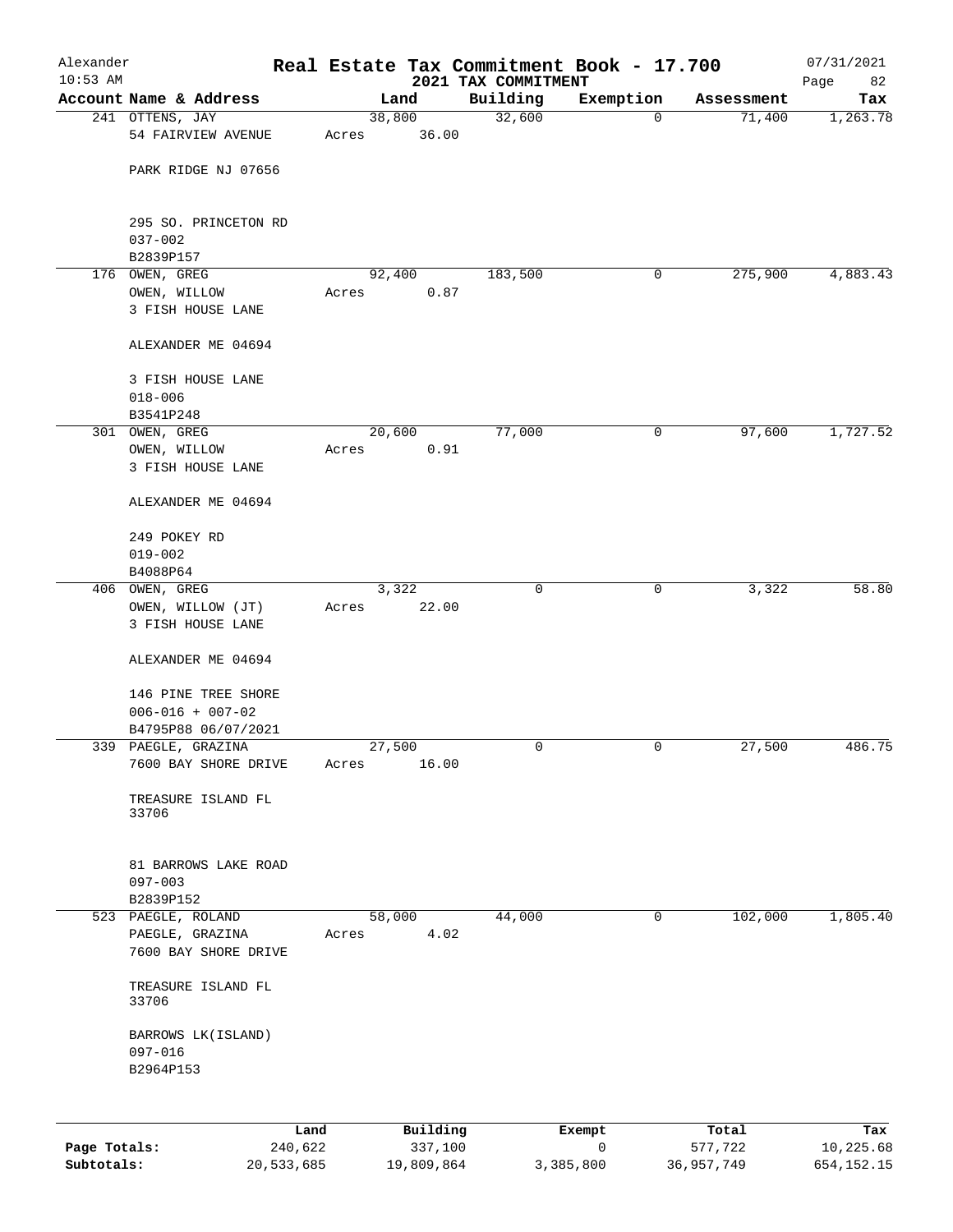| Alexander<br>$10:53$ AM |                                                              |       |                | 2021 TAX COMMITMENT | Real Estate Tax Commitment Book - 17.700 |            | 07/31/2021<br>83<br>Page |
|-------------------------|--------------------------------------------------------------|-------|----------------|---------------------|------------------------------------------|------------|--------------------------|
|                         | Account Name & Address                                       |       | Land           | Building            | Exemption                                | Assessment | Tax                      |
|                         | 522 PAEGLE, GRAZINA TRUSTEE<br>7600 BAY SHORE DRIVE          | Acres | 10,100<br>0.55 | 15,800              | $\mathbf 0$                              | 25,900     | 458.43                   |
|                         | TREASURE ISLAND FL<br>33706                                  |       |                |                     |                                          |            |                          |
|                         | 38 BLUEBERRY LANE                                            |       |                |                     |                                          |            |                          |
|                         | $097 - 004$<br>B1078P242                                     |       |                |                     |                                          |            |                          |
|                         | 546 PAEGLE, GRAZINA TRUSTEE<br>1/2 UDI WITH ROLAND<br>PAEGLE | Acres | 16,400<br>0.95 | 34,000              | 0                                        | 50,400     | 892.08                   |
|                         | 7600 BAY SHORE DRIVE<br>TREASURE ISLAND FL<br>33706          |       |                |                     |                                          |            |                          |
|                         | BARROWS LK<br>$091 - 008$                                    |       |                |                     |                                          |            |                          |
|                         | B1832P148                                                    |       |                |                     |                                          |            |                          |
|                         | 517 PAEGLE, GRAZINA TRUSTEE<br>7600 BAY SHORE DRIVE          | Acres | 3,775<br>25.00 | $\mathbf 0$         | 0                                        | 3,775      | 66.82                    |
|                         | TREASURE ISLAND FL<br>33706                                  |       |                |                     |                                          |            |                          |
|                         | BARROWS LK<br>$097 - 014$                                    |       |                |                     |                                          |            |                          |
|                         | B1863P324                                                    |       |                |                     |                                          |            |                          |
|                         | 519 PAEGLE, GRAZINA TRUSTEE<br>1/2 UDI WITH ROLAND<br>PAEGLE | Acres | 5,134<br>34.00 | $\mathbf 0$         | $\mathbf 0$                              | 5,134      | 90.87                    |
|                         | 7600 BAY SHORE DRIVE<br>TREASURE ISLAND FL                   |       |                |                     |                                          |            |                          |
|                         | 33706                                                        |       |                |                     |                                          |            |                          |
|                         | BARROWS LK<br>$091 - 08A$                                    |       |                |                     |                                          |            |                          |
|                         | B1832P148                                                    |       |                |                     |                                          |            |                          |
|                         | 520 PAEGLE, ROLAND TRUSTEE                                   |       | 5,134          | 0                   | 0                                        | 5,134      | 90.87                    |
|                         | 1/2 UDI WITH GRAZINA<br>PAEGLE<br>7600 BAY SHORE DRIVE       | Acres | 34.00          |                     |                                          |            |                          |
|                         | TREASURE ISLAND FL<br>33706                                  |       |                |                     |                                          |            |                          |
|                         | BARROWS LK                                                   |       |                |                     |                                          |            |                          |
|                         | $091 - 08A$<br>B1832P148                                     |       |                |                     |                                          |            |                          |
|                         |                                                              |       |                |                     |                                          |            |                          |

|              | Land       | Building   | Exempt    | Total      | Tax        |
|--------------|------------|------------|-----------|------------|------------|
| Page Totals: | 40,543     | 49,800     |           | 90,343     | 1,599.07   |
| Subtotals:   | 20,574,228 | 19,859,664 | 3,385,800 | 37,048,092 | 655,751.22 |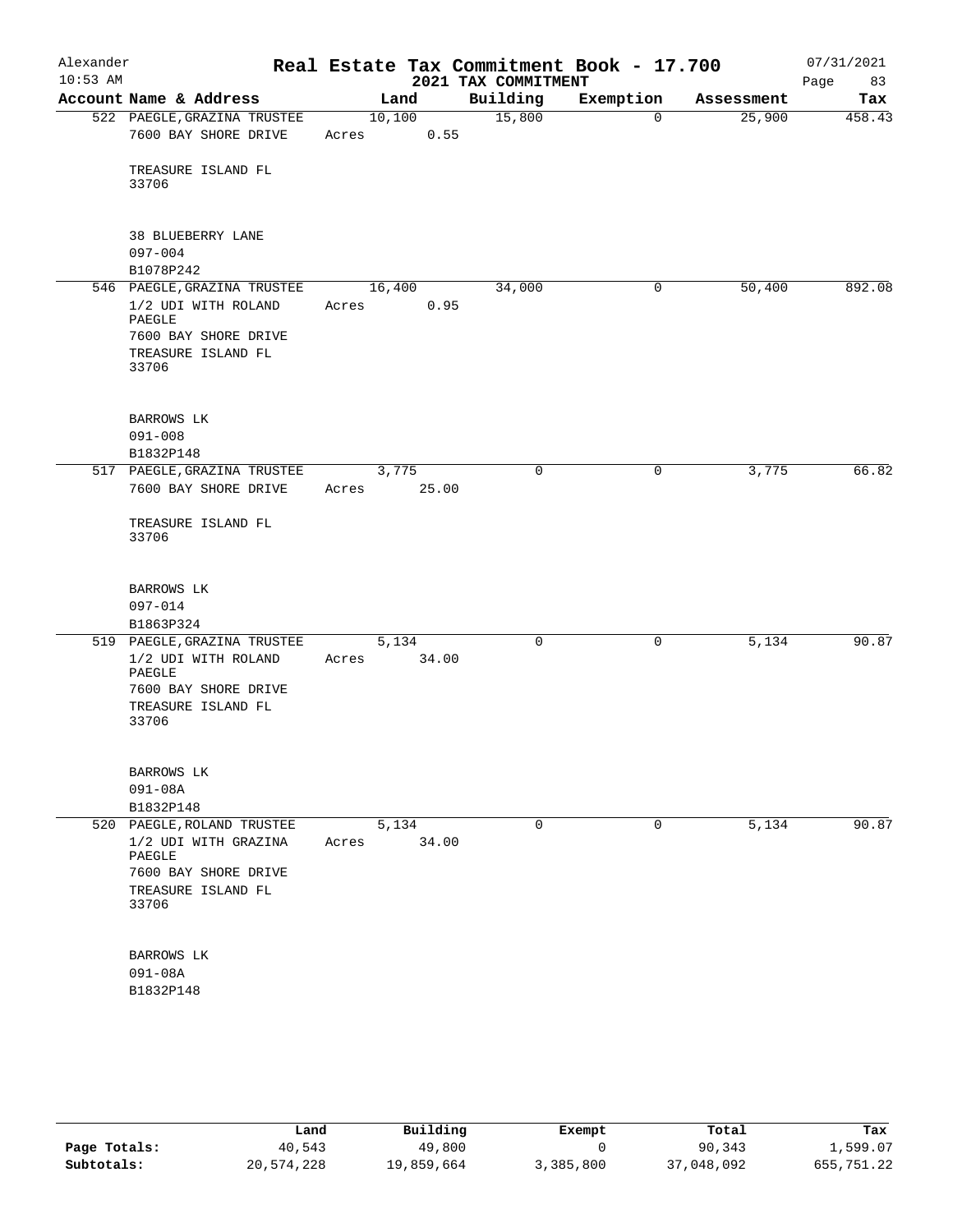| Alexander    |                                          |            |                 |            |                                 | Real Estate Tax Commitment Book - 17.700 |              | 07/31/2021        |
|--------------|------------------------------------------|------------|-----------------|------------|---------------------------------|------------------------------------------|--------------|-------------------|
| $10:53$ AM   | Account Name & Address                   |            | Land            |            | 2021 TAX COMMITMENT<br>Building | Exemption                                | Assessment   | Page<br>84<br>Tax |
|              | 521 PAEGLE, ROLAND TRUSTEE               |            | 10,100          |            | 15,800                          | $\mathbf 0$                              | 25,900       | 458.43            |
|              | 7600 BAY SHORE DRIVE                     |            | Acres           | 0.55       |                                 |                                          |              |                   |
|              | TREASURE ISLAND FL<br>33706              |            |                 |            |                                 |                                          |              |                   |
|              | BARROWS LK                               |            |                 |            |                                 |                                          |              |                   |
|              | $097 - 004$                              |            |                 |            |                                 |                                          |              |                   |
|              | B1078P242                                |            |                 |            |                                 |                                          |              |                   |
|              | 518 PAEGLE, ROLAND TRUSTEE               |            | 3,775           |            | $\mathbf 0$                     | $\mathbf 0$                              | 3,775        | 66.82             |
|              | 7600 BAY SHORE DRIVE                     |            | Acres           | 25.00      |                                 |                                          |              |                   |
|              | TREASURE ISLAND FL<br>33706              |            |                 |            |                                 |                                          |              |                   |
|              | BARROWS LK                               |            |                 |            |                                 |                                          |              |                   |
|              | $097 - 014$                              |            |                 |            |                                 |                                          |              |                   |
|              | B1863P322                                |            |                 |            |                                 |                                          |              |                   |
|              | 545 PAEGLE, ROLAND TRUSTEE               |            | 16,400          |            | 34,000                          | 0                                        | 50,400       | 892.08            |
|              | 1/2 UDI WITH GRAZINA<br>PAEGLE           |            | Acres           | 0.95       |                                 |                                          |              |                   |
|              | 7600 BAY SHORE DRIVE                     |            |                 |            |                                 |                                          |              |                   |
|              | TREASURE ISLAND FL<br>33706              |            |                 |            |                                 |                                          |              |                   |
|              |                                          |            |                 |            |                                 |                                          |              |                   |
|              | BARROWS LK<br>$091 - 008$                |            |                 |            |                                 |                                          |              |                   |
|              | B1832P148                                |            |                 |            |                                 |                                          |              |                   |
|              | 368 PARKS, SHERRILL                      |            | 19,000          |            | 34,600                          | 25,000                                   | 28,600       | 506.22            |
|              | P.O. BOX 293                             |            | Acres           | 1.00       |                                 | 01 Homestead                             |              |                   |
|              | BAILEYVILLE ME 04694                     |            |                 |            |                                 |                                          |              |                   |
|              | 637 COOPER RD                            |            |                 |            |                                 |                                          |              |                   |
|              | $101 - 006$                              |            |                 |            |                                 |                                          |              |                   |
|              | B1242P23                                 |            |                 |            |                                 |                                          |              |                   |
|              | 369 PASCUCCIO, MARIO<br>PASCUCCIO, MARIA |            | 18,800<br>Acres | 10.00      | 0                               | 0                                        | 18,800       | 332.76            |
|              | 690 MAIN STREET                          |            |                 |            |                                 |                                          |              |                   |
|              |                                          |            |                 |            |                                 |                                          |              |                   |
|              | WOBURN MA 01801                          |            |                 |            |                                 |                                          |              |                   |
|              | ARM RD                                   |            |                 |            |                                 |                                          |              |                   |
|              | $086 - 003$                              |            |                 |            |                                 |                                          |              |                   |
|              | B1321P20                                 |            |                 |            |                                 |                                          |              |                   |
| 712          | PASCUCCIO, MARIO &<br>MARIA TRUSTEES     |            | 20,400          |            | 0                               | 0                                        | 20,400       | 361.08            |
|              | MMP REALTY TRUST                         |            | Acres           | 8.00       |                                 |                                          |              |                   |
|              | 690 MAIN STREET                          |            |                 |            |                                 |                                          |              |                   |
|              | WOBURN MA 01801                          |            |                 |            |                                 |                                          |              |                   |
|              | DAVIS ROAD                               |            |                 |            |                                 |                                          |              |                   |
|              | $086 - 036$                              |            |                 |            |                                 |                                          |              |                   |
|              | B3302P234                                |            |                 |            |                                 |                                          |              |                   |
|              |                                          | Land       |                 | Building   |                                 | Exempt                                   | Total        | Tax               |
| Page Totals: |                                          | 88,475     |                 | 84,400     |                                 | 25,000                                   | 147,875      | 2,617.39          |
| Subtotals:   |                                          | 20,662,703 |                 | 19,944,064 |                                 | 3,410,800                                | 37, 195, 967 | 658,368.61        |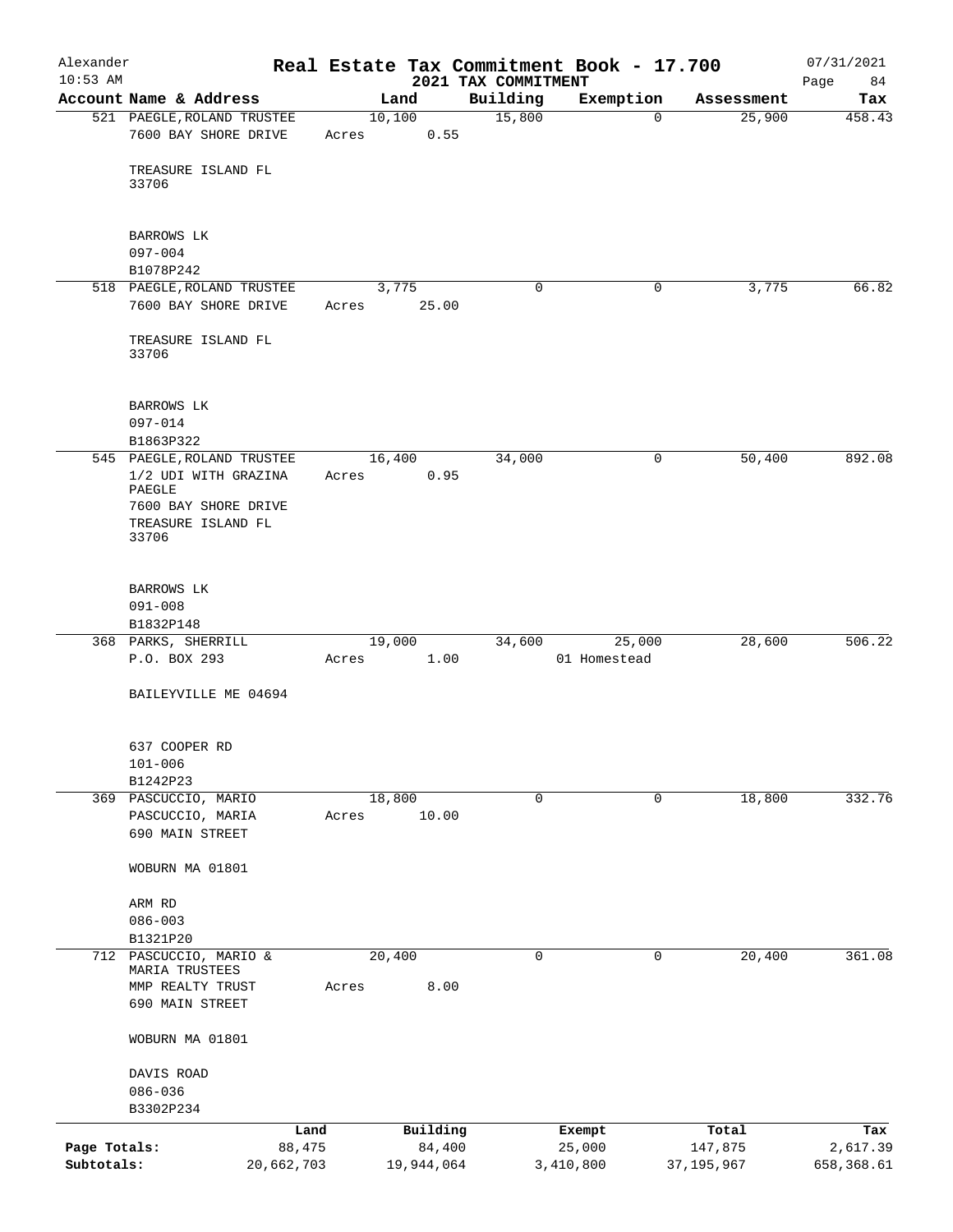| Alexander<br>$10:53$ AM         |                                                                       |                 |        | 2021 TAX COMMITMENT | Real Estate Tax Commitment Book - 17.700 |            | 07/31/2021<br>85<br>Page |
|---------------------------------|-----------------------------------------------------------------------|-----------------|--------|---------------------|------------------------------------------|------------|--------------------------|
|                                 | Account Name & Address                                                | Land            |        | Building            | Exemption                                | Assessment | Tax                      |
|                                 | 372 PENNELL, STEPHEN D<br>PENNELL, TIMOTHY M<br>161 SUCKER BROOK ROAD | 28,800<br>Acres | 25.00  | $\mathbf 0$         | $\Omega$                                 | 28,800     | 509.76                   |
|                                 | CRAWFORD ME 04694                                                     |                 |        |                     |                                          |            |                          |
|                                 | MCARTHUR RD<br>$058 - 001$                                            |                 |        |                     |                                          |            |                          |
|                                 | B2644P261                                                             |                 |        |                     |                                          |            |                          |
|                                 | 317 PERKINS JR. GEORGE A. &<br>MICHELLE L.                            | 66,100          |        | 58,500              | 0                                        | 124,600    | 2,205.42                 |
|                                 | 625 GREAT CREEK RD                                                    | Acres           | 0.61   |                     |                                          |            |                          |
|                                 | GALLOWAY NJ 08205                                                     |                 |        |                     |                                          |            |                          |
|                                 | 26 APPLE LANE<br>$086 - 019$                                          |                 |        |                     |                                          |            |                          |
|                                 | B4134P171                                                             |                 |        |                     |                                          |            |                          |
|                                 | 376 PERKINS, EDWARD<br>PERKINS, JANET (JT)<br>18 APPLE LANE           | 25,720<br>Acres | 150.00 | $\mathbf 0$         | 0                                        | 25,720     | 455.24                   |
|                                 | ALEXANDER ME 04694                                                    |                 |        |                     |                                          |            |                          |
|                                 | AIRLINE RD<br>$064 - 001 + 2$                                         |                 |        |                     |                                          |            |                          |
|                                 | B1443P259                                                             |                 |        |                     |                                          |            |                          |
|                                 | 377 PERKINS, EDWARD<br>PERKINS, JANET<br>18 APPLE LANE                | 43,500<br>Acres | 30.47  | 52,000              | 0                                        | 95,500     | 1,690.35                 |
|                                 | ALEXANDER ME 04694                                                    |                 |        |                     |                                          |            |                          |
|                                 | 1891 AIRLINE RD<br>$076 - 001$                                        |                 |        |                     |                                          |            |                          |
|                                 | B1131P110                                                             |                 |        |                     |                                          |            |                          |
|                                 | 378 PERKINS, EDWARD<br>PERKINS, JANET                                 | 67,700<br>Acres | 0.77   | 61,100              | 31,000<br>01 Homestead                   | 97,800     | 1,731.06                 |
|                                 | 18 APPLE LANE                                                         |                 |        |                     | 02 Veteran                               |            |                          |
|                                 | ALEXANDER ME 04694                                                    |                 |        |                     |                                          |            |                          |
|                                 | 18 APPLE LANE<br>$086 - 017$                                          |                 |        |                     |                                          |            |                          |
|                                 | PERKINS, JANET<br>18 APPLE LANE                                       | 29,000<br>Acres | 20.00  | 0                   | 0                                        | 29,000     | 513.30                   |
|                                 | ALEXANDER ME 04694                                                    |                 |        |                     |                                          |            |                          |
|                                 | RT 9 AIRLINE RD<br>$076 - 003$                                        |                 |        |                     |                                          |            |                          |
| 381 PERKINS, EDWARD<br>B2457P85 |                                                                       |                 |        |                     |                                          |            |                          |

|              | Land       | Building   | Exempt    | Total      | Tax          |
|--------------|------------|------------|-----------|------------|--------------|
| Page Totals: | 260,820    | 171,600    | 31,000    | 401,420    | 7,105.13     |
| Subtotals:   | 20,923,523 | 20,115,664 | 3,441,800 | 37,597,387 | 665, 473. 74 |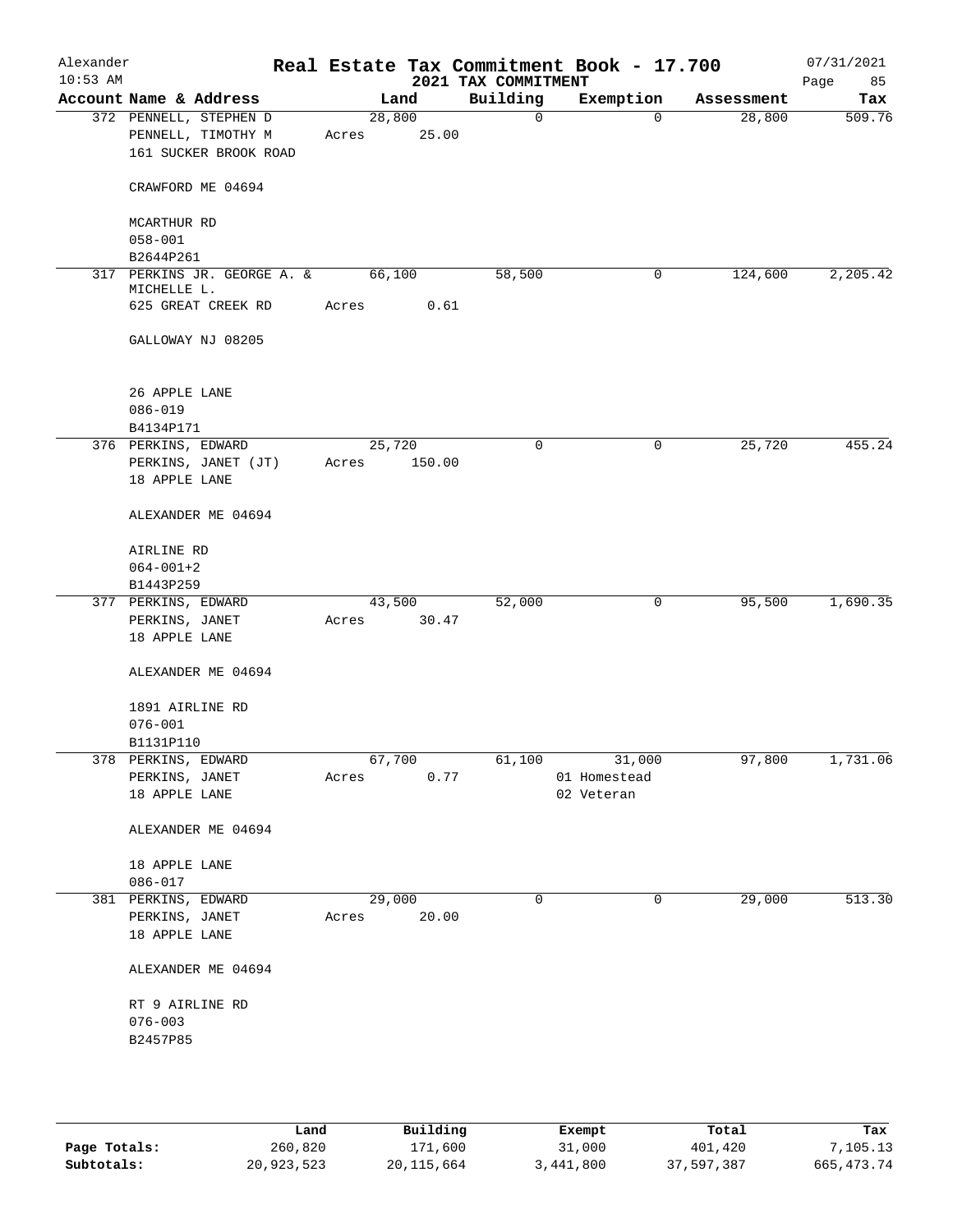| Alexander<br>$10:53$ AM |                                                        |       |        |       | 2021 TAX COMMITMENT | Real Estate Tax Commitment Book - 17.700 |            | 07/31/2021<br>86<br>Page |
|-------------------------|--------------------------------------------------------|-------|--------|-------|---------------------|------------------------------------------|------------|--------------------------|
|                         | Account Name & Address                                 |       | Land   |       | Building            | Exemption                                | Assessment | Tax                      |
|                         | 382 PERKINS, EDWARD<br>PERKINS, JANET<br>18 APPLE LANE | Acres | 2,000  | 5.00  | 0                   | $\mathbf 0$                              | 2,000      | 35.40                    |
|                         | ALEXANDER ME 04694                                     |       |        |       |                     |                                          |            |                          |
|                         | AIRLINE RD                                             |       |        |       |                     |                                          |            |                          |
|                         | $064 - 003$<br>B2457P85                                |       |        |       |                     |                                          |            |                          |
|                         | 554 PERKINS, EDWARD                                    |       | 25,500 |       | 0                   | 0                                        | 25,500     | 451.35                   |
|                         | PERKINS, JANET                                         | Acres |        | 44.00 |                     |                                          |            |                          |
|                         | 18 APPLE LANE                                          |       |        |       |                     |                                          |            |                          |
|                         | ALEXANDER ME 04694                                     |       |        |       |                     |                                          |            |                          |
|                         | AIRLINE RD                                             |       |        |       |                     |                                          |            |                          |
|                         | $076 - 002 - 00A$                                      |       |        |       |                     |                                          |            |                          |
|                         | B2057P135                                              |       |        |       |                     |                                          |            |                          |
|                         | 565 PERKINS, EDWARD                                    |       | 3,200  |       | 0                   | 0                                        | 3,200      | 56.64                    |
|                         | 18 APPLE LANE                                          | Acres |        | 2.12  |                     |                                          |            |                          |
|                         | ALEXANDER ME 04694                                     |       |        |       |                     |                                          |            |                          |
|                         | POKEY RD                                               |       |        |       |                     |                                          |            |                          |
|                         | $036 - 008$                                            |       |        |       |                     |                                          |            |                          |
|                         | B2143P339                                              |       |        |       |                     |                                          |            |                          |
|                         | 83 PERKINS, EDWARD                                     |       | 26,500 |       | 22,600              | 0                                        | 49,100     | 869.07                   |
|                         | PERKINS, JANET                                         | Acres |        | 6.00  |                     |                                          |            |                          |
|                         | 18 APPLE LANE                                          |       |        |       |                     |                                          |            |                          |
|                         | ALEXANDER ME 04694                                     |       |        |       |                     |                                          |            |                          |
|                         | 1886 AIRLINE RD                                        |       |        |       |                     |                                          |            |                          |
|                         | $076 - 002$                                            |       |        |       |                     |                                          |            |                          |
|                         | B2694P31                                               |       |        |       |                     |                                          |            |                          |
|                         | 702 PERKINS, EDWARD                                    |       | 6,000  |       | $\mathbf 0$         | $\mathsf{O}$                             | 6,000      | 106.20                   |
|                         | 18 APPLE LANE                                          | Acres |        | 15.00 |                     |                                          |            |                          |
|                         | ALEXANDER ME 04694                                     |       |        |       |                     |                                          |            |                          |
|                         | AIRLINE ROAD                                           |       |        |       |                     |                                          |            |                          |
|                         | $065 - 008$                                            |       |        |       |                     |                                          |            |                          |
|                         | B3760P88                                               |       |        |       |                     |                                          |            |                          |
|                         | 437 PERKINS, KATHLEEN J                                |       | 40,800 |       | 135,800             | 0                                        | 176,600    | 3,125.82                 |
|                         | 625 GREAT CREEK RD                                     | Acres |        | 30.00 |                     |                                          |            |                          |
|                         | GALLOWAY NJ 08205                                      |       |        |       |                     |                                          |            |                          |
|                         | 226 CRAWFORD RD                                        |       |        |       |                     |                                          |            |                          |
|                         | $090 - 003$                                            |       |        |       |                     |                                          |            |                          |
|                         | B3036P48                                               |       |        |       |                     |                                          |            |                          |
|                         |                                                        |       |        |       |                     |                                          |            |                          |
|                         |                                                        |       |        |       |                     |                                          |            |                          |

|              | Land       | Building   | Exempt    | Total      | Tax        |
|--------------|------------|------------|-----------|------------|------------|
| Page Totals: | 104,000    | 158,400    |           | 262,400    | 4,644.48   |
| Subtotals:   | 21,027,523 | 20,274,064 | 3,441,800 | 37,859,787 | 670,118.22 |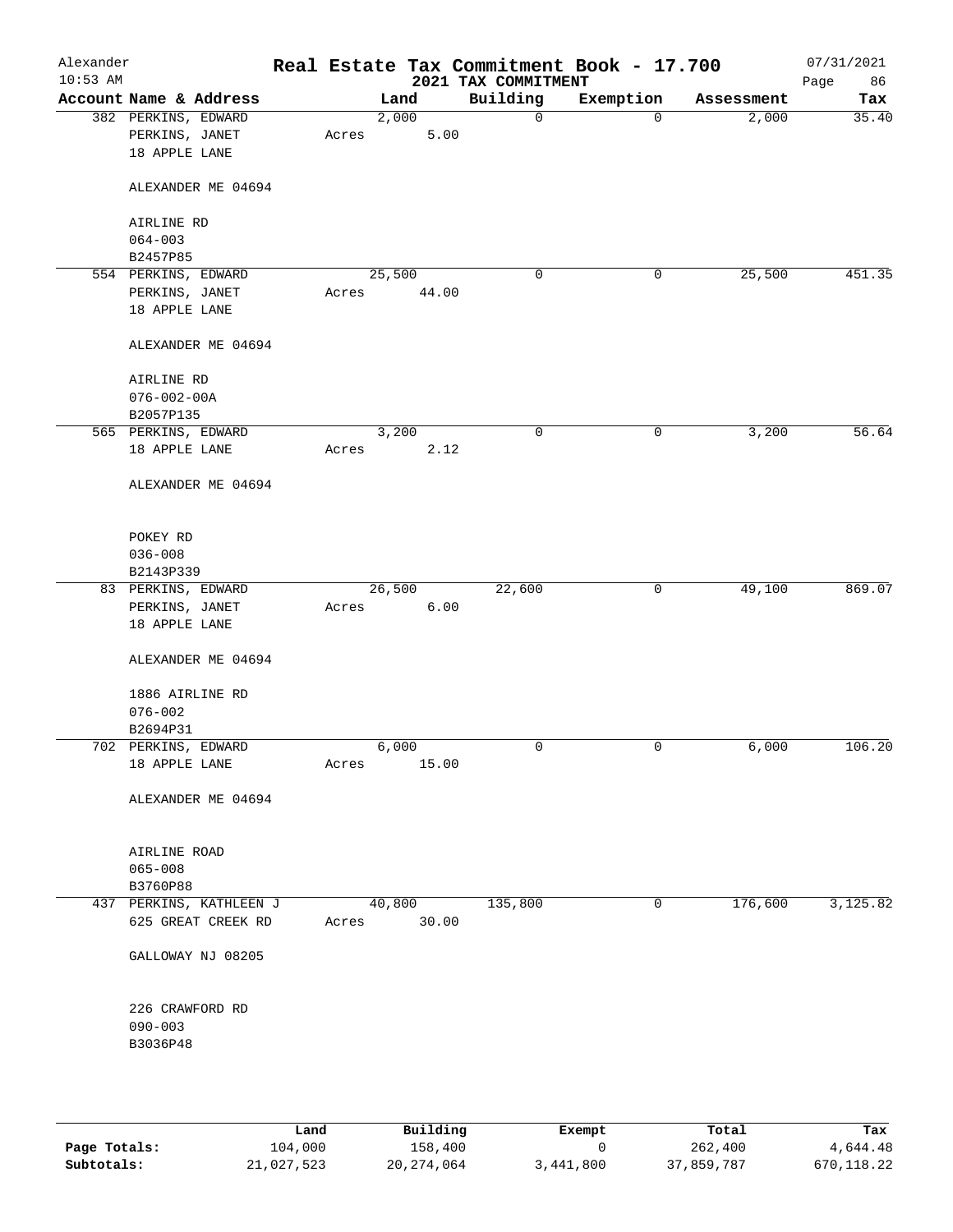| Alexander<br>$10:53$ AM |                                                 |       |         |                | 2021 TAX COMMITMENT | Real Estate Tax Commitment Book - 17.700 |            | 07/31/2021<br>Page<br>87 |
|-------------------------|-------------------------------------------------|-------|---------|----------------|---------------------|------------------------------------------|------------|--------------------------|
|                         | Account Name & Address                          |       | Land    |                | Building            | Exemption                                | Assessment | Tax                      |
|                         | 670 PERKINS, KIMBERLY<br>PO BOX 255             | Acres |         | 20,600<br>2.06 | 73,100              | 25,000<br>01 Homestead                   | 68,700     | 1,215.99                 |
|                         | NEW MILFORD CT 06776                            |       |         |                |                     |                                          |            |                          |
|                         | 192 SO. PRINCETON RD<br>$045 - 003$<br>B4170P15 |       |         |                |                     |                                          |            |                          |
|                         | 456 PERKINS, REBECCA L                          |       | 20,300  |                | 45,900              | 0                                        | 66,200     | 1,171.74                 |
|                         | 234 COOPER RD                                   | Acres |         | 1.00           |                     |                                          |            |                          |
|                         | ALEXANDER ME 04694                              |       |         |                |                     |                                          |            |                          |
|                         | 32 COZY COVE LANE<br>$094 - 034$<br>B3669P194   |       |         |                |                     |                                          |            |                          |
|                         | 616 PERKINS, TODD M                             |       | 26,000  |                | 94,100              | 25,000                                   | 95,100     | 1,683.27                 |
|                         | 575 COOPER ROAD                                 | Acres |         | 6.30           |                     | 01 Homestead                             |            |                          |
|                         | ALEXANDER ME 04694                              |       |         |                |                     |                                          |            |                          |
|                         | 575 COOPER RD<br>$098 - 028$                    |       |         |                |                     |                                          |            |                          |
|                         | B4363P207 06/05/2017 B3013P305                  |       |         |                |                     |                                          |            |                          |
|                         | 428 PETERSON, RICHARD<br>P.O.BOX 26             |       | 18,300  | 0.54           | 4,200               | 0                                        | 22,500     | 398.25                   |
|                         |                                                 | Acres |         |                |                     |                                          |            |                          |
|                         | ALBION ME 04910                                 |       |         |                |                     |                                          |            |                          |
|                         | 65 POKEY RD                                     |       |         |                |                     |                                          |            |                          |
|                         | $037 - 004$<br>B4192P192                        |       |         |                |                     |                                          |            |                          |
|                         | 707 PHELAN, LYMAN                               |       | 19,500  |                | $\mathbf 0$         | 0                                        | 19,500     | 345.15                   |
|                         | 996 HUDSON RD.                                  | Acres |         | 11.00          |                     |                                          |            |                          |
|                         | GLENBURN ME                                     |       |         |                |                     |                                          |            |                          |
|                         |                                                 |       |         |                |                     |                                          |            |                          |
|                         | $080 - 007A$                                    |       |         |                |                     |                                          |            |                          |
|                         | 391 POCOMOONSHINE LAKE<br>LODGES                |       | 188,900 |                | 218,200             | 0                                        | 407,100    | 7,205.67                 |
|                         | PO BOX 2206                                     | Acres |         | 34.44          |                     |                                          |            |                          |
|                         | SOUTH BURLINGTON VT<br>05407                    |       |         |                |                     |                                          |            |                          |
|                         | 31 FISH HOUSE LANE<br>$018 - 001$               |       |         |                |                     |                                          |            |                          |
|                         | B1515P128                                       |       |         |                |                     |                                          |            |                          |
|                         |                                                 |       |         |                |                     |                                          |            |                          |

|              | Land       | Building   | Exempt    | Total      | Tax        |
|--------------|------------|------------|-----------|------------|------------|
| Page Totals: | 293,600    | 435,500    | 50,000    | 679,100    | 12,020.07  |
| Subtotals:   | 21,321,123 | 20,709,564 | 3,491,800 | 38,538,887 | 682,138.29 |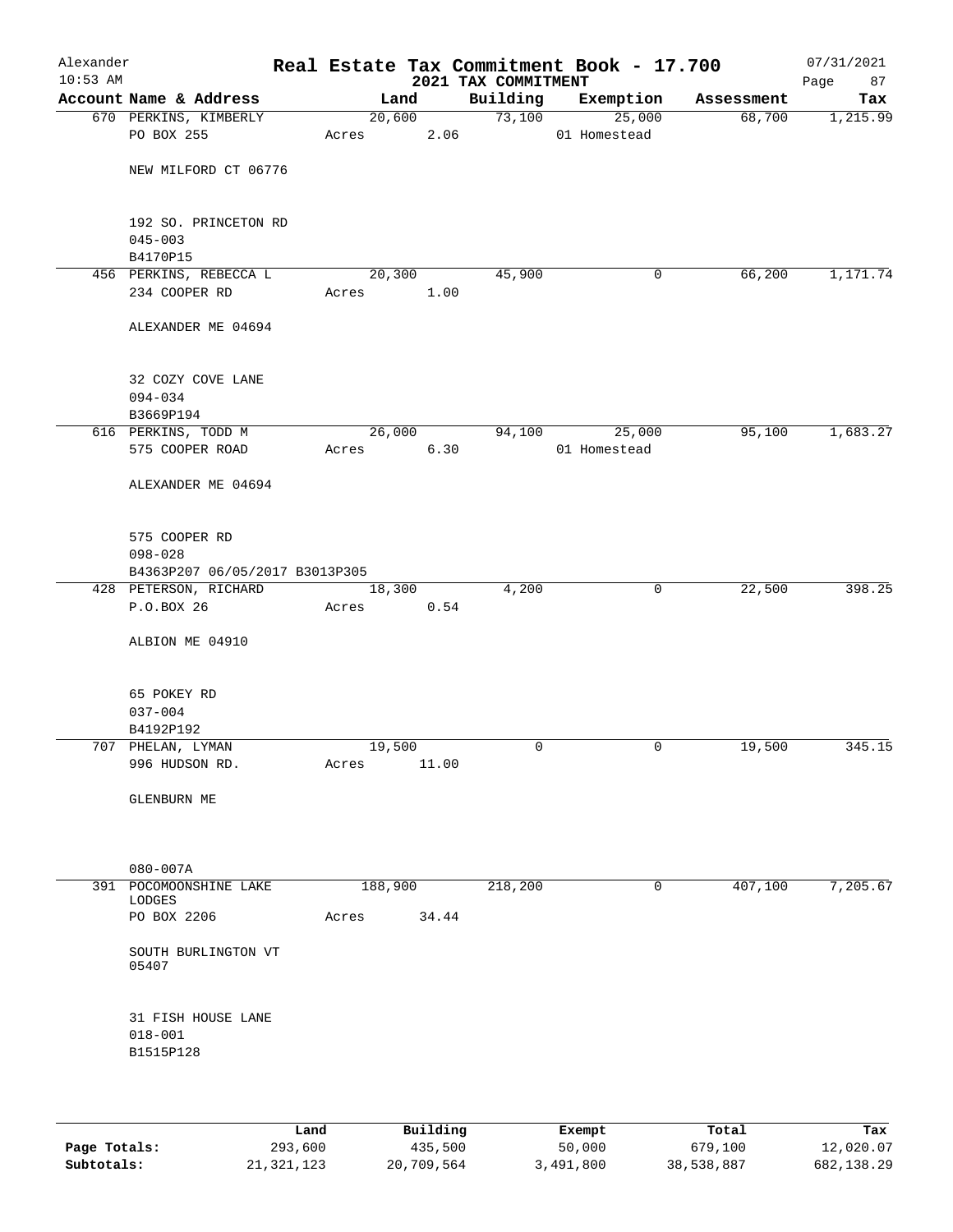| Alexander<br>$10:53$ AM |                                                                       | Real Estate Tax Commitment Book - 17.700 | 2021 TAX COMMITMENT |                        |            | 07/31/2021<br>Page<br>88 |
|-------------------------|-----------------------------------------------------------------------|------------------------------------------|---------------------|------------------------|------------|--------------------------|
|                         | Account Name & Address                                                | Land                                     | Building            | Exemption              | Assessment | Tax                      |
|                         | 627 PODSCHLNE, MARC A JR<br>PODSCHLNE, JOLLEEN M<br>60 CHASE BROOK DR | 84,200<br>1.81<br>Acres                  | 122,100             | 25,000<br>01 Homestead | 181,300    | 3,209.01                 |
|                         | ALEXANDER ME 04694                                                    |                                          |                     |                        |            |                          |
|                         | 60 CHASE BROOK DRIVE<br>128-012                                       |                                          |                     |                        |            |                          |
|                         | 709 POOLE, BURTON                                                     | 0                                        | 28,600              | 0                      | 28,600     | 506.22                   |
|                         | POOLE, CHERYL                                                         |                                          |                     |                        |            |                          |
|                         | 180 COOPER RD.                                                        |                                          |                     |                        |            |                          |
|                         | ALEXANDER ME 04694                                                    |                                          |                     |                        |            |                          |
|                         | M80-013-00A                                                           |                                          |                     |                        |            |                          |
|                         | 490 POOLE, KENNETH A                                                  | 56,100                                   | 40,500              | 31,000                 | 65,600     | 1,161.12                 |
|                         | POOLE, JANICE G                                                       | 62.00<br>Acres                           |                     | 01 Homestead           |            |                          |
|                         | 739 S PRINCETON RD                                                    |                                          |                     | 02 Veteran             |            |                          |
|                         | ALEXANDER ME 04694                                                    |                                          |                     |                        |            |                          |
|                         | 739 SO. PRINCETON RD                                                  |                                          |                     |                        |            |                          |
|                         | $009 - 003 + 4$                                                       |                                          |                     |                        |            |                          |
|                         | B2755P351                                                             |                                          |                     |                        |            |                          |
|                         | 666 POOR, DOUGLAS K                                                   | 24,800                                   | 71,600              | 25,000                 | 71,400     | 1,263.78                 |
|                         | POOR, KAREN M<br>26 HAWG LANE                                         | 10.00<br>Acres                           |                     | 01 Homestead           |            |                          |
|                         | ALEXANDER ME 04694                                                    |                                          |                     |                        |            |                          |
|                         | 26 HAWG LN                                                            |                                          |                     |                        |            |                          |
|                         | $058 - 011$                                                           |                                          |                     |                        |            |                          |
|                         | B3108P113                                                             |                                          |                     |                        |            |                          |
|                         | 387 PORTER, AUSTIN                                                    | 26,000                                   | 76,900              | 25,000                 | 77,900     | 1,378.83                 |
|                         | 57 COOPER RD                                                          | 6.38<br>Acres                            |                     | 01 Homestead           |            |                          |
|                         | ALEXANDER ME 04694                                                    |                                          |                     |                        |            |                          |
|                         | 57 COOPER RD                                                          |                                          |                     |                        |            |                          |
|                         | $068 - 011 - 00A$                                                     |                                          |                     |                        |            |                          |
|                         | B4379P41                                                              |                                          |                     |                        |            |                          |
|                         | 395 PORTER, DAVID E JR                                                | 19,600                                   | 55,800              | 25,000                 | 50,400     | 892.08                   |
|                         | PORTER, DANA P                                                        | 1.40<br>Acres                            |                     | 01 Homestead           |            |                          |
|                         | 492 COOPER RD                                                         |                                          |                     |                        |            |                          |
|                         | ALEXANDER ME 04694                                                    |                                          |                     |                        |            |                          |
|                         | 492 COOPER RD                                                         |                                          |                     |                        |            |                          |
|                         | $098 - 024 - 00A$                                                     |                                          |                     |                        |            |                          |
|                         | B1823P91                                                              |                                          |                     |                        |            |                          |
|                         |                                                                       |                                          |                     |                        |            |                          |
|                         |                                                                       |                                          |                     |                        |            |                          |

|              | Land       | Building   | Exempt    | Total      | Tax        |
|--------------|------------|------------|-----------|------------|------------|
| Page Totals: | 210,700    | 395,500    | 131,000   | 475,200    | 8,411.04   |
| Subtotals:   | 21,531,823 | 21,105,064 | 3,622,800 | 39,014,087 | 690,549.33 |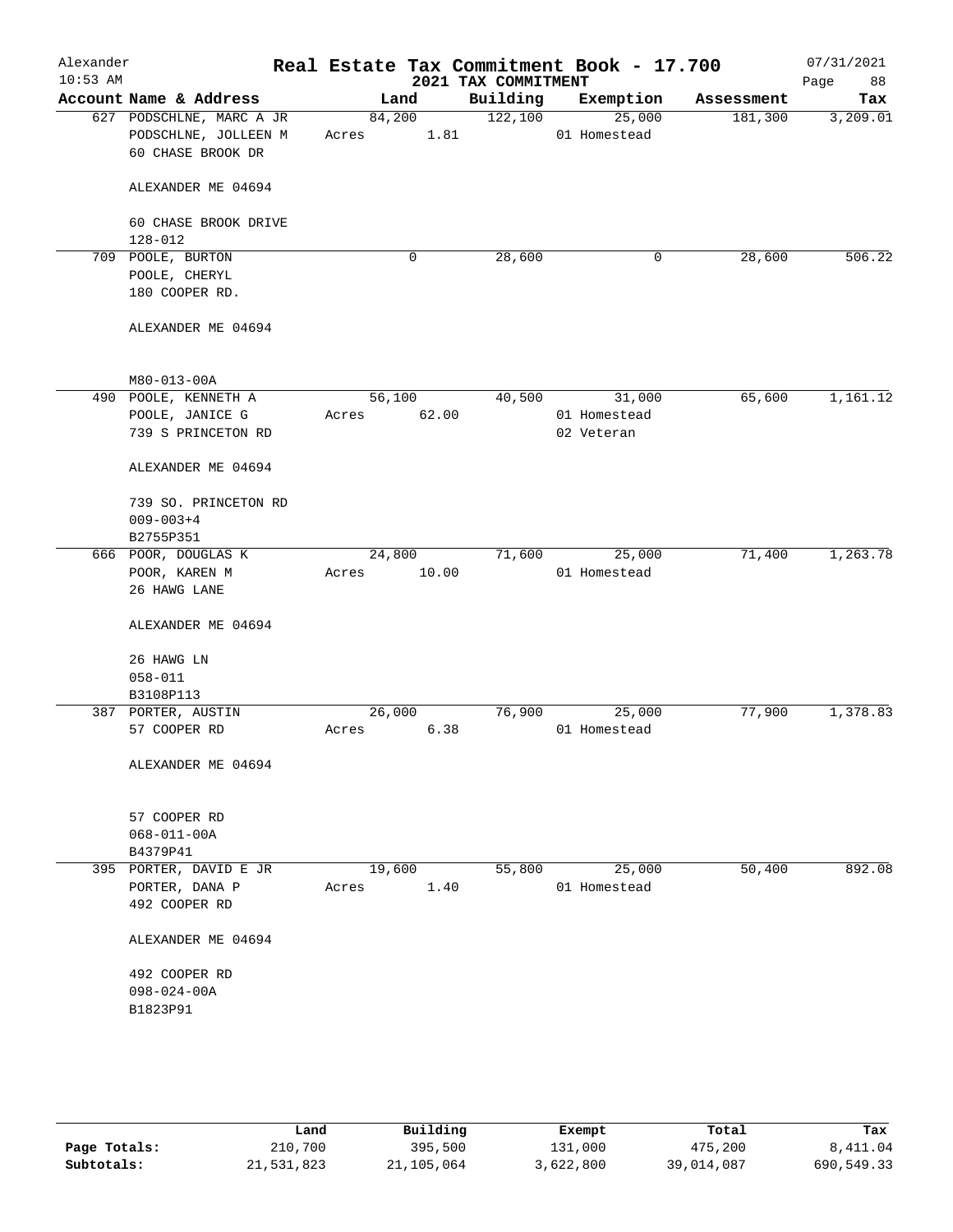| Alexander<br>$10:53$ AM |                                                           |        |               | 2021 TAX COMMITMENT | Real Estate Tax Commitment Book - 17.700 |            | 07/31/2021<br>89<br>Page |
|-------------------------|-----------------------------------------------------------|--------|---------------|---------------------|------------------------------------------|------------|--------------------------|
|                         | Account Name & Address                                    |        | Land          | Building            | Exemption                                | Assessment | Tax                      |
|                         | 205 PORTER, DAVID E JR<br>PORTER, DANA P<br>492 COOPER RD | Acres  | 5,300<br>3.50 | 2,500               | 0                                        | 7,800      | 138.06                   |
|                         | ALEXANDER ME 04694                                        |        |               |                     |                                          |            |                          |
|                         | 504 COOPER RD<br>$098 - 023$                              |        |               |                     |                                          |            |                          |
|                         | B4736P300 12/11/2020                                      |        |               |                     |                                          |            |                          |
|                         | 603 POSICK, AMANDA                                        |        | 12,100        | 0                   | 0                                        | 12,100     | 214.17                   |
|                         | POSICK, ROBERT J (JT)                                     | Acres  | 11.10         |                     |                                          |            |                          |
|                         | 32 LYONS RD                                               |        |               |                     |                                          |            |                          |
|                         | ALEXANDER ME 04694                                        |        |               |                     |                                          |            |                          |
|                         | MACARTHUR RD                                              |        |               |                     |                                          |            |                          |
|                         | $058 - 009$                                               |        |               |                     |                                          |            |                          |
|                         | B4712P174 10/08/2020                                      |        |               |                     |                                          |            |                          |
|                         | 576 POSICK, AMANDA                                        | 12,300 |               | 0                   | 0                                        | 12,300     | 217.71                   |
|                         | POSICK, ROBERT J (JT)                                     | Acres  | 11.40         |                     |                                          |            |                          |
|                         | 32 LYONS RD                                               |        |               |                     |                                          |            |                          |
|                         | ALEXANDER ME 04694                                        |        |               |                     |                                          |            |                          |
|                         | MCARTHUR RD                                               |        |               |                     |                                          |            |                          |
|                         | $058 - 003$                                               |        |               |                     |                                          |            |                          |
|                         | B4712P174 10/08/2020                                      |        |               |                     |                                          |            |                          |
|                         | 299 POSICK, AMANDA K                                      |        | 48,200        | 103,300             | 25,000                                   | 126,500    | 2,239.05                 |
|                         | POSICK, ROBERT J<br>32 LYONS RD                           | Acres  | 51.00         |                     | 01 Homestead                             |            |                          |
|                         | ALEXANDER ME 04694                                        |        |               |                     |                                          |            |                          |
|                         | 32 LYONS RD                                               |        |               |                     |                                          |            |                          |
|                         | MSL-005-005+58-10                                         |        |               |                     |                                          |            |                          |
|                         | B4735P217 10/26/2020                                      |        |               |                     |                                          |            |                          |
|                         | 604 POSICK, ROBERT J                                      |        | 40,200        | 0                   | 0                                        | 40,200     | 711.54                   |
|                         | POSICK, AMANDA, JT                                        | Acres  | 56.00         |                     |                                          |            |                          |
|                         | 32 LYONS RD                                               |        |               |                     |                                          |            |                          |
|                         | ALEXANDER ME 04694                                        |        |               |                     |                                          |            |                          |
|                         | MACARTHUR RD                                              |        |               |                     |                                          |            |                          |
|                         | MSL5-5A                                                   |        |               |                     |                                          |            |                          |
|                         | B4681P097 07/18/2020                                      |        |               |                     |                                          |            |                          |
|                         | 398 POULIN, MARY ELLEN                                    |        | 68,600        | 188,200             | 31,000                                   | 225,800    | 3,996.66                 |
|                         | 61 HICKORY LANE                                           | Acres  | 0.86          |                     | 02 Veteran                               |            |                          |
|                         |                                                           |        |               |                     | 01 Homestead                             |            |                          |
|                         | ALEXANDER ME 04694                                        |        |               |                     |                                          |            |                          |
|                         | 61 HICKORY LANE                                           |        |               |                     |                                          |            |                          |
|                         | $087 - 016$                                               |        |               |                     |                                          |            |                          |
|                         | B766P300                                                  |        |               |                     |                                          |            |                          |
|                         |                                                           |        |               |                     |                                          |            |                          |
|                         |                                                           |        |               |                     |                                          |            |                          |
|                         |                                                           |        |               |                     |                                          |            |                          |

|              | Land       | Building   | Exempt    | Total      | Tax        |
|--------------|------------|------------|-----------|------------|------------|
| Page Totals: | 186,700    | 294,000    | 56,000    | 424,700    | 7,517.19   |
| Subtotals:   | 21,718,523 | 21,399,064 | 3,678,800 | 39,438,787 | 698,066.52 |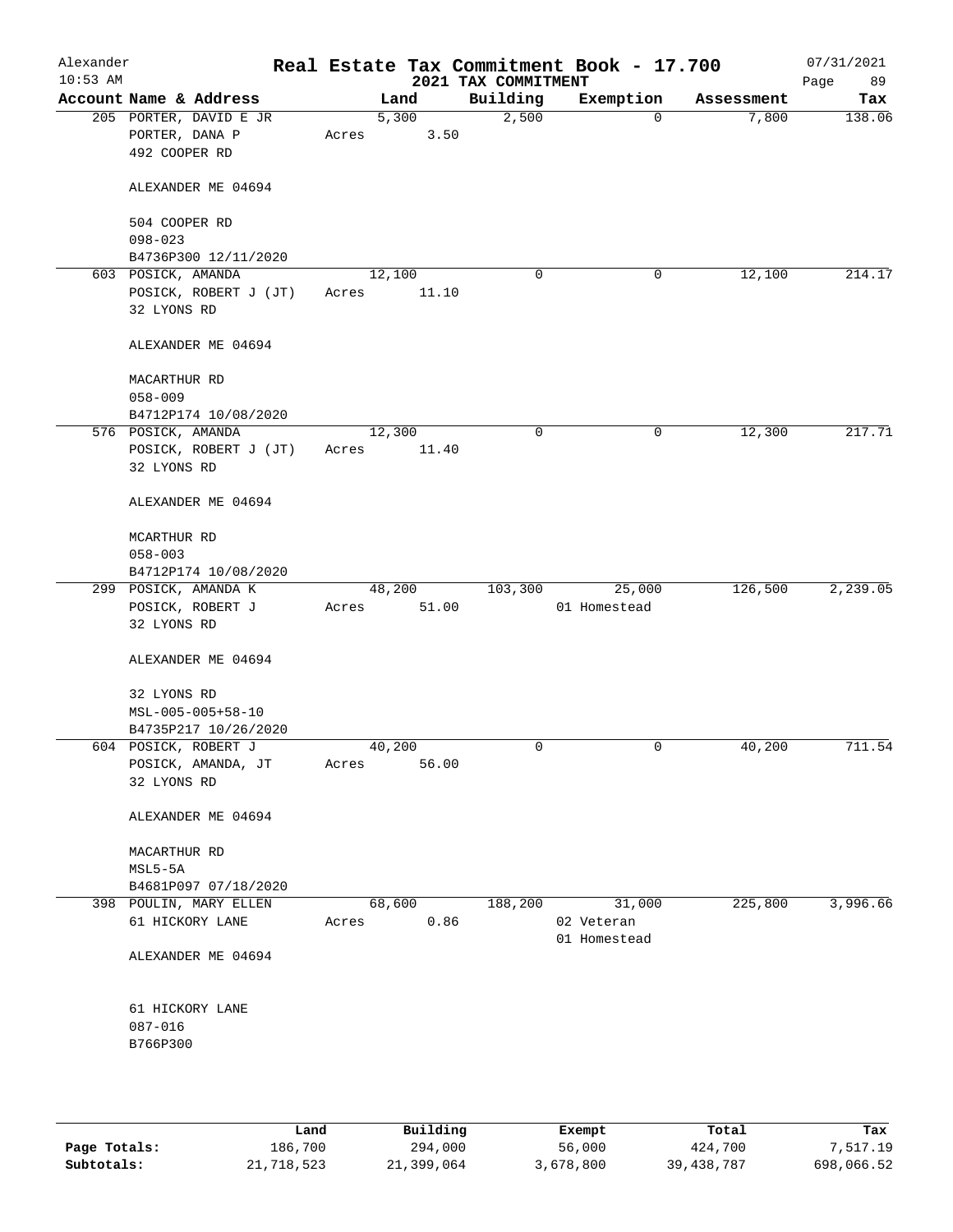| Alexander    |                                                                                             |       |                |                                 | Real Estate Tax Commitment Book - 17.700 |            | 07/31/2021        |
|--------------|---------------------------------------------------------------------------------------------|-------|----------------|---------------------------------|------------------------------------------|------------|-------------------|
| $10:53$ AM   | Account Name & Address                                                                      |       | Land           | 2021 TAX COMMITMENT<br>Building | Exemption                                | Assessment | Page<br>90<br>Tax |
|              | 142 PRATTS RENTALS LLC                                                                      |       | 64,600         | 97,200                          | $\mathbf{0}$                             | 161,800    | 2,863.86          |
|              | PO BOX 667                                                                                  | Acres | 0.46           |                                 |                                          |            |                   |
|              | BAILEYVILLE ME 04694                                                                        |       |                |                                 |                                          |            |                   |
|              | 28 BIRCH LANE<br>$094 - 026$                                                                |       |                |                                 |                                          |            |                   |
|              | B4492P17 08/29/2018 B2467P57                                                                |       |                |                                 |                                          |            |                   |
|              | 367 PROBST, SHARON<br>PROBST, GARY<br>1627 RIVER REACH DR APT<br>22                         | Acres | 8,200<br>0.46  | $\Omega$                        | 0                                        | 8,200      | 145.14            |
|              | ORLANDO FL 32828                                                                            |       |                |                                 |                                          |            |                   |
|              | COOPER RD<br>069-012<br>B2014P158                                                           |       |                |                                 |                                          |            |                   |
|              | 400 PROUT, KEITH                                                                            |       | 46,600         | 22,300                          | 25,000                                   | 43,900     | 777.03            |
|              | $1/2$ UDI LAND W/BETTY &<br>DANA NILES<br>151 SOUTH PRINCETON<br>ROAD<br>ALEXANDER ME 04694 | Acres | 117.00         |                                 | 01 Homestead                             |            |                   |
|              | 151 SO. PRINCETON RD<br>$046 - 002$<br>B1573P287                                            |       |                |                                 |                                          |            |                   |
|              | 567 PROVENCHER, JAMES                                                                       |       | 31,000         | 91,700                          | 0                                        | 122,700    | 2,171.79          |
|              | 617 WEST STREET<br>PRINCETON ME 04668                                                       | Acres | 13.00          |                                 |                                          |            |                   |
|              | 55 MCARTHUR RD<br>$069 - 04A + 58 - 10$                                                     |       |                |                                 |                                          |            |                   |
|              | B4511P153 08/31/2018 B4348P145<br>491 RAYNER, PEGGY S                                       |       | 7,700          | 1,700                           | 0                                        | 9,400      | 166.38            |
|              | 18 SOLDIER POND RD                                                                          | Acres | 0.17           |                                 |                                          |            |                   |
|              | WALLAGRASS ME 04781                                                                         |       |                |                                 |                                          |            |                   |
|              | 9 WILLOW LANE<br>$094 - 016$<br>B2053P164                                                   |       |                |                                 |                                          |            |                   |
|              | 683 REILEY, TRAVIS<br>140 OLD COUNTY ROAD                                                   | Acres | 19,600<br>1.79 | $\mathbf 0$                     | 0                                        | 19,600     | 346.92            |
|              | BROOKLIN ME 04616                                                                           |       |                |                                 |                                          |            |                   |
|              | BARROWS LK<br>097-015-012<br>B4445P189 03/09/2018 B3167P194                                 |       |                |                                 |                                          |            |                   |
|              | Land                                                                                        |       | Building       |                                 | Exempt                                   | Total      | Tax               |
| Page Totals: | 177,700                                                                                     |       | 212,900        |                                 | 25,000                                   | 365,600    | 6,471.12          |
| Subtotals:   | 21,896,223                                                                                  |       | 21,611,964     |                                 | 3,703,800                                | 39,804,387 | 704,537.64        |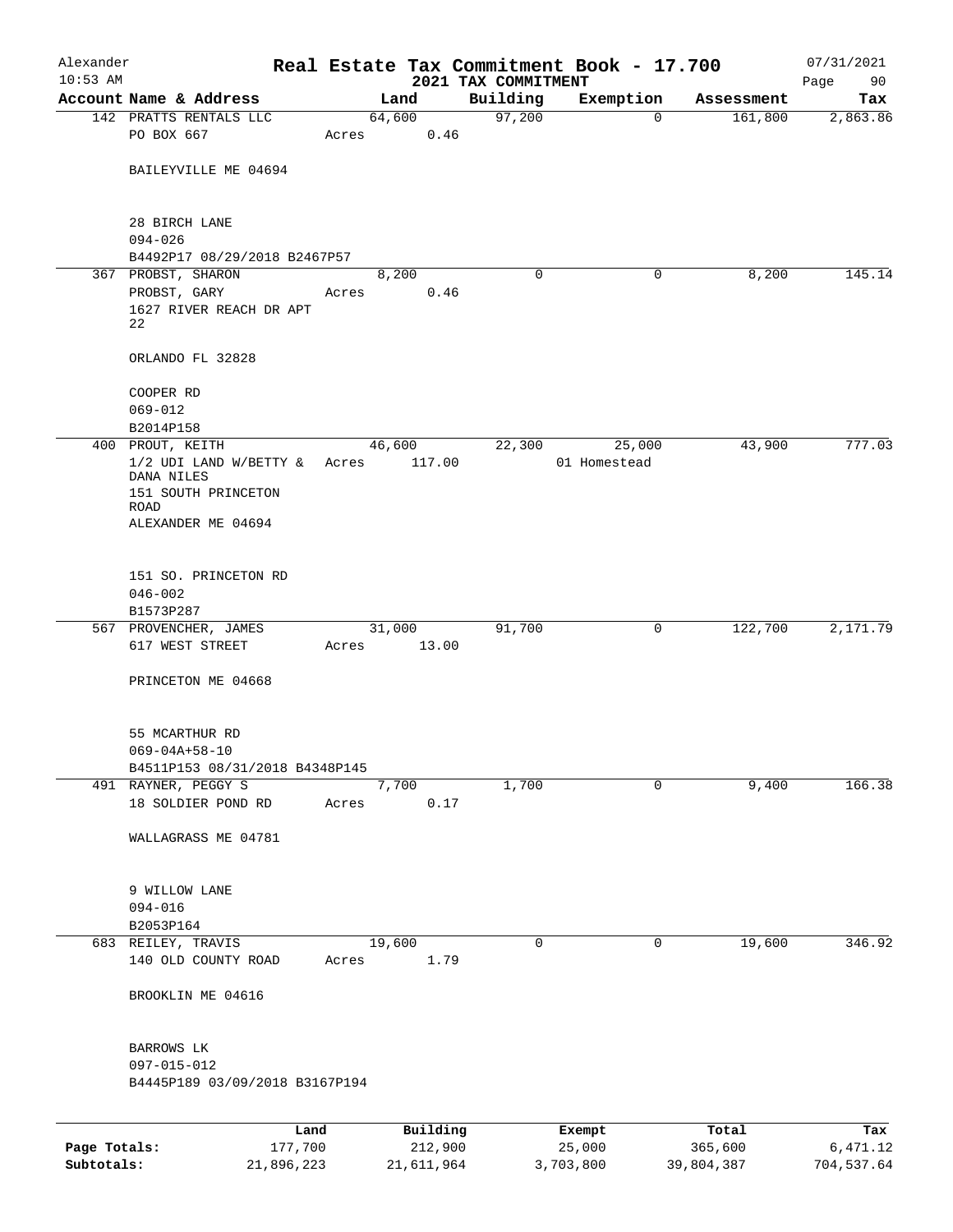| Alexander<br>$10:53$ AM |                             |                                             |       |        |      | Real Estate Tax Commitment Book - 17.700<br>2021 TAX COMMITMENT |                            |             |            | 07/31/2021<br>Page<br>91 |
|-------------------------|-----------------------------|---------------------------------------------|-------|--------|------|-----------------------------------------------------------------|----------------------------|-------------|------------|--------------------------|
| Account Name & Address  |                             |                                             |       | Land   |      | Building                                                        |                            | Exemption   | Assessment | Tax                      |
|                         | 684 REILEY, TRAVIS          | 140 OLD COUNTY ROAD                         | Acres | 20,400 | 2.20 | 0                                                               |                            | $\mathbf 0$ | 20,400     | 361.08                   |
|                         |                             | BROOKLIN ME 04616                           |       |        |      |                                                                 |                            |             |            |                          |
|                         | BARROWS LK<br>097-015-013   |                                             |       |        |      |                                                                 |                            |             |            |                          |
|                         |                             | B4445P189 03/09/2018 B3167P194              |       |        |      |                                                                 |                            |             |            |                          |
|                         |                             | 155 REINERS, SHARON L                       |       | 87,300 |      | 27,100                                                          |                            | 0           | 114,400    | 2,024.88                 |
|                         | 8 DOREMUS LN                | REINERS, STEPHEN K                          | Acres |        | 0.73 |                                                                 |                            |             |            |                          |
|                         |                             | MONTAGUE NJ 07827 3005                      |       |        |      |                                                                 |                            |             |            |                          |
|                         | $006 - 009$                 | 150 PINE TREE SHORE                         |       |        |      |                                                                 |                            |             |            |                          |
|                         | B2465P158                   |                                             |       |        |      |                                                                 |                            |             |            |                          |
|                         |                             | 628 RICHARD, EDWARD                         |       | 84,900 |      | 167,100                                                         |                            | 31,000      | 221,000    | 3,911.70                 |
|                         | RICHARD, SUSAN              | 84 CHASE BROOK DR                           | Acres |        | 1.47 |                                                                 | 01 Homestead<br>02 Veteran |             |            |                          |
|                         |                             | ALEXANDER ME 04694                          |       |        |      |                                                                 |                            |             |            |                          |
|                         | $128 - 016$                 | 84 CHASE BROOK DRIVE                        |       |        |      |                                                                 |                            |             |            |                          |
|                         | B2842P51                    |                                             |       |        |      |                                                                 |                            |             |            |                          |
|                         |                             | 615 RICHARD, MARTIN                         |       | 84,900 |      | 120,300                                                         |                            | 25,000      | 180,200    | 3,189.54                 |
|                         | RICHARD, JULIE              | 82 CHASE BROOK RD                           | Acres |        | 1.47 |                                                                 | 01 Homestead               |             |            |                          |
|                         |                             | ALEXANDER ME 04694                          |       |        |      |                                                                 |                            |             |            |                          |
|                         | $128 - 015$                 | 82 CHASE BROOK DRIVE                        |       |        |      |                                                                 |                            |             |            |                          |
|                         | B2618P23                    |                                             |       |        |      |                                                                 |                            |             |            |                          |
|                         |                             | 402 RICHARDS, DANA W<br>1134 CALGARY STREET | Acres | 81,600 | 0.83 | 0                                                               |                            | 0           | 81,600     | 1,444.32                 |
|                         |                             | THE VILLAGES FL 32163                       |       |        |      |                                                                 |                            |             |            |                          |
|                         | $006 - 013$                 | POCOMOONSHINE LK                            |       |        |      |                                                                 |                            |             |            |                          |
|                         | B4192P245                   |                                             |       |        |      |                                                                 |                            |             |            |                          |
|                         |                             | 689 RICHARDSON, LINDA                       |       |        | 0    | 4,400                                                           |                            | 4,400       | 0          | 0.00                     |
|                         |                             | 1329 AIRLINE ROAD                           |       |        |      |                                                                 | 01 Homestead               |             |            |                          |
|                         |                             | ALEXANDER ME 04694                          |       |        |      |                                                                 |                            |             |            |                          |
|                         | trailer only<br>$069 - 002$ |                                             |       |        |      |                                                                 |                            |             |            |                          |
|                         |                             |                                             |       |        |      |                                                                 |                            |             |            |                          |

|              | Land         | Building   | Exempt    | Total      | Tax        |
|--------------|--------------|------------|-----------|------------|------------|
| Page Totals: | 359,100      | 318,900    | 60,400    | 617,600    | 10,931.52  |
| Subtotals:   | 22, 255, 323 | 21,930,864 | 3,764,200 | 40,421,987 | 715,469.16 |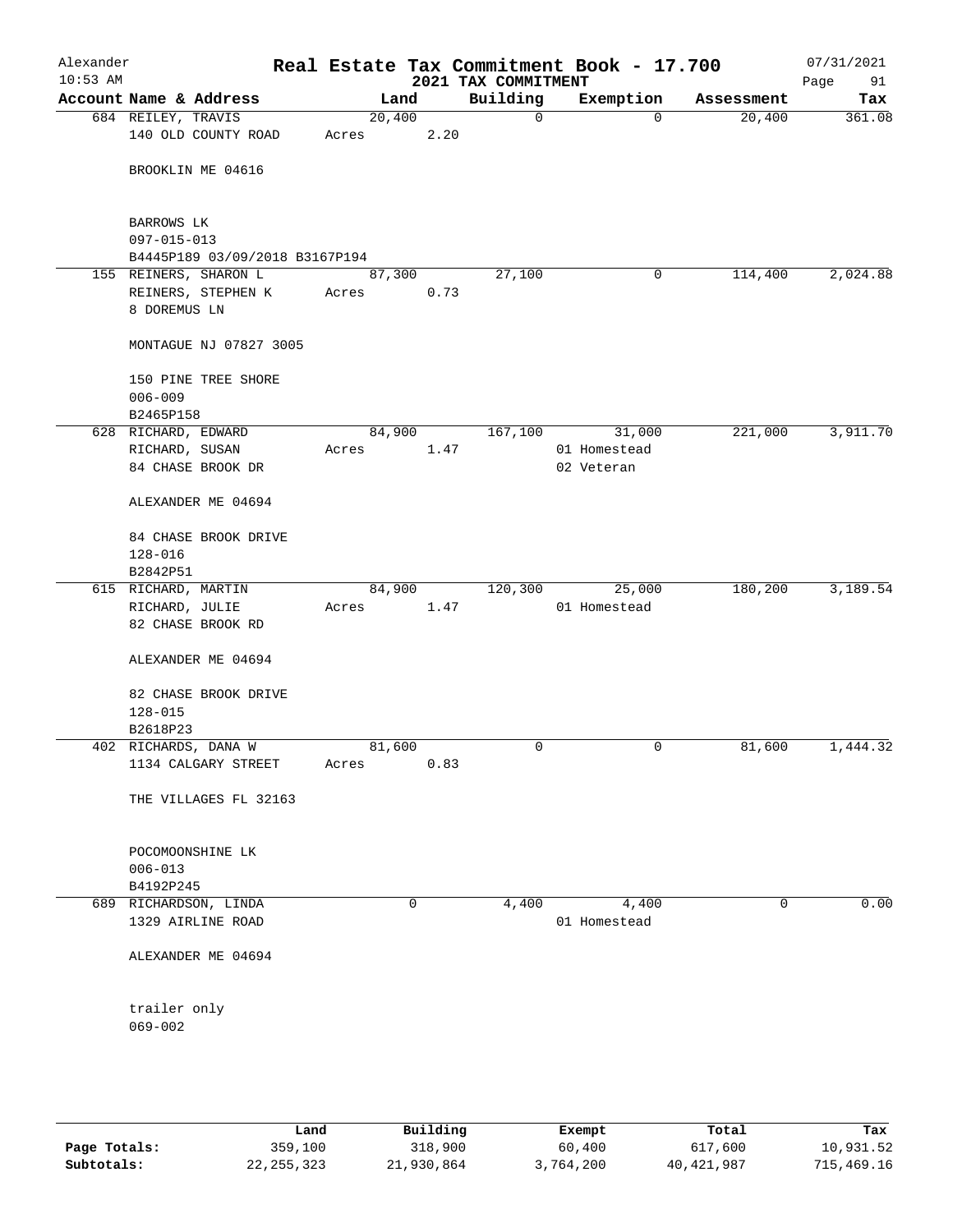| Alexander    |                                   |              |       |              |                                 | Real Estate Tax Commitment Book - 17.700 |                       | 07/31/2021      |
|--------------|-----------------------------------|--------------|-------|--------------|---------------------------------|------------------------------------------|-----------------------|-----------------|
| $10:53$ AM   | Account Name & Address            |              |       | Land         | 2021 TAX COMMITMENT<br>Building | Exemption                                |                       | 92<br>Page      |
|              | 486 RISING TIDE TOWERS,           |              |       | 12,500       | 180,000                         | 0                                        | Assessment<br>192,500 | Tax<br>3,407.25 |
|              | LLC.                              |              |       |              |                                 |                                          |                       |                 |
|              | 5 MILK STREET                     |              | Acres | 3.31         |                                 |                                          |                       |                 |
|              | SUITE 420                         |              |       |              |                                 |                                          |                       |                 |
|              | PORTLAND ME 04101                 |              |       |              |                                 |                                          |                       |                 |
|              | 1767 AIRLINE ROAD                 |              |       |              |                                 |                                          |                       |                 |
|              | $065 - 011 - 001$                 |              |       |              |                                 |                                          |                       |                 |
|              | B4636P36 02/11/2020               |              |       |              |                                 |                                          |                       |                 |
|              | 111 ROBB, CANDACE A               |              |       | 59,900       | 76,100                          | 25,000                                   | 111,000               | 1,964.70        |
|              | 308 DAVIS RD                      |              | Acres | 0.34         |                                 | 01 Homestead                             |                       |                 |
|              | ALEXANDER ME 04694                |              |       |              |                                 |                                          |                       |                 |
|              | 308 DAVIS ROAD                    |              |       |              |                                 |                                          |                       |                 |
|              | $092 - 007$                       |              |       |              |                                 |                                          |                       |                 |
|              | B4201P78                          |              |       |              |                                 |                                          |                       |                 |
|              | 71 ROM.-SHEMIOT, STEVEN C         |              |       | 9,000        | 0                               | 0                                        | 9,000                 | 159.30          |
|              | P. O. BOX 284                     |              | Acres | 1.00         |                                 |                                          |                       |                 |
|              | CALAIS ME 04619                   |              |       |              |                                 |                                          |                       |                 |
|              | 73 POKEY RD                       |              |       |              |                                 |                                          |                       |                 |
|              | $037 - 006$                       |              |       |              |                                 |                                          |                       |                 |
|              | B4099P145                         |              |       |              |                                 |                                          |                       |                 |
|              | 65 ROMANOFF, NATASHA<br>ALIANOVNA |              |       | 34,800       | 72,300                          | 0                                        | 107,100               | 1,895.67        |
|              | PSC 1012 BOX 57                   |              | Acres | 18.00        |                                 |                                          |                       |                 |
|              | FPO AA 34058                      |              |       |              |                                 |                                          |                       |                 |
|              |                                   |              |       |              |                                 |                                          |                       |                 |
|              | 2086 AIRLINE RD<br>$075 - 004$    |              |       |              |                                 |                                          |                       |                 |
|              | B4719P16 10/30/2020 B4429P61      |              |       |              |                                 |                                          |                       |                 |
| 107          | ROUSSEL, VALMOND                  |              |       | 64,500       | 207,200                         | 25,000                                   | 246,700               | 4,366.59        |
|              | 46 SOUTH SHORE ROAD               |              | Acres | 0.76         |                                 | 01 Homestead                             |                       |                 |
|              | ALEXANDER ME 04694                |              |       |              |                                 |                                          |                       |                 |
|              |                                   |              |       |              |                                 |                                          |                       |                 |
|              | 46 SOUTH SHORE ROAD               |              |       |              |                                 |                                          |                       |                 |
|              | 092-018 & 28A                     |              |       |              |                                 |                                          |                       |                 |
|              | B4254P240                         |              |       |              |                                 |                                          |                       |                 |
| 600          | SAMPSON, TIMOTHY &<br>GLORIA E    |              |       | 36,300       | 0                               | $\mathsf{O}$                             | 36,300                | 642.51          |
|              | SNAPP, ALAN A & DIANA C Acres     |              |       | 39.87        |                                 |                                          |                       |                 |
|              | PO BOX 1456                       |              |       |              |                                 |                                          |                       |                 |
|              | BUCKSPORT ME 04416                |              |       |              |                                 |                                          |                       |                 |
|              | 1767 AIRLINE RD                   |              |       |              |                                 |                                          |                       |                 |
|              | $065 - 011$                       |              |       |              |                                 |                                          |                       |                 |
|              | B4636P36 02/11/2020               |              |       |              |                                 |                                          |                       |                 |
|              |                                   | Land         |       | Building     |                                 | Exempt                                   | Total                 | Tax             |
| Page Totals: |                                   | 217,000      |       | 535,600      |                                 | 50,000                                   | 702,600               | 12,436.02       |
| Subtotals:   |                                   | 22, 472, 323 |       | 22, 466, 464 |                                 | 3,814,200                                | 41,124,587            | 727,905.18      |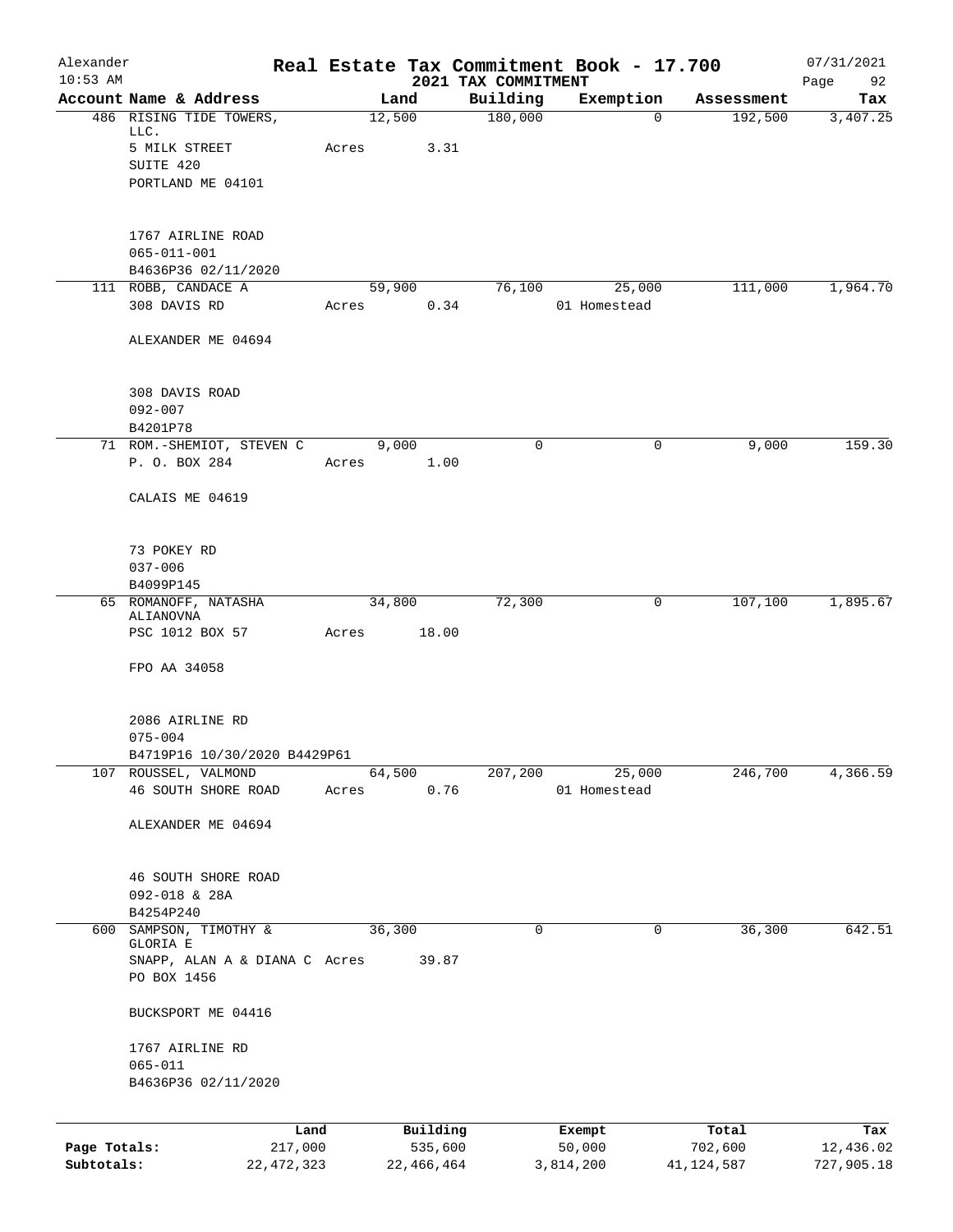| Alexander<br>$10:53$ AM |                                                                   |                 |       | 2021 TAX COMMITMENT | Real Estate Tax Commitment Book - 17.700 |            | 07/31/2021<br>Page<br>93 |
|-------------------------|-------------------------------------------------------------------|-----------------|-------|---------------------|------------------------------------------|------------|--------------------------|
|                         | Account Name & Address                                            | Land            |       | Building            | Exemption                                | Assessment | Tax                      |
|                         | 10 SANFORD, DAVID<br>SANFORD, JENNIFER<br>101 SOUTH PRINCETON RD. | 25,000<br>Acres | 5.00  | 90,700              | 25,000<br>01 Homestead                   | 90,700     | 1,605.39                 |
|                         | ALEXANDER ME 04694                                                |                 |       |                     |                                          |            |                          |
|                         | 101 SO. PRINCETON RD<br>$055 - 006$                               |                 |       |                     |                                          |            |                          |
|                         | B3432P61                                                          |                 |       |                     |                                          |            |                          |
|                         | 414 SANFORD, TIMOTHY                                              | 12,000          |       | 0                   | 0                                        | 12,000     | 212.40                   |
|                         | SANFORD, ELINOR<br>1461 AIRLINE RD                                | Acres           | 3.00  |                     |                                          |            |                          |
|                         | ALEXANDER ME 04694                                                |                 |       |                     |                                          |            |                          |
|                         | 1461 AIRLINE RD                                                   |                 |       |                     |                                          |            |                          |
|                         | $068 - 001$                                                       |                 |       |                     |                                          |            |                          |
|                         | B772P122                                                          |                 |       |                     |                                          |            |                          |
|                         | 415 SANFORD, TIMOTHY                                              | 52,300          |       | 86,500              | 25,000                                   | 113,800    | 2,014.26                 |
|                         | SANFORD, ELINOR M                                                 | Acres           | 35.00 |                     | 01 Homestead                             |            |                          |
|                         | 1461 AIRLINE RD                                                   |                 |       |                     |                                          |            |                          |
|                         | ALEXANDER ME 04694                                                |                 |       |                     |                                          |            |                          |
|                         | 1461 AIRLINE RD                                                   |                 |       |                     |                                          |            |                          |
|                         | $057 - 001$                                                       |                 |       |                     |                                          |            |                          |
|                         | B772P122                                                          |                 |       |                     |                                          |            |                          |
|                         | 284 SARGENT REALTY LLC                                            | 85,000          |       | $\mathbf 0$         | 0                                        | 85,000     | 1,504.50                 |
|                         | P.O.BOX 435                                                       | Acres           | 78.00 |                     |                                          |            |                          |
|                         | STILLWATER ME 04489                                               |                 |       |                     |                                          |            |                          |
|                         | $034 - 002 + 43 - 1$<br>B3948P58                                  |                 |       |                     |                                          |            |                          |
|                         | 285 SARGENT REALTY LLC                                            | 46,000          |       | 0                   | 0                                        | 46,000     | 814.20                   |
|                         | P.O.BOX 435                                                       | Acres           | 45.00 |                     |                                          |            |                          |
|                         | STILLWATER ME 04489                                               |                 |       |                     |                                          |            |                          |
|                         | $060 - 002$                                                       |                 |       |                     |                                          |            |                          |
|                         | B3949P58                                                          |                 |       |                     |                                          |            |                          |
|                         | 417 SAUNDERS, SAMUEL                                              | 63,000          |       | 69,400              | 0                                        | 132,400    | 2,343.48                 |
|                         | SAUNDERS, KRISTI<br>10 STEAMBOAT ST                               | Acres           | 0.65  |                     |                                          |            |                          |
|                         | CALAIS ME 04619                                                   |                 |       |                     |                                          |            |                          |
|                         | 53 DWELLEYS LAKE ROAD<br>098-010+10A                              |                 |       |                     |                                          |            |                          |
|                         | B1224P121                                                         |                 |       |                     |                                          |            |                          |
|                         |                                                                   |                 |       |                     |                                          |            |                          |
|                         |                                                                   |                 |       |                     |                                          |            |                          |

|              | Land       | Building   | Exempt    | Total      | Tax        |
|--------------|------------|------------|-----------|------------|------------|
| Page Totals: | 283,300    | 246,600    | 50,000    | 479,900    | 8,494.23   |
| Subtotals:   | 22,755,623 | 22,713,064 | 3,864,200 | 41,604,487 | 736,399.41 |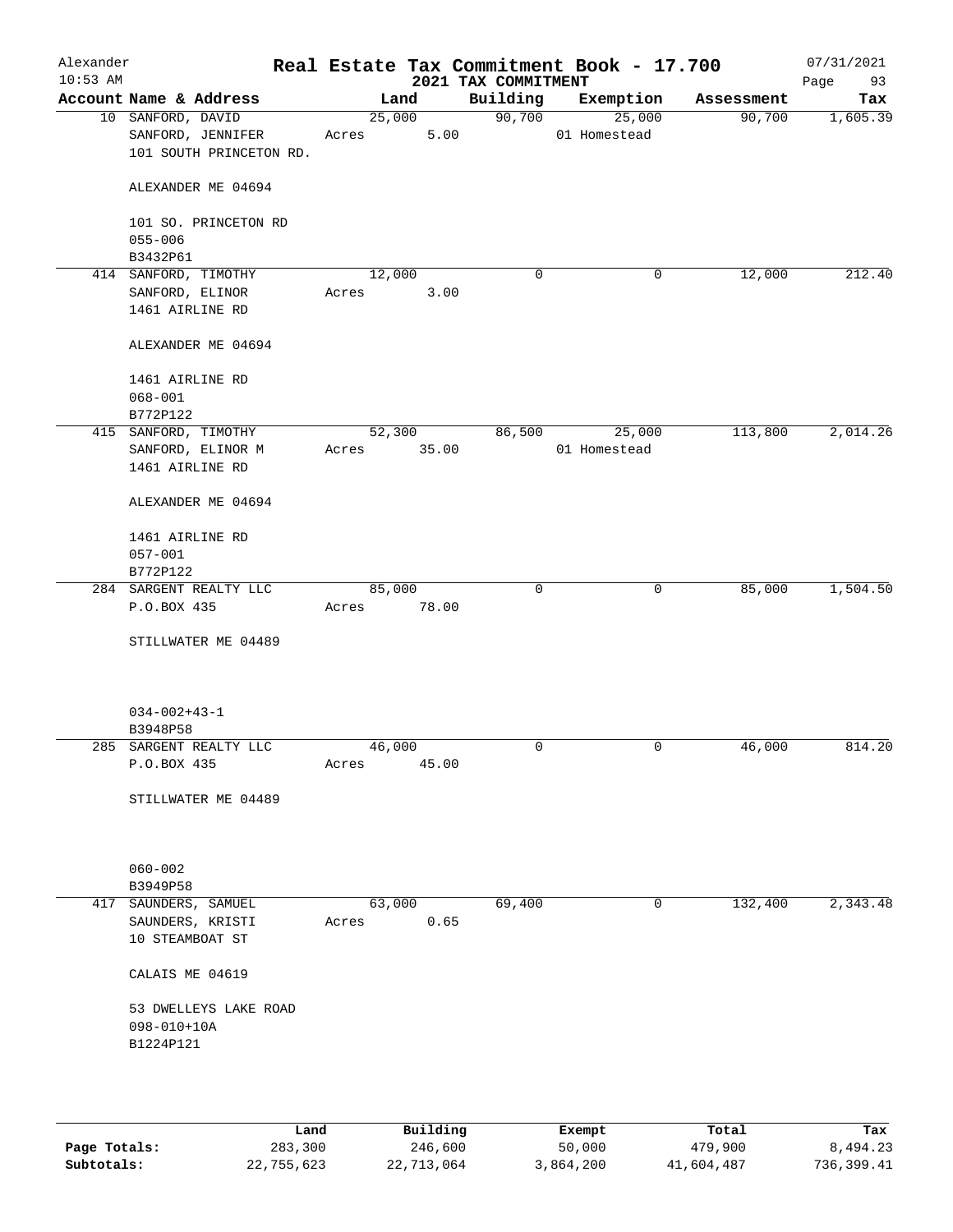| Alexander<br>$10:53$ AM |                                                                                                                       |       |        |       | 2021 TAX COMMITMENT | Real Estate Tax Commitment Book - 17.700 |            | 07/31/2021<br>Page<br>94 |
|-------------------------|-----------------------------------------------------------------------------------------------------------------------|-------|--------|-------|---------------------|------------------------------------------|------------|--------------------------|
|                         | Account Name & Address                                                                                                |       | Land   |       | Building            | Exemption                                | Assessment | Tax                      |
|                         | 232 SAUNDERS, SAMUEL A &<br>ATKINSON, ZACHARY S &<br>SAUNDERS, KRISTI (JT)<br>10 STEAM BOAT STREET<br>CALAIS ME 04619 | Acres | 52,300 | 0.23  | 31,100              | $\mathbf 0$                              | 83,400     | 1,476.18                 |
|                         | 57 DWELLEYS LAKE ROAD<br>$098 - 011$<br>B4499P130 09/19/2018 B4482P207 08/02/2018 B3050P247                           |       |        |       |                     |                                          |            |                          |
|                         | 418 SCALES, FRED & DAVID<br>NASH, NATHANIEL<br>70 VALLEY RD                                                           | Acres | 8,900  | 0.91  | 11,900              | 0                                        | 20,800     | 368.16                   |
|                         | BARRE MA 01005                                                                                                        |       |        |       |                     |                                          |            |                          |
|                         | 710 COOPER RD<br>$106 - 003$<br>B1349P129                                                                             |       |        |       |                     |                                          |            |                          |
|                         | 421 SCRUTON, THOMAS                                                                                                   |       | 41,300 |       | 41,400              | 0                                        | 82,700     | 1,463.79                 |
|                         | P.O. BOX 672<br>AYER MA 01432                                                                                         | Acres |        | 26.00 |                     |                                          |            |                          |
|                         | 38 FRED BROWN LANE<br>$082 - 001$<br>B4330P149                                                                        |       |        |       |                     |                                          |            |                          |
|                         | 650 SCRUTON, THOMAS                                                                                                   |       | 14,100 |       | 7,400               | 0                                        | 21,500     | 380.55                   |
|                         | P.O. BOX 672<br>AYER MA 01432                                                                                         | Acres |        | 4.40  |                     |                                          |            |                          |
|                         | 16 FRED BROWN LANE<br>$082 - 007$<br>B4774P233 04/08/2021                                                             |       |        |       |                     |                                          |            |                          |
|                         | 489 SEAVEY, ALLISON &<br>TRAN, ANH (JT)<br>238 DAVIS ROAD                                                             | Acres | 63,400 | 0.34  | 103,100             | 0                                        | 166,500    | 2,947.05                 |
|                         | ALEXANDER ME 04694                                                                                                    |       |        |       |                     |                                          |            |                          |
|                         | 238 DAVIS ROAD<br>$086 - 027$<br>B4701P090 09/14/2020                                                                 |       |        |       |                     |                                          |            |                          |
|                         | 426 SEAVEY, ALTON A JR<br>P.O.BOX 672                                                                                 | Acres | 70,800 | 0.86  | 600                 | 0                                        | 71,400     | 1,263.78                 |
|                         | BAILEYVILLE ME 04694                                                                                                  |       |        |       |                     |                                          |            |                          |
|                         | 440 FLAT ROAD<br>RIM-00C+D+E<br>B2184P168                                                                             |       |        |       |                     |                                          |            |                          |
|                         |                                                                                                                       |       |        |       |                     |                                          |            |                          |

|              | Land       | Building   | Exempt    | Total      | Tax        |
|--------------|------------|------------|-----------|------------|------------|
| Page Totals: | 250,800    | 195,500    |           | 446,300    | 7,899.51   |
| Subtotals:   | 23,006,423 | 22,908,564 | 3,864,200 | 42,050,787 | 744,298.92 |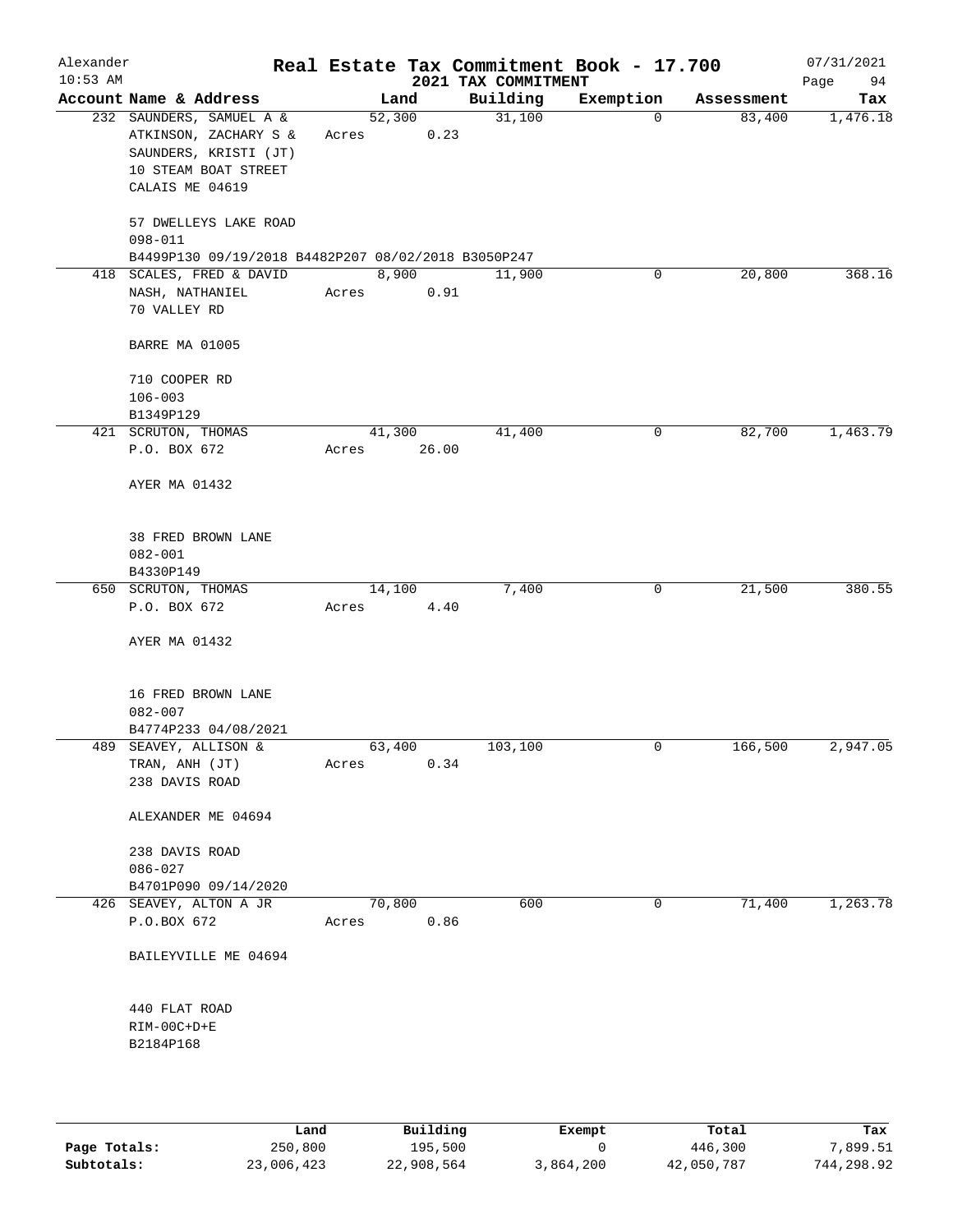| Alexander<br>$10:53$ AM |                                    |      |       |        |          |                                 | Real Estate Tax Commitment Book - 17.700 |                       | 07/31/2021      |
|-------------------------|------------------------------------|------|-------|--------|----------|---------------------------------|------------------------------------------|-----------------------|-----------------|
|                         | Account Name & Address             |      |       | Land   |          | 2021 TAX COMMITMENT<br>Building | Exemption                                |                       | Page<br>95      |
|                         | 424 SEAVEY, DEVISEES OF            |      |       | 26,400 |          | 112,800                         | $\mathbf 0$                              | Assessment<br>139,200 | Tax<br>2,463.84 |
|                         | HOWARD P<br><b>%DAVID SEAVEY</b>   |      | Acres |        | 9.82     |                                 |                                          |                       |                 |
|                         | 3511 DONNELLY DR.                  |      |       |        |          |                                 |                                          |                       |                 |
|                         | S.E.                               |      |       |        |          |                                 |                                          |                       |                 |
|                         | OLYMPIA WA 98501                   |      |       |        |          |                                 |                                          |                       |                 |
|                         | 92 COOPER RD                       |      |       |        |          |                                 |                                          |                       |                 |
|                         | $080 - 004$                        |      |       |        |          |                                 |                                          |                       |                 |
| 425                     | SEAVEY, DEVISEES OF<br>HOWARD P    |      |       | 51,300 |          | 0                               | 0                                        | 51,300                | 908.01          |
|                         | <b>%DAVID SEAVEY</b>               |      | Acres |        | 76.00    |                                 |                                          |                       |                 |
|                         | 3511 DONNELLY DR.<br>S.E.          |      |       |        |          |                                 |                                          |                       |                 |
|                         | OLYMPIA WA 98501                   |      |       |        |          |                                 |                                          |                       |                 |
|                         | SPEARIN RD                         |      |       |        |          |                                 |                                          |                       |                 |
|                         | $081 - 001$                        |      |       |        |          |                                 |                                          |                       |                 |
|                         | 252 SEAVEY, GORDON                 |      |       | 58,300 |          | 92,400                          | 25,000                                   | 125,700               | 2,224.89        |
|                         | SEAVEY, JEANNE                     |      | Acres |        | 1.14     |                                 | 01 Homestead                             |                       |                 |
|                         | 91 SOUTH SHORE RD                  |      |       |        |          |                                 |                                          |                       |                 |
|                         | ALEXANDER ME 04694                 |      |       |        |          |                                 |                                          |                       |                 |
|                         | 91 SOUTH SHORE ROAD                |      |       |        |          |                                 |                                          |                       |                 |
|                         | $093 - 003 + 3A$                   |      |       |        |          |                                 |                                          |                       |                 |
|                         | B2049P90<br>57 SEAVEY, KATHLEEN    |      |       | 62,000 |          | 30,300                          | 0                                        | 92,300                | 1,633.71        |
|                         | SEAVEY, HEIDI                      |      | Acres |        | 0.20     |                                 |                                          |                       |                 |
|                         | 41 STAPLES RD                      |      |       |        |          |                                 |                                          |                       |                 |
|                         | BAILEYVILLE ME 04694               |      |       |        |          |                                 |                                          |                       |                 |
|                         | 40 MAPLE DRIVE                     |      |       |        |          |                                 |                                          |                       |                 |
|                         | $087 - 026$                        |      |       |        |          |                                 |                                          |                       |                 |
|                         | B3164P276<br>713 SEAVEY, STEPHEN N |      |       | 18,900 |          |                                 | 25,000                                   |                       |                 |
|                         | SEAVEY, BRITTANY J                 |      | Acres |        | 0.92     | 97,600                          | 01 Homestead                             | 91,500                | 1,619.55        |
|                         | 286 CRAWFORD ARM RD                |      |       |        |          |                                 |                                          |                       |                 |
|                         | ALEXANDER ME 04694                 |      |       |        |          |                                 |                                          |                       |                 |
|                         | 286 CRAWFORD ROAD                  |      |       |        |          |                                 |                                          |                       |                 |
|                         | $090 - 02A$                        |      |       |        |          |                                 |                                          |                       |                 |
|                         | B4226P77                           |      |       |        |          |                                 |                                          |                       |                 |
|                         | 234 SEAVEY, WILLIAM J &            |      |       | 63,800 |          | 4,200                           | 0                                        | 68,000                | 1,203.60        |
|                         | SEAVEY, HEIDI M (JT)               |      | Acres |        | 0.38     |                                 |                                          |                       |                 |
|                         | SOUTH PRINCETON ROAD               |      |       |        |          |                                 |                                          |                       |                 |
|                         | PRINCETON ME 04668                 |      |       |        |          |                                 |                                          |                       |                 |
|                         | 22 APPLE LANE                      |      |       |        |          |                                 |                                          |                       |                 |
|                         | $086 - 018$                        |      |       |        |          |                                 |                                          |                       |                 |
|                         | B4711P286 10/09/2020               |      |       |        |          |                                 |                                          |                       |                 |
|                         |                                    |      |       |        |          |                                 |                                          |                       |                 |
|                         |                                    | Land |       |        | Building |                                 | <b>Exempt</b>                            | Total                 | Tax             |

|              | Land       | Building     | Exempt    | Total      | Tax         |
|--------------|------------|--------------|-----------|------------|-------------|
| Page Totals: | 280,700    | 337,300      | 50,000    | 568,000    | 10,053.60   |
| Subtotals:   | 23,287,123 | 23, 245, 864 | 3,914,200 | 42,618,787 | 754, 352.52 |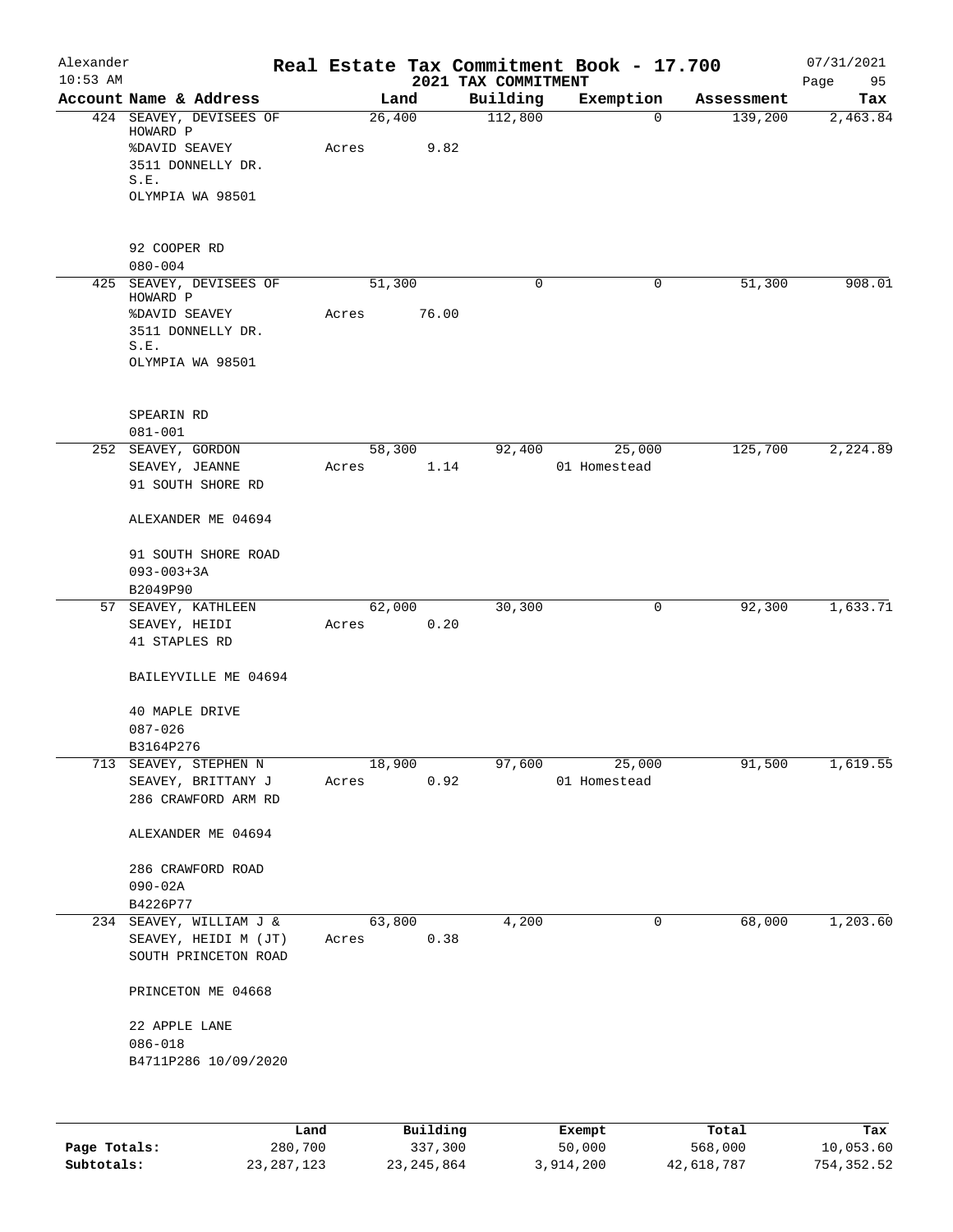| Alexander<br>$10:53$ AM |                                              |       |                | 2021 TAX COMMITMENT | Real Estate Tax Commitment Book - 17.700 |            | 07/31/2021<br>96<br>Page |
|-------------------------|----------------------------------------------|-------|----------------|---------------------|------------------------------------------|------------|--------------------------|
|                         | Account Name & Address                       |       | Land           | Building            | Exemption                                | Assessment | Tax                      |
|                         | 468 SEAVEY, WILLIAM J JR<br>33 LOIS LANE     | Acres | 20,500<br>2.00 | 0                   | $\Omega$                                 | 20,500     | 362.85                   |
|                         | CALAIS ME 04619                              |       |                |                     |                                          |            |                          |
|                         | 252 ARM RD<br>$086 - 013$                    |       |                |                     |                                          |            |                          |
|                         | B4792P45 05/27/2021 B3733P13                 |       |                |                     |                                          |            |                          |
|                         | 352 SEELEY, RICKY G                          |       | 37,800         | 25,200              | 0                                        | 63,000     | 1,115.10                 |
|                         | P.O.BOX 976                                  | Acres | 30.00          |                     |                                          |            |                          |
|                         | BAILEYVILLE ME 04694                         |       |                |                     |                                          |            |                          |
|                         | 266 CRAWFORD ROAD<br>$090 - 002$             |       |                |                     |                                          |            |                          |
|                         | 465 SEELEY, RONNIE                           |       | 40,500         | 169,800             | 25,000                                   | 185,300    | 3,279.81                 |
|                         | SEELEY, RUTH E<br>PO BOX 262                 | Acres | 37.50          |                     | 01 Homestead                             |            |                          |
|                         | BAILEYVILLE ME 04694                         |       |                |                     |                                          |            |                          |
|                         | 311 CRAWFORD RD                              |       |                |                     |                                          |            |                          |
|                         | $00G - 001$                                  |       |                |                     |                                          |            |                          |
|                         | B4474P120 06/21/2018                         |       |                |                     |                                          |            |                          |
|                         | 623 SEELYE, LEE                              |       | 85,700         | 147,200             | 25,000                                   | 207,900    | 3,679.83                 |
|                         | SEELYE, CHAD                                 | Acres | 1.67           |                     | 01 Homestead                             |            |                          |
|                         | 126 CHASE BROOK DR                           |       |                |                     |                                          |            |                          |
|                         | ALEXANDER ME 04694                           |       |                |                     |                                          |            |                          |
|                         | MEDDYBEMPS SHORES                            |       |                |                     |                                          |            |                          |
|                         | $128 - 023$                                  |       |                |                     |                                          |            |                          |
|                         | B2683P341                                    |       |                |                     |                                          |            |                          |
|                         | 30 SERMOS, SOFIA TRUSTEE,<br>HAWG LANE TRUST |       | 24,800         | 51,700              | 0                                        | 76,500     | 1,354.05                 |
|                         | 272 HIGH STREET                              | Acres | 10.00          |                     |                                          |            |                          |
|                         | WALPOLE MA 02081                             |       |                |                     |                                          |            |                          |
|                         | 37 HAWG LANE                                 |       |                |                     |                                          |            |                          |
|                         | $058 - 005$                                  |       |                |                     |                                          |            |                          |
|                         | B4082P216                                    |       |                |                     |                                          |            |                          |
|                         | 633 SHIELDS, TIM &                           |       | 48,400         | 185,400             | 25,000                                   | 208,800    | 3,695.76                 |
|                         | SHIELDS, LILY (JT)<br>77 CHASE BROOK DRIVE   | Acres | 3.70           |                     | 01 Homestead                             |            |                          |
|                         | ALEXANDER ME 04694                           |       |                |                     |                                          |            |                          |
|                         | 77 CHASE BROOK DRIVE<br>$128 - 028$          |       |                |                     |                                          |            |                          |
|                         | B4560P112 06/10/2019                         |       |                |                     |                                          |            |                          |
|                         |                                              |       |                |                     |                                          |            |                          |

|              | Land       | Building   | Exempt    | Total      | Tax        |
|--------------|------------|------------|-----------|------------|------------|
| Page Totals: | 257,700    | 579,300    | 75,000    | 762,000    | 13,487.40  |
| Subtotals:   | 23,544,823 | 23,825,164 | 3,989,200 | 43,380,787 | 767,839.92 |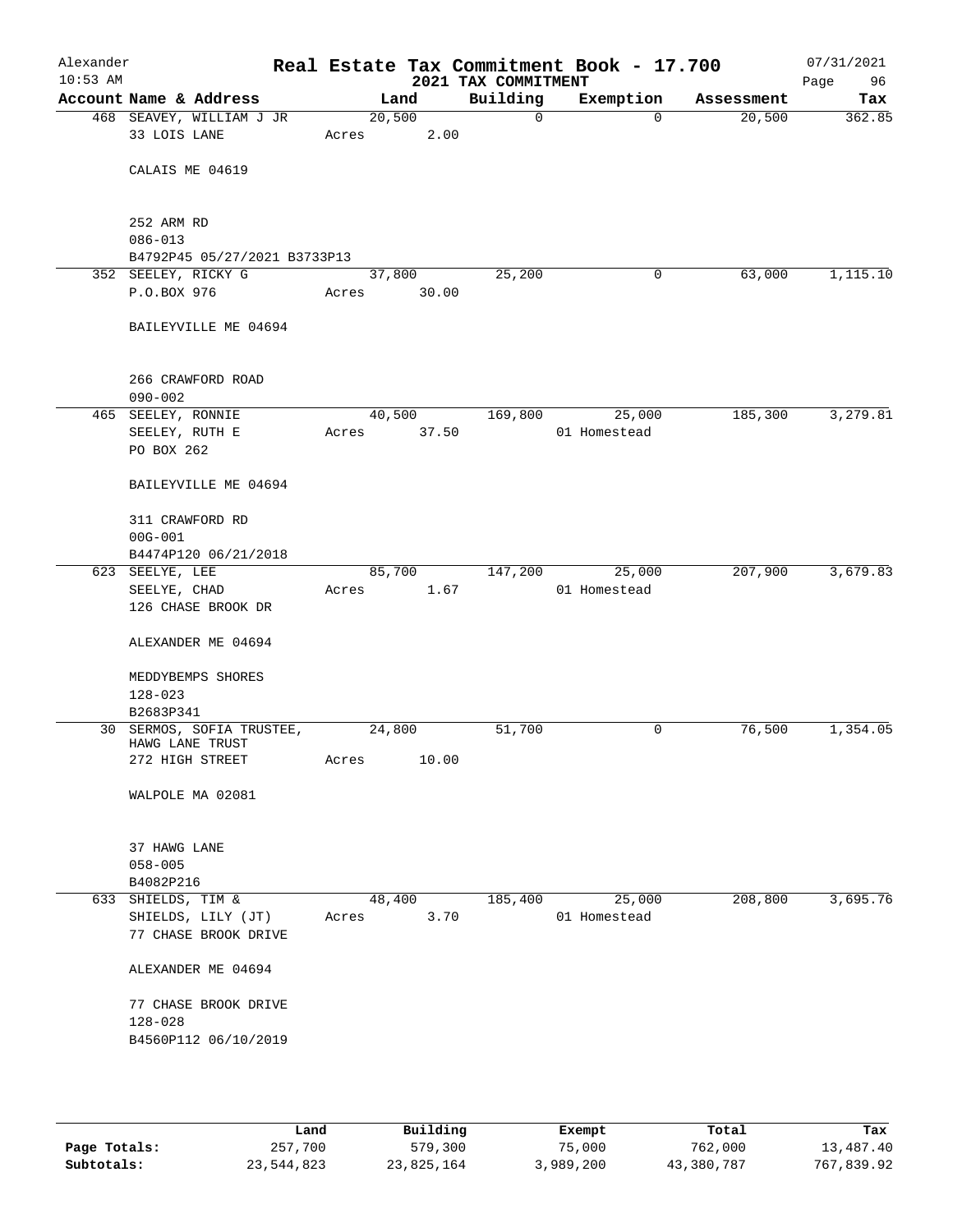| Alexander    |                                               |            |       |                |            | Real Estate Tax Commitment Book - 17.700 |              |        |                       | 07/31/2021      |
|--------------|-----------------------------------------------|------------|-------|----------------|------------|------------------------------------------|--------------|--------|-----------------------|-----------------|
| $10:53$ AM   | Account Name & Address                        |            |       |                |            | 2021 TAX COMMITMENT                      |              |        |                       | Page<br>97      |
|              | 338 SIMONAITIS, GINA                          |            |       | Land<br>31,400 |            | Building<br>89,700                       | Exemption    | 0      | Assessment<br>121,100 | Tax<br>2,143.47 |
|              | 104-40 114TH ST                               |            | Acres |                | 0.74       |                                          |              |        |                       |                 |
|              | RICHMOND HILL NY 11419                        |            |       |                |            |                                          |              |        |                       |                 |
|              | 73 BARROWS LAKE ROAD                          |            |       |                |            |                                          |              |        |                       |                 |
|              | $091 - 002$                                   |            |       |                |            |                                          |              |        |                       |                 |
|              | B2938P151<br>429 SIVRET, DAVID                |            |       | 63,400         |            | 118,300                                  |              | 31,000 | 150,700               | 2,667.39        |
|              | SIVRET, SHERRY                                |            | Acres |                | 0.34       |                                          | 02 Veteran   |        |                       |                 |
|              | P. O. BOX 1121                                |            |       |                |            |                                          | 01 Homestead |        |                       |                 |
|              | CALAIS ME 04619                               |            |       |                |            |                                          |              |        |                       |                 |
|              | 46 OAK LANE                                   |            |       |                |            |                                          |              |        |                       |                 |
|              | $087 - 033$                                   |            |       |                |            |                                          |              |        |                       |                 |
|              | B1688P227                                     |            |       |                |            |                                          |              |        |                       |                 |
|              | 52 SMALL WOODLAND OWNERS<br>ASSOC OF ME       |            |       | 66,897         |            | 0                                        |              | 0      | 66,897                | 1,184.08        |
|              | P.O.BOX 836                                   |            | Acres |                | 408.00     |                                          |              |        |                       |                 |
|              | AUGUSTA ME 04332                              |            |       |                |            |                                          |              |        |                       |                 |
|              | FLAT RD                                       |            |       |                |            |                                          |              |        |                       |                 |
|              | $072 - 001$                                   |            |       |                |            |                                          |              |        |                       |                 |
|              | B4214P178                                     |            |       |                |            |                                          |              |        |                       |                 |
|              | 50 SMALL WOODLAND OWNERS                      |            |       | 14,600         |            | 0                                        |              | 0      | 14,600                | 258.42          |
|              | ASSOCIATION OF MAINE<br>P.O.BOX 836           |            | Acres |                | 10.00      |                                          |              |        |                       |                 |
|              | AUGUSTA ME 04332                              |            |       |                |            |                                          |              |        |                       |                 |
|              | 986 AIRLINE RD                                |            |       |                |            |                                          |              |        |                       |                 |
|              | $060 - 005$                                   |            |       |                |            |                                          |              |        |                       |                 |
|              | B2641P137                                     |            |       |                |            |                                          |              |        |                       |                 |
| 51           | SMALL WOODLAND OWNERS<br>ASSOCIATION OF MAINE |            |       | 36,800         |            | 0                                        |              | 0      | 36,800                | 651.36          |
|              | P.O.BOX 836                                   |            | Acres |                | 37.00      |                                          |              |        |                       |                 |
|              | AUGUSTA ME 04332                              |            |       |                |            |                                          |              |        |                       |                 |
|              | AIRLINE RD                                    |            |       |                |            |                                          |              |        |                       |                 |
|              | $061 - 003$                                   |            |       |                |            |                                          |              |        |                       |                 |
|              | B2641P137                                     |            |       |                |            |                                          |              |        |                       |                 |
|              | 23 SMITH, BRYAN C &                           |            |       | 153,700        |            | 11,400                                   |              | 0      | 165,100               | 2,922.27        |
|              | SMITH, JULI G (JT)<br>13 FIELDSTONE WAY       |            | Acres |                | 59.50      |                                          |              |        |                       |                 |
|              | BOXFORD MA 01921                              |            |       |                |            |                                          |              |        |                       |                 |
|              | MEDDYBEMPS LK                                 |            |       |                |            |                                          |              |        |                       |                 |
|              | RIM-RS2 + REF2<br>B4455P173 04/23/2018        |            |       |                |            |                                          |              |        |                       |                 |
|              |                                               |            |       |                |            |                                          |              |        |                       |                 |
|              |                                               | Land       |       |                | Building   |                                          | Exempt       |        | Total                 | Tax             |
| Page Totals: |                                               | 366,797    |       |                | 219,400    |                                          | 31,000       |        | 555,197               | 9,826.99        |
| Subtotals:   |                                               | 23,911,620 |       |                | 24,044,564 |                                          | 4,020,200    |        | 43,935,984            | 777,666.91      |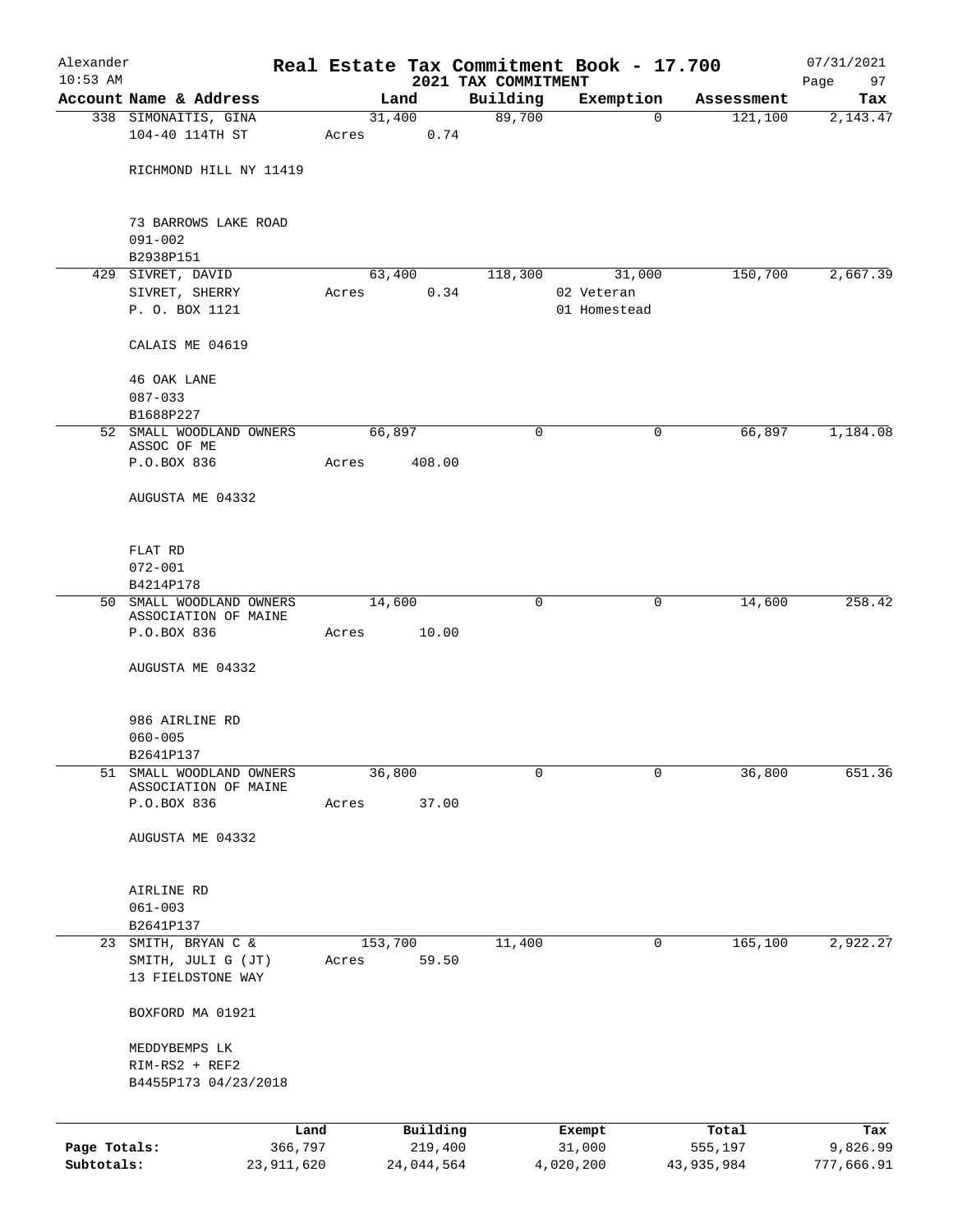| Alexander<br>$10:53$ AM |                                                                 |                 |      | 2021 TAX COMMITMENT | Real Estate Tax Commitment Book - 17.700 |            | 07/31/2021<br>Page<br>98 |
|-------------------------|-----------------------------------------------------------------|-----------------|------|---------------------|------------------------------------------|------------|--------------------------|
|                         | Account Name & Address                                          | Land            |      | Building            | Exemption                                | Assessment | Tax                      |
|                         | 430 SMITH, H MICHAEL<br>SMITH, BETTY<br>691 COOPER RD           | 28,100<br>Acres | 9.09 | 97,900              | 25,000<br>01 Homestead                   | 101,000    | 1,787.70                 |
|                         | ALEXANDER ME 04694                                              |                 |      |                     |                                          |            |                          |
|                         | 691 COOPER RD<br>$101 - 009$                                    |                 |      |                     |                                          |            |                          |
|                         | B1358P297                                                       |                 |      |                     |                                          |            |                          |
|                         | 435 SMITH, MARTIN, TTEE<br>SMITH, WANDA, TTEE<br>25 ASPEN DRIVE | 66,100<br>Acres | 0.96 | 54,900              | 25,000<br>01 Homestead                   | 96,000     | 1,699.20                 |
|                         | ALEXANDER ME 04694                                              |                 |      |                     |                                          |            |                          |
|                         | 28 ASPEN DRIVE<br>$087 - 003 + 4$                               |                 |      |                     |                                          |            |                          |
|                         | 433 SMITH, MICHAEL                                              | 20,400          |      | $\mathbf 0$         | $\mathbf 0$                              | 20,400     | 361.08                   |
|                         | SMITH, KEITHA<br>34 POKEY RD                                    | Acres           | 4.90 |                     |                                          |            |                          |
|                         | ALEXANDER ME 04694                                              |                 |      |                     |                                          |            |                          |
|                         | 34 POKEY RD                                                     |                 |      |                     |                                          |            |                          |
|                         | $036 - 005$                                                     |                 |      |                     |                                          |            |                          |
|                         | B1762P146                                                       |                 |      |                     |                                          |            |                          |
|                         | 148 SMITH, MICHAEL D                                            | 20,500          |      | 59,900              | 25,000                                   | 55,400     | 980.58                   |
|                         | SMITH, KEITHA R<br>34 POKEY ROAD                                | Acres           | 2.00 |                     | 01 Homestead                             |            |                          |
|                         | ALEXANDER ME 04694                                              |                 |      |                     |                                          |            |                          |
|                         | 34 POKEY RD<br>$036 - 004$                                      |                 |      |                     |                                          |            |                          |
|                         | B2148P58                                                        |                 |      |                     |                                          |            |                          |
|                         | 479 SMITH, ROBERT D                                             | 25,200          |      | 133,700             | 25,000                                   | 133,900    | 2,370.03                 |
|                         | SMITH, RALTON-SMITH                                             | Acres           | 5.25 |                     | 01 Homestead                             |            |                          |
|                         | JENNIFER A                                                      |                 |      |                     |                                          |            |                          |
|                         | 102 SOUTH PRINCETON RD                                          |                 |      |                     |                                          |            |                          |
|                         | ALEXANDER ME 04694                                              |                 |      |                     |                                          |            |                          |
|                         | 102 SO. PRINCETON RD                                            |                 |      |                     |                                          |            |                          |
|                         | $054 - 004$<br>B2850P96                                         |                 |      |                     |                                          |            |                          |
|                         | 411 SMITH, THOMAS                                               | 37,900          |      | 66,900              | 31,000                                   | 73,800     | 1,306.26                 |
|                         | SMITH, SANDRA                                                   | Acres           | 3.46 |                     | 02 Veteran                               |            |                          |
|                         | 426 COOPER RD                                                   |                 |      |                     | 01 Homestead                             |            |                          |
|                         | ALEXANDER ME 04694                                              |                 |      |                     |                                          |            |                          |
|                         | 426 COOPER RD                                                   |                 |      |                     |                                          |            |                          |
|                         | $094 - 006 + 12$                                                |                 |      |                     |                                          |            |                          |
|                         | B781P211                                                        |                 |      |                     |                                          |            |                          |
|                         |                                                                 |                 |      |                     |                                          |            |                          |
|                         |                                                                 |                 |      |                     |                                          |            |                          |
|                         |                                                                 |                 |      |                     |                                          |            |                          |

|              | Land       | Building     | Exempt    | Total      | Tax        |
|--------------|------------|--------------|-----------|------------|------------|
| Page Totals: | 198,200    | 413,300      | 131,000   | 480,500    | 8,504.85   |
| Subtotals:   | 24,109,820 | 24, 457, 864 | 4,151,200 | 44,416,484 | 786,171.76 |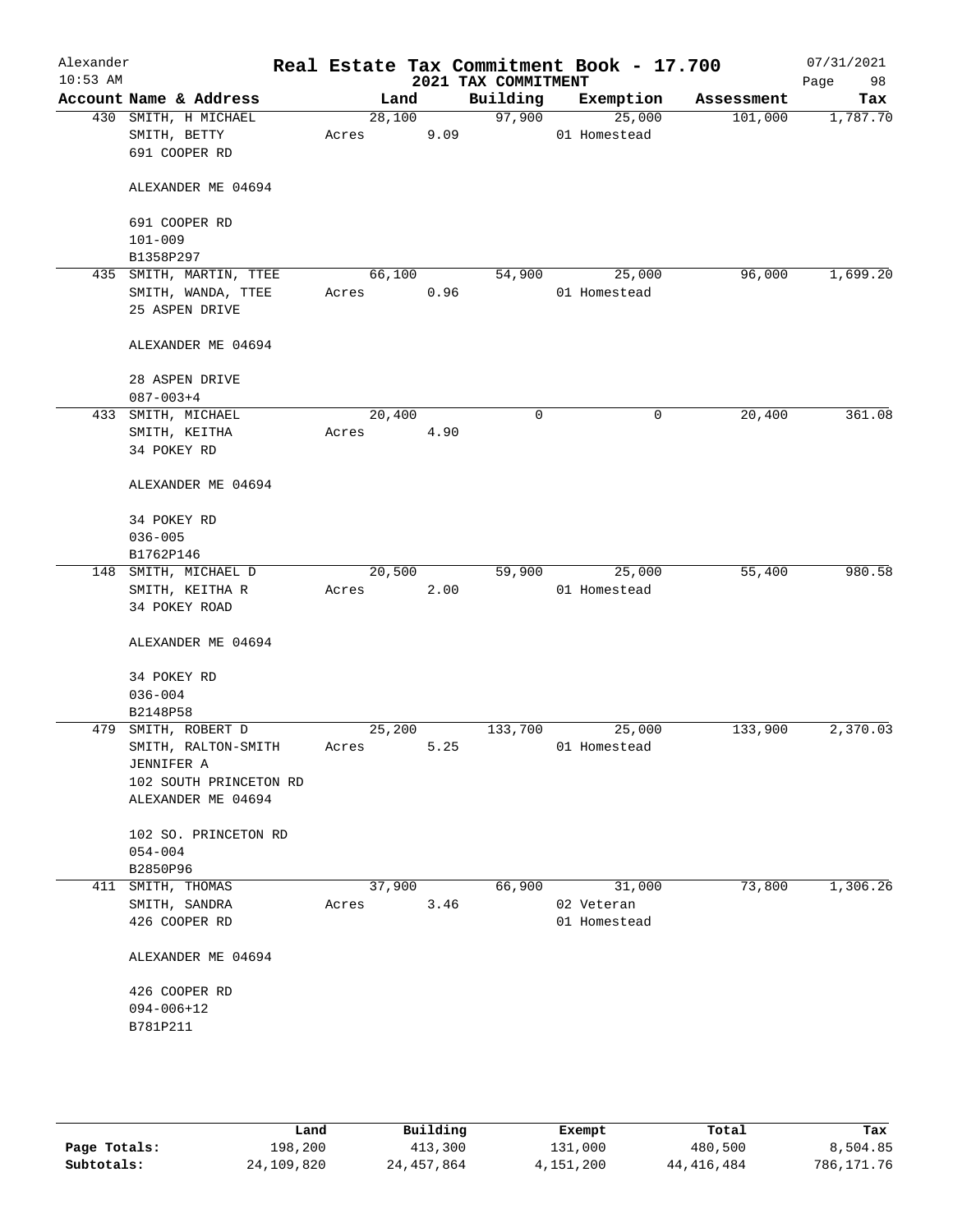| Alexander<br>$10:53$ AM |                                                          | Real Estate Tax Commitment Book - 17.700 | 2021 TAX COMMITMENT |                        |            | 07/31/2021<br>Page<br>99 |
|-------------------------|----------------------------------------------------------|------------------------------------------|---------------------|------------------------|------------|--------------------------|
|                         | Account Name & Address                                   | Land                                     | Building            | Exemption              | Assessment | Tax                      |
|                         | 609 SNYDER, DANIEL C<br>SNYDER, MATTHEW D<br>PO BOX 1009 | 22,000<br>3.00<br>Acres                  | 59,100              | 25,000<br>01 Homestead | 56,100     | 992.97                   |
|                         | CALAIS ME 04619                                          |                                          |                     |                        |            |                          |
|                         | 511 COOPER RD<br>$098 - 016$                             |                                          |                     |                        |            |                          |
|                         | B2564P145                                                |                                          |                     |                        |            |                          |
|                         | 436 SNYDER, MAVIS                                        | 7,600                                    | 0                   | 0                      | 7,600      | 134.52                   |
|                         | 5 DWELLEYS LAKE RD                                       | 1.56<br>Acres                            |                     |                        |            |                          |
|                         | ALEXANDER ME 04694                                       |                                          |                     |                        |            |                          |
|                         | COOPER RD<br>$098 - 015$                                 |                                          |                     |                        |            |                          |
|                         | B2573P134                                                |                                          |                     |                        |            |                          |
|                         | 326 SNYDER, MAVIS E                                      | 62,300<br>0.23<br>Acres                  | 14,400              | $\mathsf{O}$           | 76,700     | 1,357.59                 |
|                         | SNYDER, CAROL L<br>5 DWELLEY LAKE RD                     |                                          |                     |                        |            |                          |
|                         | ALEXANDER ME 04694                                       |                                          |                     |                        |            |                          |
|                         | 17 DWELLEYS LAKE ROAD                                    |                                          |                     |                        |            |                          |
|                         | $098 - 002$                                              |                                          |                     |                        |            |                          |
|                         | B2531P90<br>488 SPERDAKOS, THEODORE P                    | 66,300                                   | 102,100             | 25,000                 | 143,400    | 2,538.18                 |
|                         | 476 COOPER ROAD                                          | 40.60<br>Acres                           |                     | 01 Homestead           |            |                          |
|                         | ALEXANDER ME 04694                                       |                                          |                     |                        |            |                          |
|                         | 476 COOPER RD<br>094-010+REF2<br>B3779P285               |                                          |                     |                        |            |                          |
|                         | 306 STAVROPOULOS, JOHN N                                 | 74,900                                   | 206,300             | 0                      | 281,200    | 4,977.24                 |
|                         | 1644 AIRLINE ROAD                                        | 78.80<br>Acres                           |                     |                        |            |                          |
|                         | ALEXANDER ME 04694                                       |                                          |                     |                        |            |                          |
|                         | 1644 Airline Rd.                                         |                                          |                     |                        |            |                          |
|                         | $066 - 008 / 006$<br>B4688P213 08/11/2020                |                                          |                     |                        |            |                          |
|                         | 444 STEEL, GARY M                                        | 237,600                                  | 0                   | 0                      | 237,600    | 4,205.52                 |
|                         | STEEL, LINDA L<br>P.O.BOX 532 FSTRV                      | 19.92<br>Acres                           |                     |                        |            |                          |
|                         | TREVOSE PA 19053                                         |                                          |                     |                        |            |                          |
|                         | BIG ISLAND                                               |                                          |                     |                        |            |                          |
|                         | $00I - 001$                                              |                                          |                     |                        |            |                          |
|                         | B2749P50                                                 |                                          |                     |                        |            |                          |
|                         |                                                          |                                          |                     |                        |            |                          |
|                         |                                                          |                                          |                     |                        |            |                          |
|                         |                                                          |                                          |                     |                        |            |                          |

|              | Land       | Building   | Exempt    | Total        | Tax          |
|--------------|------------|------------|-----------|--------------|--------------|
| Page Totals: | 470,700    | 381,900    | 50,000    | 802,600      | 14,206.02    |
| Subtotals:   | 24,580,520 | 24,839,764 | 4,201,200 | 45, 219, 084 | 800, 377, 78 |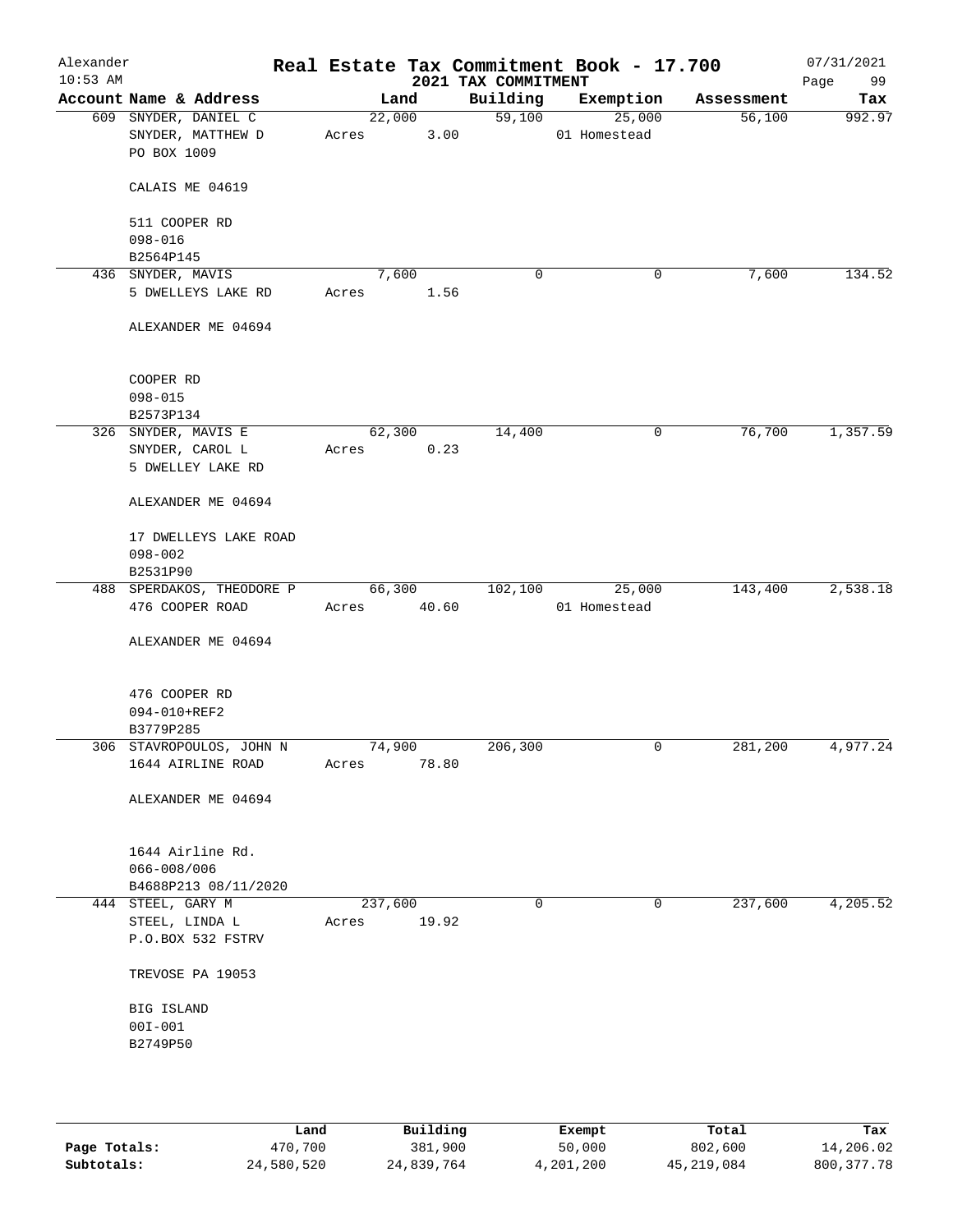| Alexander<br>$10:53$ AM |                                                |                 |       | 2021 TAX COMMITMENT | Real Estate Tax Commitment Book - 17.700 |            | 07/31/2021<br>100<br>Page |
|-------------------------|------------------------------------------------|-----------------|-------|---------------------|------------------------------------------|------------|---------------------------|
|                         | Account Name & Address                         |                 | Land  | Building            | Exemption                                | Assessment | Tax                       |
|                         | 195 STEHLE, ALBERT E<br>323 CARDING MACHINE RD | 11,900<br>Acres | 2.94  | 800                 | $\mathbf 0$                              | 12,700     | 224.79                    |
|                         | BOWDOINHAM ME 04008                            |                 |       |                     |                                          |            |                           |
|                         | 273 DAVIS RD<br>$086 - 035$                    |                 |       |                     |                                          |            |                           |
|                         | B4367P268 06/22/2017                           |                 |       |                     |                                          |            |                           |
|                         | 199 STEPHENS, JESSE                            | 46,000          |       | 0                   | 0                                        | 46,000     | 814.20                    |
|                         | STEPHENS, ALYSSA                               | Acres           | 10.00 |                     |                                          |            |                           |
|                         | 429 SHERMAN ROAD                               |                 |       |                     |                                          |            |                           |
|                         | ROBBINSTON ME 04671                            |                 |       |                     |                                          |            |                           |
|                         | POCOMOONSHINE LK                               |                 |       |                     |                                          |            |                           |
|                         | $019 - 013 - 00A$                              |                 |       |                     |                                          |            |                           |
|                         | B4674P254 06/26/2020                           |                 |       |                     |                                          |            |                           |
|                         | 290 STEPHENS, JESSE                            | 87,400          |       | 60,200              | 0                                        | 147,600    | 2,612.52                  |
|                         | STEPHENS, ALYSSA<br>429 SHERMAN ROAD           | Acres           | 0.73  |                     |                                          |            |                           |
|                         | ROBBINSTON ME 04671                            |                 |       |                     |                                          |            |                           |
|                         | <b>40 PINE TREE SHORE</b>                      |                 |       |                     |                                          |            |                           |
|                         | $019 - 004 - 00A$                              |                 |       |                     |                                          |            |                           |
|                         | B4674P254 06/26/2020                           |                 |       |                     |                                          |            |                           |
|                         | 613 STEWART, DANIEL                            | 56,300          |       | 36,100              | 0                                        | 92,400     | 1,635.48                  |
|                         | 484 NORTH STREET                               | Acres           | 0.13  |                     |                                          |            |                           |
|                         | CALAIS ME 04619                                |                 |       |                     |                                          |            |                           |
|                         | 4 FLOOD DRIVE                                  |                 |       |                     |                                          |            |                           |
|                         | $087 - 045$                                    |                 |       |                     |                                          |            |                           |
|                         | B4734P128 12/07/2020 B2607P1                   |                 |       |                     |                                          |            |                           |
|                         | 454 STEWART, ELAINE                            | 33,200          |       | 100,700             | 0                                        | 133,900    | 2,370.03                  |
|                         | GREENLAW, YVONNE                               | Acres           | 1.10  |                     |                                          |            |                           |
|                         | 20 HILLS POINT ROAD                            |                 |       |                     |                                          |            |                           |
|                         | OAK BAY NB E3L 4H7                             |                 |       |                     |                                          |            |                           |
|                         | 83 BARROWS LAKE ROAD<br>$097 - 005$            |                 |       |                     |                                          |            |                           |
|                         | 106 STRATTON, BRIAN                            | 24,600          |       | 57,700              | 25,000                                   | 57,300     | 1,014.21                  |
|                         | STRATTON, NAOMI                                | Acres           | 4.72  |                     | 01 Homestead                             |            |                           |
|                         | 1384 AIRLINE ROAD                              |                 |       |                     |                                          |            |                           |
|                         | ALEXANDER ME 04694                             |                 |       |                     |                                          |            |                           |
|                         | 1384 AIRLINE RD                                |                 |       |                     |                                          |            |                           |
|                         | $068 - 009$                                    |                 |       |                     |                                          |            |                           |
|                         | B4402P167                                      |                 |       |                     |                                          |            |                           |
|                         |                                                |                 |       |                     |                                          |            |                           |
|                         |                                                |                 |       |                     |                                          |            |                           |
|                         |                                                |                 |       |                     |                                          |            |                           |
|                         |                                                |                 |       |                     |                                          |            |                           |

|              | Land       | Building   | Exempt    | Total      | Tax        |
|--------------|------------|------------|-----------|------------|------------|
| Page Totals: | 259,400    | 255,500    | 25,000    | 489,900    | 8,671.23   |
| Subtotals:   | 24,839,920 | 25,095,264 | 4,226,200 | 45,708,984 | 809,049.01 |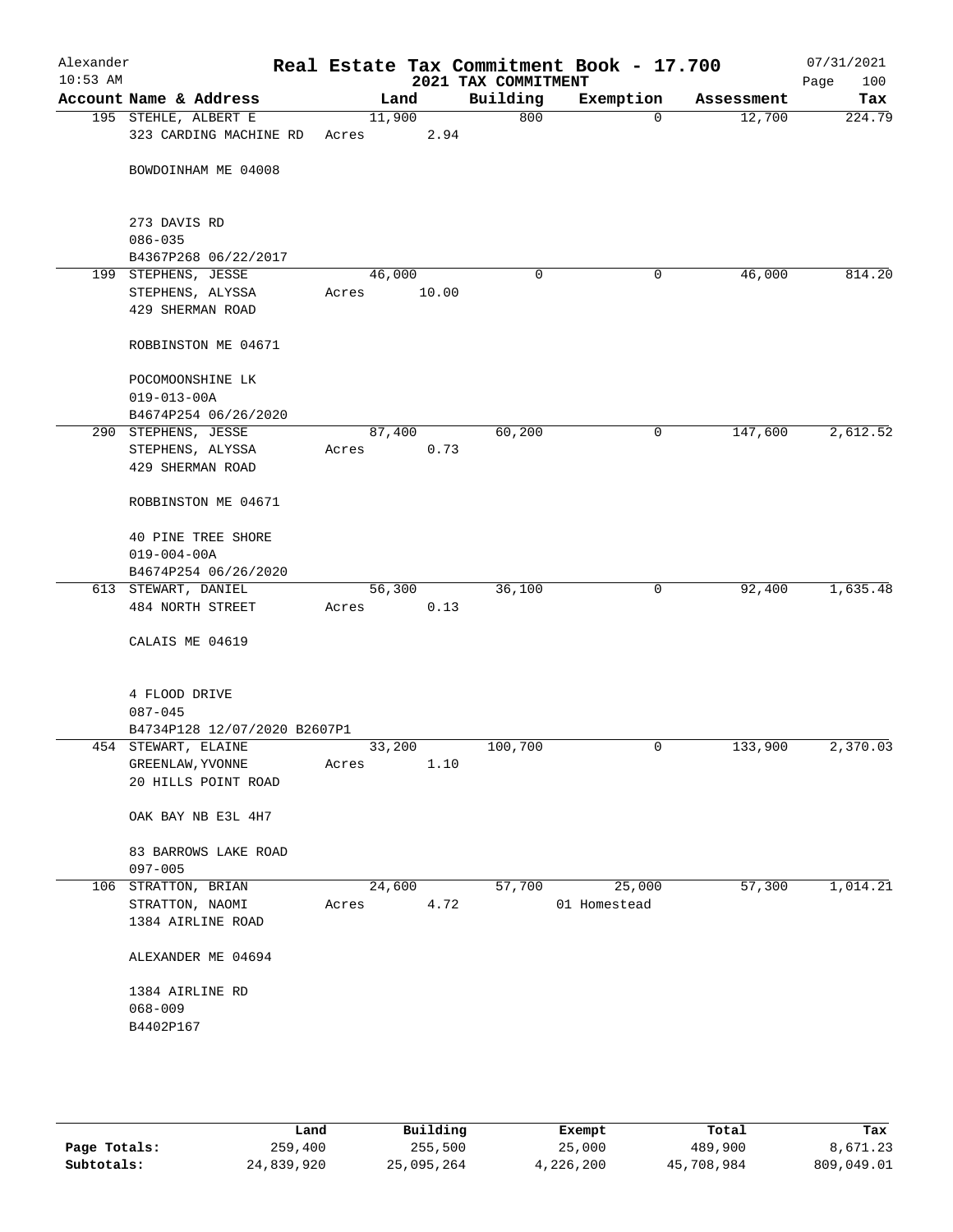| Alexander  |                                |      |       |        |          |                                 | Real Estate Tax Commitment Book - 17.700 |            | 07/31/2021         |
|------------|--------------------------------|------|-------|--------|----------|---------------------------------|------------------------------------------|------------|--------------------|
| $10:53$ AM | Account Name & Address         |      |       | Land   |          | 2021 TAX COMMITMENT<br>Building | Exemption                                | Assessment | Page<br>101<br>Tax |
|            | 189 STROUT, STEPHEN W          |      |       | 63,200 |          | 134,600                         | 0                                        | 197,800    | 3,501.06           |
|            | STROUT, TINA                   |      | Acres |        | 0.32     |                                 |                                          |            |                    |
|            | PO BOX 796                     |      |       |        |          |                                 |                                          |            |                    |
|            | 117 SUMMIT ST.                 |      |       |        |          |                                 |                                          |            |                    |
|            | BAILEYVILLE ME 04694           |      |       |        |          |                                 |                                          |            |                    |
|            |                                |      |       |        |          |                                 |                                          |            |                    |
|            | 44 COZY COVE LANE              |      |       |        |          |                                 |                                          |            |                    |
|            | $094 - 040$                    |      |       |        |          |                                 |                                          |            |                    |
|            | B4716P261 10/26/2020 B2932P228 |      |       |        |          |                                 |                                          |            |                    |
|            | 445 SULLIVAN, DAVID            |      |       | 22,000 |          | 42,400                          | 25,000                                   | 39,400     | 697.38             |
|            | SULLIVAN, JANICE               |      | Acres |        | 3.00     |                                 | 01 Homestead                             |            |                    |
|            | 1039 AIRLINE RD                |      |       |        |          |                                 |                                          |            |                    |
|            |                                |      |       |        |          |                                 |                                          |            |                    |
|            | ALEXANDER ME 04694             |      |       |        |          |                                 |                                          |            |                    |
|            |                                |      |       |        |          |                                 |                                          |            |                    |
|            | 1039 AIRLINE RD                |      |       |        |          |                                 |                                          |            |                    |
|            | $061 - 004$                    |      |       |        |          |                                 |                                          |            |                    |
| 614        | SULLIVAN, MATTHEW F,           |      |       | 16,300 |          | 60,900                          | 0                                        | 77,200     | 1,366.44           |
|            | DEVISEES OF                    |      |       |        |          |                                 |                                          |            |                    |
|            | c/o MICHAEL SULLIVAN           |      | Acres |        | 2.20     |                                 |                                          |            |                    |
|            | PO BOX 183                     |      |       |        |          |                                 |                                          |            |                    |
|            | BOLTON MA 01740                |      |       |        |          |                                 |                                          |            |                    |
|            |                                |      |       |        |          |                                 |                                          |            |                    |
|            |                                |      |       |        |          |                                 |                                          |            |                    |
|            | 865 COOPER RD                  |      |       |        |          |                                 |                                          |            |                    |
|            | $111 - 006 + 1A$               |      |       |        |          |                                 |                                          |            |                    |
|            | B2573P132                      |      |       |        |          |                                 |                                          |            |                    |
|            | 449 SULLIVAN, MICHAEL          |      |       | 48,000 |          | $\mathbf 0$                     | $\mathsf{O}$                             | 48,000     | 849.60             |
|            | 621 MAIN STREET                |      | Acres |        | 28.00    |                                 |                                          |            |                    |
|            | P.O.BOX 183                    |      |       |        |          |                                 |                                          |            |                    |
|            | BOLTON MA 01740                |      |       |        |          |                                 |                                          |            |                    |
|            |                                |      |       |        |          |                                 |                                          |            |                    |
|            |                                |      |       |        |          |                                 |                                          |            |                    |
|            | GREEN HILL RD                  |      |       |        |          |                                 |                                          |            |                    |
|            | 111-002+112-002                |      |       |        |          |                                 |                                          |            |                    |
|            | B2409P316                      |      |       |        |          |                                 |                                          |            |                    |
|            | 531 SULLIVAN, MICHAEL          |      |       | 57,000 |          | 16,400                          | 0                                        | 73,400     | 1,299.18           |
|            | 621 MAIN STREET                |      | Acres |        | 68.80    |                                 |                                          |            |                    |
|            | P.O.BOX 183                    |      |       |        |          |                                 |                                          |            |                    |
|            | BOLTON MA 01740                |      |       |        |          |                                 |                                          |            |                    |
|            |                                |      |       |        |          |                                 |                                          |            |                    |
|            | 903 COOPER RD                  |      |       |        |          |                                 |                                          |            |                    |
|            | $111 - 005$                    |      |       |        |          |                                 |                                          |            |                    |
|            | B1547P293                      |      |       |        |          |                                 |                                          |            |                    |
| 448        | SULLIVAN,                      |      |       | 63,900 |          | 71,500                          | 0                                        | 135,400    | 2,396.58           |
|            | MICHAEL; MATTHEW; THOMAS       |      |       |        |          |                                 |                                          |            |                    |
|            | C/O MICHAEL SULLIVAN           |      | Acres |        | 69.00    |                                 |                                          |            |                    |
|            | 621 MAIN STREET P.O.BOX        |      |       |        |          |                                 |                                          |            |                    |
|            | 183                            |      |       |        |          |                                 |                                          |            |                    |
|            | BOLTON MA 01740                |      |       |        |          |                                 |                                          |            |                    |
|            |                                |      |       |        |          |                                 |                                          |            |                    |
|            |                                |      |       |        |          |                                 |                                          |            |                    |
|            | COOPER RD                      |      |       |        |          |                                 |                                          |            |                    |
|            | $111 - 001$                    |      |       |        |          |                                 |                                          |            |                    |
|            | B1547P293                      |      |       |        |          |                                 |                                          |            |                    |
|            |                                |      |       |        |          |                                 |                                          |            |                    |
|            |                                |      |       |        |          |                                 |                                          |            |                    |
|            |                                | Land |       |        | Building |                                 | Exempt                                   | Total      | Tax                |

|              | Land         | Building   | Exempt    | Total      | Tax        |
|--------------|--------------|------------|-----------|------------|------------|
| Page Totals: | 270,400      | 325,800    | 25,000    | 571,200    | 10,110.24  |
| Subtotals:   | 25, 110, 320 | 25,421,064 | 4,251,200 | 46,280,184 | 819,159.25 |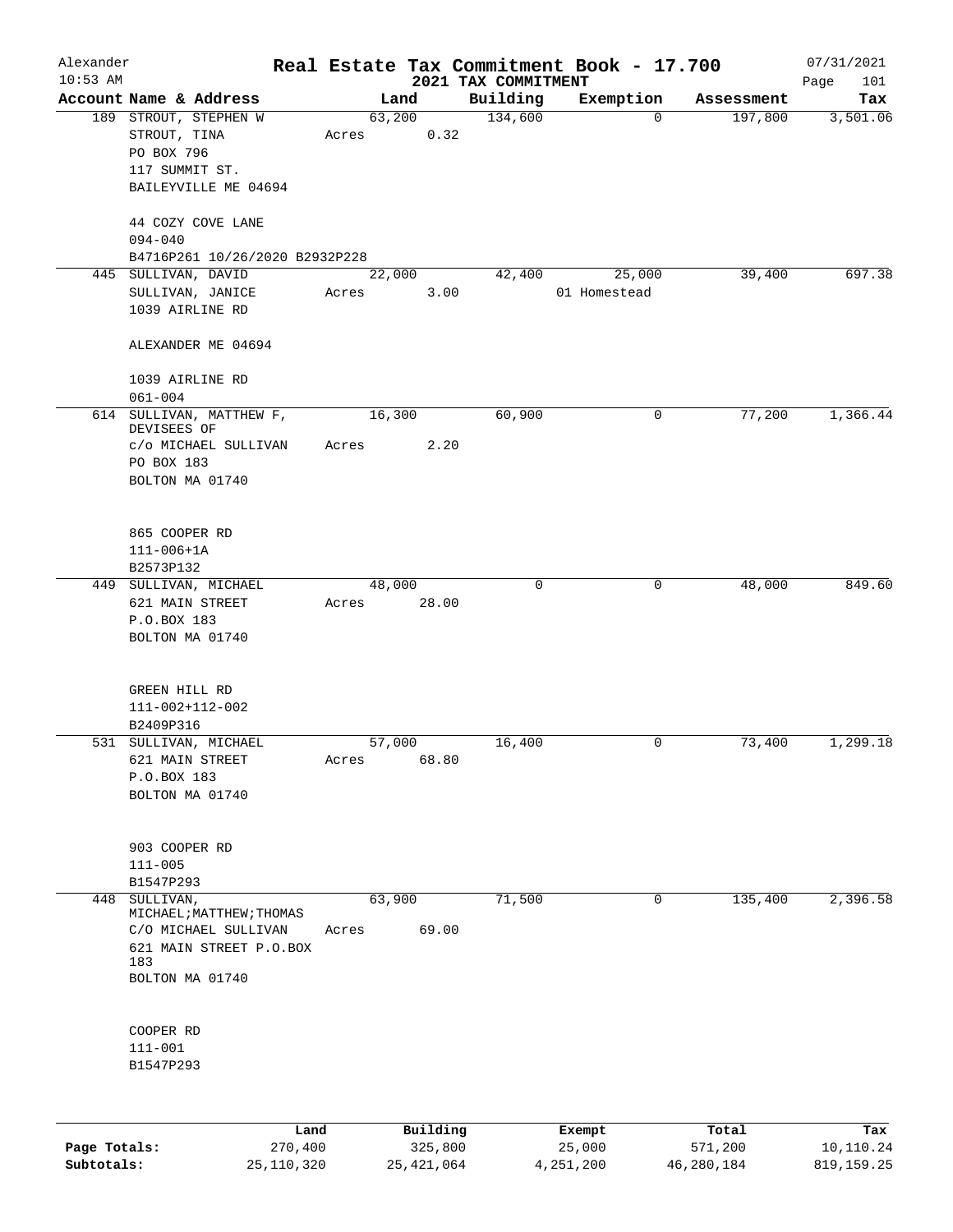| Alexander<br>$10:53$ AM |                                        |                 |       | 2021 TAX COMMITMENT | Real Estate Tax Commitment Book - 17.700 |            | 07/31/2021<br>Page<br>102 |
|-------------------------|----------------------------------------|-----------------|-------|---------------------|------------------------------------------|------------|---------------------------|
|                         | Account Name & Address                 |                 | Land  | Building            | Exemption                                | Assessment | Tax                       |
|                         | 511 SYMTHE, LINDA J                    |                 | 9,000 | 27,500              | $\mathbf 0$                              | 36,500     | 646.05                    |
|                         | 173 ARM ROAD                           | Acres           | 1.00  |                     |                                          |            |                           |
|                         | ALEXANDER ME 04694                     |                 |       |                     |                                          |            |                           |
|                         | 173 ARM RD                             |                 |       |                     |                                          |            |                           |
|                         | $078 - 006$                            |                 |       |                     |                                          |            |                           |
|                         | B4669P187 03/05/2020                   |                 |       |                     |                                          |            |                           |
|                         | 305 TAINTER, AMANDA                    | 11,800          |       | 500                 | 0                                        | 12,300     | 217.71                    |
|                         | 102 ROBB HILL RD                       | Acres           | 10.70 |                     |                                          |            |                           |
|                         | ALEXANDER ME 04072                     |                 |       |                     |                                          |            |                           |
|                         | 134 ROBB HILL RD                       |                 |       |                     |                                          |            |                           |
|                         | $053 - 007$                            |                 |       |                     |                                          |            |                           |
|                         | B4215P168                              |                 |       |                     |                                          |            |                           |
|                         | 194 TAMMARO, MICHAEL                   | 55,200          |       | 14,700              | 0                                        | 69,900     | 1,237.23                  |
|                         | 12 ASPEN DRIVE                         | Acres           | 0.37  |                     |                                          |            |                           |
|                         | ALEXANDER ME 04694                     |                 |       |                     |                                          |            |                           |
|                         | 6 ASPEN DRIVE                          |                 |       |                     |                                          |            |                           |
|                         | $087 - 009$                            |                 |       |                     |                                          |            |                           |
|                         | B3777P210                              |                 |       |                     |                                          |            |                           |
|                         | 524 TAMMARO, MICHAEL                   | 58,000          |       | 68,300              | 25,000                                   | 101,300    | 1,793.01                  |
|                         | 12 ASPEN DRIVE                         | Acres           | 0.30  |                     | 01 Homestead                             |            |                           |
|                         | ALEXANDER ME 04694                     |                 |       |                     |                                          |            |                           |
|                         | 12 ASPEN DRIVE                         |                 |       |                     |                                          |            |                           |
|                         | $087 - 007$                            |                 |       |                     |                                          |            |                           |
|                         | B2673P158                              |                 |       |                     |                                          |            |                           |
|                         | 473 TAMMARO, MICHAEL J<br>12 ASPEN DR. | 54,200<br>Acres | 0.37  | 67,000              | 0                                        | 121,200    | 2,145.24                  |
|                         | ALEXANDER ME 04694                     |                 |       |                     |                                          |            |                           |
|                         |                                        |                 |       |                     |                                          |            |                           |
|                         | 8 ASPEN DRIVE                          |                 |       |                     |                                          |            |                           |
|                         | $087 - 008$                            |                 |       |                     |                                          |            |                           |
|                         | B4062P78                               |                 |       |                     |                                          |            |                           |
|                         | 487 TAMMARO, PETER                     | 20,700          |       | 0                   | $\mathbf 0$                              | 20,700     | 366.39                    |
|                         | BARTRAM, BARTRAM, JANE<br>P.O.BOX 579  | Acres           | 6.70  |                     |                                          |            |                           |
|                         | BAILEYVILLE ME 04694                   |                 |       |                     |                                          |            |                           |
|                         | DAVIS RD                               |                 |       |                     |                                          |            |                           |
|                         | $092 - 015$                            |                 |       |                     |                                          |            |                           |
|                         | B3166P353                              |                 |       |                     |                                          |            |                           |
|                         |                                        |                 |       |                     |                                          |            |                           |
|                         |                                        |                 |       |                     |                                          |            |                           |
|                         |                                        |                 |       |                     |                                          |            |                           |

|              | Land       | Building   | Exempt    | Total      | Tax        |
|--------------|------------|------------|-----------|------------|------------|
| Page Totals: | 208,900    | 178,000    | 25,000    | 361,900    | 6,405.63   |
| Subtotals:   | 25,319,220 | 25,599,064 | 4,276,200 | 46,642,084 | 825,564.88 |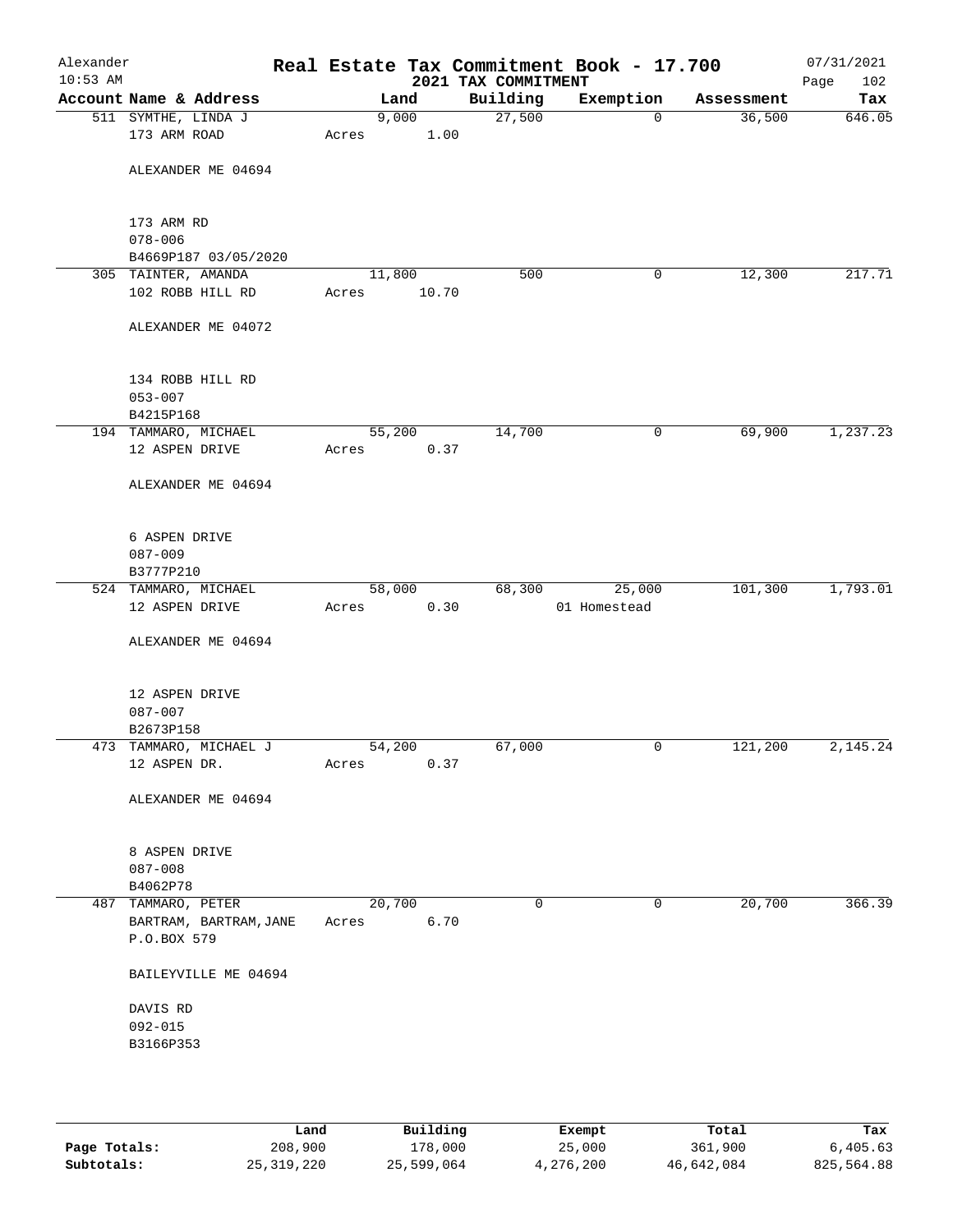| Alexander    |                                                             |       |                     |                                 | Real Estate Tax Commitment Book - 17.700 |                       | 07/31/2021         |
|--------------|-------------------------------------------------------------|-------|---------------------|---------------------------------|------------------------------------------|-----------------------|--------------------|
| $10:53$ AM   | Account Name & Address                                      |       | Land                | 2021 TAX COMMITMENT<br>Building |                                          |                       | 103<br>Page<br>Tax |
|              | 450 TAMMARO, PETER                                          |       | 66,900              | 127,100                         | Exemption<br>25,000                      | Assessment<br>169,000 | 2,991.30           |
|              | BARTRAM, BARTRAM, JANE<br>P.O. BOX 579                      | Acres | 0.69                |                                 | 01 Homestead                             |                       |                    |
|              | BAILEYVILLE ME 04694                                        |       |                     |                                 |                                          |                       |                    |
|              | 322 DAVIS ROAD<br>$092 - 009$                               |       |                     |                                 |                                          |                       |                    |
|              | B3166P353                                                   |       |                     |                                 |                                          |                       |                    |
|              | 179 TAMMARO, PETER<br>BARTRAM, BARTRAM, JANE<br>P.O.BOX 579 | Acres | 9,000<br>1.00       | 8,800                           | 0                                        | 17,800                | 315.06             |
|              | BAILEYVILLE ME 04694                                        |       |                     |                                 |                                          |                       |                    |
|              | 323 DAVIS ROAD<br>$092 - 017$                               |       |                     |                                 |                                          |                       |                    |
|              | B3166P353                                                   |       |                     |                                 |                                          |                       |                    |
|              | 389 TAMMARO, PETER A                                        |       | 22,000              | 0                               | 0                                        | 22,000                | 389.40             |
|              | BARTRAM, BARTRAM, JANE<br>P.O.BOX 579                       | Acres | 8.00                |                                 |                                          |                       |                    |
|              | BAILEYVILLE ME 04694                                        |       |                     |                                 |                                          |                       |                    |
|              | DAVIS RD                                                    |       |                     |                                 |                                          |                       |                    |
|              | $092 - 014$<br>B3166P353                                    |       |                     |                                 |                                          |                       |                    |
|              | 54 TAPPAN, MARK B                                           |       | 56,800              | 41,700                          | 0                                        | 98,500                | 1,743.45           |
|              | BROWN, LYN M                                                | Acres | 1.06                |                                 |                                          |                       |                    |
|              | 151 WATER STREET                                            |       |                     |                                 |                                          |                       |                    |
|              | EASTPORT ME 04631                                           |       |                     |                                 |                                          |                       |                    |
|              | 260 DAVIS ROAD<br>$086 - 032$                               |       |                     |                                 |                                          |                       |                    |
|              | B2464P211                                                   |       |                     |                                 |                                          |                       |                    |
|              | 453 TAYLOR, DANIEL                                          |       | 54,800              | 2,700                           | 0                                        | 57,500                | 1,017.75           |
|              | TAYLOR, LILA                                                | Acres | 0.18                |                                 |                                          |                       |                    |
|              | 954 MAIN STREET                                             |       |                     |                                 |                                          |                       |                    |
|              | CALAIS ME 04619                                             |       |                     |                                 |                                          |                       |                    |
|              | 88 SOUTH SHORE ROAD                                         |       |                     |                                 |                                          |                       |                    |
|              | $093 - 002$                                                 |       |                     |                                 |                                          |                       |                    |
|              | B2228P77                                                    |       |                     |                                 |                                          |                       |                    |
| 446          | THE ROCKY ACRES 2007<br>REALITY TRUST                       |       | 53,800              | 77,600                          | 31,000                                   | 100,400               | 1,777.08           |
|              | SULLIVAN, JAMES AND<br><b>DOROTHY</b>                       | Acres | 65.00               |                                 | 01 Homestead                             |                       |                    |
|              | 14 GREEN HILL RD                                            |       |                     |                                 | 02 Veteran                               |                       |                    |
|              | ALEXANDER ME 04694                                          |       |                     |                                 |                                          |                       |                    |
|              | 14 GREEN HILL RD                                            |       |                     |                                 |                                          |                       |                    |
|              | $112 - 002 - 00A$                                           |       |                     |                                 |                                          |                       |                    |
|              | B3389P114                                                   |       |                     |                                 |                                          |                       |                    |
|              |                                                             |       |                     |                                 |                                          |                       |                    |
| Page Totals: | Land<br>263,300                                             |       | Building<br>257,900 |                                 | Exempt<br>56,000                         | Total<br>465,200      | Tax<br>8,234.04    |
|              |                                                             |       |                     |                                 |                                          |                       |                    |

**Subtotals:** 25,582,520 25,856,964 4,332,200 47,107,284 833,798.92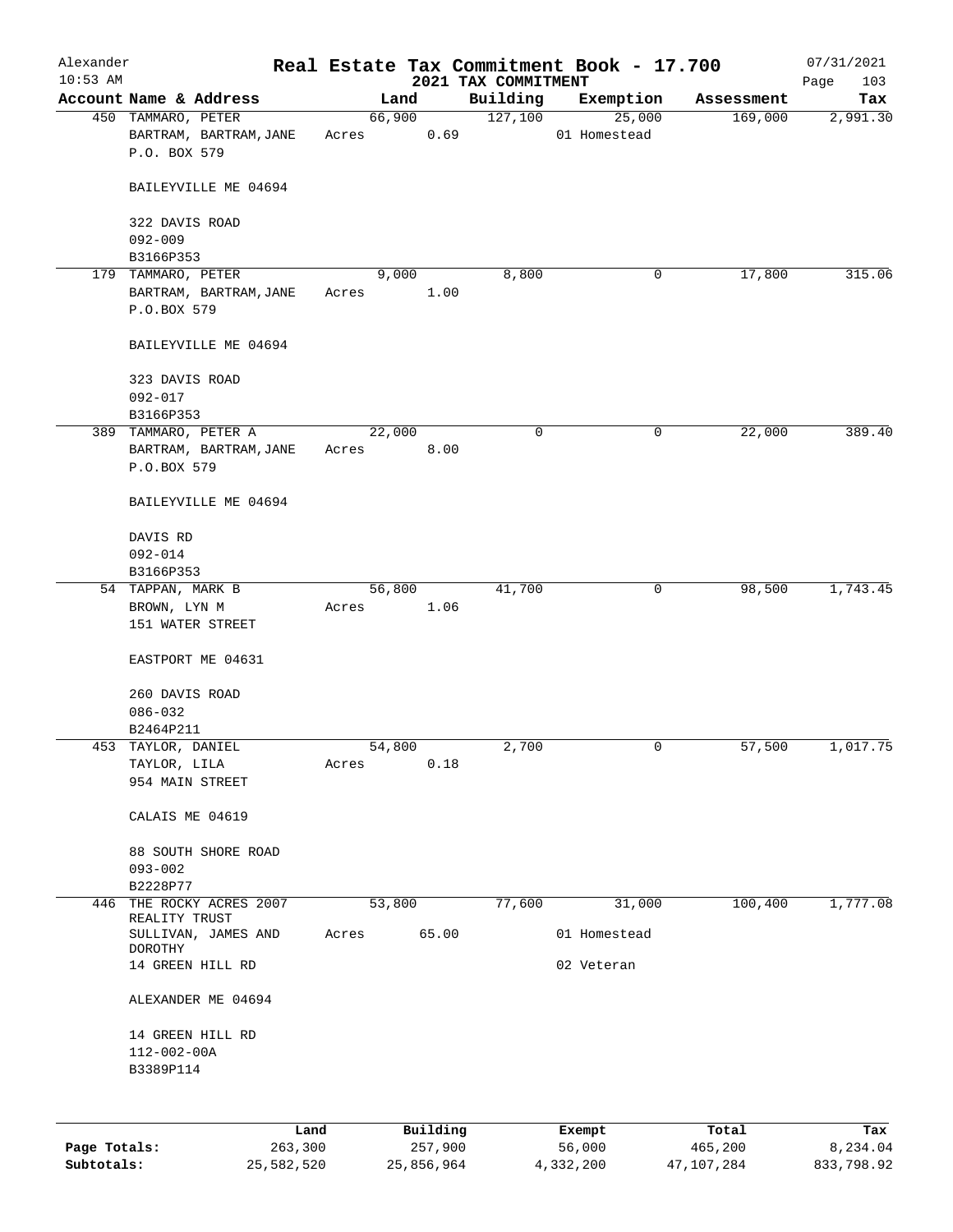| Alexander  |                                                                              |       |                     |                     | Real Estate Tax Commitment Book - 17.700 |                 | 07/31/2021  |
|------------|------------------------------------------------------------------------------|-------|---------------------|---------------------|------------------------------------------|-----------------|-------------|
| $10:53$ AM | Account Name & Address                                                       |       |                     | 2021 TAX COMMITMENT |                                          |                 | 104<br>Page |
|            | 558 THOMPSON, EDWINA PIP                                                     |       | Land<br>$\mathbf 0$ | Building<br>19,000  | Exemption<br>19,000                      | Assessment<br>0 | Tax<br>0.00 |
|            | 42 DAVIS RD                                                                  |       |                     |                     | 02 Veteran<br>01 Homestead               |                 |             |
|            | ALEXANDER ME 04694                                                           |       |                     |                     |                                          |                 |             |
|            | 42 DAVIS RD                                                                  |       |                     |                     |                                          |                 |             |
|            | $065 - 010 - ON$<br>1 THOMPSON'S LAKE HOUSE                                  |       | 85,800              | 0                   | 0                                        | 85,800          | 1,518.66    |
|            | <b>LLC</b>                                                                   |       |                     |                     |                                          |                 |             |
|            | P. O. BOX 356                                                                | Acres | 1.15                |                     |                                          |                 |             |
|            | CENTERVILLE MD 21617<br>0356                                                 |       |                     |                     |                                          |                 |             |
|            | POCOMOONSHINE LK<br>$006 - 007$                                              |       |                     |                     |                                          |                 |             |
|            | B3371P286                                                                    |       |                     |                     |                                          |                 |             |
|            | 681 TINKER, STEVEN W, TC<br>STOREY, CHERRI                                   | Acres | 18,600<br>1.91      | 0                   | 0                                        | 18,600          | 329.22      |
|            | TOWNSEND, TC                                                                 |       |                     |                     |                                          |                 |             |
|            | 102 HARDSCRABBLE ROAD                                                        |       |                     |                     |                                          |                 |             |
|            | CALAIS ME 04619                                                              |       |                     |                     |                                          |                 |             |
|            | BARROWS LK                                                                   |       |                     |                     |                                          |                 |             |
|            | 097-015-010                                                                  |       |                     |                     |                                          |                 |             |
|            | B4686P89 08/03/2020                                                          |       |                     |                     |                                          |                 |             |
|            | 431 TOOLE, LYNWOOD                                                           |       | 25,400              | 75,000              | 25,000                                   | 75,400          | 1,334.58    |
|            | TOOLE, KELLI<br>1379 AIRLINE ROAD                                            | Acres | 5.59                |                     | 01 Homestead                             |                 |             |
|            | ALEXANDER ME 04694                                                           |       |                     |                     |                                          |                 |             |
|            | 1379 AIRLINE RD                                                              |       |                     |                     |                                          |                 |             |
|            | $068 - 010$                                                                  |       |                     |                     |                                          |                 |             |
|            | B3168P285                                                                    |       |                     |                     |                                          |                 |             |
|            | 383 TOWNSEND, GARY E<br>P.O. BOX 943                                         | Acres | 62,900<br>0.29      | 53,700              | $\mathbf 0$                              | 116,600         | 2,063.82    |
|            | BAILEYVILLE ME 04694                                                         |       |                     |                     |                                          |                 |             |
|            |                                                                              |       |                     |                     |                                          |                 |             |
|            | 36 MAPLE DRIVE                                                               |       |                     |                     |                                          |                 |             |
|            | $087 - 029$                                                                  |       |                     |                     |                                          |                 |             |
|            | B4155P85                                                                     |       |                     |                     |                                          |                 |             |
|            | 396 TOZIER, BRODIE MATTHEW<br>TOZIER, JESSICA NICHOLE Acres<br>731 COOPER RD |       | 87,800<br>150.00    | 32,600              | 25,000<br>01 Homestead                   | 95,400          | 1,688.58    |
|            | ALEXANDER ME 04694                                                           |       |                     |                     |                                          |                 |             |
|            | 731 COOPER RD                                                                |       |                     |                     |                                          |                 |             |
|            | $105 - 001$                                                                  |       |                     |                     |                                          |                 |             |
|            | B4761P236 02/09/2021 B4357P303 05/08/2017                                    |       |                     |                     |                                          |                 |             |
|            |                                                                              | Land  | Building            |                     |                                          | Total           | Tax         |
|            |                                                                              |       |                     |                     | Exempt                                   |                 |             |

|              | Land       | Building   | Exempt    | Total      | Tax        |
|--------------|------------|------------|-----------|------------|------------|
| Page Totals: | 280,500    | 180,300    | 69,000    | 391,800    | 6,934.86   |
| Subtotals:   | 25,863,020 | 26,037,264 | 4,401,200 | 47,499,084 | 840,733.78 |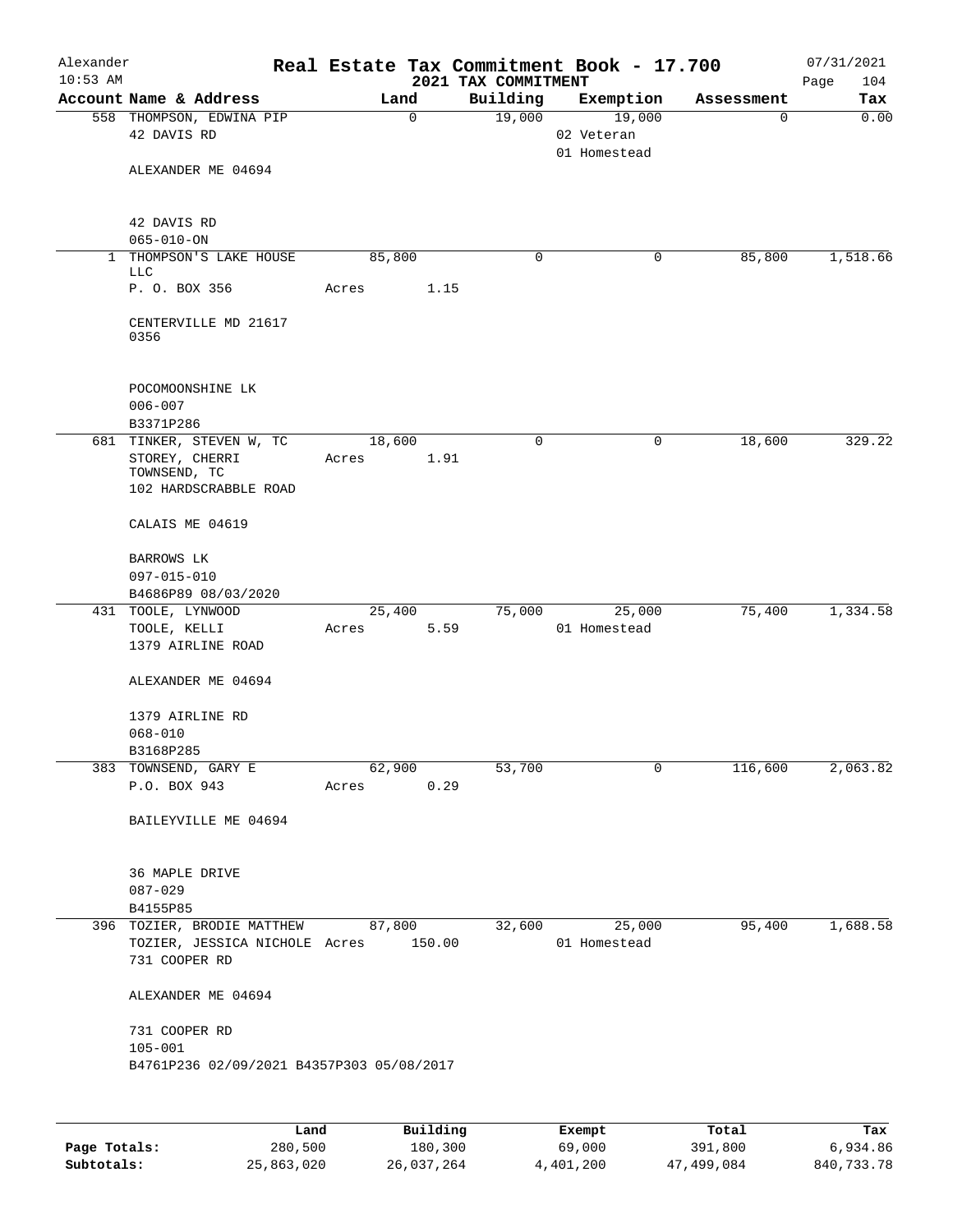| Alexander<br>$10:53$ AM |                                                              |    |       |                 |      | Real Estate Tax Commitment Book - 17.700<br>2021 TAX COMMITMENT |                            |        |            | 07/31/2021<br>105<br>Page |
|-------------------------|--------------------------------------------------------------|----|-------|-----------------|------|-----------------------------------------------------------------|----------------------------|--------|------------|---------------------------|
|                         | Account Name & Address                                       |    |       | Land            |      | Building                                                        | Exemption                  |        | Assessment | Tax                       |
|                         | 513 TOZIER, DAVID W. &<br>TOZIER, ESTHER M.<br>8 VARNEY LOOP | JТ | Acres | 18,800<br>10.00 |      | $\mathbf 0$                                                     |                            | 0      | 18,800     | 332.76                    |
|                         | CRAWFORD ME 04694                                            |    |       |                 |      |                                                                 |                            |        |            |                           |
|                         | COOPER RD                                                    |    |       |                 |      |                                                                 |                            |        |            |                           |
|                         | $105 - 002$                                                  |    |       |                 |      |                                                                 |                            |        |            |                           |
|                         | B4761P236 02/09/2021                                         |    |       |                 |      |                                                                 |                            |        |            |                           |
|                         | 458 TRACY, GEORGE R                                          |    |       | 55,800          |      | 29,700                                                          |                            | 0      | 85,500     | 1, 513.35                 |
|                         | TRACY, DONNA<br>36 SUNBURY AVE                               |    | Acres |                 | 0.28 |                                                                 |                            |        |            |                           |
|                         | BANGOR ME 04401                                              |    |       |                 |      |                                                                 |                            |        |            |                           |
|                         | 41 HICKORY LANE                                              |    |       |                 |      |                                                                 |                            |        |            |                           |
|                         | $087 - 011$                                                  |    |       |                 |      |                                                                 |                            |        |            |                           |
|                         | B3660P60<br>459 TRACY, WILLIAM                               |    |       | 35,800          |      | 0                                                               |                            | 0      | 35,800     | 633.66                    |
|                         | TRACY, JOAN                                                  |    | Acres | 55.00           |      |                                                                 |                            |        |            |                           |
|                         | 21 OSCAR BROWN LN                                            |    |       |                 |      |                                                                 |                            |        |            |                           |
|                         | CHARLOTTE ME 04666 6515                                      |    |       |                 |      |                                                                 |                            |        |            |                           |
|                         | AIRLINE RD                                                   |    |       |                 |      |                                                                 |                            |        |            |                           |
|                         | $059 - 002$<br>B1554P298                                     |    |       |                 |      |                                                                 |                            |        |            |                           |
|                         | 40 TURNER, MICHAEL J                                         |    |       | 25,600          |      | 37,200                                                          |                            | 29,000 | 33,800     | 598.26                    |
|                         | 404 COOPER ROAD                                              |    | Acres |                 | 5.84 |                                                                 | $03$ BLIND<br>01 Homestead |        |            |                           |
|                         | ALEXANDER ME 04694                                           |    |       |                 |      |                                                                 |                            |        |            |                           |
|                         | 404 COOPER RD                                                |    |       |                 |      |                                                                 |                            |        |            |                           |
|                         | $094 - 004$                                                  |    |       |                 |      |                                                                 |                            |        |            |                           |
|                         | B4617P265 12/05/2019 B2127P338                               |    |       |                 |      |                                                                 |                            |        |            |                           |
|                         | 6 TYPHOON LLC<br>PO BOX 160                                  |    | Acres | 46,500<br>26.00 |      | $\mathsf{O}$                                                    |                            | 0      | 46,500     | 823.05                    |
|                         | LYME NH 03768                                                |    |       |                 |      |                                                                 |                            |        |            |                           |
|                         |                                                              |    |       |                 |      |                                                                 |                            |        |            |                           |
|                         | AIRLINE RD                                                   |    |       |                 |      |                                                                 |                            |        |            |                           |
|                         | $065 - 005$                                                  |    |       |                 |      |                                                                 |                            |        |            |                           |
|                         | B4300P13                                                     |    |       |                 |      |                                                                 |                            |        |            |                           |
|                         | 7 TYPHOON LLC<br>PO BOX 160                                  |    | Acres | 5,300           | 1.50 | $\mathbf 0$                                                     |                            | 0      | 5,300      | 93.81                     |
|                         |                                                              |    |       |                 |      |                                                                 |                            |        |            |                           |
|                         | LYME NH 03768                                                |    |       |                 |      |                                                                 |                            |        |            |                           |
|                         | AIRLINE RD                                                   |    |       |                 |      |                                                                 |                            |        |            |                           |
|                         | $077 - 005$                                                  |    |       |                 |      |                                                                 |                            |        |            |                           |
|                         | B4300P13                                                     |    |       |                 |      |                                                                 |                            |        |            |                           |
|                         |                                                              |    |       |                 |      |                                                                 |                            |        |            |                           |
|                         |                                                              |    |       |                 |      |                                                                 |                            |        |            |                           |
|                         |                                                              |    |       |                 |      |                                                                 |                            |        |            |                           |

|              | Land       | Building   | Exempt    | Total      | Tax        |
|--------------|------------|------------|-----------|------------|------------|
| Page Totals: | 187,800    | 66,900     | 29,000    | 225,700    | 3,994.89   |
| Subtotals:   | 26,050,820 | 26,104,164 | 4,430,200 | 47,724,784 | 844,728.67 |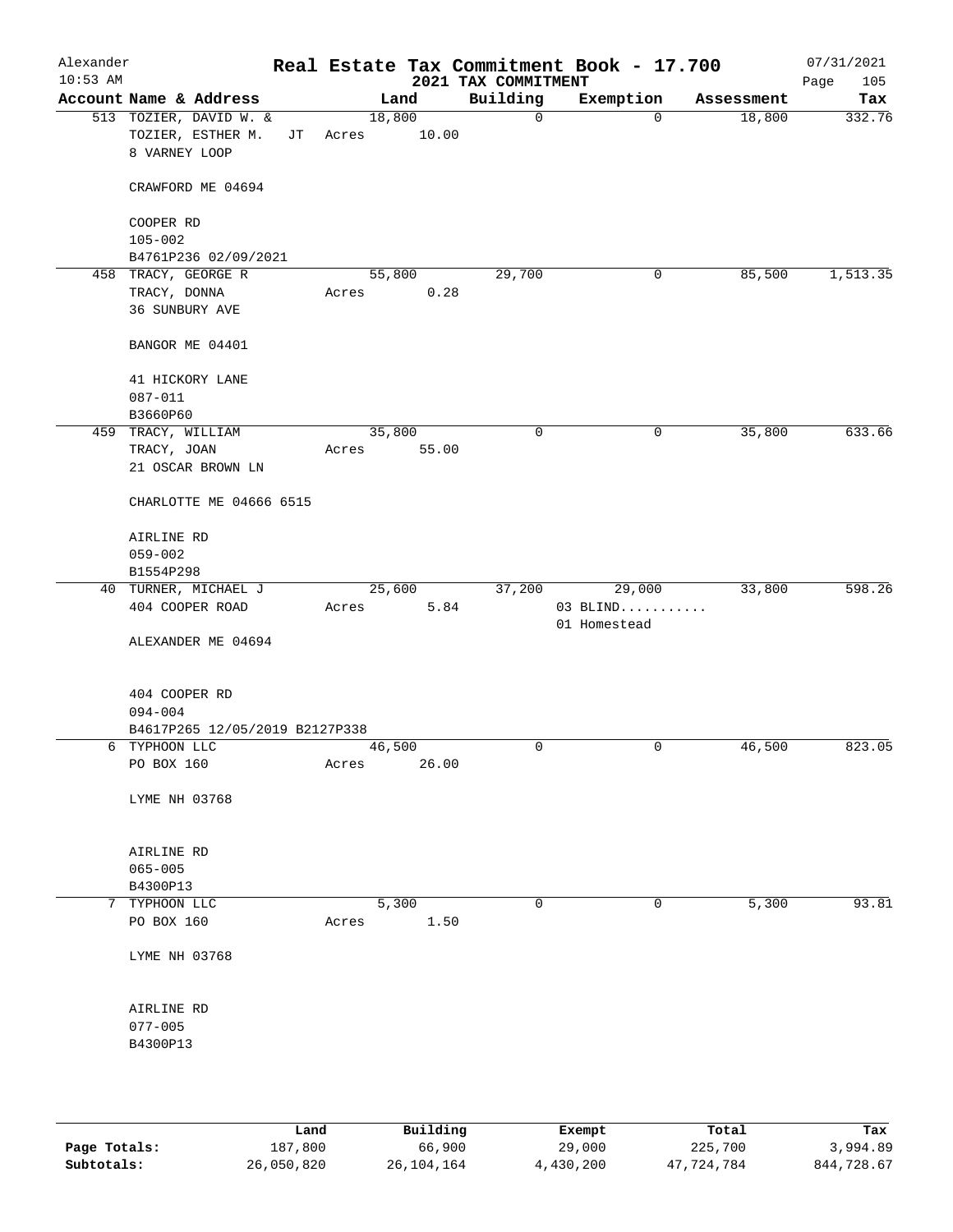| Alexander<br>$10:53$ AM |                                    |                 |          | 2021 TAX COMMITMENT | Real Estate Tax Commitment Book - 17.700 |            | 07/31/2021<br>Page<br>106 |
|-------------------------|------------------------------------|-----------------|----------|---------------------|------------------------------------------|------------|---------------------------|
|                         | Account Name & Address             |                 | Land     | Building            | Exemption                                | Assessment | Tax                       |
|                         | 412 TYPHOON LLC                    | 2,865,340       |          | 0                   | $\mathbf 0$                              | 2,865,340  | $\overline{50, 716.52}$   |
|                         | P.O.BOX 160                        | Acres           | 13785.00 |                     |                                          |            |                           |
|                         |                                    |                 |          |                     |                                          |            |                           |
|                         | LYME NH 03768                      |                 |          |                     |                                          |            |                           |
|                         |                                    |                 |          |                     |                                          |            |                           |
|                         |                                    |                 |          |                     |                                          |            |                           |
|                         | $001 - 001$                        |                 |          |                     |                                          |            |                           |
|                         | B2626P95                           |                 |          |                     |                                          |            |                           |
|                         | 185 US CELLULAR ALEXANDER          |                 | 0        | 180,000             | 0                                        | 180,000    | 3,186.00                  |
|                         | C/O DUFF & PHELPS LLC              |                 |          |                     |                                          |            |                           |
|                         | P.O. BOX 2629                      |                 |          |                     |                                          |            |                           |
|                         | ADDISON TX 75001                   |                 |          |                     |                                          |            |                           |
|                         |                                    |                 |          |                     |                                          |            |                           |
|                         | 462 VAIL, DAVID                    |                 | 61,000   | 57,900              | 0                                        | 118,900    | 2,104.53                  |
|                         | VAIL, DAPHINE                      | Acres           | 0.30     |                     |                                          |            |                           |
|                         | 21 DEER RUN ROAD                   |                 |          |                     |                                          |            |                           |
|                         | MARLBOROUGH CT 06447               |                 |          |                     |                                          |            |                           |
|                         | 1128                               |                 |          |                     |                                          |            |                           |
|                         |                                    |                 |          |                     |                                          |            |                           |
|                         | 21 ASPEN DRIVE                     |                 |          |                     |                                          |            |                           |
|                         | $087 - 005$                        |                 |          |                     |                                          |            |                           |
|                         | B1068P265                          |                 |          |                     |                                          |            |                           |
|                         | 327 WADE, DONNA<br>16 BEECH STREET | 66,000<br>Acres | 0.60     | 45,800              | 25,000<br>01 Homestead                   | 86,800     | 1,536.36                  |
|                         |                                    |                 |          |                     |                                          |            |                           |
|                         | CALAIS ME 04619                    |                 |          |                     |                                          |            |                           |
|                         |                                    |                 |          |                     |                                          |            |                           |
|                         | 226 DAVIS ROAD                     |                 |          |                     |                                          |            |                           |
|                         | $086 - 023$                        |                 |          |                     |                                          |            |                           |
|                         | B3418P205                          |                 |          |                     |                                          |            |                           |
|                         | 463 WADE, TERI-LEE                 | 64,000          |          | 41,000              | 0                                        | 105,000    | 1,858.50                  |
|                         | 14 OAK GROVE DR                    | Acres           | 0.40     |                     |                                          |            |                           |
|                         |                                    |                 |          |                     |                                          |            |                           |
|                         | BREWER ME 04412                    |                 |          |                     |                                          |            |                           |
|                         |                                    |                 |          |                     |                                          |            |                           |
|                         | 284 DAVIS ROAD                     |                 |          |                     |                                          |            |                           |
|                         | $086 - 034$                        |                 |          |                     |                                          |            |                           |
|                         | B1775P23                           |                 |          |                     |                                          |            |                           |
|                         | 469 WALLACE, JOSEPH                |                 | 43,800   | $\mathbf 0$         | 0                                        | 43,800     | 775.26                    |
|                         | 1409 AIRLINE RD                    | Acres           | 75.00    |                     |                                          |            |                           |
|                         | ALEXANDER ME 04694                 |                 |          |                     |                                          |            |                           |
|                         |                                    |                 |          |                     |                                          |            |                           |
|                         |                                    |                 |          |                     |                                          |            |                           |
|                         | AIRLINE RD<br>$057 - 003$          |                 |          |                     |                                          |            |                           |
|                         | B1807P139                          |                 |          |                     |                                          |            |                           |
|                         |                                    |                 |          |                     |                                          |            |                           |
|                         |                                    |                 |          |                     |                                          |            |                           |
|                         |                                    |                 |          |                     |                                          |            |                           |

|              | Land       | Building   | Exempt    | Total      | Tax        |
|--------------|------------|------------|-----------|------------|------------|
| Page Totals: | 3,100,140  | 324,700    | 25,000    | 3,399,840  | 60,177.17  |
| Subtotals:   | 29,150,960 | 26,428,864 | 4,455,200 | 51,124,624 | 904,905.84 |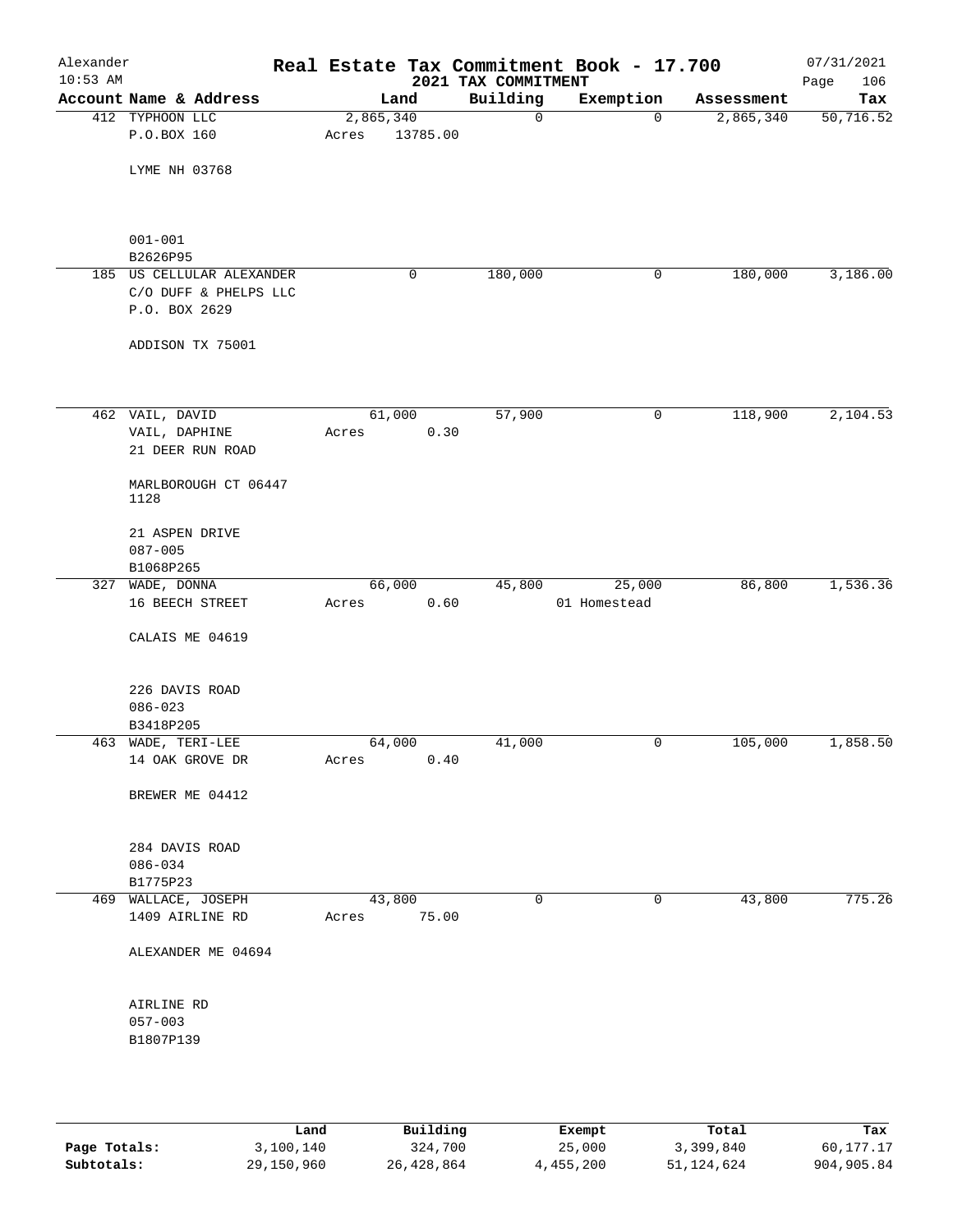| Alexander<br>$10:53$ AM |                                                                                                 |        |                | 2021 TAX COMMITMENT | Real Estate Tax Commitment Book - 17.700 |            | 07/31/2021<br>107<br>Page |
|-------------------------|-------------------------------------------------------------------------------------------------|--------|----------------|---------------------|------------------------------------------|------------|---------------------------|
|                         | Account Name & Address                                                                          |        | Land           | Building            | Exemption                                | Assessment | Tax                       |
|                         | 470 WALLACE, JOSEPH                                                                             |        | 29,400         | 56,800              | 25,000                                   | 61,200     | 1,083.24                  |
|                         | 1409 AIRLINE RD                                                                                 | Acres  | 11.88          |                     | 01 Homestead                             |            |                           |
|                         | ALEXANDER ME 04694                                                                              |        |                |                     |                                          |            |                           |
|                         | 1409 AIRLINE RD<br>$068 - 003$<br>B1807P139                                                     |        |                |                     |                                          |            |                           |
|                         | 560 WALLACE, JOSIE N &                                                                          |        | 29,900         | 17,200              | 25,000                                   | 22,100     | 391.17                    |
|                         | JAMES, NATHAN A (JT)<br>93 SOUTH PRINCETON<br>ROAD                                              | Acres  | 12.50          |                     | 01 Homestead                             |            |                           |
|                         | ALEXANDER ME 04694                                                                              |        |                |                     |                                          |            |                           |
|                         | 93 SO PRINCETON RD<br>$055 - 005 - 00A$                                                         |        |                |                     |                                          |            |                           |
|                         | B4519P133 12/11/2018 B2667P220                                                                  |        |                |                     |                                          |            |                           |
|                         | 607 WALLACE, LINDA M<br>24 LORDS POINT ROAD                                                     | Acres  | 9,500<br>1.30  | $\mathbf 0$         | 0                                        | 9,500      | 168.15                    |
|                         | CRAWFORD ME 04694-4169                                                                          |        |                |                     |                                          |            |                           |
|                         |                                                                                                 |        |                |                     |                                          |            |                           |
|                         | 73 COOPER RD                                                                                    |        |                |                     |                                          |            |                           |
|                         | $068 - 014$                                                                                     |        |                |                     |                                          |            |                           |
|                         | B4525P56 01/07/2019                                                                             |        |                |                     |                                          |            |                           |
|                         | 471 WALLACE, LYNN &                                                                             | 24,200 |                | 0                   | 0                                        | 24,200     | 428.34                    |
|                         | WALLACE, RANDY L (JT)<br>2150 AIRLINE RD                                                        | Acres  | 30.89          |                     |                                          |            |                           |
|                         | CRAWFORD ME 04694                                                                               |        |                |                     |                                          |            |                           |
|                         | 2150 AIRLINE RD                                                                                 |        |                |                     |                                          |            |                           |
|                         | $00G - 002$                                                                                     |        |                |                     |                                          |            |                           |
|                         | B4538P304 03/11/2019                                                                            |        |                |                     |                                          |            |                           |
|                         | 686 WALTERS, TODD M                                                                             | 18,600 |                | 6,100               | 0                                        | 24,700     | 437.19                    |
|                         | WALTERS, SARAH L<br>PO BOX 29972                                                                | Acres  | 2.44           |                     |                                          |            |                           |
|                         |                                                                                                 |        |                |                     |                                          |            |                           |
|                         | HONOLULU HI 96820                                                                               |        |                |                     |                                          |            |                           |
|                         | 338 BARROWS LAKE ROAD<br>$097 - 015 - 007$                                                      |        |                |                     |                                          |            |                           |
|                         | B3201P138                                                                                       |        |                |                     |                                          |            |                           |
|                         | 687 WASOWICZ, RICHARD P<br>LINNEHAN, LINNEHAN, M.<br>MARY I<br>P.O.BOX 153<br>SEDGWICK ME 04676 | Acres  | 18,200<br>1.60 | 18,100              | 0                                        | 36,300     | 642.51                    |
|                         | 348 BARROWS LAKE ROAD<br>$097 - 015 - 008$<br>B3203P193                                         |        |                |                     |                                          |            |                           |
|                         |                                                                                                 |        |                |                     |                                          |            |                           |

|              | Land       | Building   | Exempt    | Total      | Tax        |
|--------------|------------|------------|-----------|------------|------------|
| Page Totals: | 129,800    | 98,200     | 50,000    | 178,000    | 3,150.60   |
| Subtotals:   | 29,280,760 | 26,527,064 | 4,505,200 | 51,302,624 | 908,056.44 |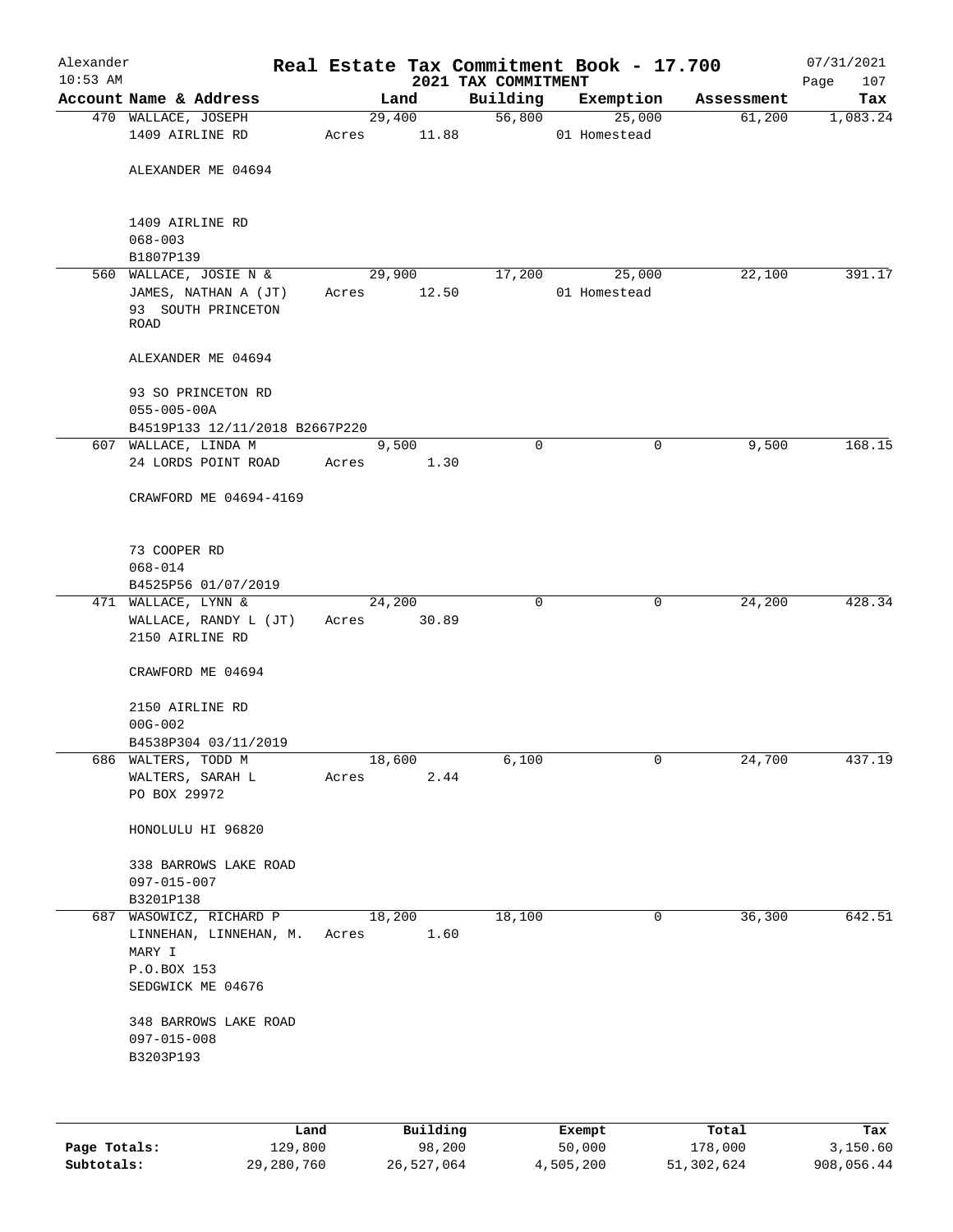| Alexander<br>$10:53$ AM |                                                             |       |                  |       | 2021 TAX COMMITMENT | Real Estate Tax Commitment Book - 17.700 |            | 07/31/2021<br>Page<br>108 |
|-------------------------|-------------------------------------------------------------|-------|------------------|-------|---------------------|------------------------------------------|------------|---------------------------|
|                         | Account Name & Address                                      |       | Land             |       | Building            | Exemption                                | Assessment | Tax                       |
|                         | 680 WEATHERBY, LUANN, M.<br>MORGAN, BRUCE, D.<br>PO BOX 463 | Acres | 28,700           | 1.97  | 125,900             | 25,000<br>01 Homestead                   | 129,600    | 2, 293.92                 |
|                         | CALAIS ME 04619                                             |       |                  |       |                     |                                          |            |                           |
|                         | 359 BARROWS LAKE ROAD<br>$097 - 015 - 009$                  |       |                  |       |                     |                                          |            |                           |
|                         | B3846P214                                                   |       |                  |       |                     |                                          |            |                           |
|                         | 672 WELLS, CORY E                                           |       | 7,000            |       | 0                   | 0                                        | 7,000      | 123.90                    |
|                         | P. O. BOX 487                                               | Acres |                  | 4.30  |                     |                                          |            |                           |
|                         | BOOTHBAY ME 04537                                           |       |                  |       |                     |                                          |            |                           |
|                         | ROBB HILL RD                                                |       |                  |       |                     |                                          |            |                           |
|                         | $053 - 008$                                                 |       |                  |       |                     |                                          |            |                           |
|                         | B3746P157                                                   |       |                  |       |                     |                                          |            |                           |
|                         | 41 WEST, WAYNE                                              |       | 20,100           |       | 1,500               | 0                                        | 21,600     | 382.32                    |
|                         | 421 PIGEON HILL RD                                          | Acres |                  | 0.52  |                     |                                          |            |                           |
|                         | STEUBEN ME 04680                                            |       |                  |       |                     |                                          |            |                           |
|                         | 109 BARROWS LAKE ROAD<br>097-007                            |       |                  |       |                     |                                          |            |                           |
|                         | B1494P297                                                   |       | 53,100           |       |                     |                                          | 87,300     |                           |
|                         | 455 WEST, WAYNE, J.<br>421 PIGEON HILL RD.                  | Acres |                  | 0.52  | 34,200              | 0                                        |            | 1,545.21                  |
|                         | STEUBEN ME 04680                                            |       |                  |       |                     |                                          |            |                           |
|                         | 99 BARROWS LK<br>$097 - 006$                                |       |                  |       |                     |                                          |            |                           |
|                         | B3882P159                                                   |       |                  |       |                     |                                          |            |                           |
|                         | 334 WESTRACK, KEVIN L                                       |       | 20,600           |       | $\mathbf 0$         | 0                                        | 20,600     | 364.62                    |
|                         | 929 MAIN STREET                                             | Acres |                  | 12.50 |                     |                                          |            |                           |
|                         | CALAIS ME 04619                                             |       |                  |       |                     |                                          |            |                           |
|                         | SO. PRINCETON RD<br>$055 - 005$                             |       |                  |       |                     |                                          |            |                           |
|                         | B3402P54                                                    |       |                  |       |                     |                                          |            |                           |
|                         | 476 WHEATON, JONATHAN<br>339 SO PRINCETON RD                | Acres | 15,100<br>100.00 |       | $\mathbf 0$         | 0                                        | 15,100     | 267.27                    |
|                         | ALEXANDER ME 04694                                          |       |                  |       |                     |                                          |            |                           |
|                         | SO. PRINCETON RD<br>$MSL-001$                               |       |                  |       |                     |                                          |            |                           |
|                         | B1438P38                                                    |       |                  |       |                     |                                          |            |                           |
|                         |                                                             |       |                  |       |                     |                                          |            |                           |

|              | Land       | Building   | Exempt    | Total      | Tax        |
|--------------|------------|------------|-----------|------------|------------|
| Page Totals: | 144,600    | 161,600    | 25,000    | 281,200    | 4.977.24   |
| Subtotals:   | 29,425,360 | 26,688,664 | 4,530,200 | 51,583,824 | 913,033.68 |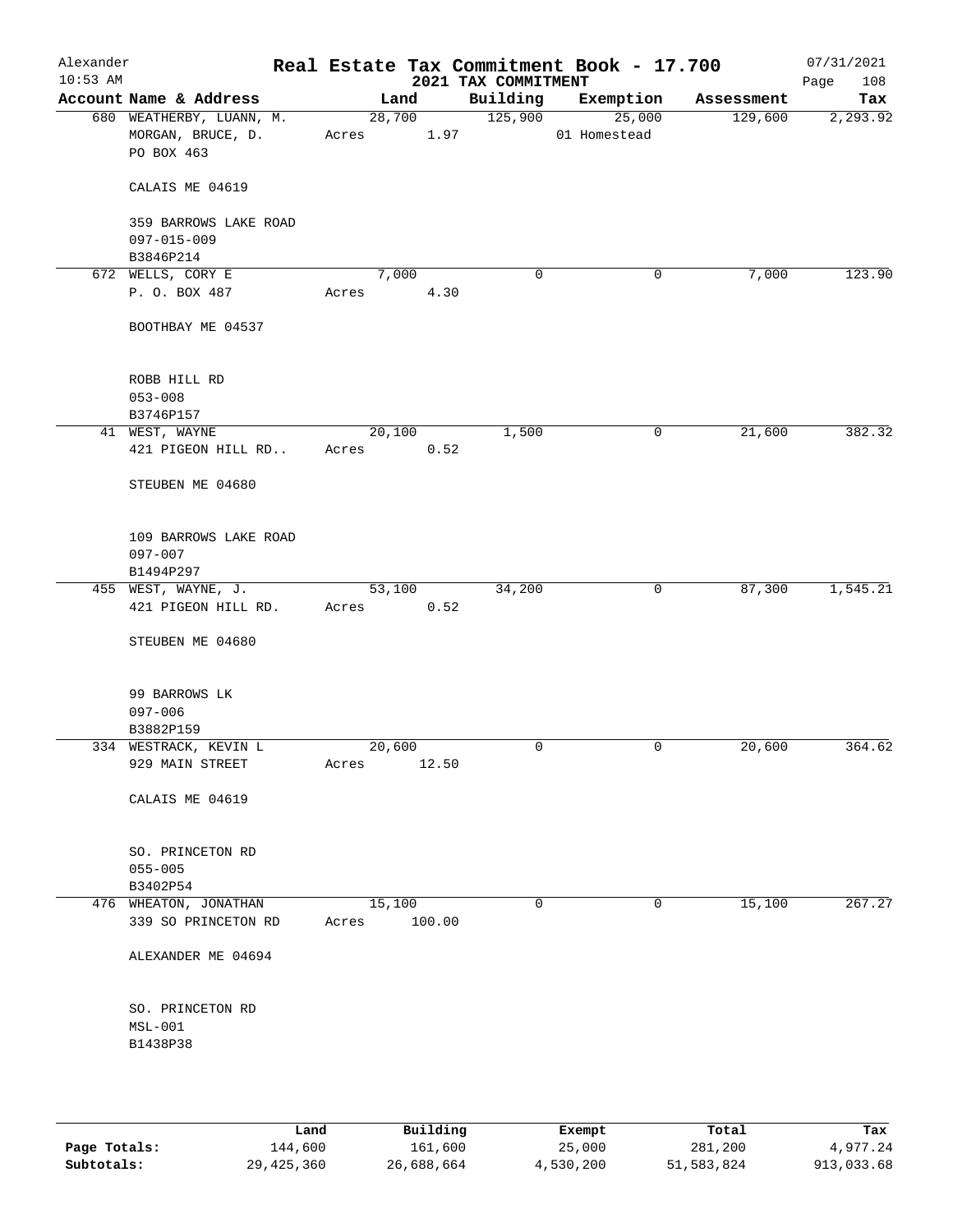| Alexander<br>$10:53$ AM |                                                   |                 |                 | 2021 TAX COMMITMENT | Real Estate Tax Commitment Book - 17.700 |            | 07/31/2021<br>109<br>Page |
|-------------------------|---------------------------------------------------|-----------------|-----------------|---------------------|------------------------------------------|------------|---------------------------|
|                         | Account Name & Address                            |                 | Land            | Building            | Exemption                                | Assessment | Tax                       |
|                         | 477 WHEATON, JONATHAN<br>339 SO PRINCETON RD      | Acres           | 41,937<br>97.00 | 216,700             | 31,000<br>02 Veteran<br>01 Homestead     | 227,637    | 4,029.17                  |
|                         | ALEXANDER ME 04694                                |                 |                 |                     |                                          |            |                           |
|                         | 339 SO. PRINCETON RD<br>$046 - 004 + 37 - 3$      |                 |                 |                     |                                          |            |                           |
|                         | B1483P109                                         |                 |                 |                     |                                          |            |                           |
|                         | 556 WHEATON, JONATHAN<br>339 SO PRINCETON RD      | Acres           | 2,000<br>3.94   | 0                   | 0                                        | 2,000      | 35.40                     |
|                         | ALEXANDER ME 04694                                |                 |                 |                     |                                          |            |                           |
|                         | SO PRINCETON RD<br>$037 - 001 - 00C$<br>B2260P236 |                 |                 |                     |                                          |            |                           |
|                         | 574 WHEELER, HARRY                                |                 | 84,300          | 78,800              | 25,000                                   | 138,100    | 2,444.37                  |
|                         | WHEELER, EILEEN                                   | Acres           | 1.08            |                     | 01 Homestead                             |            |                           |
|                         | 149 MEDDYBEMPS SHORES                             |                 |                 |                     |                                          |            |                           |
|                         | ALEXANDER ME 04694                                |                 |                 |                     |                                          |            |                           |
|                         | 149 MEDDYBEMPS SHORES<br>$128 - 005$              |                 |                 |                     |                                          |            |                           |
|                         | B2304P281                                         |                 |                 |                     |                                          |            |                           |
|                         | 452 WHITAKER, ROXY<br>P.O.BOX 155                 | 33,800<br>Acres | 1.38            | 37,700              | 25,000<br>01 Homestead                   | 46,500     | 823.05                    |
|                         | BAILEYVILLE ME 04694                              |                 |                 |                     |                                          |            |                           |
|                         | 28 BLUEBERRY LANE                                 |                 |                 |                     |                                          |            |                           |
|                         | $091 - 007$                                       |                 |                 |                     |                                          |            |                           |
|                         | B2545P227<br>482 WHITE, CALVIN B                  | 11,600          |                 | 0                   | 0                                        | 11,600     | 205.32                    |
|                         | PO BOX 938                                        | Acres           | 2.70            |                     |                                          |            |                           |
|                         | BAILEYVILLE ME 04694                              |                 |                 |                     |                                          |            |                           |
|                         | COOPER RD                                         |                 |                 |                     |                                          |            |                           |
|                         | $098 - 021$<br>B1887P162                          |                 |                 |                     |                                          |            |                           |
|                         | 485 WHITE, CALVIN C                               | 21,100          |                 | 130,100             | 25,000                                   | 126,200    | 2,233.74                  |
|                         | 555 COOPER RD                                     | Acres           | 2.40            |                     | 01 Homestead                             |            |                           |
|                         | ALEXANDER ME 04694                                |                 |                 |                     |                                          |            |                           |
|                         | 555 COOPER RD                                     |                 |                 |                     |                                          |            |                           |
|                         | $098 - 017 - 00A$<br>B3710P253                    |                 |                 |                     |                                          |            |                           |
|                         |                                                   |                 |                 |                     |                                          |            |                           |

|              | Land       | Building   | Exempt    | Total      | Tax        |
|--------------|------------|------------|-----------|------------|------------|
| Page Totals: | 194,737    | 463,300    | 106,000   | 552,037    | 9,771.05   |
| Subtotals:   | 29,620,097 | 27,151,964 | 4,636,200 | 52,135,861 | 922,804.73 |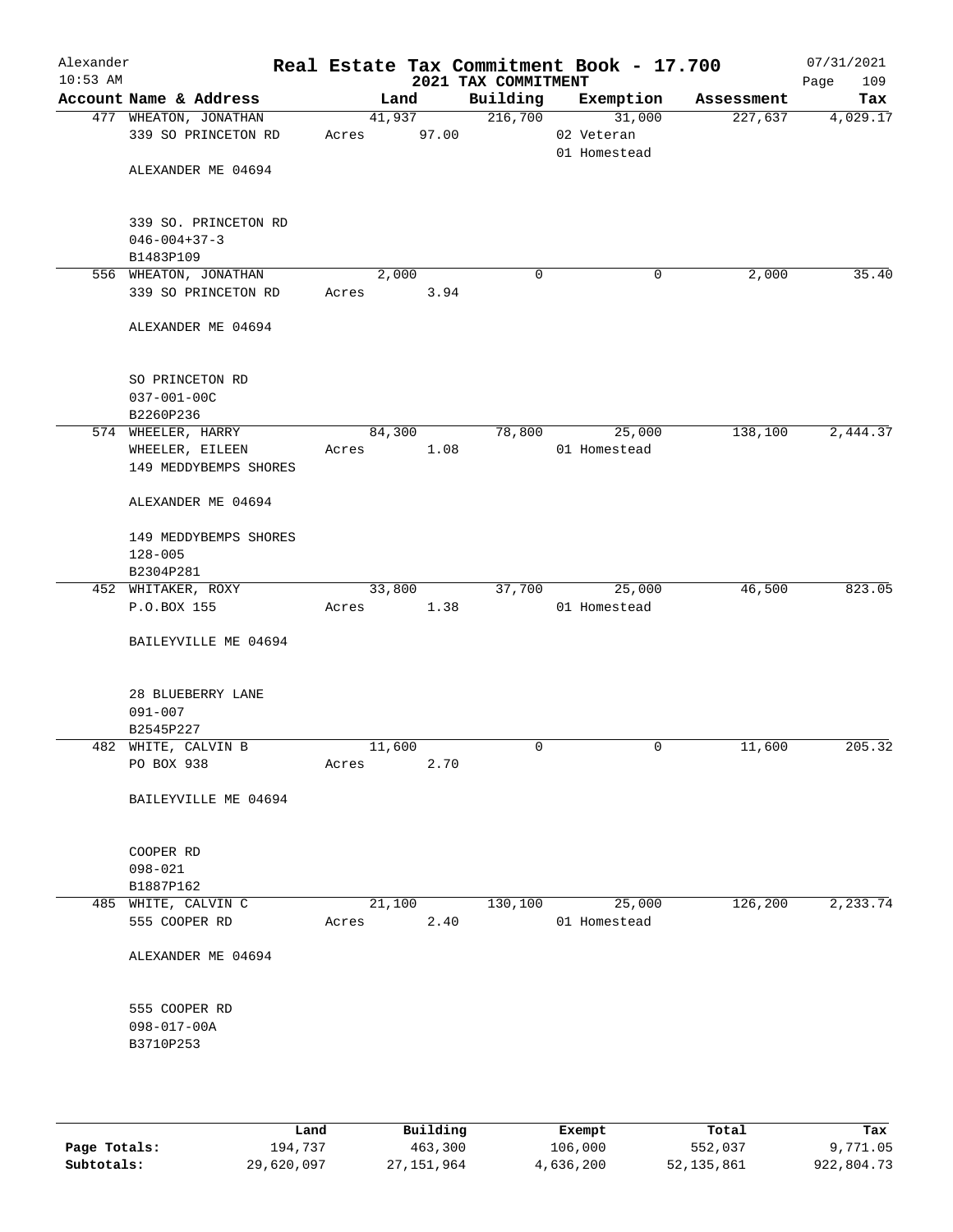| Alexander<br>$10:53$ AM |                                                         |                  |                | 2021 TAX COMMITMENT | Real Estate Tax Commitment Book - 17.700 |            | 07/31/2021<br>110<br>Page |
|-------------------------|---------------------------------------------------------|------------------|----------------|---------------------|------------------------------------------|------------|---------------------------|
|                         | Account Name & Address                                  |                  | Land           | Building            | Exemption                                | Assessment | Tax                       |
|                         | 484 WHITE, MICHAEL A<br>WHITE, MARY M<br>199 DAVIS RD   | Acres            | 63,400<br>0.69 | 205, 200            | $\mathbf 0$                              | 268,600    | 4,754.22                  |
|                         | ALEXANDER ME 04694                                      |                  |                |                     |                                          |            |                           |
|                         | 316 DAVIS ROAD<br>$092 - 008$                           |                  |                |                     |                                          |            |                           |
| 589                     | WHITE, TIMOTHY, J.<br>4 WAYS RUN                        | Acres            | 91,500<br>0.73 | 148,300             | 0                                        | 239,800    | 4,244.46                  |
|                         | LANDENBERG PA 19350                                     |                  |                |                     |                                          |            |                           |
|                         | 124 PINE TREE SHORE RD<br>$006 - 006$<br>B3880P282      |                  |                |                     |                                          |            |                           |
|                         | 322 WHITE, WILLIAM                                      |                  | 30,900         | 82,100              | 25,000                                   | 88,000     | 1,557.60                  |
|                         | WHITE, DORIS<br>1689 AIRLINE ROAD                       | Acres            | 12.90          |                     | 01 Homestead                             |            |                           |
|                         | ALEXANDER ME 04694                                      |                  |                |                     |                                          |            |                           |
|                         | 1689 AIRLINE RD<br>$055 - 001$                          |                  |                |                     |                                          |            |                           |
|                         | B2397P121                                               |                  |                |                     |                                          |            |                           |
|                         | 14 WHITE, RANDY, R.<br>WHITE, HEATHER, R.<br>69 SWAN ST | Acres            | 61,100<br>0.20 | 28,200              | 0                                        | 89,300     | 1,580.61                  |
|                         | CALAIS ME 04619                                         |                  |                |                     |                                          |            |                           |
|                         | 288 DAVIS ROAD<br>$092 - 002$                           |                  |                |                     |                                          |            |                           |
|                         | B3852P145                                               |                  |                |                     |                                          |            |                           |
|                         | 516 WHITLOCK, STEPHEN G<br>824 FEDERAL STREET           | 167,900<br>Acres | 2.92           | 45,700              | 0                                        | 213,600    | 3,780.72                  |
|                         | BELCHERTOWN MA 01007                                    |                  |                |                     |                                          |            |                           |
|                         | MEDDYBEMPS LK (ISLAND)<br>$128 - 030$                   |                  |                |                     |                                          |            |                           |
|                         | B3242P308                                               |                  |                |                     |                                          |            |                           |
|                         | 645 WHITLOCK, STEPHEN G                                 |                  | 21,200         | $\mathbf 0$         | 0                                        | 21,200     | 375.24                    |
|                         | 281 CHAUNCEY WALKER ST<br>LOT 400                       |                  |                |                     |                                          |            |                           |
|                         | BELCHERTOWN MA 01007                                    |                  |                |                     |                                          |            |                           |
|                         | MEDDYBEMPS SHORES<br>128-SMALL ISLAND<br>B3242P310      |                  |                |                     |                                          |            |                           |
|                         |                                                         |                  |                |                     |                                          |            |                           |

|              | Land       | Building   | Exempt    | Total      | Tax        |
|--------------|------------|------------|-----------|------------|------------|
| Page Totals: | 436,000    | 509,500    | 25,000    | 920,500    | 16,292.85  |
| Subtotals:   | 30,056,097 | 27,661,464 | 4,661,200 | 53,056,361 | 939,097.58 |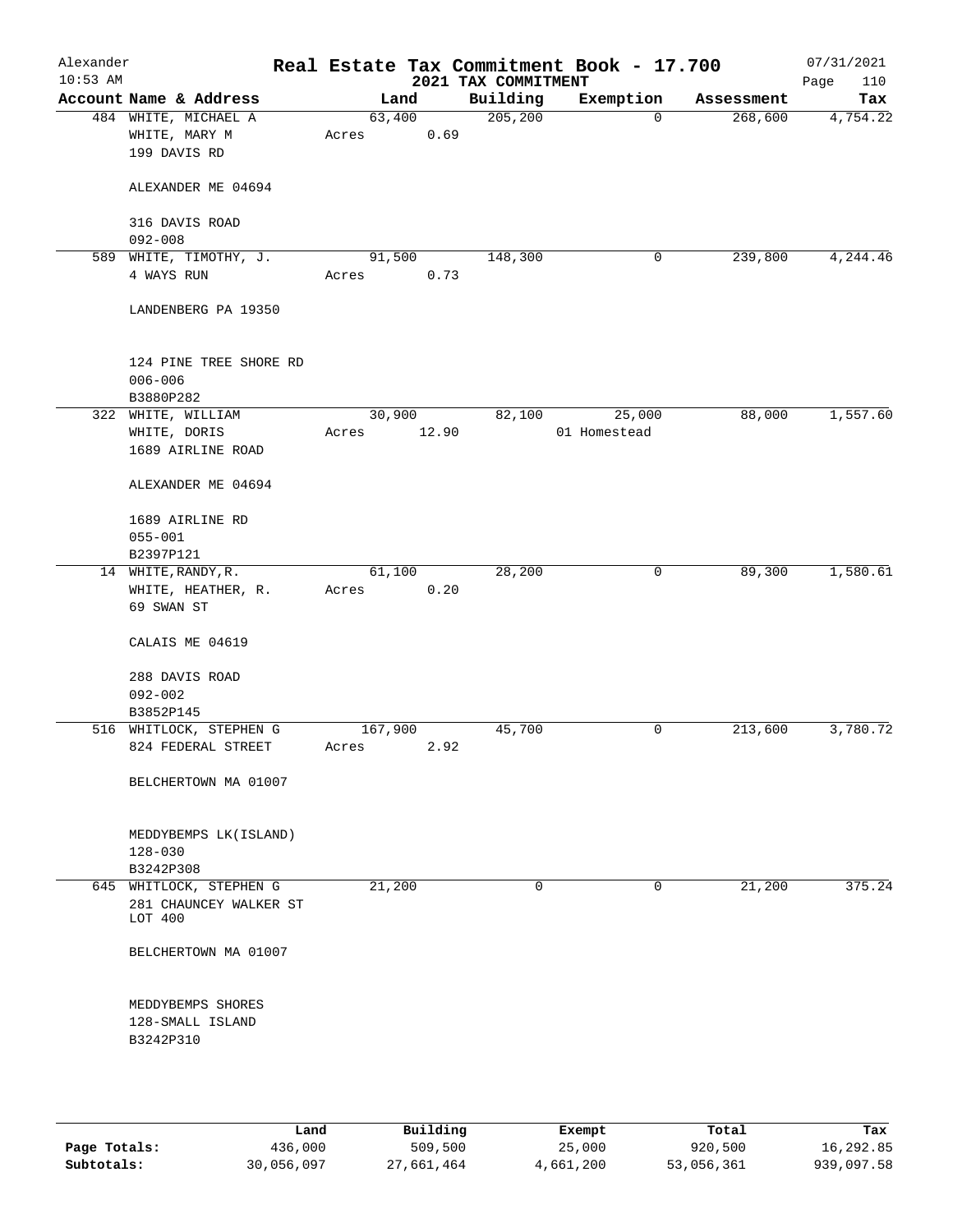| Alexander  |                                                 |             |       |        |                        |                     | Real Estate Tax Commitment Book - 17.700 |            | 07/31/2021    |
|------------|-------------------------------------------------|-------------|-------|--------|------------------------|---------------------|------------------------------------------|------------|---------------|
| $10:53$ AM |                                                 |             |       |        |                        | 2021 TAX COMMITMENT |                                          |            | 111<br>Page   |
|            | Account Name & Address                          |             |       | Land   |                        | Building            | Exemption                                | Assessment | Tax<br>187.62 |
|            | 652 WHITNEY, DAVID M<br>P.O.BOX 157             |             |       | 10,600 | 2.05                   | 0                   | $\mathbf 0$                              | 10,600     |               |
|            |                                                 |             | Acres |        |                        |                     |                                          |            |               |
|            | MACHIAS ME 04654                                |             |       |        |                        |                     |                                          |            |               |
|            |                                                 |             |       |        |                        |                     |                                          |            |               |
|            |                                                 |             |       |        |                        |                     |                                          |            |               |
|            | AIRLINE RD                                      |             |       |        |                        |                     |                                          |            |               |
|            | $GORE-005$                                      |             |       |        |                        |                     |                                          |            |               |
|            | B2741P219                                       |             |       |        |                        |                     |                                          |            |               |
|            | 579 WHITNEY, DAVID M                            |             |       | 21,300 |                        | 170,600             | 0                                        | 191,900    | 3,396.63      |
|            | P.O.BOX 157                                     |             | Acres |        | 2.56                   |                     |                                          |            |               |
|            |                                                 |             |       |        |                        |                     |                                          |            |               |
|            | MACHIAS ME 04654                                |             |       |        |                        |                     |                                          |            |               |
|            |                                                 |             |       |        |                        |                     |                                          |            |               |
|            |                                                 |             |       |        |                        |                     |                                          |            |               |
|            | 2098 AIRLINE RD                                 |             |       |        |                        |                     |                                          |            |               |
|            | $00G - 004$                                     |             |       |        |                        |                     |                                          |            |               |
|            | B2741P217                                       |             |       |        |                        |                     |                                          |            |               |
|            | 385 WILCOX, CATHERINE<br>MADALYN                |             |       | 57,600 |                        | 14,300              | 0                                        | 71,900     | 1,272.63      |
|            | 722 COOPER RD                                   |             | Acres |        | 0.46                   |                     |                                          |            |               |
|            |                                                 |             |       |        |                        |                     |                                          |            |               |
|            | ALEXANDER ME 04694                              |             |       |        |                        |                     |                                          |            |               |
|            |                                                 |             |       |        |                        |                     |                                          |            |               |
|            |                                                 |             |       |        |                        |                     |                                          |            |               |
|            | 20 HARWOOD DRIVE                                |             |       |        |                        |                     |                                          |            |               |
|            | $094 - 031$                                     |             |       |        |                        |                     |                                          |            |               |
|            | B2650P48                                        |             |       |        |                        |                     |                                          |            |               |
|            | 474 WILLIAMS, STEPHEN T                         |             |       | 23,300 |                        | 0                   | 0                                        | 23,300     | 412.41        |
|            | 99 MAIN STREET                                  |             | Acres |        | 16.00                  |                     |                                          |            |               |
|            |                                                 |             |       |        |                        |                     |                                          |            |               |
|            | PRINCETON ME 04668                              |             |       |        |                        |                     |                                          |            |               |
|            |                                                 |             |       |        |                        |                     |                                          |            |               |
|            | DAVIS RD                                        |             |       |        |                        |                     |                                          |            |               |
|            | $077 - 008$                                     |             |       |        |                        |                     |                                          |            |               |
|            | B4516P17 11/19/2018 B2073P201                   |             |       |        |                        |                     |                                          |            |               |
|            | 619 WILSON, ANNA M                              |             |       | 75,000 |                        | 0                   | $\overline{0}$                           | 75,000     | 1,327.50      |
|            | 96 LAFAYETTE ST                                 |             | Acres |        | 1.50                   |                     |                                          |            |               |
|            |                                                 |             |       |        |                        |                     |                                          |            |               |
|            | CALAIS ME 04619                                 |             |       |        |                        |                     |                                          |            |               |
|            |                                                 |             |       |        |                        |                     |                                          |            |               |
|            |                                                 |             |       |        |                        |                     |                                          |            |               |
|            | MEDDYBEMPS SHORES                               |             |       |        |                        |                     |                                          |            |               |
|            | 128-021                                         |             |       |        |                        |                     |                                          |            |               |
|            | B2665P126                                       |             |       |        |                        | 95,700              | 0                                        | 165,400    |               |
|            | 422 WILSON, WARREN NEIL II<br>1817 NANTES COURT |             |       |        | 69,700<br>Acres 96.00  |                     |                                          |            | 2,927.58      |
|            |                                                 |             |       |        |                        |                     |                                          |            |               |
|            | SPRING HILL TN 37174                            |             |       |        |                        |                     |                                          |            |               |
|            |                                                 |             |       |        |                        |                     |                                          |            |               |
|            |                                                 |             |       |        |                        |                     |                                          |            |               |
|            | 159 ARM RD                                      |             |       |        |                        |                     |                                          |            |               |
|            | $087 - 040 + 78 - 2$                            |             |       |        |                        |                     |                                          |            |               |
|            | B2879P46                                        |             |       |        |                        |                     |                                          |            |               |
|            |                                                 |             |       |        |                        |                     |                                          |            |               |
|            |                                                 |             |       |        |                        |                     |                                          |            |               |
|            |                                                 |             |       |        |                        |                     |                                          |            |               |
|            |                                                 | <b>Tond</b> |       |        | $D_{11}$ in $A$ in $A$ |                     | $P$ <sub>rr</sub> $\sim$ m $\sim$ +      | $T - 1$    | mas.          |

|              | Land         | Building   | Exempt    | Total      | Tax        |
|--------------|--------------|------------|-----------|------------|------------|
| Page Totals: | 257,500      | 280,600    |           | 538,100    | 9,524.37   |
| Subtotals:   | 30, 313, 597 | 27,942,064 | 4,661,200 | 53,594,461 | 948,621.95 |